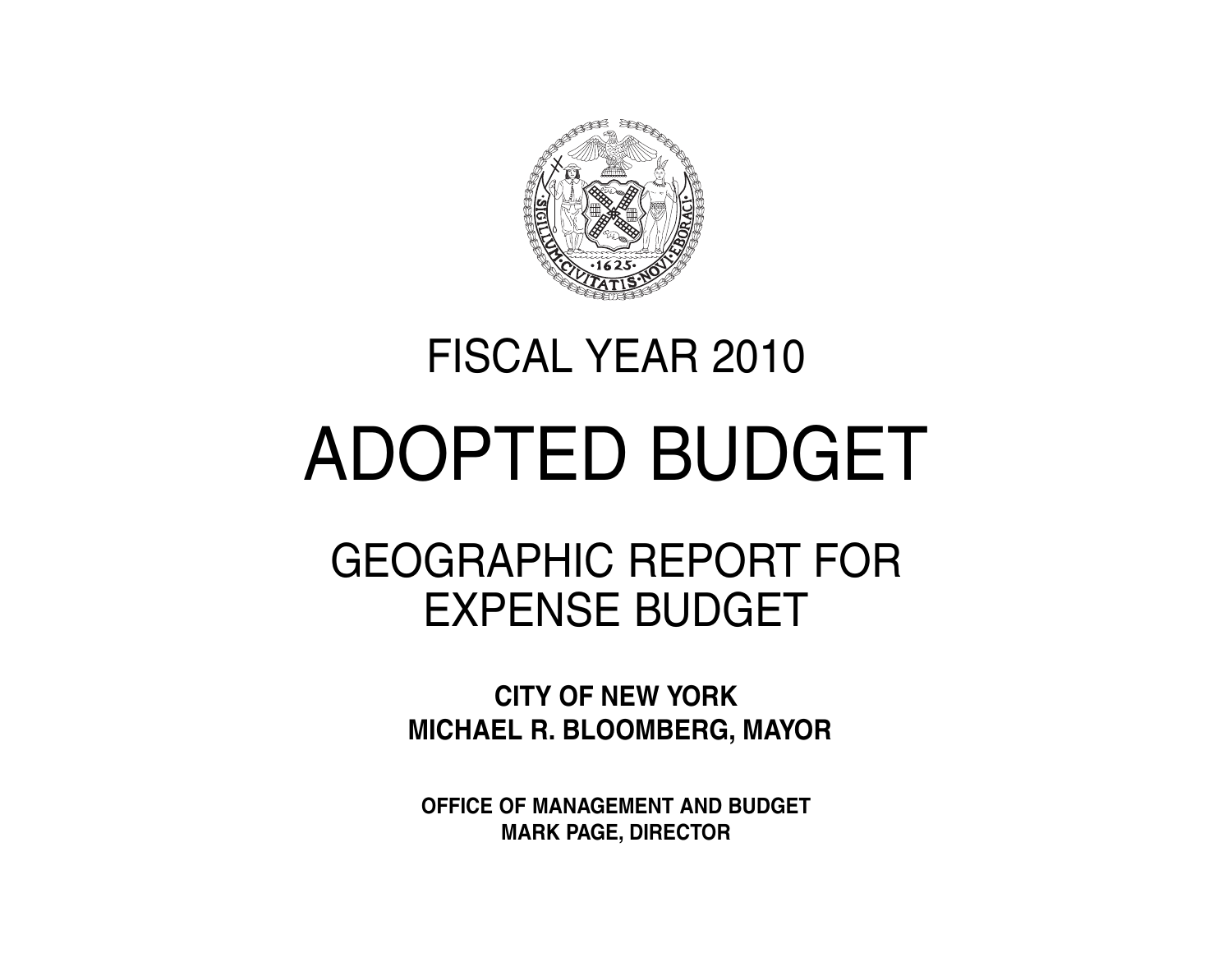### **INTRODUCTION**

### *GEOGRAPHIC EXPENSE REPORT*

*"For each city agency that has local or borough service districts within community districts and boroughs, the Departmental Estimates and Executive Budget, where practicable shall contain a statement of proposed direct expenditures in each such service district for each requested unit of appropriation." (Charter section 100g)*

The Geographic Report for the Expense Budget is issued with the Adopted Budget. For each agency it breaks down the agency's Adopted Budget for the next fiscal year by local service district and borough. Provided are budget and headcount information for agencies that provide local services.

Local service districts are the agency's service delivery districts which are coterminous with community districts or aggregates of community districts up to the borough level. This document shows how local service districts correspond to community districts.

### *ORGANIZATION OF THE GEOGRAPHIC REPORT*

Budget and headcount information for services delivered at the local level is presented first. This is followed by a page summarizing the total reported geographically of all the local districts.

The next pages show the agency's units of appropriation and indicate what portion of each unit of appropriation is budgeted geographically and what portion is non-geographic.

The final page for each agency summarizes the total Personal Service (PS) and Other Than Personal Service (OTPS) appropriations for the Adopted Budget and any financial plan savings.

### *FISCAL INFORMATION*

Shown are the FY 2009 Current Modified Budget and the FY 2010 Adopted Budget. The increase/decrease column highlights comparisons between the FY 2009 Current Modified Budget and the FY 2010 Adopted Budget.

### *HEADCOUNT INFORMATION*

Also shown by service district and borough are budgeted headcounts for FY 2009 and FY 2010 as of the Adopted Budget. Please note that agencies with projected staffing increases in FY 2010 may not have yet assigned these positions to specific budget codes. These assignments will be made based on factors such as attrition and service needs and will be made after any specialized training is complete.

Conversely, agencies required to achieve staff reductions during the year through attrition may not have reduced positions in specific budget codes at this time.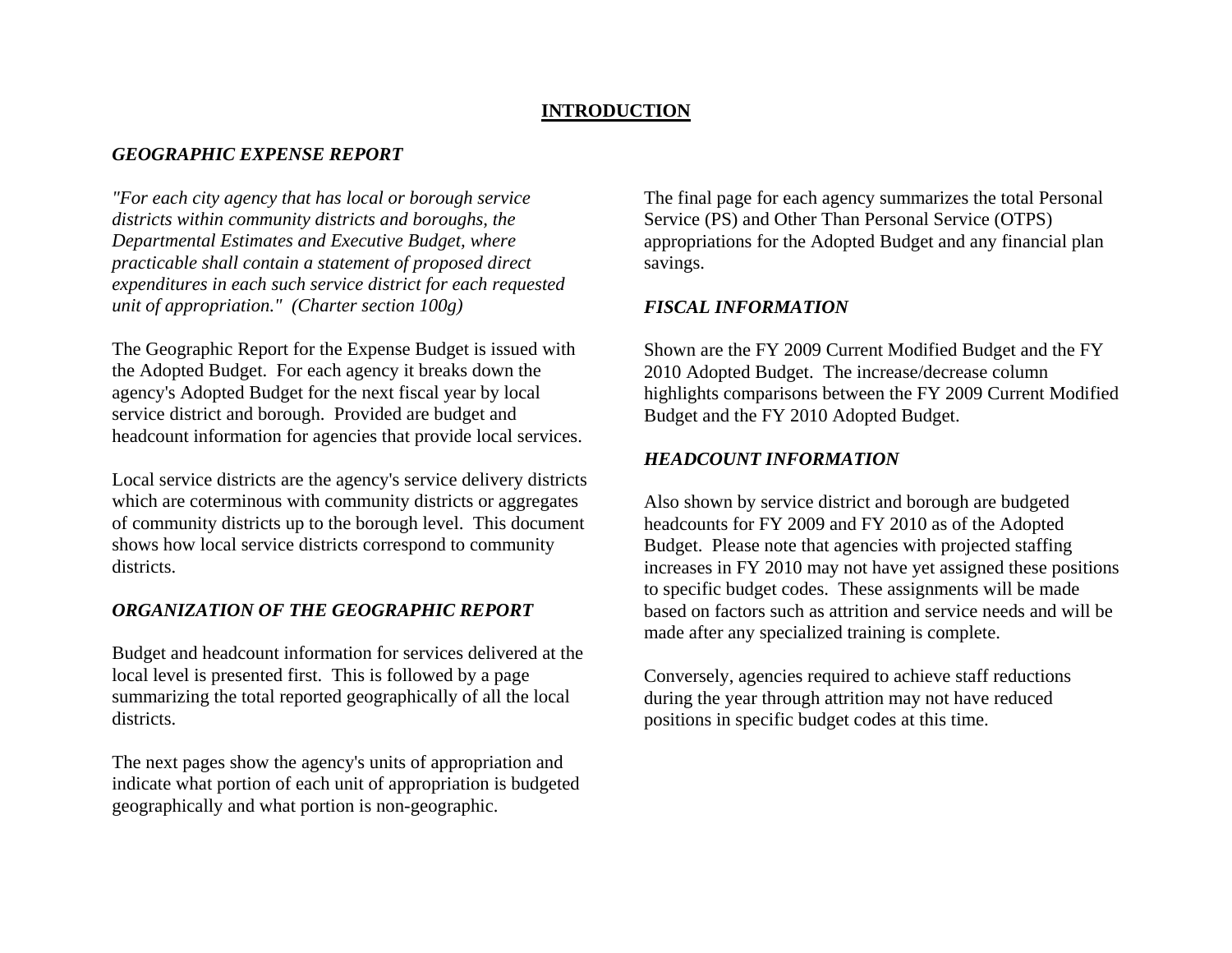### *USES FOR THE GEOGRAPHIC REPORT*

During the budget preparation cycle, community boards, operating agencies, district service cabinets, Borough Presidents, City Council members and civic groups can use the Geographic Report for the Adopted Budget to:

- evaluate the level of budget allocations for FY 2009 and FY 2010;
- $\bullet$ assess the equity of local service resource allocations;
- $\bullet$ reassess district/borough budget strategies for FY 2010;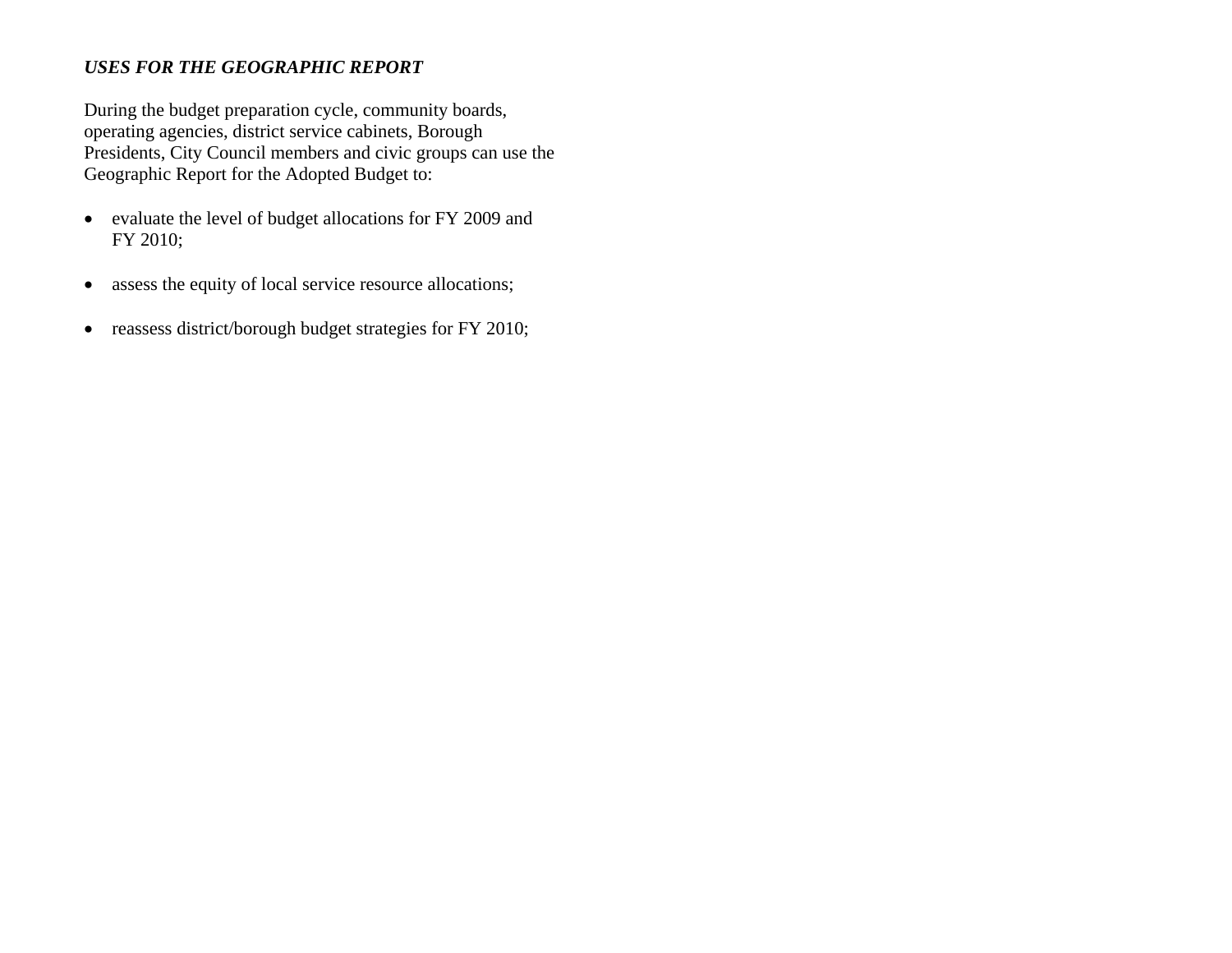### **GEOGRAPHIC REPORT FOR THE EXPENSE BUDGET FISCAL YEAR 2010 ADOPTED BUDGET**

# **TABLE OF CONTENTS**

| DEPT. NO. | <b>DEPARTMENT NAME</b> | PAGE NO. |
|-----------|------------------------|----------|
| 002       |                        |          |
| 056       |                        |          |
| 057       |                        |          |
| 125       |                        |          |
| 126       |                        |          |
| 260       |                        |          |
| 801       |                        |          |
| 806       |                        |          |
| 810       |                        |          |
| 816       |                        |          |
| 826       |                        |          |
| 827       |                        |          |
| 841       |                        |          |
| 846       |                        |          |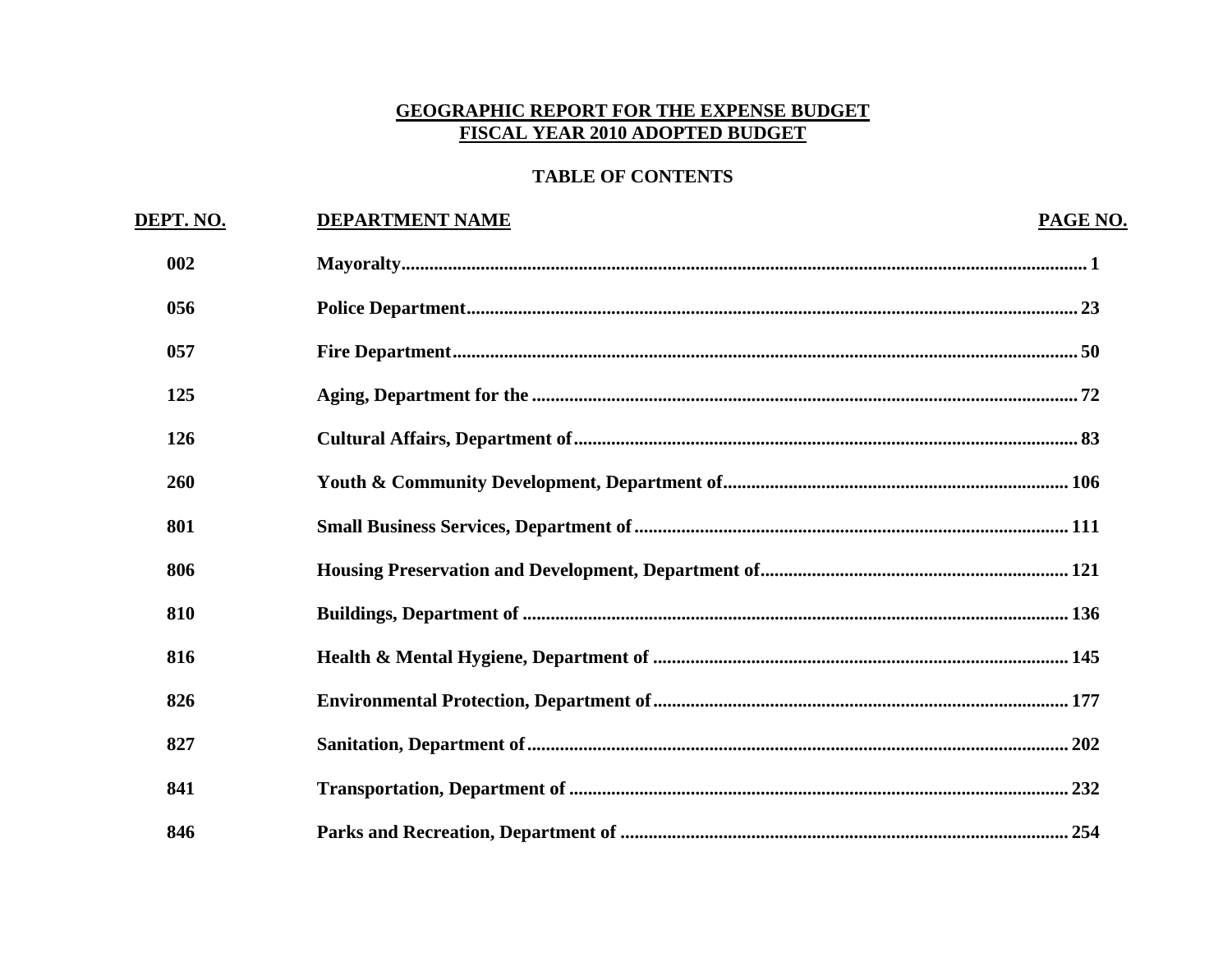# **FOR PS UNITS OF APPROPRIATIONADOPTED BUDGET FISCAL YEAR <sup>2010</sup>**

|                                                                                                                 | FISCAL YEAR 2009<br><b>CURRENT MODIFIED BUDGET</b>      | FISCAL YEAR 2010<br>ADOPTED BUDGET             |                                  |
|-----------------------------------------------------------------------------------------------------------------|---------------------------------------------------------|------------------------------------------------|----------------------------------|
| UNIT OF APPROPRIATION                                                                                           | AS OF 06/19/09                                          | <b>AMOUNT</b>                                  | <b>INCREASE</b><br>DECREASE (-)  |
| OFFICE OF THE MAYOR-PS<br>020                                                                                   |                                                         |                                                |                                  |
| REGULAR GROSS<br><b>OTHER</b>                                                                                   |                                                         |                                                |                                  |
| TOTAL REPORTED GEOGRAPHICALLY                                                                                   |                                                         |                                                |                                  |
| NOT REPORTED GEOGRAPHICALLY                                                                                     | 27,827,512                                              | 27,589,490                                     | 238,022-                         |
| FINANCIAL PLAN SAVINGS                                                                                          | 1,581,000-                                              | 2,700,213-                                     | 1,119,213-                       |
| <b>APPROPRIATION</b>                                                                                            | 26, 246, 512                                            | 24,889,277                                     | 1,357,235-                       |
| FUNDING                                                                                                         |                                                         |                                                |                                  |
| <b>CITY</b><br>OTHER CATEGORICAL<br>CAPITAL FUNDS - I.F.A.<br><b>STATE</b><br>FEDERAL - C.D.<br>FEDERAL - OTHER | 23,004,016<br>559,783<br>1,798,009<br>178,000<br>71,557 | 21, 257, 132<br>1,884,509<br>178,000<br>71,557 | 1,746,884-<br>559,783-<br>86,500 |
| INTRA-CITY SALES                                                                                                | 635,147                                                 | 1,498,079                                      | 862,932                          |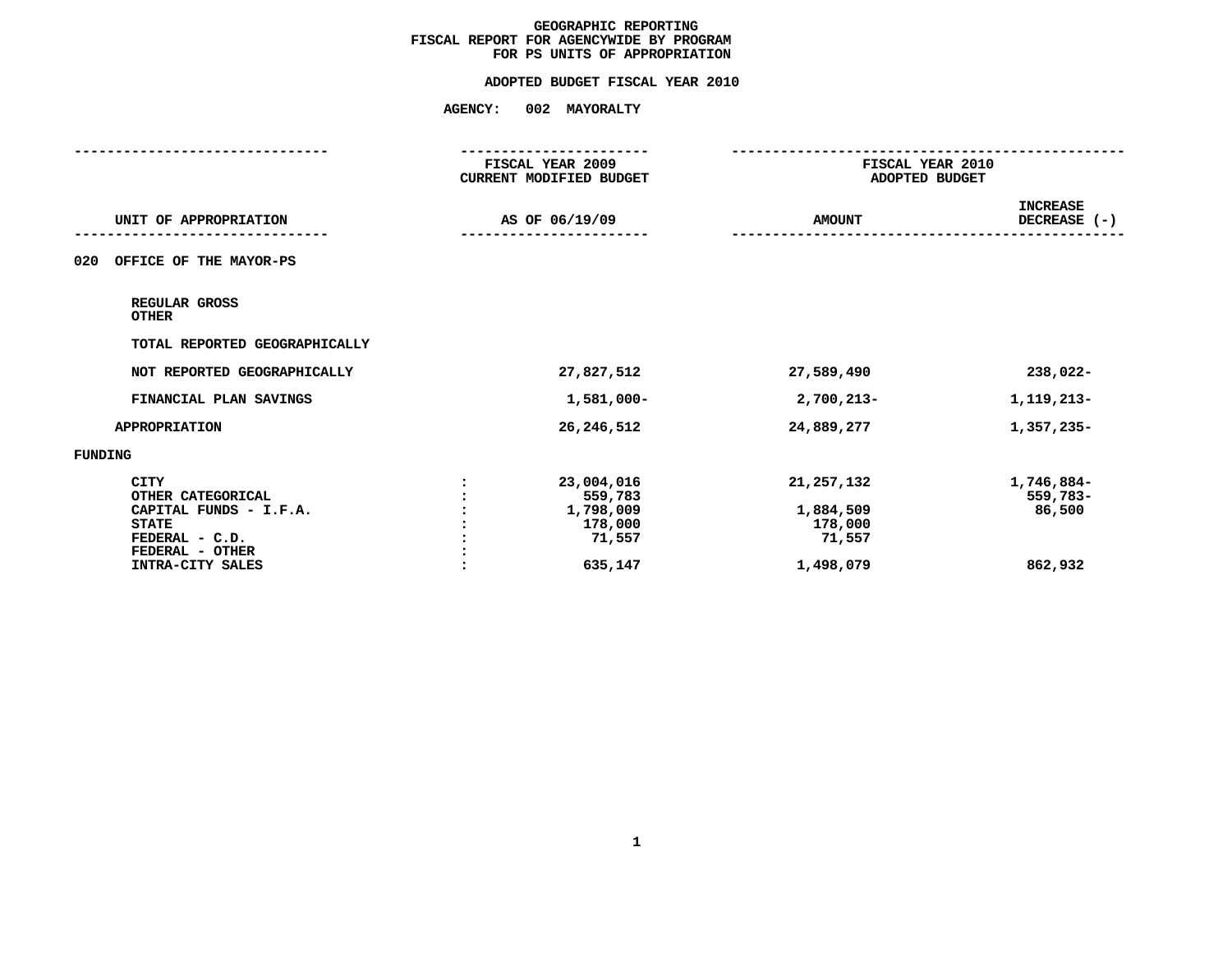# **FOR PS UNITS OF APPROPRIATIONADOPTED BUDGET FISCAL YEAR <sup>2010</sup>**

|                                                                                                                                     | FISCAL YEAR 2009<br><b>CURRENT MODIFIED BUDGET</b> |                                                            | FISCAL YEAR 2010<br>ADOPTED BUDGET                         |                                        |
|-------------------------------------------------------------------------------------------------------------------------------------|----------------------------------------------------|------------------------------------------------------------|------------------------------------------------------------|----------------------------------------|
| UNIT OF APPROPRIATION                                                                                                               |                                                    | AS OF 06/19/09                                             | <b>AMOUNT</b>                                              | <b>INCREASE</b><br>DECREASE (-)        |
| OFFICE OF MGMT AND BUDGET-PS<br>040                                                                                                 |                                                    |                                                            |                                                            |                                        |
| REGULAR GROSS<br><b>OTHER</b>                                                                                                       |                                                    |                                                            |                                                            |                                        |
| TOTAL REPORTED GEOGRAPHICALLY                                                                                                       |                                                    |                                                            |                                                            |                                        |
| NOT REPORTED GEOGRAPHICALLY                                                                                                         |                                                    | 24, 434, 164                                               | 23,733,171                                                 | $700,993 -$                            |
| FINANCIAL PLAN SAVINGS                                                                                                              |                                                    | 150,000                                                    |                                                            | $150,000 -$                            |
| <b>APPROPRIATION</b>                                                                                                                |                                                    | 24,584,164                                                 | 23,733,171                                                 | 850,993-                               |
| <b>FUNDING</b>                                                                                                                      |                                                    |                                                            |                                                            |                                        |
| <b>CITY</b><br>OTHER CATEGORICAL<br>CAPITAL FUNDS - I.F.A.<br><b>STATE</b><br>FEDERAL - C.D.<br>FEDERAL - OTHER<br>INTRA-CITY SALES |                                                    | 19,022,396<br>1,406,722<br>3,134,379<br>914,374<br>106,293 | 18,161,936<br>1,410,225<br>3,139,226<br>915,491<br>106,293 | $860,460 -$<br>3,503<br>4,847<br>1,117 |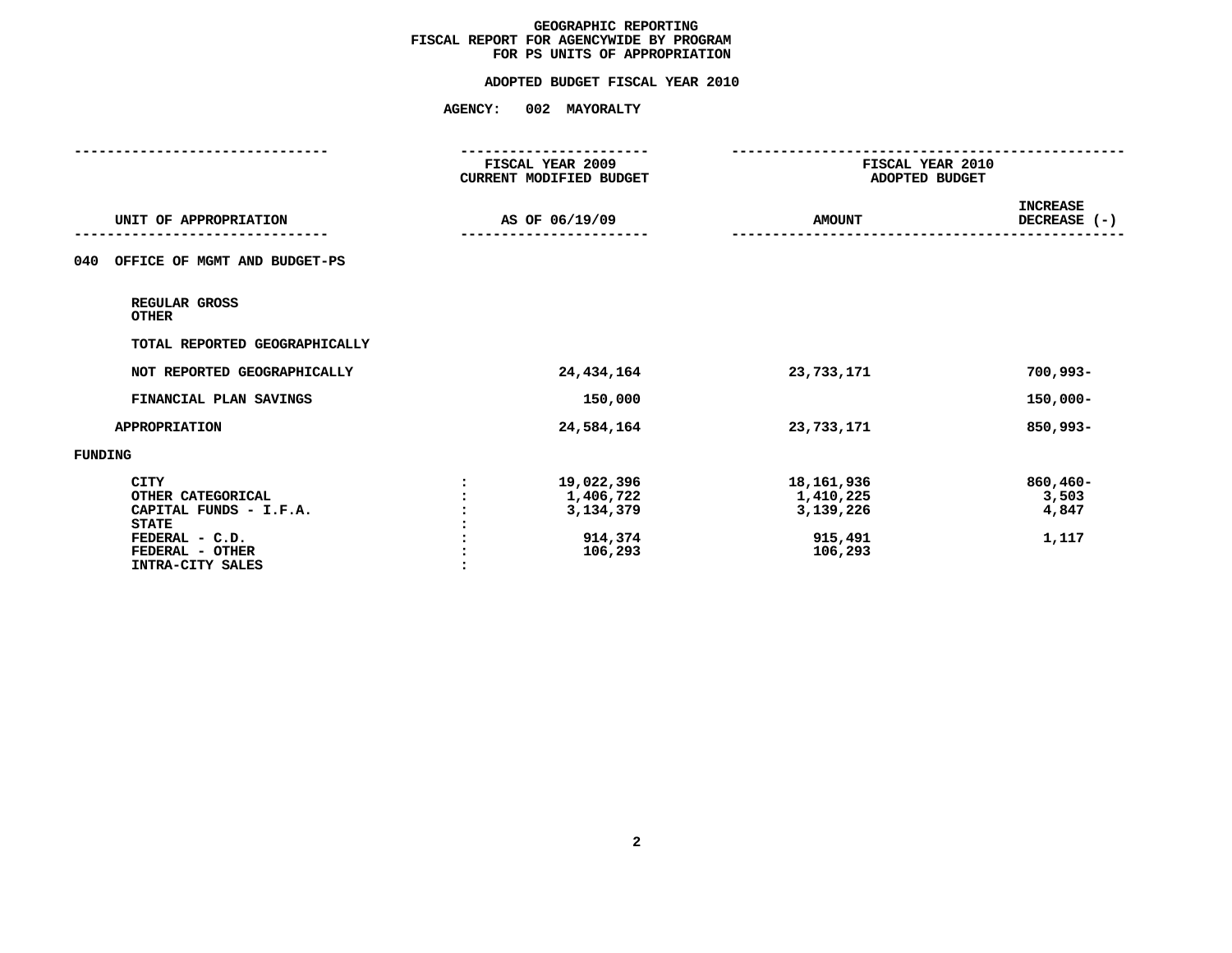# **FOR PS UNITS OF APPROPRIATIONADOPTED BUDGET FISCAL YEAR <sup>2010</sup>**

|                                                                                                                                     | FISCAL YEAR 2009<br><b>CURRENT MODIFIED BUDGET</b>    |                                 | FISCAL YEAR 2010<br>ADOPTED BUDGET              |  |
|-------------------------------------------------------------------------------------------------------------------------------------|-------------------------------------------------------|---------------------------------|-------------------------------------------------|--|
| UNIT OF APPROPRIATION                                                                                                               | AS OF 06/19/09                                        | <b>AMOUNT</b>                   | <b>INCREASE</b><br>DECREASE (-)                 |  |
| 050<br>CRIMINAL JUSTICE PROGRAMS PS                                                                                                 |                                                       |                                 |                                                 |  |
| REGULAR GROSS<br><b>OTHER</b>                                                                                                       |                                                       |                                 |                                                 |  |
| TOTAL REPORTED GEOGRAPHICALLY                                                                                                       |                                                       |                                 |                                                 |  |
| NOT REPORTED GEOGRAPHICALLY                                                                                                         | 4,278,360                                             | 2,615,535                       | 1,662,825-                                      |  |
| FINANCIAL PLAN SAVINGS                                                                                                              | $18,000 -$                                            | 999–                            | 17,001                                          |  |
| <b>APPROPRIATION</b>                                                                                                                | 4,260,360                                             | 2,614,536                       | 1,645,824-                                      |  |
| FUNDING                                                                                                                             |                                                       |                                 |                                                 |  |
| <b>CITY</b><br>OTHER CATEGORICAL<br>CAPITAL FUNDS - I.F.A.<br><b>STATE</b><br>FEDERAL - C.D.<br>FEDERAL - OTHER<br>INTRA-CITY SALES | 2,475,023<br>323,641<br>343,001<br>249,000<br>869,695 | 2,039,536<br>326,000<br>249,000 | $435,487-$<br>$323,641-$<br>17,001-<br>869,695- |  |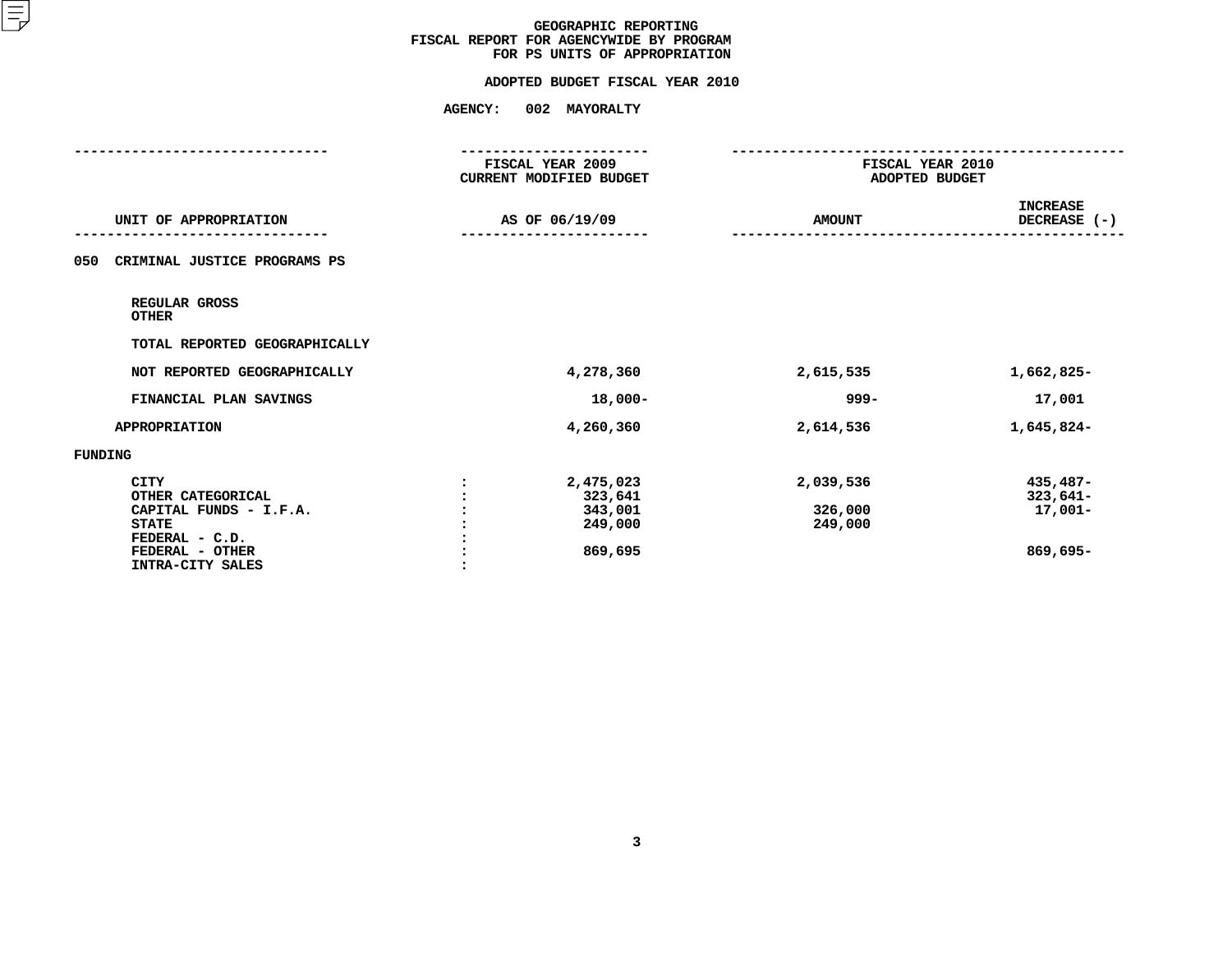# **FOR PS UNITS OF APPROPRIATIONADOPTED BUDGET FISCAL YEAR <sup>2010</sup>**

|                                                                                                                                     | FISCAL YEAR 2009<br><b>CURRENT MODIFIED BUDGET</b> | FISCAL YEAR 2010<br>ADOPTED BUDGET |                                 |
|-------------------------------------------------------------------------------------------------------------------------------------|----------------------------------------------------|------------------------------------|---------------------------------|
| UNIT OF APPROPRIATION                                                                                                               | AS OF 06/19/09                                     | <b>AMOUNT</b>                      | <b>INCREASE</b><br>DECREASE (-) |
| OFF OF LABOR RELATIONS-PS<br>061                                                                                                    |                                                    |                                    |                                 |
| REGULAR GROSS<br><b>OTHER</b>                                                                                                       |                                                    |                                    |                                 |
| TOTAL REPORTED GEOGRAPHICALLY                                                                                                       |                                                    |                                    |                                 |
| NOT REPORTED GEOGRAPHICALLY                                                                                                         | 8,178,248                                          | 8,048,214                          | 130,034-                        |
| FINANCIAL PLAN SAVINGS                                                                                                              | 196,913                                            | 999,352-                           | 1,196,265-                      |
| <b>APPROPRIATION</b>                                                                                                                | 8,375,161                                          | 7,048,862                          | 1,326,299-                      |
| FUNDING                                                                                                                             |                                                    |                                    |                                 |
| <b>CITY</b><br>OTHER CATEGORICAL<br>CAPITAL FUNDS - I.F.A.<br><b>STATE</b><br>FEDERAL - C.D.<br>FEDERAL - OTHER<br>INTRA-CITY SALES | 6,298,151<br>2,009,010<br>68,000                   | 5,158,011<br>1,822,851<br>68,000   | 1,140,140-<br>186,159-          |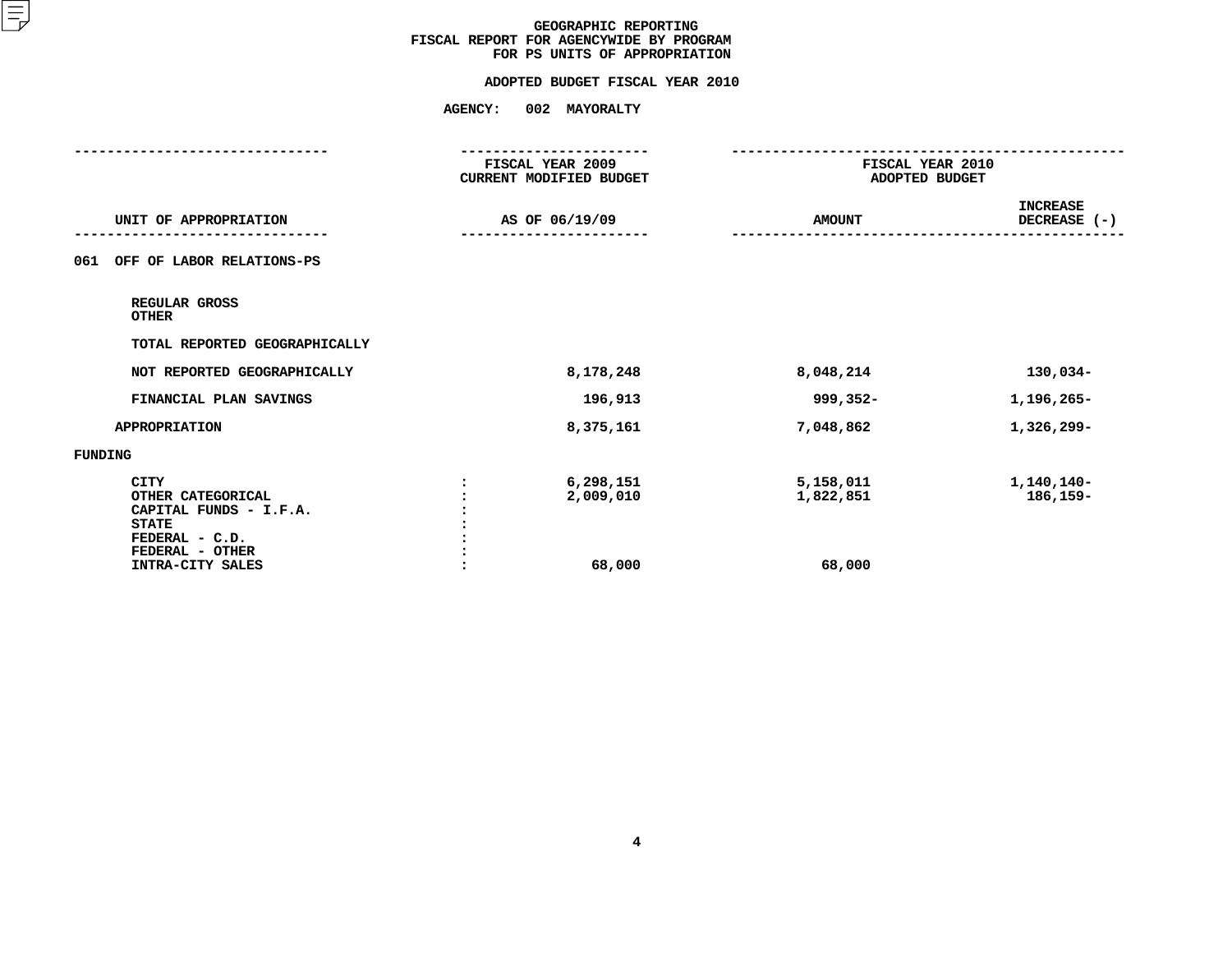# **FOR PS UNITS OF APPROPRIATIONADOPTED BUDGET FISCAL YEAR <sup>2010</sup>**

|                                                                                                                                     | . <b>.</b> .<br>FISCAL YEAR 2009<br>CURRENT MODIFIED BUDGET |                    | FISCAL YEAR 2010<br>ADOPTED BUDGET |                                 |
|-------------------------------------------------------------------------------------------------------------------------------------|-------------------------------------------------------------|--------------------|------------------------------------|---------------------------------|
| UNIT OF APPROPRIATION                                                                                                               |                                                             | AS OF 06/19/09     | <b>AMOUNT</b>                      | <b>INCREASE</b><br>DECREASE (-) |
| 070 NYC COMM TO THE UN-PS                                                                                                           |                                                             |                    |                                    |                                 |
| REGULAR GROSS<br><b>OTHER</b>                                                                                                       |                                                             |                    |                                    |                                 |
| TOTAL REPORTED GEOGRAPHICALLY                                                                                                       |                                                             |                    |                                    |                                 |
| NOT REPORTED GEOGRAPHICALLY                                                                                                         |                                                             | 589,443            | 464,443                            | $125,000 -$                     |
| FINANCIAL PLAN SAVINGS                                                                                                              |                                                             |                    |                                    |                                 |
| <b>APPROPRIATION</b>                                                                                                                |                                                             | 589,443            | 464,443                            | $125,000 -$                     |
| FUNDING                                                                                                                             |                                                             |                    |                                    |                                 |
| <b>CITY</b><br>OTHER CATEGORICAL<br>CAPITAL FUNDS - I.F.A.<br><b>STATE</b><br>FEDERAL - C.D.<br>FEDERAL - OTHER<br>INTRA-CITY SALES |                                                             | 469,443<br>120,000 | 464,443                            | $5,000-$<br>$120,000 -$         |
|                                                                                                                                     |                                                             |                    |                                    |                                 |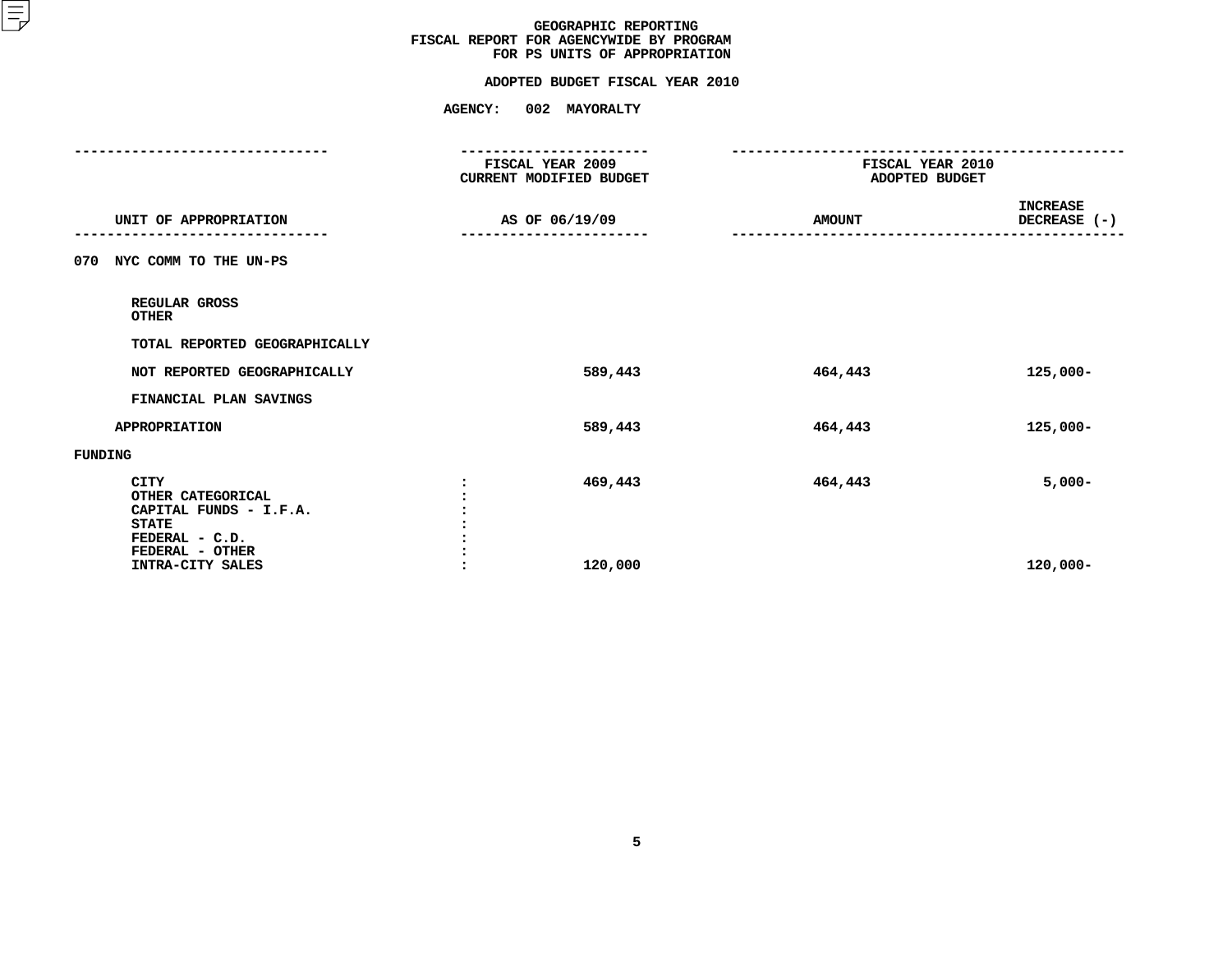# **FOR PS UNITS OF APPROPRIATIONADOPTED BUDGET FISCAL YEAR <sup>2010</sup>**

|                                                                       | FISCAL YEAR 2009<br><b>CURRENT MODIFIED BUDGET</b><br>AS OF 06/19/09 |                   | FISCAL YEAR 2010<br>ADOPTED BUDGET |                                 |
|-----------------------------------------------------------------------|----------------------------------------------------------------------|-------------------|------------------------------------|---------------------------------|
| UNIT OF APPROPRIATION                                                 |                                                                      |                   | <b>AMOUNT</b>                      | <b>INCREASE</b><br>DECREASE (-) |
| OFF FOR PEOPLE WITH DISAB-PS<br>260                                   |                                                                      |                   |                                    |                                 |
| REGULAR GROSS<br><b>OTHER</b>                                         |                                                                      |                   |                                    |                                 |
| TOTAL REPORTED GEOGRAPHICALLY                                         |                                                                      |                   |                                    |                                 |
| NOT REPORTED GEOGRAPHICALLY                                           |                                                                      | 571,687           | 573,687                            | 2,000                           |
| FINANCIAL PLAN SAVINGS                                                |                                                                      |                   |                                    |                                 |
| <b>APPROPRIATION</b>                                                  |                                                                      | 571,687           | 573,687                            | 2,000                           |
| <b>FUNDING</b>                                                        |                                                                      |                   |                                    |                                 |
| CITY<br>OTHER CATEGORICAL                                             |                                                                      | 255,334<br>16,000 | 273,334                            | 18,000<br>$16,000 -$            |
| CAPITAL FUNDS - I.F.A.                                                |                                                                      | 81,538            | 81,538                             |                                 |
| <b>STATE</b><br>FEDERAL - C.D.<br>FEDERAL - OTHER<br>INTRA-CITY SALES |                                                                      | 218,815           | 218,815                            |                                 |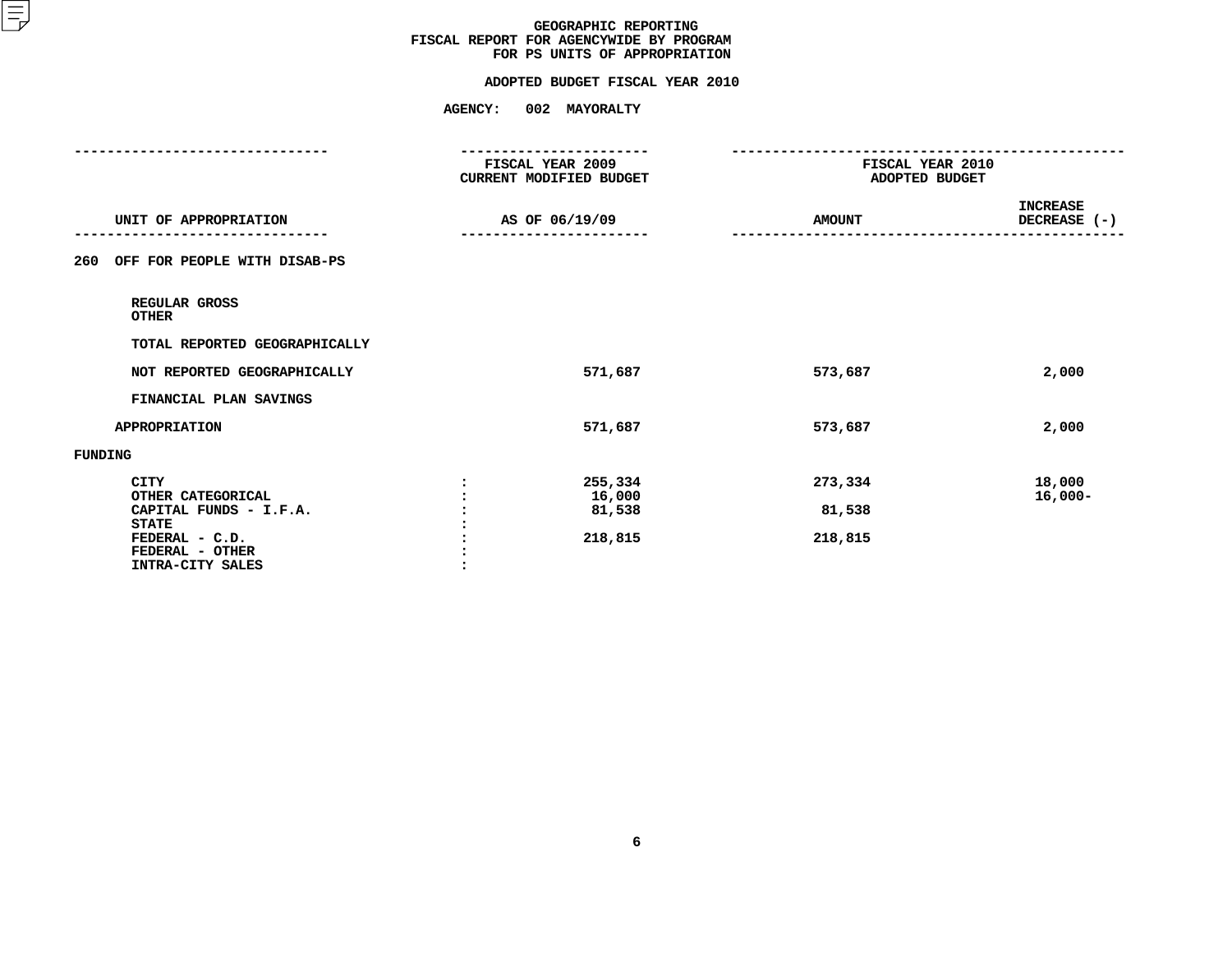# **FOR PS UNITS OF APPROPRIATIONADOPTED BUDGET FISCAL YEAR <sup>2010</sup>**

|                                                                                                                                     | FISCAL YEAR 2009<br><b>CURRENT MODIFIED BUDGET</b> | FISCAL YEAR 2010<br>ADOPTED BUDGET |                                 |  |
|-------------------------------------------------------------------------------------------------------------------------------------|----------------------------------------------------|------------------------------------|---------------------------------|--|
| UNIT OF APPROPRIATION                                                                                                               | AS OF 06/19/09                                     | <b>AMOUNT</b>                      | <b>INCREASE</b><br>DECREASE (-) |  |
| 280<br>OFFICE OF CONSTRUCTION-PS                                                                                                    |                                                    |                                    |                                 |  |
| REGULAR GROSS<br><b>OTHER</b>                                                                                                       |                                                    |                                    |                                 |  |
| TOTAL REPORTED GEOGRAPHICALLY                                                                                                       |                                                    |                                    |                                 |  |
| NOT REPORTED GEOGRAPHICALLY                                                                                                         | 1,049,868                                          | 963,368                            | $86,500 -$                      |  |
| FINANCIAL PLAN SAVINGS                                                                                                              |                                                    |                                    |                                 |  |
| <b>APPROPRIATION</b>                                                                                                                | 1,049,868                                          | 963,368                            | $86,500 -$                      |  |
| FUNDING                                                                                                                             |                                                    |                                    |                                 |  |
| <b>CITY</b><br>OTHER CATEGORICAL<br>CAPITAL FUNDS - I.F.A.<br><b>STATE</b><br>FEDERAL - C.D.<br>FEDERAL - OTHER<br>INTRA-CITY SALES | 1,049,868                                          | 963,368                            | $86,500 -$                      |  |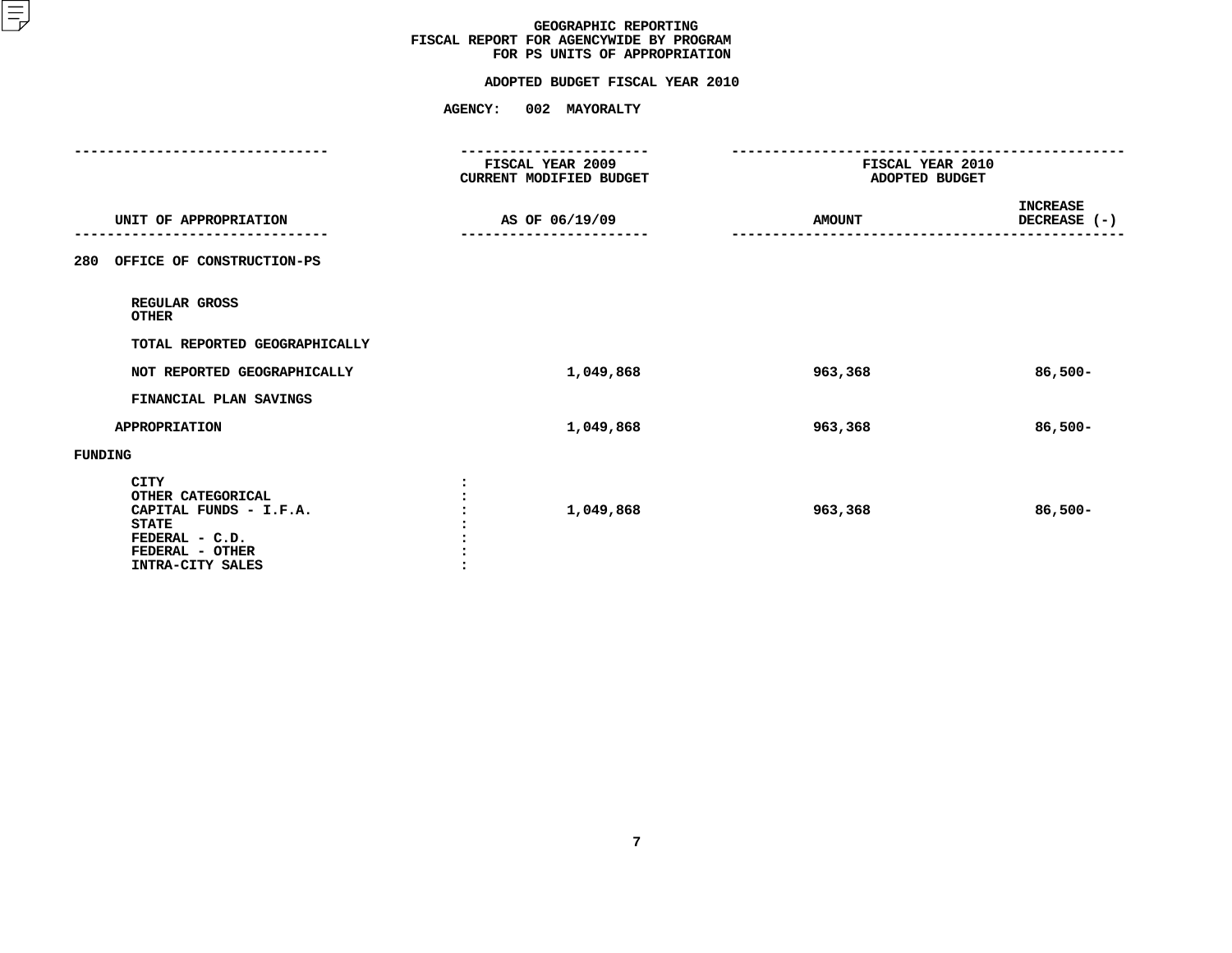# **FOR PS UNITS OF APPROPRIATIONADOPTED BUDGET FISCAL YEAR <sup>2010</sup>**

|                                                                                                                                     | -------------<br>FISCAL YEAR 2009<br>CURRENT MODIFIED BUDGET | FISCAL YEAR 2010<br>ADOPTED BUDGET |                                 |  |
|-------------------------------------------------------------------------------------------------------------------------------------|--------------------------------------------------------------|------------------------------------|---------------------------------|--|
| UNIT OF APPROPRIATION                                                                                                               | AS OF 06/19/09                                               |                                    | <b>INCREASE</b><br>DECREASE (-) |  |
| COMMUNITY ASST UNIT-PS<br>340                                                                                                       |                                                              |                                    |                                 |  |
| REGULAR GROSS<br><b>OTHER</b>                                                                                                       |                                                              |                                    |                                 |  |
| TOTAL REPORTED GEOGRAPHICALLY                                                                                                       |                                                              |                                    |                                 |  |
| NOT REPORTED GEOGRAPHICALLY                                                                                                         | 1,221,729                                                    | 1,126,729                          | $95,000 -$                      |  |
| FINANCIAL PLAN SAVINGS                                                                                                              |                                                              |                                    |                                 |  |
| <b>APPROPRIATION</b>                                                                                                                | 1,221,729                                                    | 1,126,729                          | $95,000 -$                      |  |
| FUNDING                                                                                                                             |                                                              |                                    |                                 |  |
| <b>CITY</b><br>OTHER CATEGORICAL<br>CAPITAL FUNDS - I.F.A.<br><b>STATE</b><br>FEDERAL - C.D.<br>FEDERAL - OTHER<br>INTRA-CITY SALES | 1,221,729                                                    | 1,126,729                          | $95,000 -$                      |  |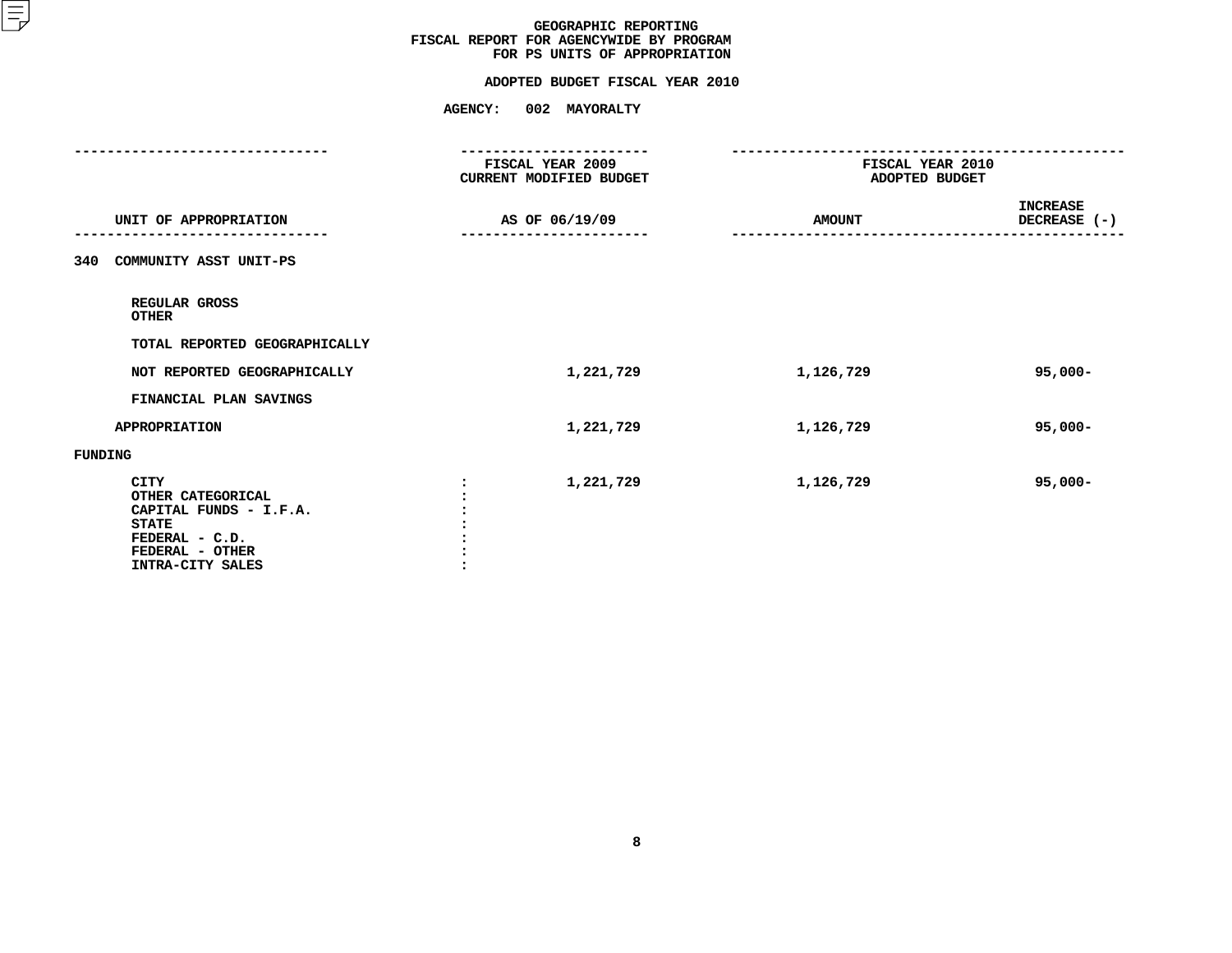# **FOR PS UNITS OF APPROPRIATIONADOPTED BUDGET FISCAL YEAR <sup>2010</sup>**

|                                                                                                                                     | . <b>.</b><br>FISCAL YEAR 2009<br><b>CURRENT MODIFIED BUDGET</b> |                   | FISCAL YEAR 2010<br>ADOPTED BUDGET |                                 |
|-------------------------------------------------------------------------------------------------------------------------------------|------------------------------------------------------------------|-------------------|------------------------------------|---------------------------------|
| UNIT OF APPROPRIATION                                                                                                               |                                                                  | AS OF 06/19/09    | <b>AMOUNT</b>                      | <b>INCREASE</b><br>DECREASE (-) |
| COMMISSION ON WOMEN'S ISSUES-PS<br>350                                                                                              |                                                                  |                   |                                    |                                 |
| REGULAR GROSS<br><b>OTHER</b>                                                                                                       |                                                                  |                   |                                    |                                 |
| TOTAL REPORTED GEOGRAPHICALLY                                                                                                       |                                                                  |                   |                                    |                                 |
| NOT REPORTED GEOGRAPHICALLY                                                                                                         |                                                                  | 229,373           | 137,000                            | $92,373-$                       |
| FINANCIAL PLAN SAVINGS                                                                                                              |                                                                  |                   |                                    |                                 |
| <b>APPROPRIATION</b>                                                                                                                |                                                                  | 229,373           | 137,000                            | $92,373-$                       |
| FUNDING                                                                                                                             |                                                                  |                   |                                    |                                 |
| <b>CITY</b><br>OTHER CATEGORICAL<br>CAPITAL FUNDS - I.F.A.<br><b>STATE</b><br>FEDERAL - C.D.<br>FEDERAL - OTHER<br>INTRA-CITY SALES |                                                                  | 137,000<br>92,373 | 137,000                            | $92,373-$                       |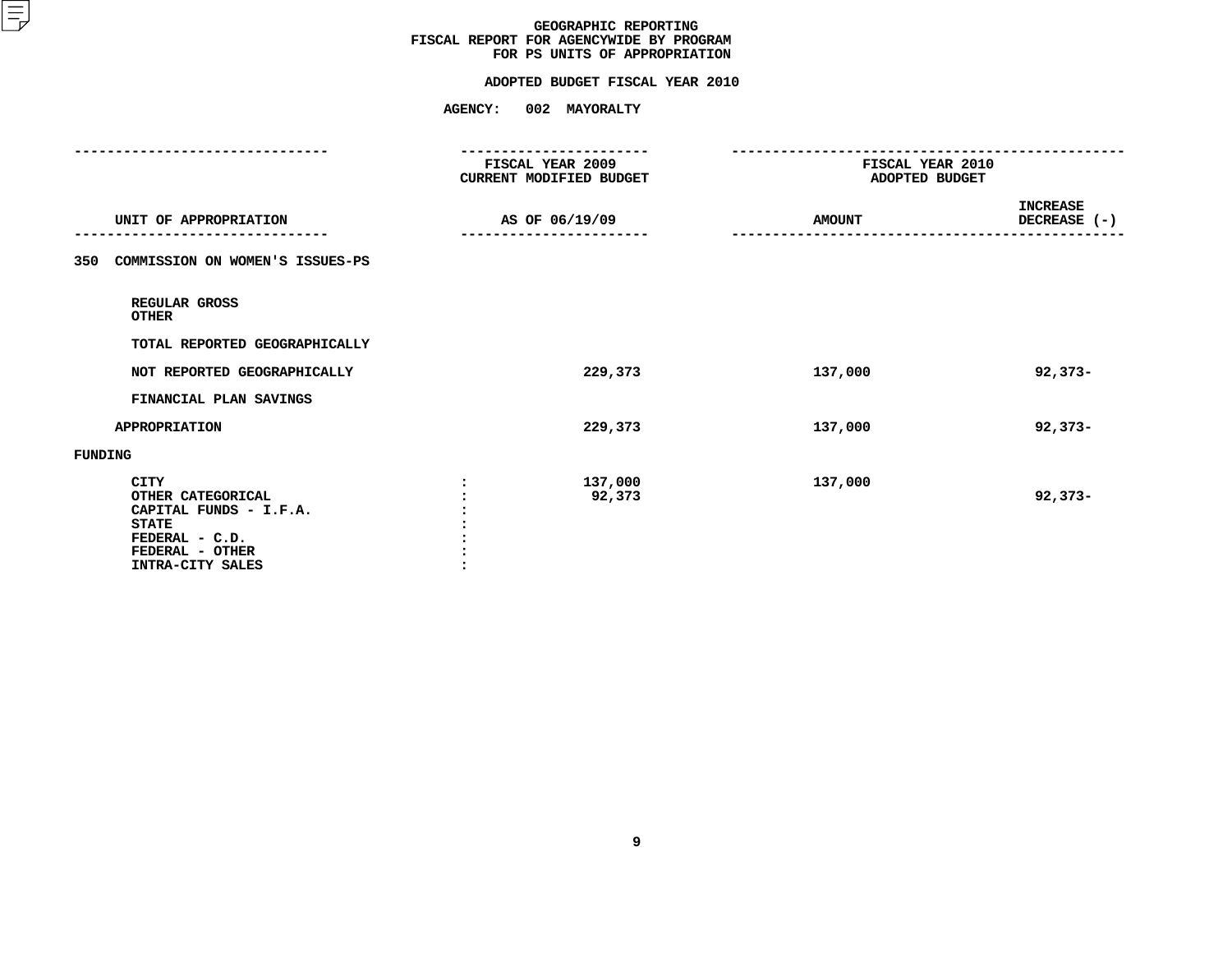# **FOR PS UNITS OF APPROPRIATIONADOPTED BUDGET FISCAL YEAR <sup>2010</sup>**

|                                                   | FISCAL YEAR 2009<br>CURRENT MODIFIED BUDGET |               | FISCAL YEAR 2010<br>ADOPTED BUDGET |  |
|---------------------------------------------------|---------------------------------------------|---------------|------------------------------------|--|
| UNIT OF APPROPRIATION                             | AS OF 06/19/09                              | <b>AMOUNT</b> | <b>INCREASE</b><br>DECREASE (-)    |  |
| OFFICE OF OPERATIONS-PS<br>380                    |                                             |               |                                    |  |
| REGULAR GROSS<br><b>OTHER</b>                     |                                             |               |                                    |  |
| TOTAL REPORTED GEOGRAPHICALLY                     |                                             |               |                                    |  |
| NOT REPORTED GEOGRAPHICALLY                       | 4,283,565                                   | 3,679,543     | 604,022-                           |  |
| FINANCIAL PLAN SAVINGS                            | 19,968                                      | 28,211        | 8,243                              |  |
| <b>APPROPRIATION</b>                              | 4,303,533                                   | 3,707,754     | 595,779-                           |  |
| FUNDING                                           |                                             |               |                                    |  |
| <b>CITY</b><br>OTHER CATEGORICAL                  | 2,797,859                                   | 3,084,036     | 286,177                            |  |
| CAPITAL FUNDS - I.F.A.                            | 313,007                                     | 313,007       |                                    |  |
| <b>STATE</b><br>FEDERAL - C.D.<br>FEDERAL - OTHER | 309,735                                     | 310,711       | 976                                |  |
| INTRA-CITY SALES                                  | 882,932                                     |               | 882,932-                           |  |
|                                                   |                                             |               |                                    |  |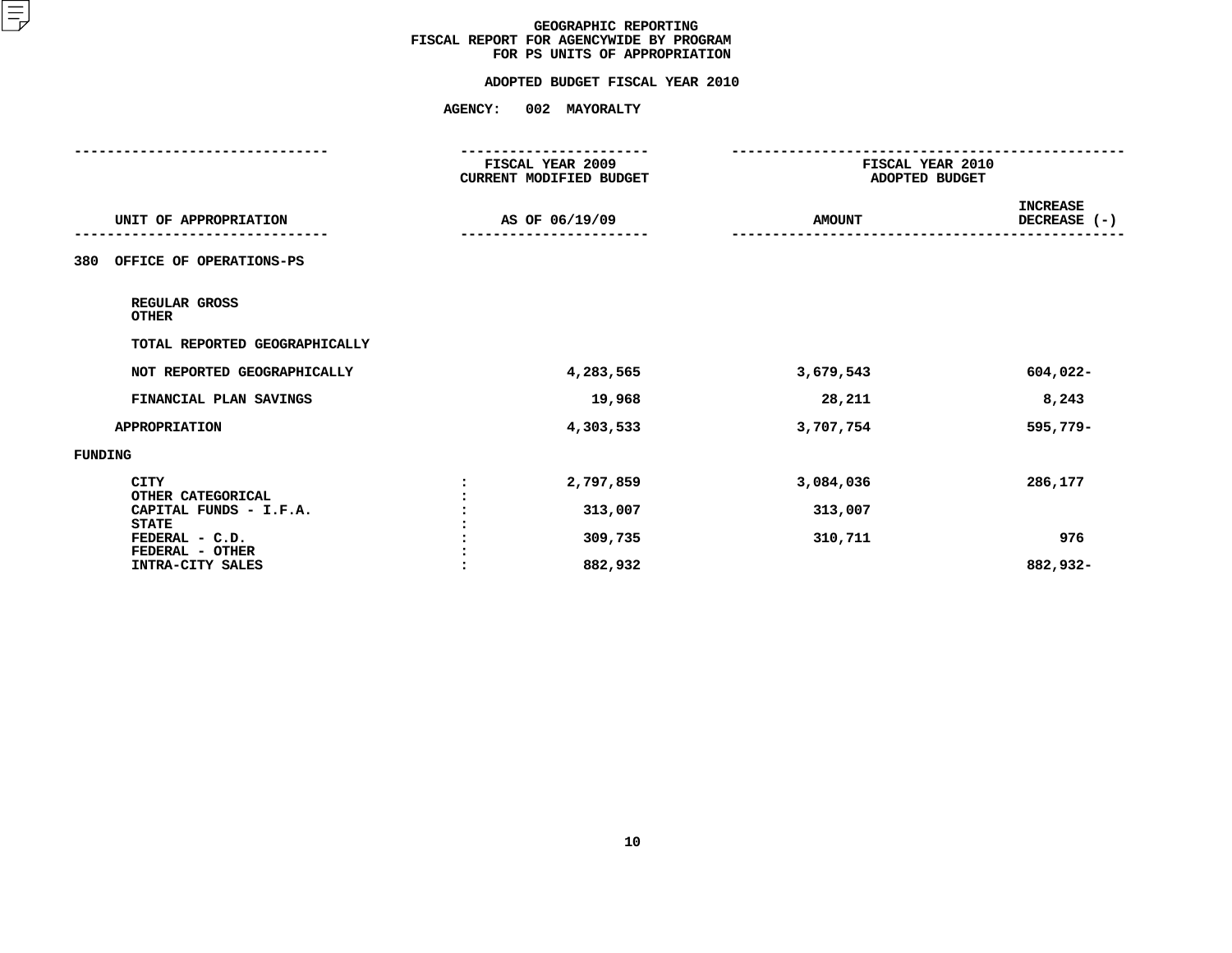# **FOR PS UNITS OF APPROPRIATIONADOPTED BUDGET FISCAL YEAR <sup>2010</sup>**

| --------------<br>FISCAL YEAR 2009<br><b>CURRENT MODIFIED BUDGET</b>                                                                |                |               | FISCAL YEAR 2010<br>ADOPTED BUDGET |
|-------------------------------------------------------------------------------------------------------------------------------------|----------------|---------------|------------------------------------|
| UNIT OF APPROPRIATION                                                                                                               | AS OF 06/19/09 | <b>AMOUNT</b> | <b>INCREASE</b><br>DECREASE (-)    |
| 560 SPECIAL ENFORCEMENT-PS                                                                                                          |                |               |                                    |
| REGULAR GROSS<br><b>OTHER</b>                                                                                                       |                |               |                                    |
| TOTAL REPORTED GEOGRAPHICALLY                                                                                                       |                |               |                                    |
| NOT REPORTED GEOGRAPHICALLY                                                                                                         | 812,612        | 313,105       | 499,507-                           |
| FINANCIAL PLAN SAVINGS                                                                                                              |                |               |                                    |
| <b>APPROPRIATION</b>                                                                                                                | 812,612        | 313,105       | 499,507-                           |
| FUNDING                                                                                                                             |                |               |                                    |
| <b>CITY</b><br>OTHER CATEGORICAL<br>CAPITAL FUNDS - I.F.A.<br><b>STATE</b><br>FEDERAL - C.D.<br>FEDERAL - OTHER<br>INTRA-CITY SALES | 812,612        | 313,105       | 499,507-                           |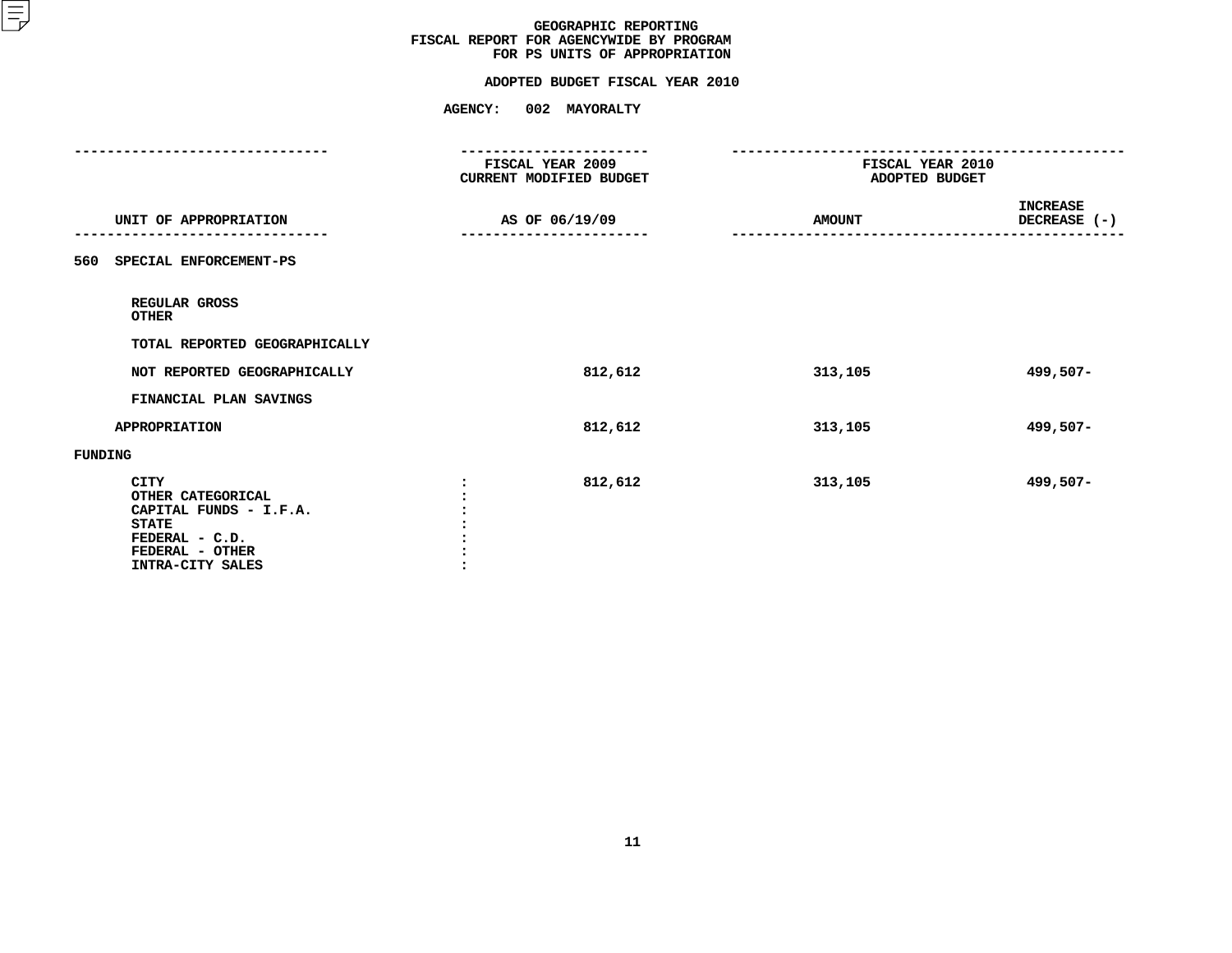# **FOR OTPS UNITS OF APPROPRIATIONADOPTED BUDGET FISCAL YEAR <sup>2010</sup>**

|                                                                                                                                     | FISCAL YEAR 2009<br>CURRENT MODIFIED BUDGET |                                                  | FISCAL YEAR 2010<br>ADOPTED BUDGET    |                                    |  |
|-------------------------------------------------------------------------------------------------------------------------------------|---------------------------------------------|--------------------------------------------------|---------------------------------------|------------------------------------|--|
| UNIT OF APPROPRIATION                                                                                                               |                                             | AS OF 06/19/09                                   | <b>AMOUNT</b>                         | <b>INCREASE</b><br>DECREASE (-)    |  |
| OFFICE OF THE MAYOR-OTPS<br>021                                                                                                     |                                             |                                                  |                                       |                                    |  |
| TOTAL REPORTED GEOGRAPHICALLY                                                                                                       |                                             |                                                  |                                       |                                    |  |
| NOT REPORTED GEOGRAPHICALLY                                                                                                         |                                             | 3,749,045                                        | 3,553,291                             | 195,754-                           |  |
| FINANCIAL PLAN SAVINGS                                                                                                              |                                             |                                                  |                                       |                                    |  |
| <b>APPROPRIATION</b>                                                                                                                |                                             | 3,749,045                                        | 3,553,291                             | 195,754-                           |  |
| FUNDING                                                                                                                             |                                             |                                                  |                                       |                                    |  |
| <b>CITY</b><br>OTHER CATEGORICAL<br>CAPITAL FUNDS - I.F.A.<br><b>STATE</b><br>FEDERAL - C.D.<br>FEDERAL - OTHER<br>INTRA-CITY SALES |                                             | 3,633,699<br>34,346<br>15,000<br>3,000<br>63,000 | 3,527,791<br>15,000<br>3,000<br>7,500 | 105,908-<br>$34,346-$<br>$55,500-$ |  |
|                                                                                                                                     |                                             |                                                  |                                       |                                    |  |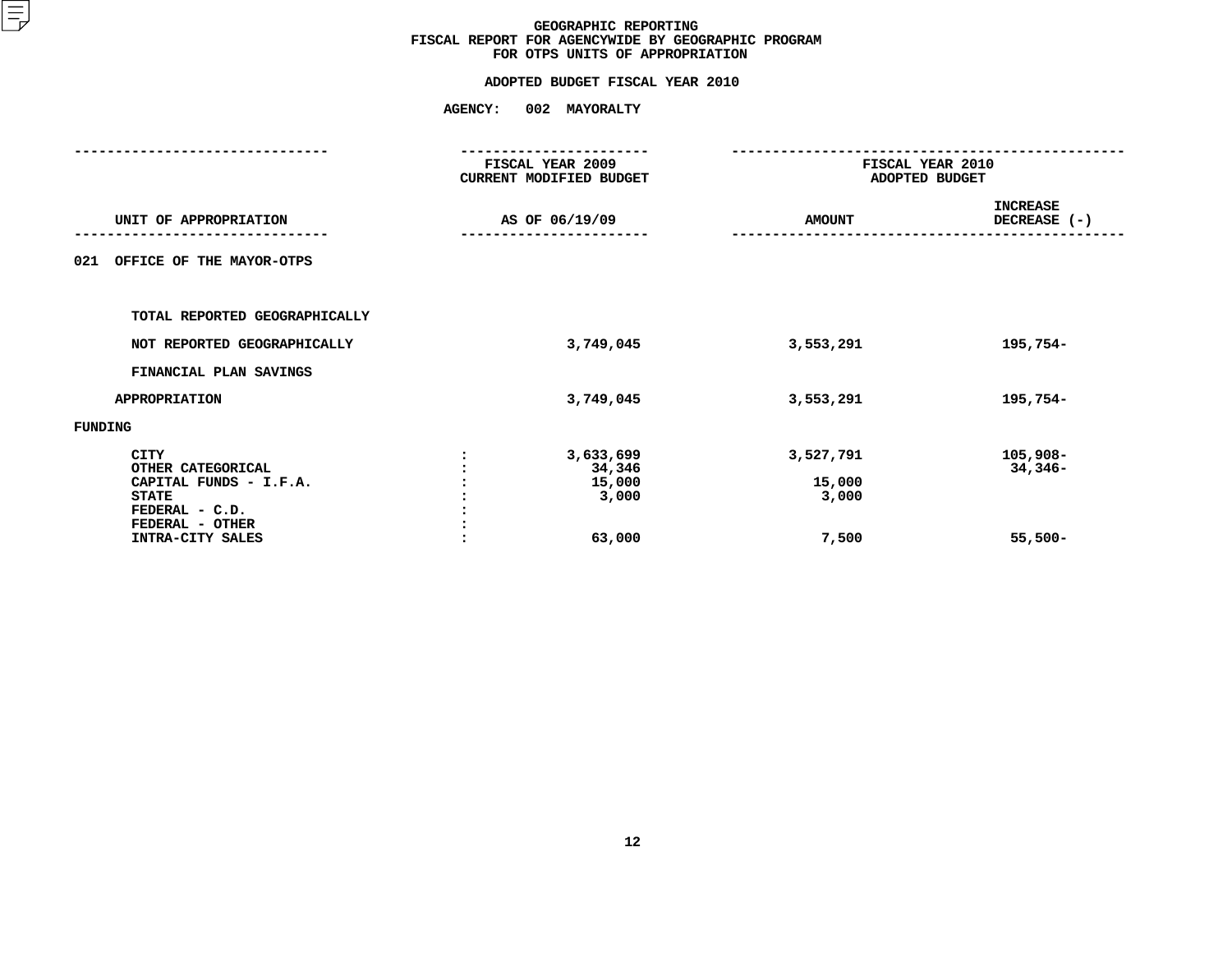# **FOR OTPS UNITS OF APPROPRIATIONADOPTED BUDGET FISCAL YEAR <sup>2010</sup>**

|           | FISCAL YEAR 2010                                                                    |                 |
|-----------|-------------------------------------------------------------------------------------|-----------------|
|           |                                                                                     | ADOPTED BUDGET  |
|           |                                                                                     | <b>INCREASE</b> |
|           | <b>AMOUNT</b>                                                                       | DECREASE (-)    |
|           |                                                                                     |                 |
|           |                                                                                     |                 |
|           |                                                                                     |                 |
|           |                                                                                     |                 |
|           |                                                                                     |                 |
|           |                                                                                     |                 |
| 7,201,622 | 7,510,577                                                                           | 308,955         |
|           |                                                                                     | 150,000         |
|           |                                                                                     |                 |
| 7,051,622 | 7,510,577                                                                           | 458,955         |
|           |                                                                                     |                 |
|           |                                                                                     |                 |
| 5,895,710 | 6,184,252                                                                           | 288,542         |
| 307,958   | 317,780                                                                             | 9,822           |
| 565,031   | 718,568                                                                             | 153,537         |
|           |                                                                                     |                 |
| 251,002   | 256,653                                                                             | 5,651           |
| 31,921    | 33,324                                                                              | 1,403           |
|           |                                                                                     |                 |
|           |                                                                                     |                 |
|           |                                                                                     |                 |
|           | FISCAL YEAR 2009<br><b>CURRENT MODIFIED BUDGET</b><br>AS OF 06/19/09<br>$150,000 -$ |                 |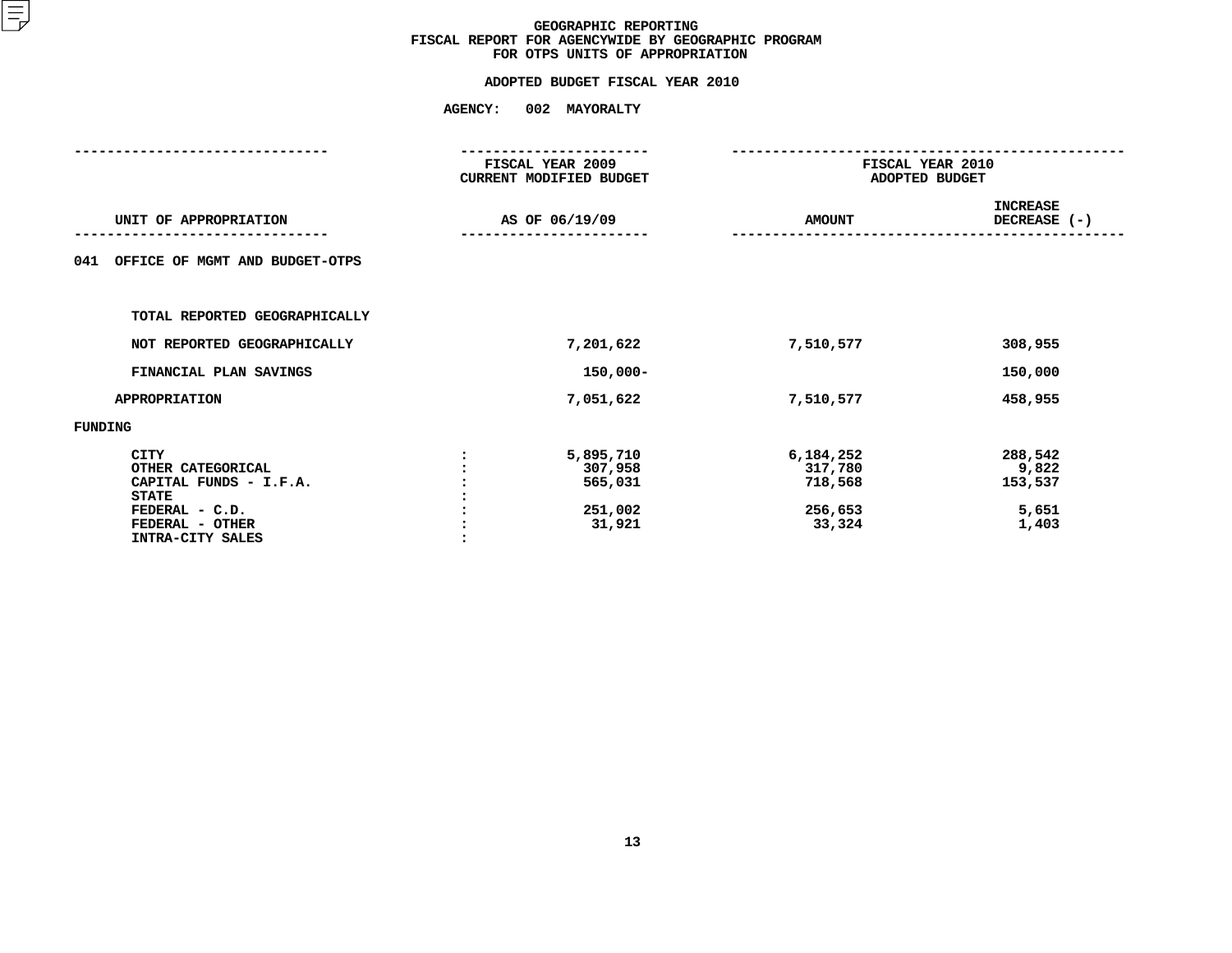# **FOR OTPS UNITS OF APPROPRIATIONADOPTED BUDGET FISCAL YEAR <sup>2010</sup>**

|                                        | FISCAL YEAR 2009<br>CURRENT MODIFIED BUDGET |                  | FISCAL YEAR 2010<br>ADOPTED BUDGET |                                 |  |
|----------------------------------------|---------------------------------------------|------------------|------------------------------------|---------------------------------|--|
| UNIT OF APPROPRIATION                  |                                             | AS OF 06/19/09   | <b>AMOUNT</b>                      | <b>INCREASE</b><br>DECREASE (-) |  |
| CRIMINAL JUSTICE PROGRAMS OTPS<br>051  |                                             |                  |                                    |                                 |  |
| TOTAL REPORTED GEOGRAPHICALLY          |                                             |                  |                                    |                                 |  |
| NOT REPORTED GEOGRAPHICALLY            |                                             | 8,561,499        | 3,687,938                          | 4,873,561-                      |  |
| FINANCIAL PLAN SAVINGS                 |                                             |                  |                                    |                                 |  |
| <b>APPROPRIATION</b>                   |                                             | 8,561,499        | 3,687,938                          | 4,873,561-                      |  |
| FUNDING                                |                                             |                  |                                    |                                 |  |
| <b>CITY</b><br>OTHER CATEGORICAL       |                                             | 65,964<br>20,000 | 73,681                             | 7,717<br>$20,000 -$             |  |
| CAPITAL FUNDS - I.F.A.<br><b>STATE</b> |                                             | 2,934,712        |                                    | 2,934,712-                      |  |
| FEDERAL - C.D.                         |                                             | 3,614,257        | 3,614,257                          |                                 |  |
| FEDERAL - OTHER                        |                                             | 1,926,566        |                                    | 1,926,566-                      |  |
| INTRA-CITY SALES                       |                                             |                  |                                    |                                 |  |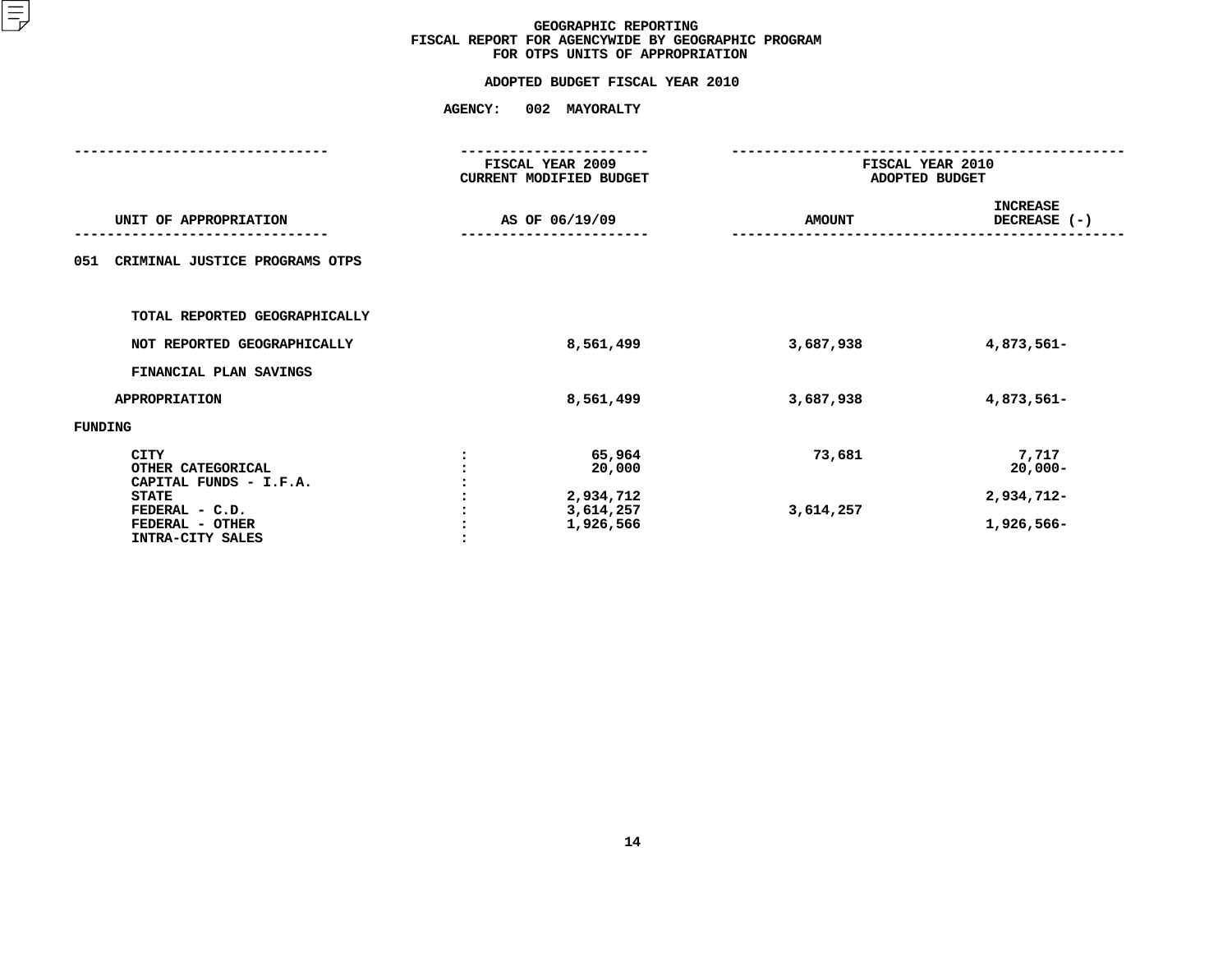# **FOR OTPS UNITS OF APPROPRIATIONADOPTED BUDGET FISCAL YEAR <sup>2010</sup>**

|                                                                                                                                     | FISCAL YEAR 2009<br>CURRENT MODIFIED BUDGET |                      | FISCAL YEAR 2010<br>ADOPTED BUDGET |
|-------------------------------------------------------------------------------------------------------------------------------------|---------------------------------------------|----------------------|------------------------------------|
| UNIT OF APPROPRIATION                                                                                                               | AS OF 06/19/09                              | <b>AMOUNT</b>        | <b>INCREASE</b><br>DECREASE (-)    |
| OFF OF LABOR RELATIONS-OTPS<br>062                                                                                                  |                                             |                      |                                    |
| TOTAL REPORTED GEOGRAPHICALLY                                                                                                       |                                             |                      |                                    |
| NOT REPORTED GEOGRAPHICALLY                                                                                                         | 3,260,654                                   | 2,885,193            | $375,461-$                         |
| FINANCIAL PLAN SAVINGS                                                                                                              | 788,000-                                    | 489,330-             | 298,670                            |
| <b>APPROPRIATION</b>                                                                                                                | 2,472,654                                   | 2,395,863            | 76,791-                            |
| FUNDING                                                                                                                             |                                             |                      |                                    |
| <b>CITY</b><br>OTHER CATEGORICAL<br>CAPITAL FUNDS - I.F.A.<br><b>STATE</b><br>FEDERAL - C.D.<br>FEDERAL - OTHER<br>INTRA-CITY SALES | 1,567,288<br>905,366                        | 1,855,318<br>540,545 | 288,030<br>$364,821-$              |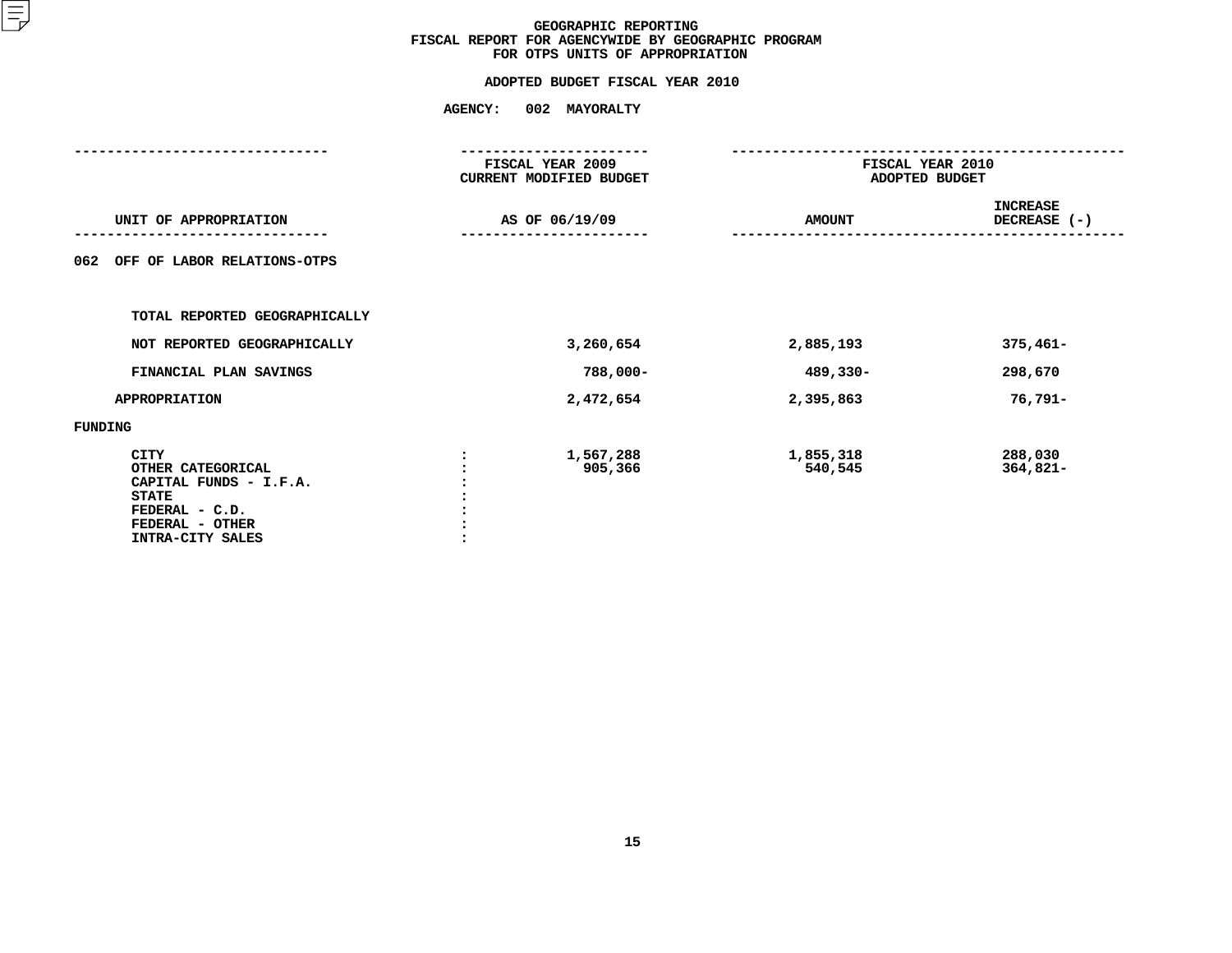# **FOR OTPS UNITS OF APPROPRIATIONADOPTED BUDGET FISCAL YEAR <sup>2010</sup>**

|                                                                                                                                     | FISCAL YEAR 2009<br>CURRENT MODIFIED BUDGET |               | FISCAL YEAR 2010<br>ADOPTED BUDGET |  |
|-------------------------------------------------------------------------------------------------------------------------------------|---------------------------------------------|---------------|------------------------------------|--|
| UNIT OF APPROPRIATION                                                                                                               | AS OF 06/19/09                              | <b>AMOUNT</b> | <b>INCREASE</b><br>DECREASE (-)    |  |
| NYC COMM TO THE UN-OTPS<br>071                                                                                                      |                                             |               |                                    |  |
| TOTAL REPORTED GEOGRAPHICALLY                                                                                                       |                                             |               |                                    |  |
| NOT REPORTED GEOGRAPHICALLY                                                                                                         | 246,515                                     | 169,390       | $77,125-$                          |  |
| FINANCIAL PLAN SAVINGS                                                                                                              |                                             |               |                                    |  |
| <b>APPROPRIATION</b>                                                                                                                | 246,515                                     | 169,390       | $77,125-$                          |  |
| <b>FUNDING</b>                                                                                                                      |                                             |               |                                    |  |
| <b>CITY</b><br>OTHER CATEGORICAL<br>CAPITAL FUNDS - I.F.A.<br><b>STATE</b><br>FEDERAL - C.D.<br>FEDERAL - OTHER<br>INTRA-CITY SALES | 242,263<br>4,252                            | 169,390       | $72,873-$<br>$4,252-$              |  |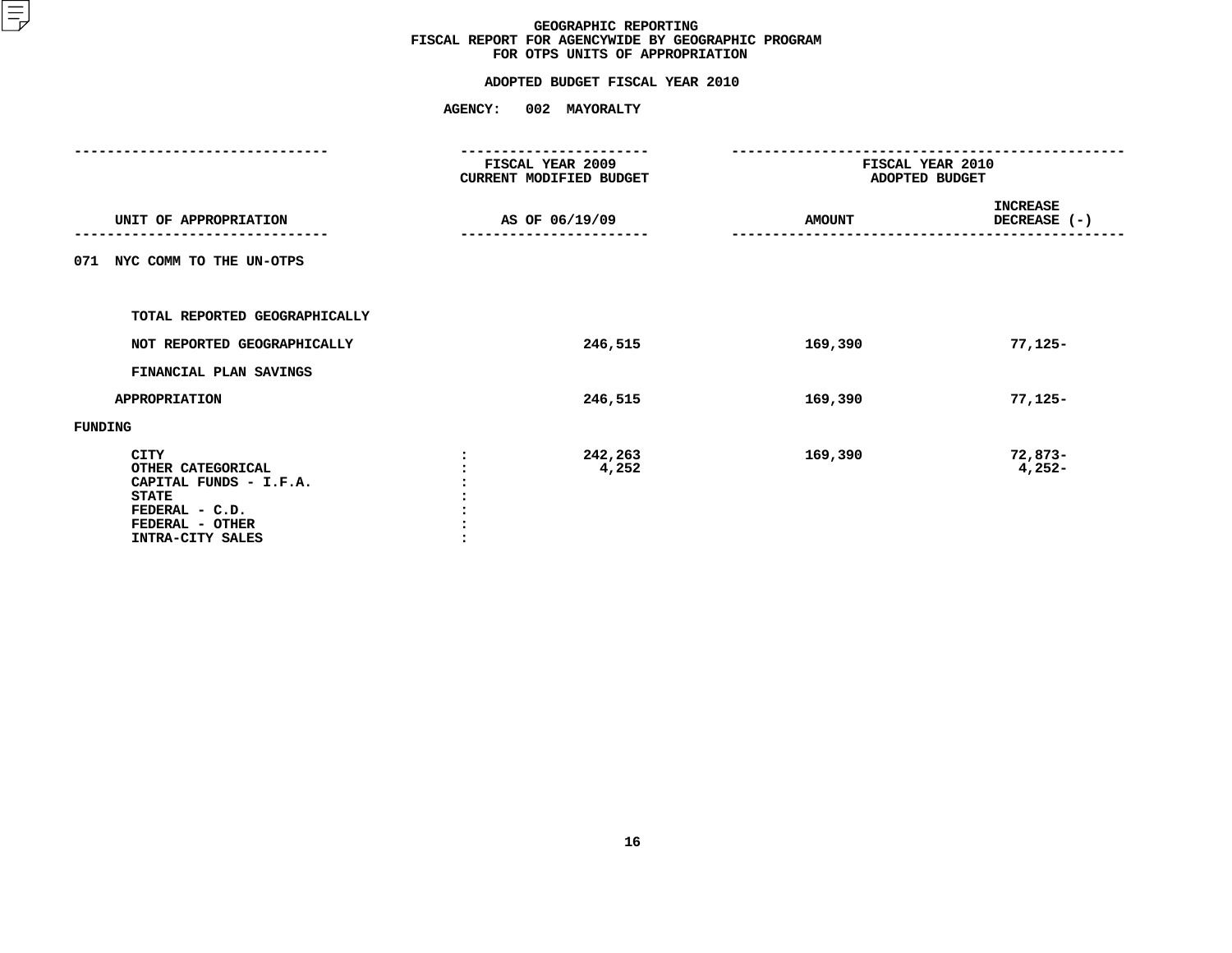# **FOR OTPS UNITS OF APPROPRIATIONADOPTED BUDGET FISCAL YEAR <sup>2010</sup>**

|                                       |         | FISCAL YEAR 2009<br>CURRENT MODIFIED BUDGET | FISCAL YEAR 2010<br>ADOPTED BUDGET |                 |  |
|---------------------------------------|---------|---------------------------------------------|------------------------------------|-----------------|--|
|                                       |         |                                             |                                    |                 |  |
|                                       |         |                                             |                                    | <b>INCREASE</b> |  |
| UNIT OF APPROPRIATION                 |         | AS OF 06/19/09                              | <b>AMOUNT</b>                      | DECREASE (-)    |  |
|                                       |         |                                             |                                    |                 |  |
| OFF FOR PEOPLE WITH DISAB-OTPS<br>261 |         |                                             |                                    |                 |  |
|                                       |         |                                             |                                    |                 |  |
| TOTAL REPORTED GEOGRAPHICALLY         |         |                                             |                                    |                 |  |
| NOT REPORTED GEOGRAPHICALLY           |         | 647,743                                     | 176,891                            | 470,852-        |  |
|                                       |         |                                             |                                    |                 |  |
| FINANCIAL PLAN SAVINGS                |         |                                             |                                    |                 |  |
| <b>APPROPRIATION</b>                  |         | 647,743                                     | 176,891                            | 470,852-        |  |
| FUNDING                               |         |                                             |                                    |                 |  |
| <b>CITY</b>                           |         | 8,845                                       | 13,845                             | 5,000           |  |
| OTHER CATEGORICAL                     |         | 99,000                                      |                                    | $99,000 -$      |  |
| CAPITAL FUNDS - I.F.A.                |         |                                             |                                    |                 |  |
| <b>STATE</b>                          |         |                                             |                                    |                 |  |
| FEDERAL - C.D.                        |         | 539,898                                     | 163,046                            | 376,852-        |  |
| FEDERAL - OTHER                       |         |                                             |                                    |                 |  |
| INTRA-CITY SALES                      | $\cdot$ |                                             |                                    |                 |  |
|                                       |         |                                             |                                    |                 |  |
|                                       |         |                                             |                                    |                 |  |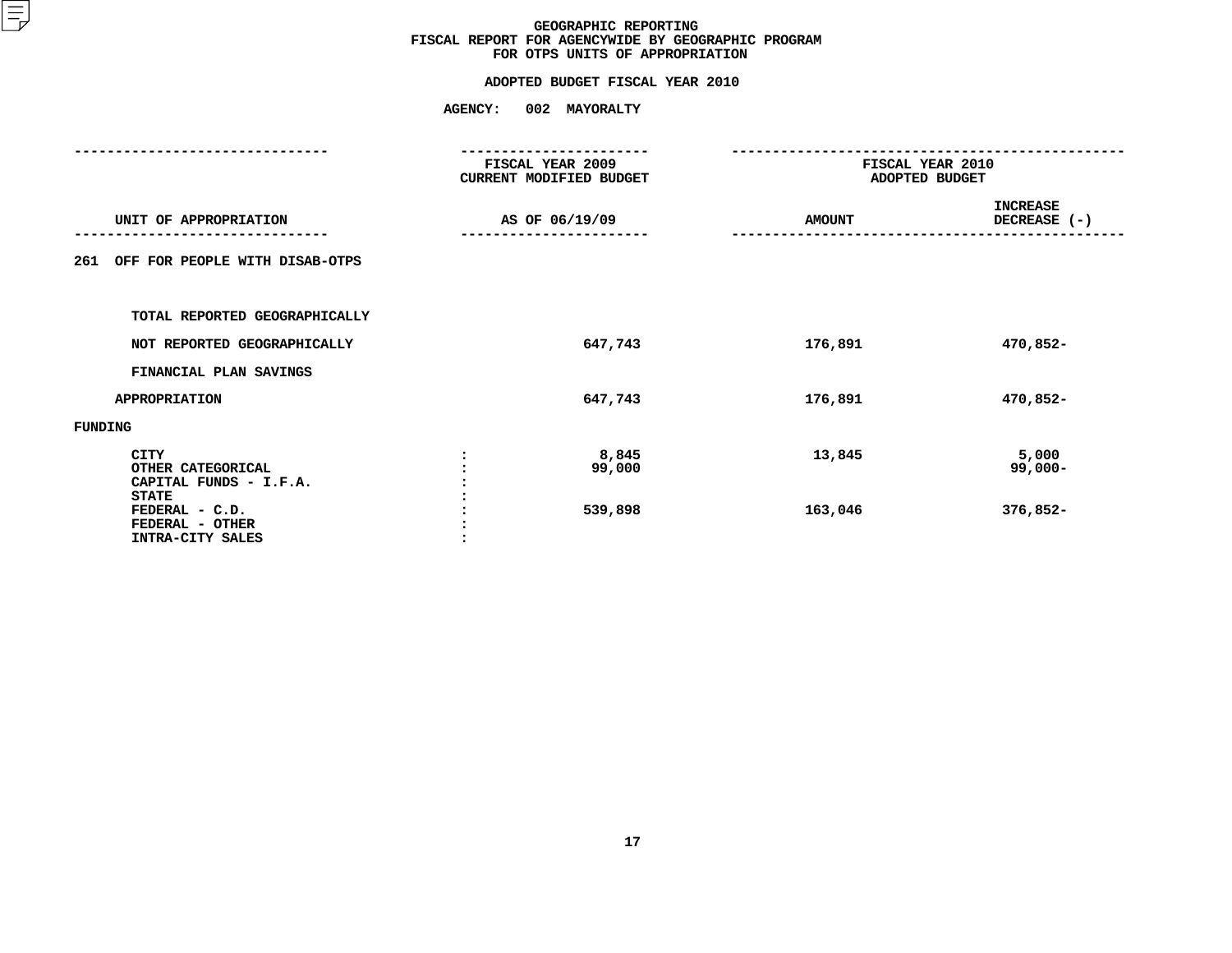# **FOR OTPS UNITS OF APPROPRIATIONADOPTED BUDGET FISCAL YEAR <sup>2010</sup>**

|                                                                                                                                     | -----------<br>FISCAL YEAR 2009<br>CURRENT MODIFIED BUDGET | FISCAL YEAR 2010<br>ADOPTED BUDGET |                                 |  |
|-------------------------------------------------------------------------------------------------------------------------------------|------------------------------------------------------------|------------------------------------|---------------------------------|--|
| UNIT OF APPROPRIATION                                                                                                               | AS OF 06/19/09<br>---------------------                    | <b>AMOUNT</b>                      | <b>INCREASE</b><br>DECREASE (-) |  |
| COMMUNITY ASST UNIT-OTPS<br>341                                                                                                     |                                                            |                                    |                                 |  |
| TOTAL REPORTED GEOGRAPHICALLY                                                                                                       |                                                            |                                    |                                 |  |
| NOT REPORTED GEOGRAPHICALLY<br>FINANCIAL PLAN SAVINGS                                                                               | 11,434                                                     | 41,434                             | 30,000                          |  |
| <b>APPROPRIATION</b>                                                                                                                | 11,434                                                     | 41,434                             | 30,000                          |  |
| FUNDING                                                                                                                             |                                                            |                                    |                                 |  |
| <b>CITY</b><br>OTHER CATEGORICAL<br>CAPITAL FUNDS - I.F.A.<br><b>STATE</b><br>FEDERAL - C.D.<br>FEDERAL - OTHER<br>INTRA-CITY SALES | 11,434                                                     | 41,434                             | 30,000                          |  |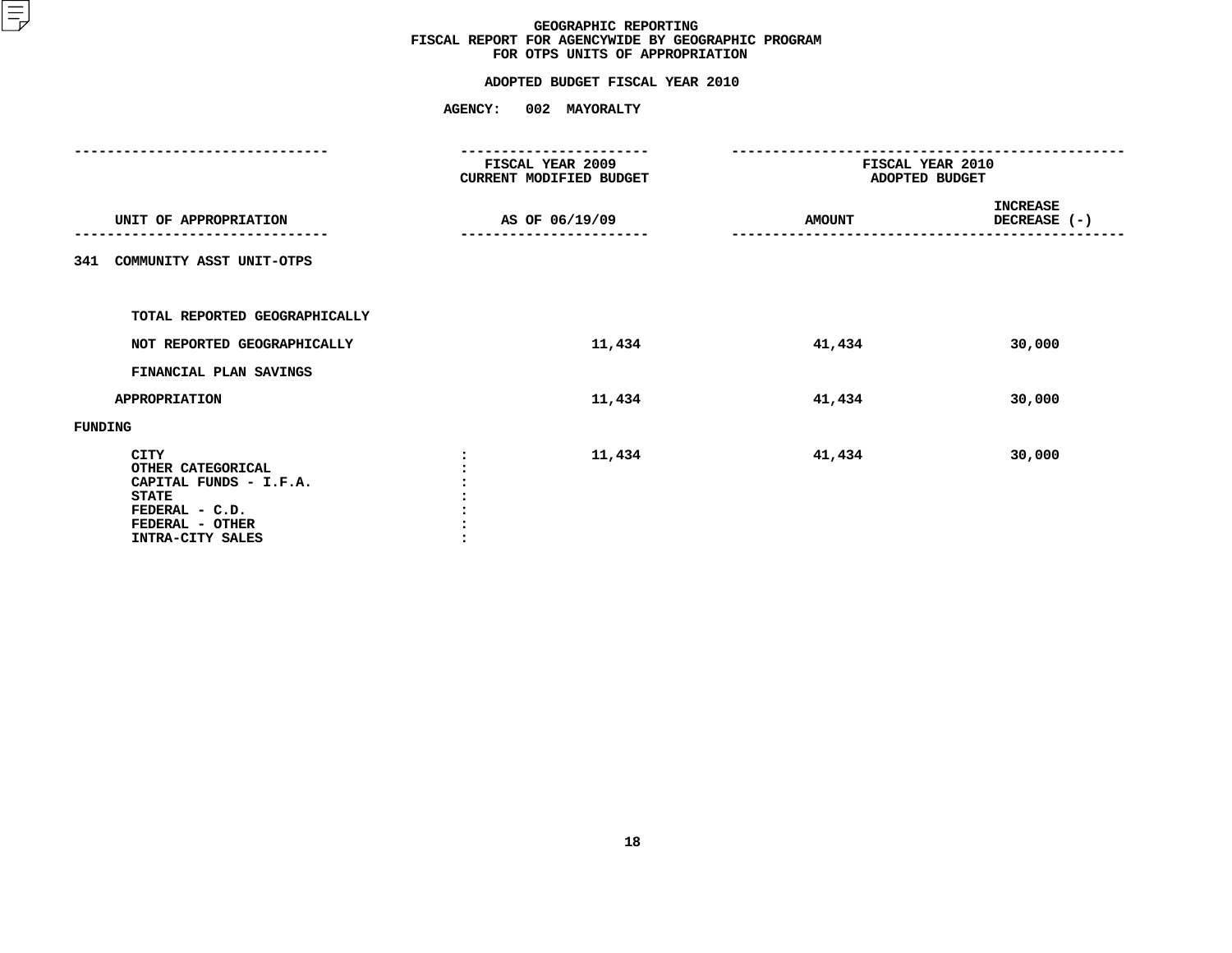# **FOR OTPS UNITS OF APPROPRIATIONADOPTED BUDGET FISCAL YEAR <sup>2010</sup>**

|                                                                                                                                     |                                             | ----------     |                                    |                                 |  |
|-------------------------------------------------------------------------------------------------------------------------------------|---------------------------------------------|----------------|------------------------------------|---------------------------------|--|
|                                                                                                                                     | FISCAL YEAR 2009<br>CURRENT MODIFIED BUDGET |                | FISCAL YEAR 2010<br>ADOPTED BUDGET |                                 |  |
| UNIT OF APPROPRIATION                                                                                                               |                                             | AS OF 06/19/09 | <b>AMOUNT</b>                      | <b>INCREASE</b><br>DECREASE (-) |  |
| COMMISSION ON WOMEN'S ISSUES-OTPS<br>351                                                                                            |                                             |                |                                    |                                 |  |
| TOTAL REPORTED GEOGRAPHICALLY                                                                                                       |                                             |                |                                    |                                 |  |
| NOT REPORTED GEOGRAPHICALLY                                                                                                         |                                             | 1,001          | 5,001                              | 4,000                           |  |
| FINANCIAL PLAN SAVINGS                                                                                                              |                                             |                |                                    |                                 |  |
| <b>APPROPRIATION</b>                                                                                                                |                                             | 1,001          | 5,001                              | 4,000                           |  |
| <b>FUNDING</b>                                                                                                                      |                                             |                |                                    |                                 |  |
| <b>CITY</b><br>OTHER CATEGORICAL<br>CAPITAL FUNDS - I.F.A.<br><b>STATE</b><br>FEDERAL - C.D.<br>FEDERAL - OTHER<br>INTRA-CITY SALES |                                             | 1,001          | 5,001                              | 4,000                           |  |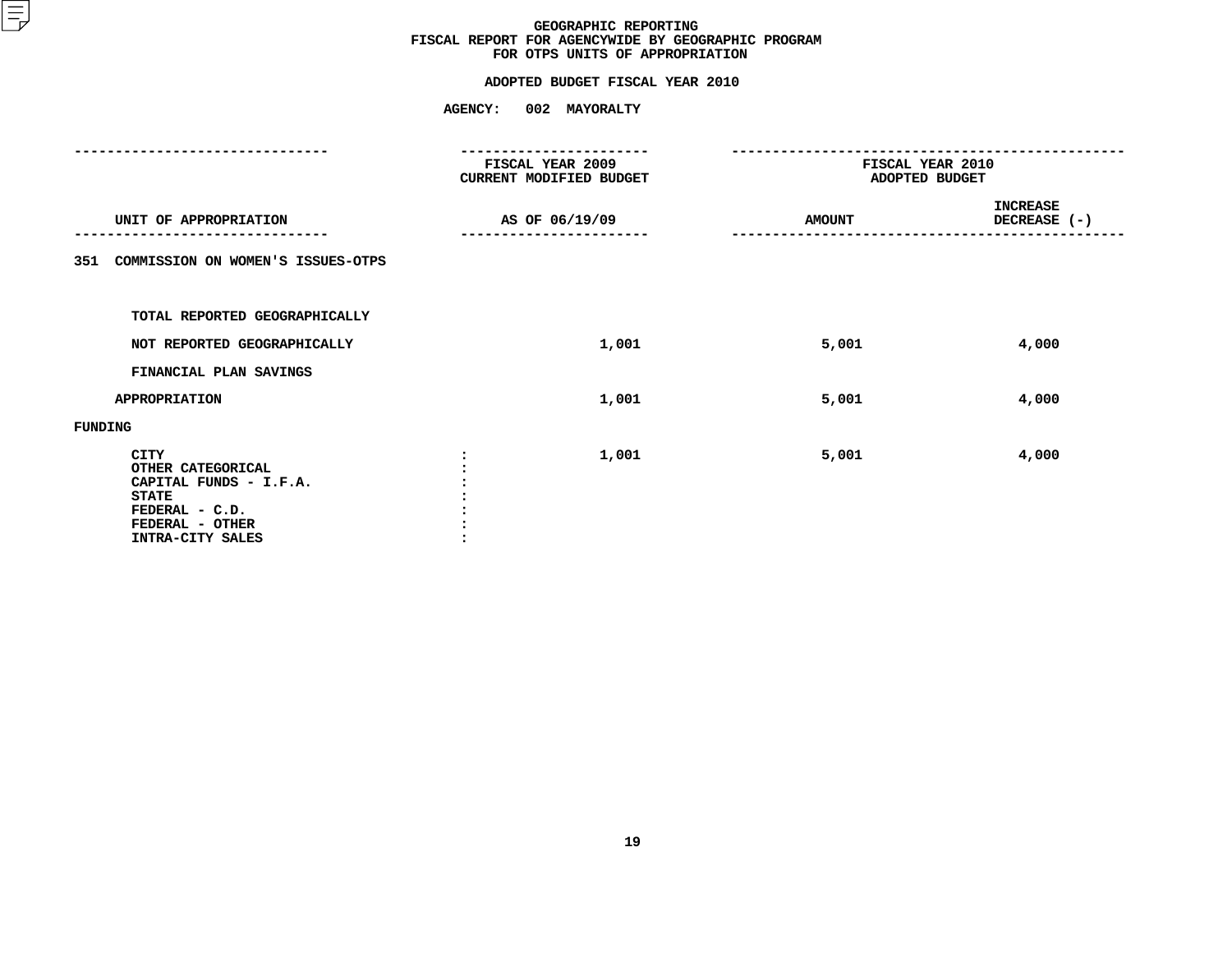# **FOR OTPS UNITS OF APPROPRIATIONADOPTED BUDGET FISCAL YEAR <sup>2010</sup>**

|                                                                            | FISCAL YEAR 2009<br><b>CURRENT MODIFIED BUDGET</b> | FISCAL YEAR 2010<br>ADOPTED BUDGET |                                 |
|----------------------------------------------------------------------------|----------------------------------------------------|------------------------------------|---------------------------------|
| UNIT OF APPROPRIATION                                                      | AS OF 06/19/09                                     | <b>AMOUNT</b>                      | <b>INCREASE</b><br>DECREASE (-) |
| OFFICE OF OPERATIONS-OTPS<br>381                                           |                                                    |                                    |                                 |
| TOTAL REPORTED GEOGRAPHICALLY                                              |                                                    |                                    |                                 |
| NOT REPORTED GEOGRAPHICALLY                                                | 108,678                                            | 145,778                            | 37,100                          |
| FINANCIAL PLAN SAVINGS                                                     |                                                    |                                    |                                 |
| <b>APPROPRIATION</b>                                                       | 108,678                                            | 145,778                            | 37,100                          |
| FUNDING                                                                    |                                                    |                                    |                                 |
| <b>CITY</b><br>OTHER CATEGORICAL<br>CAPITAL FUNDS - I.F.A.<br><b>STATE</b> | 82,278                                             | 126,878                            | 44,600                          |
| FEDERAL - C.D.<br>FEDERAL - OTHER<br>INTRA-CITY SALES                      | 18,900<br>7,500                                    | 18,900                             | $7,500-$                        |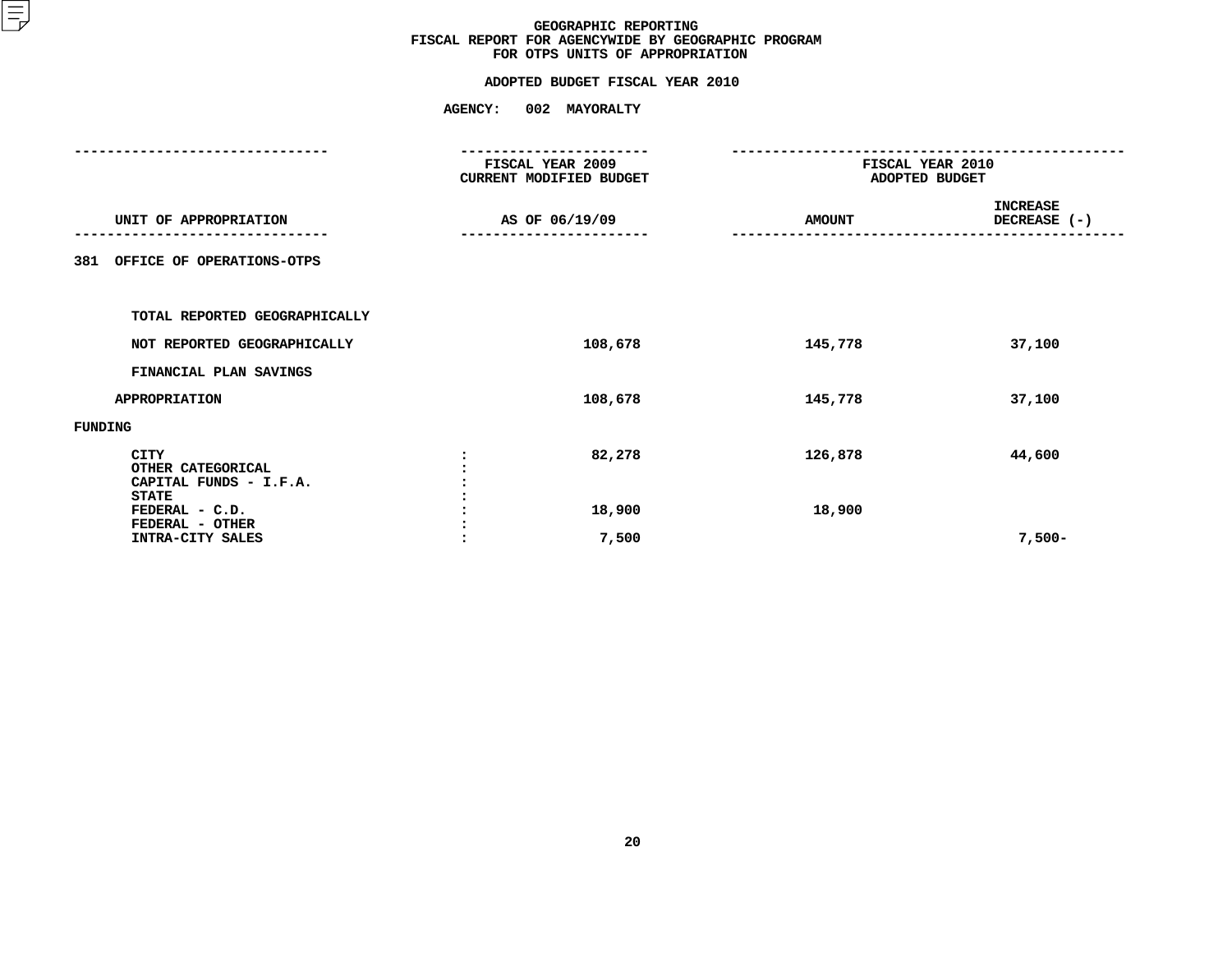# **FOR OTPS UNITS OF APPROPRIATIONADOPTED BUDGET FISCAL YEAR <sup>2010</sup>**

|                                                                                                                                     |         | FISCAL YEAR 2009<br>CURRENT MODIFIED BUDGET | FISCAL YEAR 2010<br>ADOPTED BUDGET |                                 |  |
|-------------------------------------------------------------------------------------------------------------------------------------|---------|---------------------------------------------|------------------------------------|---------------------------------|--|
| UNIT OF APPROPRIATION                                                                                                               |         | AS OF 06/19/09                              | <b>AMOUNT</b>                      | <b>INCREASE</b><br>DECREASE (-) |  |
| SPECIAL ENFORCEMENT-OTPS<br>561                                                                                                     |         |                                             |                                    |                                 |  |
| TOTAL REPORTED GEOGRAPHICALLY                                                                                                       |         |                                             |                                    |                                 |  |
| NOT REPORTED GEOGRAPHICALLY                                                                                                         |         | 54,016                                      | 18,567                             | $35,449-$                       |  |
| FINANCIAL PLAN SAVINGS                                                                                                              |         |                                             |                                    |                                 |  |
| <b>APPROPRIATION</b>                                                                                                                |         | 54,016                                      | 18,567                             | $35,449-$                       |  |
| FUNDING                                                                                                                             |         |                                             |                                    |                                 |  |
| <b>CITY</b><br>OTHER CATEGORICAL<br>CAPITAL FUNDS - I.F.A.<br><b>STATE</b><br>FEDERAL - C.D.<br>FEDERAL - OTHER<br>INTRA-CITY SALES | $\cdot$ | 54,016                                      | 18,567                             | $35,449-$                       |  |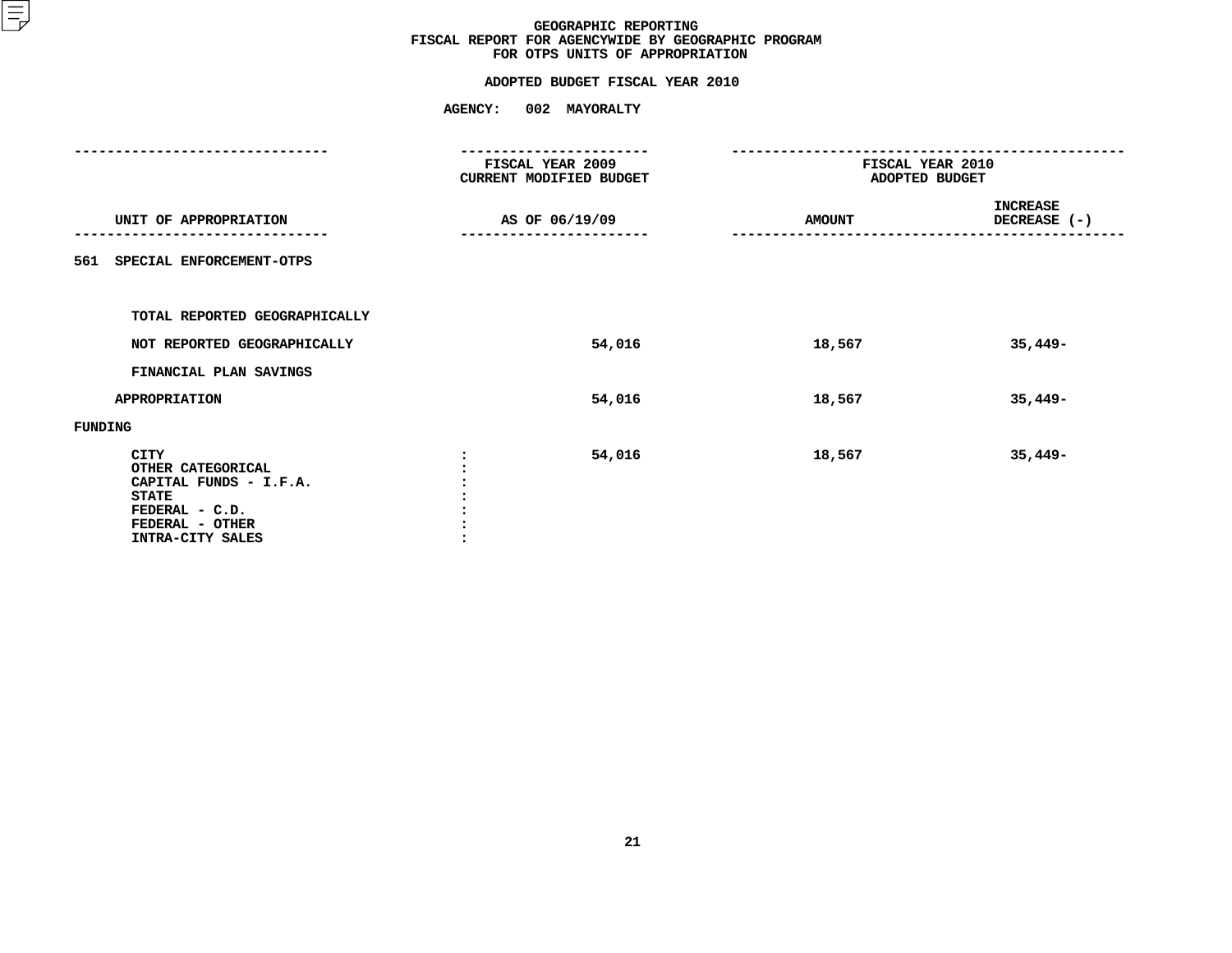# GEOGRAPHIC REPORTING<br>FISCAL REPORT AGENCYWIDE SUMMARY

 **FISCAL REPORT AGENCYWIDE SUMMARY ADOPTED BUDGET FISCAL YEAR <sup>2010</sup>**

|                                                                                                                                                       | FISCAL YEAR 2009<br><b>CURRENT MODIFIED BUDGET</b>                                       | FISCAL YEAR 2010<br>ADOPTED BUDGET                                                   |                                                                                            |  |
|-------------------------------------------------------------------------------------------------------------------------------------------------------|------------------------------------------------------------------------------------------|--------------------------------------------------------------------------------------|--------------------------------------------------------------------------------------------|--|
| UNIT OF APPROPRIATION                                                                                                                                 | AS OF 06/19/09                                                                           | <b>AMOUNT</b>                                                                        | <b>INCREASE</b><br>DECREASE $(-)$                                                          |  |
| PS APPROPRIATIONS<br>REGULAR GROSS<br><b>OTHER</b>                                                                                                    |                                                                                          |                                                                                      |                                                                                            |  |
| TOTAL REPORTED GEOGRAPHICALLY<br>NOT REPORTED GEOGRAPHICALLY                                                                                          | 73,476,561                                                                               | 69,244,285                                                                           | 4,232,276-                                                                                 |  |
| OTPS APPROPRIATIONS<br>TOTAL REPORTED GEOGRAPHICALLY<br>NOT REPORTED GEOGRAPHICALLY                                                                   | 23,842,207                                                                               | 18,194,060                                                                           | $5,648,147-$                                                                               |  |
| FINANCIAL PLAN SAVINGS<br><b>APPROPRIATIONS</b>                                                                                                       | 2,170,119-<br>95,148,649                                                                 | 4,161,683–<br>83,276,662                                                             | 1,991,564–<br>11,871,987-                                                                  |  |
| <b>FUNDING</b><br><b>CITY</b><br>OTHER CATEGORICAL<br>CAPITAL FUNDS - I.F.A.<br><b>STATE</b><br>FEDERAL - C.D.<br>FEDERAL - OTHER<br>INTRA-CITY SALES | 68,056,061<br>5,778,451<br>7,299,833<br>3,364,712<br>5,938,538<br>2,934,475<br>1,776,579 | 64,031,419<br>4,091,401<br>7,441,216<br>430,000<br>5,569,430<br>139,617<br>1,573,579 | 4,024,642-<br>1,687,050-<br>141,383<br>2,934,712-<br>369,108-<br>2,794,858-<br>$203,000 -$ |  |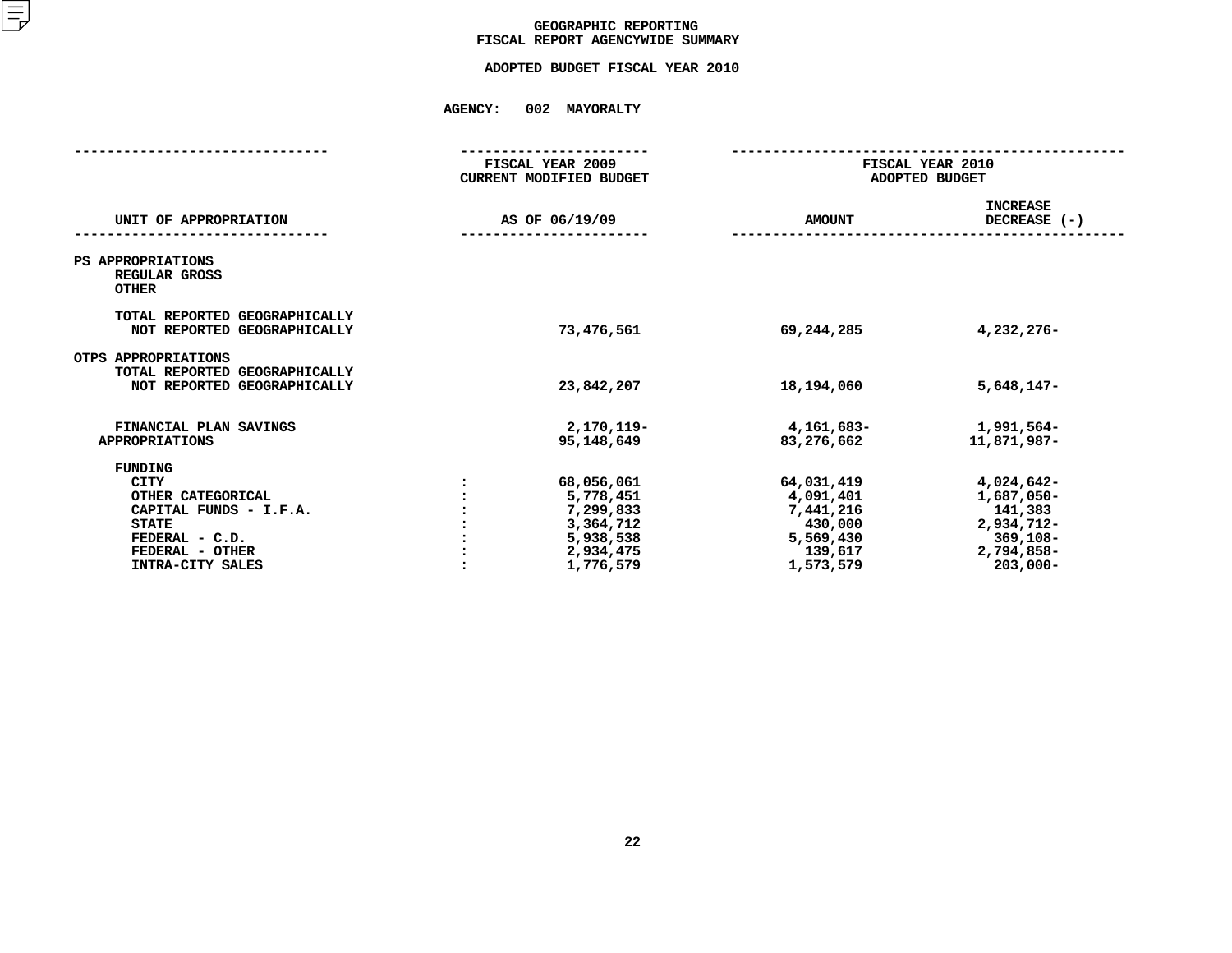| ADOPTED BUDGET FISCAL YEAR 2010 |              |                       |
|---------------------------------|--------------|-----------------------|
| AGENCY                          |              | 056 POLICE DEPARTMENT |
| BOROUGH                         | <b>BRONX</b> |                       |

H BRONX<br><mark>M</mark> PR<mark>ECI</mark> **PROGRAMPRECINCTS, BORO COMMAND & DET**

|                           | AS OF 06/19/09 |                | FISCAL YEAR 2010                                                                                                                                                                      |       |                    |  |
|---------------------------|----------------|----------------|---------------------------------------------------------------------------------------------------------------------------------------------------------------------------------------|-------|--------------------|--|
|                           |                |                | FULL TIME TULL TIME                                                                                                                                                                   |       | <b>INCREASE</b>    |  |
|                           |                |                |                                                                                                                                                                                       |       | <b>DECREASE(-)</b> |  |
| BRONX DETECTIVE SERVICES  |                |                | 29, 322, 687<br>17, 917, 621<br>12, 154, 503<br>11, 846, 146<br>20, 978, 749<br>20, 978, 749<br>20, 978, 749<br>20, 978, 749<br>20, 978, 749<br>20, 978, 749<br>20, 978, 749          | 424   |                    |  |
| 40 PRECINCT BX BOARD 1    |                |                |                                                                                                                                                                                       | 327   |                    |  |
| 41 PRECINCT BX BOARD 2    |                |                |                                                                                                                                                                                       | 239   |                    |  |
| 42 PRECINCT BX BOARD 3    |                |                |                                                                                                                                                                                       | 238   |                    |  |
| 44 PRECINCT BRONX BOARD 4 |                |                |                                                                                                                                                                                       | 401   |                    |  |
| 46 PRECINCT BX BOARD 5    |                |                |                                                                                                                                                                                       | 380   |                    |  |
| 48 PRECINCT BX BOARD 6    |                |                |                                                                                                                                                                                       | 275   |                    |  |
| 52 PRECINCT BX BOARD 7    |                |                | $19,098,063$<br>$14,486,385$<br>$17,811,519$<br>$10,525,524$<br>$19,098,063$<br>$14,486,385$<br>$17,811,519$<br>$17,811,519$<br>$10,525,524$<br>$199$<br>$10,525,524$<br>$10,525,524$ | 349   |                    |  |
| 50 PRECINCT BX BOARD 8    |                |                |                                                                                                                                                                                       | 199   |                    |  |
| 45 PRECINCT BX BOARD 10   |                |                | 11,446,377 215 11,446,377<br>12,106,221 225 12,106,221<br>16,931,187 350 16,931,187                                                                                                   | 215   |                    |  |
| 49 PRECINCT BX BOARD 11   |                |                |                                                                                                                                                                                       | 225   |                    |  |
| 43 PRECINCT BX BOARD 9    |                |                |                                                                                                                                                                                       | 350   |                    |  |
| 47 PRECINCT BX BOARD 12   |                | 13,865,330 286 | 13,865,330                                                                                                                                                                            | 286   |                    |  |
| BRONX BOROUGH COMMAND     |                | 21,628,976 328 | 21,628,976                                                                                                                                                                            | 328   |                    |  |
| PROGRAM TOTAL:            | 230,119,288    | 4,236          | 230,119,288                                                                                                                                                                           | 4,236 |                    |  |
| SUB BOROUGH TOTAL:        | 230, 119, 288  | 4,236          | 230,119,288                                                                                                                                                                           | 4,236 |                    |  |
| BOROUGH TOTAL:            | 230,119,288    | 4,236          | 230,119,288                                                                                                                                                                           | 4,236 |                    |  |
|                           |                |                |                                                                                                                                                                                       |       |                    |  |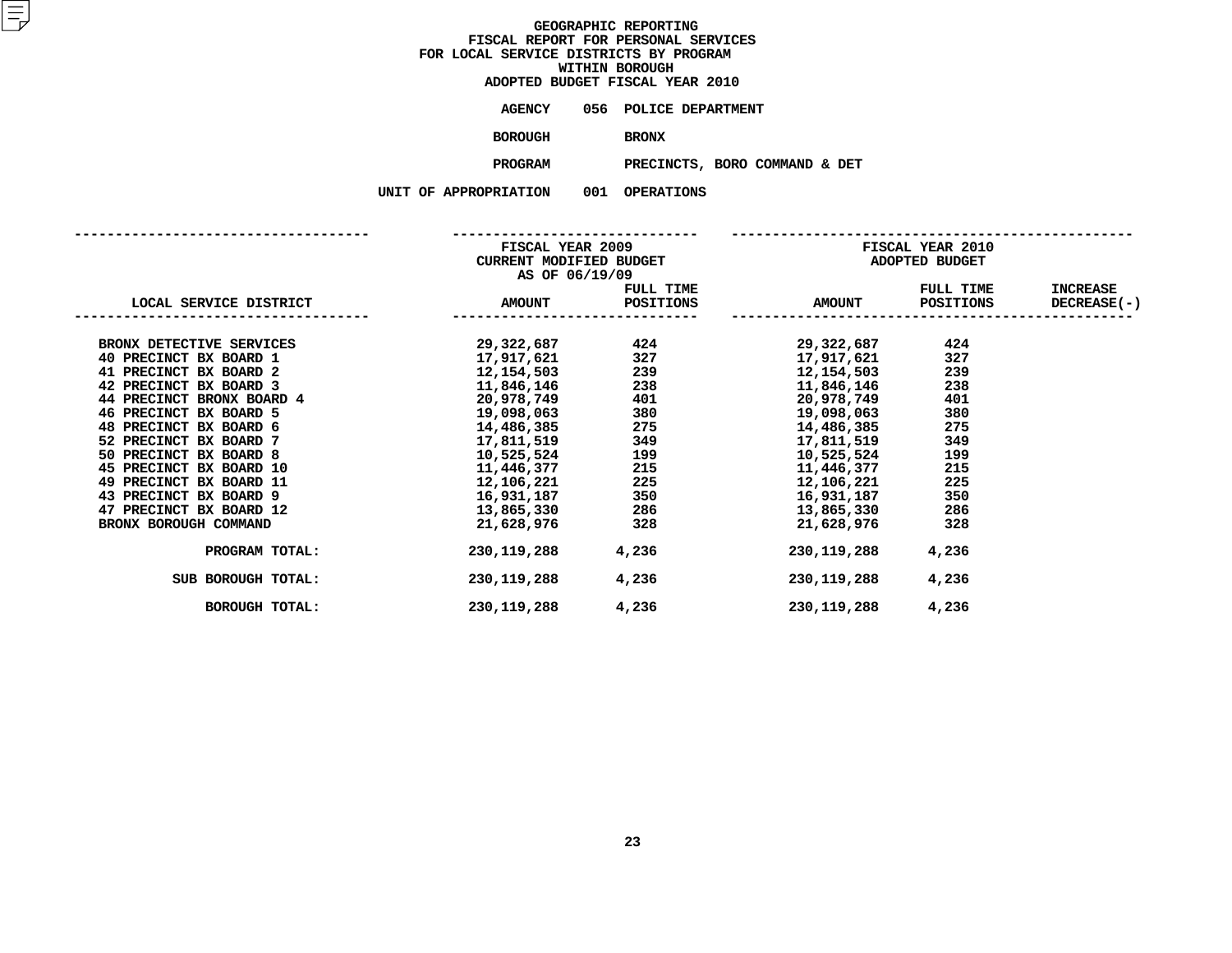|                | ADOPTED BUDGET FISCAL YEAR 2010 |  |
|----------------|---------------------------------|--|
| AGENCY         | 056 POLICE DEPARTMENT           |  |
| <b>BOROUGH</b> | <b>BROOKLYN</b>                 |  |

PRECINCTS, BORO COMMAND & DET **PROGRAMPRECINCTS, BORO COMMAND & DET**

| . | . | <b>UL ENGLLUND</b> |
|---|---|--------------------|
|   |   |                    |
|   |   |                    |

|                                          | FISCAL YEAR 2009<br>CURRENT MODIFIED BUDGET |                        | <b>FISCAL YEAR 2010</b><br>ADOPTED BUDGET |                        |                         |  |
|------------------------------------------|---------------------------------------------|------------------------|-------------------------------------------|------------------------|-------------------------|--|
| LOCAL SERVICE DISTRICT<br>-------------- | AS OF 06/19/09<br><b>AMOUNT</b>             | FULL TIME<br>POSITIONS | <b>AMOUNT</b>                             | FULL TIME<br>POSITIONS | INCREASE<br>DECREASE(-) |  |
| BROOKLYN DETECTIVE SERVICES              | 51,279,525                                  | 725                    | 51,279,525                                | 725                    |                         |  |
| PROGRAM TOTAL:                           | 51,279,525                                  | 725                    | 51,279,525                                | 725                    |                         |  |
| SUB BOROUGH TOTAL:                       | 51,279,525                                  | 725                    | 51,279,525                                | 725                    |                         |  |
|                                          |                                             |                        |                                           |                        |                         |  |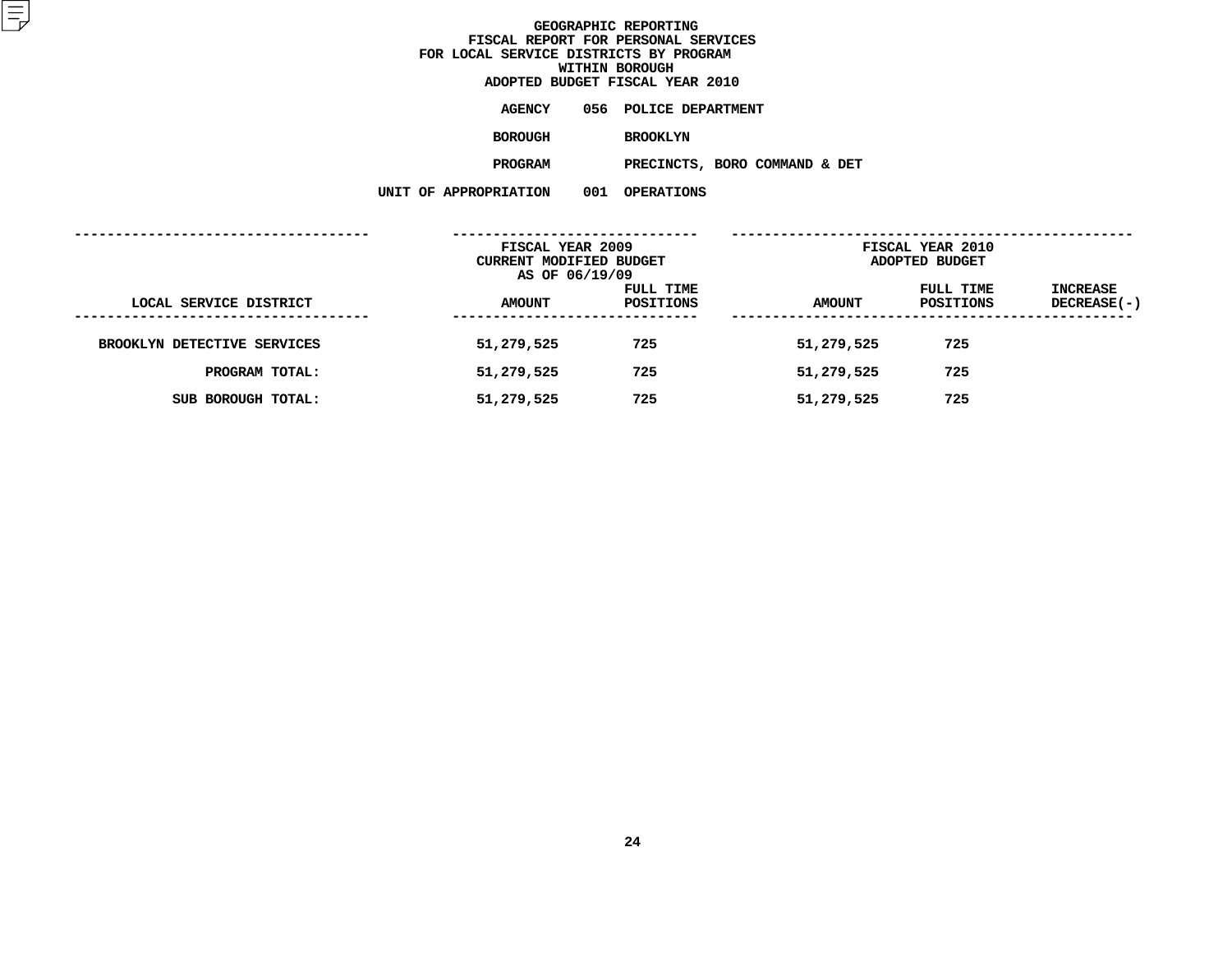|                | ADOPTED BUDGET FISCAL YEAR 2010 |
|----------------|---------------------------------|
| AGENCY         | 056 POLICE DEPARTMENT           |
| <b>BOROUGH</b> | <b>BROOKLYN NORTH</b>           |

**BROOKLYN NORTH PROGRAM PRECINCTS, BORO COMMAND & DET**

|  | AFFRUFRIAIIUN |  |
|--|---------------|--|
|  |               |  |

|                                | FISCAL YEAR 2009<br>CURRENT MODIFIED BUDGET<br>AS OF 06/19/09 |                        | FISCAL YEAR 2010<br>ADOPTED BUDGET |                        |                                       |  |
|--------------------------------|---------------------------------------------------------------|------------------------|------------------------------------|------------------------|---------------------------------------|--|
| LOCAL SERVICE DISTRICT         | <b>AMOUNT</b>                                                 | FULL TIME<br>POSITIONS | <b>AMOUNT</b>                      | FULL TIME<br>POSITIONS | <b>INCREASE</b><br><b>DECREASE(-)</b> |  |
|                                |                                                               |                        |                                    |                        |                                       |  |
| 90 PRECINCT BKLYN BOARD 1      | 13,013,775                                                    | 239                    | 13,013,775                         | 239                    |                                       |  |
| 84 PRECINCT BKLYN BOARD 2      | 14,870,533                                                    | 271                    | 14,870,533                         | 271                    |                                       |  |
| 79 PRECINCT BKLYN BOARD 3      | 15,551,962                                                    | 314                    | 15,551,962                         | 314                    |                                       |  |
| 83 PRECINCT BKLYN BOARD 4      | 13,764,570                                                    | 286                    | 13,764,570                         | 286                    |                                       |  |
| 75 PRECINCT BKLYN BOARD 5      | 26,903,200                                                    | 481                    | 26,903,200                         | 481                    |                                       |  |
| 77 PRECINCT BKLYN BOARD 8      | 15,387,634                                                    | 278                    | 15,387,634                         | 278                    |                                       |  |
| 73 PRECINCT BKLYN BOARD 16     | 17,187,443                                                    | 333                    | 17,187,443                         | 333                    |                                       |  |
| BROOKLYN NORTH BOROUGH COMMAND | 18,091,236                                                    | 317                    | 18,091,236                         | 317                    |                                       |  |
| 94 PRECINCT BKLYN BOARD 1      | 8,979,630                                                     | 164                    | 8,979,630                          | 164                    |                                       |  |
| 88 PRECINCT BKLYN BOARD 2      | 10,125,504                                                    | 200                    | 10,125,504                         | 200                    |                                       |  |
| 81 PRECINCT BKLYN BOARD 3      | 11,196,584                                                    | 236                    | 11,196,584                         | 236                    |                                       |  |
| PROGRAM TOTAL:                 | 165,072,071                                                   | 3,119                  | 165,072,071                        | 3,119                  |                                       |  |
| SUB BOROUGH TOTAL:             | 165,072,071                                                   | 3,119                  | 165,072,071                        | 3,119                  |                                       |  |
|                                |                                                               |                        |                                    |                        |                                       |  |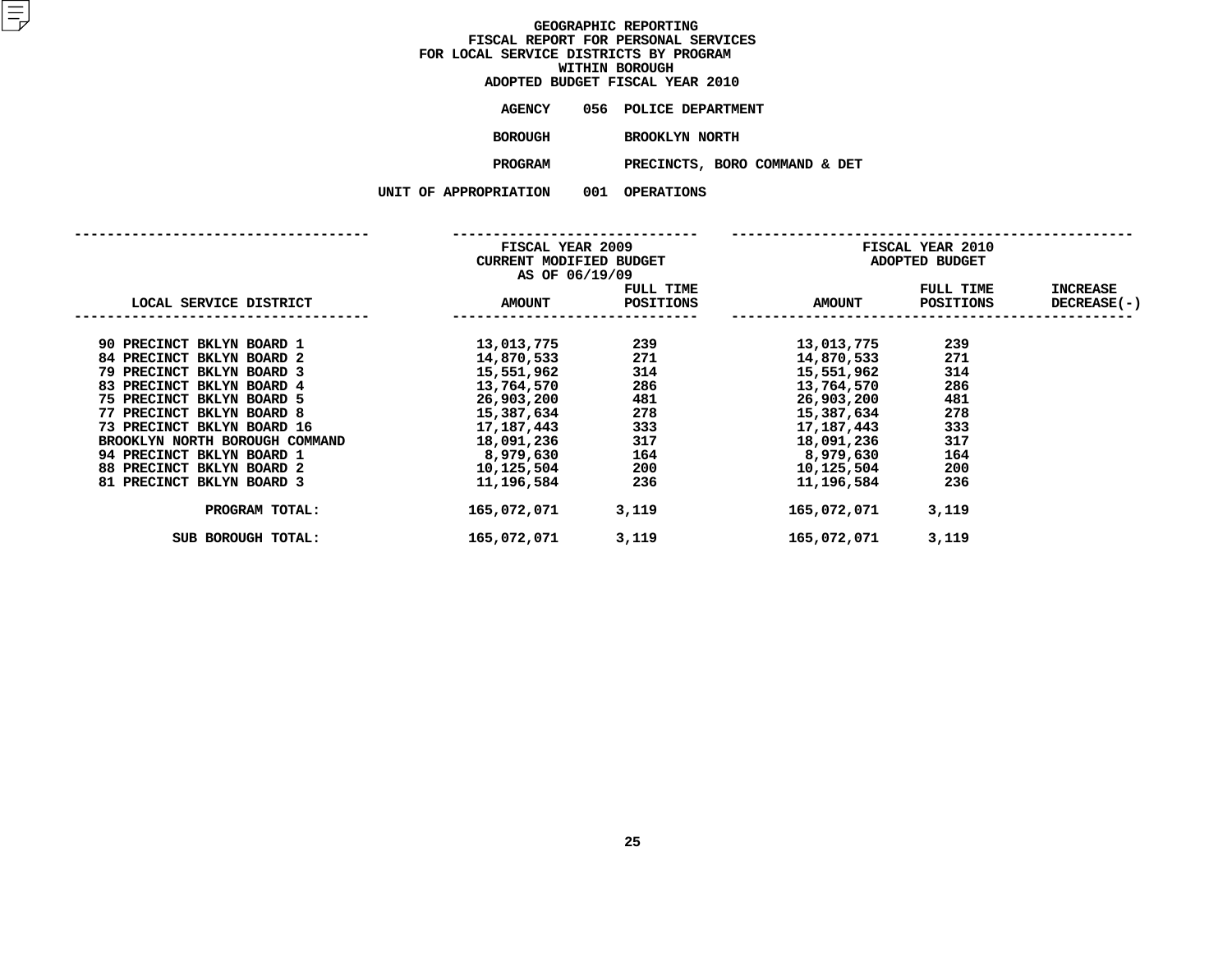|                | ADOPTED BUDGET FISCAL YEAR 2010 |
|----------------|---------------------------------|
| AGENCY         | 056 POLICE DEPARTMENT           |
| <b>BOROUGH</b> | <b>BROOKLYN SOUTH</b>           |

 **BROOKLYN SOUTH PROGRAMPRECINCTS, BORO COMMAND & DET**

|                                | AS OF 06/19/09 |                | <b>FISCAL YEAR 2010</b>                                                                                                                                                    |           |                    |  |
|--------------------------------|----------------|----------------|----------------------------------------------------------------------------------------------------------------------------------------------------------------------------|-----------|--------------------|--|
|                                |                |                | FULL TIME FULL TIME                                                                                                                                                        |           | <b>INCREASE</b>    |  |
| LOCAL SERVICE DISTRICT AMOUNT  |                |                | POSITIONS AMOUNT                                                                                                                                                           | POSITIONS | <b>DECREASE(-)</b> |  |
| 76 PRECINCT BKLYN BOARD 6      |                |                | 8,038,237 151 8,038,237                                                                                                                                                    | 151       |                    |  |
| 71 PRECINCT BKLYN BOARD 9      |                |                |                                                                                                                                                                            | 278       |                    |  |
| 62 PRECINCT BKLYN BOARD 11     |                |                |                                                                                                                                                                            | 200       |                    |  |
| 61 PRECINCT BKLYN BOARD 15     |                |                | $13,030,154$<br>$9,732,760$<br>$10,768,209$<br>$16,286,113$<br>$214$<br>$337$<br>$16,286,113$<br>$16,286,113$                                                              | 214       |                    |  |
| 67 PRECINCT BKLYN BOARD 17     |                |                |                                                                                                                                                                            | 337       |                    |  |
| 63 PRECINCT BKLYN BOARD 18     |                |                | $9,727,346$<br>11,713,570<br>235<br>11,713,570<br>235<br>11,713,570                                                                                                        | 184       |                    |  |
| 60 PRECINCT BKLYN BOARD 13     |                |                |                                                                                                                                                                            | 235       |                    |  |
| 66 PRECINCT BKLYN BOARD 12     |                |                | $10,136,494$<br>$9,278,868$<br>$9,911,181$<br>$19,526,096$<br>$10,556,210$<br>$10,556,210$<br>$10,556,210$<br>$10,556,210$<br>$10,556,210$<br>$10,556,210$<br>$10,556,210$ | 202       |                    |  |
| 68 PRECINCT BKLYN BOARD 10     |                |                |                                                                                                                                                                            | 176       |                    |  |
| 69 PRECINCT BKLYN BOARD 18     |                |                |                                                                                                                                                                            | 188       |                    |  |
| 70 PRECINCT BKLYN BOARD 14     |                |                |                                                                                                                                                                            | 393       |                    |  |
| 72 PRECINCT BKLYN BOARD 7      |                |                |                                                                                                                                                                            | 221       |                    |  |
| 78 PRECINCT BKLYN BOARD 6      |                | 10,081,920 192 | 10,081,920                                                                                                                                                                 | 192       |                    |  |
| BROOKLYN SOUTH BOROUGH COMMAND | 17,693,466     | 279            | 17,693,466                                                                                                                                                                 | 279       |                    |  |
| PROGRAM TOTAL:                 | 166,480,624    | 3,250          | 166,480,624                                                                                                                                                                | 3,250     |                    |  |
| SUB BOROUGH TOTAL:             | 166,480,624    | 3,250          | 166,480,624                                                                                                                                                                | 3,250     |                    |  |
| <b>BOROUGH TOTAL:</b>          | 382,832,220    | 7,094          | 382,832,220                                                                                                                                                                | 7,094     |                    |  |
|                                |                |                |                                                                                                                                                                            |           |                    |  |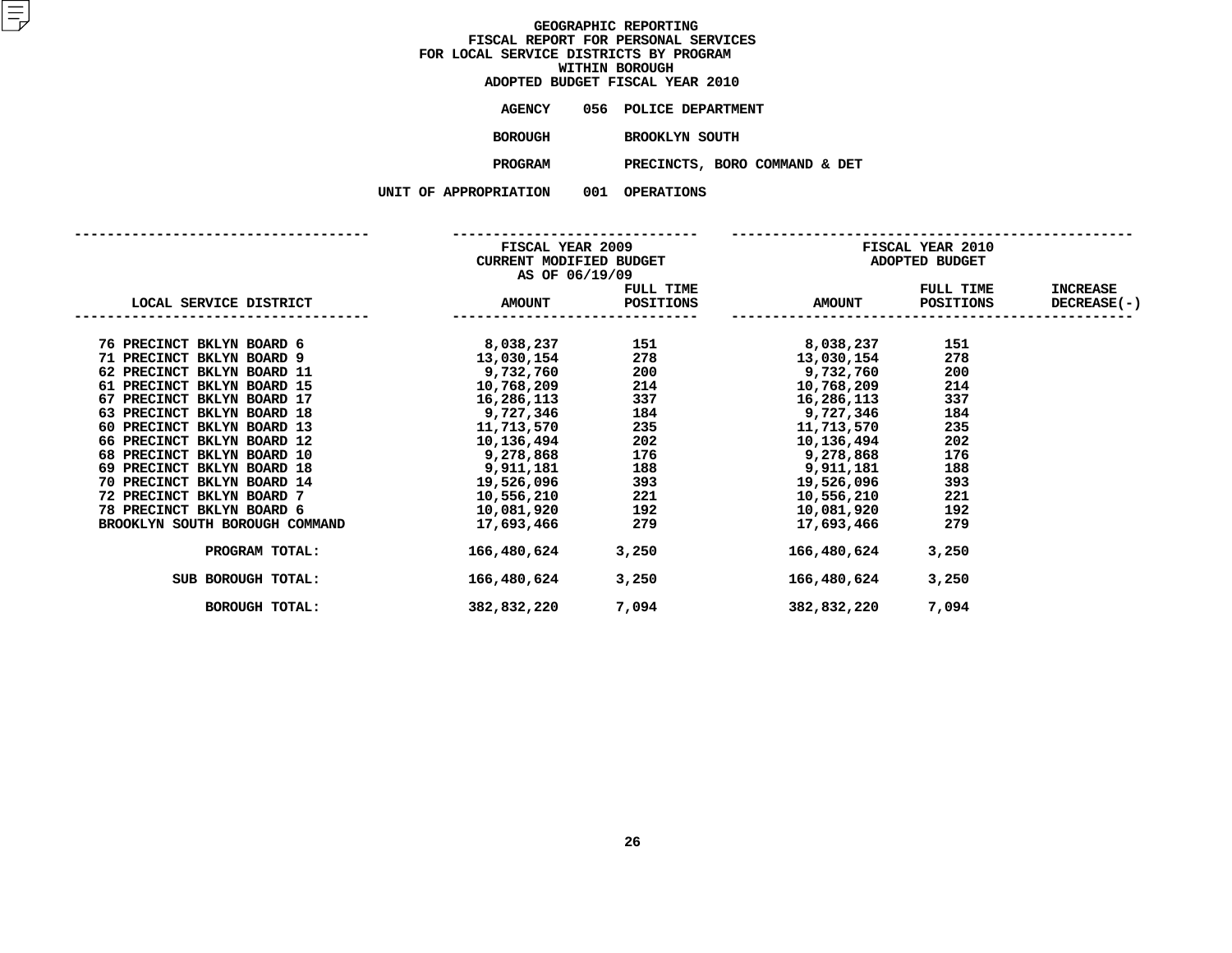|                   |     | ADOPTED BUDGET FISCAL YEAR 2010 |  |
|-------------------|-----|---------------------------------|--|
| AGENCY            |     | 056 POLICE DEPARTMENT           |  |
| <b>BOROUGH</b>    |     | <b>MANHATTAN</b>                |  |
| <b>PROGRAM</b>    |     | PRECINCTS, BORO COMMAND & DET   |  |
| <b>ROPRIATION</b> | 001 | <b>OPERATIONS</b>               |  |

| rlai Lun | ◡◡∸ | vernmed. |
|----------|-----|----------|
|          |     |          |

|                             | FISCAL YEAR 2009<br><b>CURRENT MODIFIED BUDGET</b><br>AS OF 06/19/09 |                        | FISCAL YEAR 2010<br>ADOPTED BUDGET |                        |                                |
|-----------------------------|----------------------------------------------------------------------|------------------------|------------------------------------|------------------------|--------------------------------|
| LOCAL SERVICE DISTRICT      | <b>AMOUNT</b>                                                        | FULL TIME<br>POSITIONS | <b>AMOUNT</b>                      | FULL TIME<br>POSITIONS | <b>INCREASE</b><br>DECREASE(-) |
| MANHATTAN DETECTIVE SERVICE | 44,098,266                                                           | 622                    | 44,098,266                         | 622                    |                                |
| PROGRAM TOTAL:              | 44,098,266                                                           | 622                    | 44,098,266                         | 622                    |                                |
| SUB BOROUGH TOTAL:          | 44,098,266                                                           | 622                    | 44,098,266                         | 622                    |                                |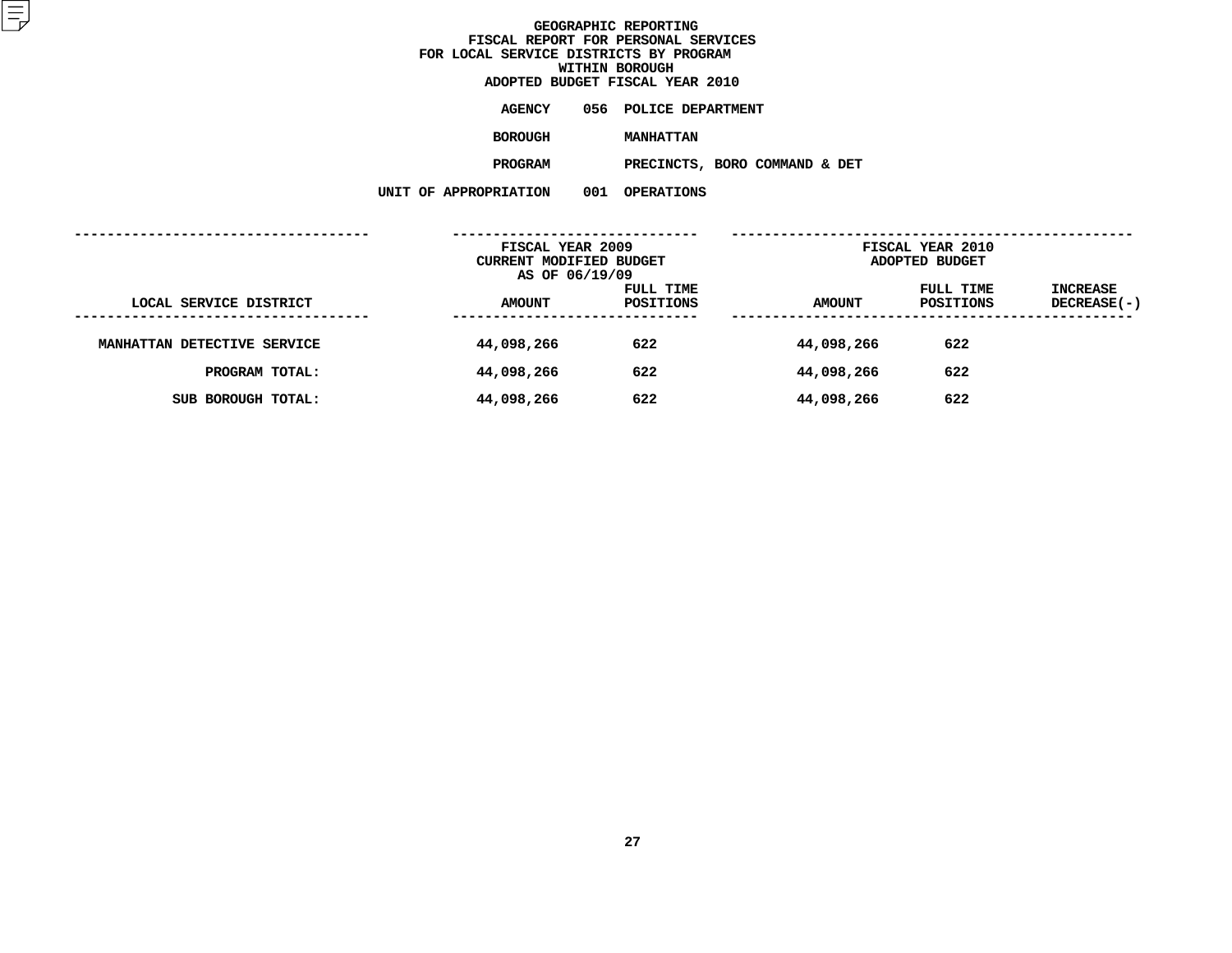|                | ADOPTED BUDGET FISCAL YEAR 2010 |
|----------------|---------------------------------|
| AGENCY         | 056 POLICE DEPARTMENT           |
| <b>BOROUGH</b> | MANHATTAN NORTH                 |

**MANHATTAN NORTH PROGRAM PRECINCTS, BORO COMMAND & DET**

|  |  |  | PROPRIATION |  |  | υu |  |
|--|--|--|-------------|--|--|----|--|
|--|--|--|-------------|--|--|----|--|

|                                                | AS OF 06/19/09                  | FISCAL YEAR 2009 | <b>FISCAL YEAR 2010</b><br>CURRENT MODIFIED BUDGET NO MODERN ADOPTED BUDGET                                                                                                          |           |                 |
|------------------------------------------------|---------------------------------|------------------|--------------------------------------------------------------------------------------------------------------------------------------------------------------------------------------|-----------|-----------------|
|                                                |                                 | FULL TIME        |                                                                                                                                                                                      | FULL TIME | <b>INCREASE</b> |
| LOCAL SERVICE DISTRICT <b>AMOUNT</b> POSITIONS | ------------------------------- |                  | AMOUNT POSITIONS DECREASE(-)                                                                                                                                                         |           |                 |
| 33 PRECINCT MANHATTAN 12                       |                                 |                  |                                                                                                                                                                                      | 228       |                 |
| 28 PRECINCT MANHATTAN BD 10                    |                                 |                  |                                                                                                                                                                                      | 212       |                 |
| 20 PRECINCT MANHATTAN BD 7                     |                                 | 10, 137, 475 192 | 10,137,475                                                                                                                                                                           | 192       |                 |
| 19 PRECINCT MANHATTAN BD 8                     |                                 |                  |                                                                                                                                                                                      | 279       |                 |
| 26 PRECINCT MANHATTAN BD 9                     |                                 |                  | $15,299,150$<br>$9,897,595$<br>$176$<br>$14,433,205$<br>$12,367,095$<br>$279$<br>$15,299,150$<br>$15,299,150$<br>$9,897,595$<br>$176$<br>$9,897,595$<br>$14,433,205$<br>$12,367,095$ | 176       |                 |
| 32 PRECINCT MANHATTAN BD 10                    |                                 |                  |                                                                                                                                                                                      | 276       |                 |
| 25 PRECINCT MANHATTAN BD 11                    |                                 |                  |                                                                                                                                                                                      | 234       |                 |
| 34 PRECINCT MANHATTAN BD 12                    |                                 |                  |                                                                                                                                                                                      | 251       |                 |
| 23 PRECINCT MANHATTAN BD 11                    |                                 |                  |                                                                                                                                                                                      | 242       |                 |
| 30 PRECINCT MANHATTAN BD 9                     |                                 |                  |                                                                                                                                                                                      | 219       |                 |
| CENTRAL PARK PRECINCT                          |                                 |                  | 7,259,784 146 7,259,784                                                                                                                                                              | 146       |                 |
| MANHATTAN NORTH BORO COMMAND                   |                                 |                  | $16,023,507$ 274 $16,023,507$                                                                                                                                                        | 274       |                 |
| 24 PRECINCT MANHATTAN BD 7                     | 10,048,310                      | 209              | 10,048,310                                                                                                                                                                           | 209       |                 |
| PROGRAM TOTAL:                                 | 156,608,207                     | 2,938            | 156,608,207                                                                                                                                                                          | 2,938     |                 |
| SUB BOROUGH TOTAL:                             | 156,608,207                     | 2,938            | 156,608,207                                                                                                                                                                          | 2,938     |                 |
|                                                |                                 |                  |                                                                                                                                                                                      |           |                 |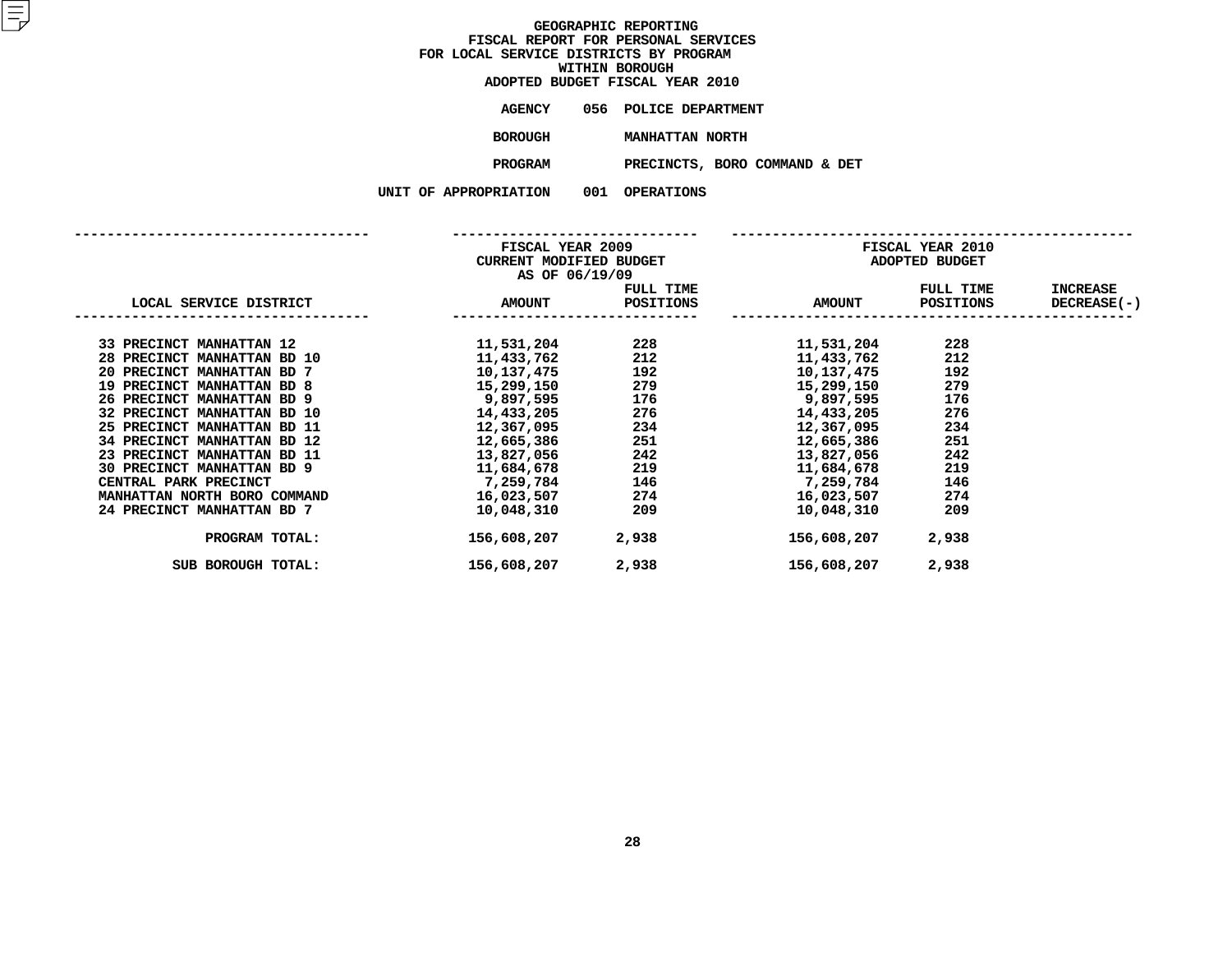|                | ADOPTED BUDGET FISCAL YEAR 2010 |
|----------------|---------------------------------|
| AGENCY         | 056 POLICE DEPARTMENT           |
| <b>BOROUGH</b> | MANHATTAN SOUTH                 |
| <b>PROGRAM</b> | PRECINCTS, BORO COMMA           |

**PROGRAMPRECINCTS, BORO COMMAND & DET**

|                                                                                                                                                                                                                                                                                                                                                           | FISCAL YEAR 2009<br>CURRENT MODIFIED BUDGET<br>AS OF 06/19/09                                                                                       |                                                                           | FISCAL YEAR 2010<br>ADOPTED BUDGET                                                                                                                  |                                                                           |                                |
|-----------------------------------------------------------------------------------------------------------------------------------------------------------------------------------------------------------------------------------------------------------------------------------------------------------------------------------------------------------|-----------------------------------------------------------------------------------------------------------------------------------------------------|---------------------------------------------------------------------------|-----------------------------------------------------------------------------------------------------------------------------------------------------|---------------------------------------------------------------------------|--------------------------------|
| LOCAL SERVICE DISTRICT                                                                                                                                                                                                                                                                                                                                    | <b>AMOUNT</b>                                                                                                                                       | FULL TIME<br>POSITIONS                                                    | <b>AMOUNT</b>                                                                                                                                       | FULL TIME<br>POSITIONS                                                    | <b>INCREASE</b><br>DECREASE(-) |
| 6 PRECINCT MANHATTAN BD 2<br>7 PRECINCT MANHATTAN BD 3<br>10 PRECINCT MANHATTAN BD 4<br>17 PRECINCT MANHATTAN BD 6<br>1 PRECINCT MANHATTAN BDS 1, 2<br>MIDTOWN SO MANH BDS 4, 5, 6<br>5 PRECINCT MANHATTAN BDS 1, 2, 3<br>13 PRECINCT MANHATTAN BDS 5,6<br>MANHATTAN SOUTH BORO COMMAND<br>MIDTOWN NO MANHATTAN BDS 4, 5<br>9 PRECINCT MANHATTAN BDS 2, 3 | 11,254,960<br>9,164,428<br>9,677,355<br>11,076,286<br>23,028,970<br>22,182,542<br>9,738,430<br>11,834,790<br>20,941,359<br>19,253,779<br>10,708,169 | 220<br>178<br>197<br>209<br>223<br>426<br>195<br>245<br>317<br>372<br>212 | 11,254,960<br>9,164,428<br>9,677,355<br>11,076,286<br>27,648,441<br>22,182,542<br>9,738,430<br>11,834,790<br>20,941,359<br>19,253,779<br>10,708,169 | 220<br>178<br>197<br>209<br>223<br>426<br>195<br>245<br>317<br>372<br>212 | 4,619,471                      |
| PROGRAM TOTAL:                                                                                                                                                                                                                                                                                                                                            | 158,861,068                                                                                                                                         | 2,794                                                                     | 163,480,539                                                                                                                                         | 2,794                                                                     | 4,619,471                      |
| SUB BOROUGH TOTAL:                                                                                                                                                                                                                                                                                                                                        | 158,861,068                                                                                                                                         | 2,794                                                                     | 163,480,539                                                                                                                                         | 2,794                                                                     | 4,619,471                      |
| BOROUGH TOTAL:                                                                                                                                                                                                                                                                                                                                            | 359,567,541                                                                                                                                         | 6,354                                                                     | 364,187,012                                                                                                                                         | 6,354                                                                     | 4,619,471                      |
|                                                                                                                                                                                                                                                                                                                                                           |                                                                                                                                                     |                                                                           |                                                                                                                                                     |                                                                           |                                |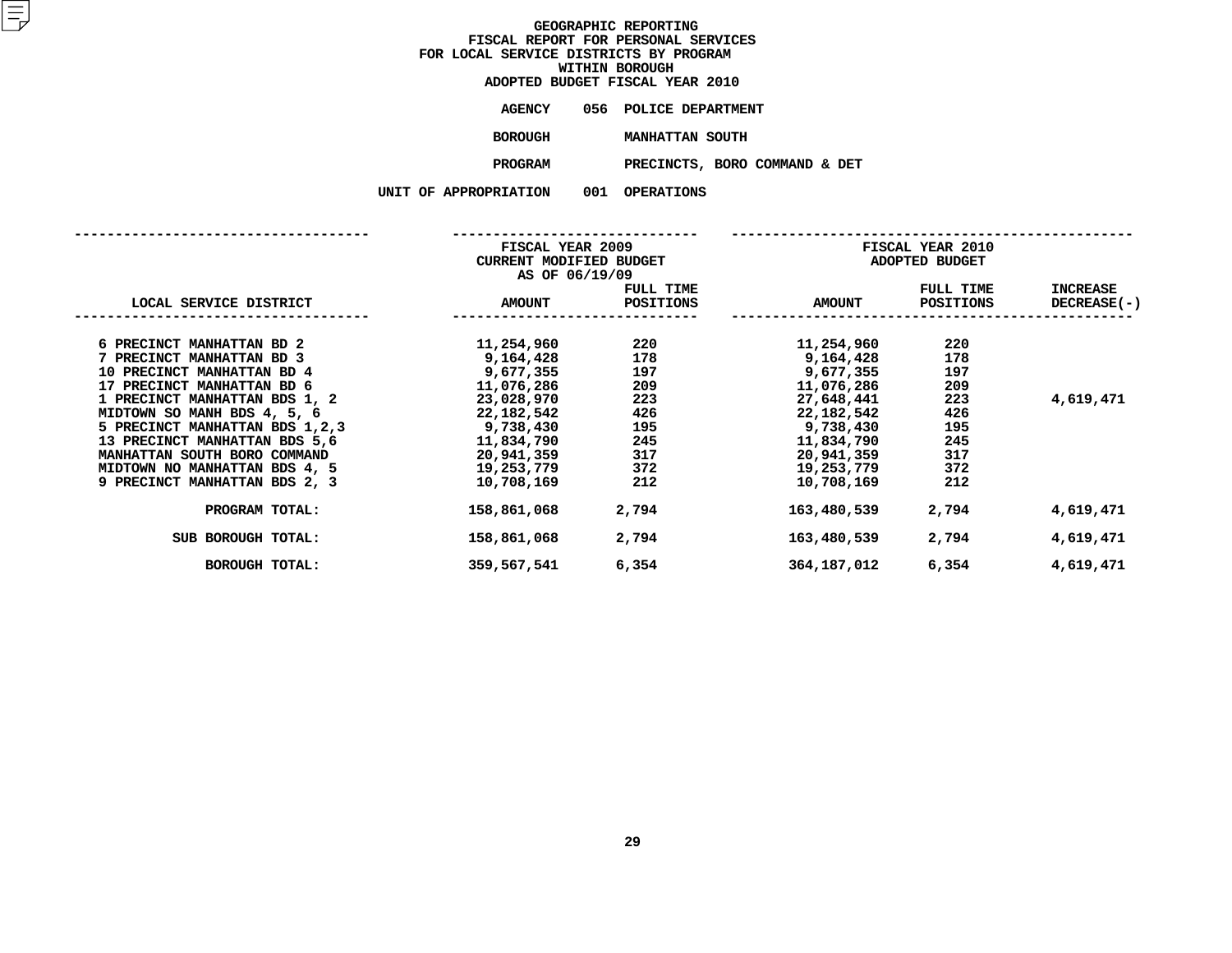|                           | ADOPTED BUDGET FISCAL YEAR 2010 |  |
|---------------------------|---------------------------------|--|
| AGENCY                    | 056 POLICE DEPARTMENT           |  |
| <b>BOROUGH</b>            | <b>OUEENS</b>                   |  |
| <b>PROGRAM</b>            | PRECINCTS, BORO COMMAND & DET   |  |
| <b>PROPRIATION</b><br>001 | <b>OPERATIONS</b>               |  |

| LAILUN | UUT | UPERAIJ |
|--------|-----|---------|
|        |     |         |

| AMOUNT                   | FULL TIME<br>POSITIONS | <b>AMOUNT</b>                                                 | FULL TIME<br>POSITIONS | INCREASE<br>DECREASE(-)                   |
|--------------------------|------------------------|---------------------------------------------------------------|------------------------|-------------------------------------------|
| 32,050,209<br>30,687,349 | 457<br>487             | 32,050,209<br>30,687,349                                      | 457<br>487             |                                           |
| 62,737,558               | 944                    | 62,737,558                                                    | 944                    |                                           |
| 62,737,558               | 944                    | 62,737,558                                                    | 944                    |                                           |
|                          |                        | FISCAL YEAR 2009<br>CURRENT MODIFIED BUDGET<br>AS OF 06/19/09 |                        | <b>FISCAL YEAR 2010</b><br>ADOPTED BUDGET |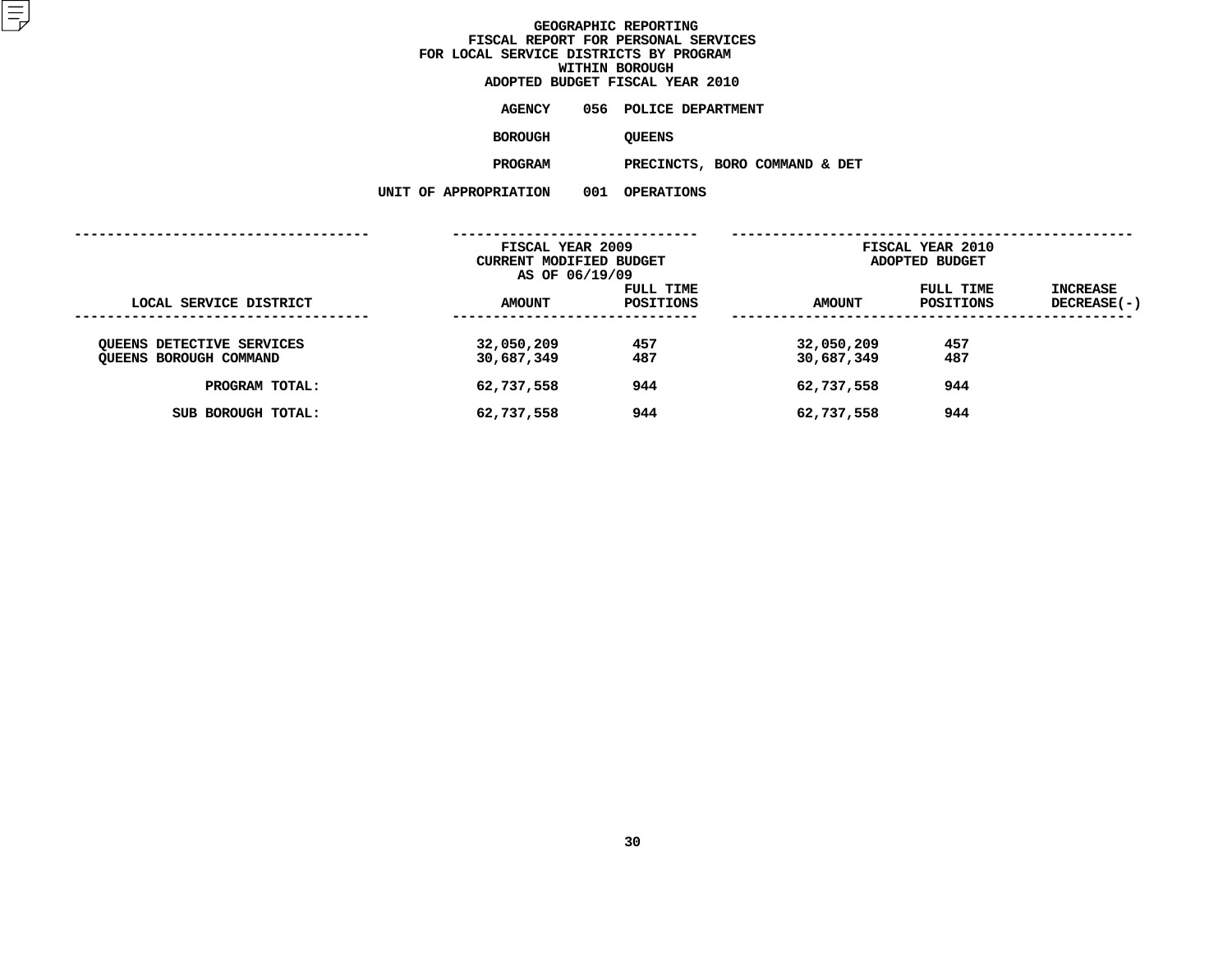| ADOPTED BUDGET FISCAL YEAR 2010 |                   |                               |  |
|---------------------------------|-------------------|-------------------------------|--|
| <b>AGENCY</b>                   |                   | 056 POLICE DEPARTMENT         |  |
| <b>BOROUGH</b>                  | OUEENS NORTH      |                               |  |
| <b>PROGRAM</b>                  |                   | PRECINCTS, BORO COMMAND & DET |  |
| <b>PROPRIATION</b><br>001       | <b>OPERATIONS</b> |                               |  |

|                           | FISCAL YEAR 2009<br><b>CURRENT MODIFIED BUDGET</b><br>AS OF 06/19/09 |                        |               | FISCAL YEAR 2010<br>ADOPTED BUDGET |                                |
|---------------------------|----------------------------------------------------------------------|------------------------|---------------|------------------------------------|--------------------------------|
| LOCAL SERVICE DISTRICT    | <b>AMOUNT</b>                                                        | FULL TIME<br>POSITIONS | <b>AMOUNT</b> | FULL TIME<br>POSITIONS             | <b>INCREASE</b><br>DECREASE(-) |
| 108 PRECINCT QUEENS BD 2  | 10,915,646                                                           | 206                    | 10,915,646    | 206                                |                                |
| 104 PRECINCT QUEENS BD 5  | 11,629,004                                                           | 221                    | 11,629,004    | 221                                |                                |
| 112 PRECINCT QUEENS BD 6  | 9,325,875                                                            | 175                    | 9,325,875     | 175                                |                                |
| 109 PRECINCT QUEENS BD 7  | 13,435,671                                                           | 249                    | 13,435,671    | 249                                |                                |
| 111 PRECINCT QUEENS BD 11 | 9,373,972                                                            | 170                    | 9,373,972     | 170                                |                                |
| 115 PRECINCT QUEENS BD 3  | 14,549,984                                                           | 290                    | 14,549,984    | 290                                |                                |
| 110 PRECINCT QUEENS BD 4  | 11,556,725                                                           | 225                    | 11,556,725    | 225                                |                                |
| 114 PRECINCT OUEENS BD 1  | 12,983,348                                                           | 255                    | 12,983,348    | 255                                |                                |
| PROGRAM TOTAL:            | 93,770,225                                                           | 1,791                  | 93,770,225    | 1,791                              |                                |
| SUB BOROUGH TOTAL:        | 93,770,225                                                           | 1,791                  | 93,770,225    | 1,791                              |                                |
|                           |                                                                      |                        |               |                                    |                                |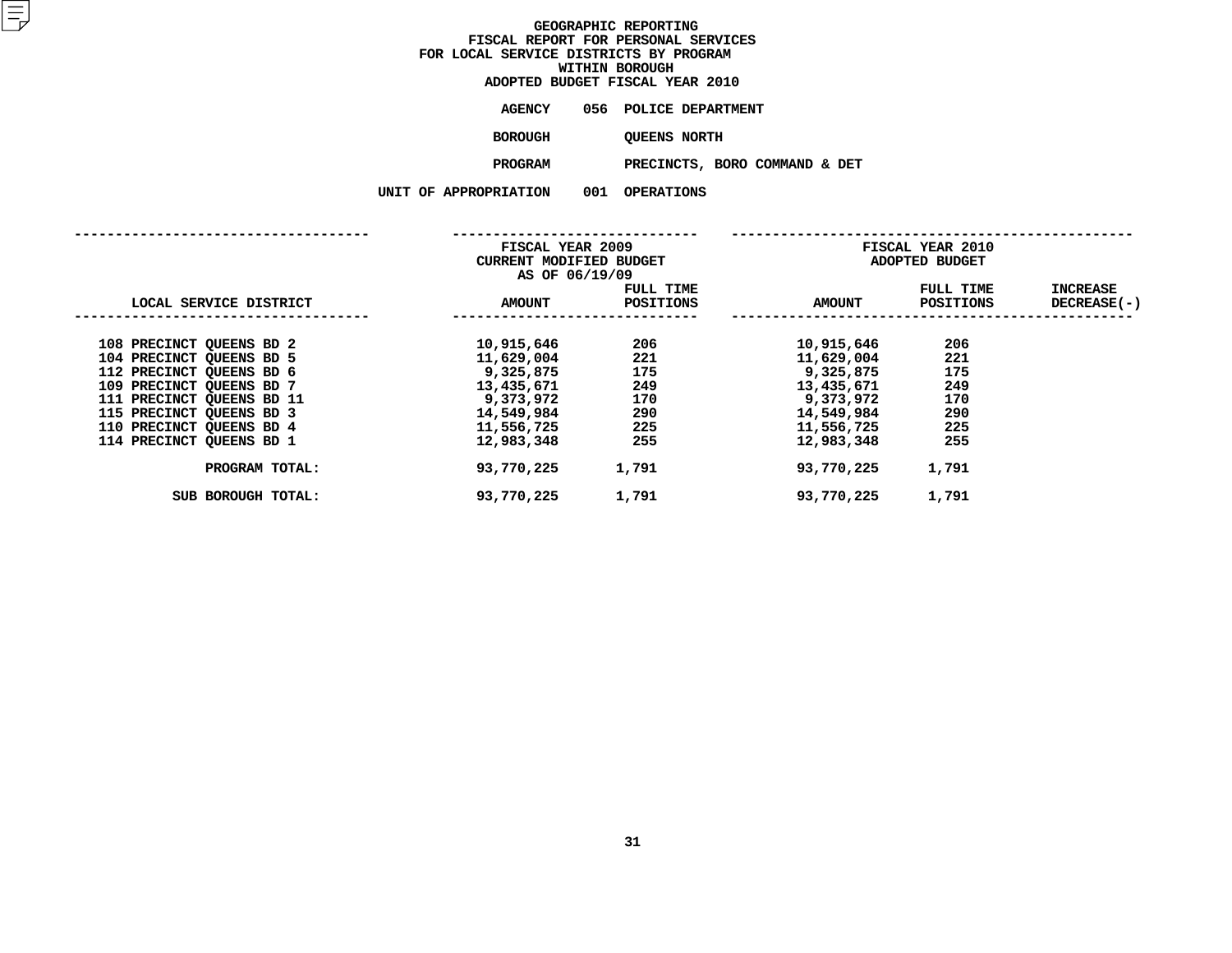|                    |     | ADOPTED BUDGET FISCAL YEAR 2010 |  |
|--------------------|-----|---------------------------------|--|
| <b>AGENCY</b>      |     | 056 POLICE DEPARTMENT           |  |
| <b>BOROUGH</b>     |     | <b>QUEENS SOUTH</b>             |  |
| <b>PROGRAM</b>     |     | PRECINCTS, BORO COMMAND & DET   |  |
| <b>PROPRIATION</b> | 001 | <b>OPERATIONS</b>               |  |

|                                                                                                                                                                                                                                                                                   | FISCAL YEAR 2009<br>CURRENT MODIFIED BUDGET<br>AS OF 06/19/09                                                                           |                                                                        |                                                                                                                                         | FISCAL YEAR 2010<br>ADOPTED BUDGET                                     |                         |
|-----------------------------------------------------------------------------------------------------------------------------------------------------------------------------------------------------------------------------------------------------------------------------------|-----------------------------------------------------------------------------------------------------------------------------------------|------------------------------------------------------------------------|-----------------------------------------------------------------------------------------------------------------------------------------|------------------------------------------------------------------------|-------------------------|
| LOCAL SERVICE DISTRICT                                                                                                                                                                                                                                                            | <b>AMOUNT</b>                                                                                                                           | FULL TIME<br>POSITIONS                                                 | <b>AMOUNT</b>                                                                                                                           | FULL TIME<br>POSITIONS                                                 | INCREASE<br>DECREASE(-) |
| 107 PRECINCT QUEENS BD 8<br>102 PRECINCT QUEENS BD 9<br>106 PRECINCT QUEENS BD 10<br>103 PRECINCT QUEENS BD 12<br>105 PRECINCT QUEENS BD 13<br>100 PRECINCT QUEENS BD 14<br>113 PRECINCT QUEENS BD 12<br><b>101 PRECINCT QUEENS BD 14</b><br>PROGRAM TOTAL:<br>SUB BOROUGH TOTAL: | 10,875,704<br>12,368,864<br>11,172,038<br>15,574,774<br>14,157,170<br>8,464,097<br>11,822,777<br>11,042,403<br>95,477,827<br>95,477,827 | 200<br>228<br>214<br>308<br>281<br>146<br>222<br>229<br>1,828<br>1,828 | 10,875,704<br>12,368,864<br>11,172,038<br>15,574,774<br>14,157,170<br>8,464,097<br>11,822,777<br>11,042,403<br>95,477,827<br>95,477,827 | 200<br>228<br>214<br>308<br>281<br>146<br>222<br>229<br>1,828<br>1,828 |                         |
| <b>BOROUGH TOTAL:</b>                                                                                                                                                                                                                                                             | 251,985,610                                                                                                                             | 4,563                                                                  | 251,985,610                                                                                                                             | 4,563                                                                  |                         |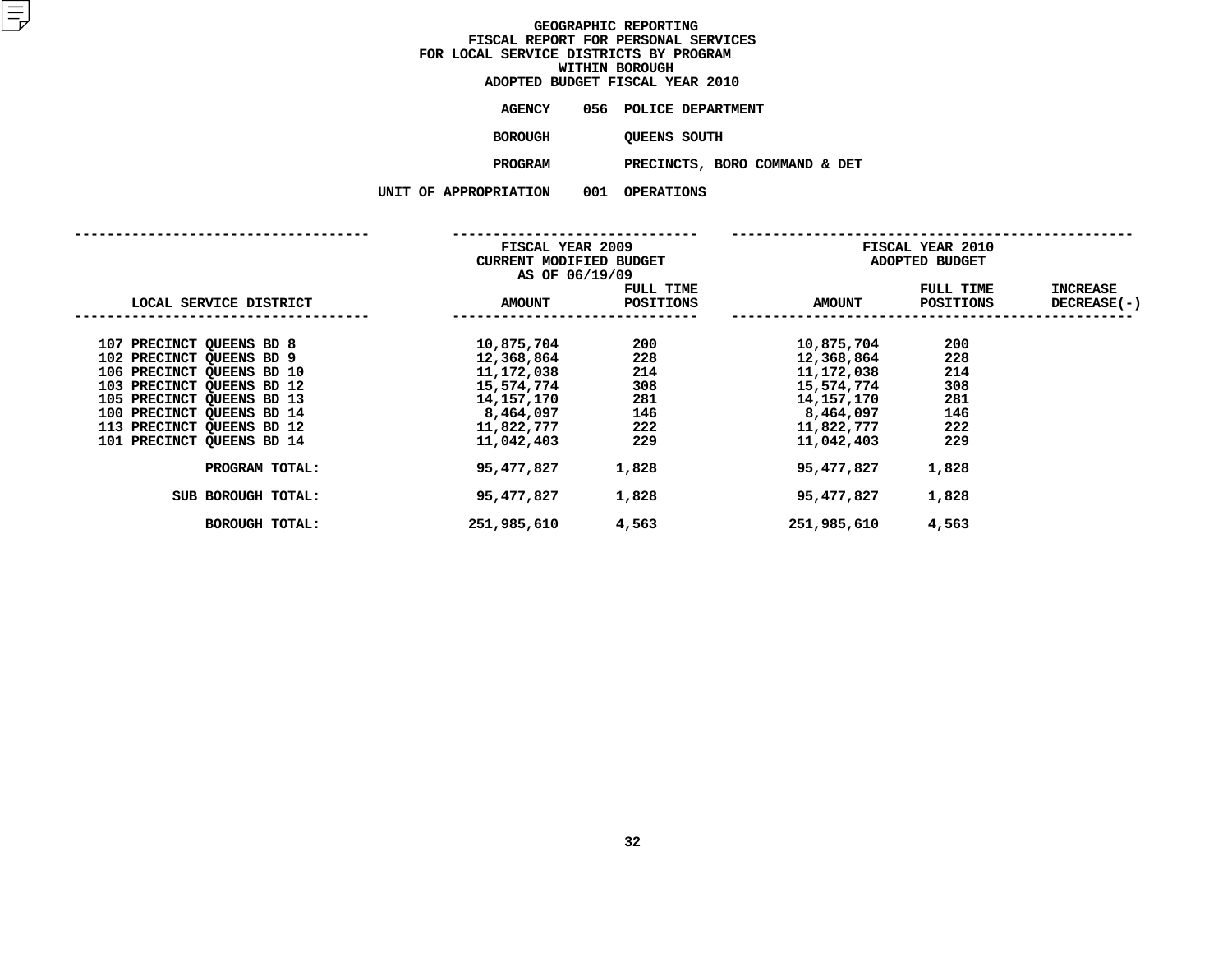|                | ADOPTED BUDGET FISCAL YEAR 2010 |
|----------------|---------------------------------|
| <b>AGENCY</b>  | 056 POLICE DEPARTMENT           |
| <b>BOROUGH</b> | STATEN ISLAND                   |
| <b>PROGRAM</b> | PRECINCTS, BORO COMMA           |

 **PRECINCTS, BORO COMMAND & DET UNIT OF APPROPRIATION <sup>001</sup> OPERATIONS**

|  |  | u aliweniaiiun |  |
|--|--|----------------|--|
|  |  |                |  |

|                                | FISCAL YEAR 2009<br>CURRENT MODIFIED BUDGET<br>AS OF 06/19/09 |                        |               | FISCAL YEAR 2010<br>ADOPTED BUDGET |                         |
|--------------------------------|---------------------------------------------------------------|------------------------|---------------|------------------------------------|-------------------------|
| LOCAL SERVICE DISTRICT         | <b>AMOUNT</b>                                                 | FULL TIME<br>POSITIONS | <b>AMOUNT</b> | FULL TIME<br><b>POSITIONS</b>      | INCREASE<br>DECREASE(-) |
| STATEN ISLAND DETECTIVE SERVIC | 7,325,939                                                     | 104                    | 7,325,939     | 104                                |                         |
| 120 PRECINCT STATEN ISLAND BD1 | 21,172,196                                                    | 401                    | 21,172,196    | 401                                |                         |
| 123 PRECINCT STATEN ISLAND BD3 | 8,424,909                                                     | 148                    | 8,424,909     | 148                                |                         |
| 122 PCT ST ISLAND BDS 2,3      | 13,423,769                                                    | 256                    | 13,423,769    | 256                                |                         |
| STATEN ISLAND BOROUGH COMMAND  | 11,817,565                                                    | 165                    | 11,817,565    | 165                                |                         |
| PROGRAM TOTAL:                 | 62,164,378                                                    | 1,074                  | 62,164,378    | 1,074                              |                         |
| BOROUGH TOTAL:<br><b>SUB</b>   | 62,164,378                                                    | 1,074                  | 62,164,378    | 1,074                              |                         |
| <b>BOROUGH TOTAL:</b>          | 62,164,378                                                    | 1,074                  | 62,164,378    | 1,074                              |                         |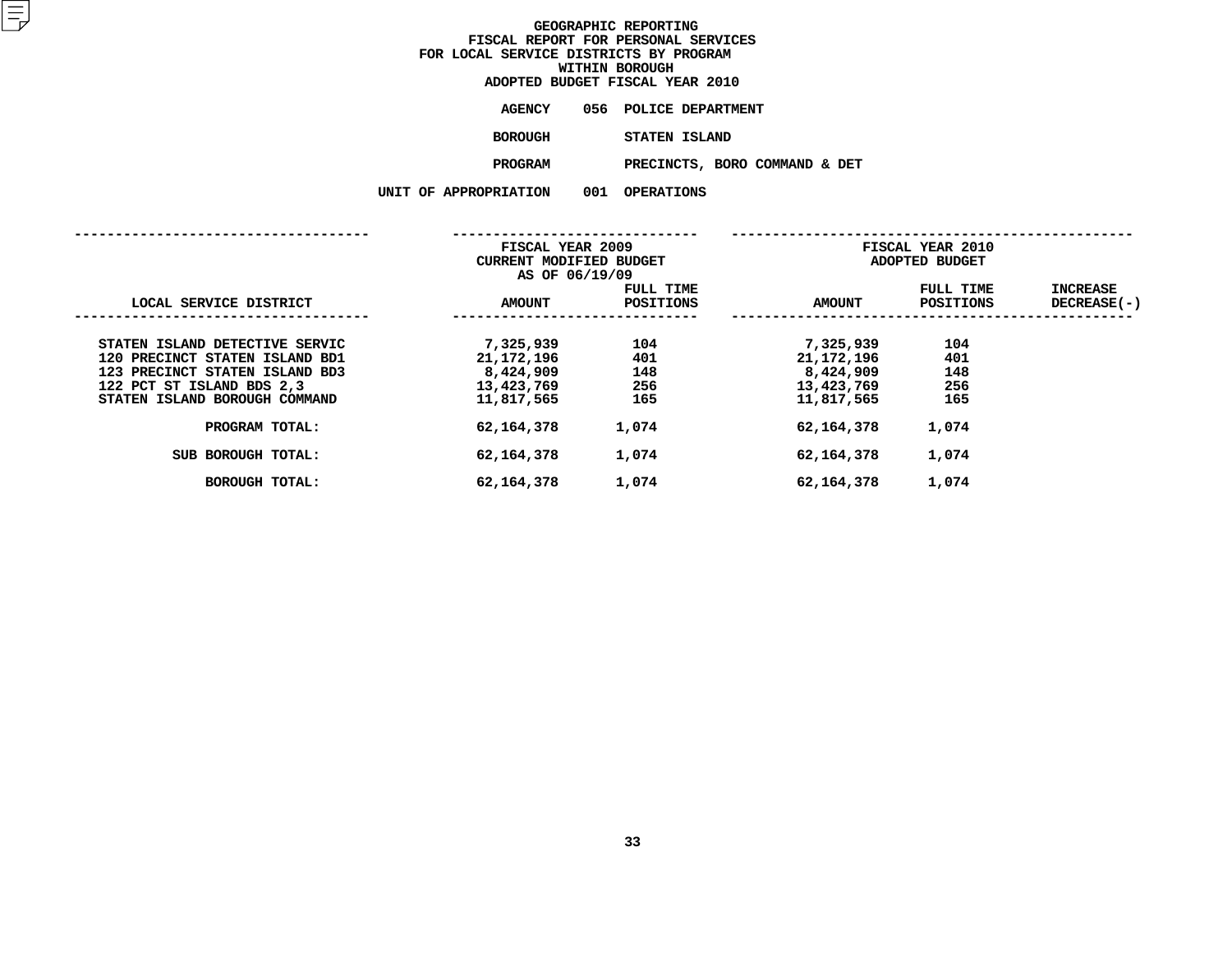## GEOGRAPHIC REPORTING<br>FISCAL REPORT FOR PERSONAL SERVICES<br>OCAL SERVICE DISTRICTS BY PROGRAM<br>WITHIN BOROUGH **FISCAL REPORT FOR PERSONAL SERVICES FOR LOCAL SERVICE DISTRICTS BY PROGRAM**

# **WITHIN BOROUGH**

## **ADOPTED BUDGET FISCAL YEAR <sup>2010</sup> AGENCY <sup>056</sup> POLICE DEPARTMENT**

|                                                   | FISCAL YEAR 2009<br>CURRENT MODIFIED BUDGET<br>AS OF 06/19/09 |                        |               | <b>FISCAL YEAR 2010</b><br>ADOPTED BUDGET |                                  |
|---------------------------------------------------|---------------------------------------------------------------|------------------------|---------------|-------------------------------------------|----------------------------------|
| LOCAL SERVICE DISTRICT                            | <b>AMOUNT</b>                                                 | FULL TIME<br>POSITIONS | <b>AMOUNT</b> | FULL TIME<br>POSITIONS                    | <b>INCREASE</b><br>$DECREASE(-)$ |
| <b>AGENCY TOTAL:</b><br>ALL PROGRAMS ALL BOROUGHS | 1,286,669,037                                                 | 23,321                 | 1,291,288,508 | 23,321                                    | 4,619,471                        |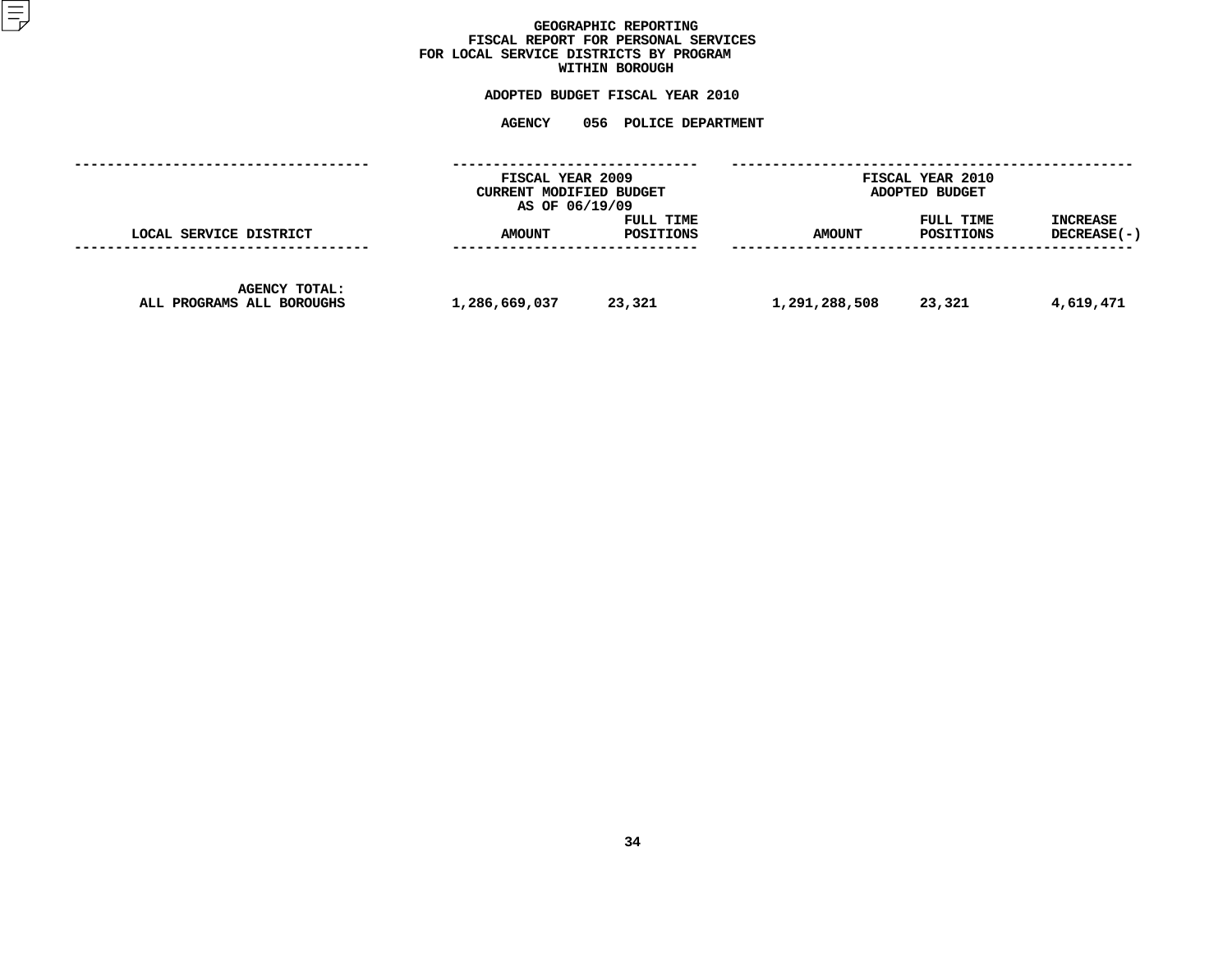## **ADOPTED BUDGET FISCAL YEAR 2010 ADOPTED BUDGET FISCAL YEAR <sup>2010</sup>**

# **AGENCY: <sup>056</sup> POLICE DEPARTMENT**

|                                                                    | FISCAL YEAR 2010<br>ADOPTED BUDGET                                   |                                                                      |  |
|--------------------------------------------------------------------|----------------------------------------------------------------------|----------------------------------------------------------------------|--|
|                                                                    | <b>AMOUNT</b>                                                        | <b>INCREASE</b><br>DECREASE (-)                                      |  |
|                                                                    |                                                                      |                                                                      |  |
| 1,286,668,895<br>142                                               | 1,291,288,366<br>142                                                 | 4,619,471                                                            |  |
| 1,286,669,037                                                      | 1,291,288,508                                                        | 4,619,471                                                            |  |
| 1,620,858,419                                                      | 1,650,111,044                                                        | 29,252,625                                                           |  |
| 121,007,274-                                                       | 237,474,350-                                                         | 116,467,076-                                                         |  |
| 2,786,520,182                                                      | 2,703,925,202                                                        | 82,594,980-                                                          |  |
|                                                                    |                                                                      |                                                                      |  |
| 2,729,660,980<br>7,749,769<br>4,645,616<br>44, 134, 341<br>329,476 | 2,685,026,790<br>644,464<br>18,253,948                               | 44,634,190-<br>7,749,769-<br>4,001,152-<br>25,880,393-<br>$329,476-$ |  |
|                                                                    | FISCAL YEAR 2009<br><b>CURRENT MODIFIED BUDGET</b><br>AS OF 06/19/09 |                                                                      |  |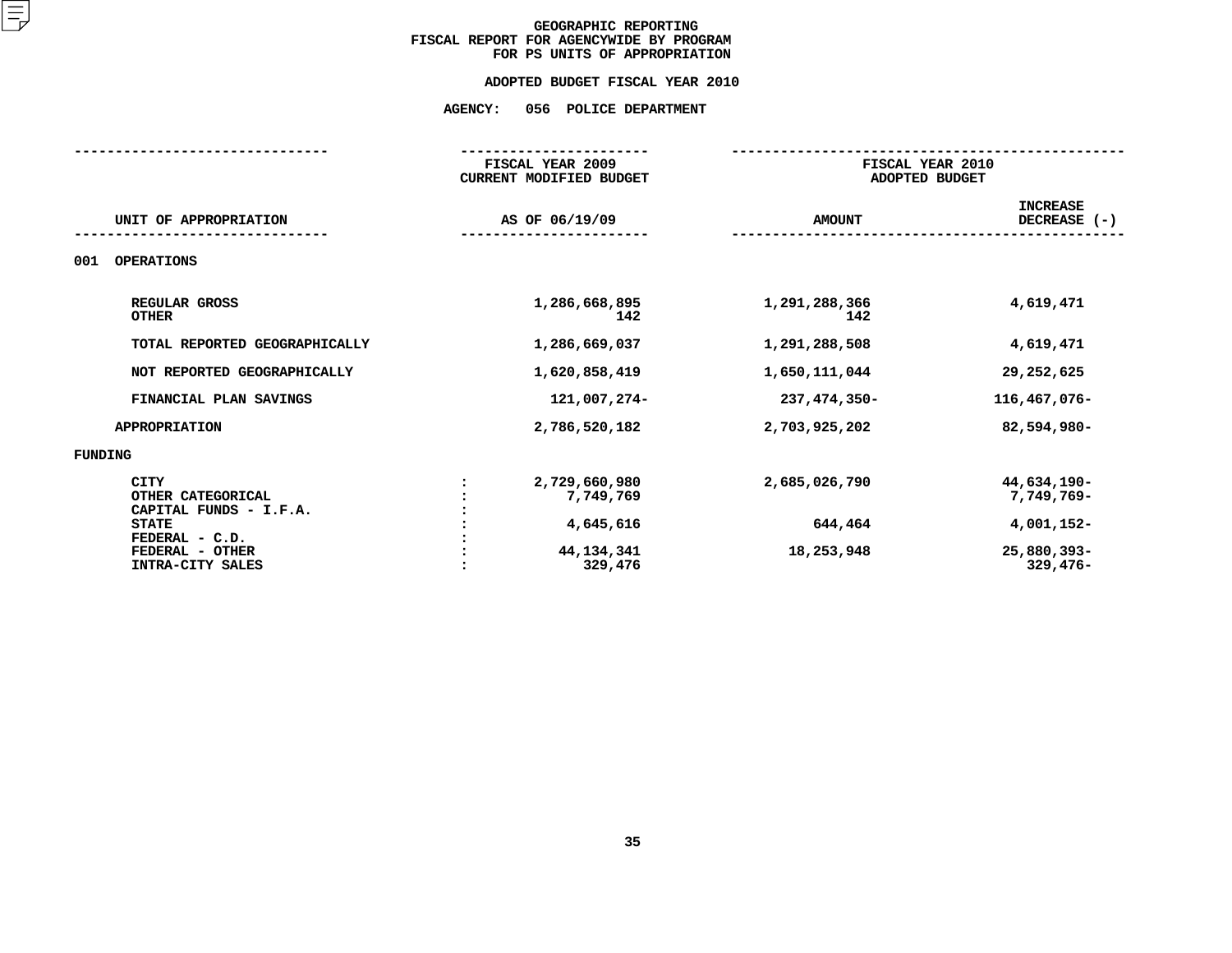|                                                                                                                              | <b>AGENCY:</b><br>056 POLICE DEPARTMENT     |                                    |                                 |
|------------------------------------------------------------------------------------------------------------------------------|---------------------------------------------|------------------------------------|---------------------------------|
|                                                                                                                              | FISCAL YEAR 2009<br>CURRENT MODIFIED BUDGET | FISCAL YEAR 2010<br>ADOPTED BUDGET |                                 |
| UNIT OF APPROPRIATION                                                                                                        | AS OF 06/19/09                              | <b>AMOUNT</b>                      | <b>INCREASE</b><br>DECREASE (-) |
| <b>EXECUTIVE MANAGEMENT</b><br>002                                                                                           |                                             |                                    |                                 |
| REGULAR GROSS<br><b>OTHER</b>                                                                                                |                                             |                                    |                                 |
| TOTAL REPORTED GEOGRAPHICALLY                                                                                                |                                             |                                    |                                 |
| NOT REPORTED GEOGRAPHICALLY                                                                                                  | 331, 264, 043                               | 341,348,324                        | 10,084,281                      |
| FINANCIAL PLAN SAVINGS                                                                                                       | 195,000                                     | 1,283,000-                         | $1,478,000 -$                   |
| <b>APPROPRIATION</b>                                                                                                         | 331,459,043                                 | 340,065,324                        | 8,606,281                       |
| <b>FUNDING</b>                                                                                                               |                                             |                                    |                                 |
| CITY<br>OTHER CATEGORICAL<br>CAPITAL FUNDS - I.F.A.<br><b>STATE</b><br>FEDERAL - C.D.<br>FEDERAL - OTHER<br>INTRA-CITY SALES | 331,459,043                                 | 340,065,324                        | 8,606,281                       |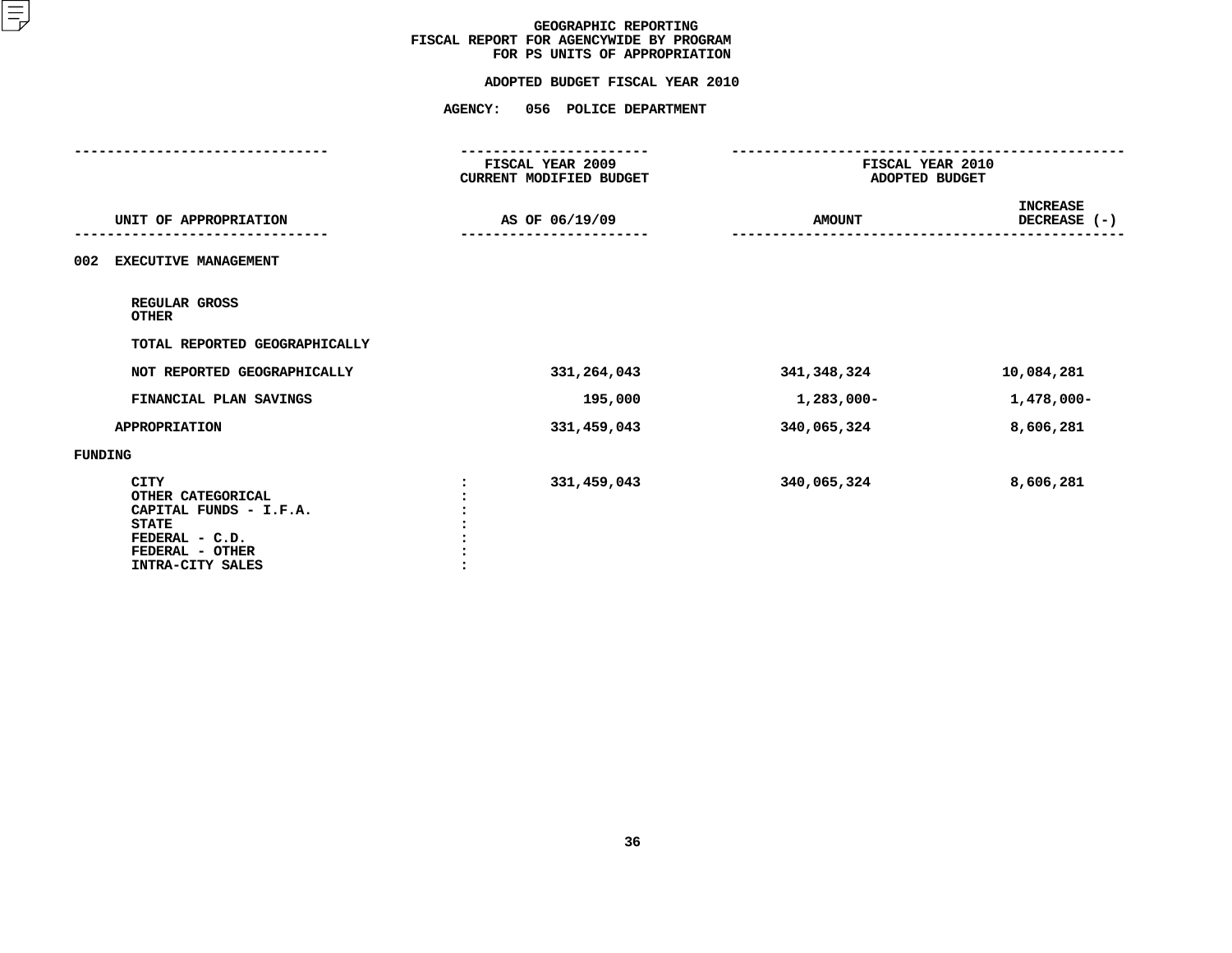|                                                                                                                                     | <b>AGENCY:</b><br>056 POLICE DEPARTMENT     |                                    |                                 |
|-------------------------------------------------------------------------------------------------------------------------------------|---------------------------------------------|------------------------------------|---------------------------------|
|                                                                                                                                     | FISCAL YEAR 2009<br>CURRENT MODIFIED BUDGET | FISCAL YEAR 2010<br>ADOPTED BUDGET |                                 |
| UNIT OF APPROPRIATION                                                                                                               | AS OF 06/19/09                              | <b>AMOUNT</b>                      | <b>INCREASE</b><br>DECREASE (-) |
| SCHOOL SAFETY- P.S.<br>003                                                                                                          |                                             |                                    |                                 |
| REGULAR GROSS<br><b>OTHER</b>                                                                                                       |                                             |                                    |                                 |
| TOTAL REPORTED GEOGRAPHICALLY                                                                                                       |                                             |                                    |                                 |
| NOT REPORTED GEOGRAPHICALLY                                                                                                         | 230, 152, 338                               | 238,431,348                        | 8,279,010                       |
| FINANCIAL PLAN SAVINGS                                                                                                              | 4,782,000                                   |                                    | 4,782,000-                      |
| <b>APPROPRIATION</b>                                                                                                                | 234,934,338                                 | 238,431,348                        | 3,497,010                       |
| <b>FUNDING</b>                                                                                                                      |                                             |                                    |                                 |
| <b>CITY</b><br>OTHER CATEGORICAL<br>CAPITAL FUNDS - I.F.A.<br><b>STATE</b><br>FEDERAL - C.D.<br>FEDERAL - OTHER<br>INTRA-CITY SALES | 21,277,954<br>213,656,384                   | 16,712,018<br>221,719,330          | 4,565,936-<br>8,062,946         |
|                                                                                                                                     |                                             |                                    |                                 |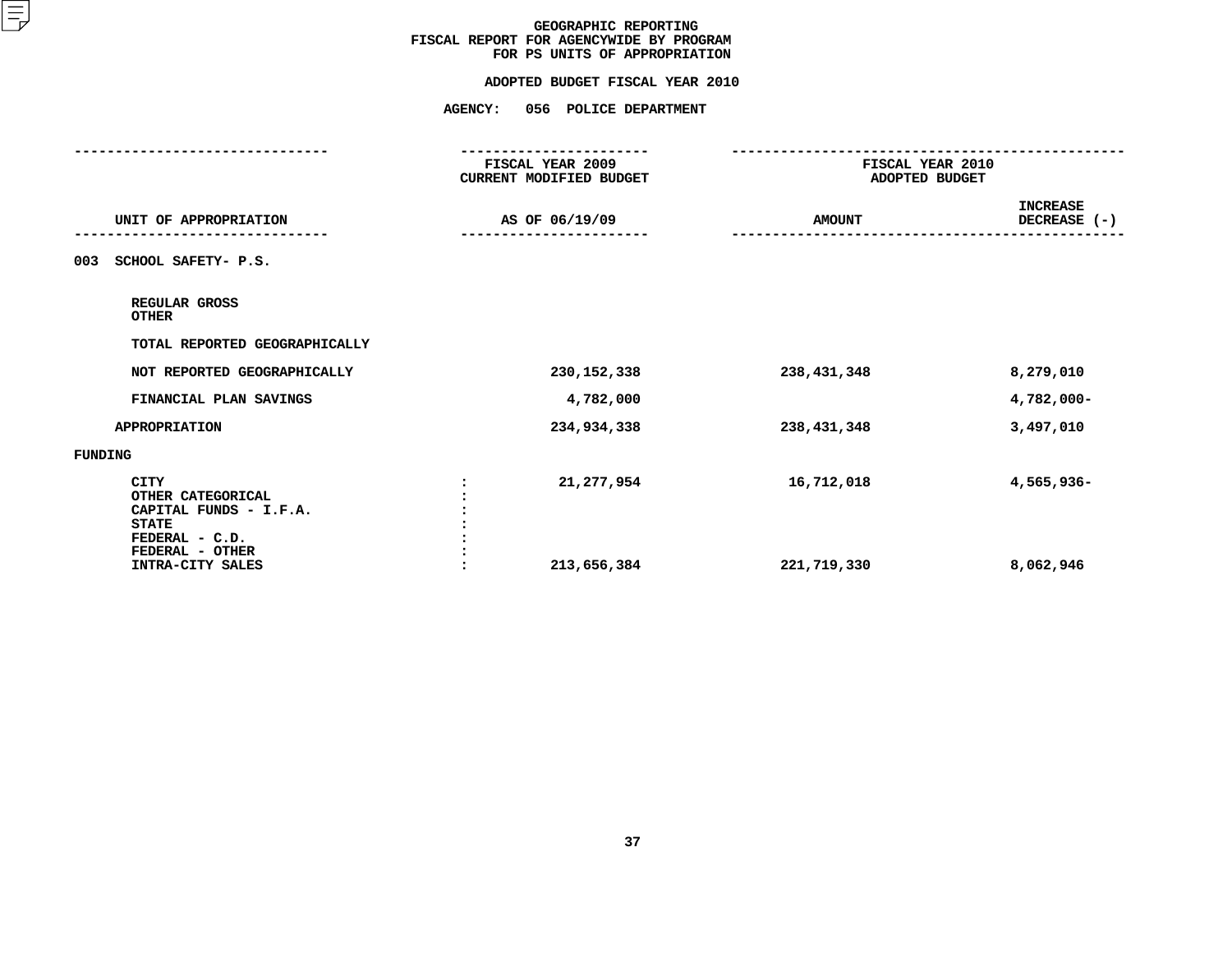| FISCAL YEAR 2009<br>CURRENT MODIFIED BUDGET | FISCAL YEAR 2010<br>ADOPTED BUDGET |                                         |
|---------------------------------------------|------------------------------------|-----------------------------------------|
| AS OF 06/19/09                              | <b>AMOUNT</b>                      | <b>INCREASE</b><br>DECREASE (-)         |
|                                             |                                    |                                         |
|                                             |                                    |                                         |
|                                             |                                    |                                         |
| 213,781,910                                 | 218,580,563                        | 4,798,653                               |
| 1,355,000                                   | $3,276,000 -$                      | $4,631,000 -$                           |
| 215, 136, 910                               | 215,304,563                        | 167,653                                 |
|                                             |                                    |                                         |
| 214,736,910<br>400,000                      | 214,904,563<br>400,000             | 167,653                                 |
|                                             |                                    | <b>AGENCY:</b><br>056 POLICE DEPARTMENT |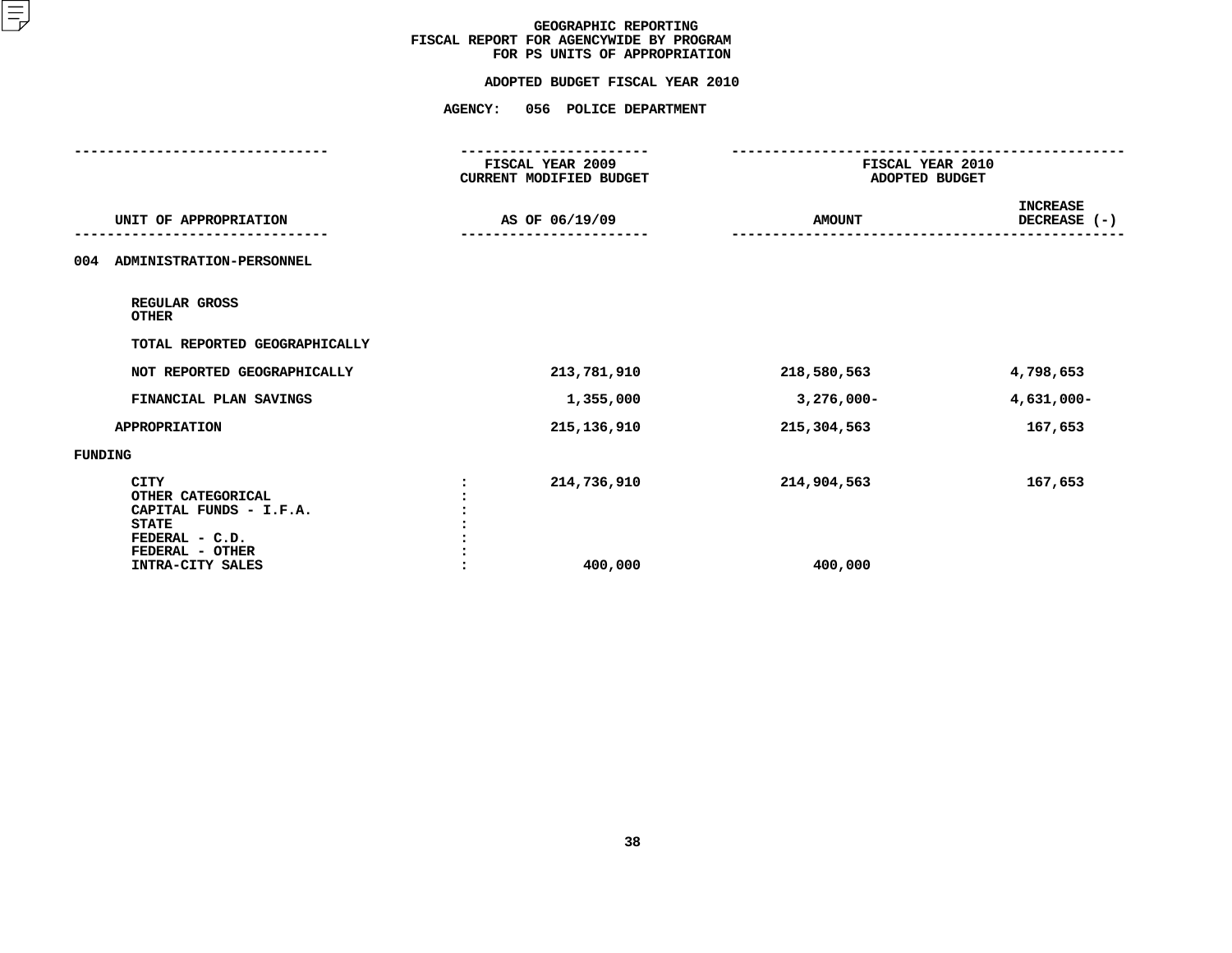| <b>AGENCY:</b><br>056 POLICE DEPARTMENT     |                       |                                    |
|---------------------------------------------|-----------------------|------------------------------------|
| FISCAL YEAR 2009<br>CURRENT MODIFIED BUDGET |                       |                                    |
| AS OF 06/19/09                              | <b>AMOUNT</b>         | <b>INCREASE</b><br>DECREASE (-)    |
|                                             |                       |                                    |
|                                             |                       |                                    |
|                                             |                       |                                    |
| 101,423,740                                 | 104,104,337           | 2,680,597                          |
| $1,385,000 -$                               | 603,000-              | 782,000                            |
| 100,038,740                                 | 103,501,337           | 3,462,597                          |
|                                             |                       |                                    |
| 100,010,652<br>28,088                       | 103,473,249<br>28,088 | 3,462,597                          |
|                                             |                       | FISCAL YEAR 2010<br>ADOPTED BUDGET |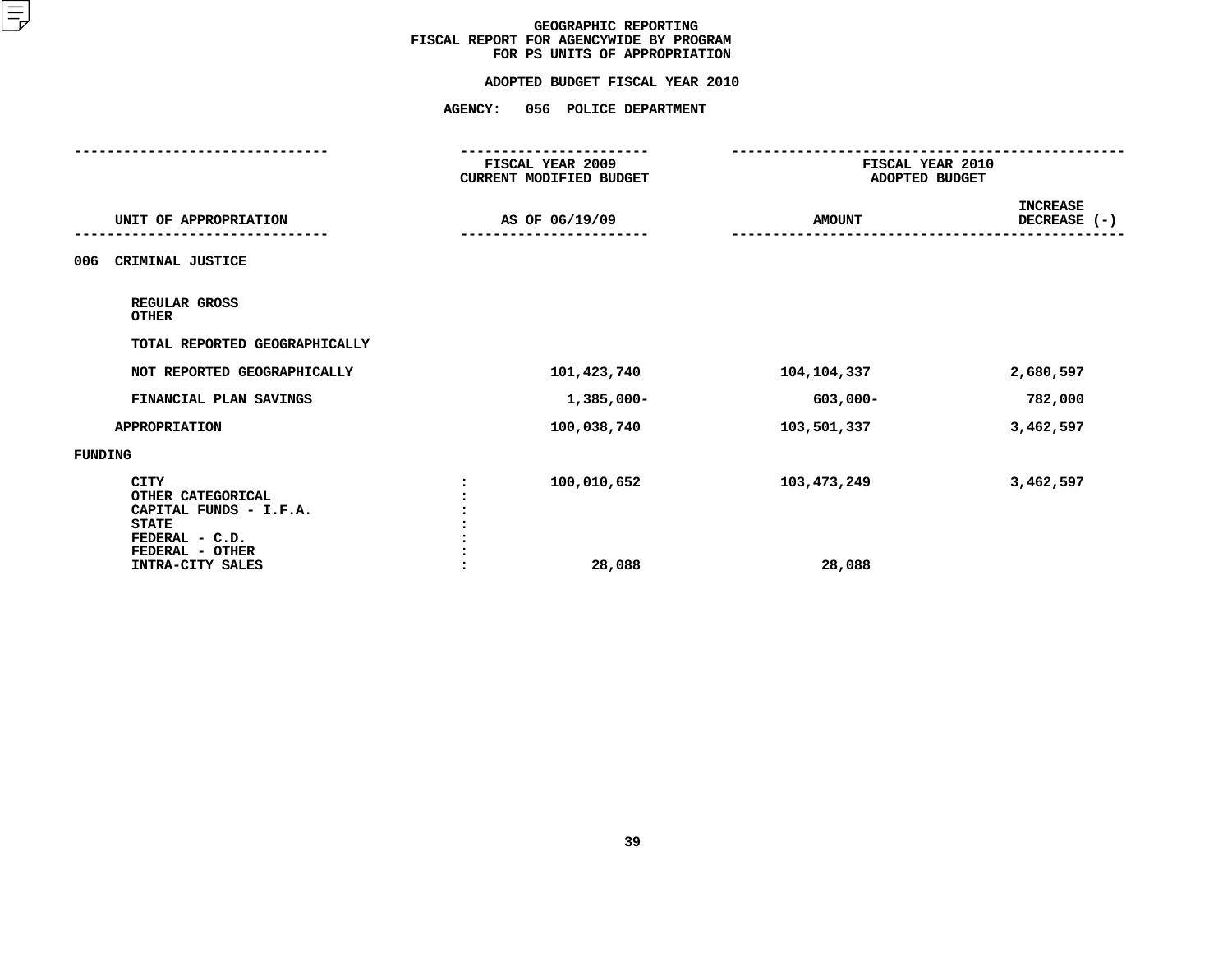|                                                                             | FISCAL YEAR 2009<br><b>CURRENT MODIFIED BUDGET</b> | FISCAL YEAR 2010<br>ADOPTED BUDGET |                                 |
|-----------------------------------------------------------------------------|----------------------------------------------------|------------------------------------|---------------------------------|
| UNIT OF APPROPRIATION                                                       | AS OF 06/19/09                                     | <b>AMOUNT</b>                      | <b>INCREASE</b><br>DECREASE (-) |
| TRAFFIC ENFORCEMENT<br>007                                                  |                                                    |                                    |                                 |
| REGULAR GROSS<br><b>OTHER</b>                                               |                                                    |                                    |                                 |
| TOTAL REPORTED GEOGRAPHICALLY                                               |                                                    |                                    |                                 |
| NOT REPORTED GEOGRAPHICALLY                                                 | 116,725,458                                        | 110,209,173                        | $6,516,285-$                    |
| FINANCIAL PLAN SAVINGS                                                      | $52,000 -$                                         | $3,376,625-$                       | $3,324,625-$                    |
| <b>APPROPRIATION</b>                                                        | 116,673,458                                        | 106,832,548                        | 9,840,910-                      |
| FUNDING                                                                     |                                                    |                                    |                                 |
| <b>CITY</b><br>OTHER CATEGORICAL                                            | 100,718,473<br>12,357,508                          | 105,035,549                        | 4,317,076<br>12,357,508-        |
| CAPITAL FUNDS - I.F.A.<br><b>STATE</b><br>FEDERAL - C.D.<br>FEDERAL - OTHER | 1,796,999<br>1,800,478                             | 1,796,999                          | 1,800,478-                      |
| INTRA-CITY SALES                                                            |                                                    |                                    |                                 |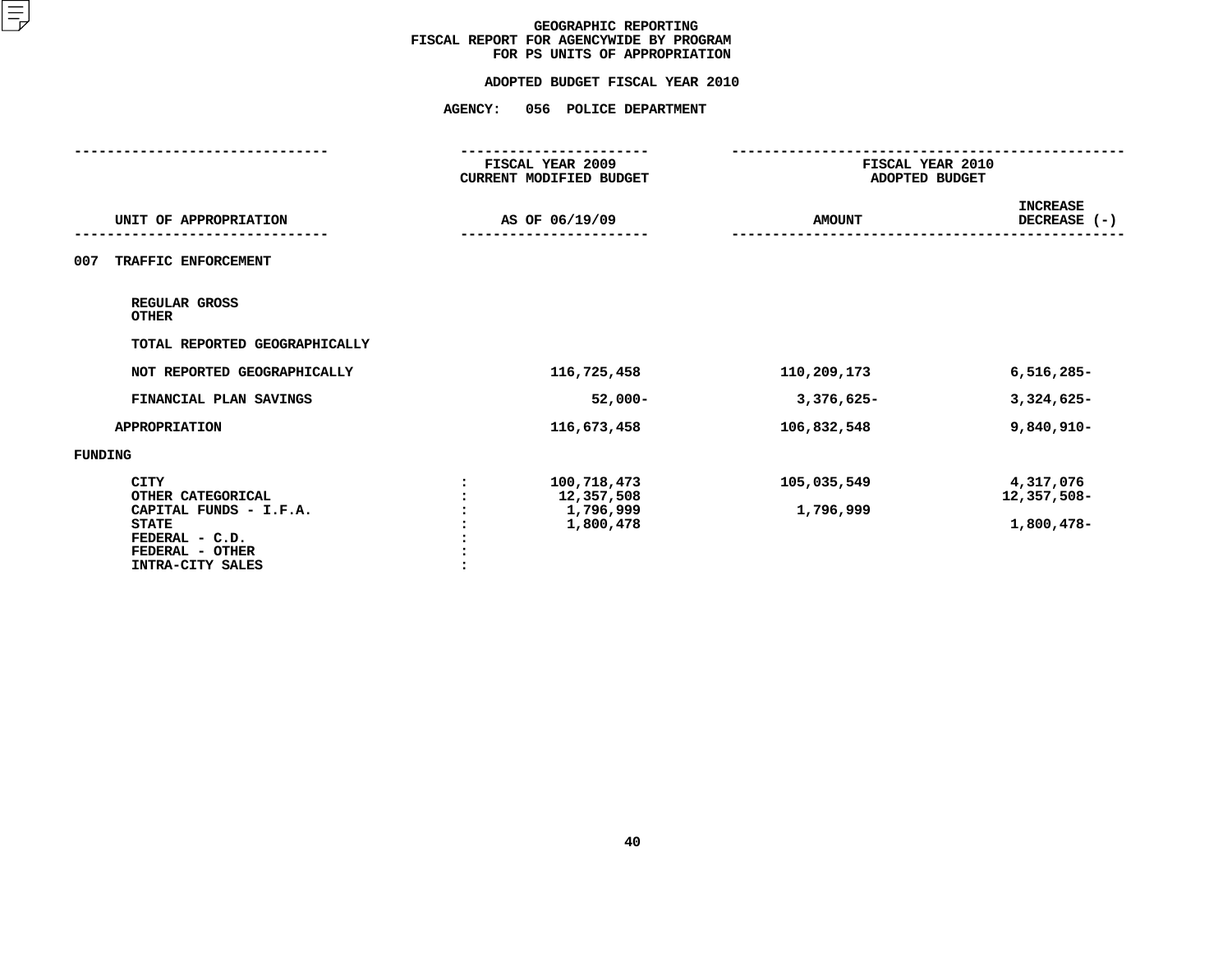|                                                                                                                                     | <b>AGENCY:</b><br>056 POLICE DEPARTMENT            |                                    |                                 |
|-------------------------------------------------------------------------------------------------------------------------------------|----------------------------------------------------|------------------------------------|---------------------------------|
|                                                                                                                                     | FISCAL YEAR 2009<br><b>CURRENT MODIFIED BUDGET</b> | FISCAL YEAR 2010<br>ADOPTED BUDGET |                                 |
| UNIT OF APPROPRIATION                                                                                                               | AS OF 06/19/09                                     | <b>AMOUNT</b>                      | <b>INCREASE</b><br>DECREASE (-) |
| TRANSIT POLICE-PS<br>008                                                                                                            |                                                    |                                    |                                 |
| REGULAR GROSS<br><b>OTHER</b>                                                                                                       |                                                    |                                    |                                 |
| TOTAL REPORTED GEOGRAPHICALLY                                                                                                       |                                                    |                                    |                                 |
| NOT REPORTED GEOGRAPHICALLY                                                                                                         | 223,028,067                                        | 231,949,332                        | 8,921,265                       |
| FINANCIAL PLAN SAVINGS                                                                                                              | $3,000,000 -$                                      | 368,000-                           | 2,632,000                       |
| <b>APPROPRIATION</b>                                                                                                                | 220,028,067                                        | 231,581,332                        | 11,553,265                      |
| FUNDING                                                                                                                             |                                                    |                                    |                                 |
| <b>CITY</b><br>OTHER CATEGORICAL<br>CAPITAL FUNDS - I.F.A.<br><b>STATE</b><br>FEDERAL - C.D.<br>FEDERAL - OTHER<br>INTRA-CITY SALES | 220,028,067                                        | 231,581,332                        | 11,553,265                      |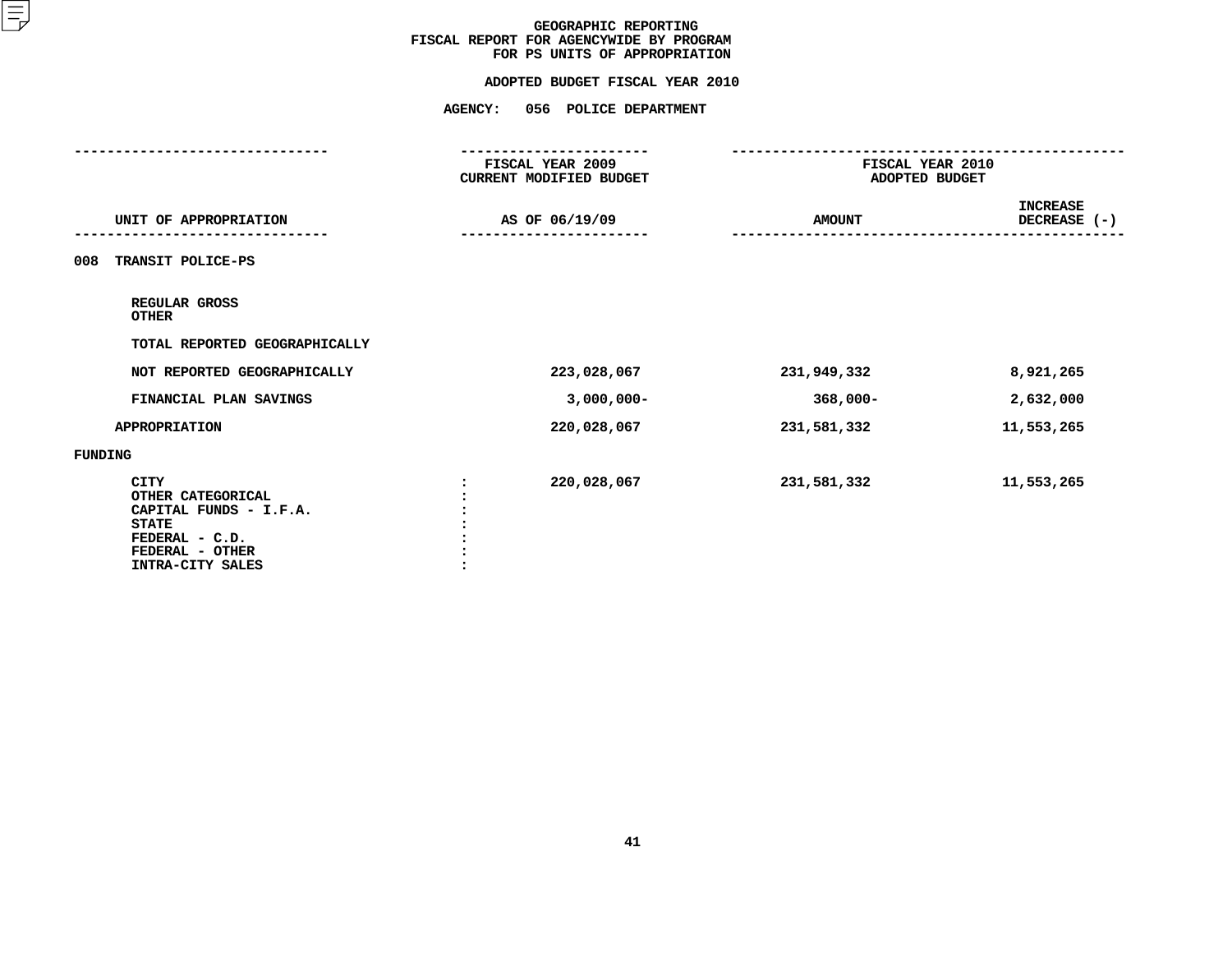|                                                                                                                                     | <b>AGENCY:</b><br>056 POLICE DEPARTMENT            |                                    |                                 |
|-------------------------------------------------------------------------------------------------------------------------------------|----------------------------------------------------|------------------------------------|---------------------------------|
|                                                                                                                                     | FISCAL YEAR 2009<br><b>CURRENT MODIFIED BUDGET</b> | FISCAL YEAR 2010<br>ADOPTED BUDGET |                                 |
| UNIT OF APPROPRIATION                                                                                                               | AS OF 06/19/09                                     | <b>AMOUNT</b>                      | <b>INCREASE</b><br>DECREASE (-) |
| HOUSING POLICE-PS<br>009                                                                                                            |                                                    |                                    |                                 |
| REGULAR GROSS<br><b>OTHER</b>                                                                                                       |                                                    |                                    |                                 |
| TOTAL REPORTED GEOGRAPHICALLY                                                                                                       |                                                    |                                    |                                 |
| NOT REPORTED GEOGRAPHICALLY                                                                                                         | 151,600,074                                        | 156,744,591                        | 5,144,517                       |
| FINANCIAL PLAN SAVINGS                                                                                                              | 152,000-                                           | $364,000 -$                        | $212,000 -$                     |
| <b>APPROPRIATION</b>                                                                                                                | 151,448,074                                        | 156,380,591                        | 4,932,517                       |
| FUNDING                                                                                                                             |                                                    |                                    |                                 |
| <b>CITY</b><br>OTHER CATEGORICAL<br>CAPITAL FUNDS - I.F.A.<br><b>STATE</b><br>FEDERAL - C.D.<br>FEDERAL - OTHER<br>INTRA-CITY SALES | 81,414,963<br>70,033,111                           | 87,298,130<br>69,082,461           | 5,883,167<br>$950,650 -$        |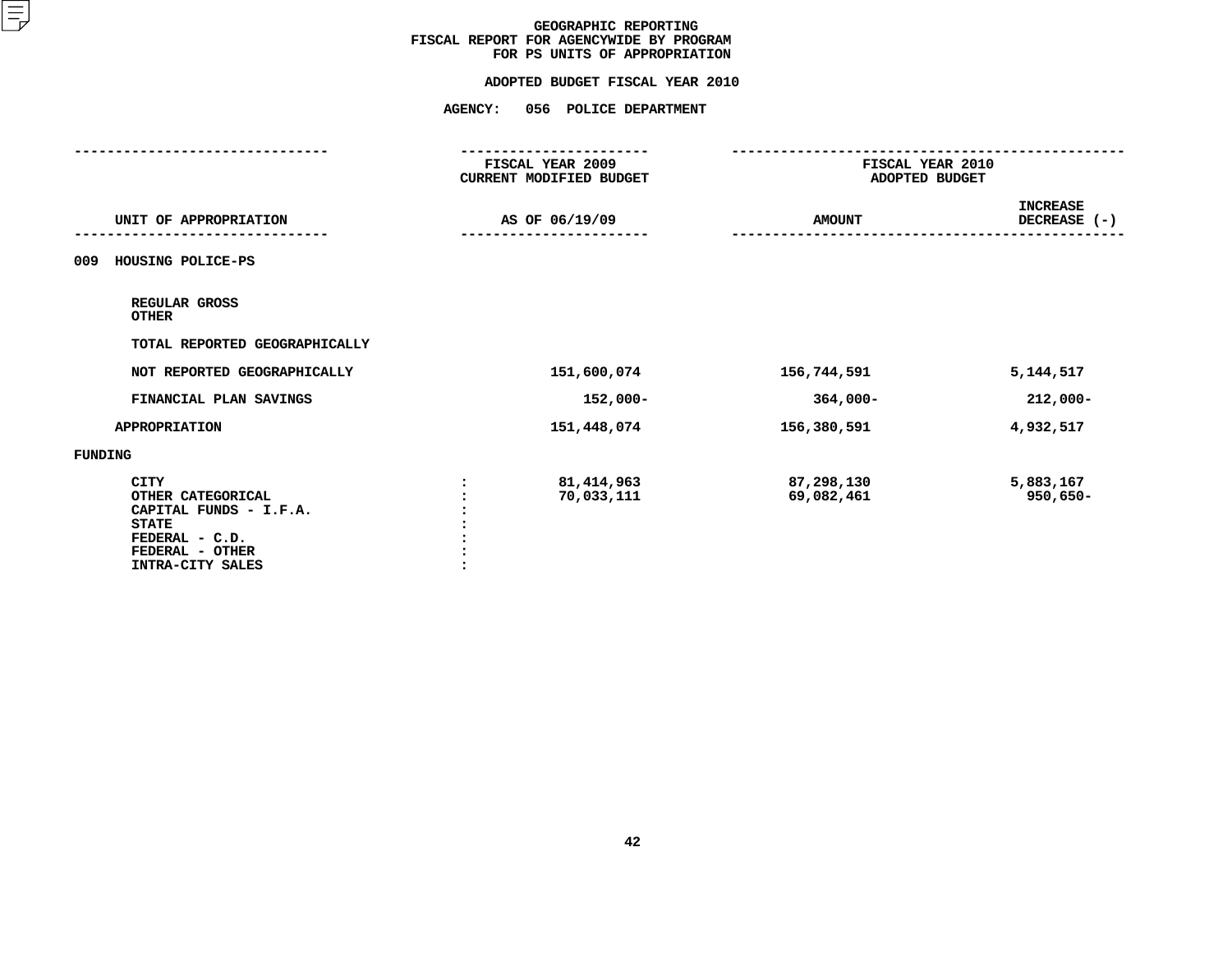|                                                            | <b>AGENCY:</b> | 056 POLICE DEPARTMENT                       |               |                                    |  |  |
|------------------------------------------------------------|----------------|---------------------------------------------|---------------|------------------------------------|--|--|
|                                                            |                | FISCAL YEAR 2009<br>CURRENT MODIFIED BUDGET |               | FISCAL YEAR 2010<br>ADOPTED BUDGET |  |  |
| UNIT OF APPROPRIATION                                      |                | AS OF 06/19/09                              | <b>AMOUNT</b> | <b>INCREASE</b><br>DECREASE (-)    |  |  |
| OPERATIONS-OTPS<br>100                                     |                |                                             |               |                                    |  |  |
| TOTAL REPORTED GEOGRAPHICALLY                              |                |                                             |               |                                    |  |  |
| NOT REPORTED GEOGRAPHICALLY                                |                | 148,922,113                                 | 62,336,731    | 86,585,382-                        |  |  |
| FINANCIAL PLAN SAVINGS                                     |                | $5,628,750 -$                               | 13,498,486-   | 7,869,736-                         |  |  |
| <b>APPROPRIATION</b>                                       |                | 143,293,363                                 | 48,838,245    | 94, 455, 118-                      |  |  |
| <b>FUNDING</b>                                             |                |                                             |               |                                    |  |  |
| <b>CITY</b><br>OTHER CATEGORICAL<br>CAPITAL FUNDS - I.F.A. |                | 54,763,824<br>3,620,136                     | 44,238,092    | 10,525,732-<br>$3,620,136$ -       |  |  |
| <b>STATE</b>                                               |                | 11,082,857                                  | 4,287,544     | $6,795,313-$                       |  |  |
| FEDERAL - C.D.<br>FEDERAL - OTHER<br>INTRA-CITY SALES      |                | 73,513,937<br>312,609                       | 312,609       | 73,513,937-                        |  |  |
|                                                            |                |                                             |               |                                    |  |  |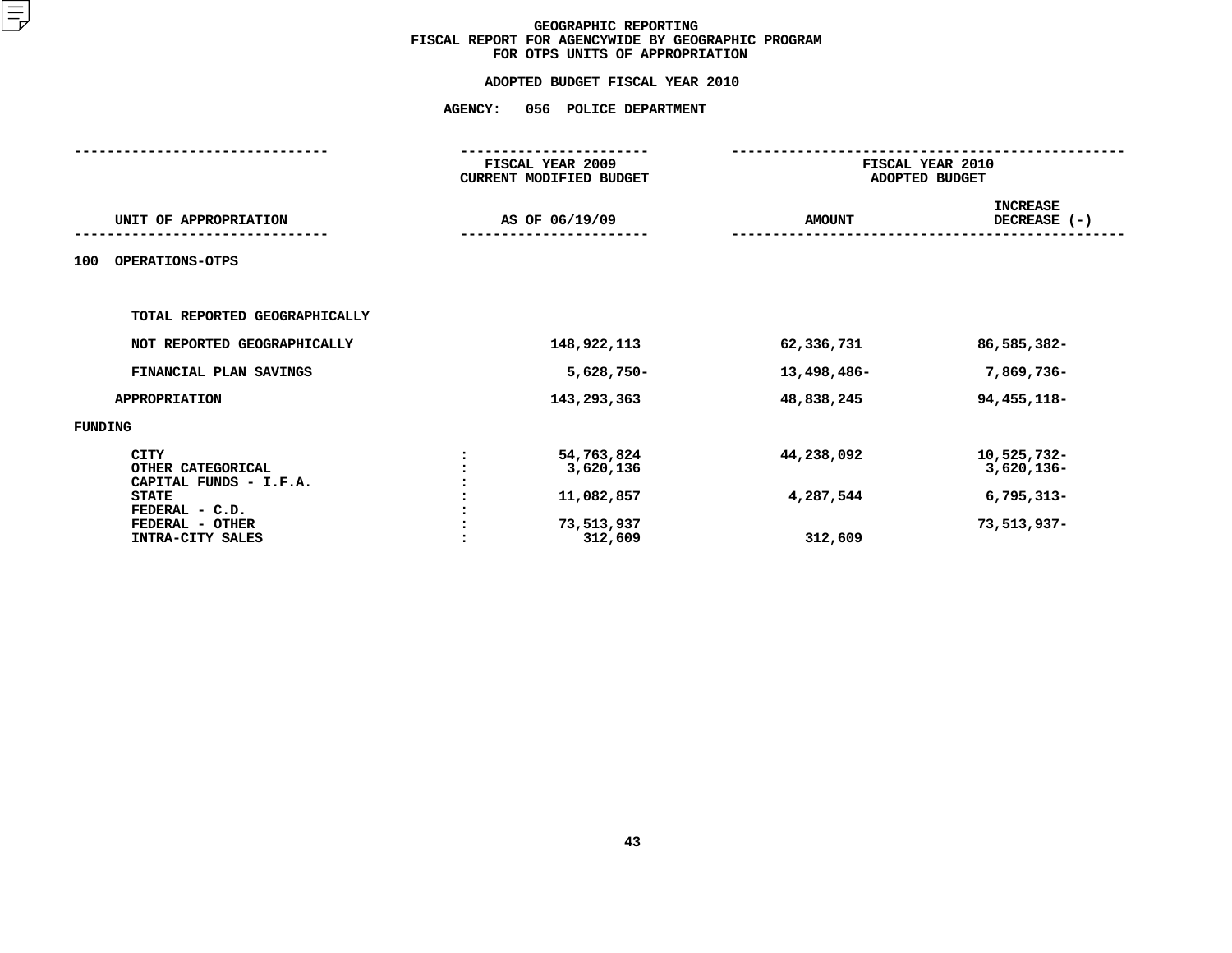| 056 POLICE DEPARTMENT                             |                                                               |                                                    |
|---------------------------------------------------|---------------------------------------------------------------|----------------------------------------------------|
|                                                   |                                                               | FISCAL YEAR 2010<br>ADOPTED BUDGET                 |
|                                                   | <b>AMOUNT</b>                                                 | <b>INCREASE</b><br>DECREASE (-)                    |
|                                                   |                                                               |                                                    |
|                                                   |                                                               |                                                    |
| 84,635,398                                        | 10,208,898                                                    | 74,426,500-                                        |
|                                                   |                                                               |                                                    |
| 84,635,398                                        | 10,208,898                                                    | 74,426,500-                                        |
|                                                   |                                                               |                                                    |
| 9,428,670<br>4,290,246<br>2,967,429<br>67,949,053 | 10,208,898                                                    | 780,228<br>4,290,246-<br>2,967,429-<br>67,949,053- |
| <b>AGENCY:</b>                                    | FISCAL YEAR 2009<br>CURRENT MODIFIED BUDGET<br>AS OF 06/19/09 |                                                    |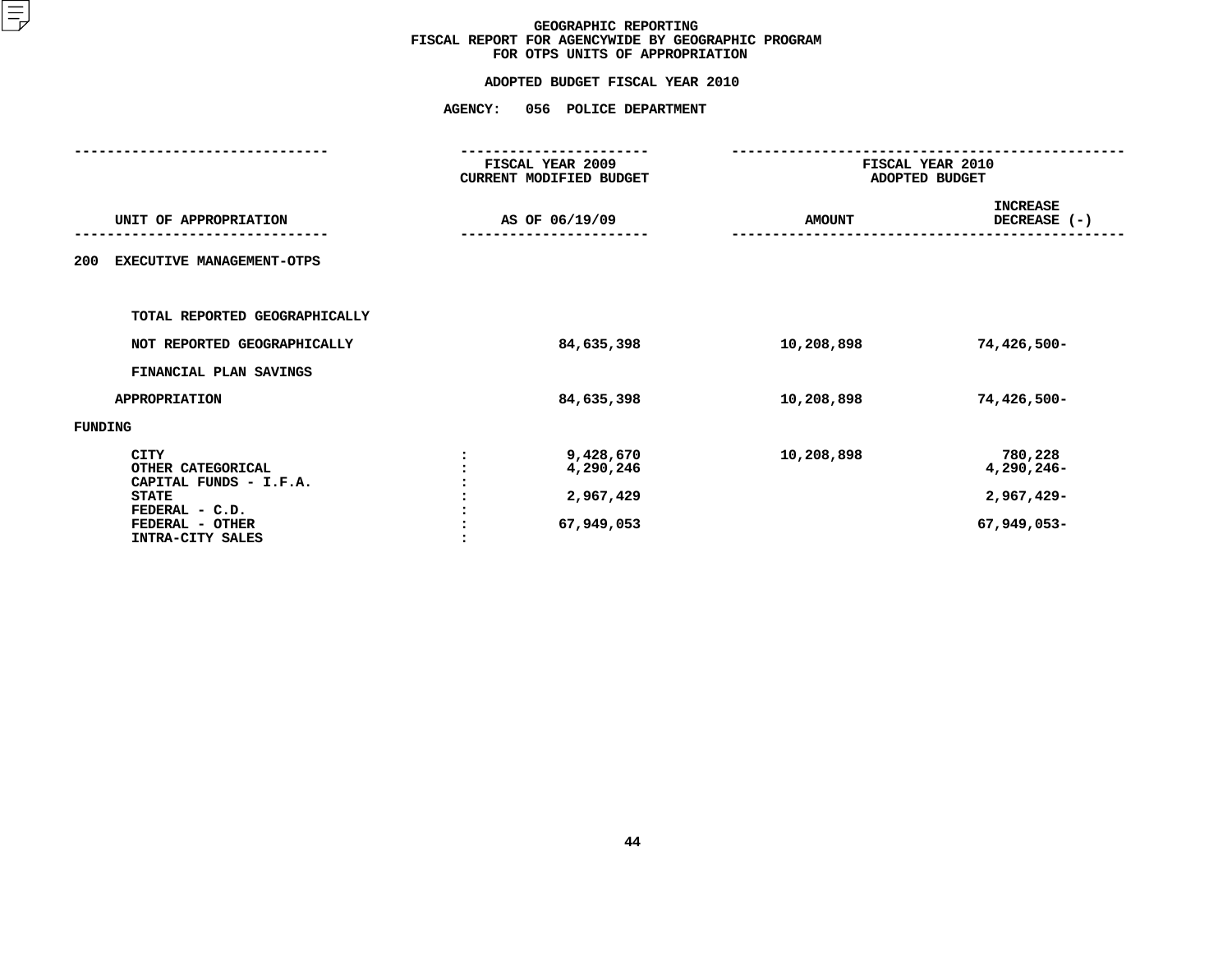## **ADOPTED BUDGET FISCAL YEAR <sup>2010</sup>AGENCY: <sup>056</sup> POLICE DEPARTMENT**

|                                                                                                                              | FISCAL YEAR 2009<br>CURRENT MODIFIED BUDGET | FISCAL YEAR 2010<br>ADOPTED BUDGET |                                 |
|------------------------------------------------------------------------------------------------------------------------------|---------------------------------------------|------------------------------------|---------------------------------|
| UNIT OF APPROPRIATION                                                                                                        | AS OF 06/19/09                              | <b>AMOUNT</b>                      | <b>INCREASE</b><br>DECREASE (-) |
| SCHOOL SAFETY- OTPS<br>300                                                                                                   |                                             |                                    |                                 |
| TOTAL REPORTED GEOGRAPHICALLY                                                                                                |                                             |                                    |                                 |
| NOT REPORTED GEOGRAPHICALLY                                                                                                  | 4,903,848                                   | 4,903,848                          |                                 |
| FINANCIAL PLAN SAVINGS                                                                                                       |                                             |                                    |                                 |
| <b>APPROPRIATION</b>                                                                                                         | 4,903,848                                   | 4,903,848                          |                                 |
| FUNDING                                                                                                                      |                                             |                                    |                                 |
| CITY<br>OTHER CATEGORICAL<br>CAPITAL FUNDS - I.F.A.<br><b>STATE</b><br>FEDERAL - C.D.<br>FEDERAL - OTHER<br>INTRA-CITY SALES | 4,903,848                                   | 4,903,848                          |                                 |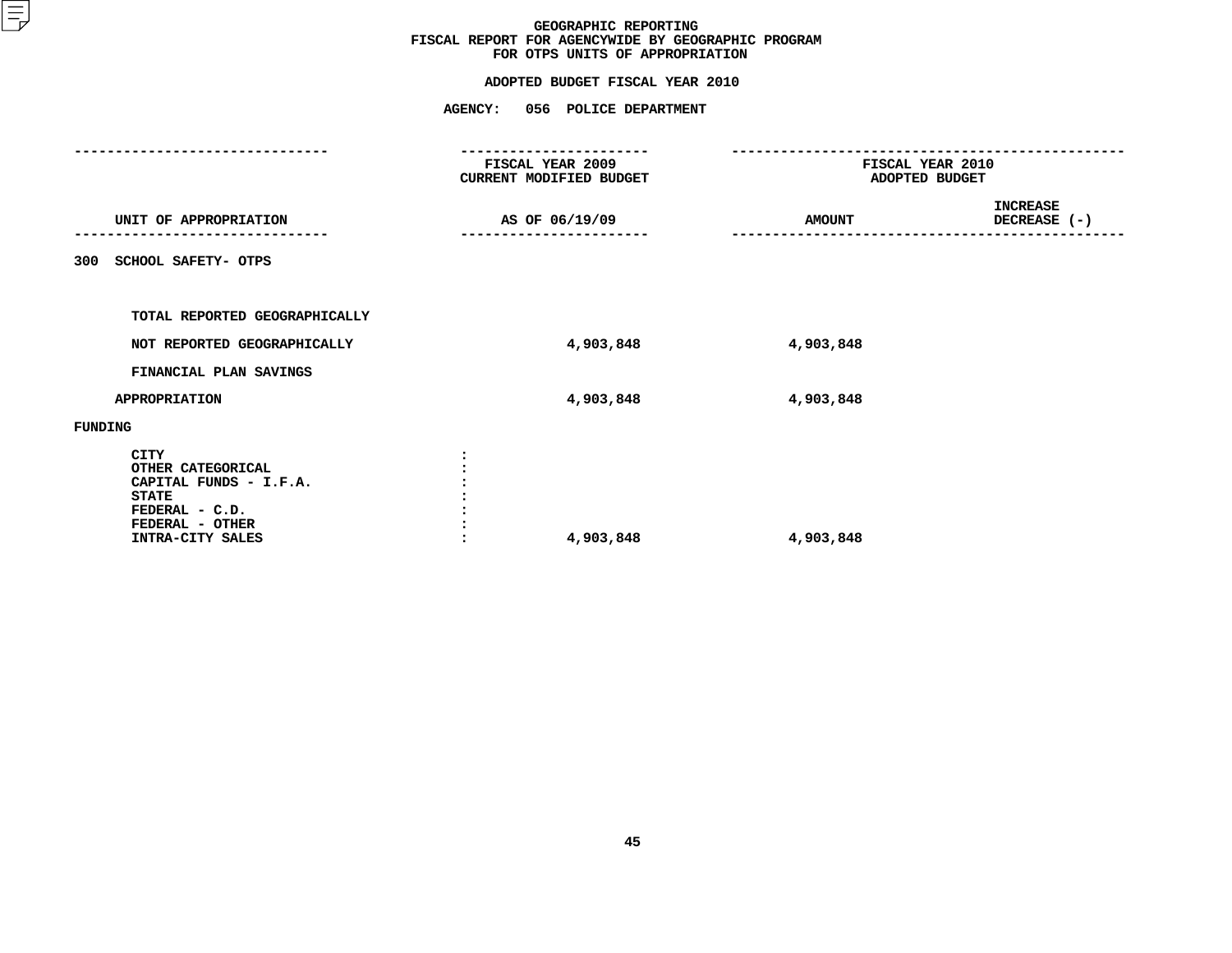|                                                                                                                                     | <b>AGENCY:</b> | 056 POLICE DEPARTMENT                              |                       |                                                        |  |  |
|-------------------------------------------------------------------------------------------------------------------------------------|----------------|----------------------------------------------------|-----------------------|--------------------------------------------------------|--|--|
|                                                                                                                                     |                | FISCAL YEAR 2009<br>CURRENT MODIFIED BUDGET        |                       | FISCAL YEAR 2010<br>ADOPTED BUDGET                     |  |  |
| UNIT OF APPROPRIATION                                                                                                               |                | AS OF 06/19/09                                     | <b>AMOUNT</b>         | <b>INCREASE</b><br>DECREASE (-)                        |  |  |
| ADMINSITRATION-OTPS<br>400                                                                                                          |                |                                                    |                       |                                                        |  |  |
| TOTAL REPORTED GEOGRAPHICALLY                                                                                                       |                |                                                    |                       |                                                        |  |  |
| NOT REPORTED GEOGRAPHICALLY                                                                                                         |                | 212,105,581                                        | 188,907,735           | 23, 197, 846-                                          |  |  |
| FINANCIAL PLAN SAVINGS                                                                                                              |                | $3,140,445-$                                       | $3,140,445-$          |                                                        |  |  |
| <b>APPROPRIATION</b>                                                                                                                |                | 208,965,136                                        | 185,767,290           | 23, 197, 846-                                          |  |  |
| <b>FUNDING</b>                                                                                                                      |                |                                                    |                       |                                                        |  |  |
| <b>CITY</b><br>OTHER CATEGORICAL<br>CAPITAL FUNDS - I.F.A.<br><b>STATE</b><br>FEDERAL - C.D.<br>FEDERAL - OTHER<br>INTRA-CITY SALES |                | 187,793,659<br>9,080,932<br>5,562,648<br>6,527,897 | 185,755,290<br>12,000 | 2,038,369-<br>9,080,932-<br>5,562,648-<br>$6,515,897-$ |  |  |
|                                                                                                                                     |                |                                                    |                       |                                                        |  |  |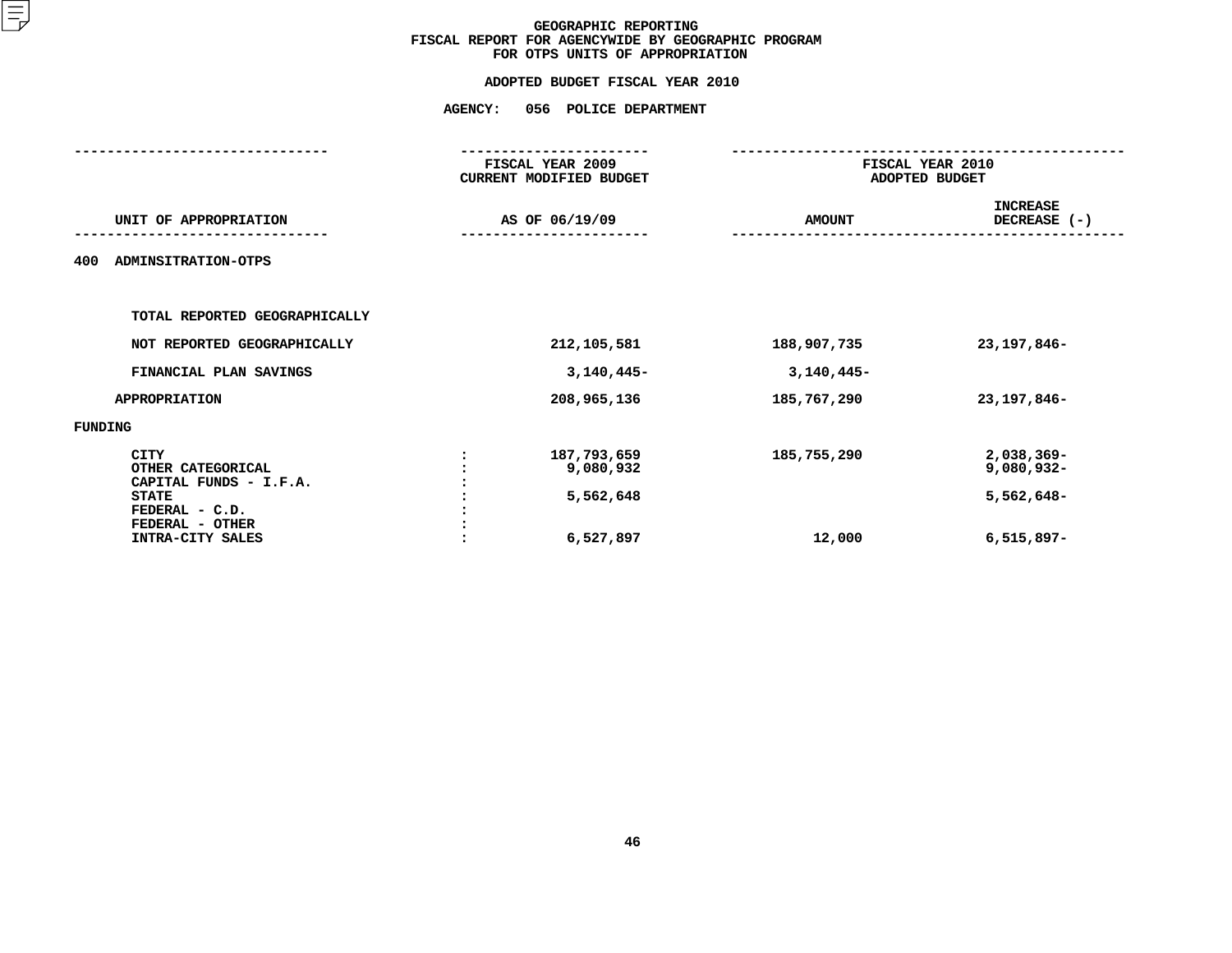|                                                                                                                                     | <b>AGENCY:</b> | 056 POLICE DEPARTMENT                       |                                    |                                 |
|-------------------------------------------------------------------------------------------------------------------------------------|----------------|---------------------------------------------|------------------------------------|---------------------------------|
|                                                                                                                                     |                | FISCAL YEAR 2009<br>CURRENT MODIFIED BUDGET | FISCAL YEAR 2010<br>ADOPTED BUDGET |                                 |
| UNIT OF APPROPRIATION                                                                                                               |                | AS OF 06/19/09                              | <b>AMOUNT</b>                      | <b>INCREASE</b><br>DECREASE (-) |
| CRIMINAL JUSTICE-OTPS<br>600                                                                                                        |                |                                             |                                    |                                 |
| TOTAL REPORTED GEOGRAPHICALLY                                                                                                       |                |                                             |                                    |                                 |
| NOT REPORTED GEOGRAPHICALLY                                                                                                         |                | 1,174,262                                   | 1,161,262                          | $13,000-$                       |
| FINANCIAL PLAN SAVINGS                                                                                                              |                |                                             |                                    |                                 |
| <b>APPROPRIATION</b>                                                                                                                |                | 1,174,262                                   | 1,161,262                          | $13,000-$                       |
| FUNDING                                                                                                                             |                |                                             |                                    |                                 |
| <b>CITY</b><br>OTHER CATEGORICAL<br>CAPITAL FUNDS - I.F.A.<br><b>STATE</b><br>FEDERAL - C.D.<br>FEDERAL - OTHER<br>INTRA-CITY SALES |                | 1,174,262                                   | 1,161,262                          | $13,000-$                       |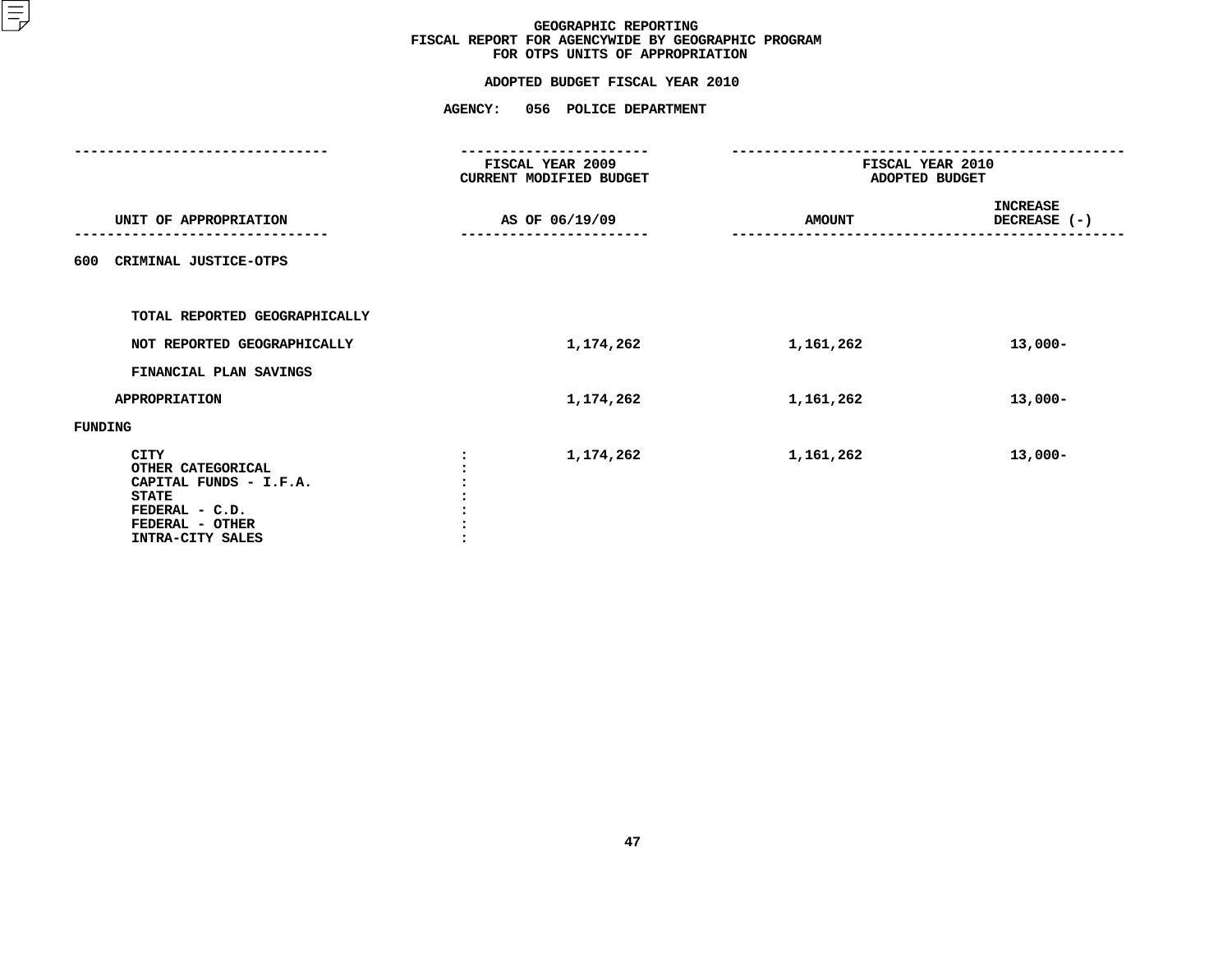| <b>AGENCY:</b> | 056 POLICE DEPARTMENT                       |                                                                      |                                             |
|----------------|---------------------------------------------|----------------------------------------------------------------------|---------------------------------------------|
|                |                                             |                                                                      |                                             |
|                |                                             | <b>AMOUNT</b>                                                        | <b>INCREASE</b><br>DECREASE (-)             |
|                |                                             |                                                                      |                                             |
|                |                                             |                                                                      |                                             |
|                | 11, 134, 723                                | 11,486,692                                                           | 351,969                                     |
|                |                                             |                                                                      |                                             |
|                | 11, 134, 723                                | 11,486,692                                                           | 351,969                                     |
|                |                                             |                                                                      |                                             |
|                | 10,528,454<br>112,734<br>373,794<br>119,741 | 11,486,692                                                           | 958,238<br>112,734-<br>373,794-<br>119,741- |
|                |                                             | FISCAL YEAR 2009<br><b>CURRENT MODIFIED BUDGET</b><br>AS OF 06/19/09 | FISCAL YEAR 2010<br>ADOPTED BUDGET          |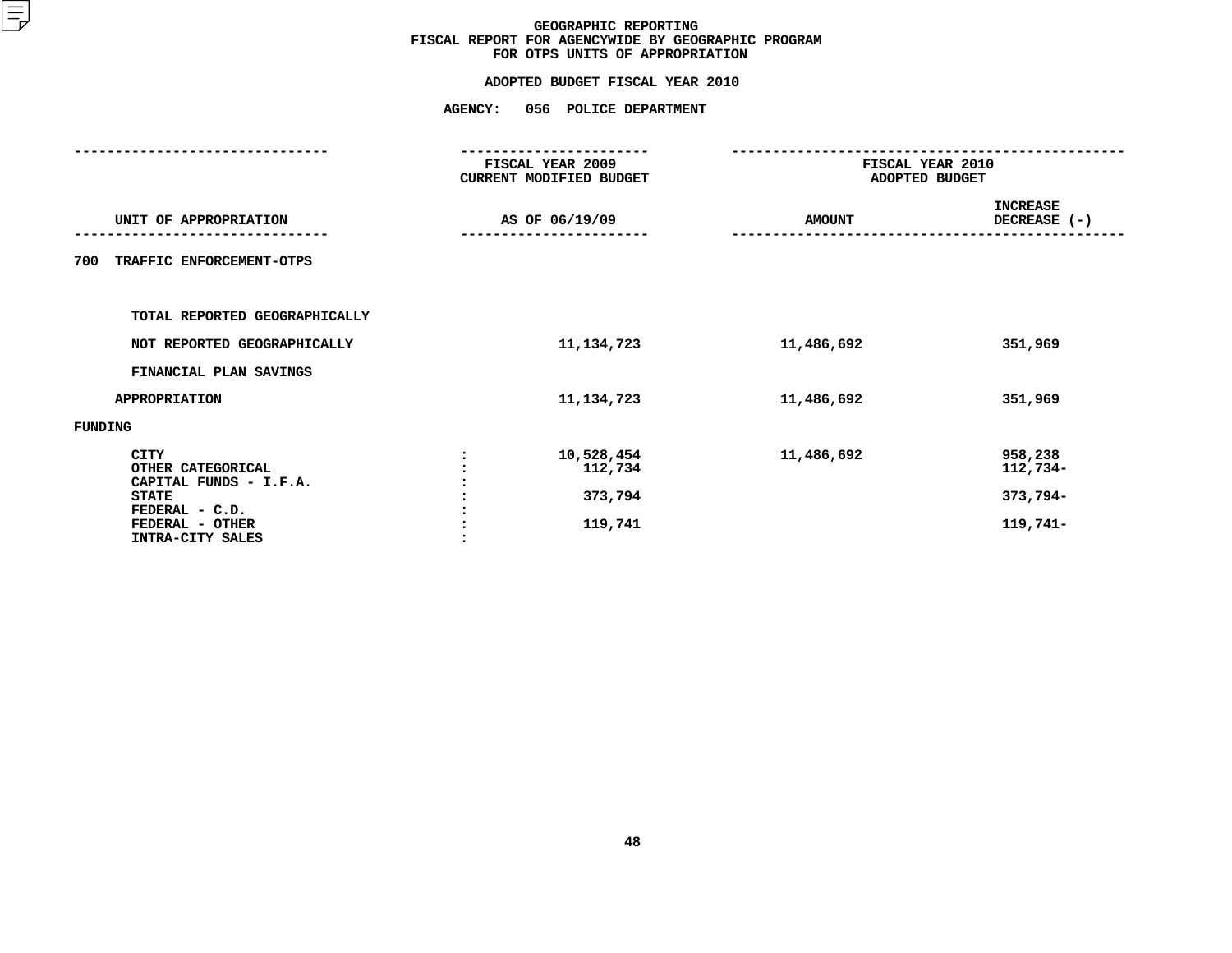## GEOGRAPHIC REPORTING<br>FISCAL REPORT AGENCYWIDE SUMMARY

## **FISCAL REPORT AGENCYWIDE SUMMARY ADOPTED BUDGET FISCAL YEAR <sup>2010</sup>**

## **AGENCY: <sup>056</sup> POLICE DEPARTMENT**

|                                                                                                                                                | FISCAL YEAR 2009<br><b>CURRENT MODIFIED BUDGET</b>                                      |                                                                                    | FISCAL YEAR 2010<br>ADOPTED BUDGET                                     |  |  |
|------------------------------------------------------------------------------------------------------------------------------------------------|-----------------------------------------------------------------------------------------|------------------------------------------------------------------------------------|------------------------------------------------------------------------|--|--|
| UNIT OF APPROPRIATION                                                                                                                          | AS OF 06/19/09                                                                          | <b>AMOUNT</b>                                                                      | <b>INCREASE</b><br>DECREASE (-)                                        |  |  |
| PS APPROPRIATIONS<br>REGULAR GROSS<br><b>OTHER</b>                                                                                             | 1,286,668,895<br>142                                                                    | 1,291,288,366<br>142                                                               | 4,619,471                                                              |  |  |
| TOTAL REPORTED GEOGRAPHICALLY<br>NOT REPORTED GEOGRAPHICALLY                                                                                   | 1,286,669,037<br>2,988,834,049                                                          | 1,291,288,508<br>3,051,478,712                                                     | 4,619,471<br>62,644,663                                                |  |  |
| OTPS APPROPRIATIONS<br>TOTAL REPORTED GEOGRAPHICALLY<br>NOT REPORTED GEOGRAPHICALLY                                                            | 462,875,925                                                                             | 279,005,166                                                                        | 183,870,759-                                                           |  |  |
| FINANCIAL PLAN SAVINGS<br><b>APPROPRIATIONS</b>                                                                                                | 128,033,469-<br>4,610,345,542                                                           | 263,383,906-<br>4,358,388,480                                                      | 135,350,437-<br>251,957,062-                                           |  |  |
| FUNDING<br><b>CITY</b><br>OTHER CATEGORICAL<br>CAPITAL FUNDS - I.F.A.<br><b>STATE</b><br>FEDERAL - C.D.<br>FEDERAL - OTHER<br>INTRA-CITY SALES | 4,062,995,911<br>107,244,436<br>1,796,999<br>26,432,822<br>185,717,072<br>226, 158, 302 | 4,036,947,189<br>69,082,461<br>1,796,999<br>4,932,008<br>18,253,948<br>227,375,875 | 26,048,722-<br>38,161,975-<br>21,500,814-<br>167,463,124-<br>1,217,573 |  |  |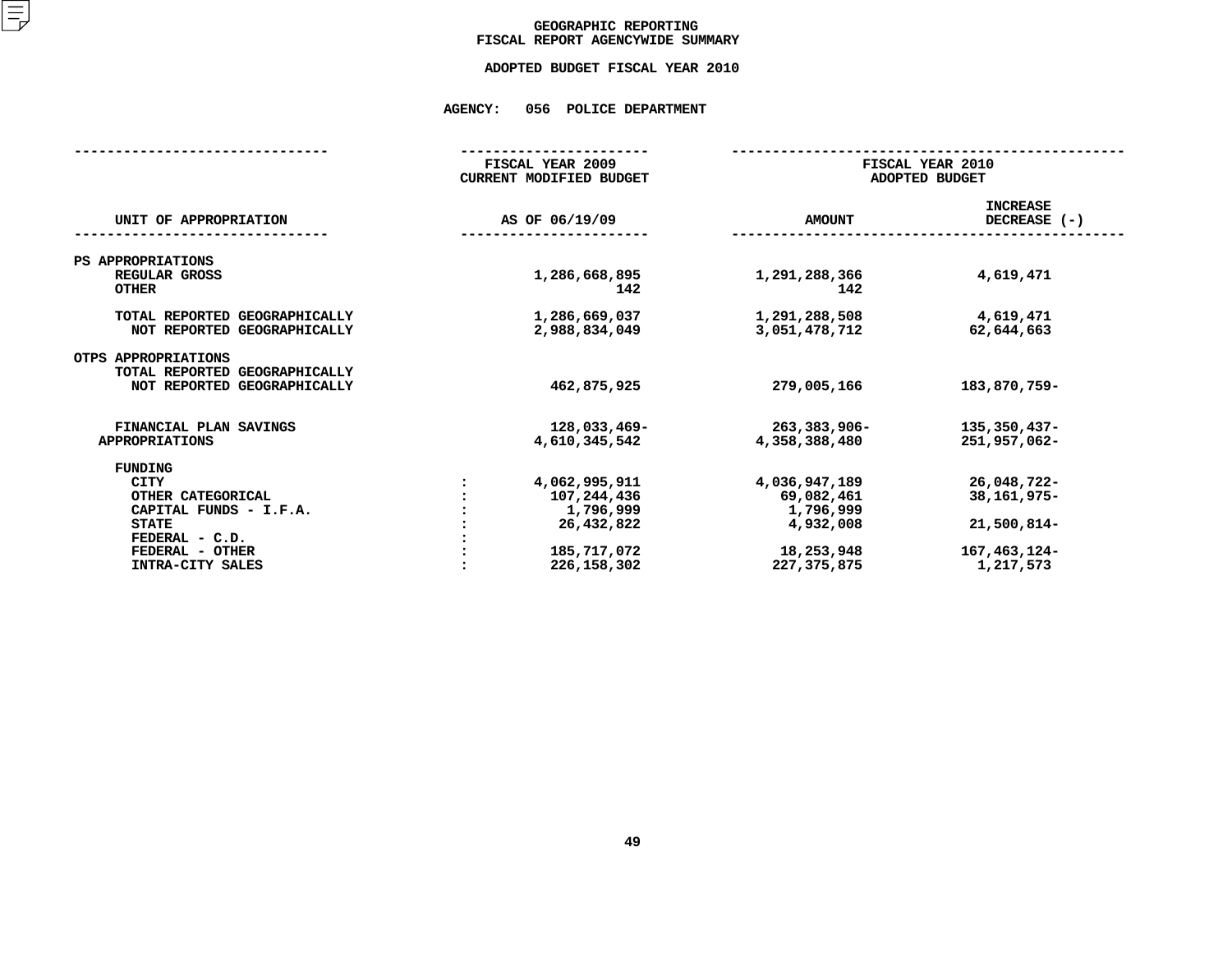**ADOPTED BUDGET FISCAL YEAR <sup>2010</sup>AGENCY <sup>057</sup> FIRE DEPARTMENT BOROUGH**BRONX<br>**ENG & LAD CO, BATT, DIV, B C PROGRAMENG** & LAD CO, BATT, DIV, B C<br>N 002 FIRE EXTING AND EMERG RESP

**UNIT OF APPROPRIATION <sup>002</sup> FIRE EXTING AND EMERG RESP**

|                                | FISCAL YEAR 2009<br>CURRENT MODIFIED BUDGET |           | <b>FISCAL YEAR 2010</b><br>ADOPTED BUDGET |           |                    |
|--------------------------------|---------------------------------------------|-----------|-------------------------------------------|-----------|--------------------|
|                                | AS OF 06/19/09                              | FULL TIME | FULL TIME                                 |           | <b>INCREASE</b>    |
| LOCAL SERVICE DISTRICT         | <b>AMOUNT</b>                               | POSITIONS | AMOUNT                                    | POSITIONS | <b>DECREASE(-)</b> |
| BX ENG & LAD CO, BATT, DIV, BC | 170,030,420                                 | 1,845     | 186,607,664                               | 1,845     | 16,577,244         |
| PROGRAM TOTAL:                 | 170,030,420                                 | 1,845     | 186,607,664                               | 1,845     | 16,577,244         |
|                                |                                             |           |                                           |           |                    |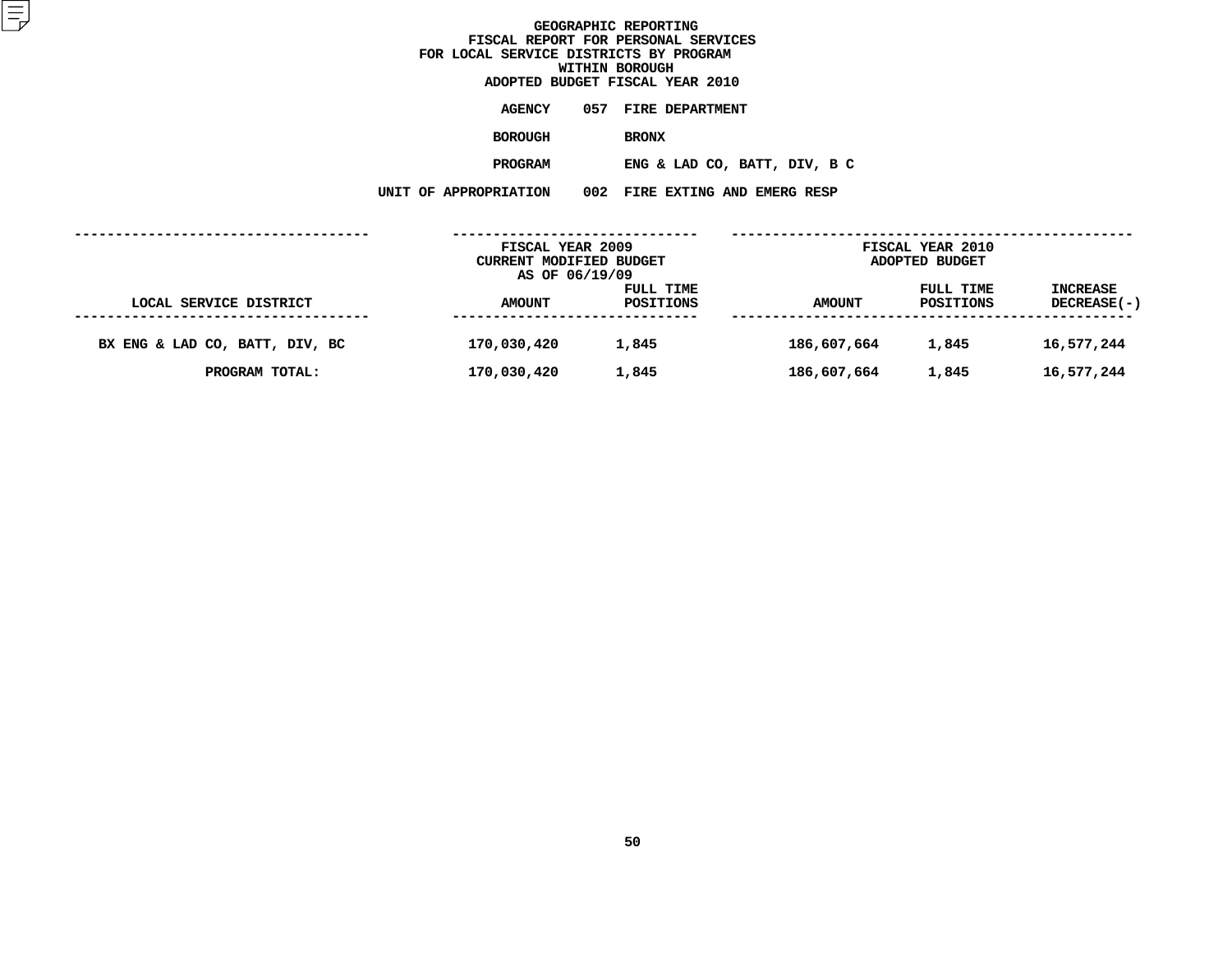| ADOPTED BUDGET FISCAL YEAR 2010 |     |              |                        |  |
|---------------------------------|-----|--------------|------------------------|--|
| <b>AGENCY</b>                   | 057 |              | <b>FIRE DEPARTMENT</b> |  |
| BOROUGH                         |     | <b>BRONX</b> |                        |  |
| <b>PROGRAM</b>                  |     |              | <b>FIRE PREVENTION</b> |  |
| UNIT OF APPROPRIATION           | 004 |              | FIRE PREVENTION        |  |
|                                 |     |              |                        |  |

| FISCAL YEAR 2009<br>CURRENT MODIFIED BUDGET<br>AS OF 06/19/09 |               |                        | FISCAL YEAR 2010<br>ADOPTED BUDGET |                        |                                  |  |
|---------------------------------------------------------------|---------------|------------------------|------------------------------------|------------------------|----------------------------------|--|
| LOCAL SERVICE DISTRICT                                        | <b>AMOUNT</b> | FULL TIME<br>POSITIONS | <b>AMOUNT</b>                      | FULL TIME<br>POSITIONS | <b>INCREASE</b><br>$DECREASE(-)$ |  |
| BRONX FIRE PREVENTION                                         | 1,035,838     | 22                     | 1,064,013                          | 22                     | 28,175                           |  |
| PROGRAM TOTAL:                                                | 1,035,838     | 22                     | 1,064,013                          | 22                     | 28,175                           |  |
| SUB BOROUGH TOTAL:                                            | 171,066,258   | 1,867                  | 187,671,677                        | 1,867                  | 16,605,419                       |  |
| BOROUGH TOTAL:                                                | 171,066,258   | 1,867                  | 187,671,677                        | 1,867                  | 16,605,419                       |  |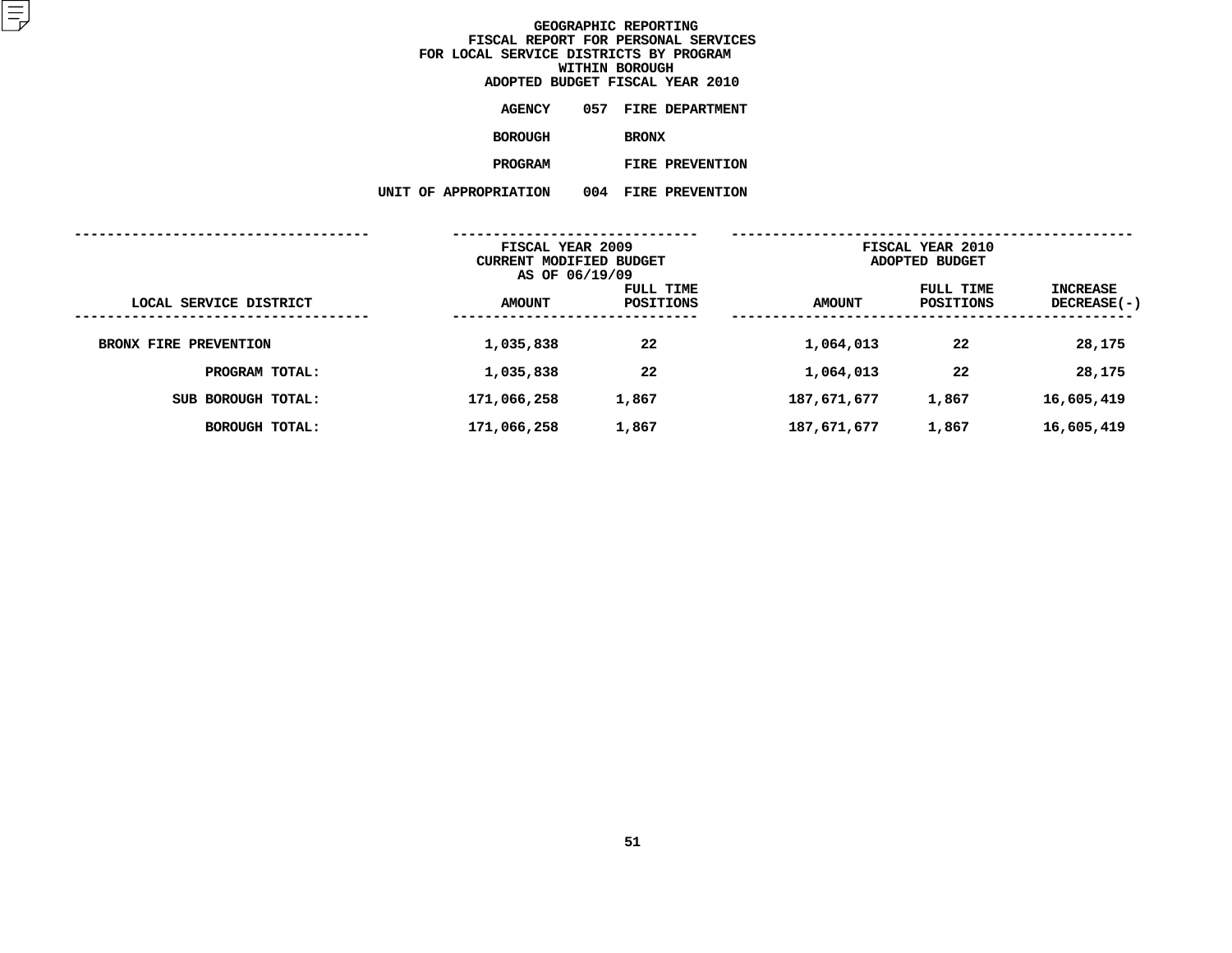**ADOPTED BUDGET FISCAL YEAR <sup>2010</sup>AGENCY <sup>057</sup> FIRE DEPARTMENT BOROUGH**BROOKLYN<br>**ENG & LAD CO, BATT, DIV, B C PROGRAMENG** & LAD CO, BATT, DIV, B C<br>N 002 FIRE EXTING AND EMERG RESP

**UNIT OF APPROPRIATION <sup>002</sup> FIRE EXTING AND EMERG RESP**

|                                | FISCAL YEAR 2009<br>CURRENT MODIFIED BUDGET<br>AS OF 06/19/09 |                        | <b>FISCAL YEAR 2010</b><br>ADOPTED BUDGET |                        |                                       |
|--------------------------------|---------------------------------------------------------------|------------------------|-------------------------------------------|------------------------|---------------------------------------|
| LOCAL SERVICE DISTRICT         | <b>AMOUNT</b>                                                 | FULL TIME<br>POSITIONS | <b>AMOUNT</b>                             | FULL TIME<br>POSITIONS | <b>INCREASE</b><br><b>DECREASE(-)</b> |
| BK ENG & LAD CO, BATT, DIV, BC | 302,517,057                                                   | 3,088                  | 322,800,735                               | 3,088                  | 20,283,678                            |
| PROGRAM TOTAL:                 | 302,517,057                                                   | 3,088                  | 322,800,735                               | 3,088                  | 20,283,678                            |
|                                |                                                               |                        |                                           |                        |                                       |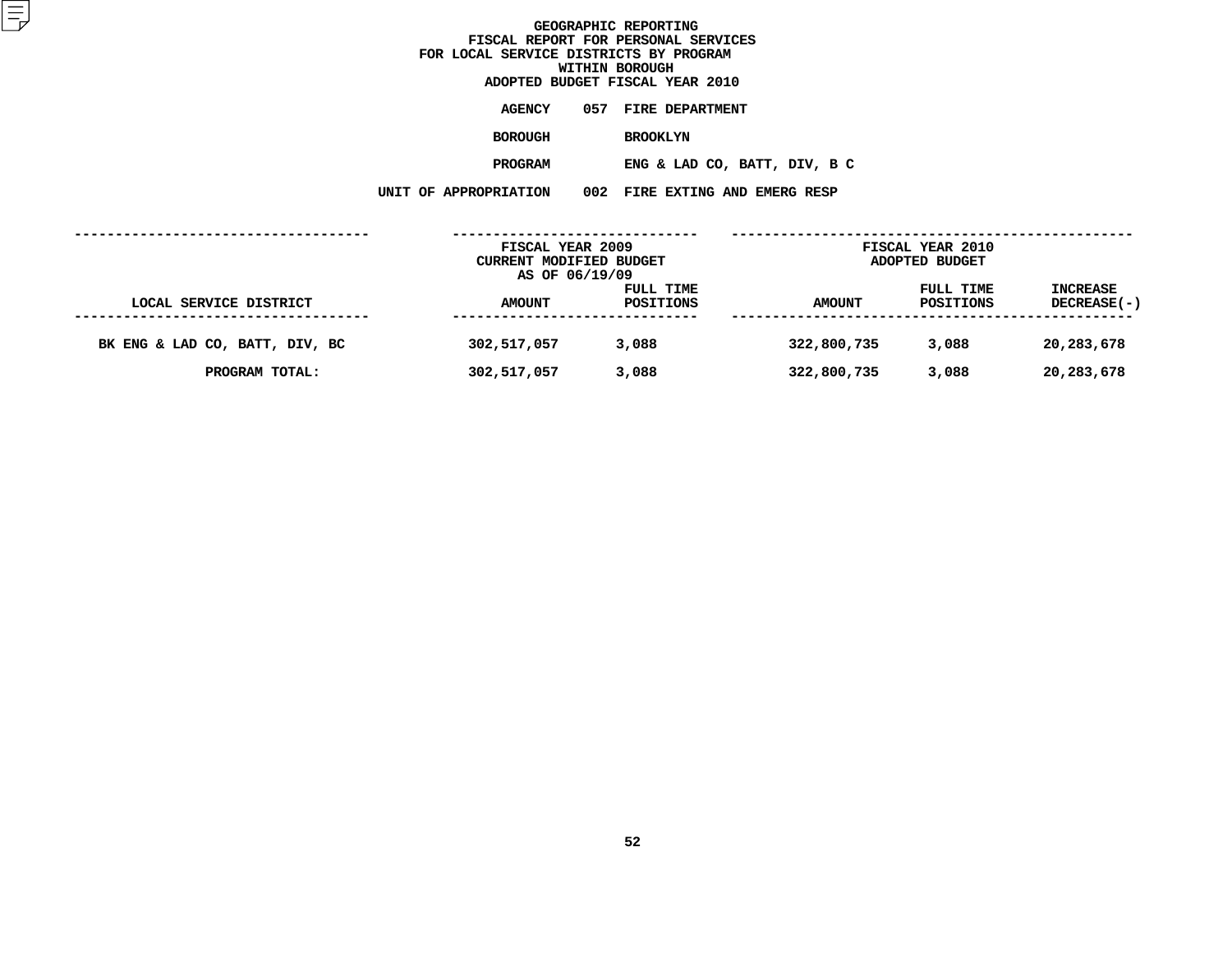|  | ADOPTED BUDGET FISCAL YEAR 2010 |     |                 |                        |
|--|---------------------------------|-----|-----------------|------------------------|
|  | <b>AGENCY</b>                   | 057 |                 | <b>FIRE DEPARTMENT</b> |
|  | BOROUGH                         |     | <b>BROOKLYN</b> |                        |
|  | <b>PROGRAM</b>                  |     |                 | <b>FIRE PREVENTION</b> |
|  | UNIT OF APPROPRIATION           | 004 |                 | FIRE PREVENTION        |
|  |                                 |     |                 |                        |

|                             | FISCAL YEAR 2009<br>CURRENT MODIFIED BUDGET<br>AS OF 06/19/09 |                        |               | FISCAL YEAR 2010<br>ADOPTED BUDGET |                         |  |
|-----------------------------|---------------------------------------------------------------|------------------------|---------------|------------------------------------|-------------------------|--|
| LOCAL SERVICE DISTRICT<br>. | <b>AMOUNT</b>                                                 | FULL TIME<br>POSITIONS | <b>AMOUNT</b> | FULL TIME<br>POSITIONS             | INCREASE<br>DECREASE(-) |  |
| BROOKLYN FIRE PREVENTION    | 2,536,854                                                     | 52                     | 3,613,877     | 74                                 | 1,077,023               |  |
| PROGRAM TOTAL:              | 2,536,854                                                     | 52                     | 3,613,877     | 74                                 | 1,077,023               |  |
| SUB BOROUGH TOTAL:          | 305,053,911                                                   | 3,140                  | 326,414,612   | 3,162                              | 21,360,701              |  |
| <b>BOROUGH TOTAL:</b>       | 305,053,911                                                   | 3,140                  | 326,414,612   | 3,162                              | 21,360,701              |  |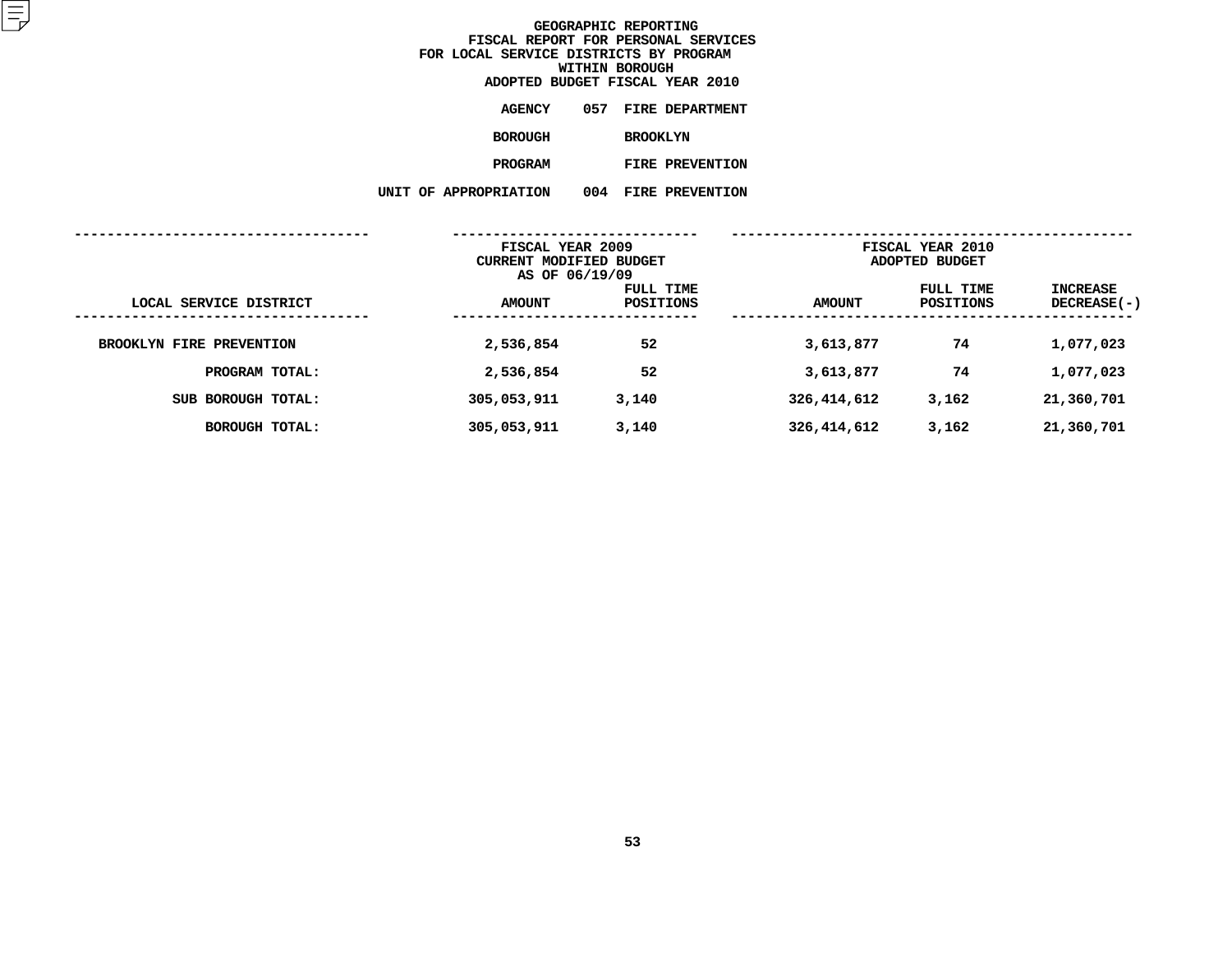**ADOPTED BUDGET FISCAL YEAR <sup>2010</sup>AGENCY <sup>057</sup> FIRE DEPARTMENT BOROUGH**

 **MANHATTAN PROGRAMENG** & LAD CO, BATT, DIV, B C<br>N 002 FIRE EXTING AND EMERG RESP

**UNIT OF APPROPRIATION <sup>002</sup> FIRE EXTING AND EMERG RESP**

|                                | FISCAL YEAR 2009<br><b>FISCAL YEAR 2010</b><br>CURRENT MODIFIED BUDGET<br>ADOPTED BUDGET<br>AS OF 06/19/09 |                        |             |                        |                                |
|--------------------------------|------------------------------------------------------------------------------------------------------------|------------------------|-------------|------------------------|--------------------------------|
| LOCAL SERVICE DISTRICT         | <b>AMOUNT</b>                                                                                              | FULL TIME<br>POSITIONS | AMOUNT      | FULL TIME<br>POSITIONS | <b>INCREASE</b><br>DECREASE(-) |
| MN ENG & LAD CO, BATT, DIV, BC | 215,033,896                                                                                                | 2,330                  | 235,994,689 | 2,330                  | 20,960,793                     |
| PROGRAM TOTAL:                 | 215,033,896                                                                                                | 2,330                  | 235,994,689 | 2,330                  | 20,960,793                     |
|                                |                                                                                                            |                        |             |                        |                                |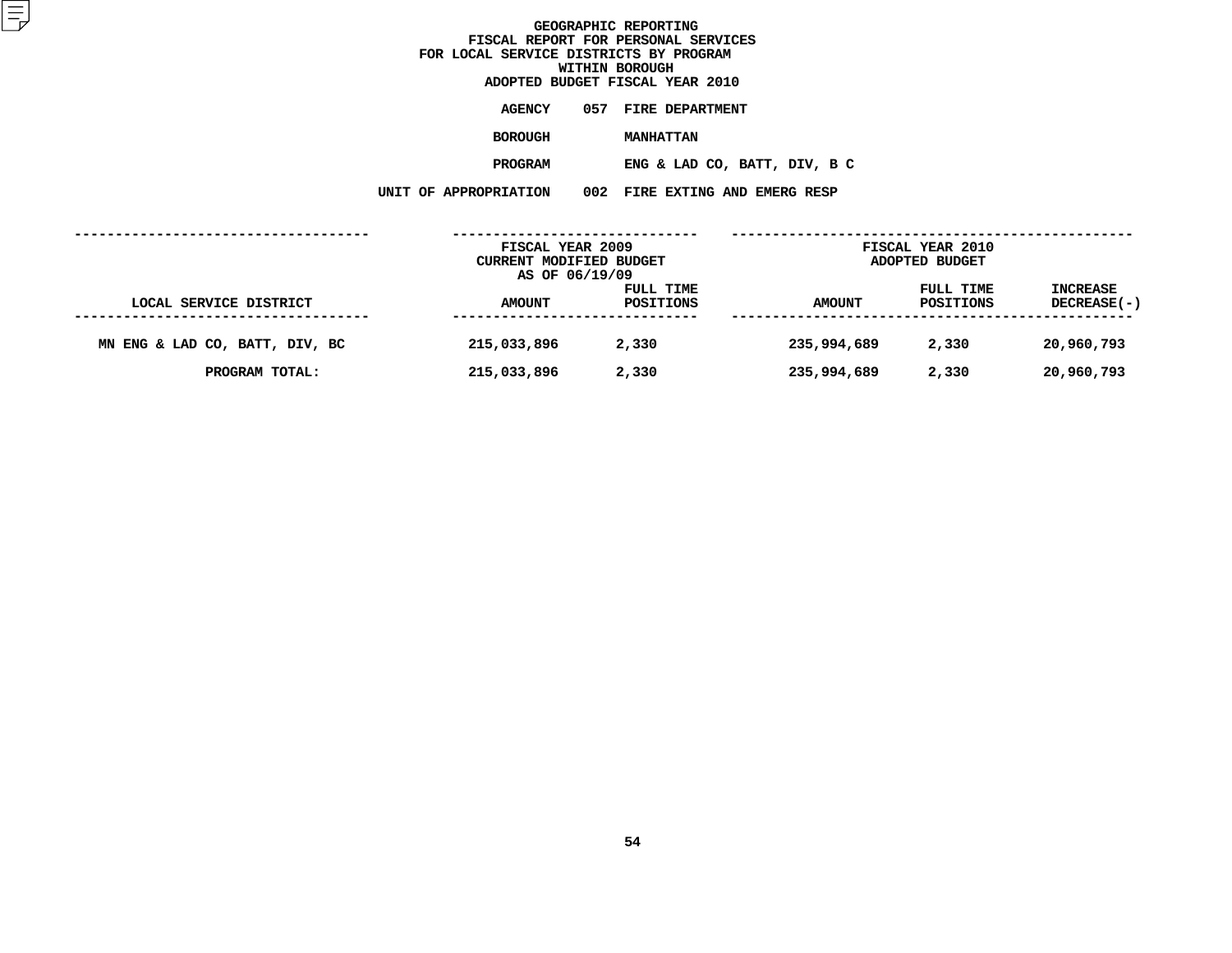| ADOPTED BUDGET FISCAL YEAR 2010 |     |                  |                        |  |
|---------------------------------|-----|------------------|------------------------|--|
| <b>AGENCY</b>                   | 057 |                  | <b>FIRE DEPARTMENT</b> |  |
| BOROUGH                         |     | <b>MANHATTAN</b> |                        |  |
| <b>PROGRAM</b>                  |     |                  | <b>FIRE PREVENTION</b> |  |
| UNIT OF APPROPRIATION           | 004 |                  | FIRE PREVENTION        |  |
|                                 |     |                  |                        |  |

|                           | FISCAL YEAR 2009<br>CURRENT MODIFIED BUDGET<br>AS OF 06/19/09 |                        | FISCAL YEAR 2010<br>ADOPTED BUDGET |                        |                                |
|---------------------------|---------------------------------------------------------------|------------------------|------------------------------------|------------------------|--------------------------------|
| LOCAL SERVICE DISTRICT    | <b>AMOUNT</b>                                                 | FULL TIME<br>POSITIONS | <b>AMOUNT</b>                      | FULL TIME<br>POSITIONS | INCREASE<br><b>DECREASE(-)</b> |
| MANHATTAN FIRE PREVENTION | 1,633,037                                                     | 36                     | 1,722,391                          | 37                     | 89,354                         |
| PROGRAM TOTAL:            | 1,633,037                                                     | 36                     | 1,722,391                          | 37                     | 89,354                         |
| SUB BOROUGH TOTAL:        | 216,666,933                                                   | 2,366                  | 237,717,080                        | 2,367                  | 21,050,147                     |
| BOROUGH TOTAL:            | 216,666,933                                                   | 2,366                  | 237,717,080                        | 2,367                  | 21,050,147                     |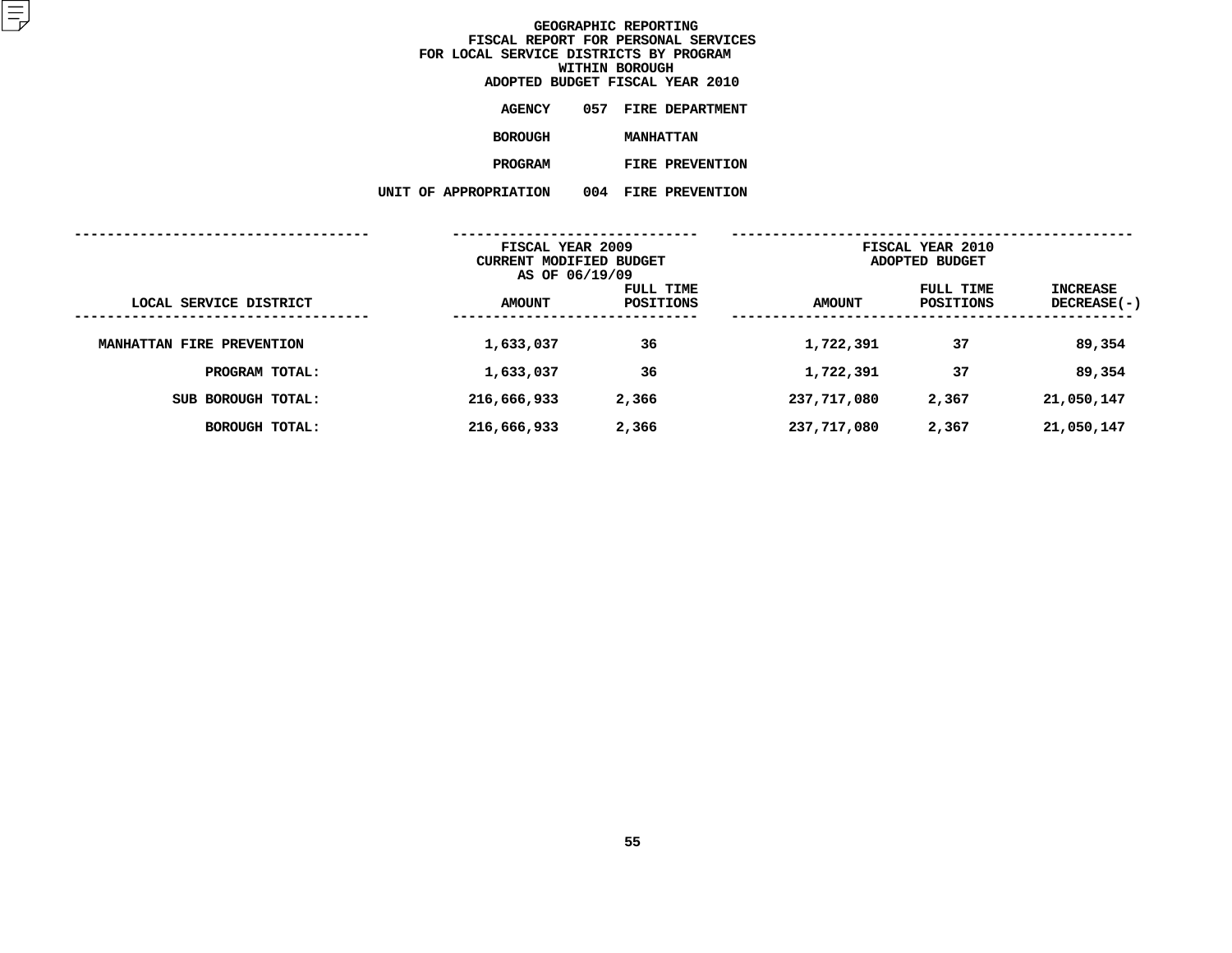| ADOPTED BUDGET FISCAL YEAR 2010 |                                |
|---------------------------------|--------------------------------|
| <b>AGENCY</b>                   | 057 FIRE DEPARTMENT            |
| <b>BOROUGH</b>                  | <b>QUEENS</b>                  |
| <b>PROGRAM</b>                  | ENG & LAD CO, BATT, DIV, B C   |
| <b>APPROPRIATION</b>            | 002 FIRE EXTING AND EMERG RESP |

**UNIT OF APPROPRIATION <sup>002</sup> FIRE EXTING AND EMERG RESP**

|                                | FISCAL YEAR 2009<br>FISCAL YEAR 2010<br>CURRENT MODIFIED BUDGET<br>ADOPTED BUDGET<br>AS OF 06/19/09 |                        |             |                        |                                |
|--------------------------------|-----------------------------------------------------------------------------------------------------|------------------------|-------------|------------------------|--------------------------------|
| LOCAL SERVICE DISTRICT         | <b>AMOUNT</b>                                                                                       | FULL TIME<br>POSITIONS | AMOUNT      | FULL TIME<br>POSITIONS | <b>INCREASE</b><br>DECREASE(-) |
| QN ENG & LAD CO, BATT, DIV, BC | 227, 132, 154                                                                                       | 2,455                  | 248,930,165 | 2,455                  | 21,798,011                     |
| PROGRAM TOTAL:                 | 227, 132, 154                                                                                       | 2,455                  | 248,930,165 | 2,455                  | 21,798,011                     |
|                                |                                                                                                     |                        |             |                        |                                |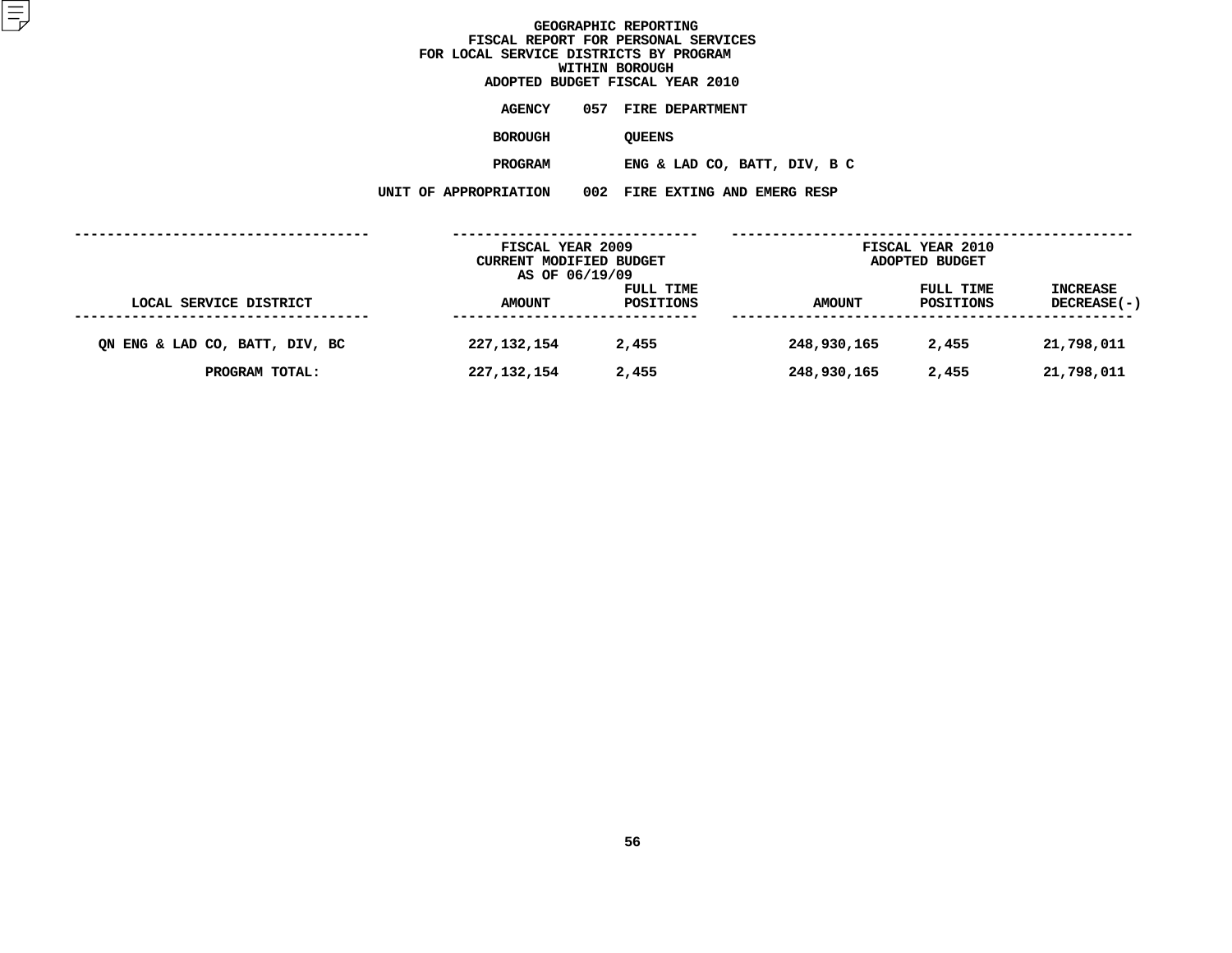| ADOPTED BUDGET FISCAL YEAR 2010 |     |               |                        |  |
|---------------------------------|-----|---------------|------------------------|--|
| <b>AGENCY</b>                   | 057 |               | <b>FIRE DEPARTMENT</b> |  |
| BOROUGH                         |     | <b>QUEENS</b> |                        |  |
| <b>PROGRAM</b>                  |     |               | <b>FIRE PREVENTION</b> |  |
| UNIT OF APPROPRIATION           | 004 |               | FIRE PREVENTION        |  |
|                                 |     |               |                        |  |

|                               | FISCAL YEAR 2009<br>CURRENT MODIFIED BUDGET<br>AS OF 06/19/09 |                        | FISCAL YEAR 2010<br>ADOPTED BUDGET |                        |                                |
|-------------------------------|---------------------------------------------------------------|------------------------|------------------------------------|------------------------|--------------------------------|
| LOCAL SERVICE DISTRICT        | <b>AMOUNT</b>                                                 | FULL TIME<br>POSITIONS | <b>AMOUNT</b>                      | FULL TIME<br>POSITIONS | INCREASE<br><b>DECREASE(-)</b> |
| <b>QUEENS FIRE PREVENTION</b> | 1,635,132                                                     | 34                     | 1,644,911                          | 33                     | 9,779                          |
| PROGRAM TOTAL:                | 1,635,132                                                     | 34                     | 1,644,911                          | 33                     | 9,779                          |
| SUB BOROUGH TOTAL:            | 228,767,286                                                   | 2,489                  | 250,575,076                        | 2,488                  | 21,807,790                     |
| BOROUGH TOTAL:                | 228,767,286                                                   | 2,489                  | 250,575,076                        | 2,488                  | 21,807,790                     |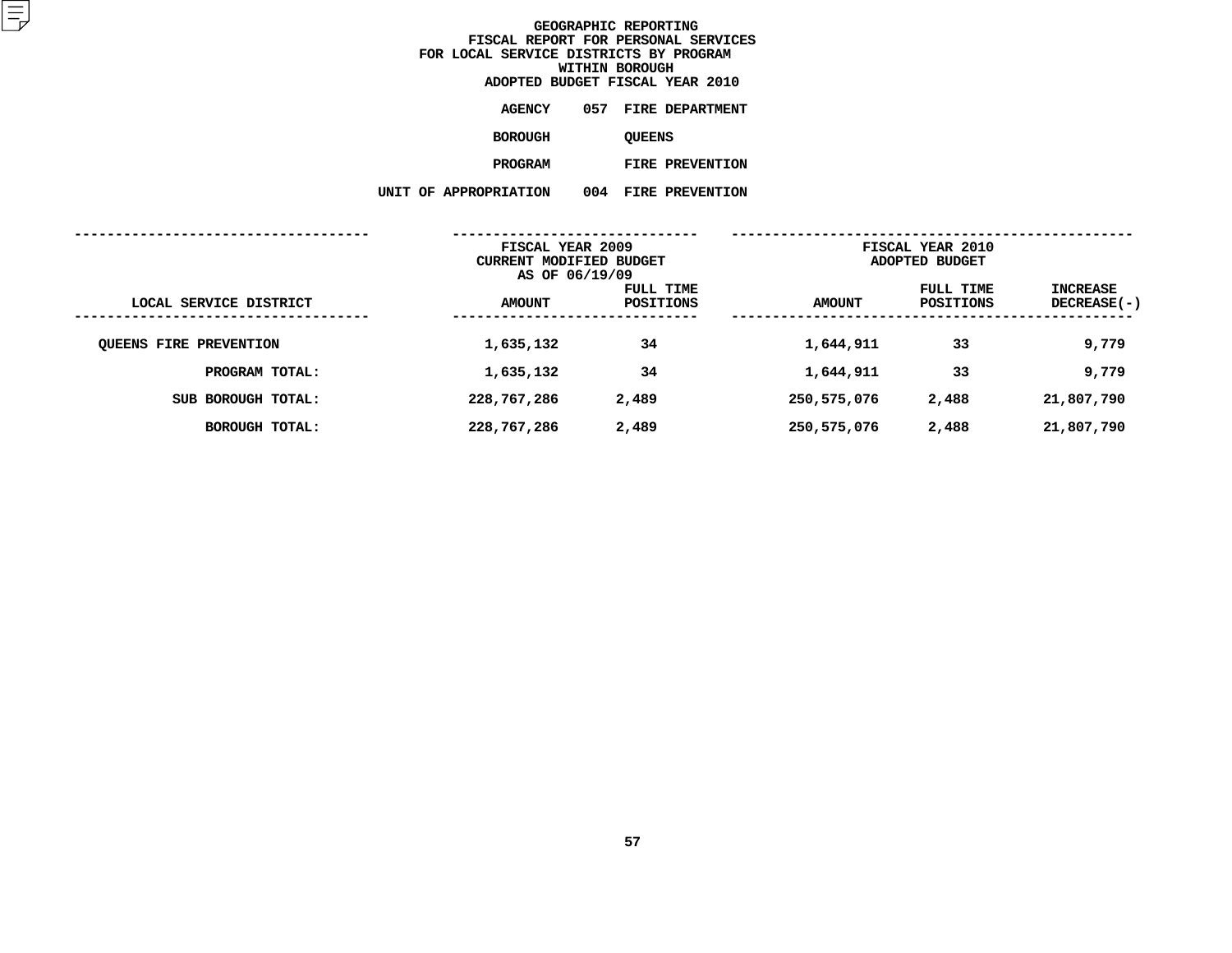| ADOPTED BUDGET FISCAL YEAR 2010 |                                |
|---------------------------------|--------------------------------|
| AGENCY                          | 057 FIRE DEPARTMENT            |
| <b>BOROUGH</b>                  | STATEN ISLAND                  |
| <b>PROGRAM</b>                  | ENG & LAD CO, BATT, DIV, B C   |
| <b>ROPRIATION</b>               | 002 FIRE EXTING AND EMERG RESP |

**UNIT OF APPROPRIATION <sup>002</sup> FIRE EXTING AND EMERG RESP**

|                                | FISCAL YEAR 2009<br>CURRENT MODIFIED BUDGET<br>AS OF 06/19/09 |                        |               | <b>FISCAL YEAR 2010</b><br>ADOPTED BUDGET |                                |
|--------------------------------|---------------------------------------------------------------|------------------------|---------------|-------------------------------------------|--------------------------------|
| LOCAL SERVICE DISTRICT         | <b>AMOUNT</b>                                                 | FULL TIME<br>POSITIONS | <b>AMOUNT</b> | FULL TIME<br>POSITIONS                    | <b>INCREASE</b><br>DECREASE(-) |
| SI ENG & LAD CO, BATT, DIV, BC | 80,482,689                                                    | 879                    | 88,658,766    | 879                                       | 8,176,077                      |
| PROGRAM TOTAL:                 | 80,482,689                                                    | 879                    | 88,658,766    | 879                                       | 8,176,077                      |
|                                |                                                               |                        |               |                                           |                                |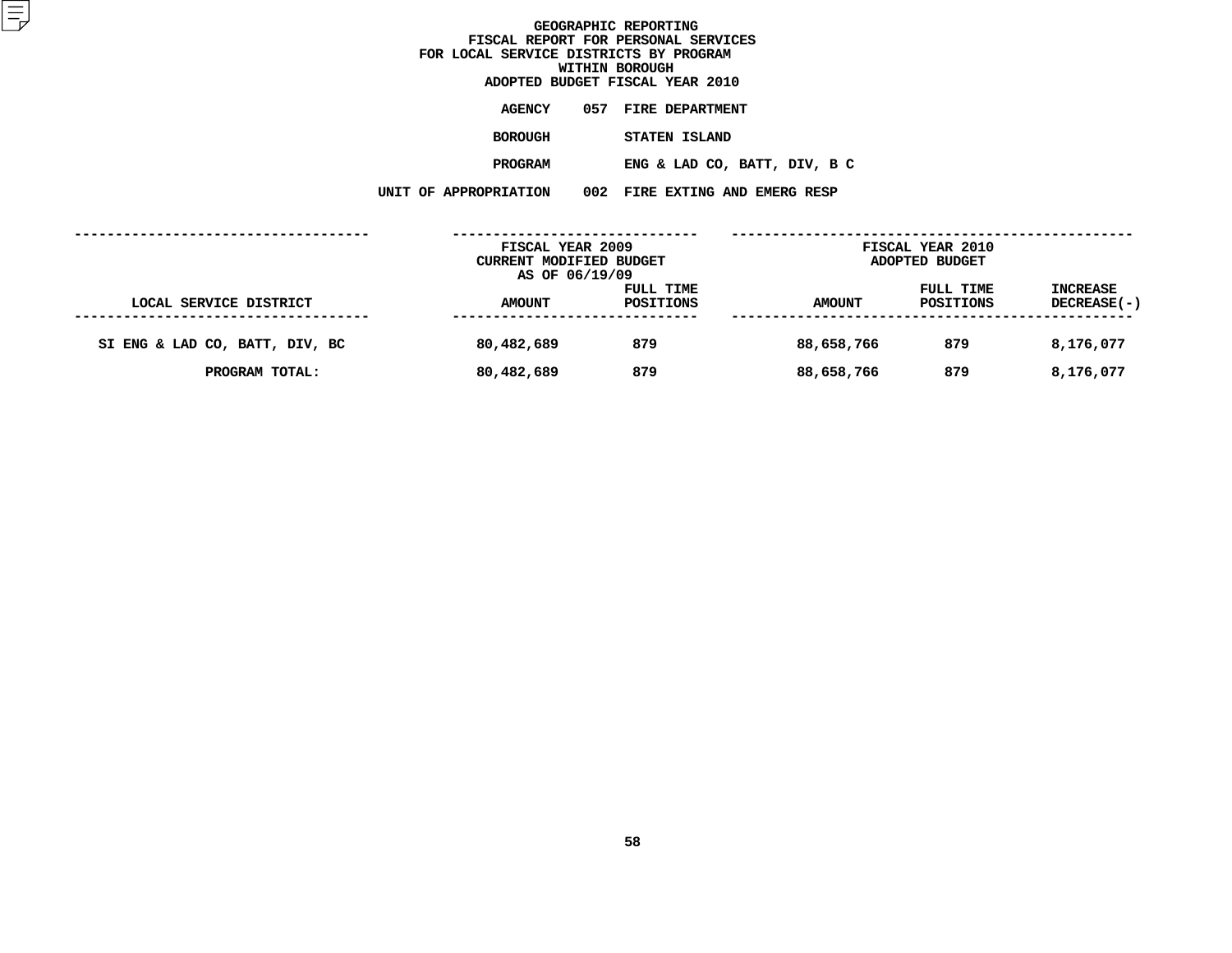|                     |     | ADOPTED BUDGET FISCAL YEAR 2010 |
|---------------------|-----|---------------------------------|
| <b>AGENCY</b>       |     | 057 FIRE DEPARTMENT             |
| <b>BOROUGH</b>      |     | STATEN ISLAND                   |
| <b>PROGRAM</b>      |     | <b>FIRE PREVENTION</b>          |
| <b>PPROPRIATION</b> | 004 | FIRE PREVENTION                 |

**UNIT OF APPROPRIATION <sup>004</sup> FIRE PREVENTION**

|                               | FISCAL YEAR 2009<br>CURRENT MODIFIED BUDGET<br>AS OF 06/19/09 |                        | FISCAL YEAR 2010<br>ADOPTED BUDGET |                               |                                |
|-------------------------------|---------------------------------------------------------------|------------------------|------------------------------------|-------------------------------|--------------------------------|
| LOCAL SERVICE DISTRICT        | <b>AMOUNT</b>                                                 | FULL TIME<br>POSITIONS | <b>AMOUNT</b>                      | FULL TIME<br><b>POSITIONS</b> | INCREASE<br><b>DECREASE(-)</b> |
| STATEN ISLAND FIRE PREVENTION | 383,937                                                       | 8                      | 393,852                            | 8                             | 9,915                          |
| PROGRAM TOTAL:                | 383,937                                                       | 8                      | 393,852                            | 8                             | 9,915                          |
| SUB BOROUGH TOTAL:            | 80,866,626                                                    | 887                    | 89,052,618                         | 887                           | 8,185,992                      |
| BOROUGH TOTAL:                | 80,866,626                                                    | 887                    | 89,052,618                         | 887                           | 8,185,992                      |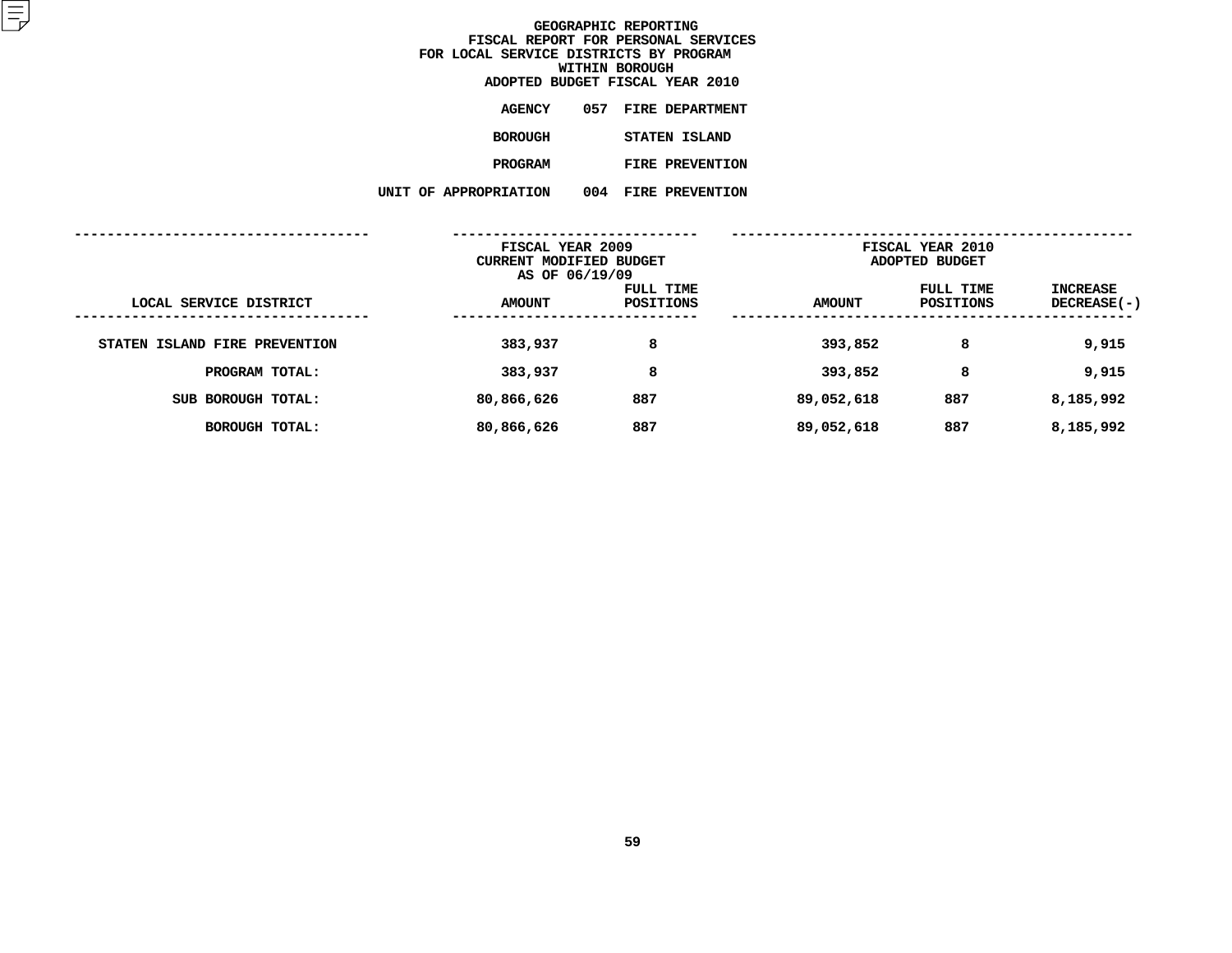## GEOGRAPHIC REPORTING<br>FISCAL REPORT FOR PERSONAL SERVICES<br>OCAL SERVICE DISTRICTS BY PROGRAM<br>WITHIN BOROUGH **FISCAL REPORT FOR PERSONAL SERVICES FOR LOCAL SERVICE DISTRICTS BY PROGRAM**

## **WITHIN BOROUGH ADOPTED BUDGET FISCAL YEAR <sup>2010</sup>**

# **AGENCY <sup>057</sup> FIRE DEPARTMENT**

|                                                   | FISCAL YEAR 2009<br>CURRENT MODIFIED BUDGET<br>AS OF 06/19/09 |                        |               | FISCAL YEAR 2010<br>ADOPTED BUDGET |                           |  |  |
|---------------------------------------------------|---------------------------------------------------------------|------------------------|---------------|------------------------------------|---------------------------|--|--|
| LOCAL SERVICE DISTRICT                            | <b>AMOUNT</b>                                                 | FULL TIME<br>POSITIONS | <b>AMOUNT</b> | FULL TIME<br>POSITIONS             | INCREASE<br>$DECREASE(-)$ |  |  |
| <b>AGENCY TOTAL:</b><br>ALL PROGRAMS ALL BOROUGHS | 1,002,421,014                                                 | 10,749                 | 1,091,431,063 | 10,771                             | 89,010,049                |  |  |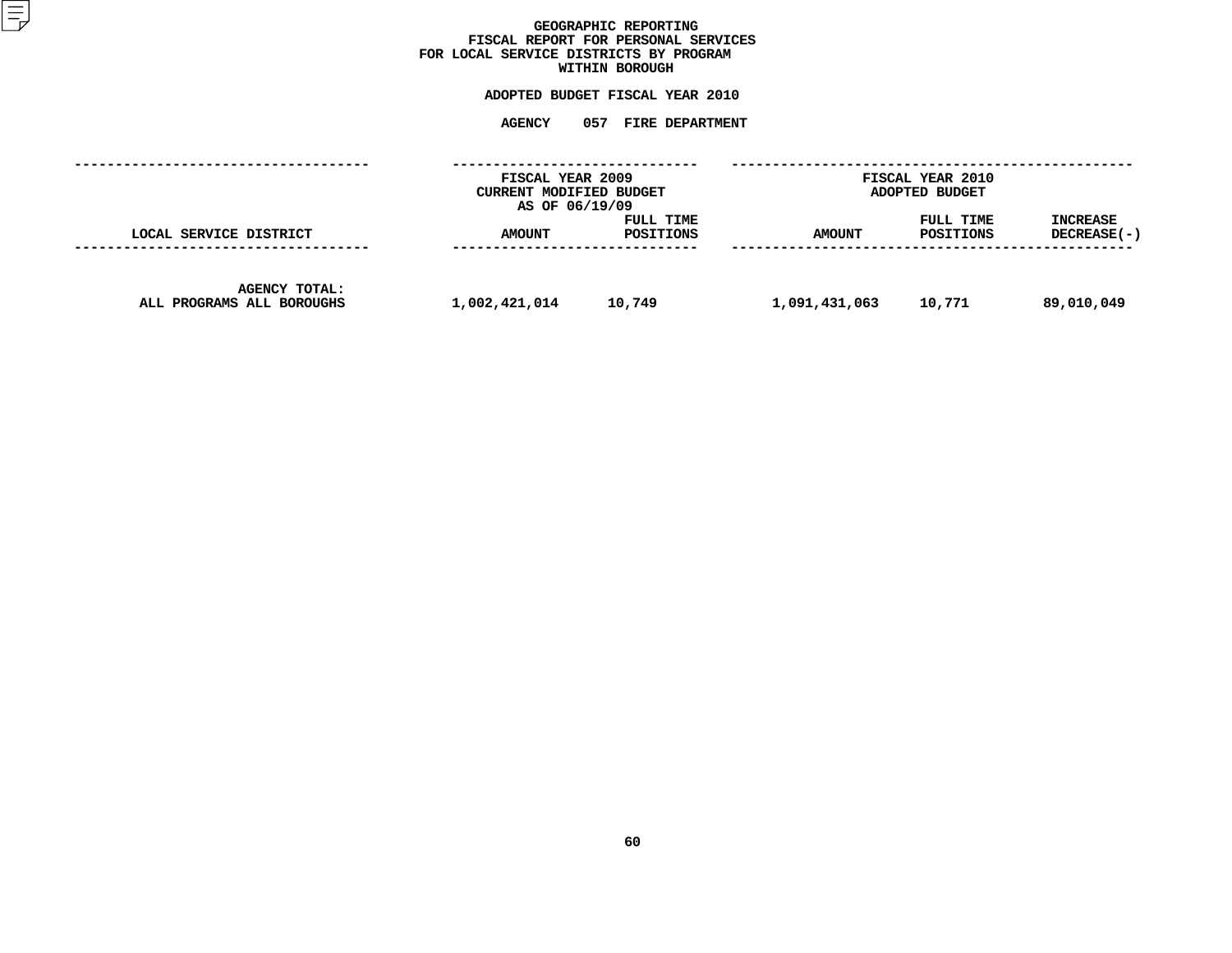| <b>AGENCY:</b><br>057 FIRE DEPARTMENT                                  |                                                    |                                 |  |
|------------------------------------------------------------------------|----------------------------------------------------|---------------------------------|--|
| ----------------<br>FISCAL YEAR 2009<br><b>CURRENT MODIFIED BUDGET</b> | ------------<br>FISCAL YEAR 2010<br>ADOPTED BUDGET |                                 |  |
| AS OF 06/19/09                                                         | <b>AMOUNT</b>                                      | <b>INCREASE</b><br>DECREASE (-) |  |
|                                                                        |                                                    |                                 |  |
|                                                                        |                                                    |                                 |  |
|                                                                        |                                                    |                                 |  |
| 84,676,044                                                             | 79,076,949                                         | 5,599,095-                      |  |
| 2,819,056-                                                             | $4,321,367-$                                       | 1,502,311-                      |  |
| 81,856,988                                                             | 74,755,582                                         | $7,101,406 -$                   |  |
|                                                                        |                                                    |                                 |  |
| 71,863,906<br>9,593,082<br>400,000                                     | 73,289,878<br>1,065,704<br>400,000                 | 1,425,972<br>8,527,378-         |  |
|                                                                        |                                                    |                                 |  |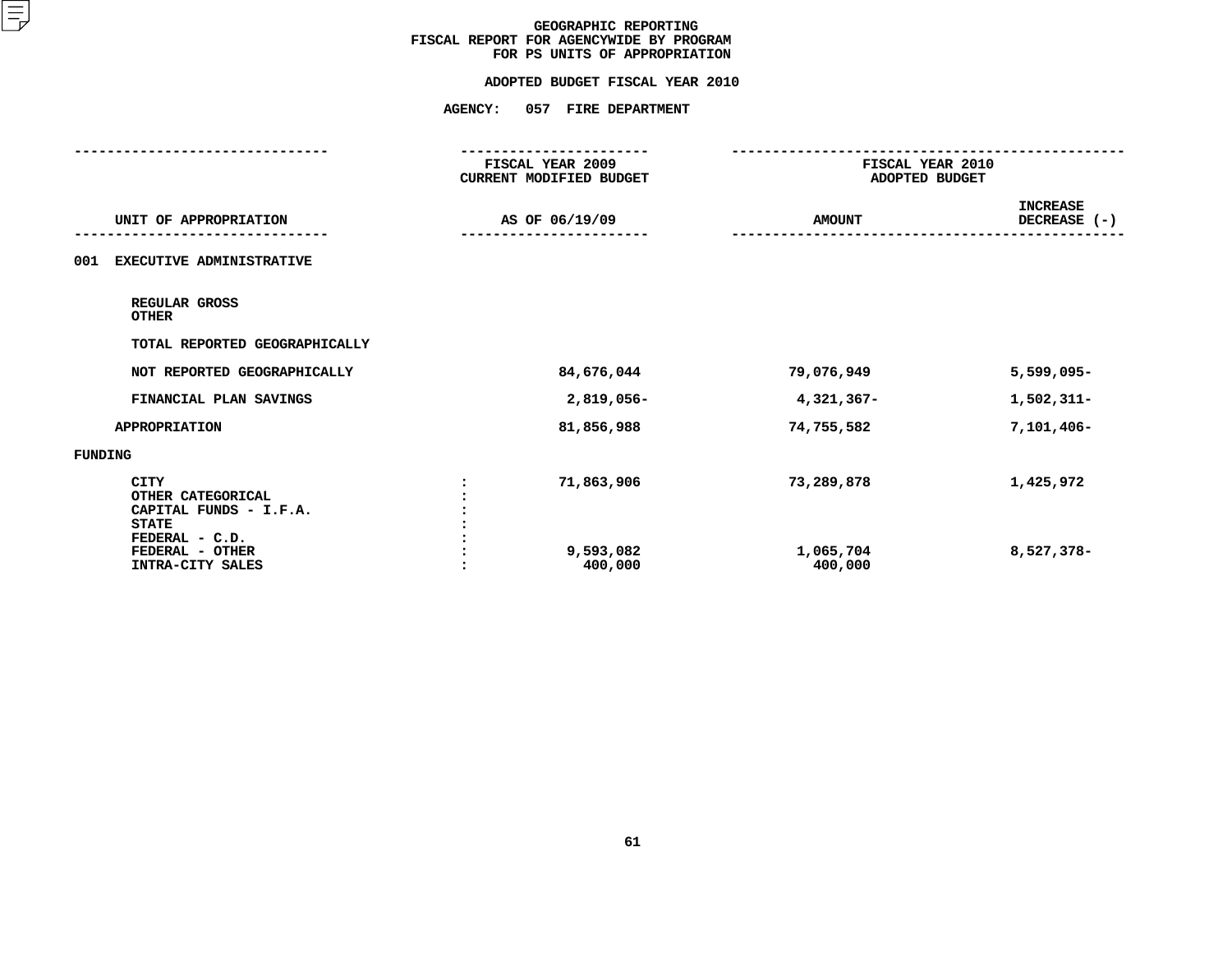## **ADOPTED BUDGET FISCAL YEAR 2010 ADOPTED BUDGET FISCAL YEAR <sup>2010</sup>**

# **AGENCY: <sup>057</sup> FIRE DEPARTMENT**

|                                        | FISCAL YEAR 2009               |               | FISCAL YEAR 2010<br>ADOPTED BUDGET |  |  |  |
|----------------------------------------|--------------------------------|---------------|------------------------------------|--|--|--|
|                                        | <b>CURRENT MODIFIED BUDGET</b> |               |                                    |  |  |  |
|                                        |                                |               | <b>INCREASE</b>                    |  |  |  |
| UNIT OF APPROPRIATION                  | AS OF 06/19/09                 | <b>AMOUNT</b> | DECREASE $(-)$                     |  |  |  |
|                                        |                                |               |                                    |  |  |  |
| FIRE EXTING AND EMERG RESP<br>002      |                                |               |                                    |  |  |  |
| REGULAR GROSS                          | 729,090,117                    | 783,174,526   | 54,084,409                         |  |  |  |
| <b>OTHER</b>                           | 266,106,099                    | 299,817,493   | 33,711,394                         |  |  |  |
| TOTAL REPORTED GEOGRAPHICALLY          | 995,196,216                    | 1,082,992,019 | 87,795,803                         |  |  |  |
|                                        |                                |               |                                    |  |  |  |
| NOT REPORTED GEOGRAPHICALLY            | 125,614,723                    | 90,993,024    | 34,621,699-                        |  |  |  |
| FINANCIAL PLAN SAVINGS                 | 45,813,948                     | $262,603-$    | 46,076,551-                        |  |  |  |
| <b>APPROPRIATION</b>                   | 1,166,624,887                  | 1,173,722,440 | 7,097,553                          |  |  |  |
| FUNDING                                |                                |               |                                    |  |  |  |
| <b>CITY</b>                            | 1, 134, 763, 248               | 1,168,664,070 | 33,900,822                         |  |  |  |
| OTHER CATEGORICAL                      |                                |               |                                    |  |  |  |
| CAPITAL FUNDS - I.F.A.<br><b>STATE</b> | 787,125                        | 787,125       |                                    |  |  |  |
| FEDERAL - C.D.                         |                                |               |                                    |  |  |  |
| FEDERAL - OTHER                        | 31,074,514                     | 4,271,245     | 26,803,269-                        |  |  |  |
| INTRA-CITY SALES                       |                                |               |                                    |  |  |  |
|                                        |                                |               |                                    |  |  |  |
|                                        |                                |               |                                    |  |  |  |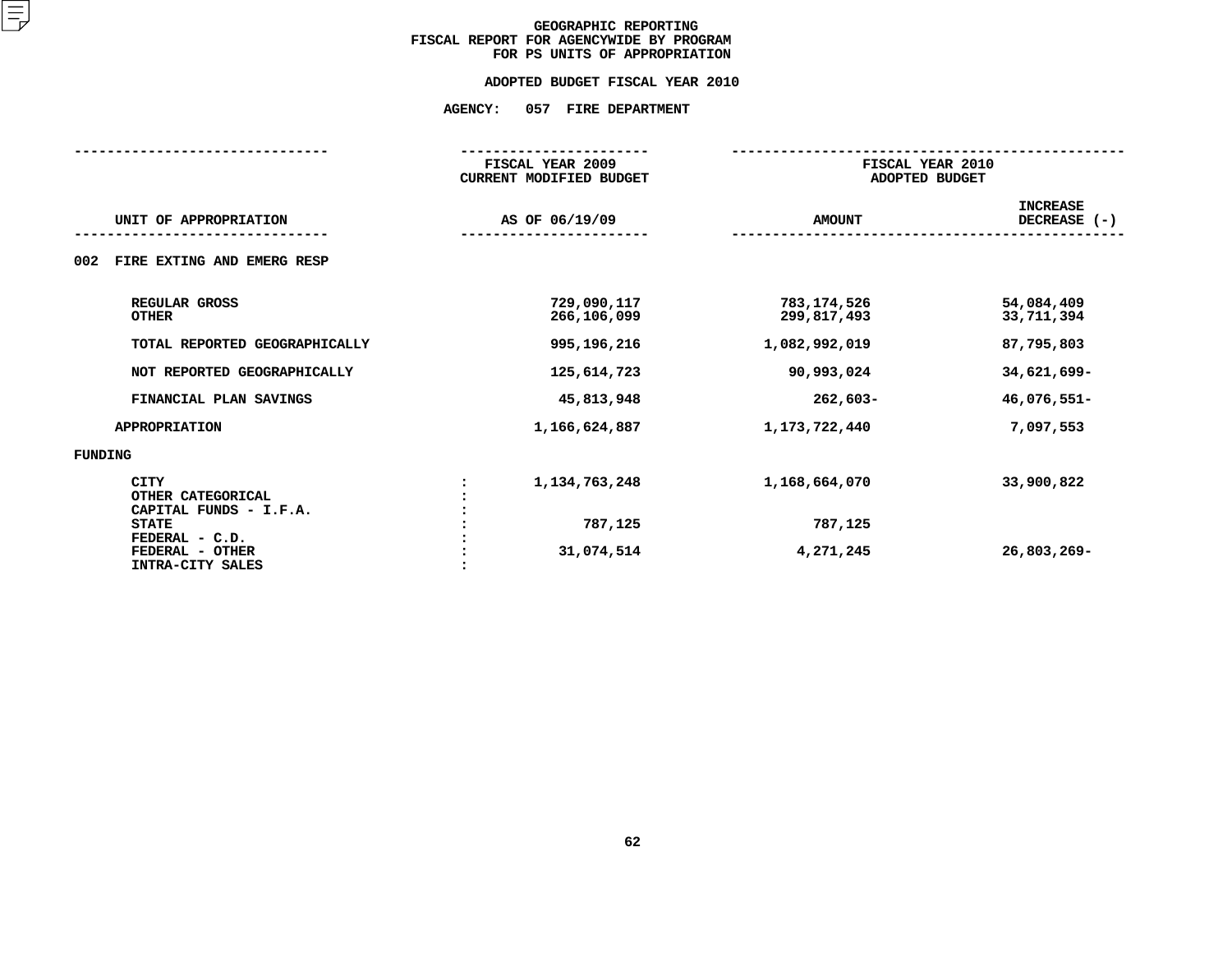|                                                                                                                                     | <b>AGENCY:</b><br>057 FIRE DEPARTMENT       |                                    |                                 |  |
|-------------------------------------------------------------------------------------------------------------------------------------|---------------------------------------------|------------------------------------|---------------------------------|--|
|                                                                                                                                     | FISCAL YEAR 2009<br>CURRENT MODIFIED BUDGET | FISCAL YEAR 2010<br>ADOPTED BUDGET |                                 |  |
| UNIT OF APPROPRIATION                                                                                                               | AS OF 06/19/09                              | <b>AMOUNT</b>                      | <b>INCREASE</b><br>DECREASE (-) |  |
| <b>FIRE INVESTIGATION</b><br>003                                                                                                    |                                             |                                    |                                 |  |
| REGULAR GROSS<br><b>OTHER</b>                                                                                                       |                                             |                                    |                                 |  |
| TOTAL REPORTED GEOGRAPHICALLY                                                                                                       |                                             |                                    |                                 |  |
| NOT REPORTED GEOGRAPHICALLY                                                                                                         | 15,551,361                                  | 16,369,128                         | 817,767                         |  |
| FINANCIAL PLAN SAVINGS                                                                                                              | $3,500,000 -$                               | $5,664,801 -$                      | $2,164,801 -$                   |  |
| <b>APPROPRIATION</b>                                                                                                                | 12,051,361                                  | 10,704,327                         | 1,347,034-                      |  |
| <b>FUNDING</b>                                                                                                                      |                                             |                                    |                                 |  |
| <b>CITY</b><br>OTHER CATEGORICAL<br>CAPITAL FUNDS - I.F.A.<br><b>STATE</b><br>FEDERAL - C.D.<br>FEDERAL - OTHER<br>INTRA-CITY SALES | 12,051,361                                  | 10,704,327                         | 1,347,034-                      |  |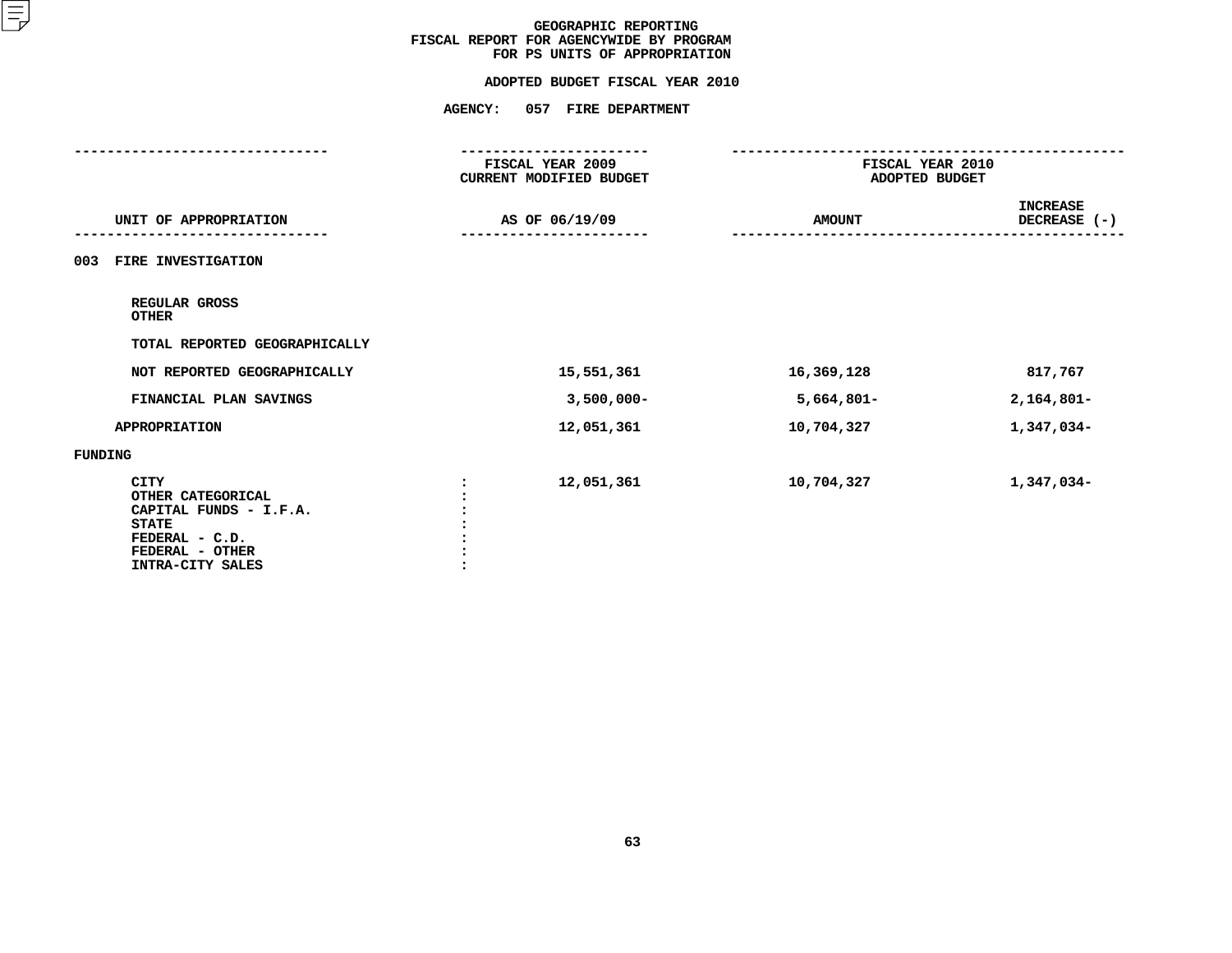## **ADOPTED BUDGET FISCAL YEAR 2010 ADOPTED BUDGET FISCAL YEAR <sup>2010</sup>**

# **AGENCY: <sup>057</sup> FIRE DEPARTMENT**

|                                                                                                                                     | FISCAL YEAR 2009<br><b>CURRENT MODIFIED BUDGET</b> |                      | FISCAL YEAR 2010<br>ADOPTED BUDGET |  |  |  |
|-------------------------------------------------------------------------------------------------------------------------------------|----------------------------------------------------|----------------------|------------------------------------|--|--|--|
| UNIT OF APPROPRIATION                                                                                                               | AS OF 06/19/09                                     | <b>AMOUNT</b>        | <b>INCREASE</b><br>DECREASE (-)    |  |  |  |
| FIRE PREVENTION<br>004                                                                                                              |                                                    |                      |                                    |  |  |  |
| REGULAR GROSS<br><b>OTHER</b>                                                                                                       | 7,004,354<br>220,444                               | 8,218,712<br>220,332 | 1,214,358<br>$112 -$               |  |  |  |
| TOTAL REPORTED GEOGRAPHICALLY                                                                                                       | 7,224,798                                          | 8,439,044            | 1,214,246                          |  |  |  |
| NOT REPORTED GEOGRAPHICALLY                                                                                                         | 18,220,978                                         | 18,978,455           | 757,477                            |  |  |  |
| FINANCIAL PLAN SAVINGS                                                                                                              | 1,299,999-                                         | 299,999-             | 1,000,000                          |  |  |  |
| <b>APPROPRIATION</b>                                                                                                                | 24, 145, 777                                       | 27, 117, 500         | 2,971,723                          |  |  |  |
| FUNDING                                                                                                                             |                                                    |                      |                                    |  |  |  |
| <b>CITY</b><br>OTHER CATEGORICAL<br>CAPITAL FUNDS - I.F.A.<br><b>STATE</b><br>FEDERAL - C.D.<br>FEDERAL - OTHER<br>INTRA-CITY SALES | 24, 145, 777                                       | 27, 117, 500         | 2,971,723                          |  |  |  |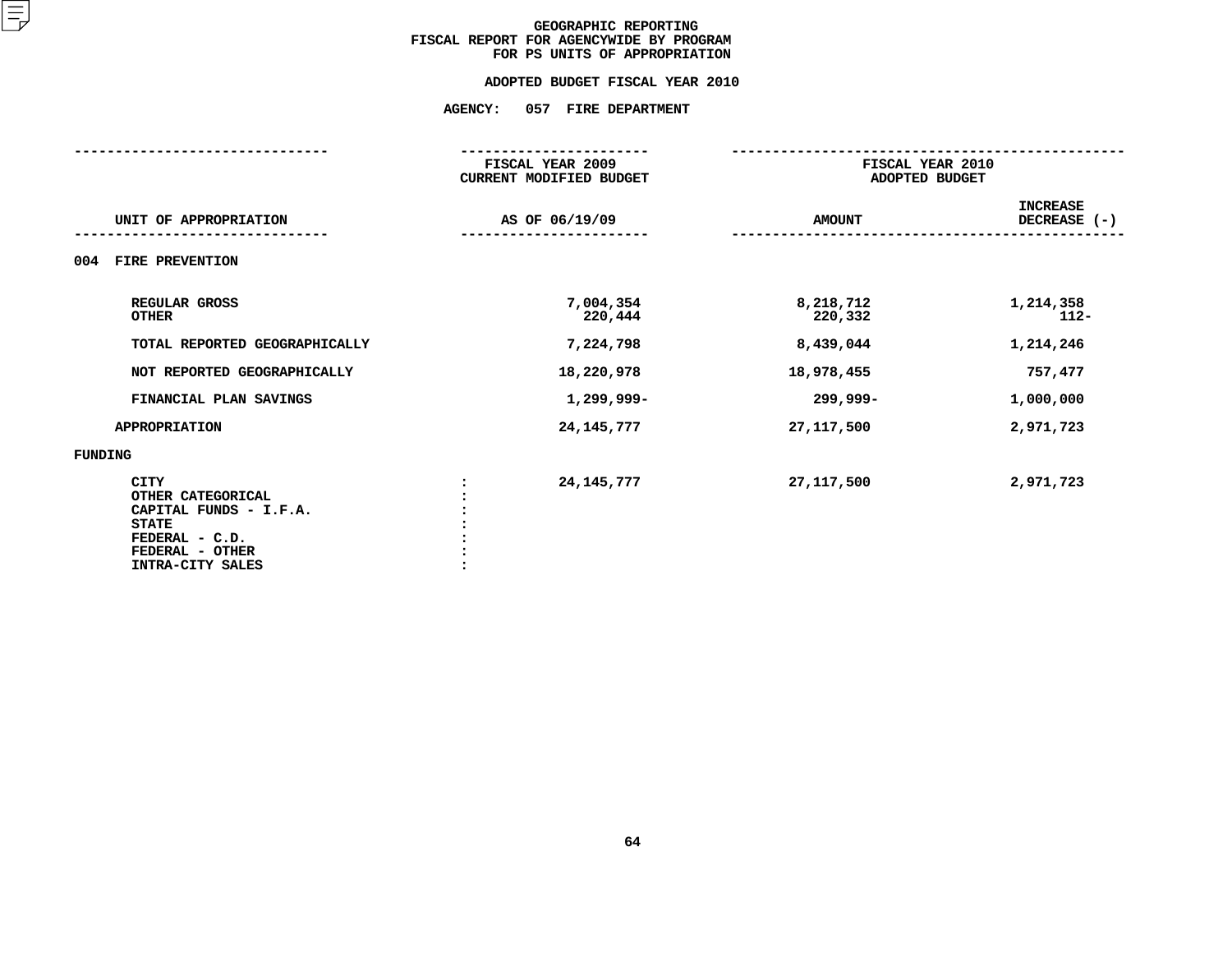|                                                                                                                                     |                | FISCAL YEAR 2009<br>CURRENT MODIFIED BUDGET                  | FISCAL YEAR 2010<br>ADOPTED BUDGET                |                                         |  |
|-------------------------------------------------------------------------------------------------------------------------------------|----------------|--------------------------------------------------------------|---------------------------------------------------|-----------------------------------------|--|
| UNIT OF APPROPRIATION                                                                                                               | AS OF 06/19/09 |                                                              | <b>AMOUNT</b>                                     | <b>INCREASE</b><br>DECREASE (-)         |  |
| EMERGENCY MEDICAL SERVICES-PS<br>009                                                                                                |                |                                                              |                                                   |                                         |  |
| REGULAR GROSS<br><b>OTHER</b>                                                                                                       |                |                                                              |                                                   |                                         |  |
| TOTAL REPORTED GEOGRAPHICALLY                                                                                                       |                |                                                              |                                                   |                                         |  |
| NOT REPORTED GEOGRAPHICALLY                                                                                                         |                | 198,018,700                                                  | 200, 912, 972                                     | 2,894,272                               |  |
| FINANCIAL PLAN SAVINGS                                                                                                              |                | $6,051,674-$                                                 |                                                   | 6,051,674                               |  |
| <b>APPROPRIATION</b>                                                                                                                |                | 191,967,026                                                  | 200,912,972                                       | 8,945,946                               |  |
| FUNDING                                                                                                                             |                |                                                              |                                                   |                                         |  |
| <b>CITY</b><br>OTHER CATEGORICAL<br>CAPITAL FUNDS - I.F.A.<br><b>STATE</b><br>FEDERAL - C.D.<br>FEDERAL - OTHER<br>INTRA-CITY SALES |                | 21,496,142<br>167,503,074<br>466,987<br>491,950<br>2,008,873 | 36,354,067<br>162,083,045<br>466,987<br>2,008,873 | 14,857,925<br>$5,420,029 -$<br>491,950- |  |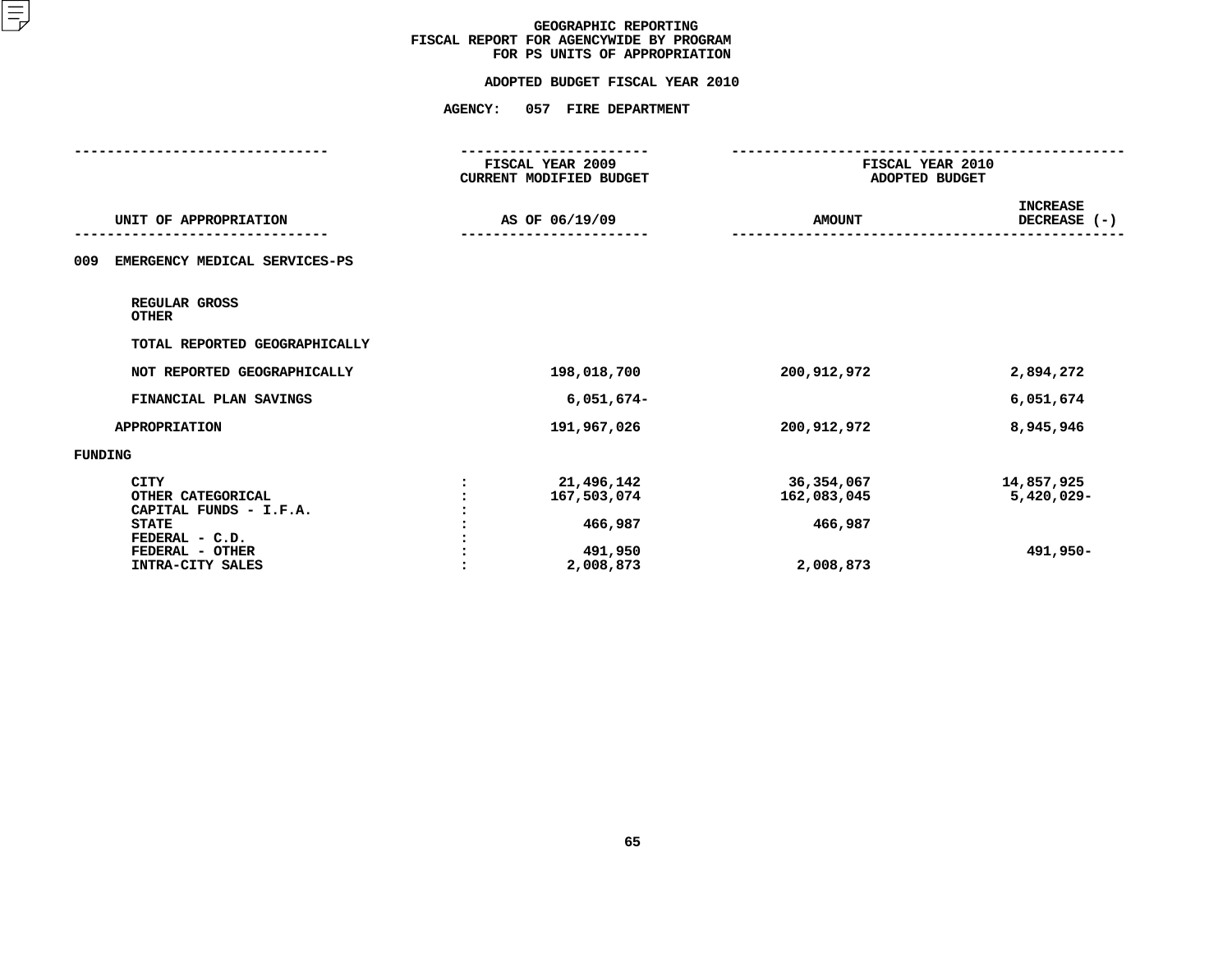|                                                            | <b>AGENCY:</b> | 057 FIRE DEPARTMENT                         |                                    |                                 |  |  |
|------------------------------------------------------------|----------------|---------------------------------------------|------------------------------------|---------------------------------|--|--|
|                                                            |                | FISCAL YEAR 2009<br>CURRENT MODIFIED BUDGET | FISCAL YEAR 2010<br>ADOPTED BUDGET |                                 |  |  |
| UNIT OF APPROPRIATION                                      |                | AS OF 06/19/09                              | <b>AMOUNT</b>                      | <b>INCREASE</b><br>DECREASE (-) |  |  |
| <b>EXECUTIVE ADMIN-OTPS</b><br>005                         |                |                                             |                                    |                                 |  |  |
| TOTAL REPORTED GEOGRAPHICALLY                              |                |                                             |                                    |                                 |  |  |
| NOT REPORTED GEOGRAPHICALLY                                |                | 127,042,661                                 | 72,310,276                         | 54,732,385-                     |  |  |
| FINANCIAL PLAN SAVINGS                                     |                | 190,000                                     | 458,900-                           | 648,900-                        |  |  |
| <b>APPROPRIATION</b>                                       |                | 127,232,661                                 | 71,851,376                         | 55, 381, 285-                   |  |  |
| FUNDING                                                    |                |                                             |                                    |                                 |  |  |
| <b>CITY</b><br>OTHER CATEGORICAL<br>CAPITAL FUNDS - I.F.A. |                | 72,474,710                                  | 68,852,666                         | $3,622,044-$                    |  |  |
| <b>STATE</b>                                               |                | 24,988                                      |                                    | 24,988-                         |  |  |
| FEDERAL - C.D.<br>FEDERAL - OTHER<br>INTRA-CITY SALES      |                | 54,732,963                                  | 2,998,710                          | 51,734,253-                     |  |  |
|                                                            |                |                                             |                                    |                                 |  |  |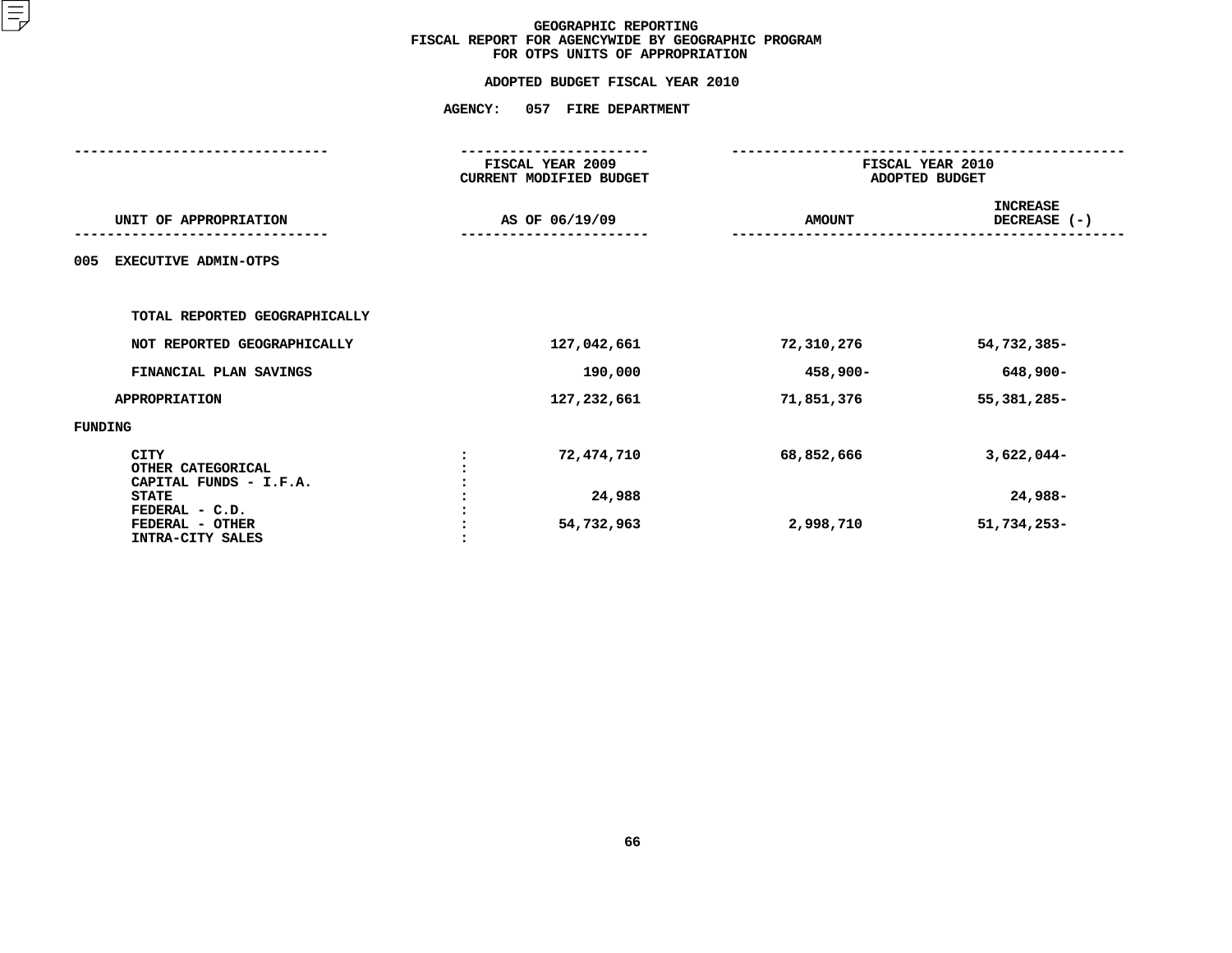|                                                          | <b>AGENCY:</b> | 057 FIRE DEPARTMENT                         |                                    |                                 |  |  |
|----------------------------------------------------------|----------------|---------------------------------------------|------------------------------------|---------------------------------|--|--|
|                                                          |                | FISCAL YEAR 2009<br>CURRENT MODIFIED BUDGET | FISCAL YEAR 2010<br>ADOPTED BUDGET |                                 |  |  |
| UNIT OF APPROPRIATION                                    |                | AS OF 06/19/09                              | <b>AMOUNT</b>                      | <b>INCREASE</b><br>DECREASE (-) |  |  |
| 006<br>FIRE EXTING & RESP-OTPS                           |                |                                             |                                    |                                 |  |  |
| TOTAL REPORTED GEOGRAPHICALLY                            |                |                                             |                                    |                                 |  |  |
| NOT REPORTED GEOGRAPHICALLY                              |                | 37,186,306                                  | 34,055,258                         | $3,131,048-$                    |  |  |
| FINANCIAL PLAN SAVINGS                                   |                |                                             | 671,081                            | 671,081                         |  |  |
| <b>APPROPRIATION</b>                                     |                | 37,186,306                                  | 34,726,339                         | $2,459,967-$                    |  |  |
| FUNDING                                                  |                |                                             |                                    |                                 |  |  |
| <b>CITY</b><br>OTHER CATEGORICAL                         |                | 28,718,955                                  | 26,258,988                         | $2,459,967-$                    |  |  |
| CAPITAL FUNDS - I.F.A.<br><b>STATE</b><br>FEDERAL - C.D. |                | 152,875                                     | 152,875                            |                                 |  |  |
| FEDERAL - OTHER<br>INTRA-CITY SALES                      |                | 8,314,476                                   | 8,314,476                          |                                 |  |  |
|                                                          |                |                                             |                                    |                                 |  |  |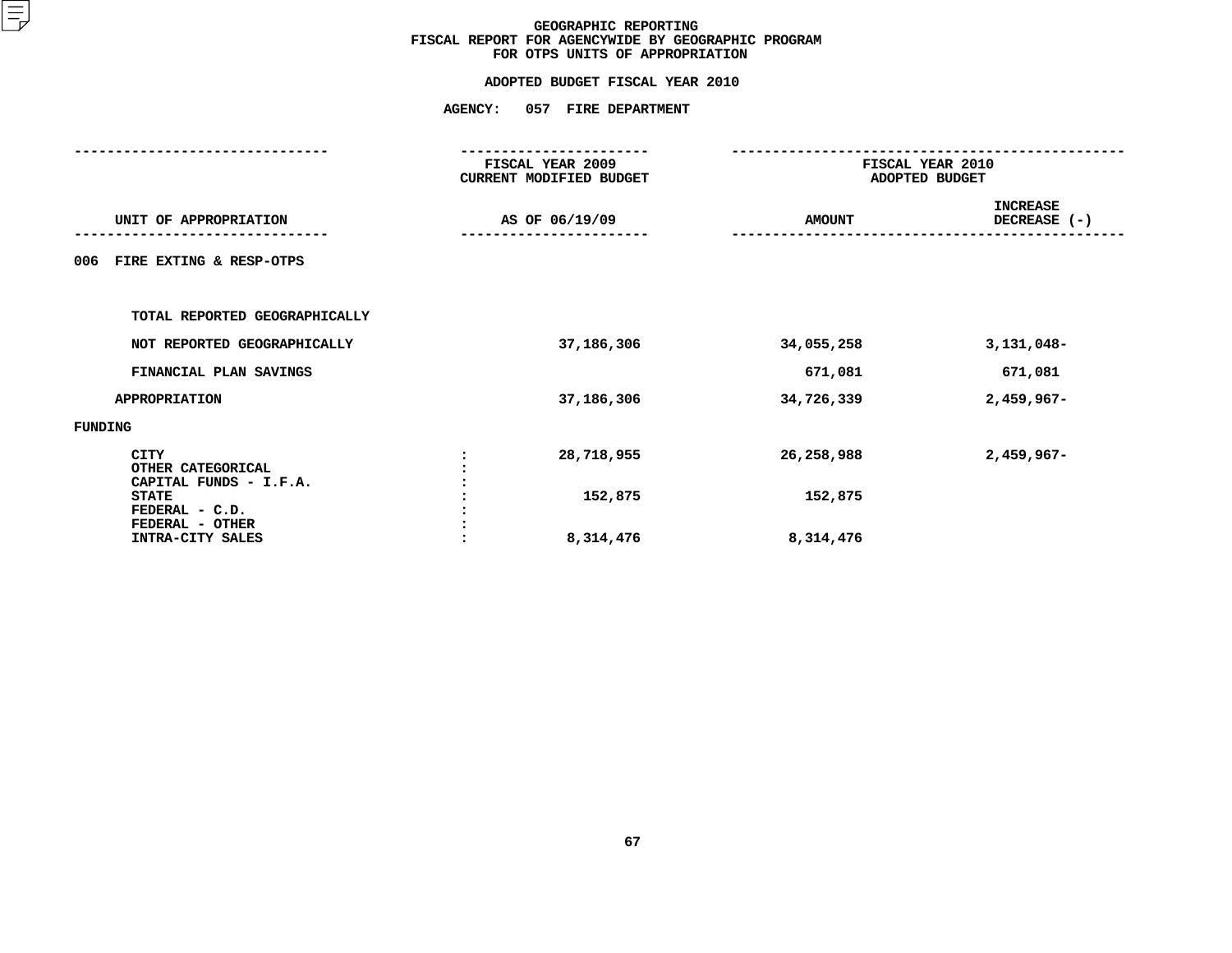| <b>AGENCY:</b><br>057 FIRE DEPARTMENT                                                                                               |                |                                             |                                    |                                 |  |  |
|-------------------------------------------------------------------------------------------------------------------------------------|----------------|---------------------------------------------|------------------------------------|---------------------------------|--|--|
|                                                                                                                                     |                | FISCAL YEAR 2009<br>CURRENT MODIFIED BUDGET | FISCAL YEAR 2010<br>ADOPTED BUDGET |                                 |  |  |
| UNIT OF APPROPRIATION                                                                                                               | AS OF 06/19/09 |                                             | <b>AMOUNT</b>                      | <b>INCREASE</b><br>DECREASE (-) |  |  |
| FIRE INVESTIGATION-OTPS<br>007                                                                                                      |                |                                             |                                    |                                 |  |  |
| TOTAL REPORTED GEOGRAPHICALLY                                                                                                       |                |                                             |                                    |                                 |  |  |
| NOT REPORTED GEOGRAPHICALLY                                                                                                         |                | 78,160                                      | 76,900                             | $1,260-$                        |  |  |
| FINANCIAL PLAN SAVINGS                                                                                                              |                |                                             |                                    |                                 |  |  |
| <b>APPROPRIATION</b>                                                                                                                |                | 78,160                                      | 76,900                             | $1,260-$                        |  |  |
| FUNDING                                                                                                                             |                |                                             |                                    |                                 |  |  |
| <b>CITY</b><br>OTHER CATEGORICAL<br>CAPITAL FUNDS - I.F.A.<br><b>STATE</b><br>FEDERAL - C.D.<br>FEDERAL - OTHER<br>INTRA-CITY SALES |                | 78,160                                      | 76,900                             | $1,260-$                        |  |  |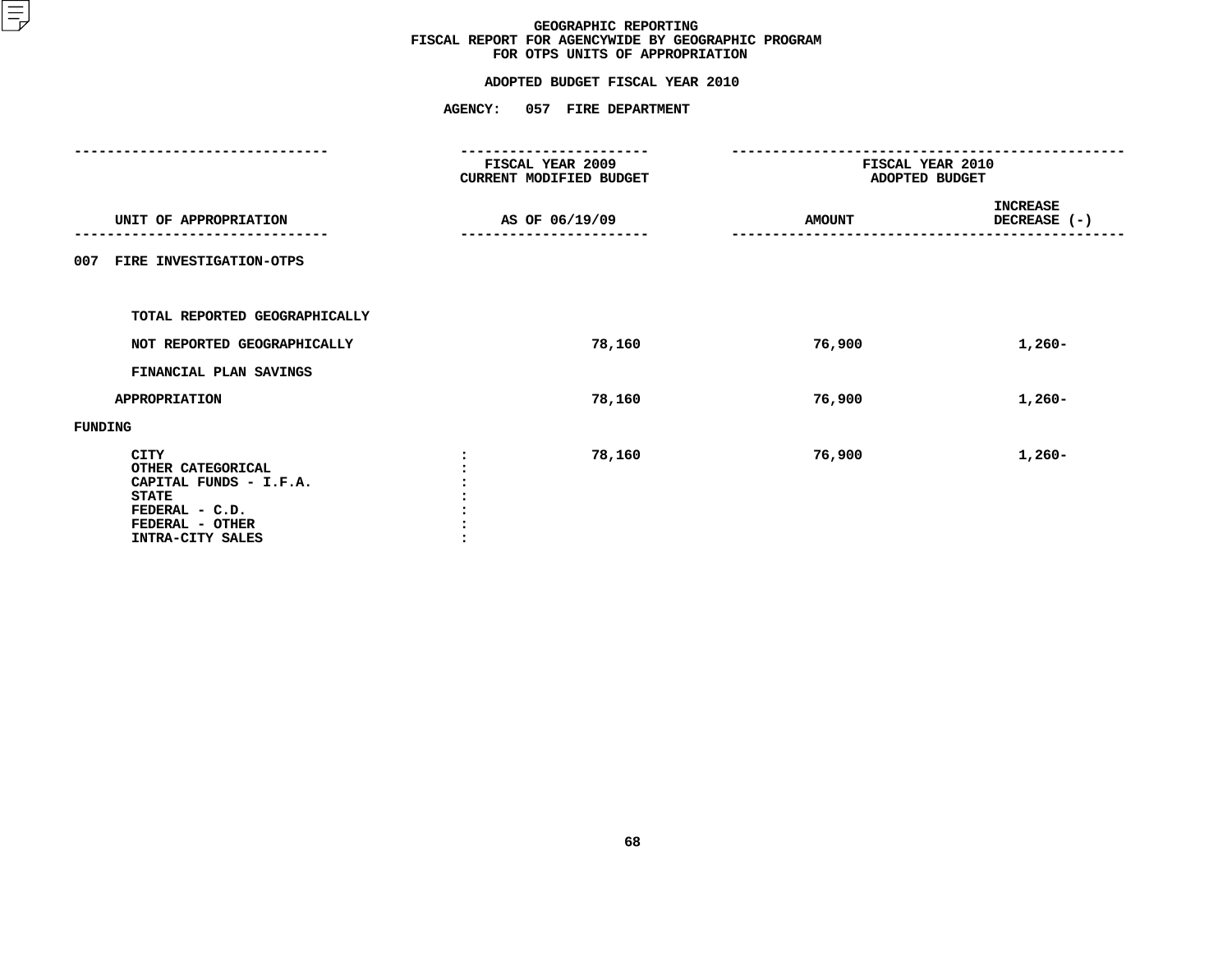# **ADOPTED BUDGET FISCAL YEAR <sup>2010</sup>**

|                                                                       | <b>AGENCY:</b> | 057 FIRE DEPARTMENT                         |                                    |                                 |
|-----------------------------------------------------------------------|----------------|---------------------------------------------|------------------------------------|---------------------------------|
|                                                                       |                | FISCAL YEAR 2009<br>CURRENT MODIFIED BUDGET | FISCAL YEAR 2010<br>ADOPTED BUDGET |                                 |
| UNIT OF APPROPRIATION                                                 |                | AS OF 06/19/09                              | <b>AMOUNT</b>                      | <b>INCREASE</b><br>DECREASE (-) |
| FIRE PREVENTION-OTPS<br>008                                           |                |                                             |                                    |                                 |
| TOTAL REPORTED GEOGRAPHICALLY                                         |                |                                             |                                    |                                 |
| NOT REPORTED GEOGRAPHICALLY                                           |                | 452,783                                     | 417,386                            | $35,397-$                       |
| FINANCIAL PLAN SAVINGS                                                |                |                                             |                                    |                                 |
| <b>APPROPRIATION</b>                                                  |                | 452,783                                     | 417,386                            | $35,397-$                       |
| FUNDING                                                               |                |                                             |                                    |                                 |
| <b>CITY</b><br>OTHER CATEGORICAL<br>CAPITAL FUNDS - I.F.A.            |                | 440,797                                     | 417,386                            | $23,411-$                       |
| <b>STATE</b><br>FEDERAL - C.D.<br>FEDERAL - OTHER<br>INTRA-CITY SALES |                | 11,986                                      |                                    | 11,986-                         |
|                                                                       |                |                                             |                                    |                                 |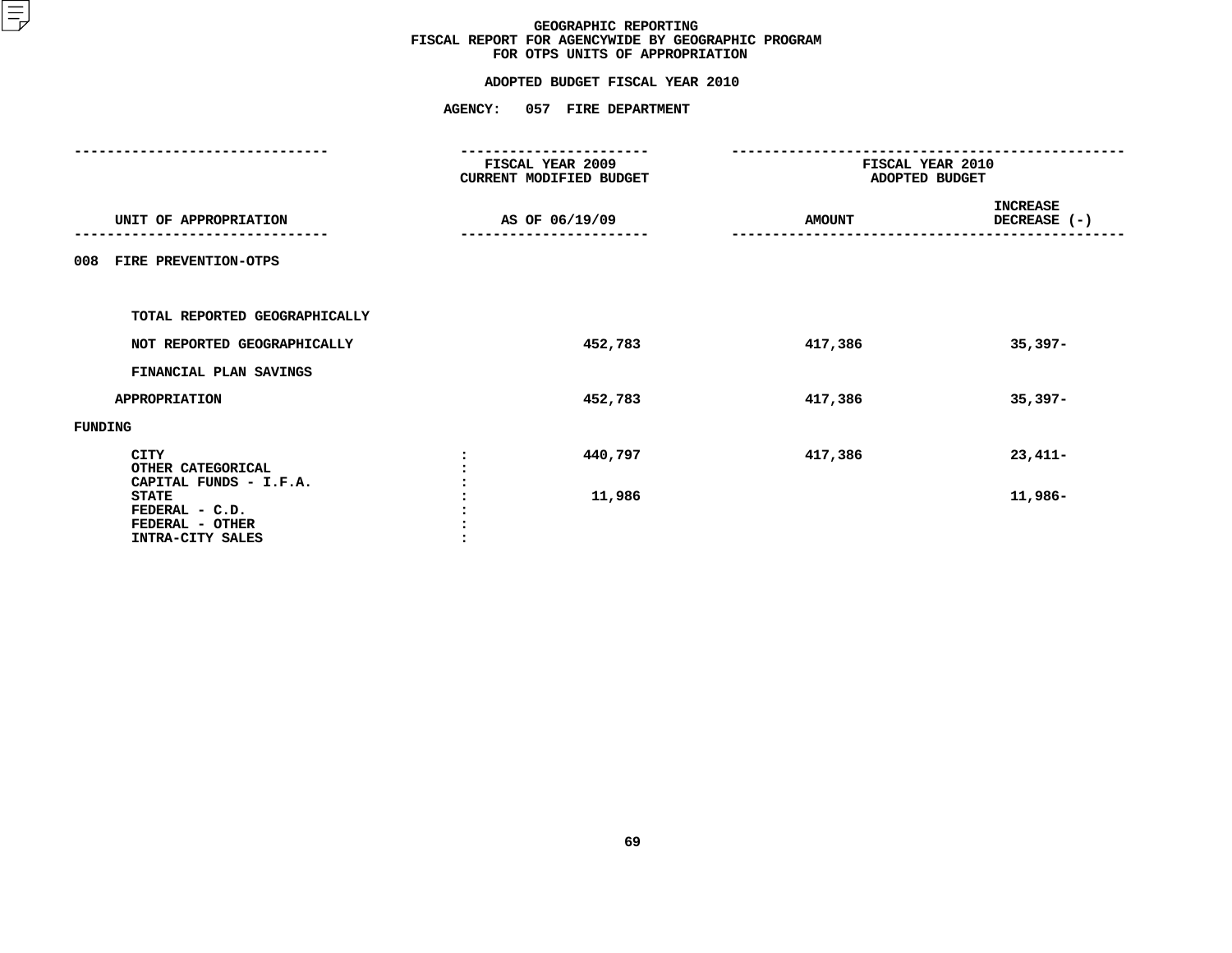# **ADOPTED BUDGET FISCAL YEAR <sup>2010</sup>**

|                                                                                                                                     | <b>AGENCY:</b> | 057 FIRE DEPARTMENT                          |                                              |                                 |
|-------------------------------------------------------------------------------------------------------------------------------------|----------------|----------------------------------------------|----------------------------------------------|---------------------------------|
|                                                                                                                                     |                | FISCAL YEAR 2009<br>CURRENT MODIFIED BUDGET  | FISCAL YEAR 2010<br>ADOPTED BUDGET           |                                 |
| UNIT OF APPROPRIATION                                                                                                               |                | AS OF 06/19/09                               | <b>AMOUNT</b>                                | <b>INCREASE</b><br>DECREASE (-) |
| EMERGENCY MEDICAL SERV-OTPS<br>010                                                                                                  |                |                                              |                                              |                                 |
| TOTAL REPORTED GEOGRAPHICALLY                                                                                                       |                |                                              |                                              |                                 |
| NOT REPORTED GEOGRAPHICALLY                                                                                                         |                | 22,427,790                                   | 22,344,443                                   | $83,347-$                       |
| FINANCIAL PLAN SAVINGS                                                                                                              |                |                                              |                                              |                                 |
| <b>APPROPRIATION</b>                                                                                                                |                | 22,427,790                                   | 22,344,443                                   | $83,347-$                       |
| FUNDING                                                                                                                             |                |                                              |                                              |                                 |
| <b>CITY</b><br>OTHER CATEGORICAL<br>CAPITAL FUNDS - I.F.A.<br><b>STATE</b><br>FEDERAL - C.D.<br>FEDERAL - OTHER<br>INTRA-CITY SALES |                | 18,471,343<br>3,557,433<br>379,014<br>20,000 | 18,442,017<br>3,503,412<br>379,014<br>20,000 | $29,326 -$<br>$54,021-$         |
|                                                                                                                                     |                |                                              |                                              |                                 |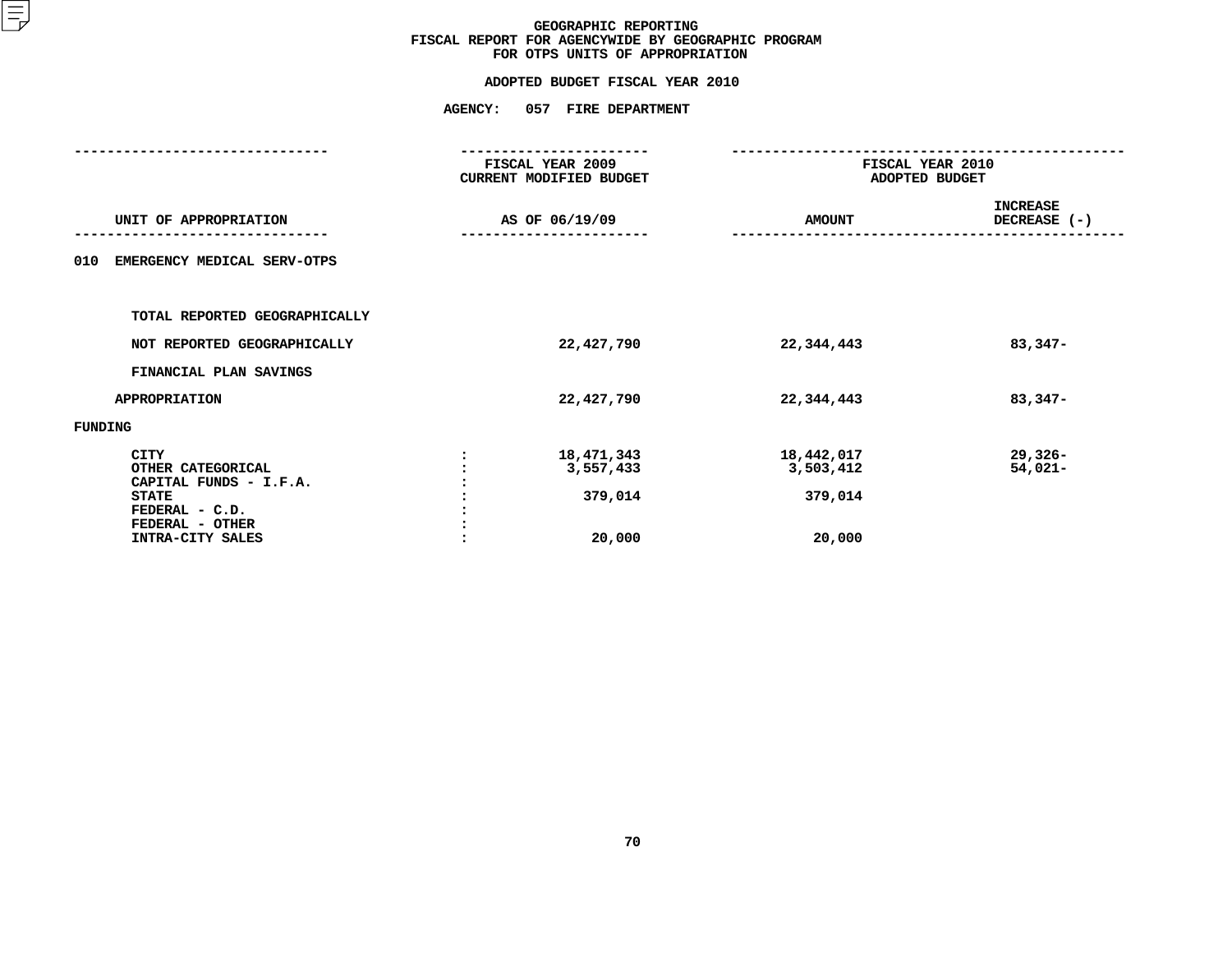### GEOGRAPHIC REPORTING<br>FISCAL REPORT AGENCYWIDE SUMMARY

## **FISCAL REPORT AGENCYWIDE SUMMARY ADOPTED BUDGET FISCAL YEAR <sup>2010</sup>**

#### **AGENCY: <sup>057</sup> FIRE DEPARTMENT**

|                                                                                     |  | FISCAL YEAR 2009<br><b>CURRENT MODIFIED BUDGET</b> | FISCAL YEAR 2010<br>ADOPTED BUDGET |                                 |  |  |
|-------------------------------------------------------------------------------------|--|----------------------------------------------------|------------------------------------|---------------------------------|--|--|
| UNIT OF APPROPRIATION                                                               |  | AS OF 06/19/09                                     | <b>AMOUNT</b>                      | <b>INCREASE</b><br>DECREASE (-) |  |  |
| PS APPROPRIATIONS                                                                   |  |                                                    |                                    |                                 |  |  |
| REGULAR GROSS<br><b>OTHER</b>                                                       |  | 736,094,471<br>266,326,543                         | 791,393,238<br>300,037,825         | 55,298,767<br>33,711,282        |  |  |
| TOTAL REPORTED GEOGRAPHICALLY<br>NOT REPORTED GEOGRAPHICALLY                        |  | 1,002,421,014<br>442,081,806                       | 1,091,431,063<br>406,330,528       | 89,010,049<br>35,751,278-       |  |  |
| OTPS APPROPRIATIONS<br>TOTAL REPORTED GEOGRAPHICALLY<br>NOT REPORTED GEOGRAPHICALLY |  | 187, 187, 700                                      | 129,204,263                        | $57,983,437-$                   |  |  |
| FINANCIAL PLAN SAVINGS<br><b>APPROPRIATIONS</b>                                     |  | 32, 333, 219<br>1,664,023,739                      | 10,336,589-<br>1,616,629,265       | 42,669,808-<br>47,394,474-      |  |  |
| <b>FUNDING</b>                                                                      |  |                                                    |                                    |                                 |  |  |
| <b>CITY</b>                                                                         |  | 1,384,504,399                                      | 1,430,177,799                      | 45,673,400                      |  |  |
| OTHER CATEGORICAL                                                                   |  | 171,060,507                                        | 165,586,457                        | 5,474,050-                      |  |  |
| CAPITAL FUNDS - I.F.A.                                                              |  |                                                    |                                    |                                 |  |  |
| <b>STATE</b>                                                                        |  | 1,822,975                                          | 1,786,001                          | $36,974-$                       |  |  |
| FEDERAL - C.D.                                                                      |  |                                                    |                                    |                                 |  |  |
| FEDERAL - OTHER                                                                     |  | 95,892,509                                         | 8,335,659                          | 87,556,850-                     |  |  |
| INTRA-CITY SALES                                                                    |  | 10,743,349                                         | 10,743,349                         |                                 |  |  |
|                                                                                     |  |                                                    |                                    |                                 |  |  |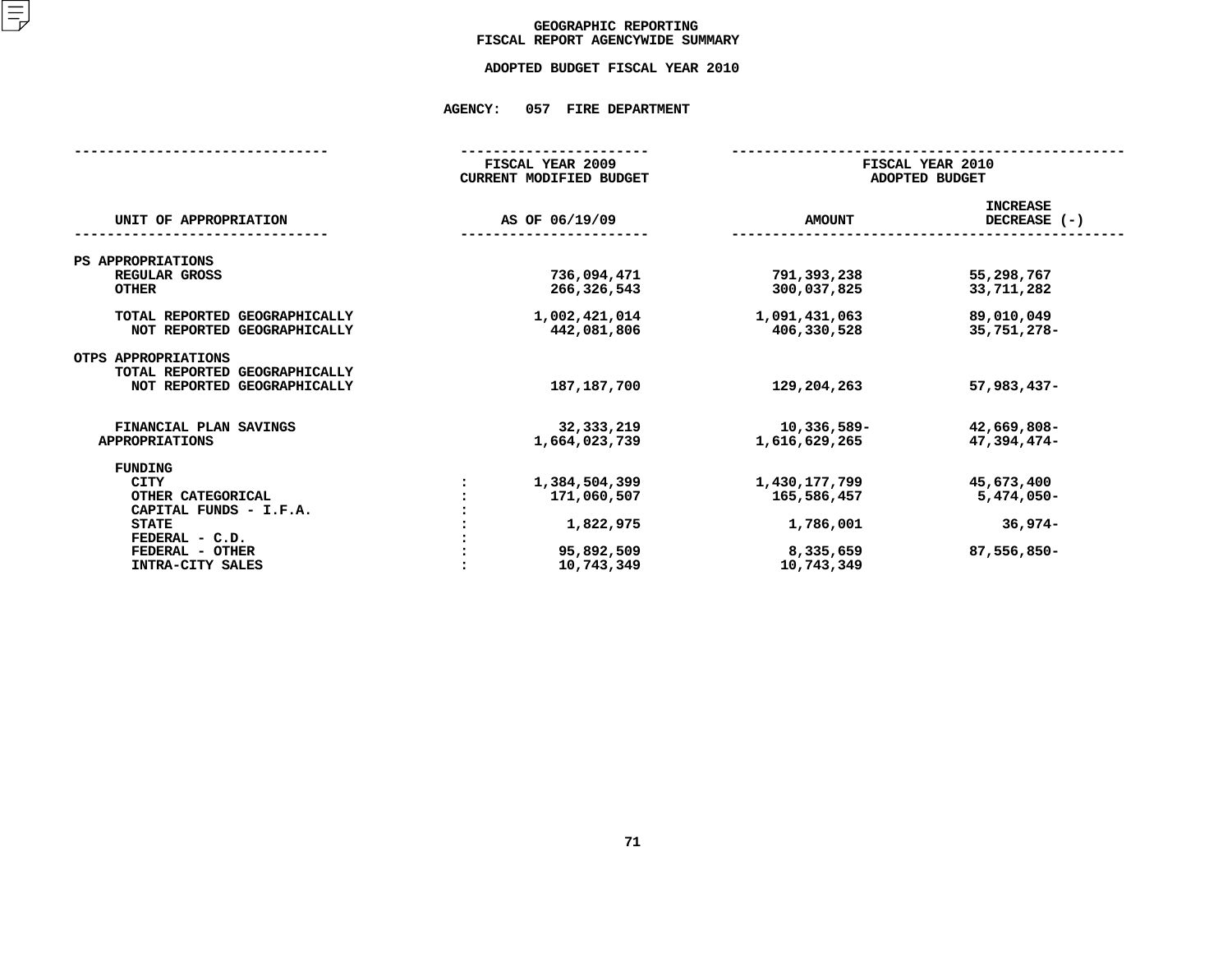| ADOPTED BUDGET FISCAL YEAR 2010 |                       |  |                              |  |  |  |
|---------------------------------|-----------------------|--|------------------------------|--|--|--|
|                                 | AGENCY                |  | 125 DEPARTMENT FOR THE AGING |  |  |  |
|                                 | <b>BOROUGH</b>        |  | <b>BRONX</b>                 |  |  |  |
|                                 | <b>PROGRAM</b>        |  | BOROUGH PROGRAMS             |  |  |  |
|                                 | UNIT OF APPROPRIATION |  | 002 COMMUNITY PROGRAMS - PS  |  |  |  |
|                                 |                       |  |                              |  |  |  |

|                        | FISCAL YEAR 2009<br>CURRENT MODIFIED BUDGET<br>AS OF 06/19/09 |                        | FISCAL YEAR 2010<br>ADOPTED BUDGET |                        |                                |
|------------------------|---------------------------------------------------------------|------------------------|------------------------------------|------------------------|--------------------------------|
| LOCAL SERVICE DISTRICT | <b>AMOUNT</b>                                                 | FULL TIME<br>POSITIONS | <b>AMOUNT</b>                      | FULL TIME<br>POSITIONS | INCREASE<br><b>DECREASE(-)</b> |
| BRONX BOROUGH PROGRAMS | 1,975,378                                                     | 31                     | 2,701,764                          | 9                      | 726,386                        |
| PROGRAM TOTAL:         | 1,975,378                                                     | 31                     | 2,701,764                          | 9                      | 726,386                        |
| SUB BOROUGH TOTAL:     | 1,975,378                                                     | 31                     | 2,701,764                          | 9                      | 726,386                        |
| <b>BOROUGH TOTAL:</b>  | 1,975,378                                                     | 31                     | 2,701,764                          | 9                      | 726,386                        |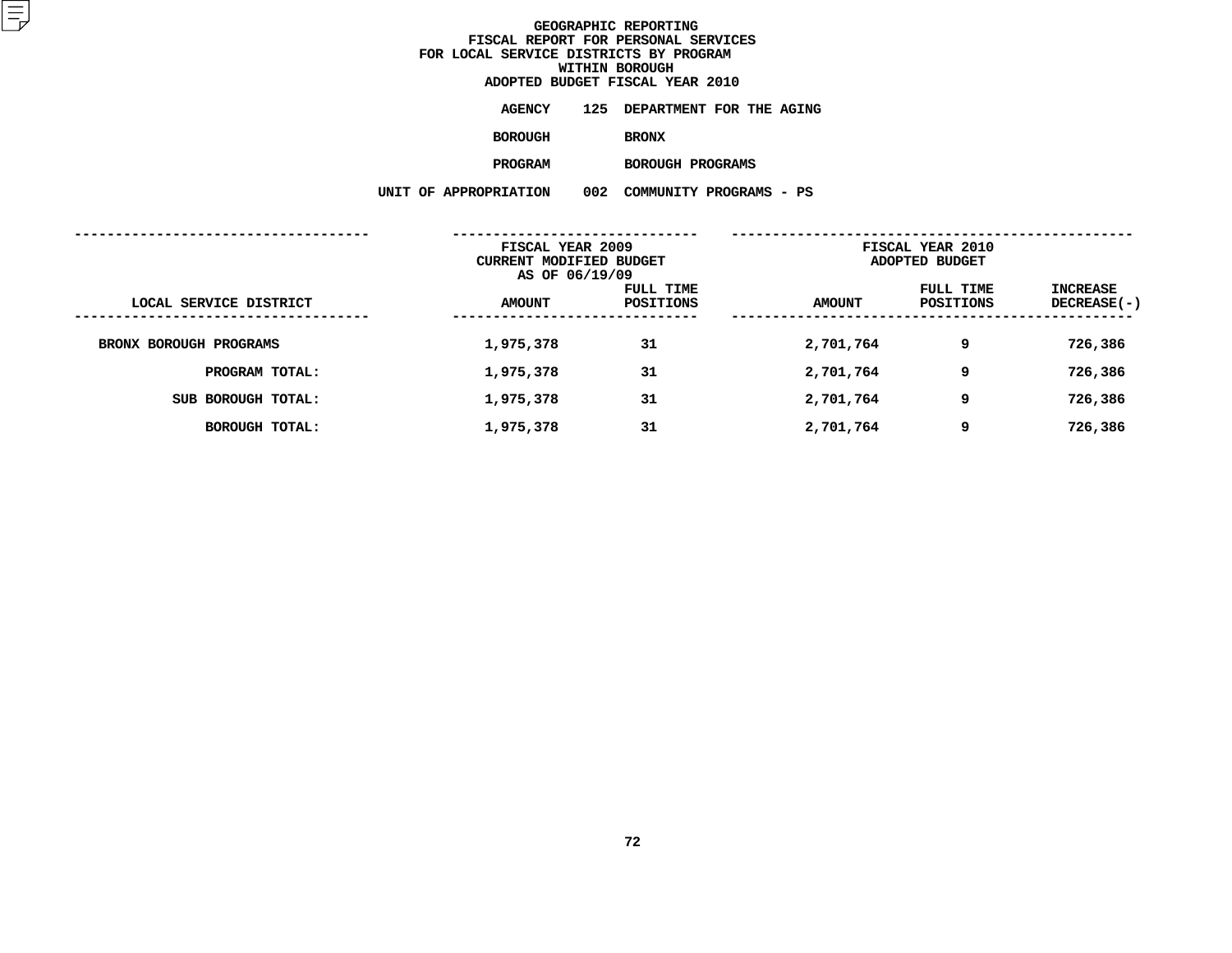**ADOPTED BUDGET FISCAL YEAR <sup>2010</sup>AGENCY <sup>125</sup> DEPARTMENT FOR THE AGING BOROUGHBROOKLYN**

**PROGRAM**

 **BOROUGH PROGRAMS UNIT OF APPROPRIATION <sup>002</sup> COMMUNITY PROGRAMS - PS**

|                           | FISCAL YEAR 2009<br>CURRENT MODIFIED BUDGET<br>AS OF 06/19/09 |                        | FISCAL YEAR 2010<br>ADOPTED BUDGET |                        |                                       |  |
|---------------------------|---------------------------------------------------------------|------------------------|------------------------------------|------------------------|---------------------------------------|--|
| LOCAL SERVICE DISTRICT    | <b>AMOUNT</b>                                                 | FULL TIME<br>POSITIONS | <b>AMOUNT</b>                      | FULL TIME<br>POSITIONS | <b>INCREASE</b><br><b>DECREASE(-)</b> |  |
| BROOKLYN BOROUGH PROGRAMS |                                                               |                        | 230,992                            | 12                     | 230,992                               |  |
| PROGRAM TOTAL:            |                                                               |                        | 230,992                            | 12                     | 230,992                               |  |
| SUB BOROUGH TOTAL:        |                                                               |                        | 230,992                            | 12                     | 230,992                               |  |
| <b>BOROUGH TOTAL:</b>     |                                                               |                        | 230,992                            | 12                     | 230,992                               |  |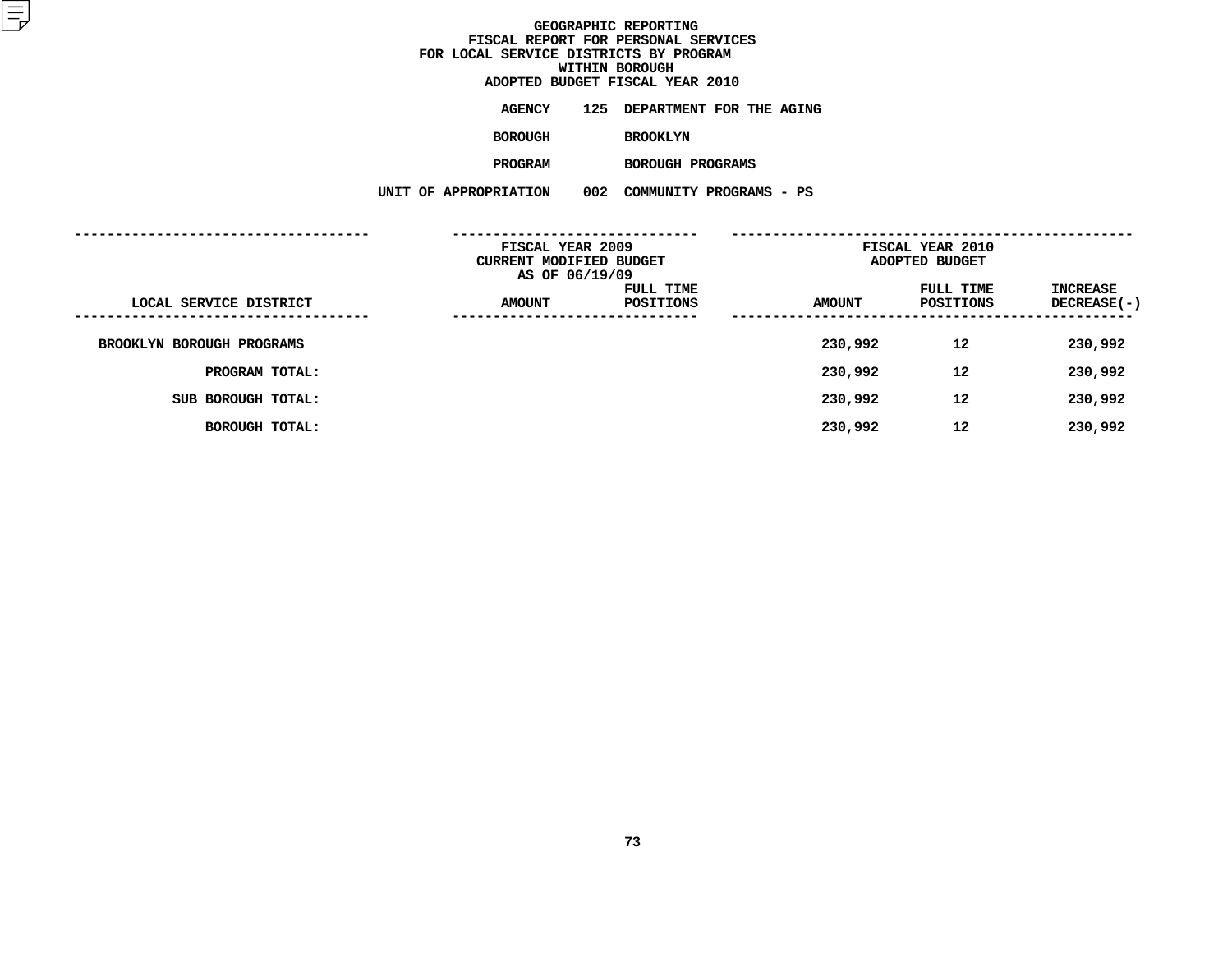**ADOPTED BUDGET FISCAL YEAR <sup>2010</sup>AGENCY <sup>125</sup> DEPARTMENT FOR THE AGING**

**BOROUGH**

 **MANHATTAN PROGRAM**

 **BOROUGH PROGRAMS UNIT OF APPROPRIATION <sup>002</sup> COMMUNITY PROGRAMS - PS**

|                            | FISCAL YEAR 2009<br>CURRENT MODIFIED BUDGET<br>AS OF 06/19/09 |                        | FISCAL YEAR 2010<br>ADOPTED BUDGET |                        |                                          |
|----------------------------|---------------------------------------------------------------|------------------------|------------------------------------|------------------------|------------------------------------------|
| LOCAL SERVICE DISTRICT     | <b>AMOUNT</b><br>-----------------                            | FULL TIME<br>POSITIONS | <b>AMOUNT</b>                      | FULL TIME<br>POSITIONS | INCREASE<br>DECREASE(-)<br>------------- |
| MANHATTAN BOROUGH PROGRAMS |                                                               |                        |                                    | 10                     |                                          |
| PROGRAM TOTAL:             |                                                               |                        |                                    | 10                     |                                          |
| SUB BOROUGH TOTAL:         |                                                               |                        |                                    | 10                     |                                          |
| <b>BOROUGH TOTAL:</b>      |                                                               |                        |                                    | 10                     |                                          |
|                            |                                                               |                        |                                    |                        |                                          |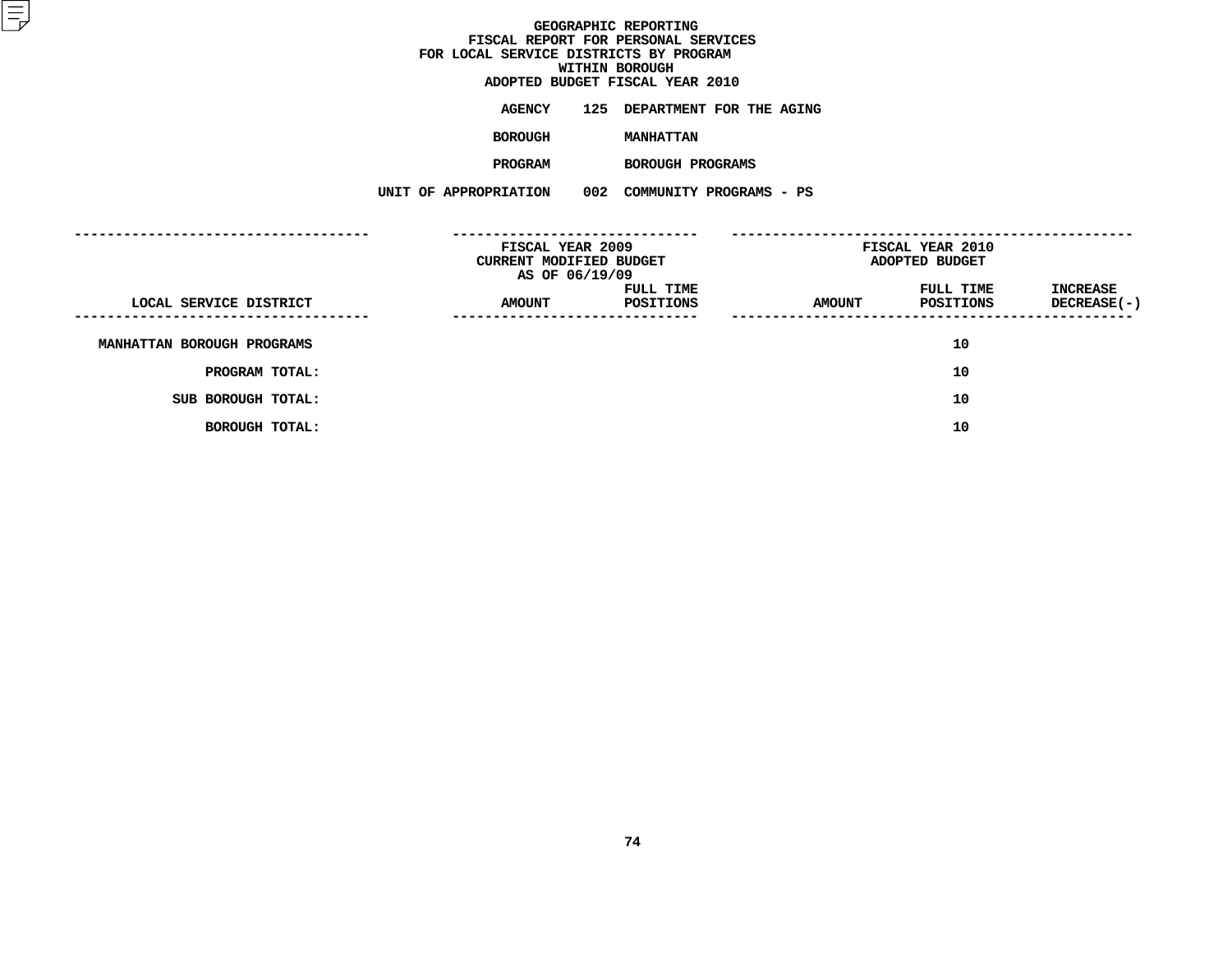| ADOPTED BUDGET FISCAL YEAR 2010 |                       |  |                              |  |  |  |
|---------------------------------|-----------------------|--|------------------------------|--|--|--|
|                                 | AGENCY                |  | 125 DEPARTMENT FOR THE AGING |  |  |  |
|                                 | <b>BOROUGH</b>        |  | <b>QUEENS</b>                |  |  |  |
|                                 | <b>PROGRAM</b>        |  | BOROUGH PROGRAMS             |  |  |  |
|                                 | UNIT OF APPROPRIATION |  | 002 COMMUNITY PROGRAMS - PS  |  |  |  |
|                                 |                       |  |                              |  |  |  |

|                                | FISCAL YEAR 2009<br><b>CURRENT MODIFIED BUDGET</b><br>AS OF 06/19/09 |                        | FISCAL YEAR 2010<br>ADOPTED BUDGET |                        |                                |
|--------------------------------|----------------------------------------------------------------------|------------------------|------------------------------------|------------------------|--------------------------------|
| LOCAL SERVICE DISTRICT         | <b>AMOUNT</b>                                                        | FULL TIME<br>POSITIONS | <b>AMOUNT</b>                      | FULL TIME<br>POSITIONS | INCREASE<br><b>DECREASE(-)</b> |
| <b>QUEENS BOROUGH PROGRAMS</b> | 1,090,410                                                            | 10                     | 1,169,251                          | 10                     | 78,841                         |
| PROGRAM TOTAL:                 | 1,090,410                                                            | 10                     | 1,169,251                          | 10                     | 78,841                         |
| SUB BOROUGH TOTAL:             | 1,090,410                                                            | 10                     | 1,169,251                          | 10                     | 78,841                         |
| <b>BOROUGH TOTAL:</b>          | 1,090,410                                                            | 10                     | 1,169,251                          | 10                     | 78,841                         |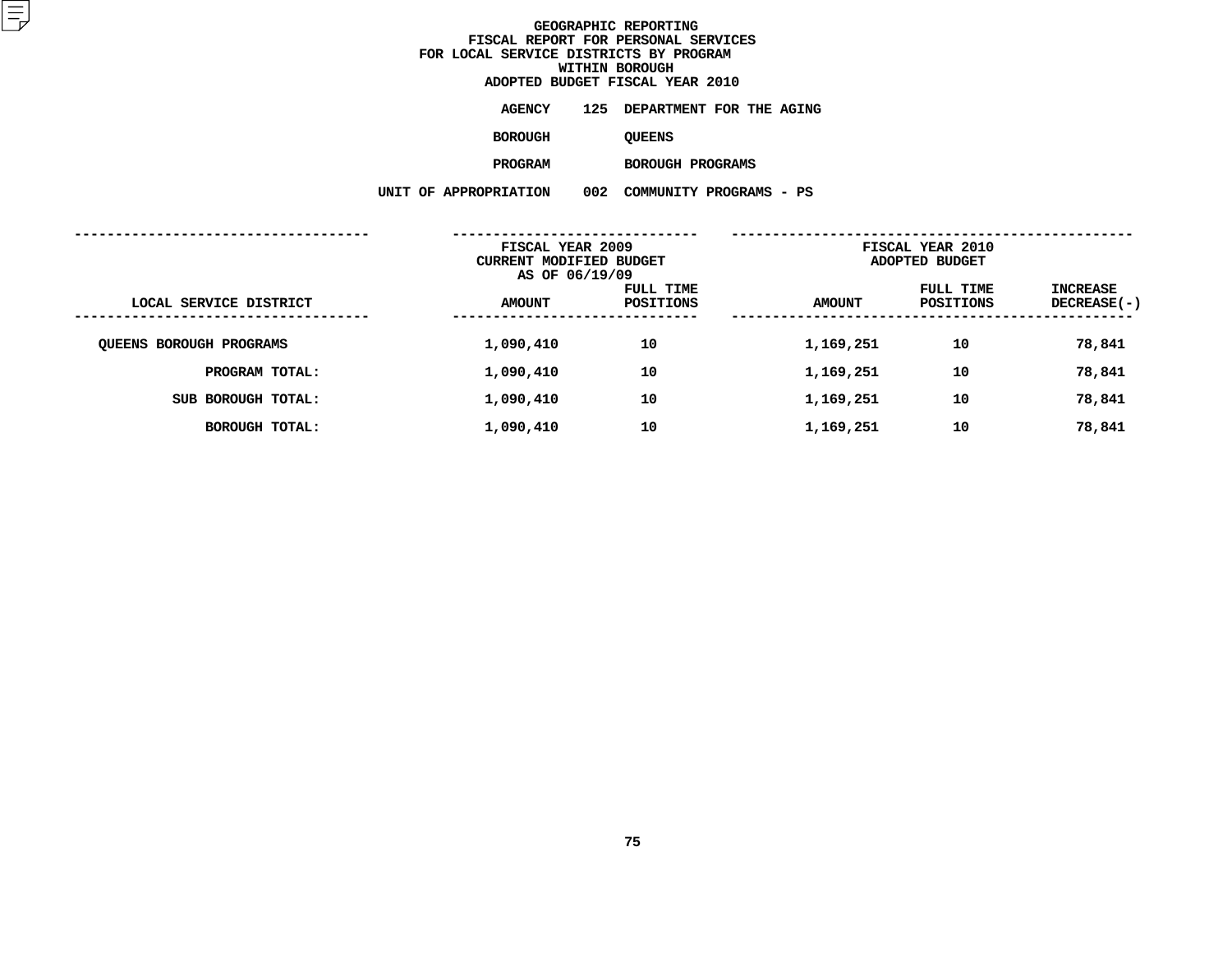| ADOPTED BUDGET FISCAL YEAR 2010 |                       |  |                              |  |  |  |  |
|---------------------------------|-----------------------|--|------------------------------|--|--|--|--|
|                                 | AGENCY                |  | 125 DEPARTMENT FOR THE AGING |  |  |  |  |
|                                 | <b>BOROUGH</b>        |  | STATEN ISLAND                |  |  |  |  |
|                                 | <b>PROGRAM</b>        |  | BOROUGH PROGRAMS             |  |  |  |  |
|                                 | UNIT OF APPROPRIATION |  | 002 COMMUNITY PROGRAMS - PS  |  |  |  |  |
|                                 |                       |  |                              |  |  |  |  |

| FISCAL YEAR 2009<br>CURRENT MODIFIED BUDGET<br>AS OF 06/19/09 |               |                        | FISCAL YEAR 2010<br>ADOPTED BUDGET |                        |                                |
|---------------------------------------------------------------|---------------|------------------------|------------------------------------|------------------------|--------------------------------|
| LOCAL SERVICE DISTRICT                                        | <b>AMOUNT</b> | FULL TIME<br>POSITIONS | <b>AMOUNT</b>                      | FULL TIME<br>POSITIONS | INCREASE<br><b>DECREASE(-)</b> |
| STATEN ISLAND BOROUGH PROGRAMS                                | 417,954       | 6                      | 542,302                            | 6                      | 124,348                        |
| PROGRAM TOTAL:                                                | 417,954       | 6                      | 542,302                            | 6                      | 124,348                        |
| SUB BOROUGH TOTAL:                                            | 417,954       | 6                      | 542,302                            | 6                      | 124,348                        |
| <b>BOROUGH TOTAL:</b>                                         | 417,954       | 6                      | 542,302                            | 6                      | 124,348                        |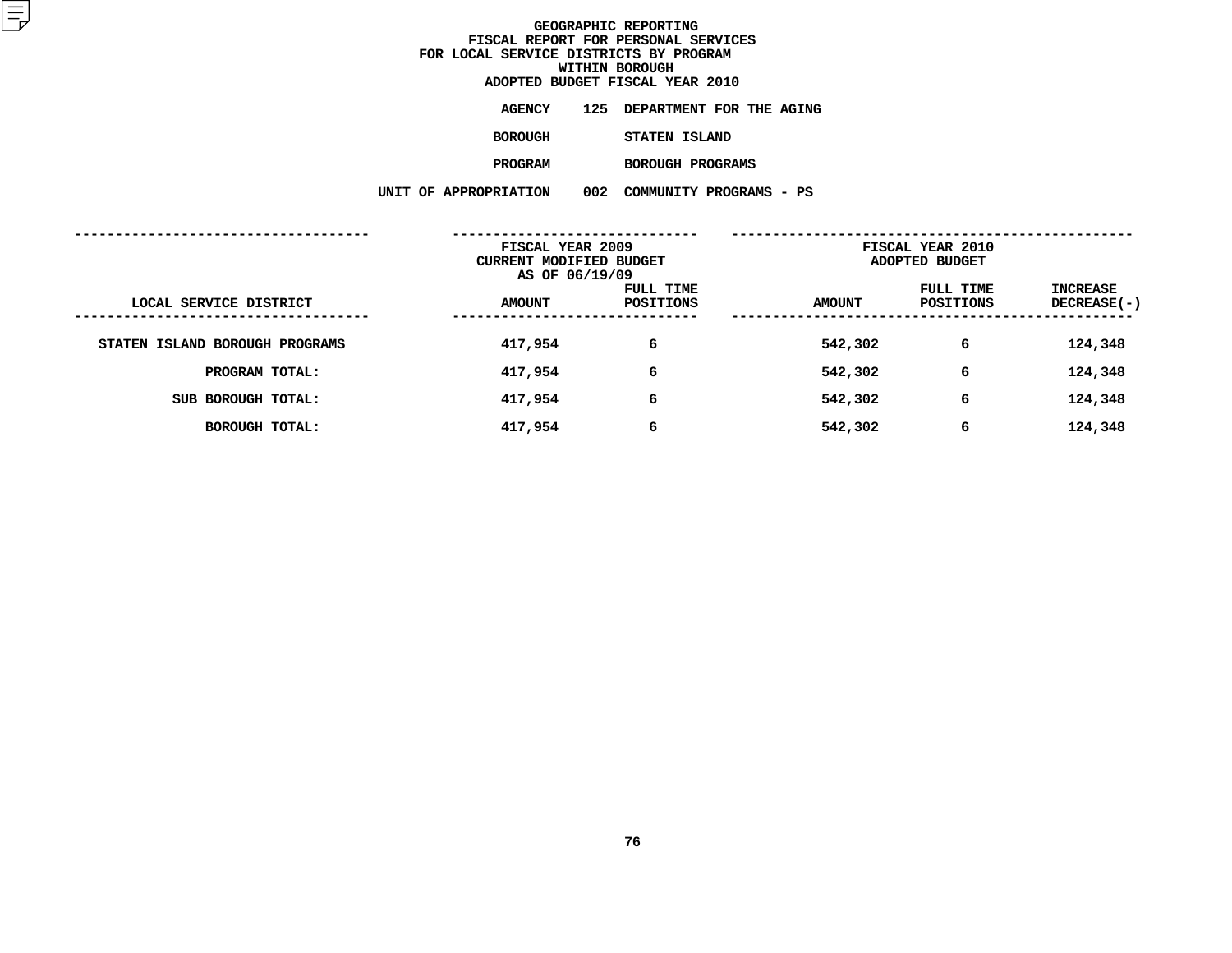### GEOGRAPHIC REPORTING<br>FISCAL REPORT FOR PERSONAL SERVICES<br>OCAL SERVICE DISTRICTS BY PROGRAM<br>WITHIN BOROUGH **FISCAL REPORT FOR PERSONAL SERVICES FOR LOCAL SERVICE DISTRICTS BY PROGRAM**

# **WITHIN BOROUGH**

## **ADOPTED BUDGET FISCAL YEAR <sup>2010</sup> AGENCY <sup>125</sup> DEPARTMENT FOR THE AGING**

|                                            | FISCAL YEAR 2009<br>CURRENT MODIFIED BUDGET<br>AS OF 06/19/09 |                        | FISCAL YEAR 2010<br>ADOPTED BUDGET |                        |                                |
|--------------------------------------------|---------------------------------------------------------------|------------------------|------------------------------------|------------------------|--------------------------------|
| LOCAL SERVICE DISTRICT                     | <b>AMOUNT</b>                                                 | FULL TIME<br>POSITIONS | <b>AMOUNT</b>                      | FULL TIME<br>POSITIONS | <b>INCREASE</b><br>DECREASE(-) |
| AGENCY TOTAL:<br>ALL PROGRAMS ALL BOROUGHS | 3,483,742                                                     | 47                     | 4,644,309                          | 47                     | 1,160,567                      |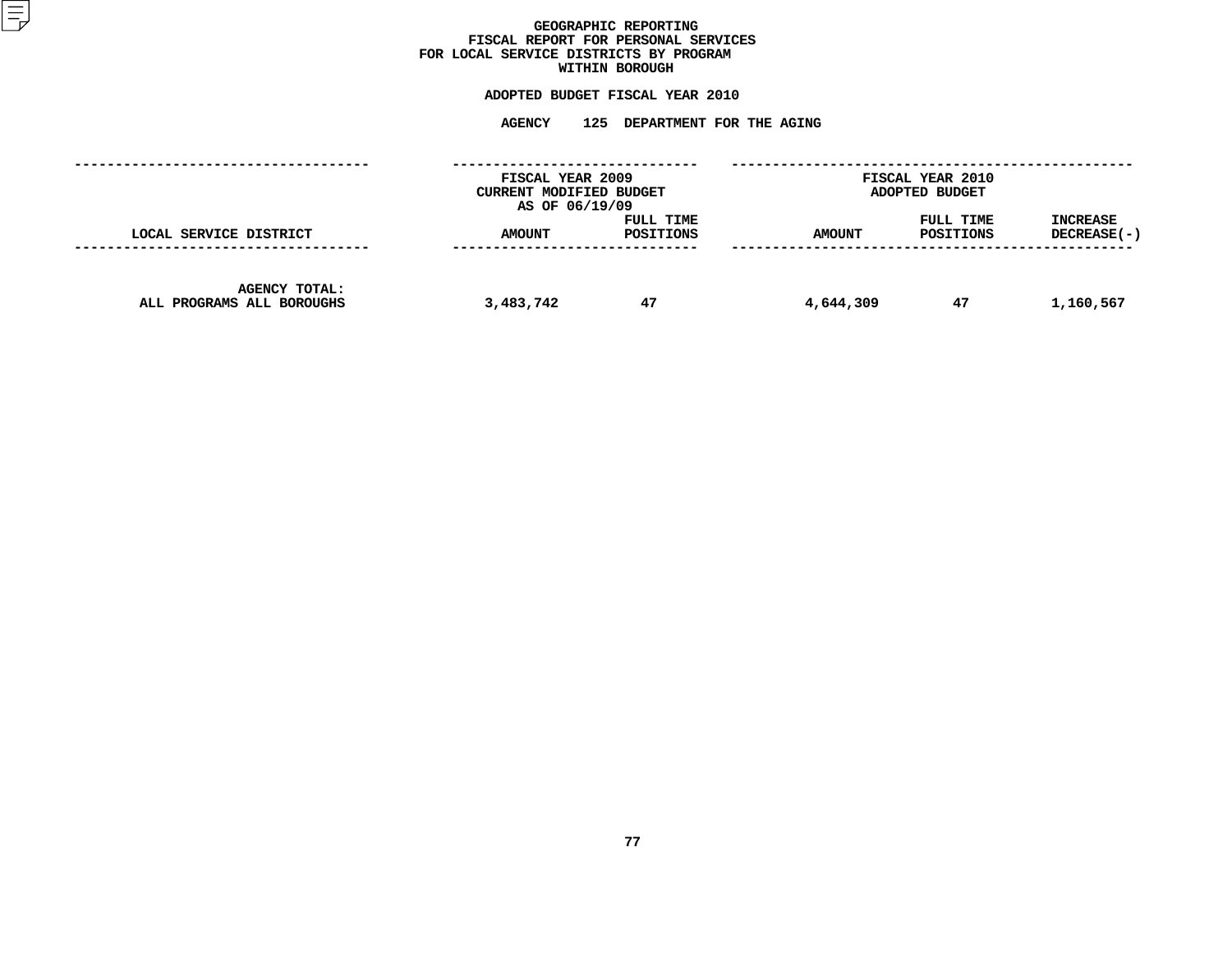# **ADOPTED BUDGET FISCAL YEAR <sup>2010</sup>**

|                                                                                                                                     | ----------------<br>FISCAL YEAR 2009<br>CURRENT MODIFIED BUDGET |                                              | -------------<br>FISCAL YEAR 2010<br>ADOPTED BUDGET |  |
|-------------------------------------------------------------------------------------------------------------------------------------|-----------------------------------------------------------------|----------------------------------------------|-----------------------------------------------------|--|
| UNIT OF APPROPRIATION                                                                                                               | AS OF 06/19/09                                                  | <b>AMOUNT</b>                                | <b>INCREASE</b><br>DECREASE (-)                     |  |
| EXECUTIVE & ADMIN MGMT - PS<br>001                                                                                                  |                                                                 |                                              |                                                     |  |
| REGULAR GROSS<br><b>OTHER</b>                                                                                                       |                                                                 |                                              |                                                     |  |
| TOTAL REPORTED GEOGRAPHICALLY                                                                                                       |                                                                 |                                              |                                                     |  |
| NOT REPORTED GEOGRAPHICALLY                                                                                                         | 8,791,450                                                       | 8,137,147                                    | 654,303-                                            |  |
| FINANCIAL PLAN SAVINGS                                                                                                              | 16,578                                                          |                                              | 16,578-                                             |  |
| <b>APPROPRIATION</b>                                                                                                                | 8,808,028                                                       | 8,137,147                                    | 670,881-                                            |  |
| <b>FUNDING</b>                                                                                                                      |                                                                 |                                              |                                                     |  |
| <b>CITY</b><br>OTHER CATEGORICAL<br>CAPITAL FUNDS - I.F.A.<br><b>STATE</b><br>FEDERAL - C.D.<br>FEDERAL - OTHER<br>INTRA-CITY SALES | 5,437,514<br>750,000<br>129,340<br>2,491,174                    | 3,303,026<br>632,052<br>132,727<br>4,069,342 | 2,134,488-<br>117,948-<br>3,387<br>1,578,168        |  |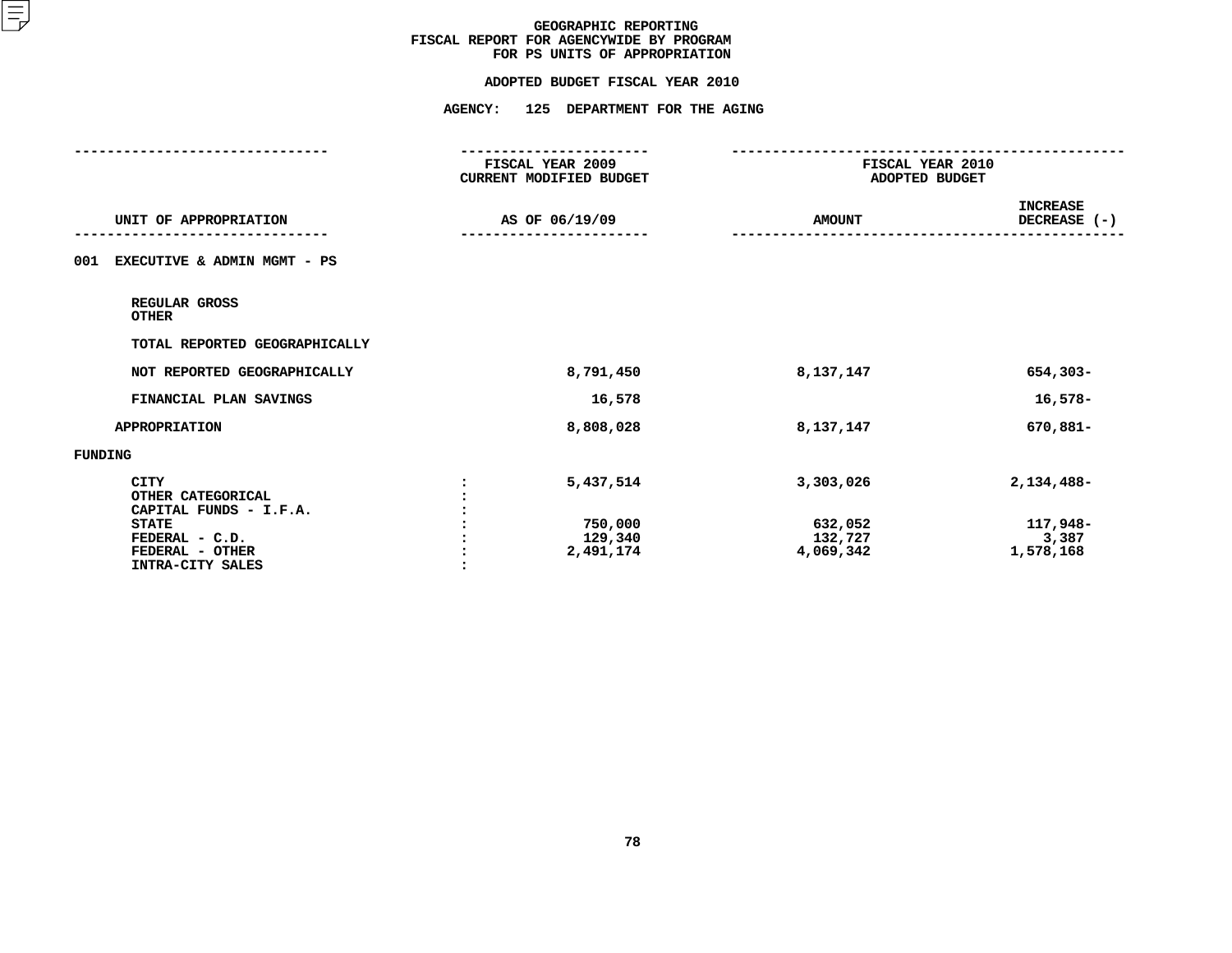#### **ADOPTED BUDGET FISCAL YEAR 2010**

## **ADOPTED BUDGET FISCAL YEAR <sup>2010</sup>AGENCY: <sup>125</sup> DEPARTMENT FOR THE AGING**

|                                                                            | FISCAL YEAR 2009<br><b>CURRENT MODIFIED BUDGET</b> |                        | FISCAL YEAR 2010<br>ADOPTED BUDGET |                                   |  |
|----------------------------------------------------------------------------|----------------------------------------------------|------------------------|------------------------------------|-----------------------------------|--|
| UNIT OF APPROPRIATION                                                      |                                                    | AS OF 06/19/09         | <b>AMOUNT</b>                      | <b>INCREASE</b><br>DECREASE $(-)$ |  |
| COMMUNITY PROGRAMS - PS<br>002                                             |                                                    |                        |                                    |                                   |  |
| REGULAR GROSS<br><b>OTHER</b>                                              |                                                    | 3,481,621<br>2,121     | 4,640,538<br>3,771                 | 1,158,917<br>1,650                |  |
| TOTAL REPORTED GEOGRAPHICALLY                                              |                                                    | 3,483,742              | 4,644,309                          | 1,160,567                         |  |
| NOT REPORTED GEOGRAPHICALLY                                                |                                                    | 12,896,104             | 14,445,556                         | 1,549,452                         |  |
| FINANCIAL PLAN SAVINGS                                                     |                                                    | 291,822-               |                                    | 291,822                           |  |
| <b>APPROPRIATION</b>                                                       |                                                    | 16,088,024             | 19,089,865                         | 3,001,841                         |  |
| <b>FUNDING</b>                                                             |                                                    |                        |                                    |                                   |  |
| <b>CITY</b><br>OTHER CATEGORICAL<br>CAPITAL FUNDS - I.F.A.<br><b>STATE</b> |                                                    | 1,246,434<br>1,996,480 | 1,385,676<br>1,715,017             | 139,242<br>281,463-               |  |
| FEDERAL - C.D.<br>FEDERAL - OTHER<br>INTRA-CITY SALES                      |                                                    | 12,562,360<br>282,750  | 15,817,997<br>171,175              | 3,255,637<br>111,575-             |  |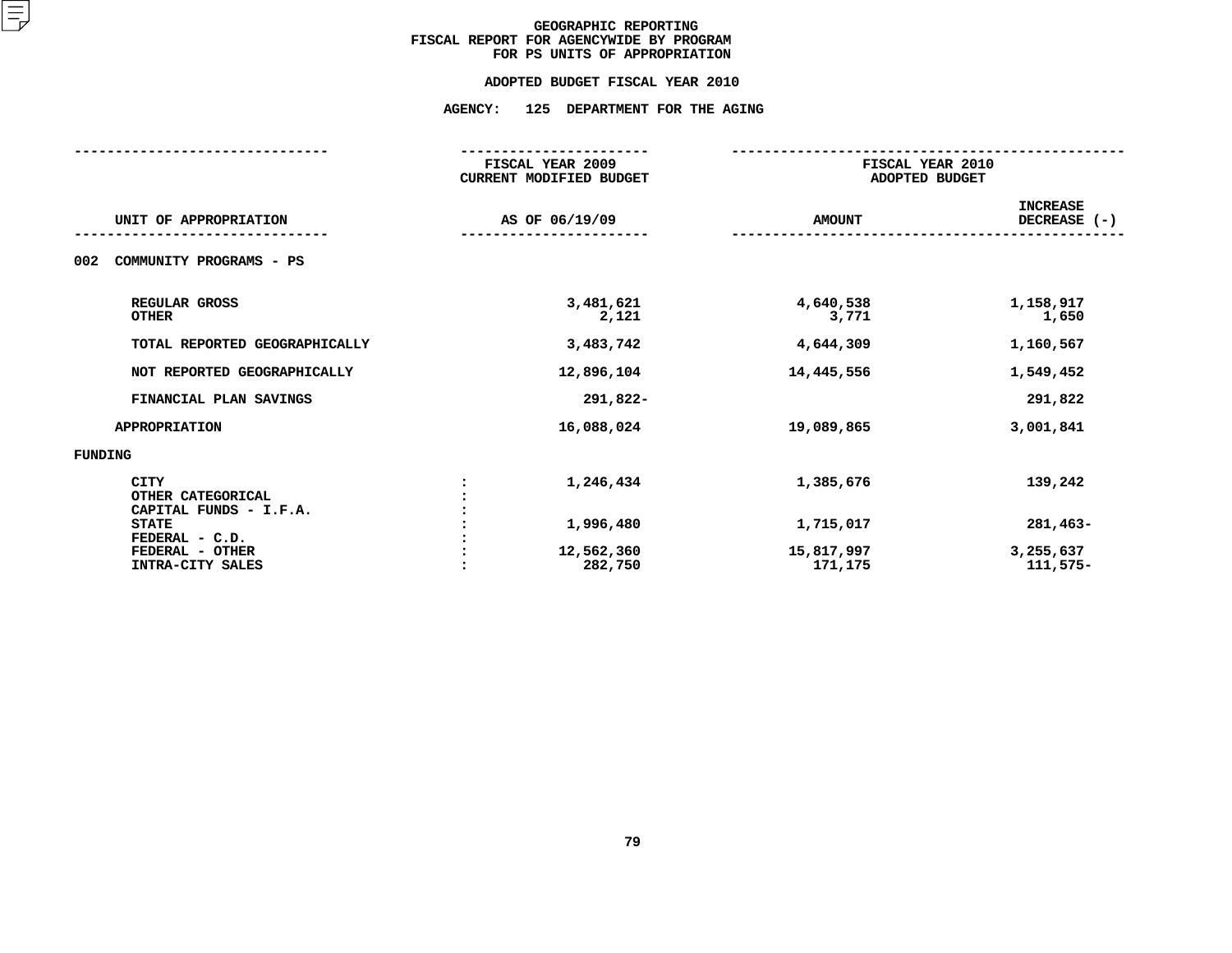## **ADOPTED BUDGET FISCAL YEAR <sup>2010</sup>AGENCY: <sup>125</sup> DEPARTMENT FOR THE AGING**

|                |                                                                           | FISCAL YEAR 2010<br>ADOPTED BUDGET                              |                                                                  |  |
|----------------|---------------------------------------------------------------------------|-----------------------------------------------------------------|------------------------------------------------------------------|--|
| AS OF 06/19/09 |                                                                           | <b>AMOUNT</b>                                                   | <b>INCREASE</b><br>DECREASE (-)                                  |  |
|                |                                                                           |                                                                 |                                                                  |  |
|                |                                                                           |                                                                 |                                                                  |  |
|                | 267,394,699                                                               | 257,860,040                                                     | 9,534,659-                                                       |  |
|                | $22,000-$                                                                 | 1,985,852                                                       | 2,007,852                                                        |  |
|                | 267,372,699                                                               | 259,845,892                                                     | 7,526,807-                                                       |  |
|                |                                                                           |                                                                 |                                                                  |  |
|                | 156,949,147<br>30,000<br>35,771,418<br>2,362,000<br>71,662,751<br>597,383 | 161,860,039<br>34,614,767<br>2,362,000<br>60,709,086<br>300,000 | 4,910,892<br>$30,000 -$<br>1,156,651-<br>10,953,665-<br>297,383- |  |
|                |                                                                           | FISCAL YEAR 2009<br>CURRENT MODIFIED BUDGET                     |                                                                  |  |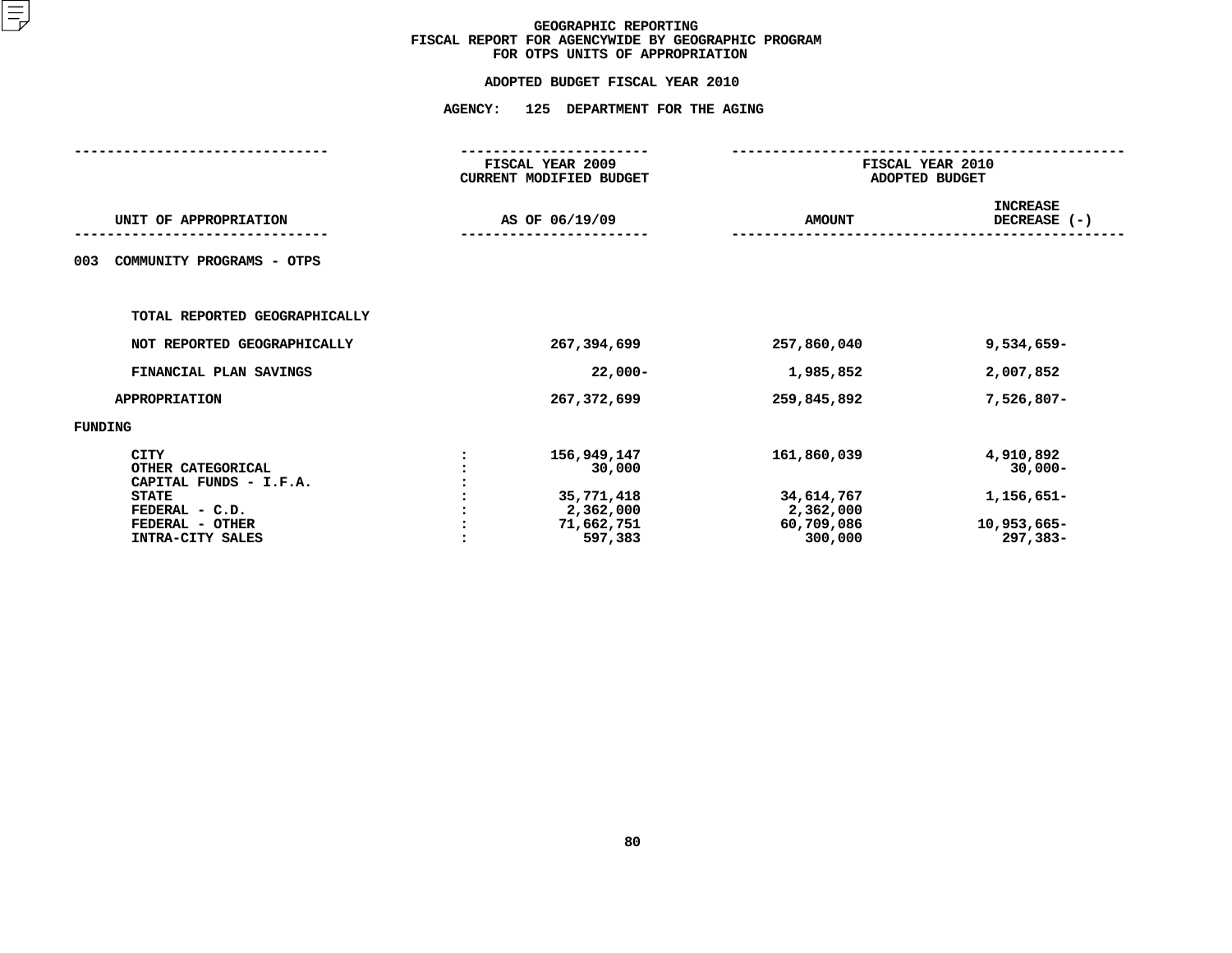## **ADOPTED BUDGET FISCAL YEAR <sup>2010</sup>AGENCY: <sup>125</sup> DEPARTMENT FOR THE AGING**

|                                                     |         | FISCAL YEAR 2009<br>CURRENT MODIFIED BUDGET | FISCAL YEAR 2010<br>ADOPTED BUDGET |                                   |
|-----------------------------------------------------|---------|---------------------------------------------|------------------------------------|-----------------------------------|
| UNIT OF APPROPRIATION                               |         | AS OF 06/19/09                              | <b>AMOUNT</b>                      | <b>INCREASE</b><br>DECREASE $(-)$ |
| EXECUTIVE & ADMIN MGMT-OTPS<br>004                  |         |                                             |                                    |                                   |
| TOTAL REPORTED GEOGRAPHICALLY                       |         |                                             |                                    |                                   |
| NOT REPORTED GEOGRAPHICALLY                         |         | 3,021,654                                   | 1,353,078                          | 1,668,576-                        |
| FINANCIAL PLAN SAVINGS                              |         |                                             |                                    |                                   |
| <b>APPROPRIATION</b>                                |         | 3,021,654                                   | 1,353,078                          | 1,668,576-                        |
| FUNDING                                             |         |                                             |                                    |                                   |
| CITY<br>OTHER CATEGORICAL<br>CAPITAL FUNDS - I.F.A. |         | 2,059,428<br>50,104                         | 951,036                            | 1,108,392-<br>$50,104-$           |
| <b>STATE</b>                                        |         | 150,382                                     | 6,408                              | 143,974-                          |
| FEDERAL - C.D.                                      |         |                                             |                                    |                                   |
| FEDERAL - OTHER                                     |         | 760,490                                     | 394,384                            | $366,106 -$                       |
| INTRA-CITY SALES                                    | $\cdot$ | 1,250                                       | 1,250                              |                                   |
|                                                     |         |                                             |                                    |                                   |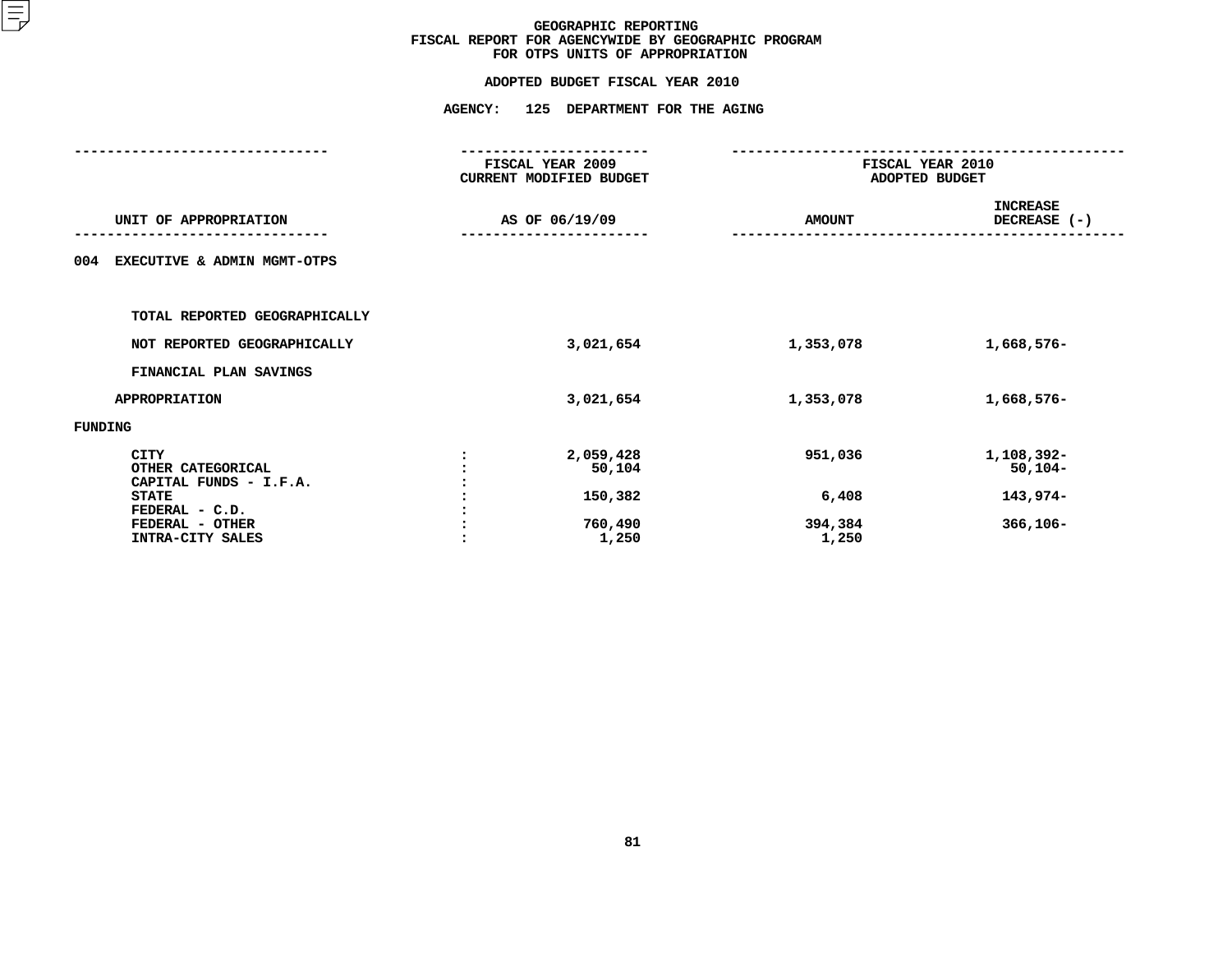### GEOGRAPHIC REPORTING<br>FISCAL REPORT AGENCYWIDE SUMMARY

## **FISCAL REPORT AGENCYWIDE SUMMARY ADOPTED BUDGET FISCAL YEAR <sup>2010</sup>**

#### **AGENCY: <sup>125</sup> DEPARTMENT FOR THE AGING**

|                                                                                     | FISCAL YEAR 2009<br><b>CURRENT MODIFIED BUDGET</b> |                          | FISCAL YEAR 2010<br>ADOPTED BUDGET |  |
|-------------------------------------------------------------------------------------|----------------------------------------------------|--------------------------|------------------------------------|--|
| UNIT OF APPROPRIATION                                                               | AS OF 06/19/09                                     | <b>AMOUNT</b>            | <b>INCREASE</b><br>DECREASE (-)    |  |
| PS APPROPRIATIONS                                                                   |                                                    |                          |                                    |  |
| REGULAR GROSS<br><b>OTHER</b>                                                       | 3,481,621<br>2,121                                 | 4,640,538<br>3,771       | 1,158,917<br>1,650                 |  |
| TOTAL REPORTED GEOGRAPHICALLY<br>NOT REPORTED GEOGRAPHICALLY                        | 3,483,742<br>21,687,554                            | 4,644,309<br>22,582,703  | 1,160,567<br>895,149               |  |
| OTPS APPROPRIATIONS<br>TOTAL REPORTED GEOGRAPHICALLY<br>NOT REPORTED GEOGRAPHICALLY | 270, 416, 353                                      | 259, 213, 118            | 11,203,235-                        |  |
| FINANCIAL PLAN SAVINGS<br><b>APPROPRIATIONS</b>                                     | $297,244-$<br>295,290,405                          | 1,985,852<br>288,425,982 | 2,283,096<br>$6,864,423-$          |  |
| <b>FUNDING</b>                                                                      |                                                    |                          |                                    |  |
| <b>CITY</b>                                                                         | 165,692,523                                        | 167,499,777              | 1,807,254                          |  |
| OTHER CATEGORICAL                                                                   | 80,104                                             |                          | $80,104-$                          |  |
| CAPITAL FUNDS - I.F.A.                                                              |                                                    |                          |                                    |  |
| <b>STATE</b>                                                                        | 38,668,280                                         | 36,968,244               | 1,700,036-                         |  |
| FEDERAL - C.D.                                                                      | 2,491,340                                          | 2,494,727                | 3,387                              |  |
| FEDERAL - OTHER                                                                     | 87,476,775                                         | 80,990,809               | 6,485,966-                         |  |
| INTRA-CITY SALES                                                                    | 881,383                                            | 472,425                  | 408,958-                           |  |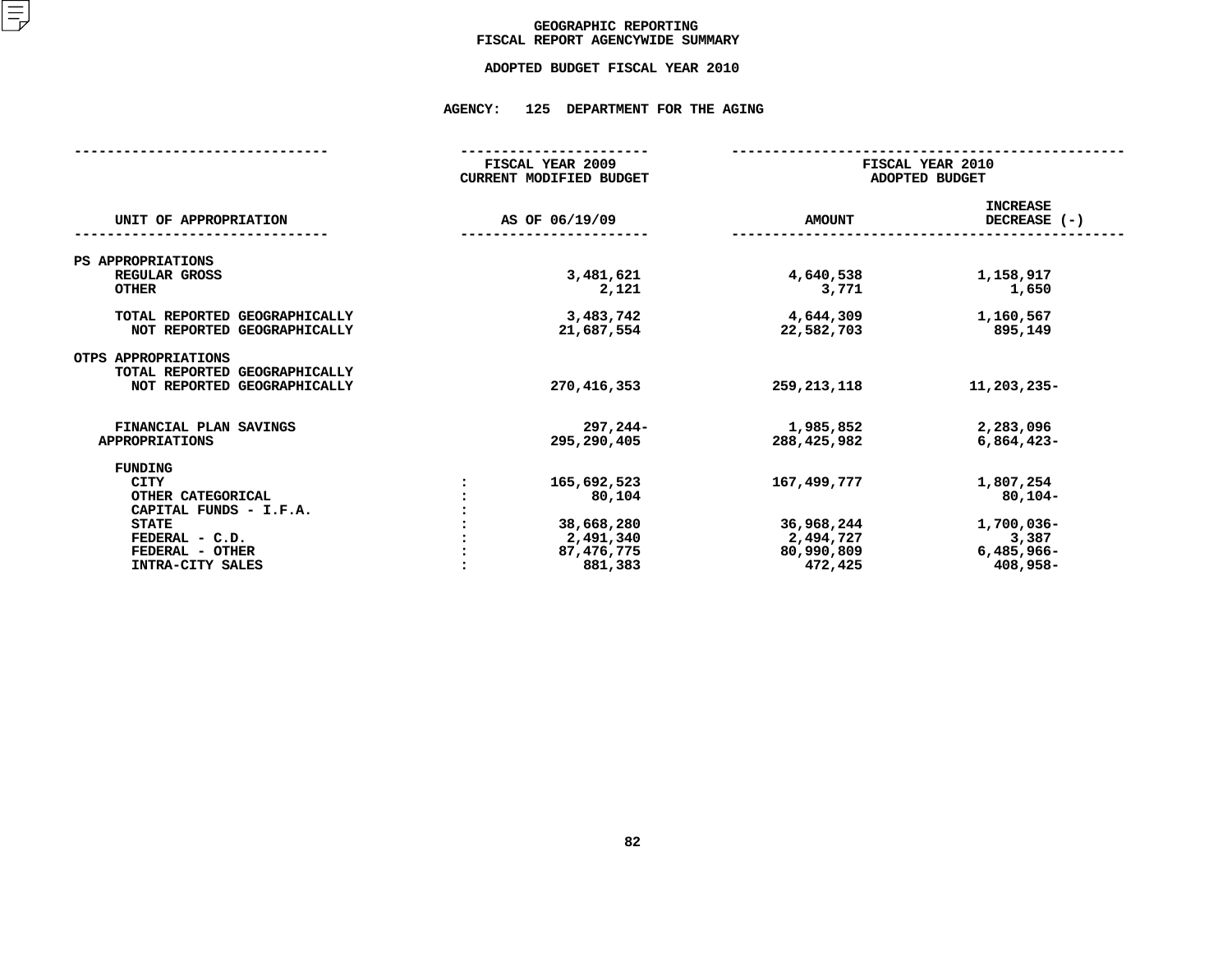#### **ADOPTED BUDGET FISCAL YEAR 2010**

# **ADOPTED BUDGET FISCAL YEAR <sup>2010</sup>**

|                                     | -----------------<br>FISCAL YEAR 2009<br>CURRENT MODIFIED BUDGET | FISCAL YEAR 2010<br>ADOPTED BUDGET |                                 |
|-------------------------------------|------------------------------------------------------------------|------------------------------------|---------------------------------|
|                                     |                                                                  |                                    |                                 |
| UNIT OF APPROPRIATION               | AS OF 06/19/09                                                   | <b>AMOUNT</b>                      | <b>INCREASE</b><br>DECREASE (-) |
| OFFICE OF COMMISSIONER-PS<br>001    |                                                                  |                                    |                                 |
| REGULAR GROSS<br><b>OTHER</b>       |                                                                  |                                    |                                 |
| TOTAL REPORTED GEOGRAPHICALLY       |                                                                  |                                    |                                 |
| NOT REPORTED GEOGRAPHICALLY         | 4,259,447                                                        | 4,031,019                          | 228,428-                        |
| FINANCIAL PLAN SAVINGS              |                                                                  |                                    |                                 |
| <b>APPROPRIATION</b>                | 4,259,447                                                        | 4,031,019                          | 228,428-                        |
| <b>FUNDING</b>                      |                                                                  |                                    |                                 |
| <b>CITY</b><br>OTHER CATEGORICAL    | 3,639,588<br>102,800                                             | 3,656,322                          | 16,734<br>$102,800 -$           |
| CAPITAL FUNDS - I.F.A.              | 70,013                                                           | 70,013                             |                                 |
| <b>STATE</b><br>FEDERAL - C.D.      | 122,046                                                          | 124,684                            | 2,638                           |
| FEDERAL - OTHER<br>INTRA-CITY SALES | 325,000                                                          | 180,000                            | 145,000-                        |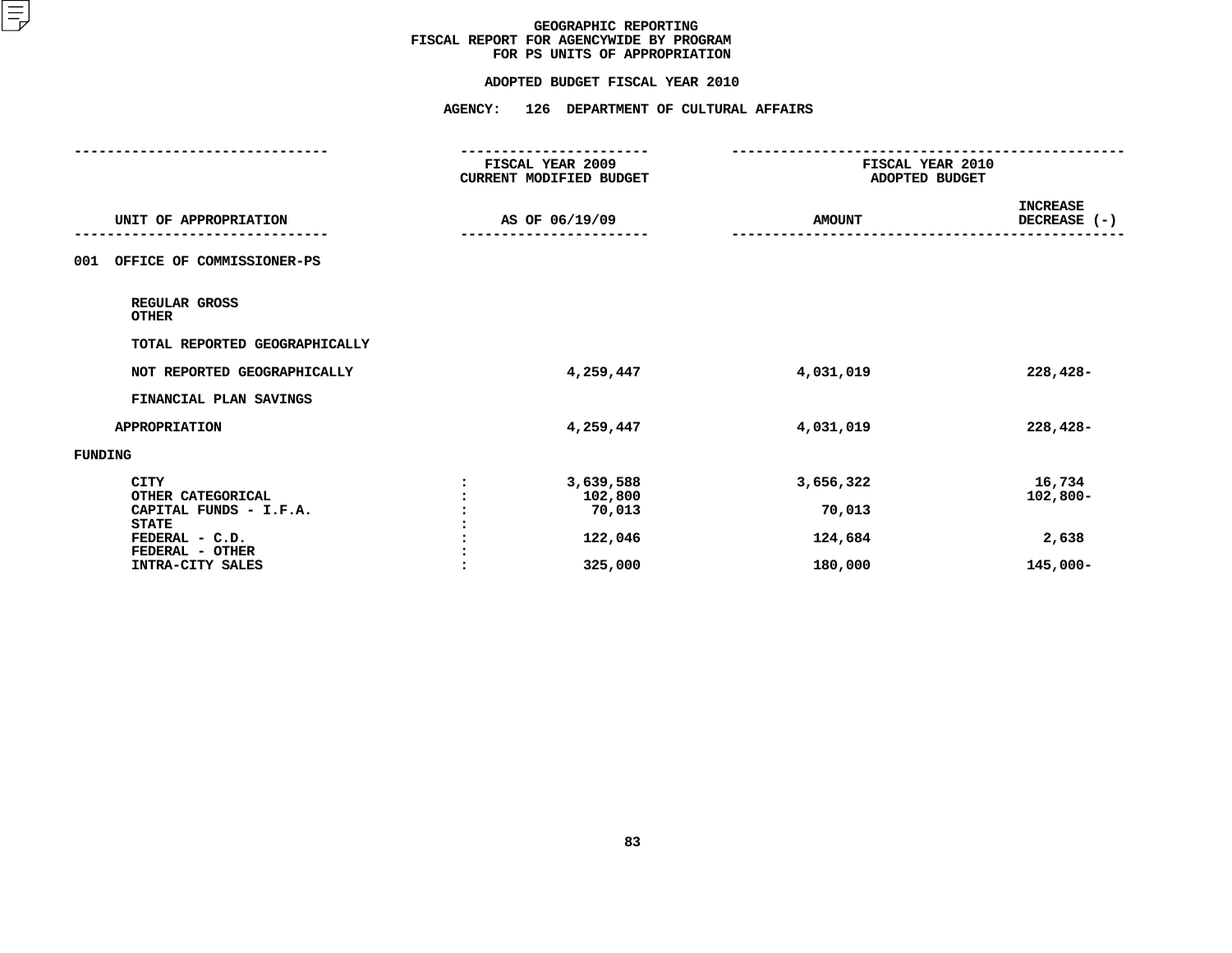|                                                                                                                                     | FISCAL YEAR 2009<br>CURRENT MODIFIED BUDGET | FISCAL YEAR 2010<br>ADOPTED BUDGET |                                 |
|-------------------------------------------------------------------------------------------------------------------------------------|---------------------------------------------|------------------------------------|---------------------------------|
| UNIT OF APPROPRIATION                                                                                                               | AS OF 06/19/09                              | <b>AMOUNT</b>                      | <b>INCREASE</b><br>DECREASE (-) |
| OFFICE OF COMMISSIONER - OTPS<br>002                                                                                                |                                             |                                    |                                 |
| TOTAL REPORTED GEOGRAPHICALLY                                                                                                       |                                             |                                    |                                 |
| NOT REPORTED GEOGRAPHICALLY                                                                                                         | 1,220,103                                   | 1,246,986                          | 26,883                          |
| FINANCIAL PLAN SAVINGS                                                                                                              |                                             |                                    |                                 |
| <b>APPROPRIATION</b>                                                                                                                | 1,220,103                                   | 1,246,986                          | 26,883                          |
| FUNDING                                                                                                                             |                                             |                                    |                                 |
| <b>CITY</b><br>OTHER CATEGORICAL<br>CAPITAL FUNDS - I.F.A.<br><b>STATE</b><br>FEDERAL - C.D.<br>FEDERAL - OTHER<br>INTRA-CITY SALES | 1,103,103<br>117,000                        | 1,129,986<br>117,000               | 26,883                          |
|                                                                                                                                     |                                             |                                    |                                 |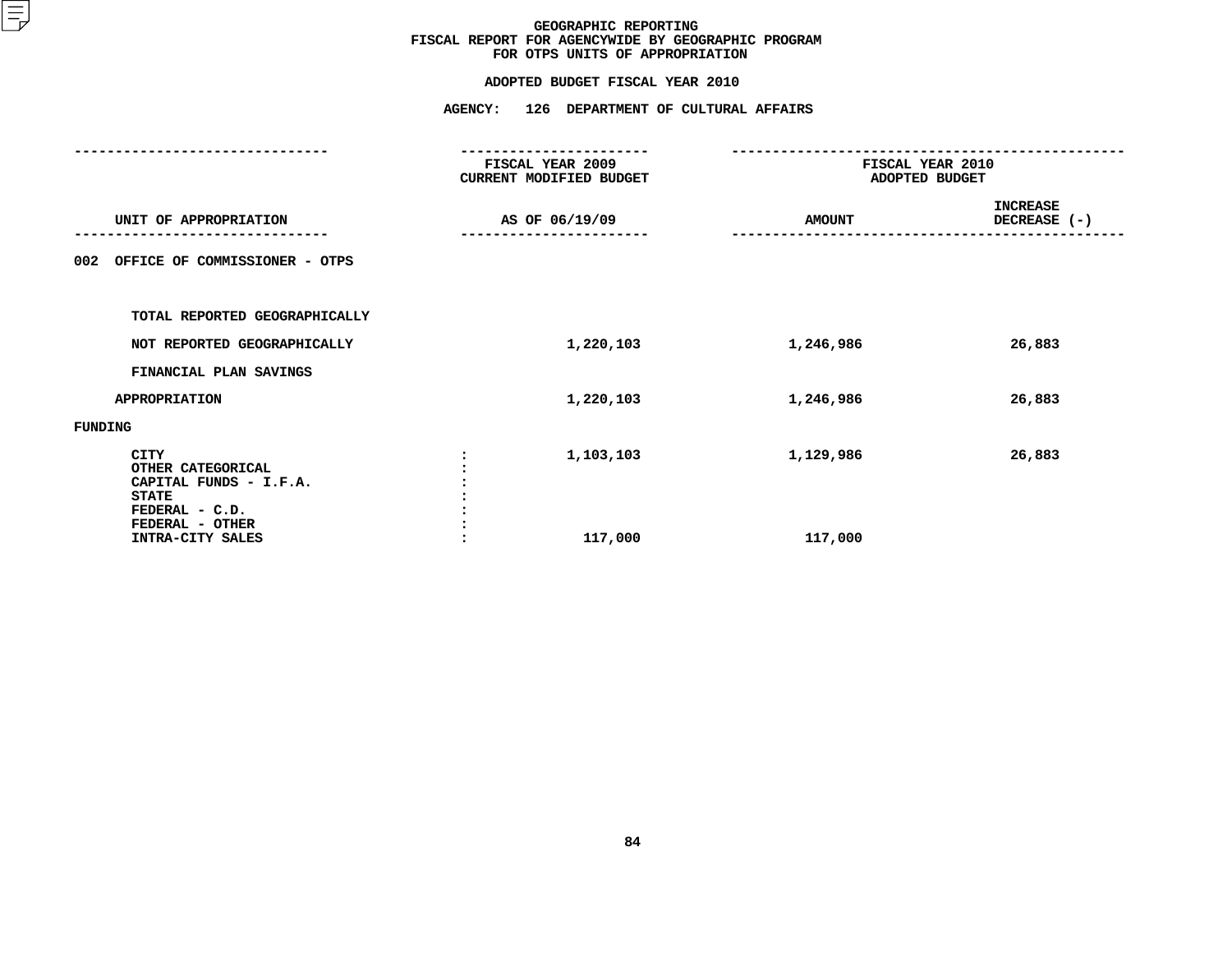#### **FOR OTPS UNITS OF APPROPRIATION**

|                                                                                       | FISCAL YEAR 2009<br>CURRENT MODIFIED BUDGET |                       | FISCAL YEAR 2010<br>ADOPTED BUDGET |
|---------------------------------------------------------------------------------------|---------------------------------------------|-----------------------|------------------------------------|
| UNIT OF APPROPRIATION                                                                 | AS OF 06/19/09                              | <b>AMOUNT</b>         | <b>INCREASE</b><br>DECREASE (-)    |
| <b>CULTURAL PROGRAMS</b><br>003                                                       |                                             |                       |                                    |
| TOTAL REPORTED GEOGRAPHICALLY                                                         | 24,261,384                                  | 24,820,763            | 559,379                            |
| NOT REPORTED GEOGRAPHICALLY                                                           | 5,402,283                                   | 8,295,152             | 2,892,869                          |
| FINANCIAL PLAN SAVINGS                                                                |                                             |                       |                                    |
| <b>APPROPRIATION</b>                                                                  | 29,663,667                                  | 33,115,915            | 3,452,248                          |
| FUNDING                                                                               |                                             |                       |                                    |
| CITY<br>OTHER CATEGORICAL<br>CAPITAL FUNDS - I.F.A.<br><b>STATE</b><br>FEDERAL - C.D. | 29,024,007<br>626,160                       | 32,964,415<br>138,000 | 3,940,408<br>488,160-              |
| FEDERAL - OTHER<br>INTRA-CITY SALES                                                   | 13,500                                      | 13,500                |                                    |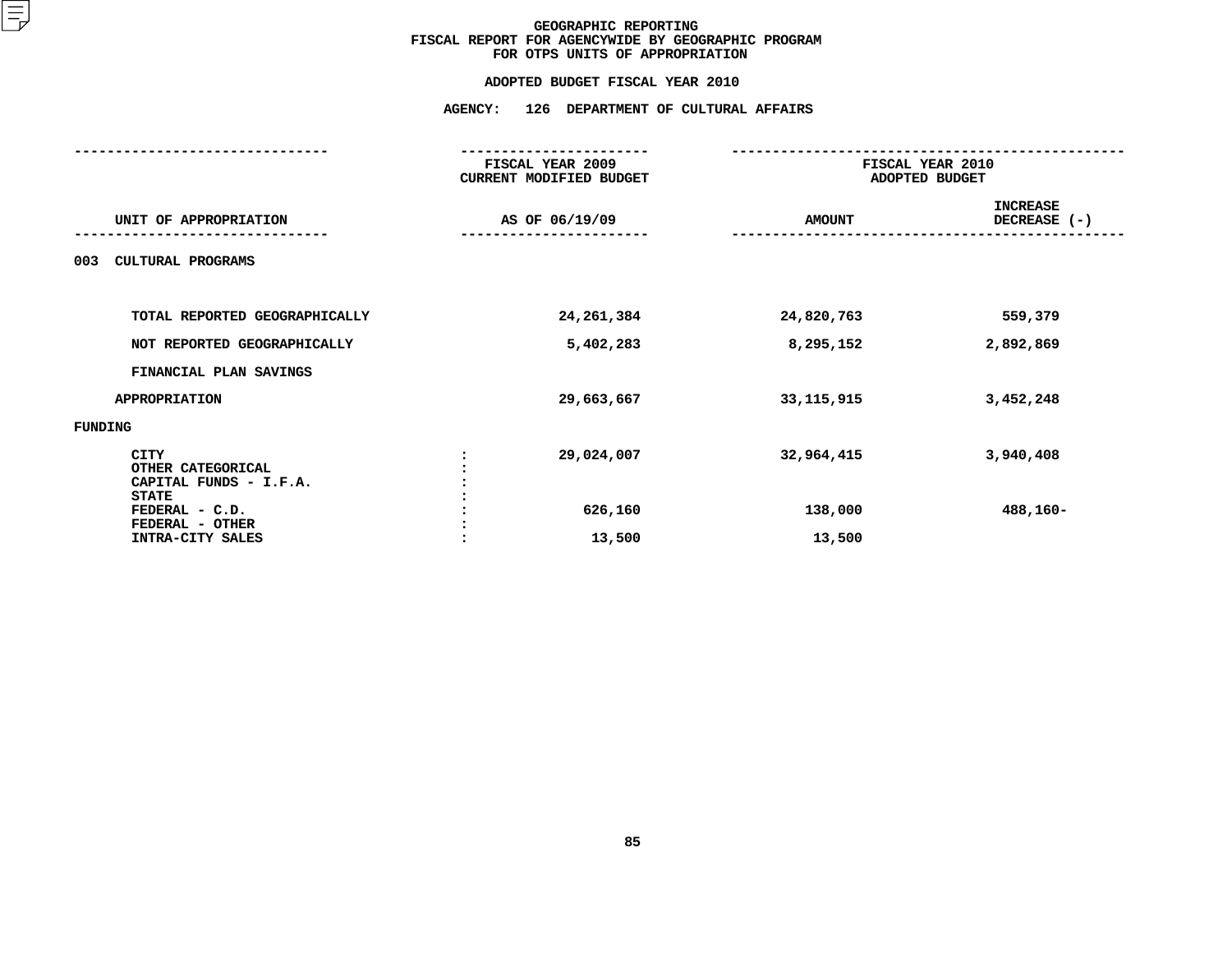|                                                                                                                              | FISCAL YEAR 2009<br>CURRENT MODIFIED BUDGET | FISCAL YEAR 2010<br>ADOPTED BUDGET |                                 |
|------------------------------------------------------------------------------------------------------------------------------|---------------------------------------------|------------------------------------|---------------------------------|
| UNIT OF APPROPRIATION                                                                                                        | AS OF 06/19/09                              | <b>AMOUNT</b>                      | <b>INCREASE</b><br>DECREASE (-) |
| METROPOLITAN MUSEUM OF ART<br>004                                                                                            |                                             |                                    |                                 |
| TOTAL REPORTED GEOGRAPHICALLY<br>NOT REPORTED GEOGRAPHICALLY                                                                 | 27,028,483                                  | 28,417,121                         | 1,388,638                       |
| FINANCIAL PLAN SAVINGS                                                                                                       |                                             |                                    |                                 |
| <b>APPROPRIATION</b>                                                                                                         | 27,028,483                                  | 28,417,121                         | 1,388,638                       |
| FUNDING                                                                                                                      |                                             |                                    |                                 |
| CITY<br>OTHER CATEGORICAL<br>CAPITAL FUNDS - I.F.A.<br><b>STATE</b><br>FEDERAL - C.D.<br>FEDERAL - OTHER<br>INTRA-CITY SALES | 27,028,483                                  | 28, 417, 121                       | 1,388,638                       |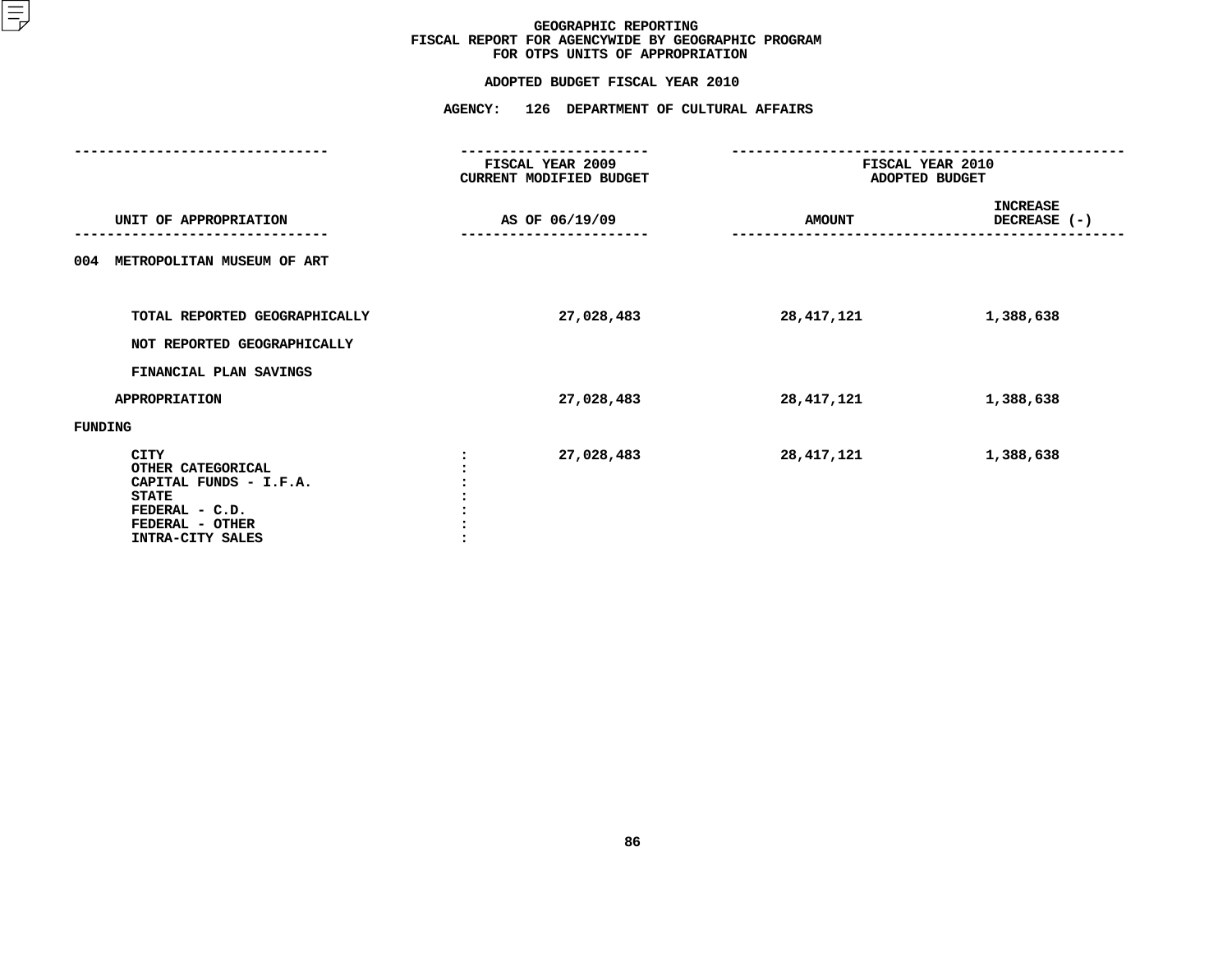|                                                                                       | FISCAL YEAR 2009<br>CURRENT MODIFIED BUDGET | FISCAL YEAR 2010<br>ADOPTED BUDGET |                                 |
|---------------------------------------------------------------------------------------|---------------------------------------------|------------------------------------|---------------------------------|
| UNIT OF APPROPRIATION                                                                 | AS OF 06/19/09                              | <b>AMOUNT</b>                      | <b>INCREASE</b><br>DECREASE (-) |
| NY BOTANICAL GARDEN<br>005                                                            |                                             |                                    |                                 |
| TOTAL REPORTED GEOGRAPHICALLY                                                         |                                             |                                    |                                 |
| NOT REPORTED GEOGRAPHICALLY                                                           | 7,845,968                                   | 7,711,918                          | 134,050-                        |
| FINANCIAL PLAN SAVINGS                                                                |                                             |                                    |                                 |
| <b>APPROPRIATION</b>                                                                  | 7,845,968                                   | 7,711,918                          | 134,050-                        |
| FUNDING                                                                               |                                             |                                    |                                 |
| CITY<br>OTHER CATEGORICAL<br>CAPITAL FUNDS - I.F.A.<br><b>STATE</b><br>FEDERAL - C.D. | 7,624,490                                   | 7,711,918                          | 87,428                          |
| FEDERAL - OTHER<br>INTRA-CITY SALES                                                   | 221,478                                     |                                    | 221,478-                        |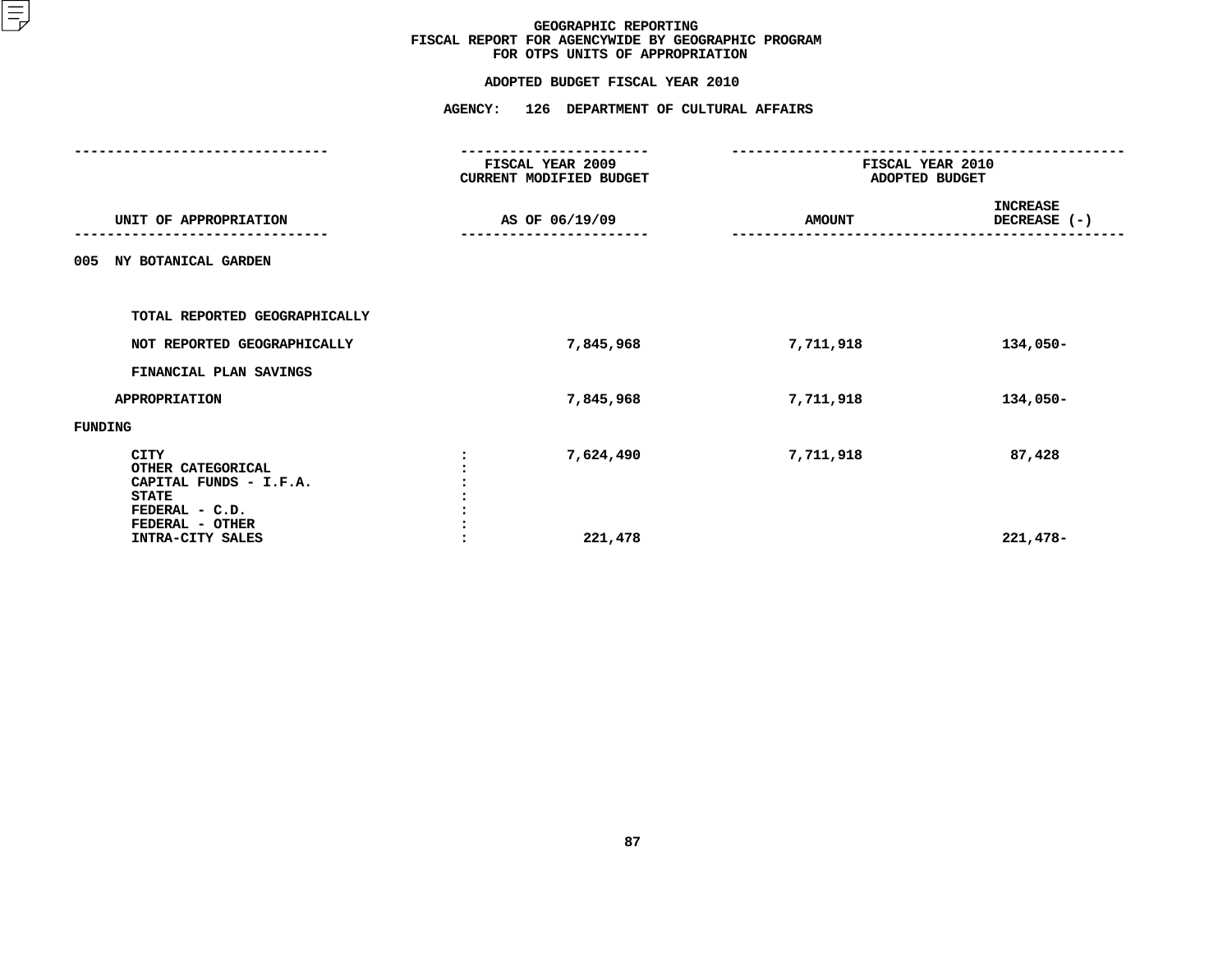|                                                                                                                              | FISCAL YEAR 2009<br>CURRENT MODIFIED BUDGET | FISCAL YEAR 2010<br>ADOPTED BUDGET |                                 |
|------------------------------------------------------------------------------------------------------------------------------|---------------------------------------------|------------------------------------|---------------------------------|
| UNIT OF APPROPRIATION                                                                                                        | AS OF 06/19/09                              | <b>AMOUNT</b>                      | <b>INCREASE</b><br>DECREASE (-) |
| AMER MUSEUM NATURAL HISTORY<br>006                                                                                           |                                             |                                    |                                 |
| TOTAL REPORTED GEOGRAPHICALLY<br>NOT REPORTED GEOGRAPHICALLY                                                                 | 17,485,676                                  | 17,823,075                         | 337,399                         |
|                                                                                                                              |                                             |                                    |                                 |
| FINANCIAL PLAN SAVINGS                                                                                                       |                                             |                                    |                                 |
| <b>APPROPRIATION</b>                                                                                                         | 17,485,676                                  | 17,823,075                         | 337,399                         |
| FUNDING                                                                                                                      |                                             |                                    |                                 |
| CITY<br>OTHER CATEGORICAL<br>CAPITAL FUNDS - I.F.A.<br><b>STATE</b><br>FEDERAL - C.D.<br>FEDERAL - OTHER<br>INTRA-CITY SALES | 17,485,676                                  | 17,823,075                         | 337,399                         |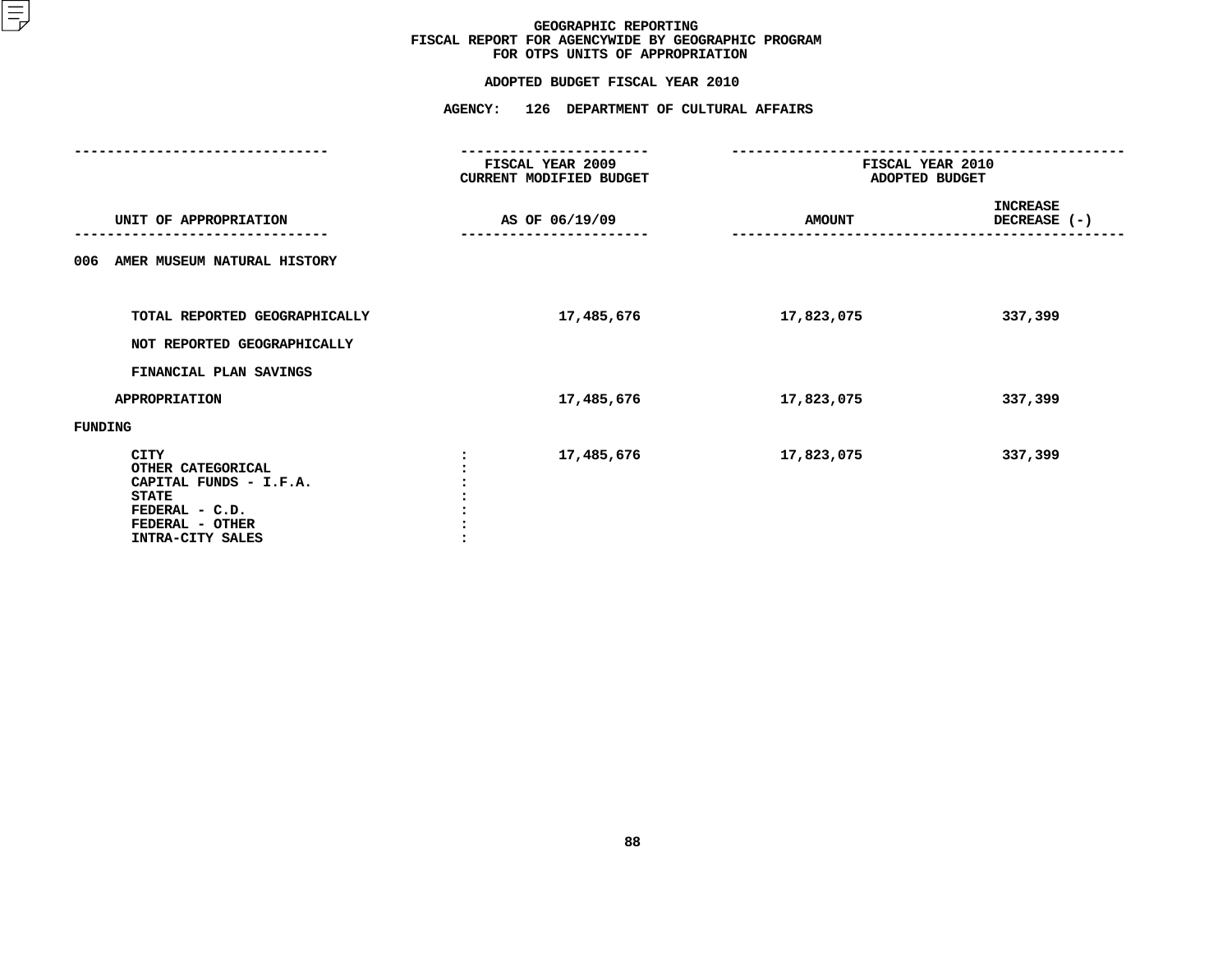|                                                                                                                                     | FISCAL YEAR 2009<br>CURRENT MODIFIED BUDGET | FISCAL YEAR 2010<br>ADOPTED BUDGET |                            |  |
|-------------------------------------------------------------------------------------------------------------------------------------|---------------------------------------------|------------------------------------|----------------------------|--|
| UNIT OF APPROPRIATION                                                                                                               | AS OF 06/19/09                              | <b>AMOUNT</b>                      | INCREASE<br>DECREASE $(-)$ |  |
| THE WILDLIFE CONSERVATION SOC.<br>007                                                                                               |                                             |                                    |                            |  |
| TOTAL REPORTED GEOGRAPHICALLY                                                                                                       | 15,981,661                                  | 16,130,270                         | 148,609                    |  |
| NOT REPORTED GEOGRAPHICALLY                                                                                                         | 1,218,674                                   | 1,223,036                          | 4,362                      |  |
| FINANCIAL PLAN SAVINGS                                                                                                              |                                             |                                    |                            |  |
| <b>APPROPRIATION</b>                                                                                                                | 17,200,335                                  | 17,353,306                         | 152,971                    |  |
| FUNDING                                                                                                                             |                                             |                                    |                            |  |
| <b>CITY</b><br>OTHER CATEGORICAL<br>CAPITAL FUNDS - I.F.A.<br><b>STATE</b><br>FEDERAL - C.D.<br>FEDERAL - OTHER<br>INTRA-CITY SALES | 17,200,335                                  | 17,353,306                         | 152,971                    |  |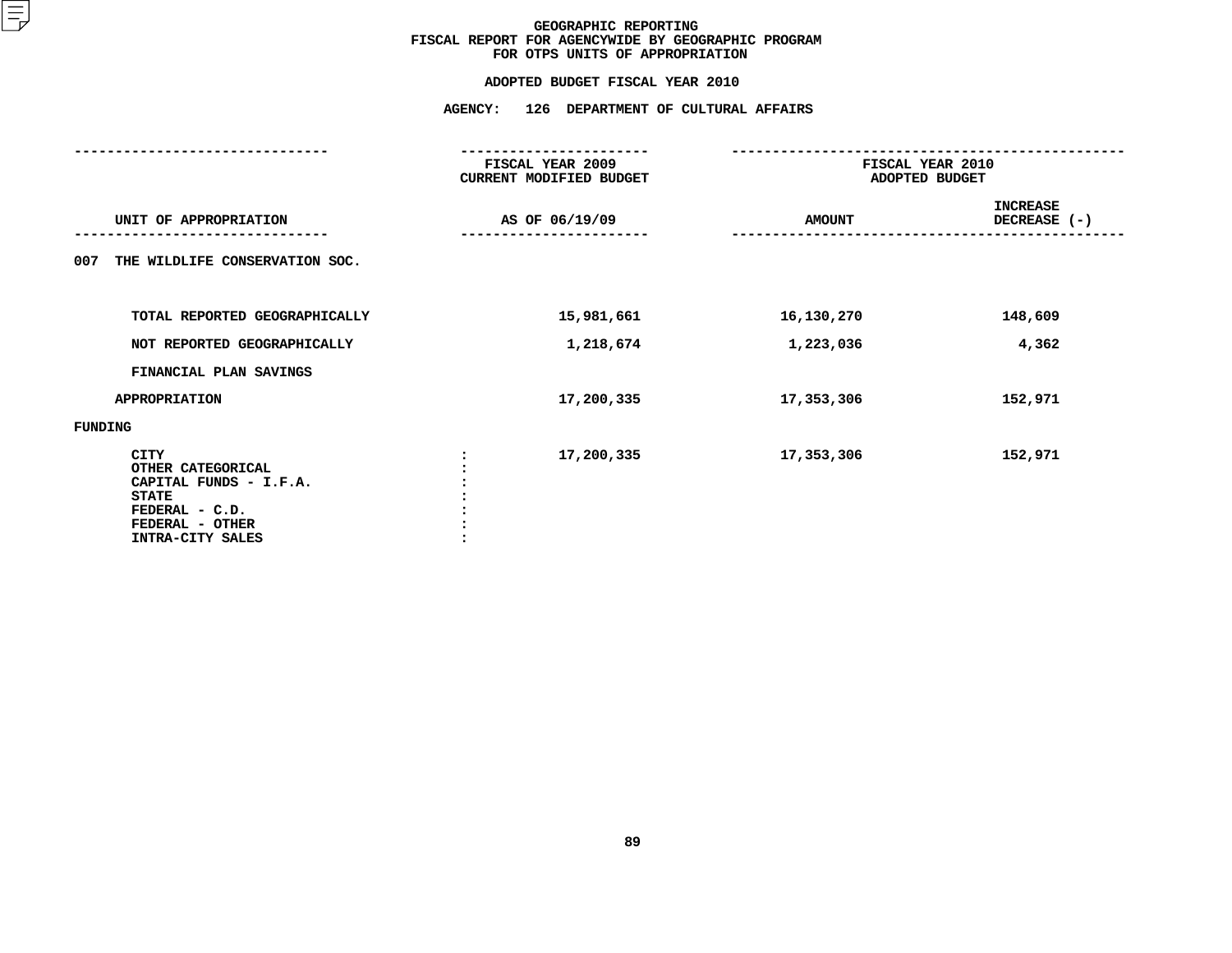|                                                                                                                                     | FISCAL YEAR 2009<br>CURRENT MODIFIED BUDGET | FISCAL YEAR 2010<br>ADOPTED BUDGET |                                 |
|-------------------------------------------------------------------------------------------------------------------------------------|---------------------------------------------|------------------------------------|---------------------------------|
| UNIT OF APPROPRIATION                                                                                                               | AS OF 06/19/09                              | <b>AMOUNT</b>                      | <b>INCREASE</b><br>DECREASE (-) |
| 008<br><b>BROOKLYN MUSEUM</b>                                                                                                       |                                             |                                    |                                 |
| TOTAL REPORTED GEOGRAPHICALLY<br>NOT REPORTED GEOGRAPHICALLY                                                                        | 8,940,896                                   | 9,017,085                          | 76,189                          |
| FINANCIAL PLAN SAVINGS                                                                                                              |                                             |                                    |                                 |
| <b>APPROPRIATION</b>                                                                                                                | 8,940,896                                   | 9,017,085                          | 76,189                          |
| FUNDING                                                                                                                             |                                             |                                    |                                 |
| <b>CITY</b><br>OTHER CATEGORICAL<br>CAPITAL FUNDS - I.F.A.<br><b>STATE</b><br>FEDERAL - C.D.<br>FEDERAL - OTHER<br>INTRA-CITY SALES | 8,940,896                                   | 9,017,085                          | 76,189                          |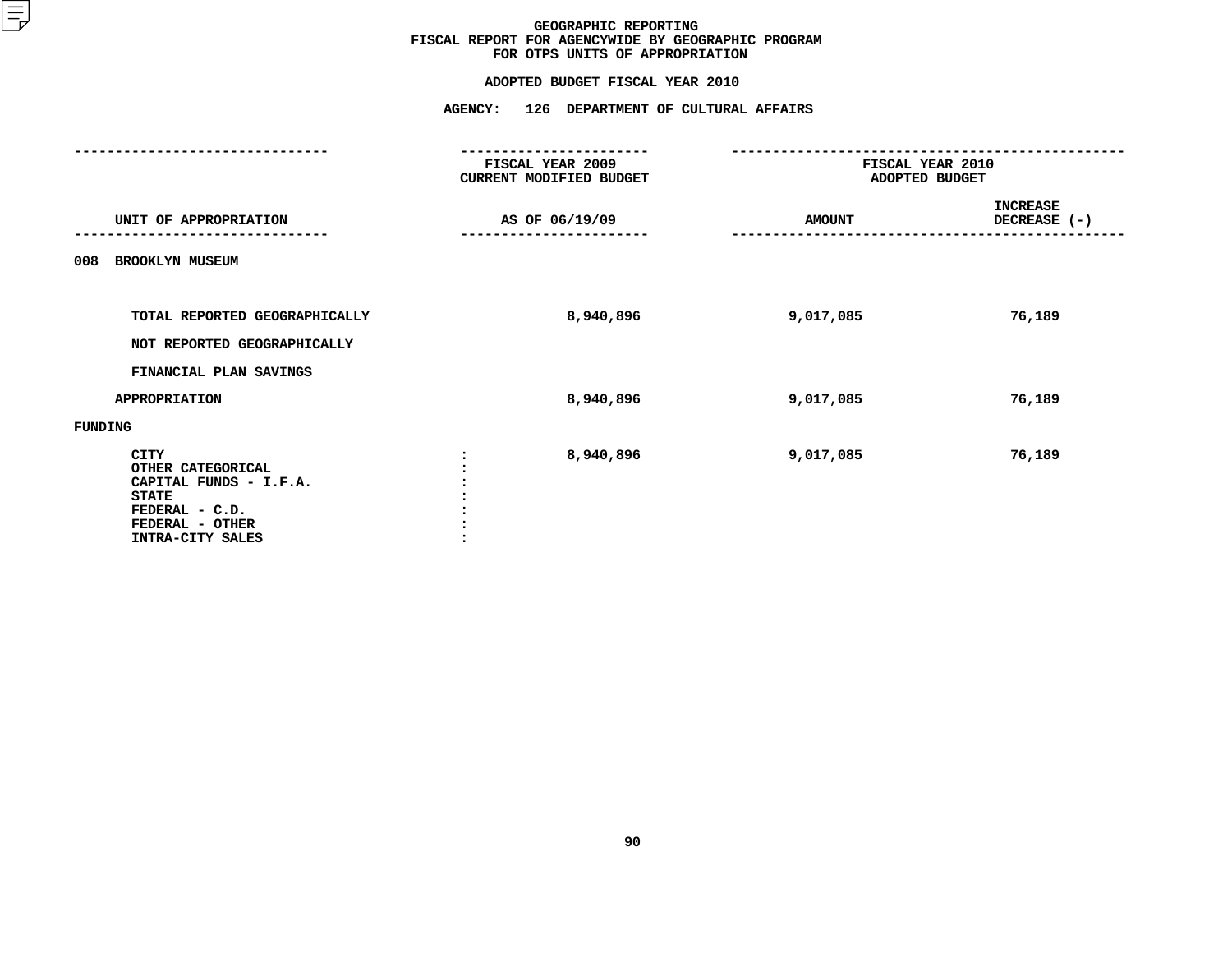|                                                                                                                              | FISCAL YEAR 2009<br>CURRENT MODIFIED BUDGET | FISCAL YEAR 2010<br>ADOPTED BUDGET |                                 |
|------------------------------------------------------------------------------------------------------------------------------|---------------------------------------------|------------------------------------|---------------------------------|
| UNIT OF APPROPRIATION                                                                                                        | AS OF 06/19/09                              | <b>AMOUNT</b>                      | <b>INCREASE</b><br>DECREASE (-) |
| BKLYN CHILDRENS MUSEUM<br>009                                                                                                |                                             |                                    |                                 |
| TOTAL REPORTED GEOGRAPHICALLY                                                                                                |                                             |                                    |                                 |
| NOT REPORTED GEOGRAPHICALLY                                                                                                  | 2,349,743                                   | 2,554,238                          | 204,495                         |
| FINANCIAL PLAN SAVINGS                                                                                                       |                                             |                                    |                                 |
| <b>APPROPRIATION</b>                                                                                                         | 2,349,743                                   | 2,554,238                          | 204,495                         |
| FUNDING                                                                                                                      |                                             |                                    |                                 |
| CITY<br>OTHER CATEGORICAL<br>CAPITAL FUNDS - I.F.A.<br><b>STATE</b><br>FEDERAL - C.D.<br>FEDERAL - OTHER<br>INTRA-CITY SALES | 2,349,743                                   | 2,554,238                          | 204,495                         |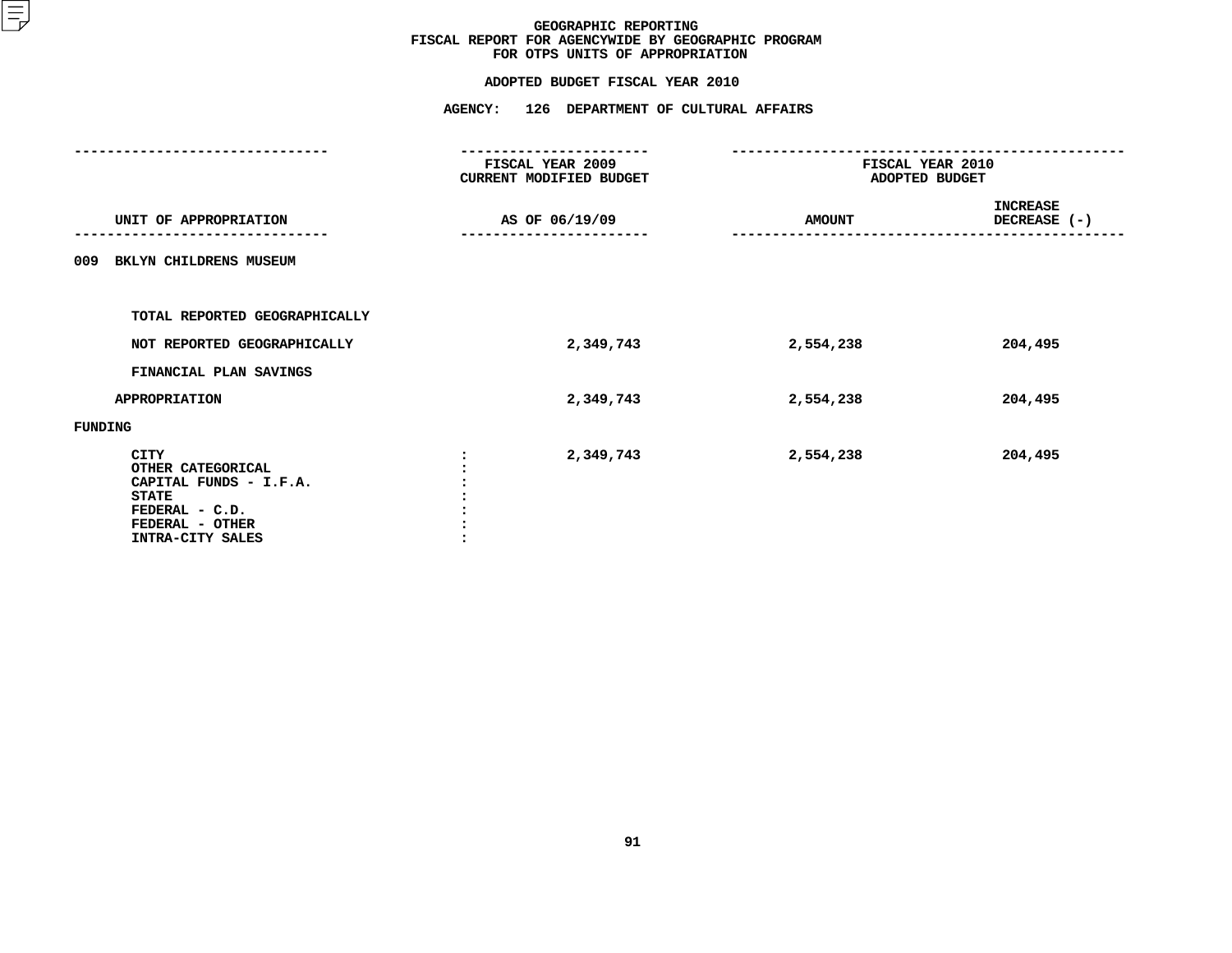|                                                                                                                 | FISCAL YEAR 2009<br>CURRENT MODIFIED BUDGET | FISCAL YEAR 2010<br>ADOPTED BUDGET |                                 |
|-----------------------------------------------------------------------------------------------------------------|---------------------------------------------|------------------------------------|---------------------------------|
| UNIT OF APPROPRIATION                                                                                           | AS OF 06/19/09                              | <b>AMOUNT</b>                      | <b>INCREASE</b><br>DECREASE (-) |
| BROOKLYN BOTANIC GARDEN<br>010                                                                                  |                                             |                                    |                                 |
| TOTAL REPORTED GEOGRAPHICALLY                                                                                   |                                             |                                    |                                 |
| NOT REPORTED GEOGRAPHICALLY                                                                                     | 4,569,483                                   | 4,083,820                          | 485,663-                        |
| FINANCIAL PLAN SAVINGS                                                                                          |                                             |                                    |                                 |
| <b>APPROPRIATION</b>                                                                                            | 4,569,483                                   | 4,083,820                          | 485,663-                        |
| FUNDING                                                                                                         |                                             |                                    |                                 |
| <b>CITY</b><br>OTHER CATEGORICAL<br>CAPITAL FUNDS - I.F.A.<br><b>STATE</b><br>FEDERAL - C.D.<br>FEDERAL - OTHER | 4,015,240                                   | 4,083,820                          | 68,580                          |
| INTRA-CITY SALES                                                                                                | 554,243                                     |                                    | $554,243-$                      |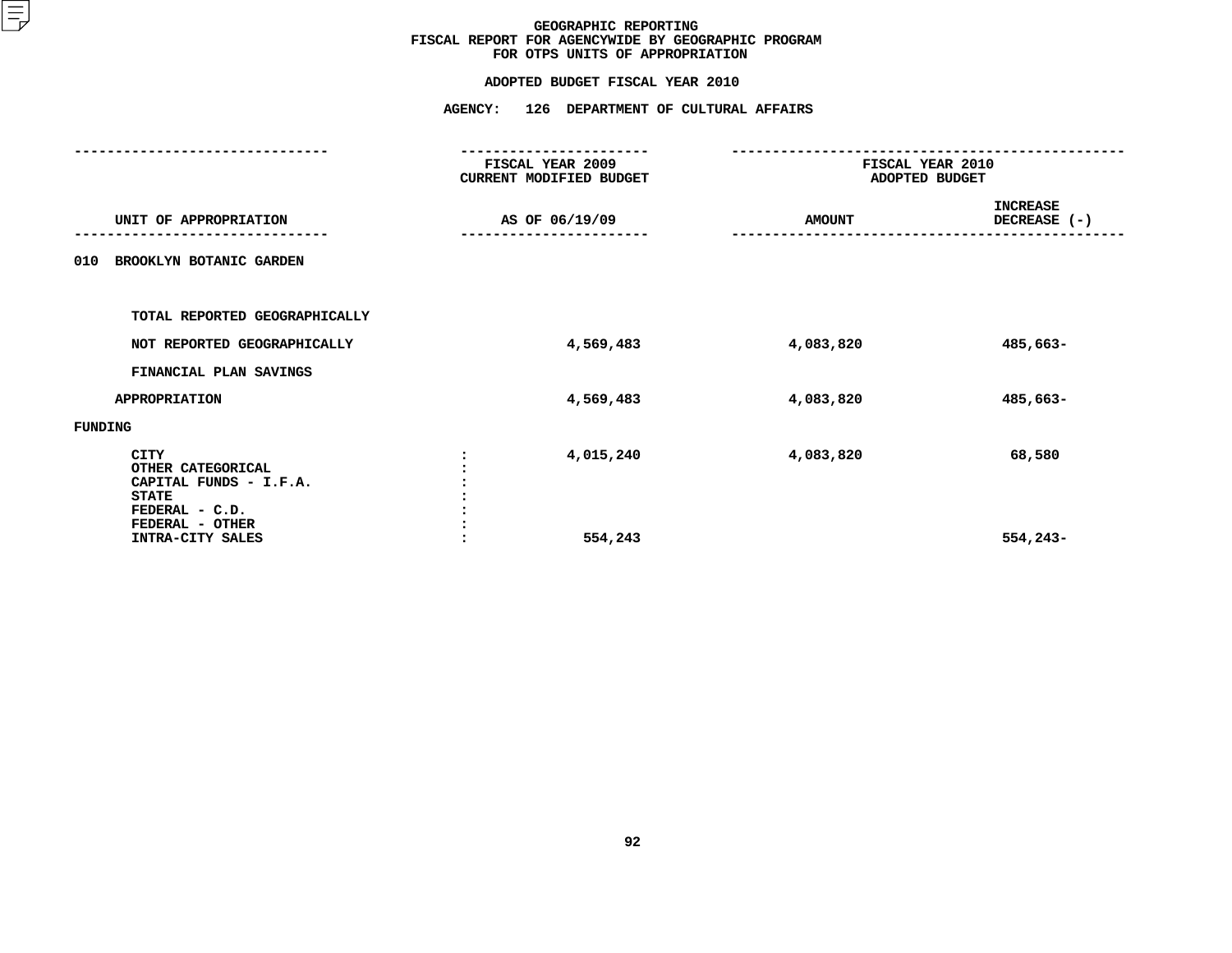|                                                                                                          | FISCAL YEAR 2009<br>CURRENT MODIFIED BUDGET | FISCAL YEAR 2010<br>ADOPTED BUDGET |                                 |
|----------------------------------------------------------------------------------------------------------|---------------------------------------------|------------------------------------|---------------------------------|
| UNIT OF APPROPRIATION                                                                                    | AS OF 06/19/09                              | <b>AMOUNT</b>                      | <b>INCREASE</b><br>DECREASE (-) |
| QUEENS BOTANICAL GARDEN<br>011                                                                           |                                             |                                    |                                 |
| TOTAL REPORTED GEOGRAPHICALLY                                                                            |                                             |                                    |                                 |
| NOT REPORTED GEOGRAPHICALLY                                                                              | 1,369,180                                   | 1,141,639                          | 227,541-                        |
| FINANCIAL PLAN SAVINGS                                                                                   |                                             |                                    |                                 |
| APPROPRIATION                                                                                            | 1,369,180                                   | 1,141,639                          | $227,541-$                      |
| FUNDING                                                                                                  |                                             |                                    |                                 |
| CITY<br>OTHER CATEGORICAL<br>CAPITAL FUNDS - I.F.A.<br><b>STATE</b><br>FEDERAL - C.D.<br>FEDERAL - OTHER | 1,141,358                                   | 1,141,639                          | 281                             |
| INTRA-CITY SALES                                                                                         | 227,822                                     |                                    | 227,822-                        |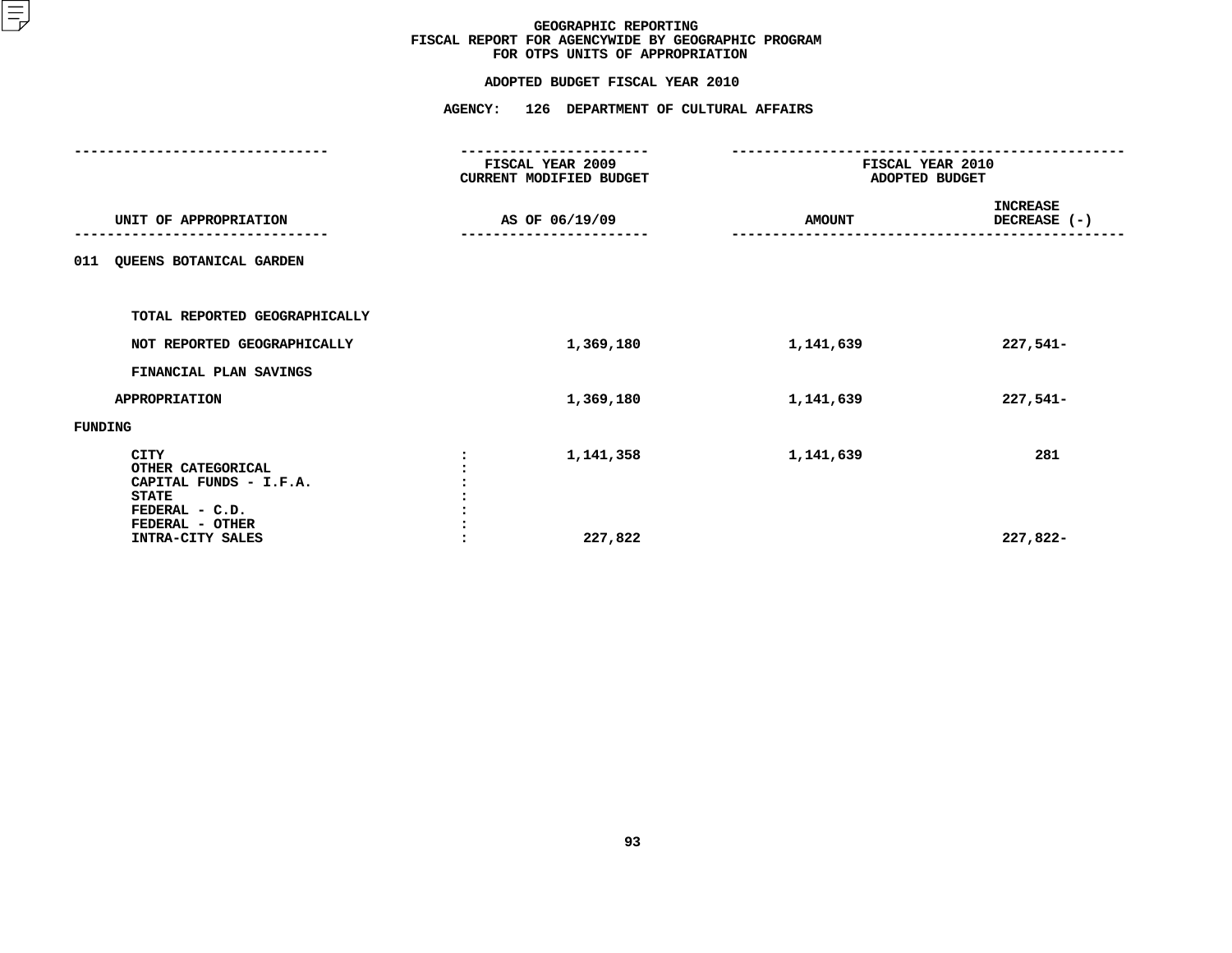|                                                                                                                              | FISCAL YEAR 2009<br>CURRENT MODIFIED BUDGET | FISCAL YEAR 2010<br>ADOPTED BUDGET |                                 |
|------------------------------------------------------------------------------------------------------------------------------|---------------------------------------------|------------------------------------|---------------------------------|
| UNIT OF APPROPRIATION                                                                                                        | AS OF 06/19/09                              | <b>AMOUNT</b>                      | <b>INCREASE</b><br>DECREASE (-) |
| 012 NY HALL OF SCIENCE                                                                                                       |                                             |                                    |                                 |
| TOTAL REPORTED GEOGRAPHICALLY                                                                                                |                                             |                                    |                                 |
| NOT REPORTED GEOGRAPHICALLY                                                                                                  | 2,168,452                                   | 2,159,721                          | $8,731-$                        |
| FINANCIAL PLAN SAVINGS                                                                                                       |                                             |                                    |                                 |
| <b>APPROPRIATION</b>                                                                                                         | 2,168,452                                   | 2,159,721                          | $8,731-$                        |
| FUNDING                                                                                                                      |                                             |                                    |                                 |
| CITY<br>OTHER CATEGORICAL<br>CAPITAL FUNDS - I.F.A.<br><b>STATE</b><br>FEDERAL - C.D.<br>FEDERAL - OTHER<br>INTRA-CITY SALES | 2,168,452                                   | 2,159,721                          | $8,731-$                        |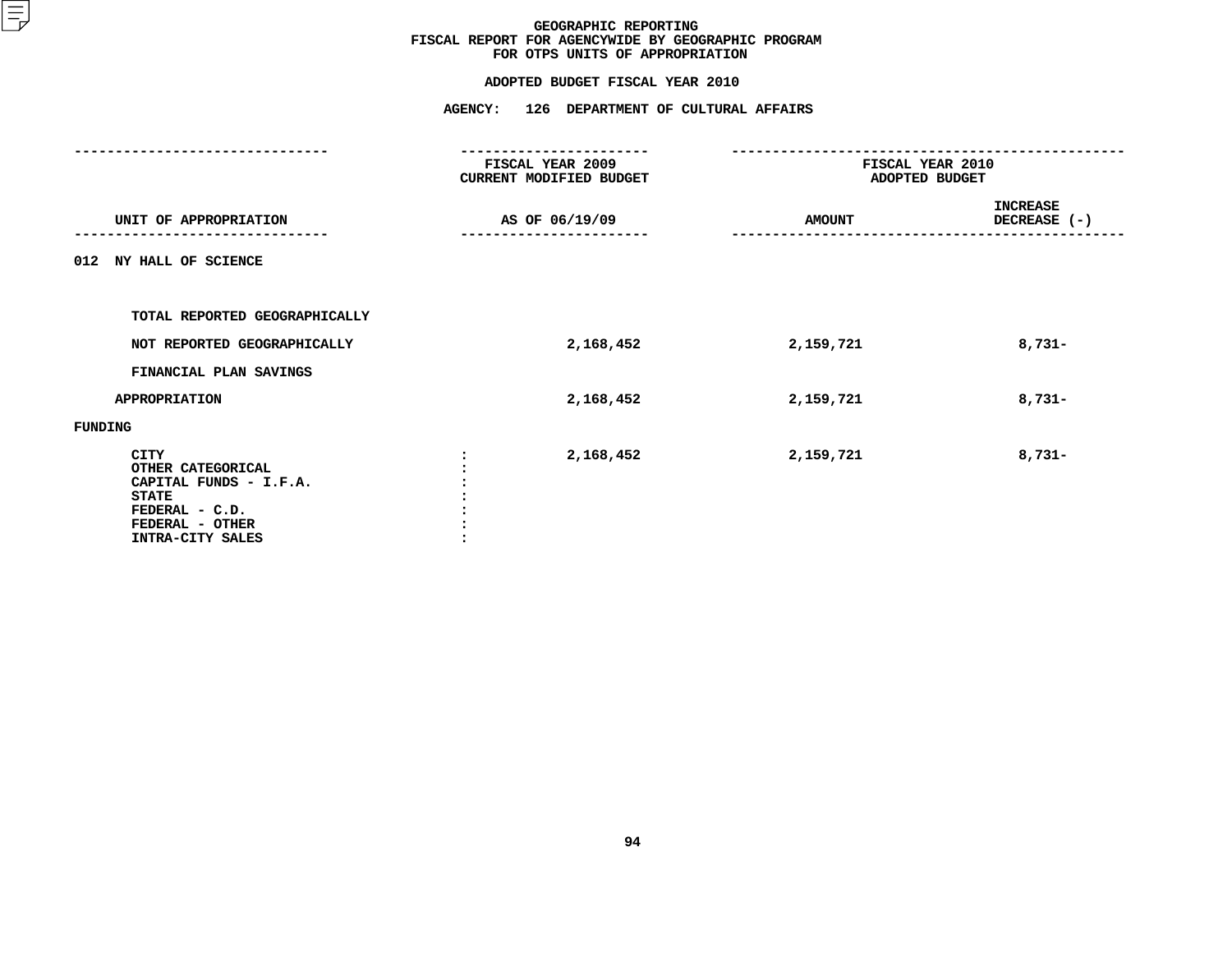|                                                                                                                                     | FISCAL YEAR 2009<br>CURRENT MODIFIED BUDGET | FISCAL YEAR 2010<br>ADOPTED BUDGET |                            |
|-------------------------------------------------------------------------------------------------------------------------------------|---------------------------------------------|------------------------------------|----------------------------|
| UNIT OF APPROPRIATION                                                                                                               | AS OF 06/19/09                              | <b>AMOUNT</b>                      | INCREASE<br>DECREASE $(-)$ |
| 013 SI INSTITUTE ARTS & SCIENCES                                                                                                    |                                             |                                    |                            |
| TOTAL REPORTED GEOGRAPHICALLY                                                                                                       | 864,302                                     | 830,704                            | $33,598-$                  |
| NOT REPORTED GEOGRAPHICALLY                                                                                                         |                                             |                                    |                            |
| FINANCIAL PLAN SAVINGS                                                                                                              |                                             |                                    |                            |
| <b>APPROPRIATION</b>                                                                                                                | 864,302                                     | 830,704                            | $33,598-$                  |
| FUNDING                                                                                                                             |                                             |                                    |                            |
| <b>CITY</b><br>OTHER CATEGORICAL<br>CAPITAL FUNDS - I.F.A.<br><b>STATE</b><br>FEDERAL - C.D.<br>FEDERAL - OTHER<br>INTRA-CITY SALES | 864,302                                     | 830,704                            | $33,598-$                  |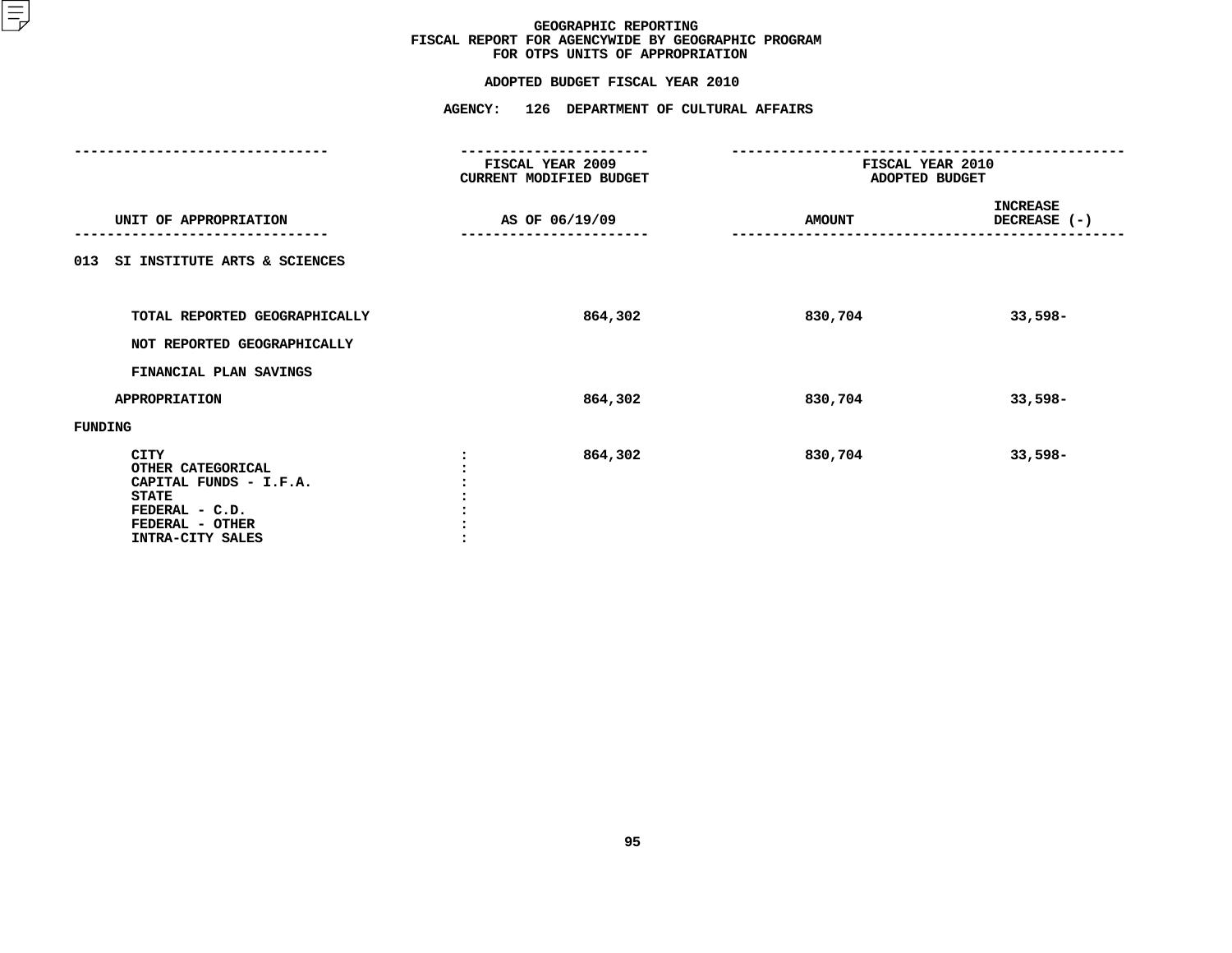|                                                                                                                                     | FISCAL YEAR 2009<br>CURRENT MODIFIED BUDGET | FISCAL YEAR 2010<br>ADOPTED BUDGET |                                 |
|-------------------------------------------------------------------------------------------------------------------------------------|---------------------------------------------|------------------------------------|---------------------------------|
| UNIT OF APPROPRIATION                                                                                                               | AS OF 06/19/09                              | <b>AMOUNT</b>                      | <b>INCREASE</b><br>DECREASE (-) |
| 014 S.I. ZOOLOGICAL SOCIETY                                                                                                         |                                             |                                    |                                 |
| TOTAL REPORTED GEOGRAPHICALLY                                                                                                       |                                             |                                    |                                 |
| NOT REPORTED GEOGRAPHICALLY                                                                                                         | 1,641,517                                   | 1,595,458                          | 46,059-                         |
| FINANCIAL PLAN SAVINGS                                                                                                              |                                             |                                    |                                 |
| <b>APPROPRIATION</b>                                                                                                                | 1,641,517                                   | 1,595,458                          | 46,059-                         |
| FUNDING                                                                                                                             |                                             |                                    |                                 |
| <b>CITY</b><br>OTHER CATEGORICAL<br>CAPITAL FUNDS - I.F.A.<br><b>STATE</b><br>FEDERAL - C.D.<br>FEDERAL - OTHER<br>INTRA-CITY SALES | 1,641,517                                   | 1,595,458                          | 46,059-                         |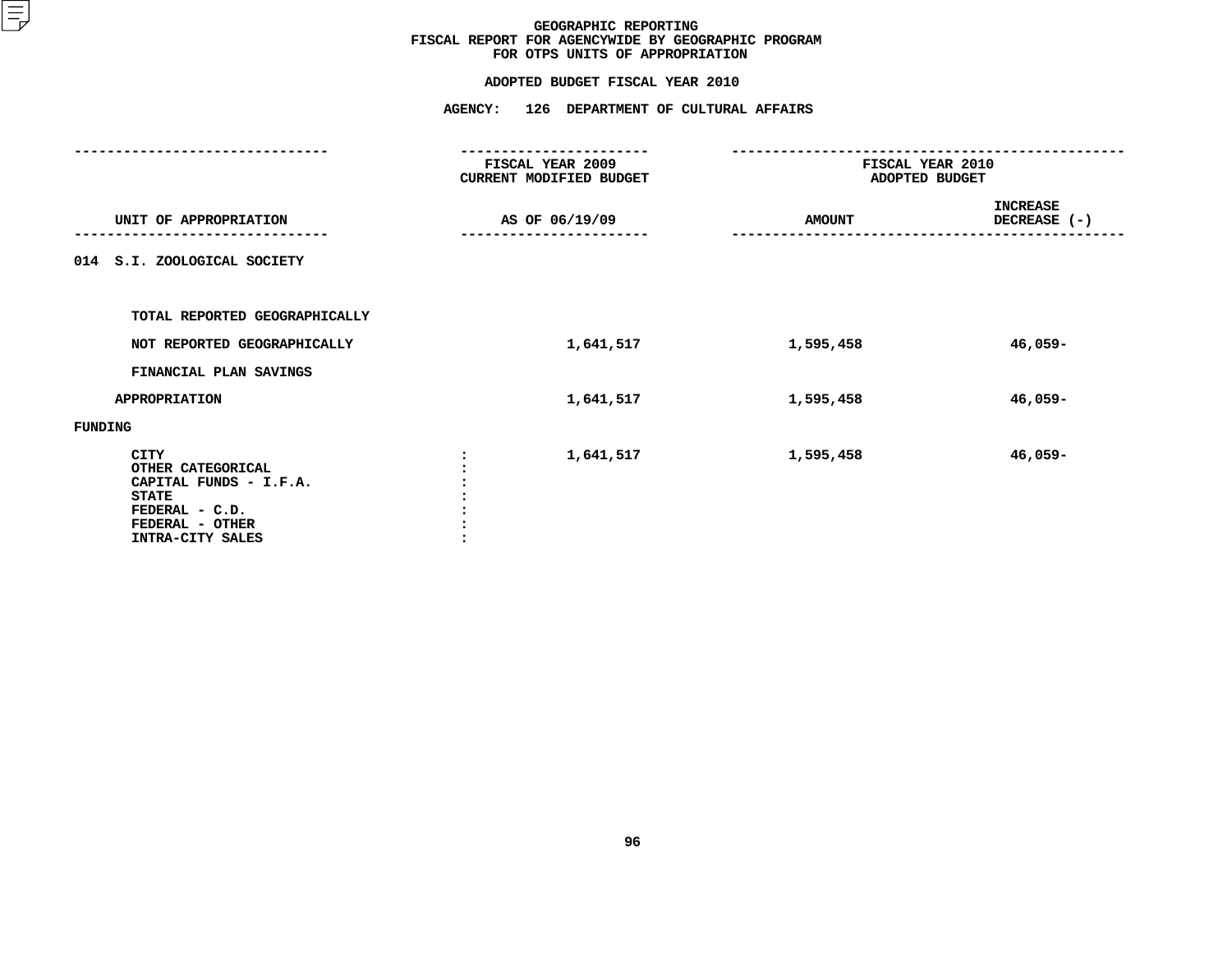|                                                                                                                              | FISCAL YEAR 2009<br>CURRENT MODIFIED BUDGET | FISCAL YEAR 2010<br>ADOPTED BUDGET |                                 |
|------------------------------------------------------------------------------------------------------------------------------|---------------------------------------------|------------------------------------|---------------------------------|
| UNIT OF APPROPRIATION                                                                                                        | AS OF 06/19/09                              | <b>AMOUNT</b>                      | <b>INCREASE</b><br>DECREASE (-) |
| 015 S I HISTORICAL SOCIETY                                                                                                   |                                             |                                    |                                 |
| TOTAL REPORTED GEOGRAPHICALLY                                                                                                |                                             |                                    |                                 |
| NOT REPORTED GEOGRAPHICALLY                                                                                                  | 782,880                                     | 819,564                            | 36,684                          |
| FINANCIAL PLAN SAVINGS                                                                                                       |                                             |                                    |                                 |
| <b>APPROPRIATION</b>                                                                                                         | 782,880                                     | 819,564                            | 36,684                          |
| FUNDING                                                                                                                      |                                             |                                    |                                 |
| CITY<br>OTHER CATEGORICAL<br>CAPITAL FUNDS - I.F.A.<br><b>STATE</b><br>FEDERAL - C.D.<br>FEDERAL - OTHER<br>INTRA-CITY SALES | 782,880                                     | 819,564                            | 36,684                          |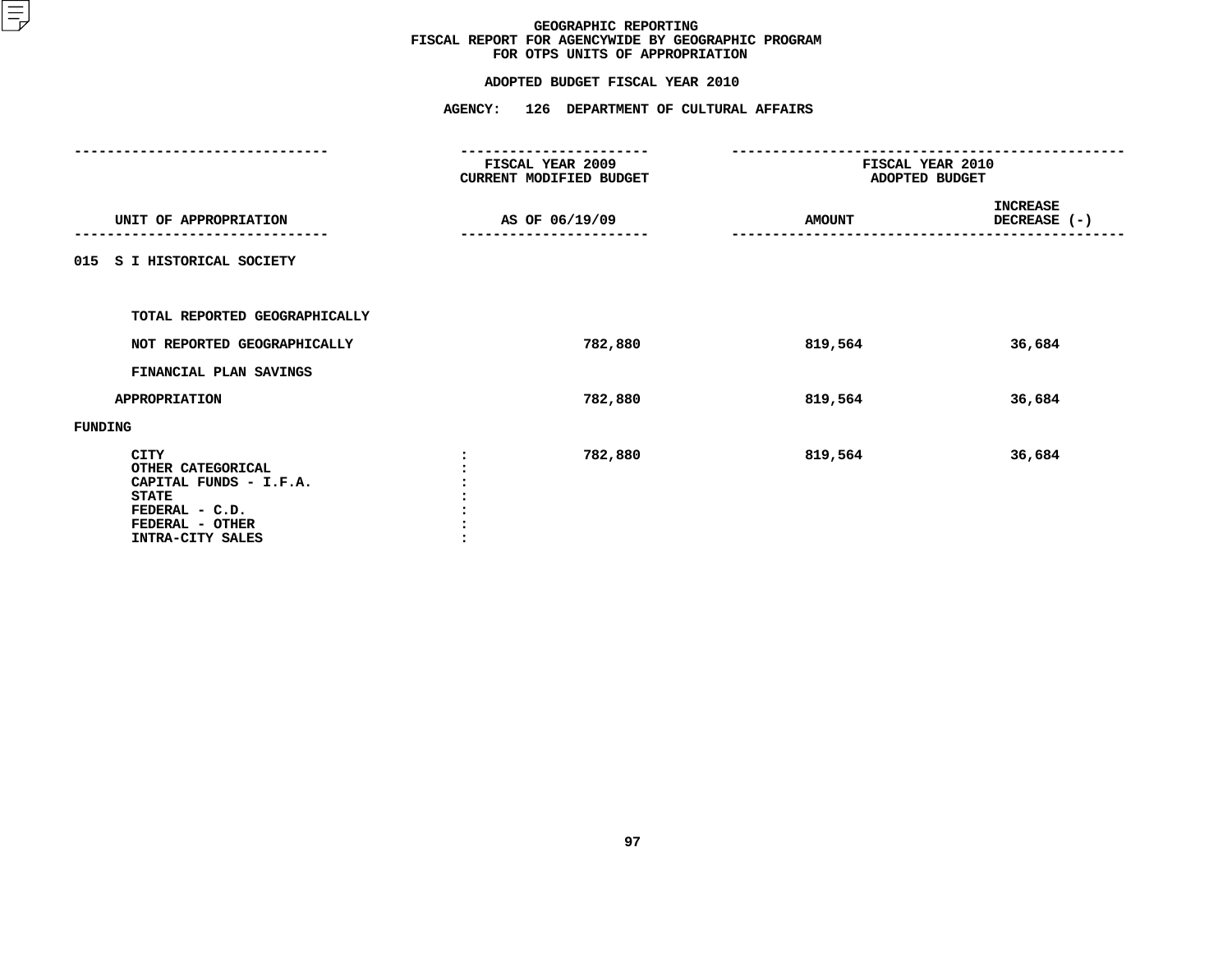|                                                                                                                              | FISCAL YEAR 2009<br>CURRENT MODIFIED BUDGET | FISCAL YEAR 2010<br>ADOPTED BUDGET |                                 |
|------------------------------------------------------------------------------------------------------------------------------|---------------------------------------------|------------------------------------|---------------------------------|
| UNIT OF APPROPRIATION                                                                                                        | AS OF 06/19/09                              | <b>AMOUNT</b>                      | <b>INCREASE</b><br>DECREASE (-) |
| MUSEUM OF THE CITY OF NY<br>016                                                                                              |                                             |                                    |                                 |
| TOTAL REPORTED GEOGRAPHICALLY<br>NOT REPORTED GEOGRAPHICALLY                                                                 | 1,823,561                                   | 2,230,104                          | 406,543                         |
| FINANCIAL PLAN SAVINGS                                                                                                       |                                             |                                    |                                 |
| <b>APPROPRIATION</b>                                                                                                         | 1,823,561                                   | 2,230,104                          | 406,543                         |
| FUNDING                                                                                                                      |                                             |                                    |                                 |
| CITY<br>OTHER CATEGORICAL<br>CAPITAL FUNDS - I.F.A.<br><b>STATE</b><br>FEDERAL - C.D.<br>FEDERAL - OTHER<br>INTRA-CITY SALES | 1,823,561                                   | 2,230,104                          | 406,543                         |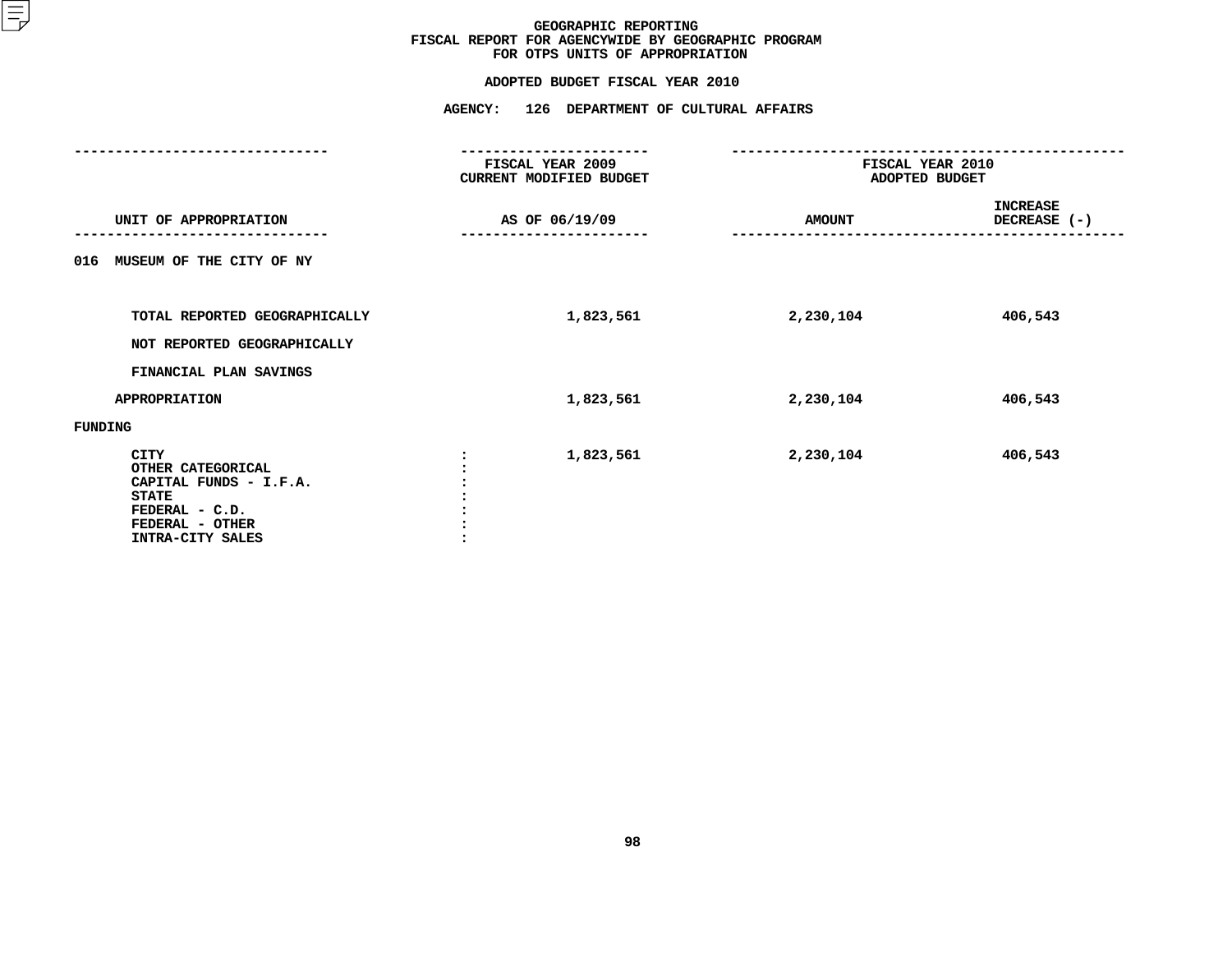|                                                                                                                                     | FISCAL YEAR 2009<br>CURRENT MODIFIED BUDGET | FISCAL YEAR 2010<br>ADOPTED BUDGET |                                   |
|-------------------------------------------------------------------------------------------------------------------------------------|---------------------------------------------|------------------------------------|-----------------------------------|
| UNIT OF APPROPRIATION                                                                                                               | AS OF 06/19/09                              | <b>AMOUNT</b>                      | <b>INCREASE</b><br>DECREASE $(-)$ |
| 017<br><b>WAVE HILL</b>                                                                                                             |                                             |                                    |                                   |
| TOTAL REPORTED GEOGRAPHICALLY                                                                                                       |                                             |                                    |                                   |
| NOT REPORTED GEOGRAPHICALLY                                                                                                         | 1,097,397                                   | 1,077,191                          | $20,206 -$                        |
| FINANCIAL PLAN SAVINGS                                                                                                              |                                             |                                    |                                   |
| <b>APPROPRIATION</b>                                                                                                                | 1,097,397                                   | 1,077,191                          | $20,206 -$                        |
| FUNDING                                                                                                                             |                                             |                                    |                                   |
| <b>CITY</b><br>OTHER CATEGORICAL<br>CAPITAL FUNDS - I.F.A.<br><b>STATE</b><br>FEDERAL - C.D.<br>FEDERAL - OTHER<br>INTRA-CITY SALES | 1,097,397                                   | 1,077,191                          | $20,206 -$                        |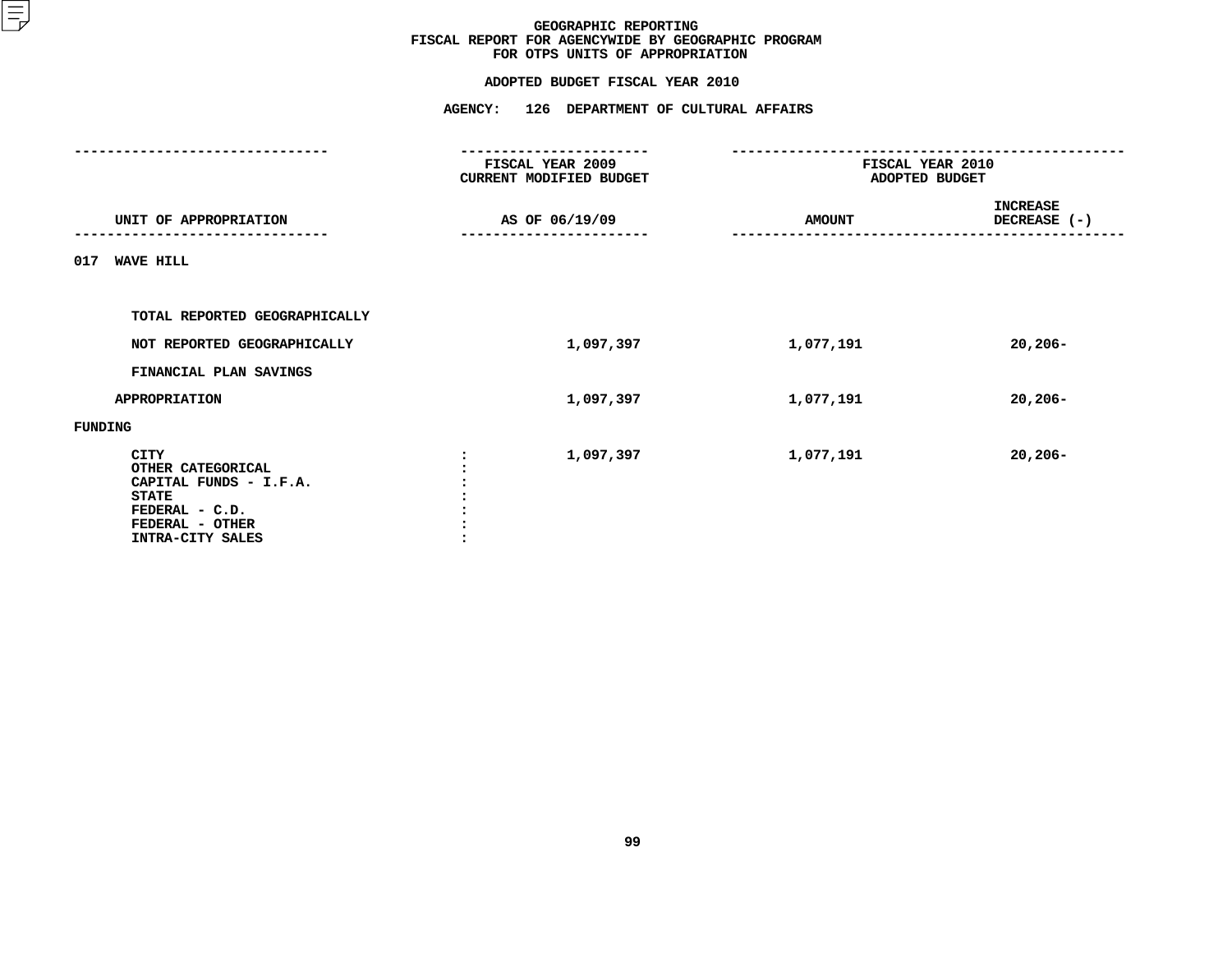|                                                                                                                              | FISCAL YEAR 2009<br>CURRENT MODIFIED BUDGET | FISCAL YEAR 2010<br>ADOPTED BUDGET |                                 |
|------------------------------------------------------------------------------------------------------------------------------|---------------------------------------------|------------------------------------|---------------------------------|
| UNIT OF APPROPRIATION                                                                                                        | AS OF 06/19/09                              | <b>AMOUNT</b>                      | <b>INCREASE</b><br>DECREASE (-) |
| BROOKLYN ACADEMY OF MUSIC<br>019                                                                                             |                                             |                                    |                                 |
| TOTAL REPORTED GEOGRAPHICALLY<br>NOT REPORTED GEOGRAPHICALLY                                                                 | 3,127,202                                   | 2,998,571                          | 128,631-                        |
| FINANCIAL PLAN SAVINGS                                                                                                       |                                             |                                    |                                 |
| APPROPRIATION                                                                                                                | 3,127,202                                   | 2,998,571                          | $128,631-$                      |
| FUNDING                                                                                                                      |                                             |                                    |                                 |
| CITY<br>OTHER CATEGORICAL<br>CAPITAL FUNDS - I.F.A.<br><b>STATE</b><br>FEDERAL - C.D.<br>FEDERAL - OTHER<br>INTRA-CITY SALES | 3,127,202                                   | 2,998,571                          | 128,631-                        |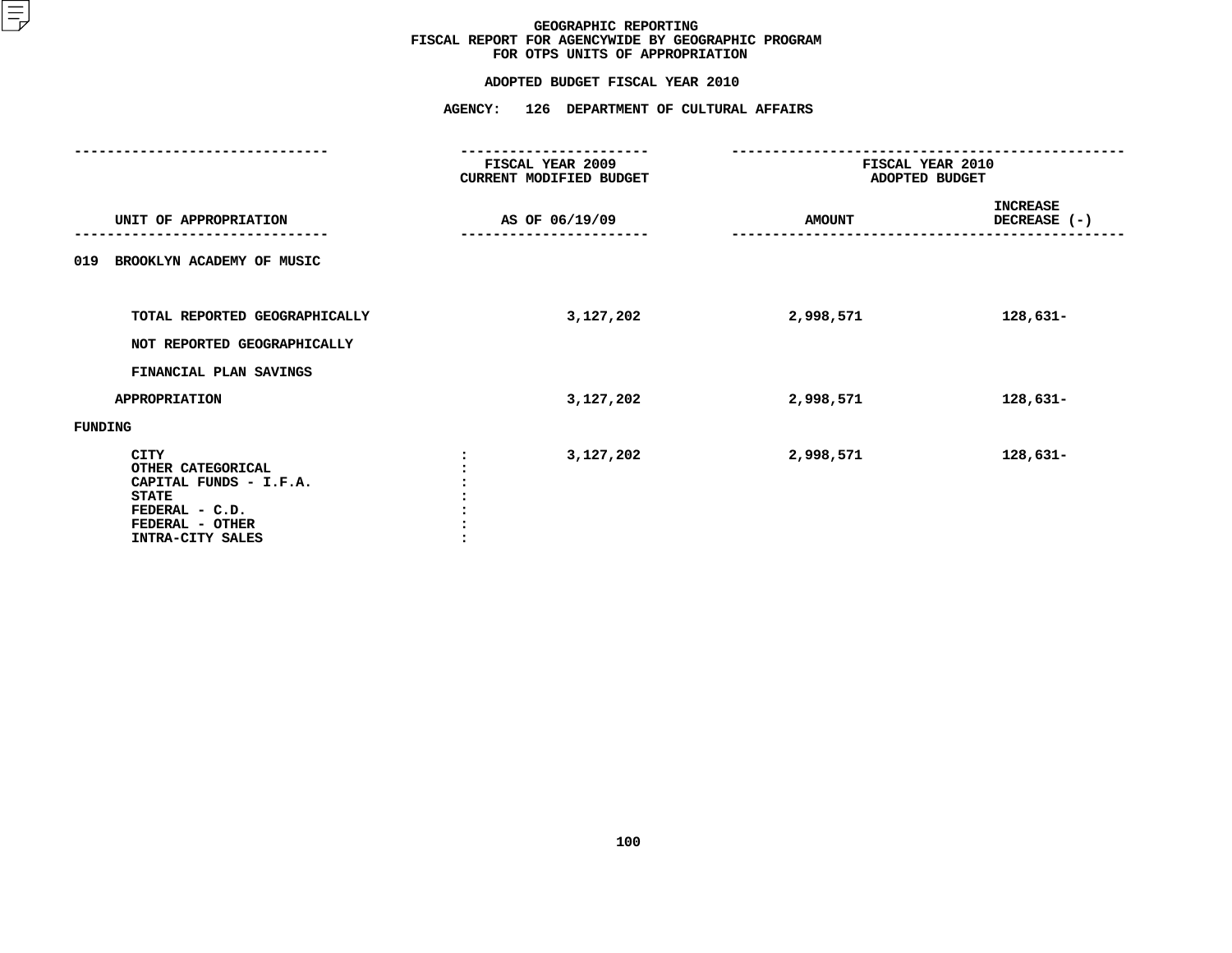|                                                                                                          | FISCAL YEAR 2009<br>CURRENT MODIFIED BUDGET | FISCAL YEAR 2010<br>ADOPTED BUDGET |                                 |
|----------------------------------------------------------------------------------------------------------|---------------------------------------------|------------------------------------|---------------------------------|
| UNIT OF APPROPRIATION                                                                                    | AS OF 06/19/09                              | <b>AMOUNT</b>                      | <b>INCREASE</b><br>DECREASE (-) |
| SNUG HARBOR CULTURAL CENTER<br>020                                                                       |                                             |                                    |                                 |
| TOTAL REPORTED GEOGRAPHICALLY                                                                            | 1,809,732                                   | 1,703,720                          | 106,012-                        |
| NOT REPORTED GEOGRAPHICALLY                                                                              | 182,297                                     |                                    | 182,297-                        |
| FINANCIAL PLAN SAVINGS                                                                                   |                                             |                                    |                                 |
| <b>APPROPRIATION</b>                                                                                     | 1,992,029                                   | 1,703,720                          | 288,309-                        |
| FUNDING                                                                                                  |                                             |                                    |                                 |
| CITY<br>OTHER CATEGORICAL<br>CAPITAL FUNDS - I.F.A.<br><b>STATE</b><br>FEDERAL - C.D.<br>FEDERAL - OTHER | 1,809,732                                   | 1,703,720                          | 106,012-                        |
| INTRA-CITY SALES                                                                                         | 182,297                                     |                                    | 182,297-                        |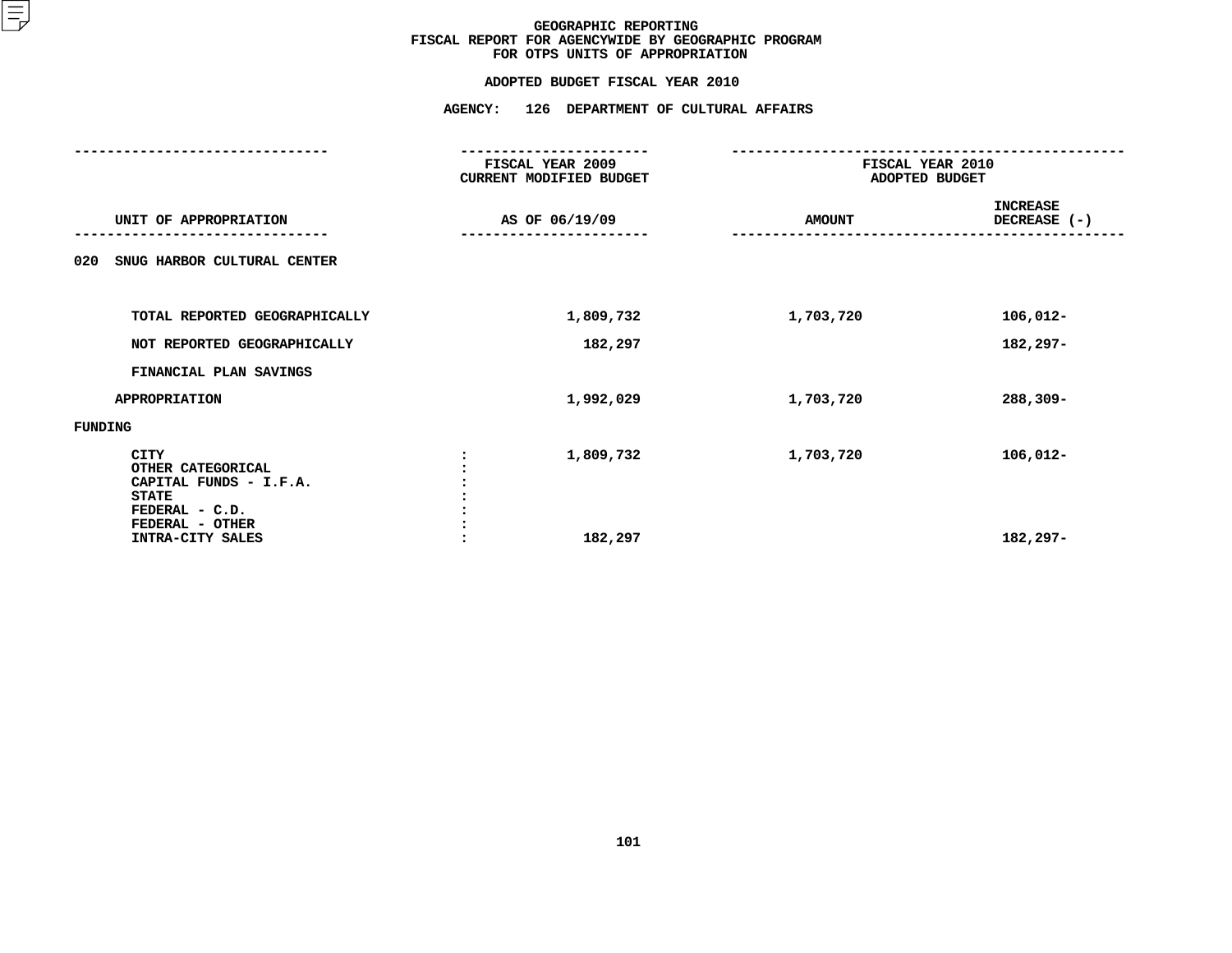|                                                                                                                              | FISCAL YEAR 2009<br>CURRENT MODIFIED BUDGET | FISCAL YEAR 2010<br>ADOPTED BUDGET |                                 |
|------------------------------------------------------------------------------------------------------------------------------|---------------------------------------------|------------------------------------|---------------------------------|
| UNIT OF APPROPRIATION                                                                                                        | AS OF 06/19/09                              | <b>AMOUNT</b>                      | <b>INCREASE</b><br>DECREASE (-) |
| 021 STUDIO MUSEUM IN HARLEM                                                                                                  |                                             |                                    |                                 |
| TOTAL REPORTED GEOGRAPHICALLY<br>NOT REPORTED GEOGRAPHICALLY                                                                 | 883,366                                     | 941,030                            | 57,664                          |
| FINANCIAL PLAN SAVINGS                                                                                                       |                                             |                                    |                                 |
| <b>APPROPRIATION</b>                                                                                                         | 883,366                                     | 941,030                            | 57,664                          |
| FUNDING                                                                                                                      |                                             |                                    |                                 |
| CITY<br>OTHER CATEGORICAL<br>CAPITAL FUNDS - I.F.A.<br><b>STATE</b><br>FEDERAL - C.D.<br>FEDERAL - OTHER<br>INTRA-CITY SALES | 883,366                                     | 941,030                            | 57,664                          |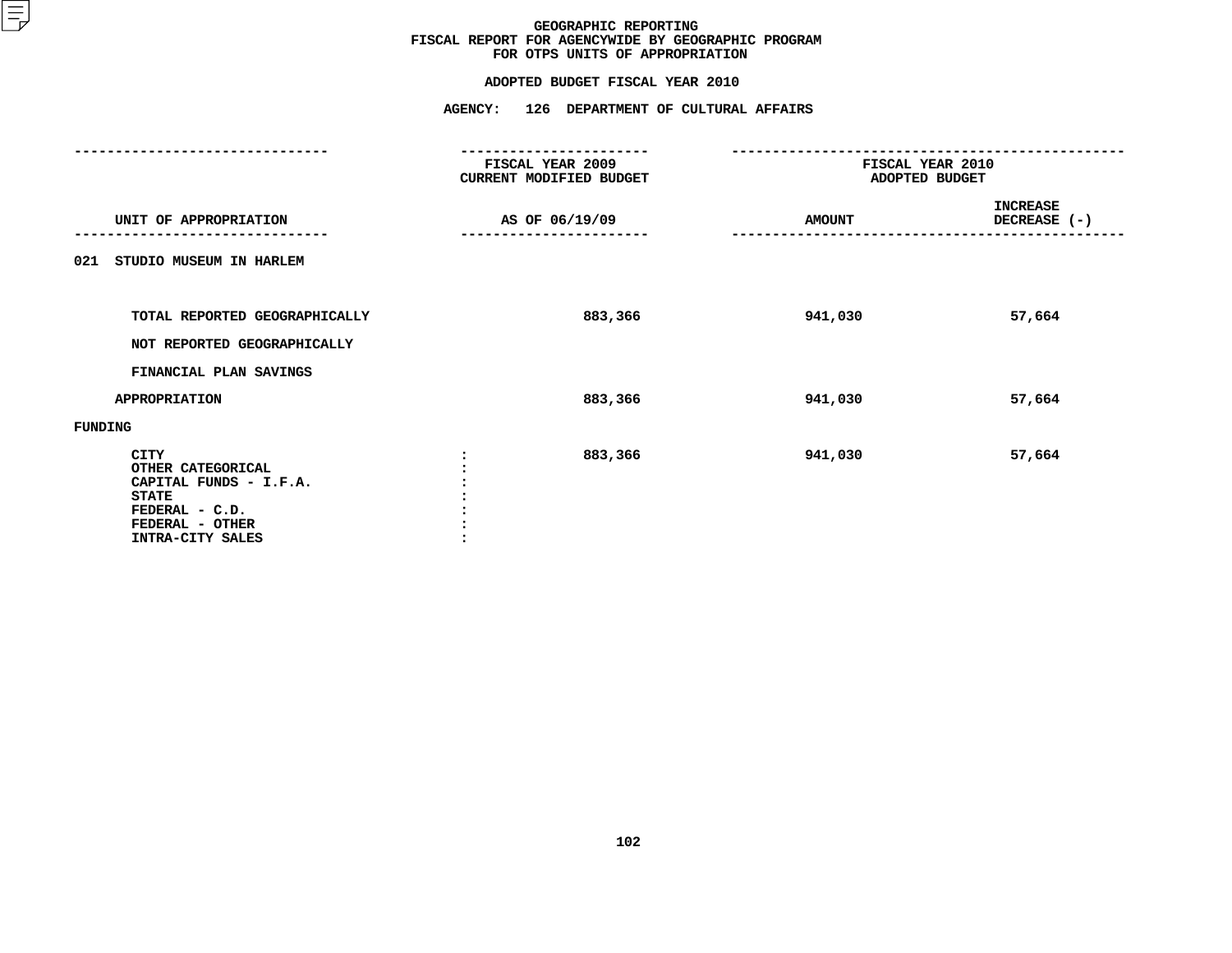|                                                                                       | FISCAL YEAR 2009<br>CURRENT MODIFIED BUDGET | FISCAL YEAR 2010<br>ADOPTED BUDGET |                                 |
|---------------------------------------------------------------------------------------|---------------------------------------------|------------------------------------|---------------------------------|
| UNIT OF APPROPRIATION                                                                 | AS OF 06/19/09                              | <b>AMOUNT</b>                      | <b>INCREASE</b><br>DECREASE (-) |
| 022<br>OTHER CULTURAL INSTITUTIONS                                                    |                                             |                                    |                                 |
| TOTAL REPORTED GEOGRAPHICALLY                                                         | 8,719,590                                   | 8,906,882                          | 187,292                         |
| NOT REPORTED GEOGRAPHICALLY                                                           | 7,271,451                                   | 8,181,924                          | 910,473                         |
| FINANCIAL PLAN SAVINGS                                                                |                                             |                                    |                                 |
| <b>APPROPRIATION</b>                                                                  | 15,991,041                                  | 17,088,806                         | 1,097,765                       |
| FUNDING                                                                               |                                             |                                    |                                 |
| CITY<br>OTHER CATEGORICAL<br>CAPITAL FUNDS - I.F.A.<br><b>STATE</b><br>FEDERAL - C.D. | 15,956,041                                  | 17,088,806                         | 1,132,765                       |
| FEDERAL - OTHER<br>INTRA-CITY SALES                                                   | 35,000                                      |                                    | $35,000-$                       |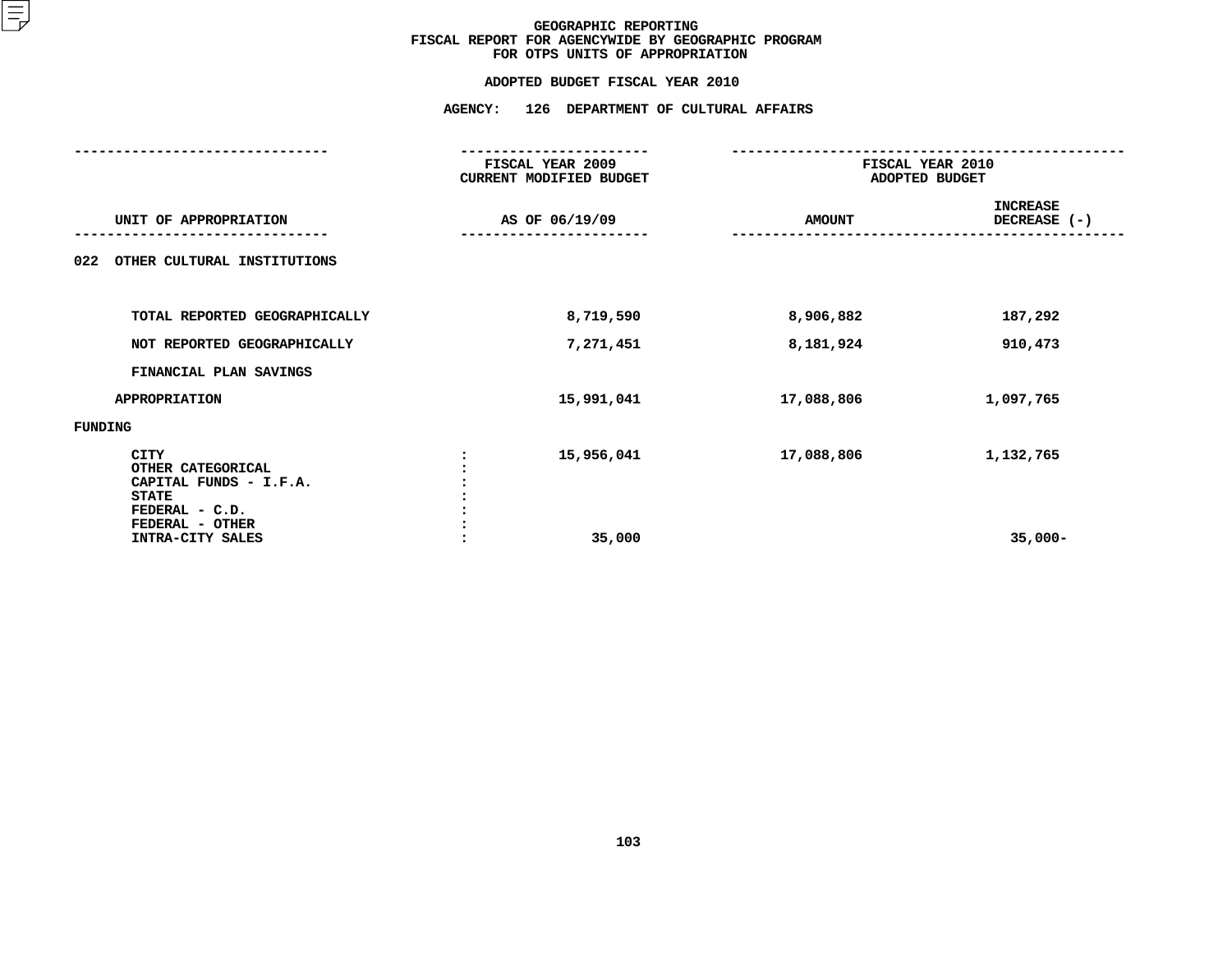|                                                                                                                                     | FISCAL YEAR 2009<br><b>CURRENT MODIFIED BUDGET</b> | FISCAL YEAR 2010<br>ADOPTED BUDGET |                                 |
|-------------------------------------------------------------------------------------------------------------------------------------|----------------------------------------------------|------------------------------------|---------------------------------|
| UNIT OF APPROPRIATION                                                                                                               | AS OF 06/19/09                                     | <b>AMOUNT</b>                      | <b>INCREASE</b><br>DECREASE (-) |
| 024 N.Y. SHAKESPEARE FESTIVAL                                                                                                       |                                                    |                                    |                                 |
| TOTAL REPORTED GEOGRAPHICALLY<br>NOT REPORTED GEOGRAPHICALLY                                                                        | 1,093,756                                          | 1,052,904                          | 40,852-                         |
| FINANCIAL PLAN SAVINGS                                                                                                              |                                                    |                                    |                                 |
| APPROPRIATION                                                                                                                       | 1,093,756                                          | 1,052,904                          | 40,852-                         |
| FUNDING                                                                                                                             |                                                    |                                    |                                 |
| <b>CITY</b><br>OTHER CATEGORICAL<br>CAPITAL FUNDS - I.F.A.<br><b>STATE</b><br>FEDERAL - C.D.<br>FEDERAL - OTHER<br>INTRA-CITY SALES | 1,093,756                                          | 1,052,904                          | 40,852-                         |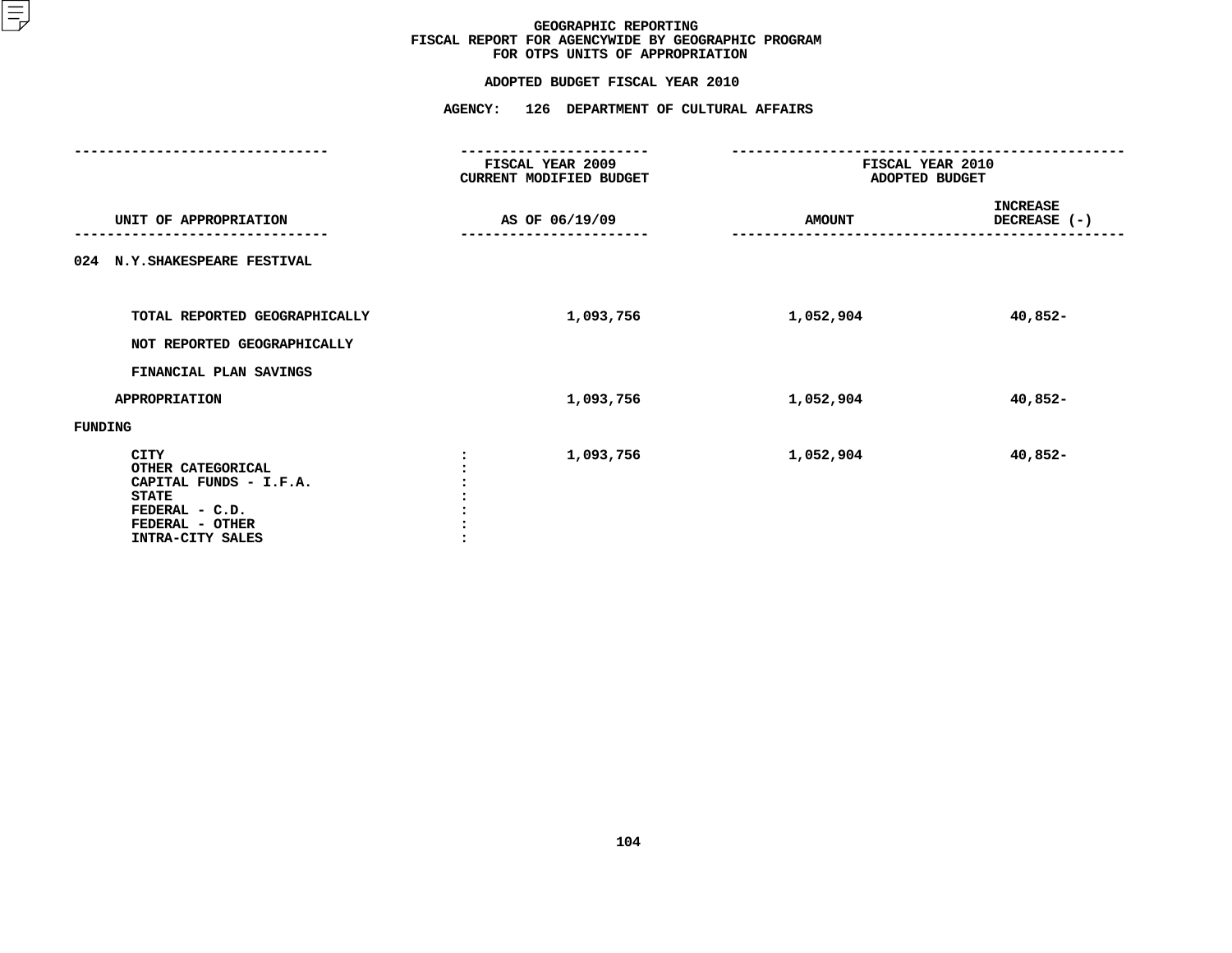## GEOGRAPHIC REPORTING<br>FISCAL REPORT AGENCYWIDE SUMMARY

## **FISCAL REPORT AGENCYWIDE SUMMARY ADOPTED BUDGET FISCAL YEAR <sup>2010</sup>**

#### **AGENCY: <sup>126</sup> DEPARTMENT OF CULTURAL AFFAIRS**

|                                                                                                                                                       | FISCAL YEAR 2009<br><b>CURRENT MODIFIED BUDGET</b>       | FISCAL YEAR 2010<br>ADOPTED BUDGET          |                                                    |  |
|-------------------------------------------------------------------------------------------------------------------------------------------------------|----------------------------------------------------------|---------------------------------------------|----------------------------------------------------|--|
| UNIT OF APPROPRIATION                                                                                                                                 | AS OF 06/19/09                                           | <b>AMOUNT</b>                               | <b>INCREASE</b><br>DECREASE (-)                    |  |
| PS APPROPRIATIONS<br>REGULAR GROSS<br><b>OTHER</b>                                                                                                    |                                                          |                                             |                                                    |  |
| TOTAL REPORTED GEOGRAPHICALLY<br>NOT REPORTED GEOGRAPHICALLY                                                                                          | 4,259,447                                                | 4,031,019                                   | $228,428-$                                         |  |
| OTPS APPROPRIATIONS<br>TOTAL REPORTED GEOGRAPHICALLY<br>NOT REPORTED GEOGRAPHICALLY                                                                   | 112,019,609<br>37, 119, 428                              | 114,872,229<br>40,090,647                   | 2,852,620<br>2,971,219                             |  |
| FINANCIAL PLAN SAVINGS<br><b>APPROPRIATIONS</b>                                                                                                       | 153,398,484                                              | 158,993,895                                 | 5,595,411                                          |  |
| <b>FUNDING</b><br><b>CITY</b><br>OTHER CATEGORICAL<br>CAPITAL FUNDS - I.F.A.<br><b>STATE</b><br>FEDERAL - C.D.<br>FEDERAL - OTHER<br>INTRA-CITY SALES | 150,801,125<br>102,800<br>70,013<br>748,206<br>1,676,340 | 158,350,698<br>70,013<br>262,684<br>310,500 | 7,549,573<br>$102,800 -$<br>485,522-<br>1,365,840- |  |
|                                                                                                                                                       |                                                          |                                             |                                                    |  |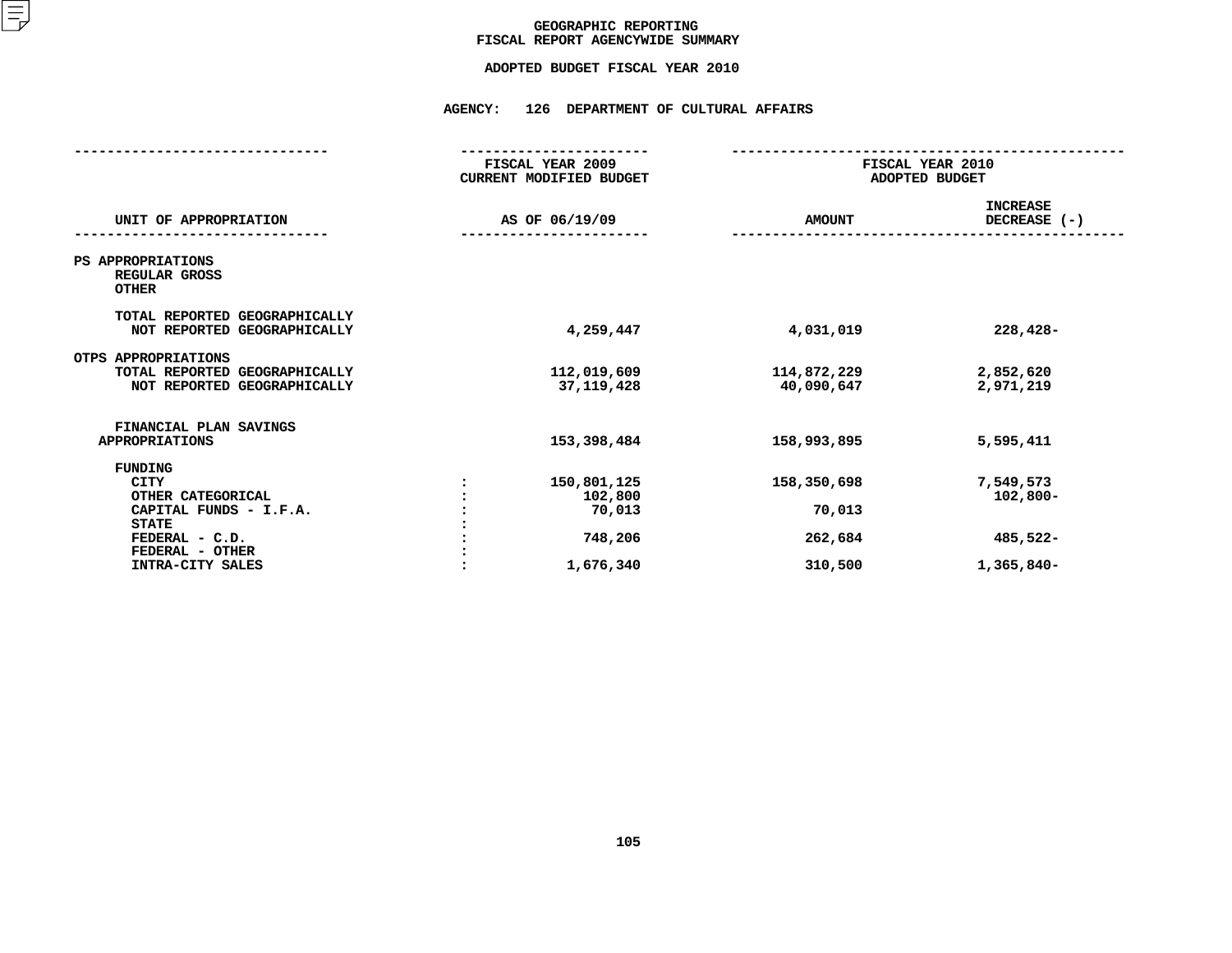#### **ADOPTED BUDGET FISCAL YEAR 2010**

|                                                            | ----------------                            |                                    |                                 |
|------------------------------------------------------------|---------------------------------------------|------------------------------------|---------------------------------|
|                                                            | FISCAL YEAR 2009<br>CURRENT MODIFIED BUDGET | FISCAL YEAR 2010<br>ADOPTED BUDGET |                                 |
| UNIT OF APPROPRIATION                                      | AS OF 06/19/09                              | <b>AMOUNT</b>                      | <b>INCREASE</b><br>DECREASE (-) |
| EXECUTIVE AND ADMINISTRATIVE MGMT PS<br>002                |                                             |                                    |                                 |
| REGULAR GROSS<br><b>OTHER</b>                              |                                             |                                    |                                 |
| TOTAL REPORTED GEOGRAPHICALLY                              |                                             |                                    |                                 |
| NOT REPORTED GEOGRAPHICALLY                                | 12,139,168                                  | 12,302,064                         | 162,896                         |
| FINANCIAL PLAN SAVINGS                                     |                                             |                                    |                                 |
| <b>APPROPRIATION</b>                                       | 12,139,168                                  | 12,302,064                         | 162,896                         |
| FUNDING                                                    |                                             |                                    |                                 |
| <b>CITY</b><br>OTHER CATEGORICAL<br>CAPITAL FUNDS - I.F.A. | 9,520,570                                   | 9,612,503                          | 91,933                          |
| <b>STATE</b>                                               | 22,390                                      | 22,390                             |                                 |
| FEDERAL - C.D.<br>FEDERAL - OTHER<br>INTRA-CITY SALES      | 2,596,208                                   | 2,667,171                          | 70,963                          |
|                                                            |                                             |                                    |                                 |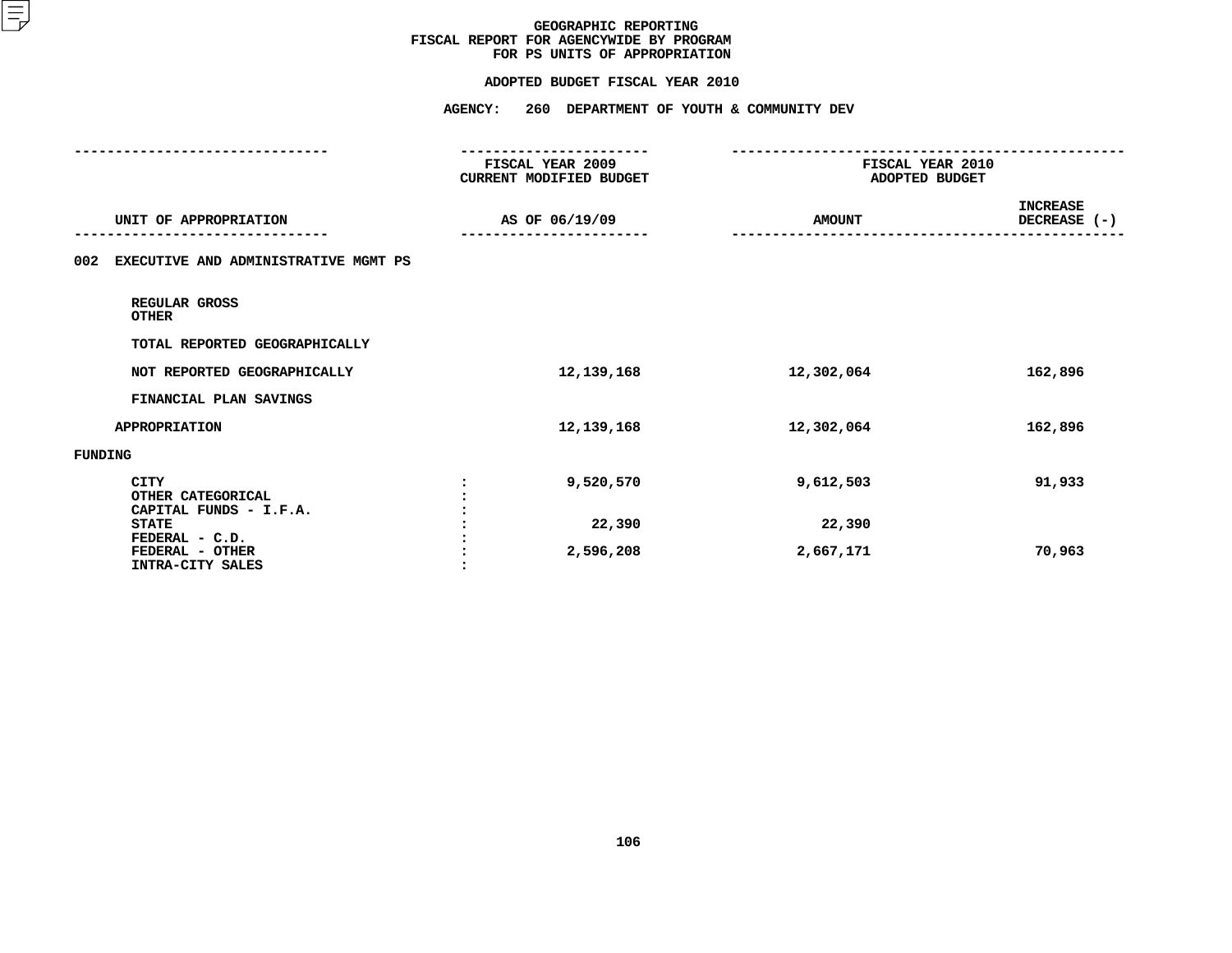#### **ADOPTED BUDGET FISCAL YEAR 2010**

|                                                                                                                                     | -----------------<br>FISCAL YEAR 2009<br>CURRENT MODIFIED BUDGET | FISCAL YEAR 2010<br>ADOPTED BUDGET          |                                          |
|-------------------------------------------------------------------------------------------------------------------------------------|------------------------------------------------------------------|---------------------------------------------|------------------------------------------|
| UNIT OF APPROPRIATION                                                                                                               | AS OF 06/19/09                                                   | <b>AMOUNT</b>                               | <b>INCREASE</b><br>DECREASE (-)          |
| PROGRAM SERVICES - PS<br>311                                                                                                        |                                                                  |                                             |                                          |
| REGULAR GROSS<br><b>OTHER</b>                                                                                                       |                                                                  |                                             |                                          |
| TOTAL REPORTED GEOGRAPHICALLY                                                                                                       |                                                                  |                                             |                                          |
| NOT REPORTED GEOGRAPHICALLY                                                                                                         | 14,050,506                                                       | 13,444,627                                  | 605,879-                                 |
| FINANCIAL PLAN SAVINGS                                                                                                              |                                                                  |                                             |                                          |
| <b>APPROPRIATION</b>                                                                                                                | 14,050,506                                                       | 13,444,627                                  | 605,879-                                 |
| FUNDING                                                                                                                             |                                                                  |                                             |                                          |
| <b>CITY</b><br>OTHER CATEGORICAL<br>CAPITAL FUNDS - I.F.A.<br><b>STATE</b><br>FEDERAL - C.D.<br>FEDERAL - OTHER<br>INTRA-CITY SALES | 7,270,405<br>170,997<br>477,610<br>67,028<br>6,064,466           | 6,603,524<br>477,610<br>69,646<br>6,293,847 | 666,881-<br>170,997-<br>2,618<br>229,381 |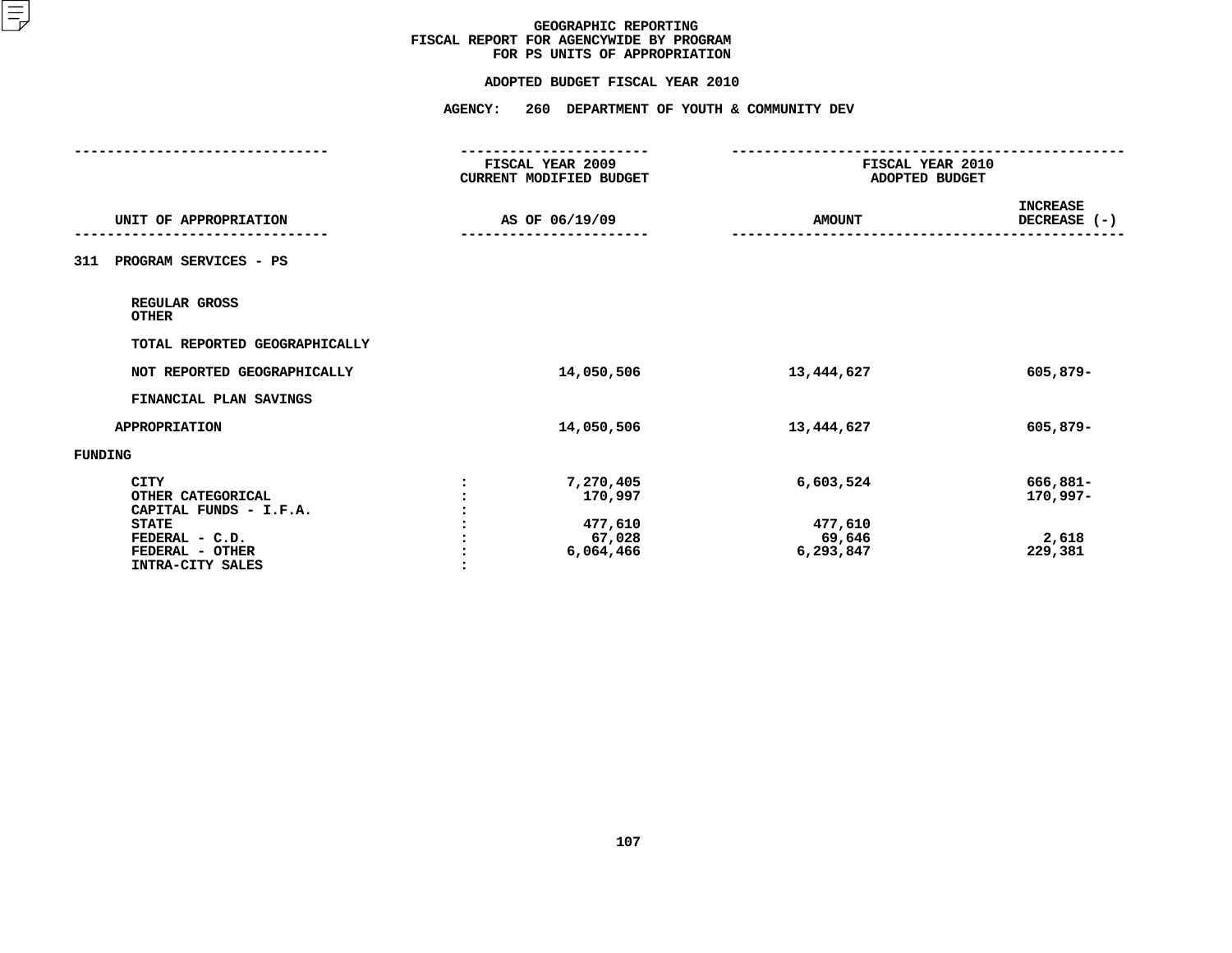|                                                                                                                                     | <b>AGENCY:</b> | 260 DEPARTMENT OF YOUTH & COMMUNITY DEV            |                                                      |                                        |  |
|-------------------------------------------------------------------------------------------------------------------------------------|----------------|----------------------------------------------------|------------------------------------------------------|----------------------------------------|--|
|                                                                                                                                     |                | FISCAL YEAR 2009<br>CURRENT MODIFIED BUDGET        |                                                      | FISCAL YEAR 2010<br>ADOPTED BUDGET     |  |
| UNIT OF APPROPRIATION                                                                                                               |                | AS OF 06/19/09                                     | <b>AMOUNT</b>                                        | <b>INCREASE</b><br>DECREASE (-)        |  |
| 005<br>COMMUNITY DEVELOPMENT OTPS                                                                                                   |                |                                                    |                                                      |                                        |  |
| TOTAL REPORTED GEOGRAPHICALLY                                                                                                       |                |                                                    |                                                      |                                        |  |
| NOT REPORTED GEOGRAPHICALLY                                                                                                         |                | 54,298,410                                         | 50,566,902                                           | 3,731,508-                             |  |
| FINANCIAL PLAN SAVINGS                                                                                                              |                | 157,416-                                           | 157,416-                                             |                                        |  |
| <b>APPROPRIATION</b>                                                                                                                |                | 54,140,994                                         | 50,409,486                                           | 3,731,508-                             |  |
| FUNDING                                                                                                                             |                |                                                    |                                                      |                                        |  |
| <b>CITY</b><br>OTHER CATEGORICAL<br>CAPITAL FUNDS - I.F.A.<br><b>STATE</b><br>FEDERAL - C.D.<br>FEDERAL - OTHER<br>INTRA-CITY SALES |                | 23,360,263<br>5,005,390<br>24,587,954<br>1,187,387 | 23, 471, 124<br>2,900,000<br>22,850,975<br>1,187,387 | 110,861<br>$2,105,390 -$<br>1,736,979- |  |
|                                                                                                                                     |                |                                                    |                                                      |                                        |  |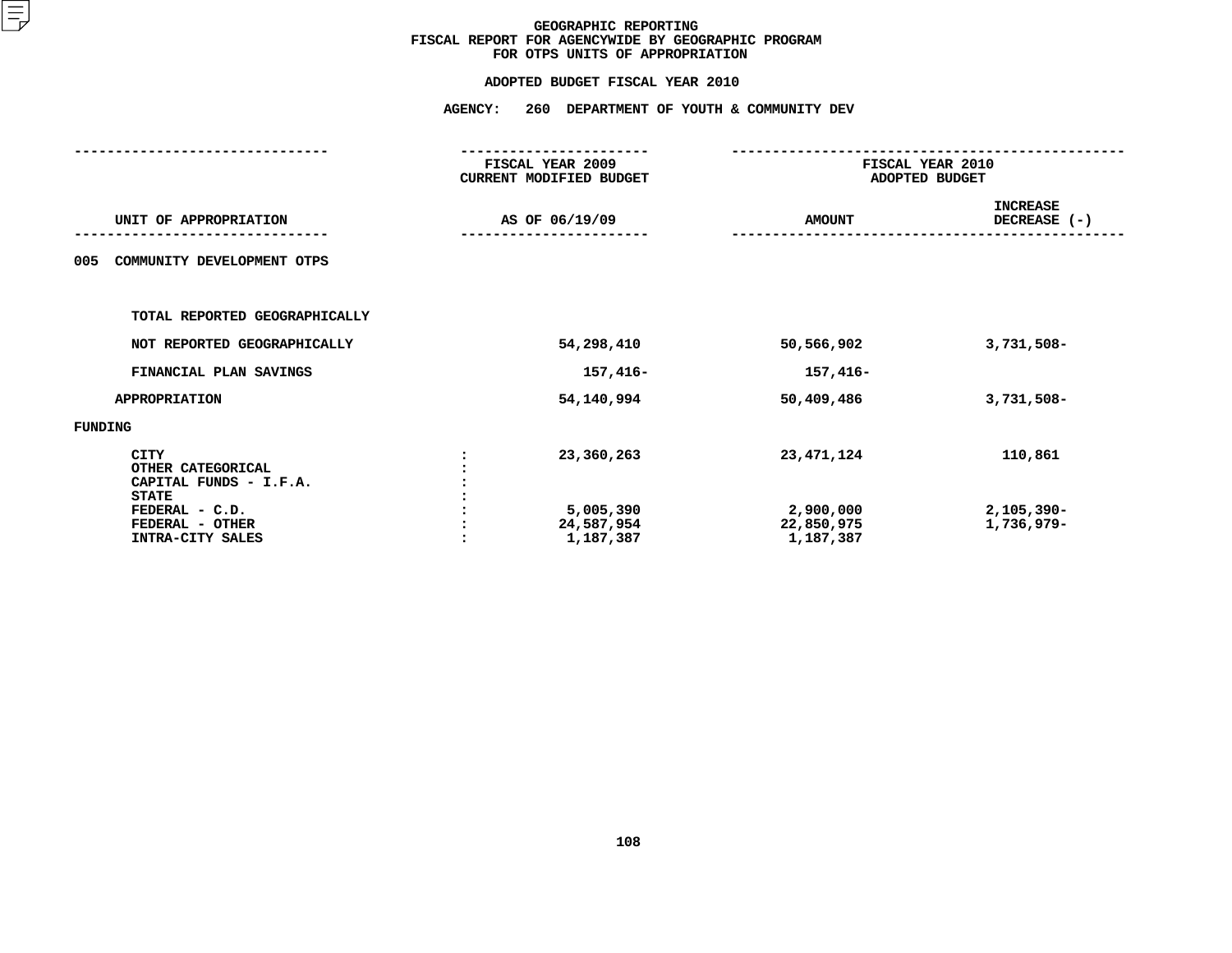|                                                                       | <b>AGENCY:</b> | 260<br>DEPARTMENT OF YOUTH & COMMUNITY DEV          |                                                     |                                         |  |  |
|-----------------------------------------------------------------------|----------------|-----------------------------------------------------|-----------------------------------------------------|-----------------------------------------|--|--|
|                                                                       |                | FISCAL YEAR 2009<br><b>CURRENT MODIFIED BUDGET</b>  |                                                     | FISCAL YEAR 2010<br>ADOPTED BUDGET      |  |  |
| UNIT OF APPROPRIATION                                                 | AS OF 06/19/09 |                                                     | <b>AMOUNT</b>                                       | <b>INCREASE</b><br>DECREASE (-)         |  |  |
| OTHER THAN PERSONAL SERVICES<br>312                                   |                |                                                     |                                                     |                                         |  |  |
| TOTAL REPORTED GEOGRAPHICALLY                                         |                |                                                     |                                                     |                                         |  |  |
| NOT REPORTED GEOGRAPHICALLY                                           |                | 307,460,120                                         | 311,692,859                                         | 4,232,739                               |  |  |
| FINANCIAL PLAN SAVINGS                                                |                | $22,000-$                                           | $3,100-$                                            | 18,900                                  |  |  |
| <b>APPROPRIATION</b>                                                  |                | 307,438,120                                         | 311,689,759                                         | 4,251,639                               |  |  |
| FUNDING                                                               |                |                                                     |                                                     |                                         |  |  |
| <b>CITY</b><br>OTHER CATEGORICAL<br>CAPITAL FUNDS - I.F.A.            |                | 215,093,379                                         | 193,752,791                                         | 21,340,588-                             |  |  |
| <b>STATE</b><br>FEDERAL - C.D.<br>FEDERAL - OTHER<br>INTRA-CITY SALES |                | 12,260,148<br>6,300,000<br>47,052,814<br>26,731,779 | 11,699,562<br>6,300,000<br>77,610,148<br>22,327,258 | $560,586 -$<br>30,557,334<br>4,404,521- |  |  |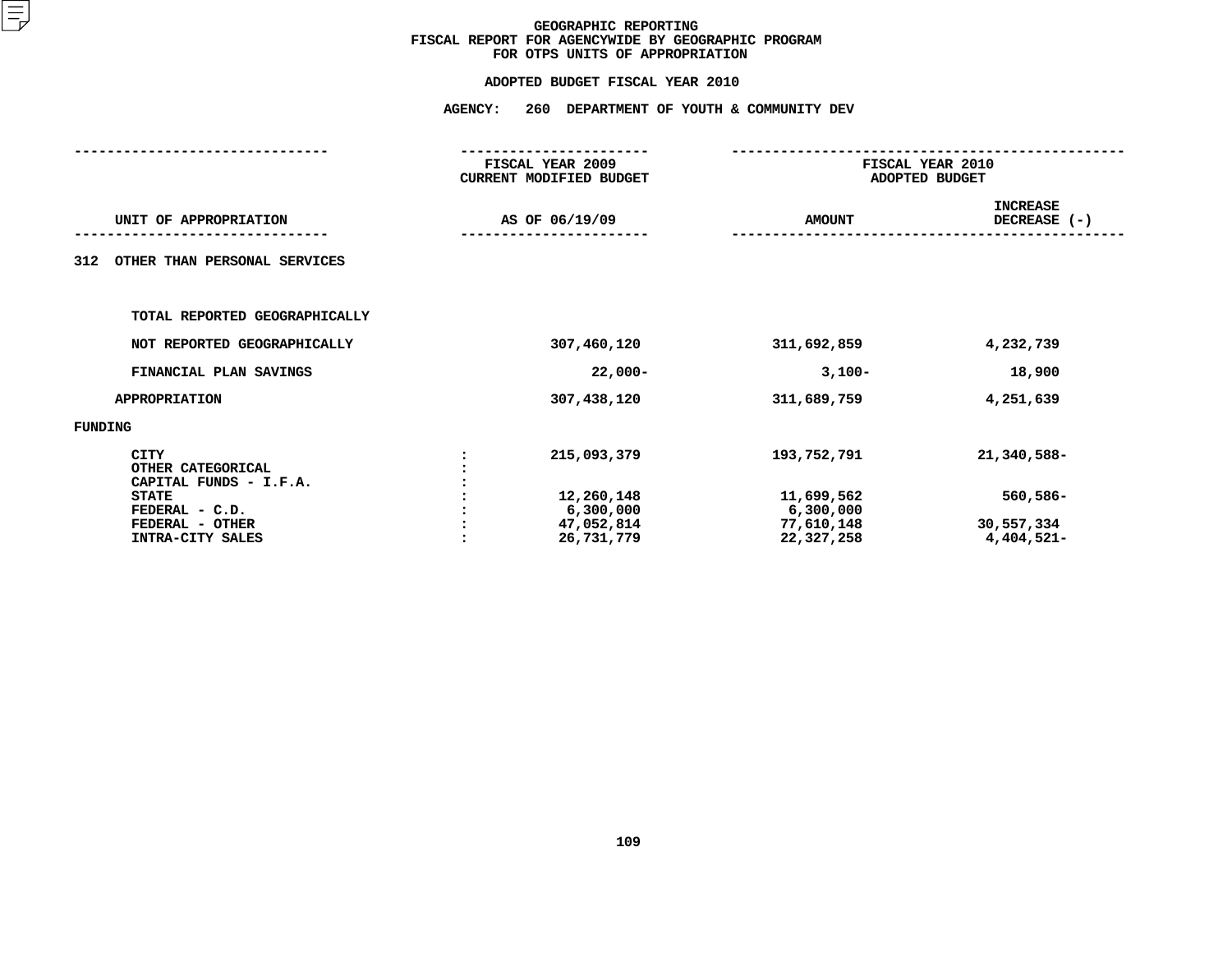## GEOGRAPHIC REPORTING<br>FISCAL REPORT AGENCYWIDE SUMMARY

## **FISCAL REPORT AGENCYWIDE SUMMARY ADOPTED BUDGET FISCAL YEAR <sup>2010</sup>**

#### **AGENCY: <sup>260</sup> DEPARTMENT OF YOUTH & COMMUNITY DEV**

|                                                                                                                                                |                | FISCAL YEAR 2009<br><b>CURRENT MODIFIED BUDGET</b>                               | FISCAL YEAR 2010<br>ADOPTED BUDGET                                  |                                                                               |  |
|------------------------------------------------------------------------------------------------------------------------------------------------|----------------|----------------------------------------------------------------------------------|---------------------------------------------------------------------|-------------------------------------------------------------------------------|--|
| UNIT OF APPROPRIATION                                                                                                                          | AS OF 06/19/09 |                                                                                  | <b>AMOUNT</b>                                                       | <b>INCREASE</b><br>DECREASE $(-)$                                             |  |
| PS APPROPRIATIONS<br>REGULAR GROSS<br><b>OTHER</b>                                                                                             |                |                                                                                  |                                                                     |                                                                               |  |
| TOTAL REPORTED GEOGRAPHICALLY<br>NOT REPORTED GEOGRAPHICALLY                                                                                   |                | 26,189,674                                                                       | 25,746,691                                                          | 442,983-                                                                      |  |
| OTPS APPROPRIATIONS<br>TOTAL REPORTED GEOGRAPHICALLY<br>NOT REPORTED GEOGRAPHICALLY                                                            |                | 361,758,530                                                                      | 362,259,761                                                         | 501,231                                                                       |  |
| FINANCIAL PLAN SAVINGS<br><b>APPROPRIATIONS</b>                                                                                                |                | 179,416-<br>387,768,788                                                          | 160,516-<br>387,845,936                                             | 18,900<br>77,148                                                              |  |
| FUNDING<br><b>CITY</b><br>OTHER CATEGORICAL<br>CAPITAL FUNDS - I.F.A.<br><b>STATE</b><br>FEDERAL - C.D.<br>FEDERAL - OTHER<br>INTRA-CITY SALES |                | 255, 244, 617<br>170,997<br>12,760,148<br>11,372,418<br>80,301,442<br>27,919,166 | 233,439,942<br>12,199,562<br>9,269,646<br>109,422,141<br>23,514,645 | 21,804,675-<br>170,997-<br>560,586-<br>2,102,772-<br>29,120,699<br>4,404,521- |  |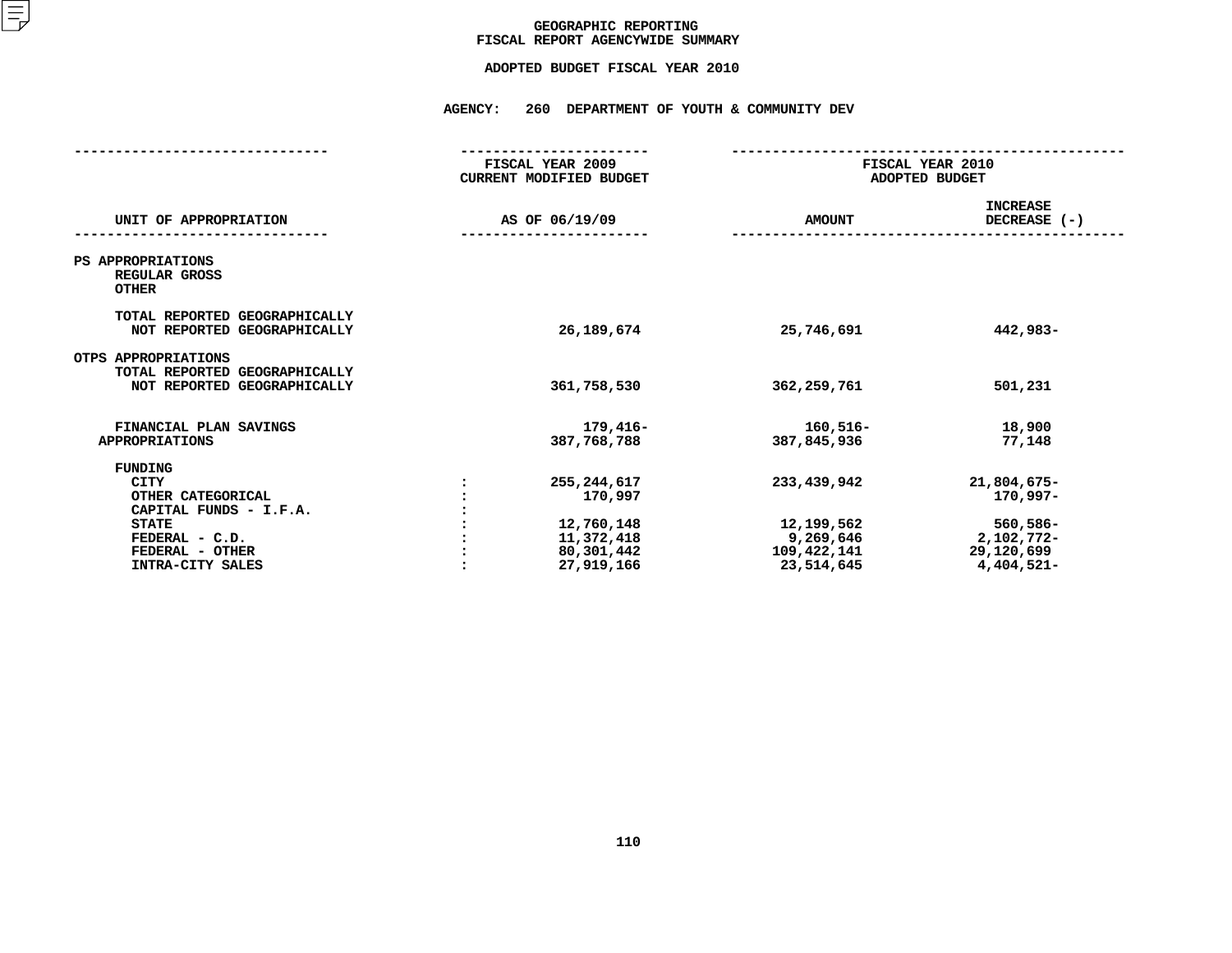#### **ADOPTED BUDGET FISCAL YEAR 2010**

|                                                                                                                                     | <b>AGENCY:</b><br>801 DEPARTMENT OF SMALL BUSINESS SERVICES |                                                      |                                                |
|-------------------------------------------------------------------------------------------------------------------------------------|-------------------------------------------------------------|------------------------------------------------------|------------------------------------------------|
|                                                                                                                                     | FISCAL YEAR 2009<br>CURRENT MODIFIED BUDGET                 | FISCAL YEAR 2010<br>ADOPTED BUDGET                   |                                                |
| UNIT OF APPROPRIATION                                                                                                               | AS OF 06/19/09                                              | <b>AMOUNT</b>                                        | <b>INCREASE</b><br>DECREASE (-)                |
| DEPT. OF BUSINESS P.S.<br>001                                                                                                       |                                                             |                                                      |                                                |
| REGULAR GROSS<br><b>OTHER</b>                                                                                                       |                                                             |                                                      |                                                |
| TOTAL REPORTED GEOGRAPHICALLY                                                                                                       |                                                             |                                                      |                                                |
| NOT REPORTED GEOGRAPHICALLY                                                                                                         | 10,281,531                                                  | 8,782,534                                            | 1,498,997-                                     |
| FINANCIAL PLAN SAVINGS                                                                                                              |                                                             | $354,001 -$                                          | $354,001 -$                                    |
| <b>APPROPRIATION</b>                                                                                                                | 10,281,531                                                  | 8,428,533                                            | 1,852,998-                                     |
| <b>FUNDING</b>                                                                                                                      |                                                             |                                                      |                                                |
| <b>CITY</b><br>OTHER CATEGORICAL<br>CAPITAL FUNDS - I.F.A.<br><b>STATE</b><br>FEDERAL - C.D.<br>FEDERAL - OTHER<br>INTRA-CITY SALES | 5,131,210<br>51,228<br>818,679<br>4,270,559<br>9,855        | 4,437,121<br>55,819<br>745,529<br>3,180,209<br>9,855 | 694,089-<br>4,591<br>$73,150-$<br>$1,090,350-$ |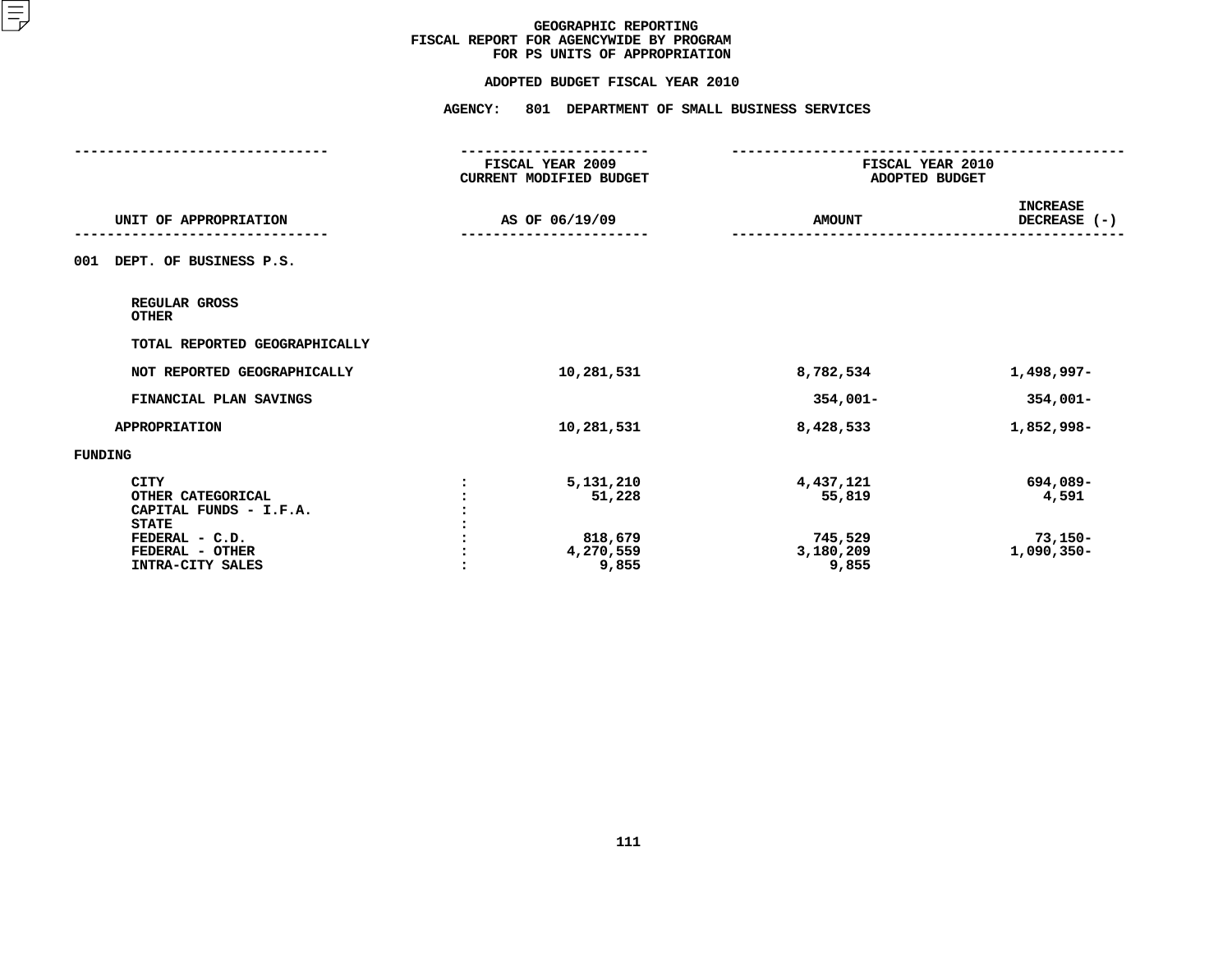#### **ADOPTED BUDGET FISCAL YEAR 2010**

**ADOPTED BUDGET FISCAL YEAR <sup>2010</sup>AGENCY: <sup>801</sup> DEPARTMENT OF SMALL BUSINESS SERVICES**

|                                             | FISCAL YEAR 2009<br>CURRENT MODIFIED BUDGET | FISCAL YEAR 2010<br>ADOPTED BUDGET |                 |
|---------------------------------------------|---------------------------------------------|------------------------------------|-----------------|
|                                             |                                             |                                    |                 |
|                                             |                                             |                                    | <b>INCREASE</b> |
| UNIT OF APPROPRIATION                       | AS OF 06/19/09                              | <b>AMOUNT</b>                      | DECREASE (-)    |
| CONTRACT COMP & BUS. OPP - PS<br>004        |                                             |                                    |                 |
| REGULAR GROSS<br><b>OTHER</b>               |                                             |                                    |                 |
| TOTAL REPORTED GEOGRAPHICALLY               |                                             |                                    |                 |
| NOT REPORTED GEOGRAPHICALLY                 | 2,249,132                                   | 2,271,843                          | 22,711          |
| FINANCIAL PLAN SAVINGS                      |                                             |                                    |                 |
| <b>APPROPRIATION</b>                        | 2,249,132                                   | 2,271,843                          | 22,711          |
| FUNDING                                     |                                             |                                    |                 |
| <b>CITY</b>                                 | 2,140,390                                   | 2,073,700                          | 66,690-         |
| OTHER CATEGORICAL<br>CAPITAL FUNDS - I.F.A. |                                             |                                    |                 |
| <b>STATE</b>                                |                                             |                                    |                 |
| FEDERAL - C.D.                              |                                             |                                    |                 |
| FEDERAL - OTHER<br>INTRA-CITY SALES         | 108,742                                     | 198,143                            | 89,401          |
|                                             |                                             |                                    |                 |
|                                             |                                             |                                    |                 |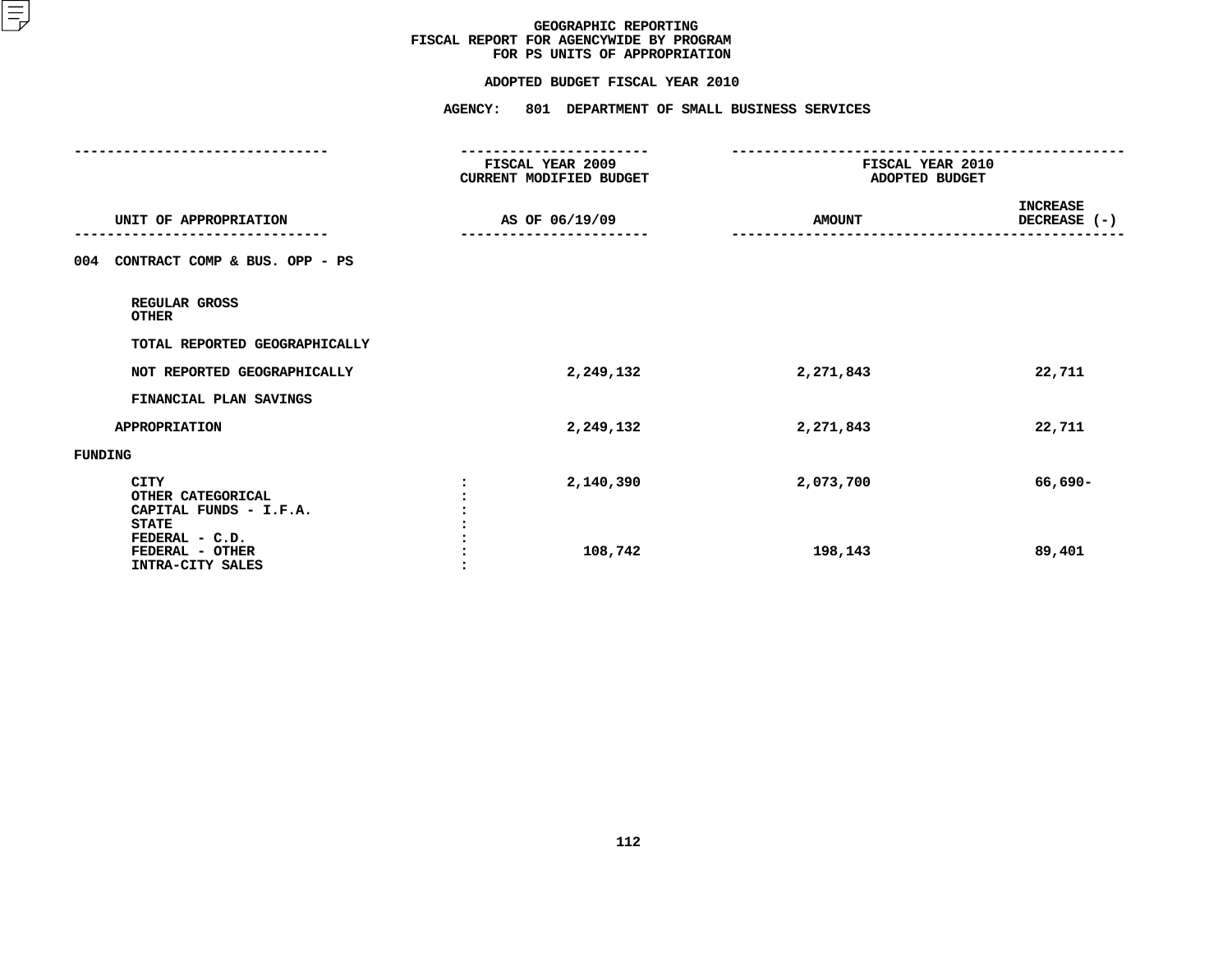#### **ADOPTED BUDGET FISCAL YEAR 2010**

|                                                                                                                                     | <b>AGENCY:</b><br>801 DEPARTMENT OF SMALL BUSINESS SERVICES      |                                    |                          |  |
|-------------------------------------------------------------------------------------------------------------------------------------|------------------------------------------------------------------|------------------------------------|--------------------------|--|
|                                                                                                                                     | -----------------<br>FISCAL YEAR 2009<br>CURRENT MODIFIED BUDGET | FISCAL YEAR 2010<br>ADOPTED BUDGET |                          |  |
| UNIT OF APPROPRIATION                                                                                                               | AS OF 06/19/09                                                   | <b>AMOUNT</b>                      | INCREASE<br>DECREASE (-) |  |
| ECONOMIC PLANNING/FILM - PS<br>008                                                                                                  |                                                                  |                                    |                          |  |
| REGULAR GROSS<br><b>OTHER</b>                                                                                                       |                                                                  |                                    |                          |  |
| TOTAL REPORTED GEOGRAPHICALLY                                                                                                       |                                                                  |                                    |                          |  |
| NOT REPORTED GEOGRAPHICALLY                                                                                                         | 1,665,498                                                        | 1,683,820                          | 18,322                   |  |
| FINANCIAL PLAN SAVINGS                                                                                                              |                                                                  |                                    |                          |  |
| <b>APPROPRIATION</b>                                                                                                                | 1,665,498                                                        | 1,683,820                          | 18,322                   |  |
| FUNDING                                                                                                                             |                                                                  |                                    |                          |  |
| <b>CITY</b><br>OTHER CATEGORICAL<br>CAPITAL FUNDS - I.F.A.<br><b>STATE</b><br>FEDERAL - C.D.<br>FEDERAL - OTHER<br>INTRA-CITY SALES | 1,665,498                                                        | 1,683,820                          | 18,322                   |  |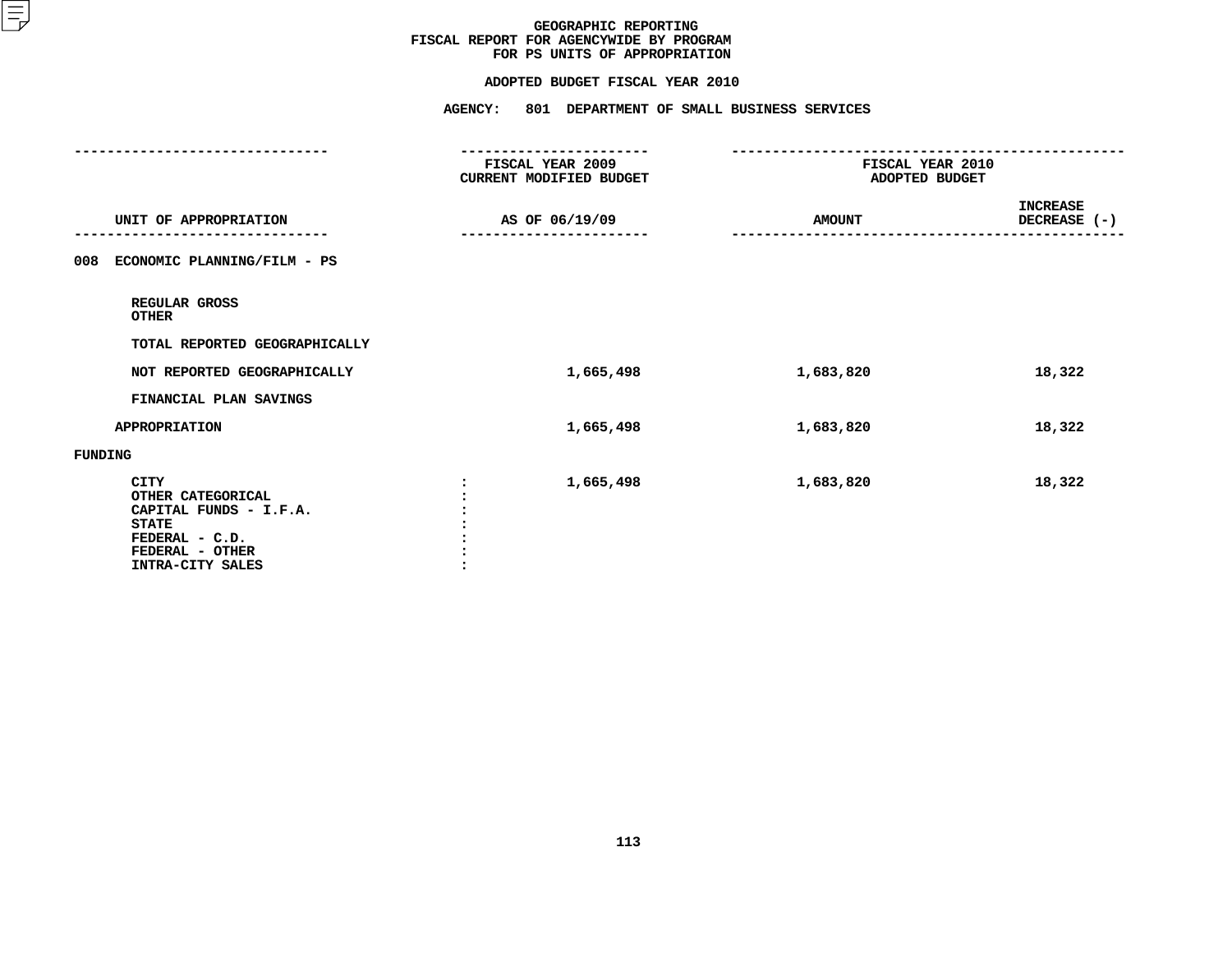#### **ADOPTED BUDGET FISCAL YEAR 2010**

**ADOPTED BUDGET FISCAL YEAR <sup>2010</sup>AGENCY: <sup>801</sup> DEPARTMENT OF SMALL BUSINESS SERVICES**

| FISCAL YEAR 2009       | FISCAL YEAR 2010               |                                 |  |
|------------------------|--------------------------------|---------------------------------|--|
|                        |                                |                                 |  |
| AS OF 06/19/09         | <b>AMOUNT</b>                  | <b>INCREASE</b><br>DECREASE (-) |  |
|                        |                                |                                 |  |
|                        |                                |                                 |  |
|                        |                                |                                 |  |
| 6,627,321              | 8,366,535                      | 1,739,214                       |  |
|                        |                                |                                 |  |
| 6,627,321              | 8,366,535                      | 1,739,214                       |  |
|                        |                                |                                 |  |
| 2,369,056<br>4,258,265 | 1,755,695<br>6,610,840         | $613,361-$<br>2,352,575         |  |
|                        | <b>CURRENT MODIFIED BUDGET</b> | ADOPTED BUDGET                  |  |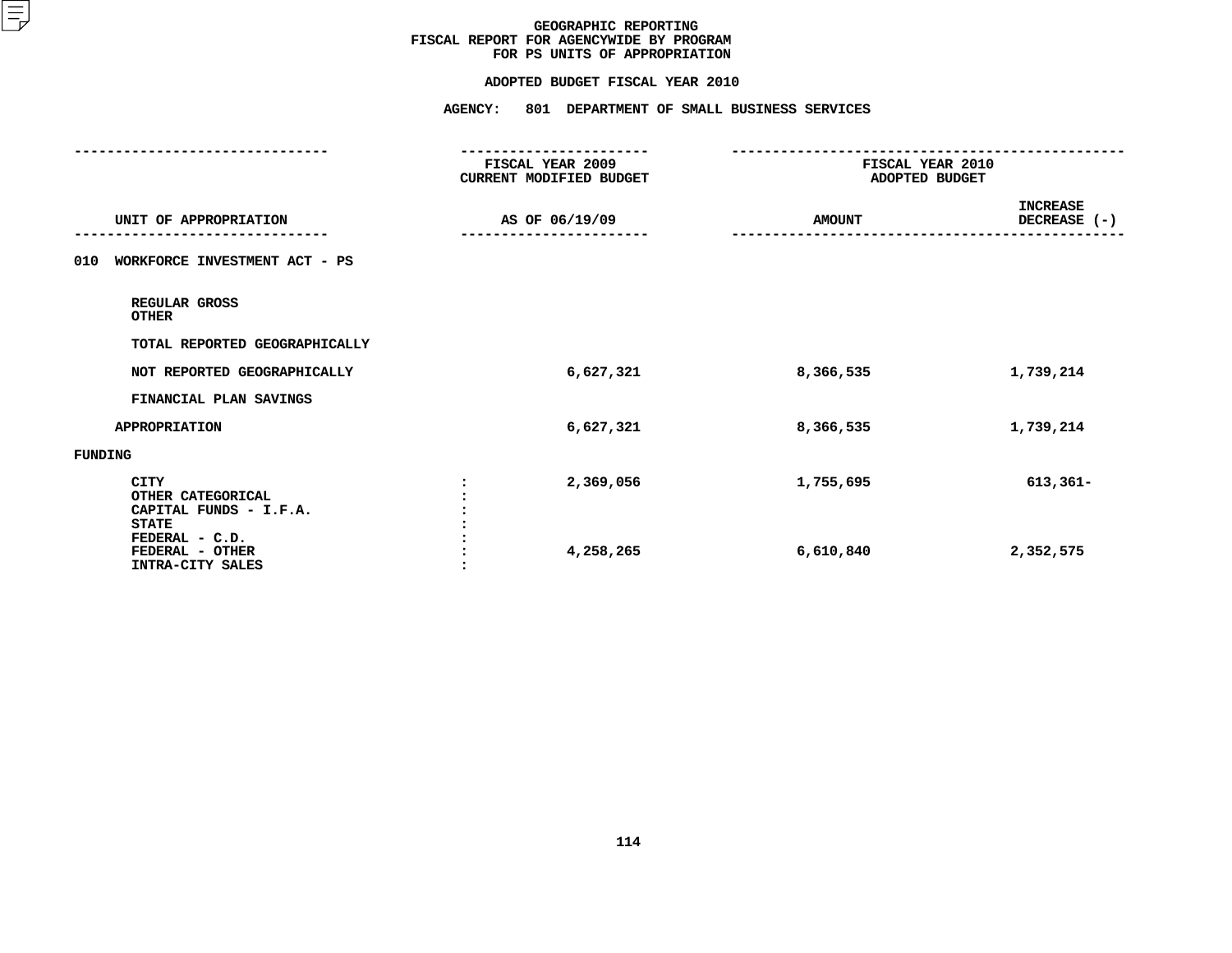#### **FOR OTPS UNITS OF APPROPRIATION**

|                                                                                              | <b>AGENCY:</b> | 801 DEPARTMENT OF SMALL BUSINESS SERVICES   |                         |                                       |  |  |
|----------------------------------------------------------------------------------------------|----------------|---------------------------------------------|-------------------------|---------------------------------------|--|--|
|                                                                                              |                | FISCAL YEAR 2009<br>CURRENT MODIFIED BUDGET |                         | FISCAL YEAR 2010<br>ADOPTED BUDGET    |  |  |
| UNIT OF APPROPRIATION                                                                        | AS OF 06/19/09 |                                             | <b>AMOUNT</b>           | <b>INCREASE</b><br>DECREASE (-)       |  |  |
| DEPT. OF BUSINESS O.T.P.S.<br>002                                                            |                |                                             |                         |                                       |  |  |
| TOTAL REPORTED GEOGRAPHICALLY                                                                |                |                                             |                         |                                       |  |  |
| NOT REPORTED GEOGRAPHICALLY                                                                  |                | 65,678,513                                  | 41,045,442              | 24,633,071-                           |  |  |
| FINANCIAL PLAN SAVINGS                                                                       |                |                                             | $20,080 -$              | $20,080 -$                            |  |  |
| <b>APPROPRIATION</b>                                                                         |                | 65,678,513                                  | 41,025,362              | 24,653,151-                           |  |  |
| <b>FUNDING</b>                                                                               |                |                                             |                         |                                       |  |  |
| <b>CITY</b><br>OTHER CATEGORICAL<br>CAPITAL FUNDS - I.F.A.<br><b>STATE</b><br>FEDERAL - C.D. |                | 50,977,192<br>3,448,763<br>2,686,362        | 35,914,862<br>2,497,000 | 15,062,330-<br>3,448,763-<br>189,362- |  |  |
| FEDERAL - OTHER<br>INTRA-CITY SALES                                                          |                | 8,555,096<br>11,100                         | 2,613,500               | 5,941,596-<br>$11,100-$               |  |  |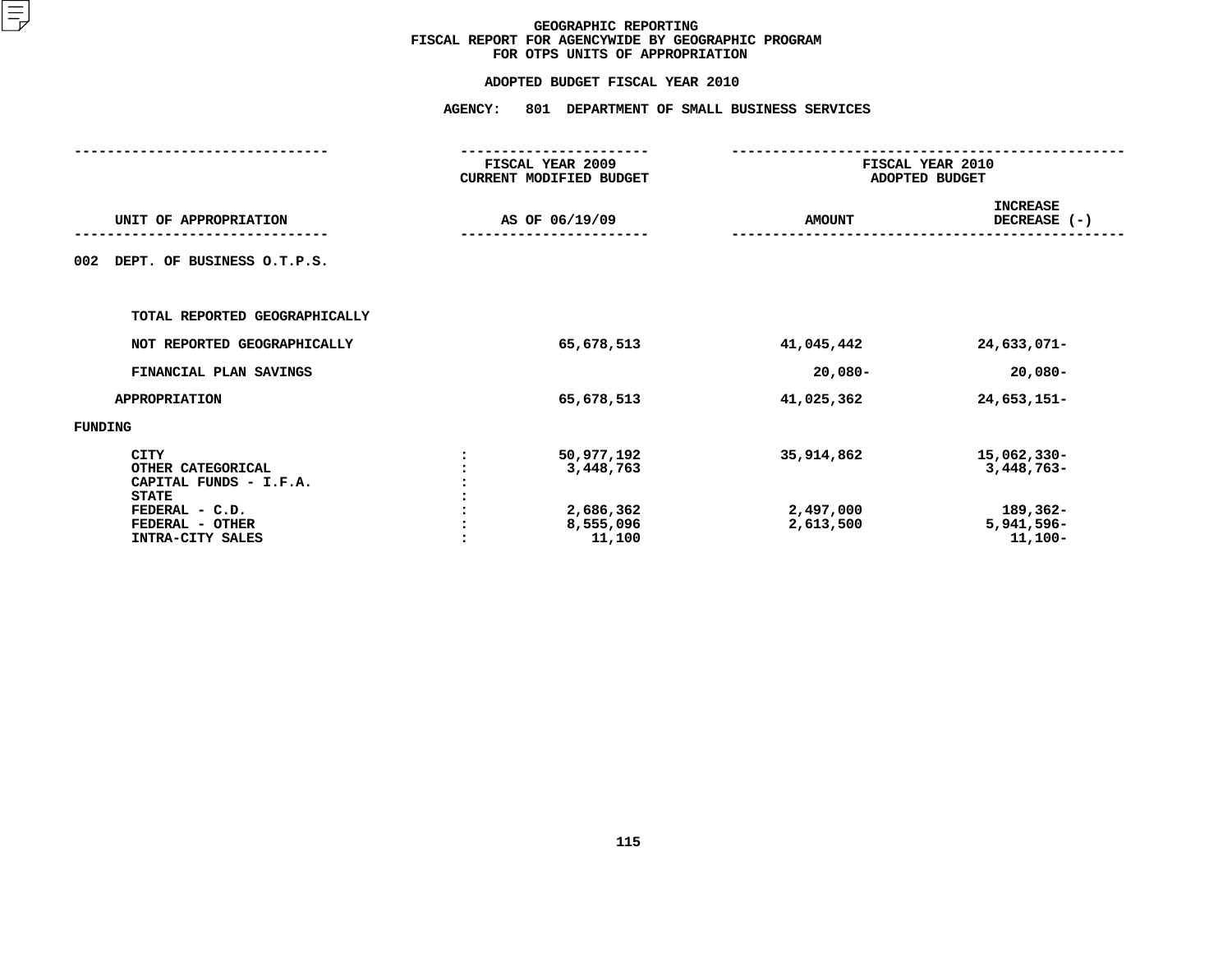|                                                                                                                                     | <b>AGENCY:</b><br>801 DEPARTMENT OF SMALL BUSINESS SERVICES |               |                                    |  |  |
|-------------------------------------------------------------------------------------------------------------------------------------|-------------------------------------------------------------|---------------|------------------------------------|--|--|
|                                                                                                                                     | <b>FISCAL YEAR 2009</b><br>CURRENT MODIFIED BUDGET          |               | FISCAL YEAR 2010<br>ADOPTED BUDGET |  |  |
| UNIT OF APPROPRIATION                                                                                                               | AS OF 06/19/09                                              | <b>AMOUNT</b> | <b>INCREASE</b><br>DECREASE (-)    |  |  |
| CONTRACT COMP & BUS OPP - OTPS<br>005                                                                                               |                                                             |               |                                    |  |  |
| TOTAL REPORTED GEOGRAPHICALLY                                                                                                       |                                                             |               |                                    |  |  |
| NOT REPORTED GEOGRAPHICALLY                                                                                                         | 751,271                                                     | 1,442,099     | 690,828                            |  |  |
| FINANCIAL PLAN SAVINGS                                                                                                              |                                                             |               |                                    |  |  |
| APPROPRIATION                                                                                                                       | 751,271                                                     | 1,442,099     | 690,828                            |  |  |
| FUNDING                                                                                                                             |                                                             |               |                                    |  |  |
| <b>CITY</b><br>OTHER CATEGORICAL<br>CAPITAL FUNDS - I.F.A.<br><b>STATE</b><br>FEDERAL - C.D.<br>FEDERAL - OTHER<br>INTRA-CITY SALES | 751,271                                                     | 1,442,099     | 690,828                            |  |  |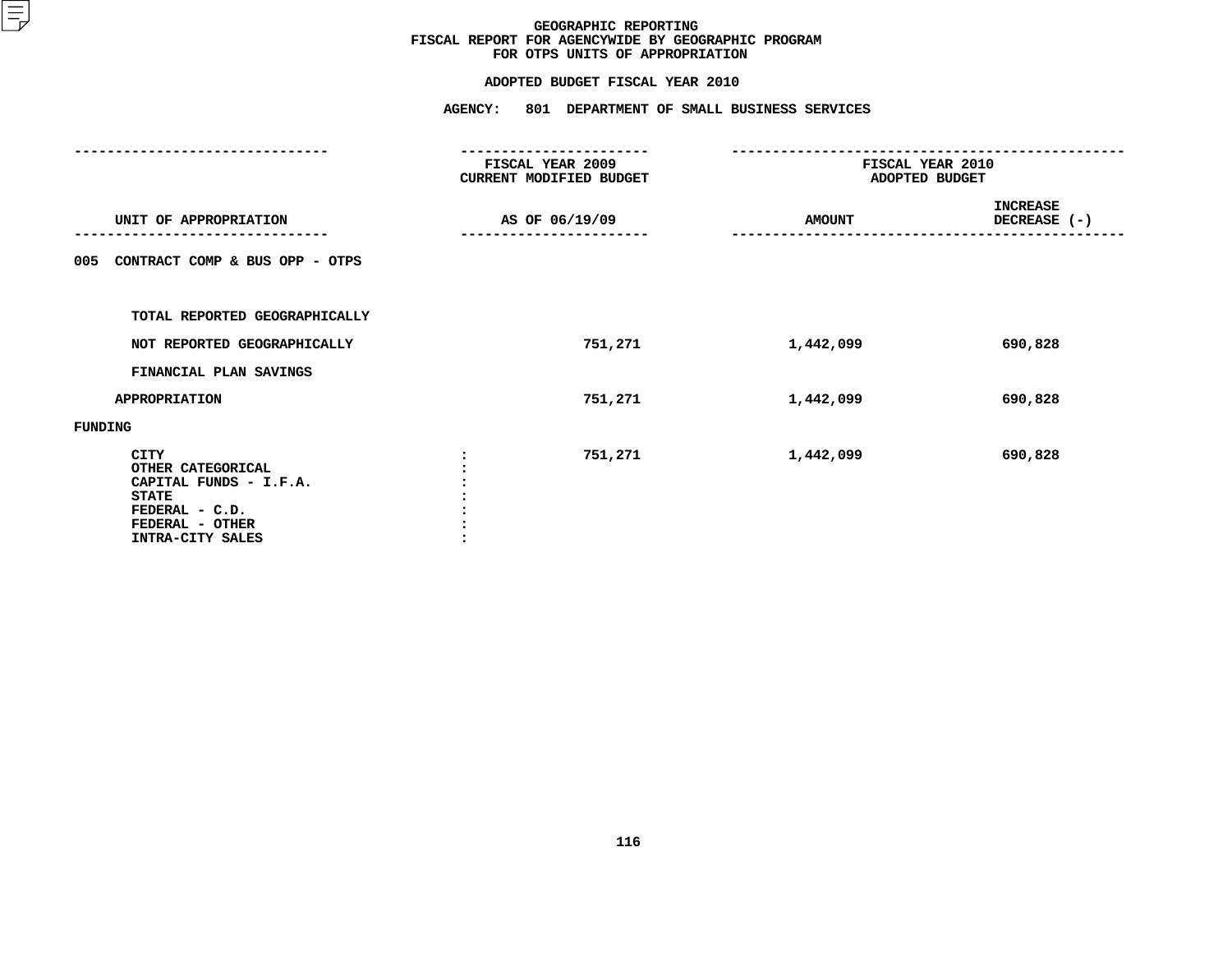| <b>AGENCY:</b> |                                                                             |                                                               |                                                                                   |  |  |
|----------------|-----------------------------------------------------------------------------|---------------------------------------------------------------|-----------------------------------------------------------------------------------|--|--|
|                |                                                                             |                                                               | FISCAL YEAR 2010<br>ADOPTED BUDGET                                                |  |  |
|                |                                                                             | <b>AMOUNT</b>                                                 | <b>INCREASE</b><br>DECREASE (-)                                                   |  |  |
|                |                                                                             |                                                               |                                                                                   |  |  |
|                |                                                                             |                                                               |                                                                                   |  |  |
|                | 29,595,158                                                                  | 32,060,114                                                    | 2,464,956                                                                         |  |  |
|                |                                                                             |                                                               |                                                                                   |  |  |
|                | 29,595,158                                                                  | 32,060,114                                                    | 2,464,956                                                                         |  |  |
|                |                                                                             |                                                               |                                                                                   |  |  |
|                | 7,166,434<br>1,903,743<br>1,100,000<br>3,422,627<br>11,104,772<br>4,897,582 | 21,760,499<br>2,890,000<br>7,364,100<br>45,515                | 14,594,065<br>1,903,743-<br>$1,100,000 -$<br>532,627-<br>3,740,672-<br>4,852,067- |  |  |
|                |                                                                             | FISCAL YEAR 2009<br>CURRENT MODIFIED BUDGET<br>AS OF 06/19/09 | 801 DEPARTMENT OF SMALL BUSINESS SERVICES                                         |  |  |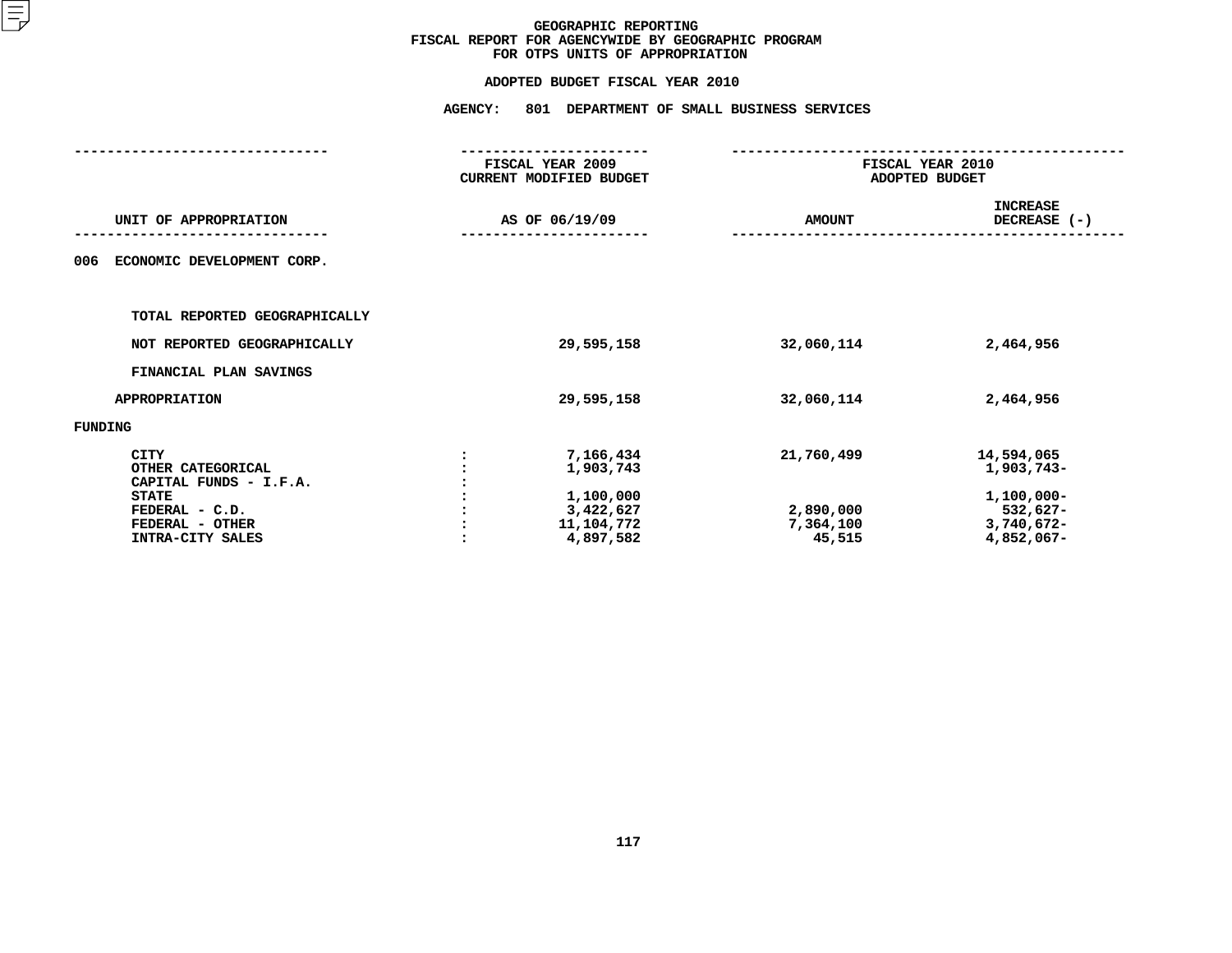|                                                                                                                                     | <b>AGENCY:</b><br>801 DEPARTMENT OF SMALL BUSINESS SERVICES |               |                                    |  |  |  |
|-------------------------------------------------------------------------------------------------------------------------------------|-------------------------------------------------------------|---------------|------------------------------------|--|--|--|
|                                                                                                                                     | <b>FISCAL YEAR 2009</b><br>CURRENT MODIFIED BUDGET          |               | FISCAL YEAR 2010<br>ADOPTED BUDGET |  |  |  |
| UNIT OF APPROPRIATION                                                                                                               | AS OF 06/19/09                                              | <b>AMOUNT</b> | <b>INCREASE</b><br>DECREASE (-)    |  |  |  |
| ECONOMIC PLANNING/FILM - OTPS<br>009                                                                                                |                                                             |               |                                    |  |  |  |
| TOTAL REPORTED GEOGRAPHICALLY                                                                                                       |                                                             |               |                                    |  |  |  |
| NOT REPORTED GEOGRAPHICALLY                                                                                                         | 360,103                                                     | 290,423       | 69,680-                            |  |  |  |
| FINANCIAL PLAN SAVINGS                                                                                                              |                                                             |               |                                    |  |  |  |
| <b>APPROPRIATION</b>                                                                                                                | 360,103                                                     | 290,423       | 69,680-                            |  |  |  |
| FUNDING                                                                                                                             |                                                             |               |                                    |  |  |  |
| <b>CITY</b><br>OTHER CATEGORICAL<br>CAPITAL FUNDS - I.F.A.<br><b>STATE</b><br>FEDERAL - C.D.<br>FEDERAL - OTHER<br>INTRA-CITY SALES | 360,103                                                     | 290,423       | 69,680-                            |  |  |  |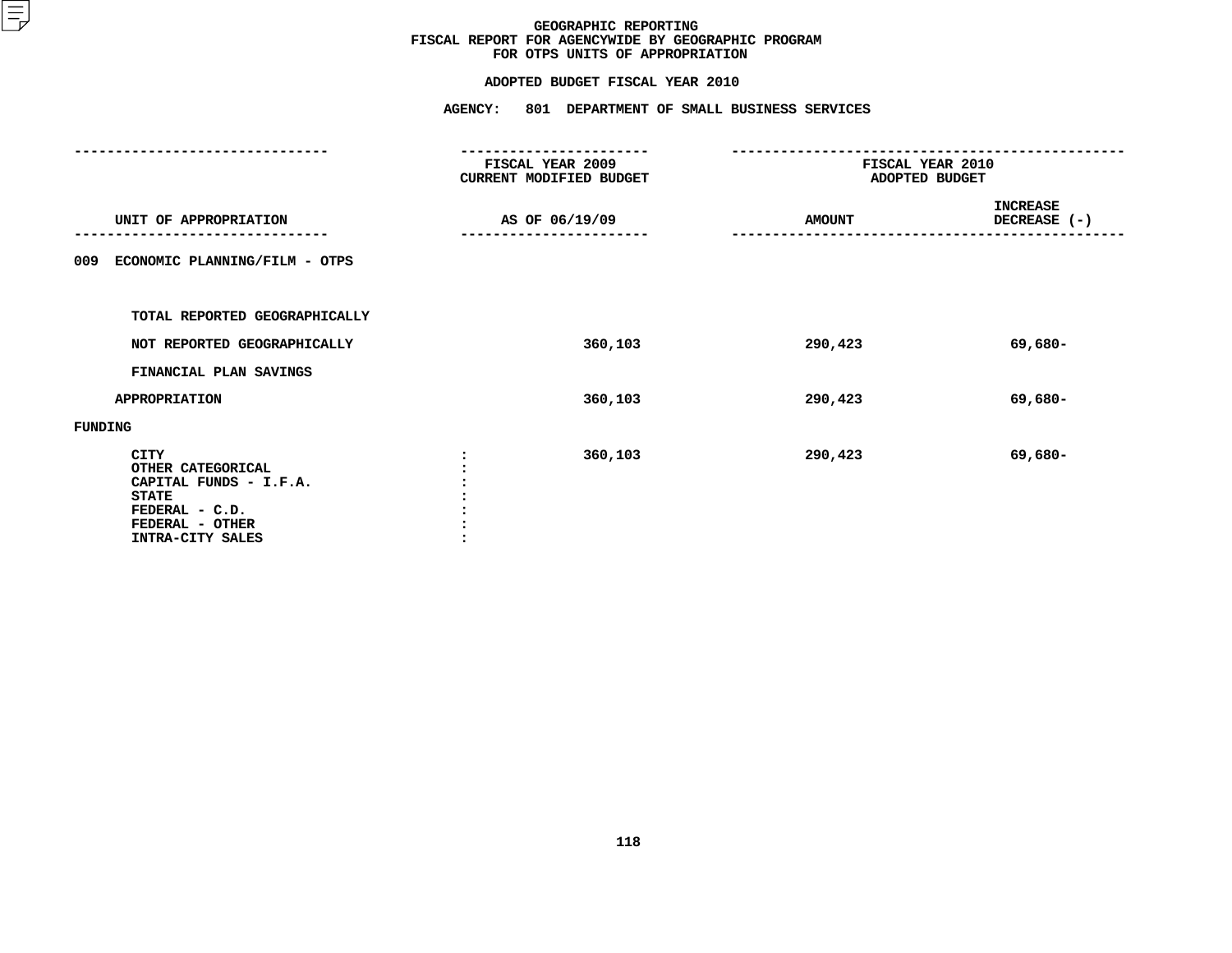|                                                                                              | <b>AGENCY:</b>                              | 801 DEPARTMENT OF SMALL BUSINESS SERVICES |                                    |  |  |
|----------------------------------------------------------------------------------------------|---------------------------------------------|-------------------------------------------|------------------------------------|--|--|
|                                                                                              | FISCAL YEAR 2009<br>CURRENT MODIFIED BUDGET |                                           | FISCAL YEAR 2010<br>ADOPTED BUDGET |  |  |
| UNIT OF APPROPRIATION                                                                        | AS OF 06/19/09                              | <b>AMOUNT</b>                             | <b>INCREASE</b><br>DECREASE (-)    |  |  |
| WORKFORCE INVESTMENT ACT - OTPS<br>011                                                       |                                             |                                           |                                    |  |  |
| TOTAL REPORTED GEOGRAPHICALLY                                                                |                                             |                                           |                                    |  |  |
| NOT REPORTED GEOGRAPHICALLY                                                                  | 53,631,287                                  | 73,856,135                                | 20,224,848                         |  |  |
| FINANCIAL PLAN SAVINGS                                                                       |                                             |                                           |                                    |  |  |
| <b>APPROPRIATION</b>                                                                         | 53,631,287                                  | 73,856,135                                | 20,224,848                         |  |  |
| FUNDING                                                                                      |                                             |                                           |                                    |  |  |
| <b>CITY</b><br>OTHER CATEGORICAL<br>CAPITAL FUNDS - I.F.A.<br><b>STATE</b><br>FEDERAL - C.D. | 12,601,434                                  | 12,735,122                                | 133,688                            |  |  |
| FEDERAL - OTHER<br>INTRA-CITY SALES                                                          | 41,029,853                                  | 61,121,013                                | 20,091,160                         |  |  |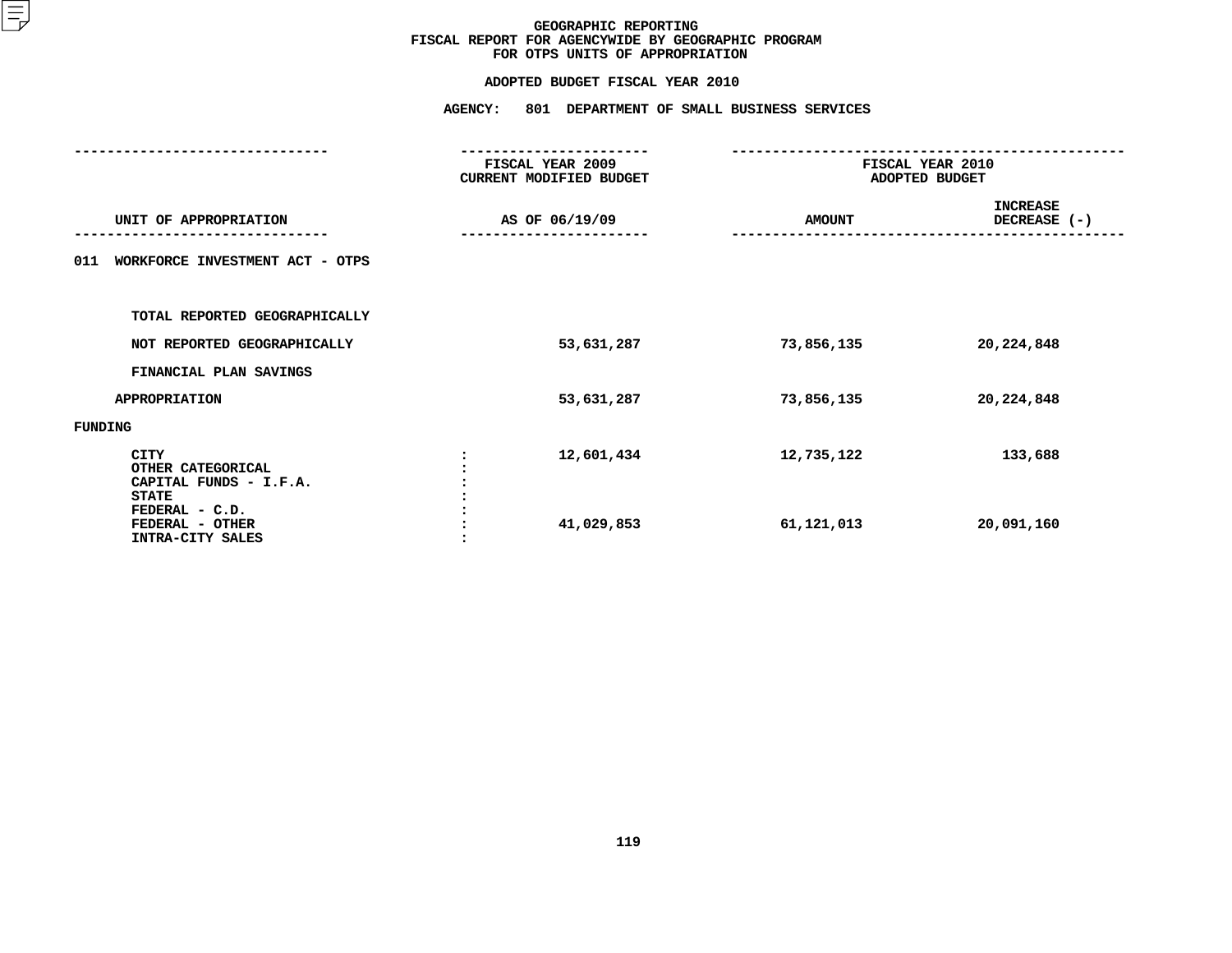## GEOGRAPHIC REPORTING<br>FISCAL REPORT AGENCYWIDE SUMMARY

## **FISCAL REPORT AGENCYWIDE SUMMARY ADOPTED BUDGET FISCAL YEAR <sup>2010</sup>**

#### **AGENCY: <sup>801</sup> DEPARTMENT OF SMALL BUSINESS SERVICES**

|                                                                                                                                         | FISCAL YEAR 2009<br><b>CURRENT MODIFIED BUDGET</b>                           | FISCAL YEAR 2010<br>ADOPTED BUDGET                        |                                                                                    |  |
|-----------------------------------------------------------------------------------------------------------------------------------------|------------------------------------------------------------------------------|-----------------------------------------------------------|------------------------------------------------------------------------------------|--|
| UNIT OF APPROPRIATION                                                                                                                   | AS OF 06/19/09                                                               | <b>AMOUNT</b>                                             | <b>INCREASE</b><br>DECREASE $(-)$                                                  |  |
| PS APPROPRIATIONS<br>REGULAR GROSS<br><b>OTHER</b>                                                                                      |                                                                              |                                                           |                                                                                    |  |
| TOTAL REPORTED GEOGRAPHICALLY<br>NOT REPORTED GEOGRAPHICALLY                                                                            | 20,823,482                                                                   | 21,104,732                                                | 281,250                                                                            |  |
| OTPS APPROPRIATIONS<br>TOTAL REPORTED GEOGRAPHICALLY<br>NOT REPORTED GEOGRAPHICALLY                                                     | 150,016,332                                                                  | 148,694,213                                               | 1,322,119-                                                                         |  |
| FINANCIAL PLAN SAVINGS<br><b>APPROPRIATIONS</b>                                                                                         | 170,839,814                                                                  | 374,081-<br>169,424,864                                   | 374,081-<br>1,414,950-                                                             |  |
| FUNDING<br>CITY<br>OTHER CATEGORICAL<br>CAPITAL FUNDS - I.F.A.<br><b>STATE</b><br>FEDERAL - C.D.<br>FEDERAL - OTHER<br>INTRA-CITY SALES | 83,162,588<br>5,403,734<br>1,100,000<br>6,927,668<br>69,327,287<br>4,918,537 | 82,093,341<br>55,819<br>6,132,529<br>81,087,805<br>55,370 | $1,069,247-$<br>5,347,915-<br>1,100,000-<br>795,139-<br>11,760,518<br>$4,863,167-$ |  |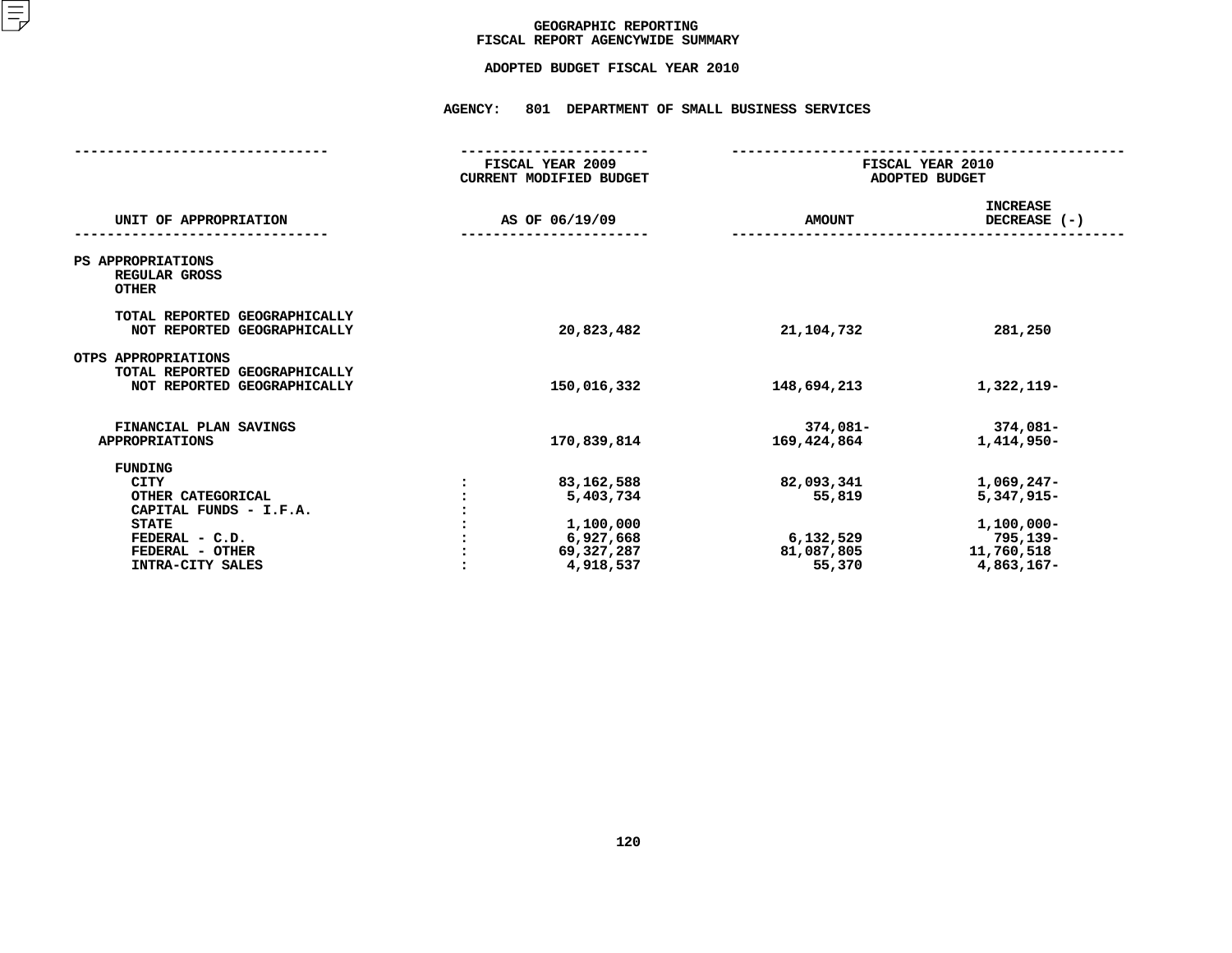**ADOPTED BUDGET FISCAL YEAR <sup>2010</sup>AGENCY <sup>806</sup> HOUSING PRESERVATION AND DEVELOPMENT**

**BOROUGH**

BRONX<br>CODE ENFORCEMENT OFFICES **PROGRAM**

|                                | FISCAL YEAR 2009<br>CURRENT MODIFIED BUDGET<br>AS OF 06/19/09 |                        | FISCAL YEAR 2010<br>ADOPTED BUDGET |                        |                                |
|--------------------------------|---------------------------------------------------------------|------------------------|------------------------------------|------------------------|--------------------------------|
| LOCAL SERVICE DISTRICT         | <b>AMOUNT</b>                                                 | FULL TIME<br>POSITIONS | <b>AMOUNT</b>                      | FULL TIME<br>POSITIONS | INCREASE<br><b>DECREASE(-)</b> |
| BX BOR & FIELD OFFICES, SUP UN | 3,660,046                                                     | 62                     | 3,701,326                          | 62                     | 41,280                         |
| PROGRAM TOTAL:                 | 3,660,046                                                     | 62                     | 3,701,326                          | 62                     | 41,280                         |
| SUB BOROUGH TOTAL:             | 3,660,046                                                     | 62                     | 3,701,326                          | 62                     | 41,280                         |
| <b>BOROUGH TOTAL:</b>          | 3,660,046                                                     | 62                     | 3,701,326                          | 62                     | 41,280                         |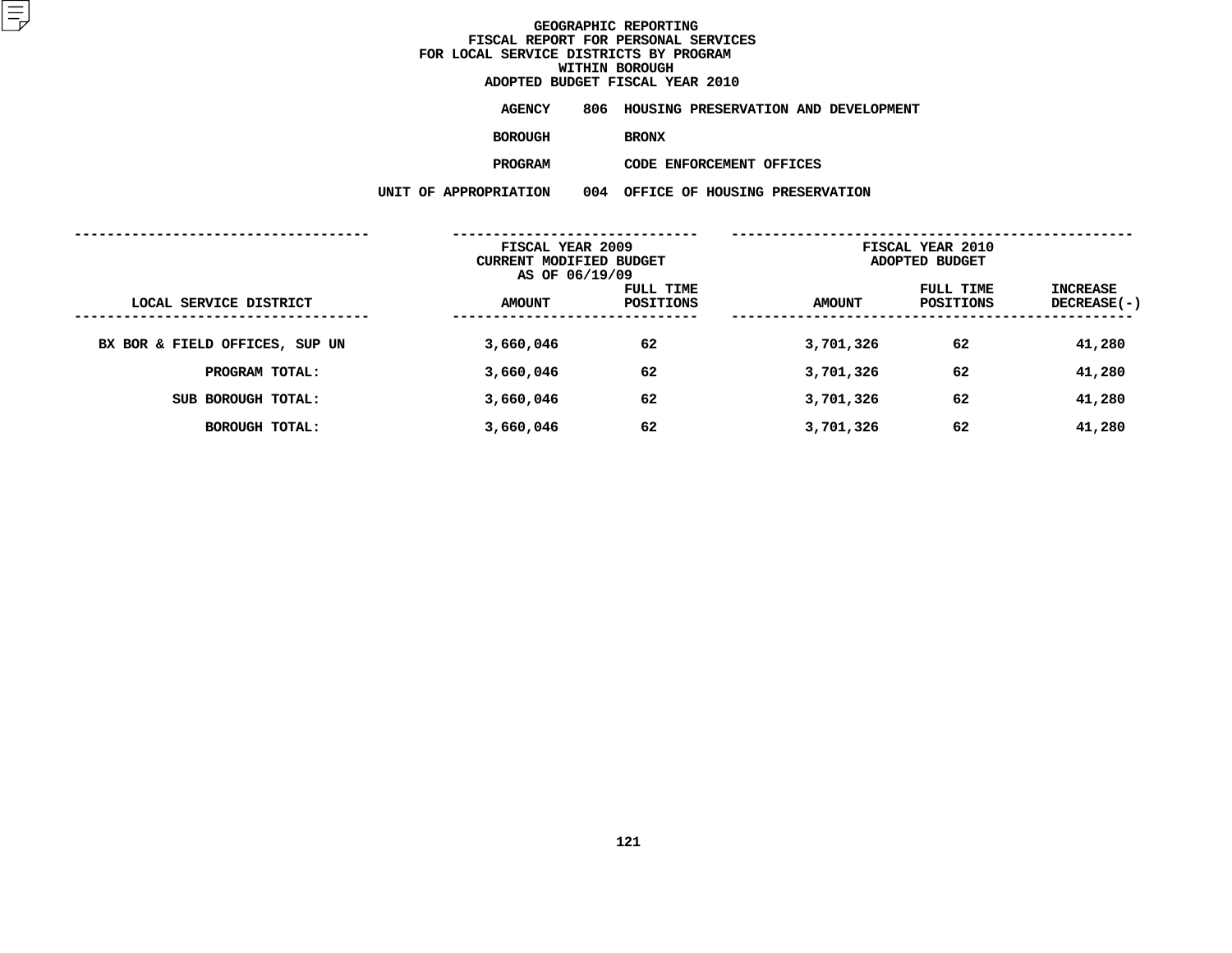**ADOPTED BUDGET FISCAL YEAR <sup>2010</sup>AGENCY <sup>806</sup> HOUSING PRESERVATION AND DEVELOPMENT**

**BOROUGH**

BROOKLYN<br>CODE ENFORCEMENT OFFICES **PROGRAM**

**M**<br>**N** 004 OFFICE OF HOUSING PRESER<br>**N** 004 OFFICE OF HOUSING PRESER

|                                | UNIT OF APPROPRIATION                                         | 004 |                        | OFFICE OF HOUSING PRESERVATION |                                    |                                       |
|--------------------------------|---------------------------------------------------------------|-----|------------------------|--------------------------------|------------------------------------|---------------------------------------|
|                                | FISCAL YEAR 2009<br>CURRENT MODIFIED BUDGET<br>AS OF 06/19/09 |     |                        |                                | FISCAL YEAR 2010<br>ADOPTED BUDGET |                                       |
| LOCAL SERVICE DISTRICT         | <b>AMOUNT</b>                                                 |     | FULL TIME<br>POSITIONS | <b>AMOUNT</b>                  | FULL TIME<br><b>POSITIONS</b>      | <b>INCREASE</b><br><b>DECREASE(-)</b> |
| BK BOR & FIELD OFFICES, SUP UN | 5,224,677                                                     |     | 97                     | 5,461,360                      | 97                                 | 236,683                               |
| PROGRAM TOTAL:                 | 5,224,677                                                     |     | 97                     | 5,461,360                      | 97                                 | 236,683                               |
| SUB BOROUGH TOTAL:             | 5,224,677                                                     |     | 97                     | 5,461,360                      | 97                                 | 236,683                               |
| <b>BOROUGH TOTAL:</b>          | 5,224,677                                                     |     | 97                     | 5,461,360                      | 97                                 | 236,683                               |
|                                |                                                               |     |                        |                                |                                    |                                       |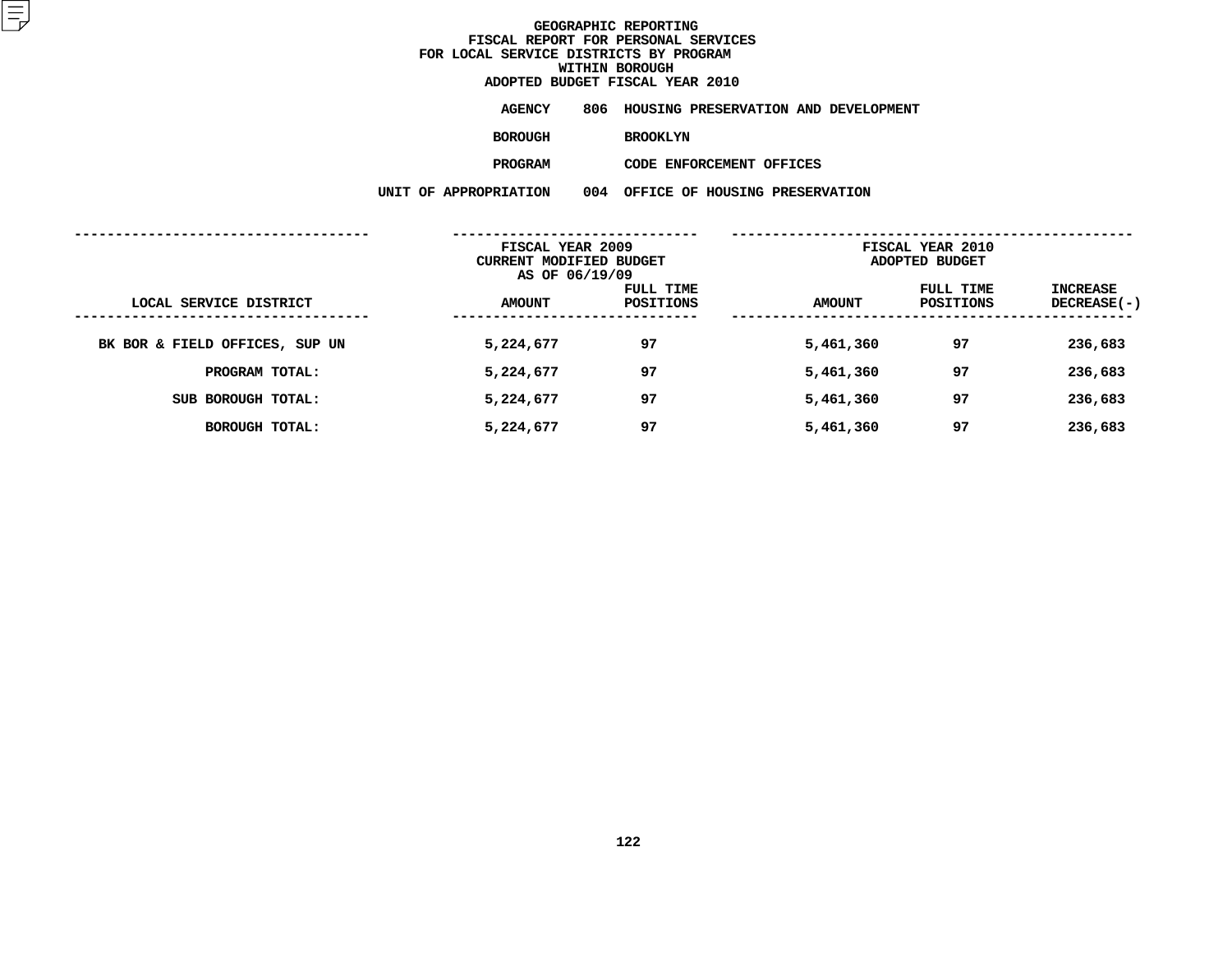**ADOPTED BUDGET FISCAL YEAR <sup>2010</sup>AGENCY <sup>806</sup> HOUSING PRESERVATION AND DEVELOPMENT**

**BOROUGH**

**MANHATTAN<br>CODE ENFORCEMENT OFFICES PROGRAM**

|                                | FISCAL YEAR 2009<br>CURRENT MODIFIED BUDGET<br>AS OF 06/19/09 |                        | FISCAL YEAR 2010<br>ADOPTED BUDGET |                        |                                |
|--------------------------------|---------------------------------------------------------------|------------------------|------------------------------------|------------------------|--------------------------------|
| LOCAL SERVICE DISTRICT         | <b>AMOUNT</b>                                                 | FULL TIME<br>POSITIONS | <b>AMOUNT</b>                      | FULL TIME<br>POSITIONS | INCREASE<br><b>DECREASE(-)</b> |
| MN BOR & FIELD OFFICES, SUP UN | 3,138,478                                                     | 62                     | 3,172,895                          | 62                     | 34,417                         |
| PROGRAM TOTAL:                 | 3,138,478                                                     | 62                     | 3,172,895                          | 62                     | 34,417                         |
| SUB BOROUGH TOTAL:             | 3,138,478                                                     | 62                     | 3,172,895                          | 62                     | 34,417                         |
| <b>BOROUGH TOTAL:</b>          | 3,138,478                                                     | 62                     | 3,172,895                          | 62                     | 34,417                         |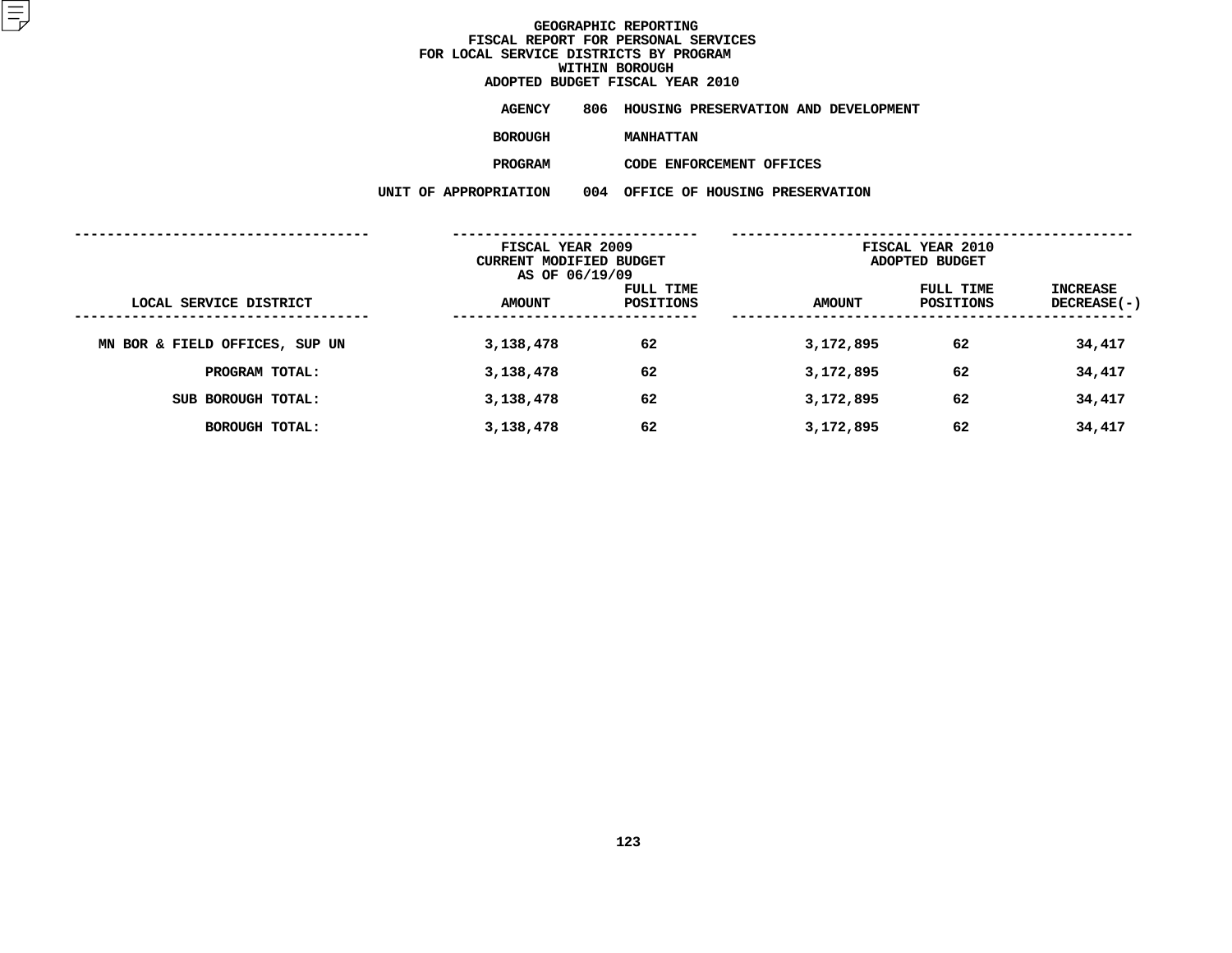**ADOPTED BUDGET FISCAL YEAR <sup>2010</sup>AGENCY <sup>806</sup> HOUSING PRESERVATION AND DEVELOPMENT**

**BOROUGH**

QUEENS<br>CODE ENFORCEMENT OFFICES **PROGRAM**

|                                | FISCAL YEAR 2009<br>CURRENT MODIFIED BUDGET<br>AS OF 06/19/09 |                        | FISCAL YEAR 2010<br>ADOPTED BUDGET |                        |                                |
|--------------------------------|---------------------------------------------------------------|------------------------|------------------------------------|------------------------|--------------------------------|
| LOCAL SERVICE DISTRICT         | <b>AMOUNT</b>                                                 | FULL TIME<br>POSITIONS | <b>AMOUNT</b>                      | FULL TIME<br>POSITIONS | INCREASE<br><b>DECREASE(-)</b> |
| ON BOR & FIELD OFFICES, SUP UN | 2,225,359                                                     | 40                     | 2,250,834                          | 40                     | 25,475                         |
| PROGRAM TOTAL:                 | 2,225,359                                                     | 40                     | 2,250,834                          | 40                     | 25,475                         |
| SUB BOROUGH TOTAL:             | 2,225,359                                                     | 40                     | 2,250,834                          | 40                     | 25,475                         |
| <b>BOROUGH TOTAL:</b>          | 2,225,359                                                     | 40                     | 2,250,834                          | 40                     | 25,475                         |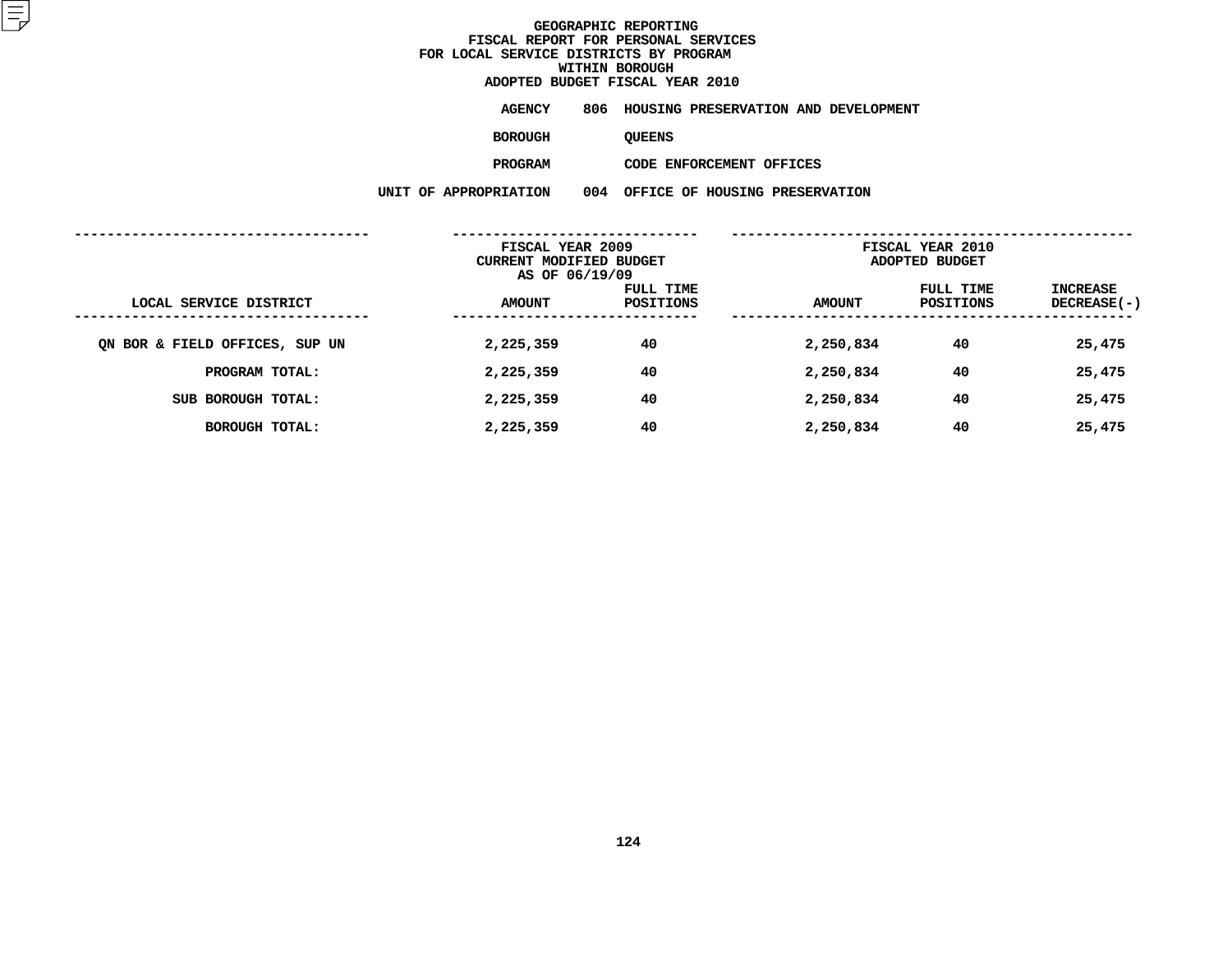**ADOPTED BUDGET FISCAL YEAR <sup>2010</sup>AGENCY <sup>806</sup> HOUSING PRESERVATION AND DEVELOPMENT**

**BOROUGH**

STATEN ISLAND<br>CODE ENFORCEMENT OFFICES **PROGRAM**

|                                | FISCAL YEAR 2009<br>CURRENT MODIFIED BUDGET<br>AS OF 06/19/09 |                        | FISCAL YEAR 2010<br>ADOPTED BUDGET |                               |                                |
|--------------------------------|---------------------------------------------------------------|------------------------|------------------------------------|-------------------------------|--------------------------------|
| LOCAL SERVICE DISTRICT         | <b>AMOUNT</b>                                                 | FULL TIME<br>POSITIONS | <b>AMOUNT</b>                      | FULL TIME<br><b>POSITIONS</b> | INCREASE<br><b>DECREASE(-)</b> |
| SI BOR & FIELD OFFICES, SUP UN | 120,912                                                       |                        | 158,260                            |                               | 37,348                         |
| PROGRAM TOTAL:                 | 120,912                                                       | 1                      | 158,260                            | 1                             | 37,348                         |
| SUB BOROUGH TOTAL:             | 120,912                                                       | 1                      | 158,260                            |                               | 37,348                         |
| BOROUGH TOTAL:                 | 120,912                                                       |                        | 158,260                            |                               | 37,348                         |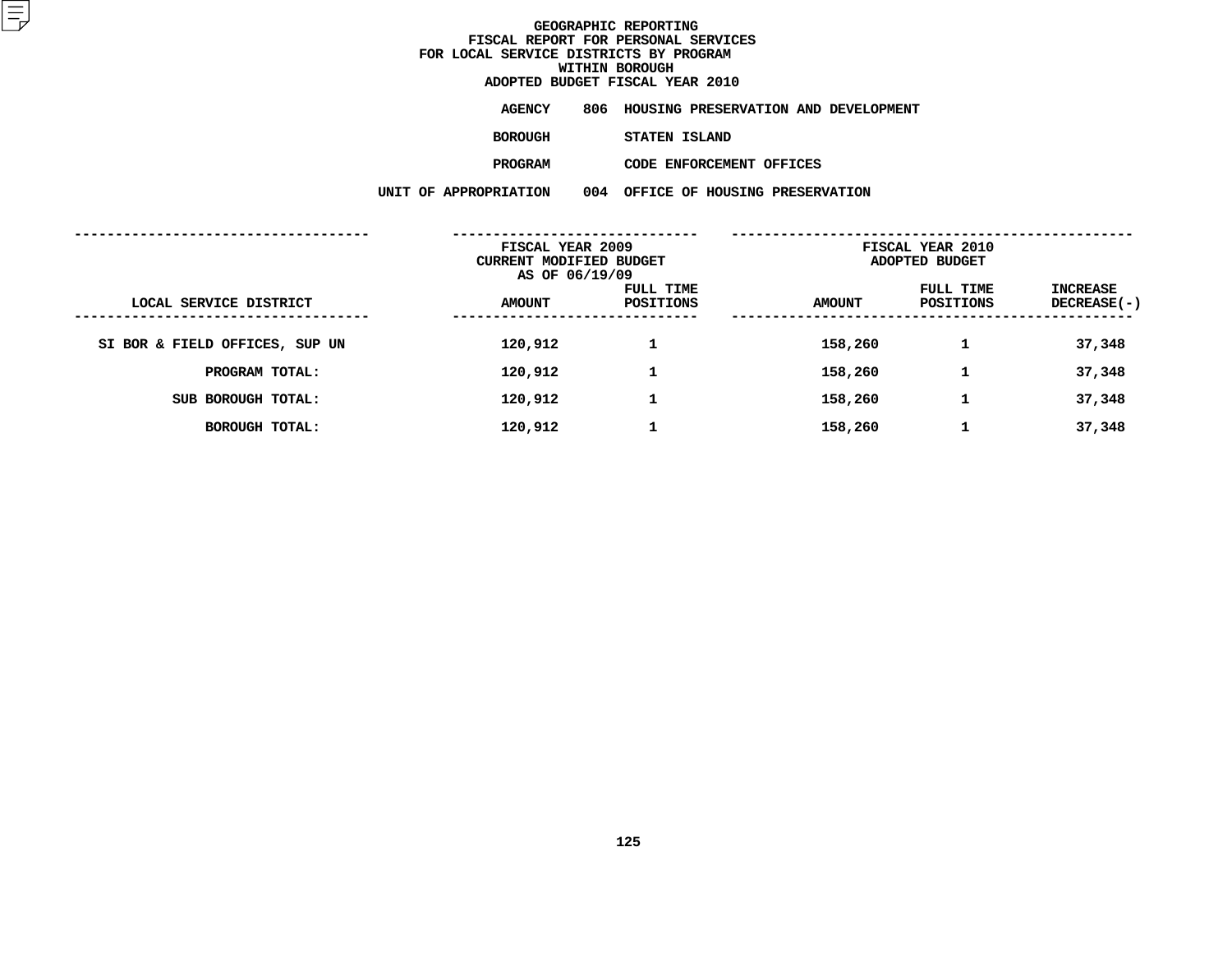### GEOGRAPHIC REPORTING<br>FISCAL REPORT FOR PERSONAL SERVICES<br>OCAL SERVICE DISTRICTS BY PROGRAM<br>WITHIN BOROUGH **FISCAL REPORT FOR PERSONAL SERVICES FOR LOCAL SERVICE DISTRICTS BY PROGRAM**

## **WITHIN BOROUGH ADOPTED BUDGET FISCAL YEAR <sup>2010</sup>**

# **AGENCY <sup>806</sup> HOUSING PRESERVATION AND DEVELOPMENT**

|                                                   | FISCAL YEAR 2009<br>CURRENT MODIFIED BUDGET<br>AS OF 06/19/09 |                        | FISCAL YEAR 2010<br>ADOPTED BUDGET |                        |                                |
|---------------------------------------------------|---------------------------------------------------------------|------------------------|------------------------------------|------------------------|--------------------------------|
| LOCAL SERVICE DISTRICT                            | <b>AMOUNT</b>                                                 | FULL TIME<br>POSITIONS | <b>AMOUNT</b>                      | FULL TIME<br>POSITIONS | <b>INCREASE</b><br>DECREASE(-) |
| <b>AGENCY TOTAL:</b><br>ALL PROGRAMS ALL BOROUGHS | 14,369,472                                                    | 262                    | 14,744,675                         | 262                    | 375,203                        |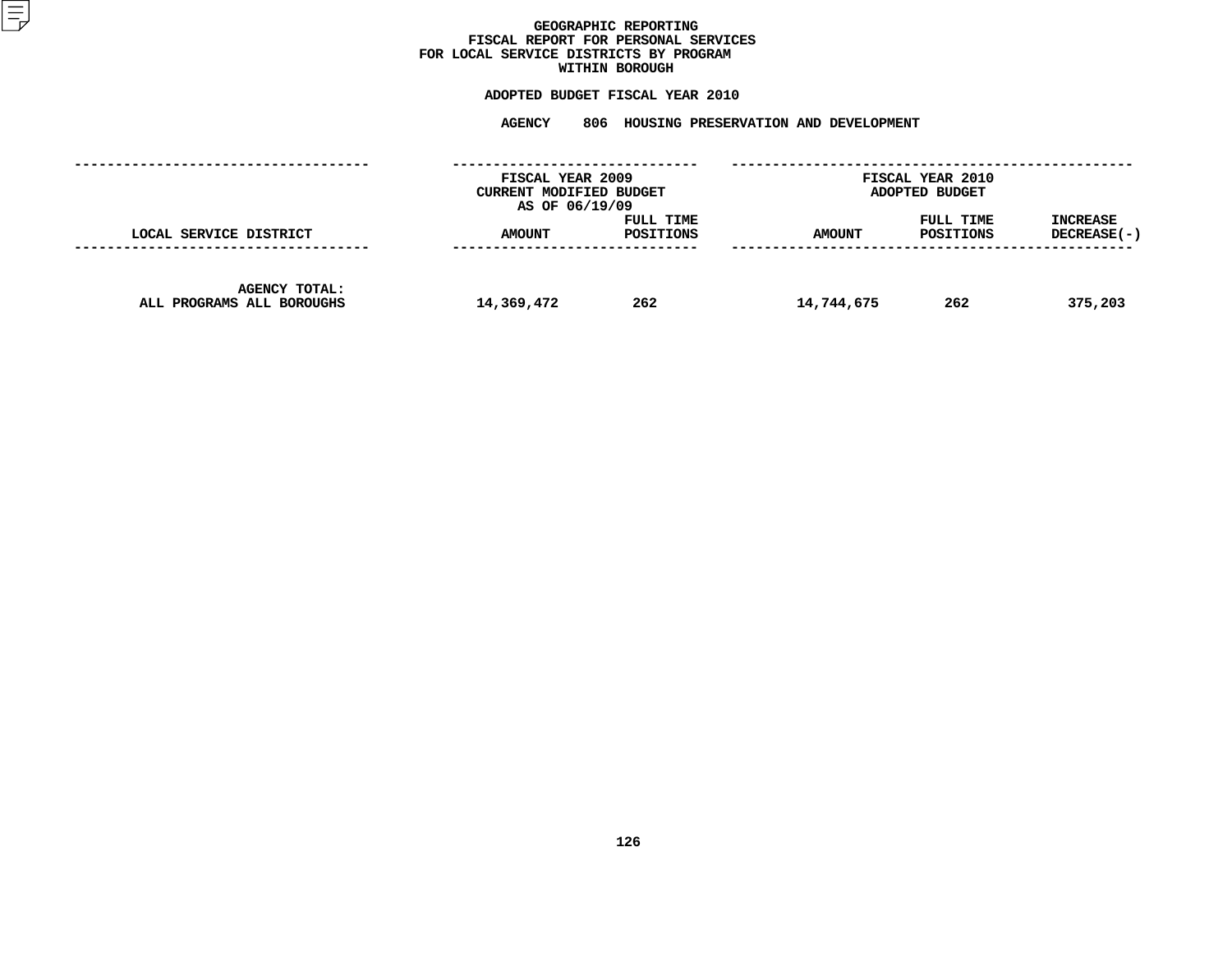#### **ADOPTED BUDGET FISCAL YEAR 2010**

|                                                                            | FISCAL YEAR 2009<br>CURRENT MODIFIED BUDGET | FISCAL YEAR 2010<br>ADOPTED BUDGET |                                  |
|----------------------------------------------------------------------------|---------------------------------------------|------------------------------------|----------------------------------|
| UNIT OF APPROPRIATION                                                      | AS OF 06/19/09                              | <b>AMOUNT</b>                      | <b>INCREASE</b><br>DECREASE (-)  |
| 001<br>OFFICE OF ADMINISTRATION                                            |                                             |                                    |                                  |
| REGULAR GROSS<br><b>OTHER</b>                                              |                                             |                                    |                                  |
| TOTAL REPORTED GEOGRAPHICALLY                                              |                                             |                                    |                                  |
| NOT REPORTED GEOGRAPHICALLY                                                | 26,504,138                                  | 26, 147, 311                       | $356,827-$                       |
| FINANCIAL PLAN SAVINGS                                                     | 572,830                                     | 471,459                            | $101,371-$                       |
| <b>APPROPRIATION</b>                                                       | 27,076,968                                  | 26,618,770                         | 458,198-                         |
| FUNDING                                                                    |                                             |                                    |                                  |
| <b>CITY</b><br>OTHER CATEGORICAL<br>CAPITAL FUNDS - I.F.A.<br><b>STATE</b> | 16,453,430<br>179,000<br>2,269,199          | 15,285,415<br>2,300,712            | 1,168,015-<br>179,000-<br>31,513 |
| FEDERAL - C.D.<br>FEDERAL - OTHER<br>INTRA-CITY SALES                      | 6,124,171<br>1,988,684<br>62,484            | 6,981,475<br>1,988,684<br>62,484   | 857,304                          |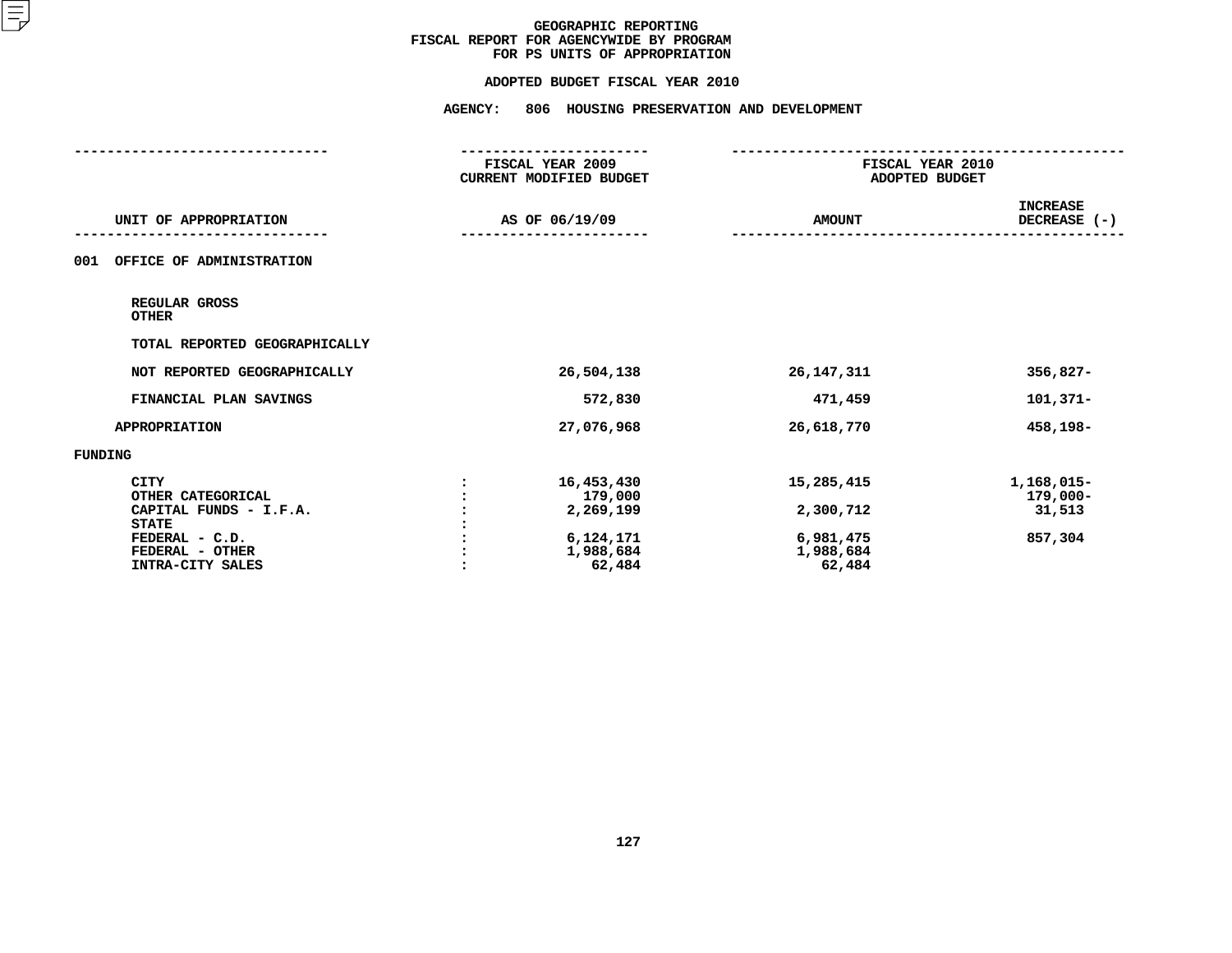#### **ADOPTED BUDGET FISCAL YEAR 2010**

|                                                                                                                                     | FISCAL YEAR 2009<br>CURRENT MODIFIED BUDGET               | FISCAL YEAR 2010<br>ADOPTED BUDGET                        |                                                          |
|-------------------------------------------------------------------------------------------------------------------------------------|-----------------------------------------------------------|-----------------------------------------------------------|----------------------------------------------------------|
| UNIT OF APPROPRIATION                                                                                                               | AS OF 06/19/09                                            | <b>AMOUNT</b>                                             | <b>INCREASE</b><br>DECREASE (-)                          |
| OFFICE OF DEVELOPMENT<br>002                                                                                                        |                                                           |                                                           |                                                          |
| REGULAR GROSS<br><b>OTHER</b>                                                                                                       |                                                           |                                                           |                                                          |
| TOTAL REPORTED GEOGRAPHICALLY                                                                                                       |                                                           |                                                           |                                                          |
| NOT REPORTED GEOGRAPHICALLY                                                                                                         | 17,980,877                                                | 16,246,333                                                | 1,734,544-                                               |
| FINANCIAL PLAN SAVINGS                                                                                                              | 317,894                                                   | 261,755                                                   | $56,139-$                                                |
| <b>APPROPRIATION</b>                                                                                                                | 18,298,771                                                | 16,508,088                                                | 1,790,683-                                               |
| FUNDING                                                                                                                             |                                                           |                                                           |                                                          |
| <b>CITY</b><br>OTHER CATEGORICAL<br>CAPITAL FUNDS - I.F.A.<br><b>STATE</b><br>FEDERAL - C.D.<br>FEDERAL - OTHER<br>INTRA-CITY SALES | 9,161,555<br>509,606<br>1,630,546<br>138,361<br>6,858,703 | 8,875,947<br>409,606<br>1,662,349<br>142,483<br>5,417,703 | 285,608-<br>$100,000 -$<br>31,803<br>4,122<br>1,441,000- |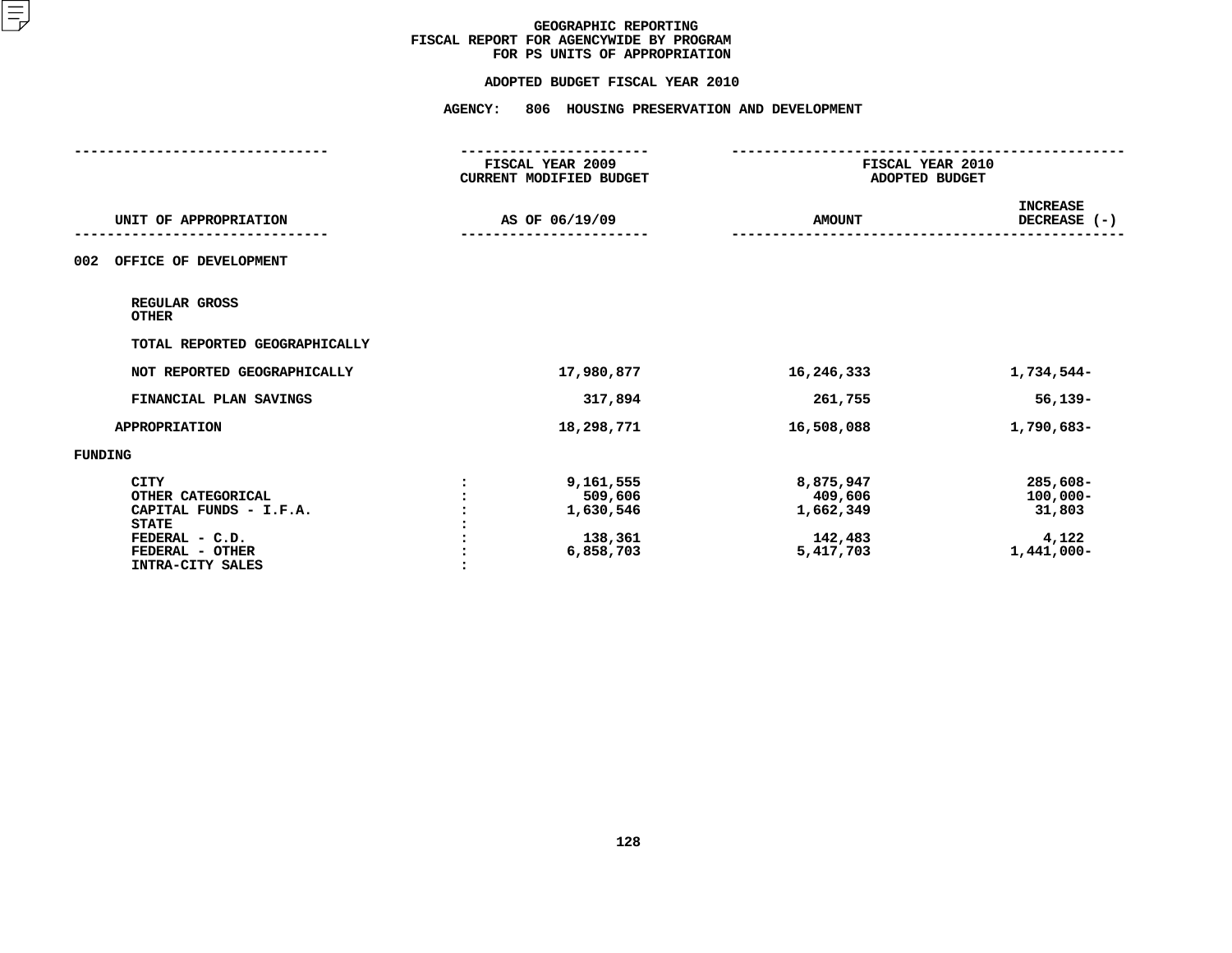#### **ADOPTED BUDGET FISCAL YEAR 2010**

## **ADOPTED BUDGET FISCAL YEAR <sup>2010</sup>AGENCY: <sup>806</sup> HOUSING PRESERVATION AND DEVELOPMENT**

|                                       | FISCAL YEAR 2009               |               | FISCAL YEAR 2010 |  |  |  |
|---------------------------------------|--------------------------------|---------------|------------------|--|--|--|
|                                       | <b>CURRENT MODIFIED BUDGET</b> |               | ADOPTED BUDGET   |  |  |  |
|                                       |                                |               | <b>INCREASE</b>  |  |  |  |
| UNIT OF APPROPRIATION                 | AS OF 06/19/09                 | <b>AMOUNT</b> | DECREASE $(-)$   |  |  |  |
|                                       |                                |               |                  |  |  |  |
| OFFICE OF HOUSING PRESERVATION<br>004 |                                |               |                  |  |  |  |
| REGULAR GROSS                         | 13,795,823                     | 14, 171, 026  | 375,203          |  |  |  |
| <b>OTHER</b>                          | 573,649                        | 573,649       |                  |  |  |  |
| TOTAL REPORTED GEOGRAPHICALLY         | 14,369,472                     | 14,744,675    | 375,203          |  |  |  |
| NOT REPORTED GEOGRAPHICALLY           | 54,948,569                     | 54,178,023    | 770,546-         |  |  |  |
| FINANCIAL PLAN SAVINGS                | 434,255                        | 241,685       | 192,570-         |  |  |  |
| <b>APPROPRIATION</b>                  | 69,752,296                     | 69, 164, 383  | 587,913-         |  |  |  |
| FUNDING                               |                                |               |                  |  |  |  |
| <b>CITY</b>                           | 12,432,351                     | 11,149,604    | 1,282,747-       |  |  |  |
| OTHER CATEGORICAL                     |                                |               |                  |  |  |  |
| CAPITAL FUNDS - I.F.A.                | 362,861                        | 364,547       | 1,686            |  |  |  |
| <b>STATE</b><br>FEDERAL - C.D.        | 55,948,997                     | 56,865,945    | 916,948          |  |  |  |
| FEDERAL - OTHER                       |                                | 394,887       |                  |  |  |  |
| INTRA-CITY SALES                      | 618,687<br>389,400             | 389,400       | $223,800-$       |  |  |  |
|                                       |                                |               |                  |  |  |  |
|                                       |                                |               |                  |  |  |  |
|                                       |                                |               |                  |  |  |  |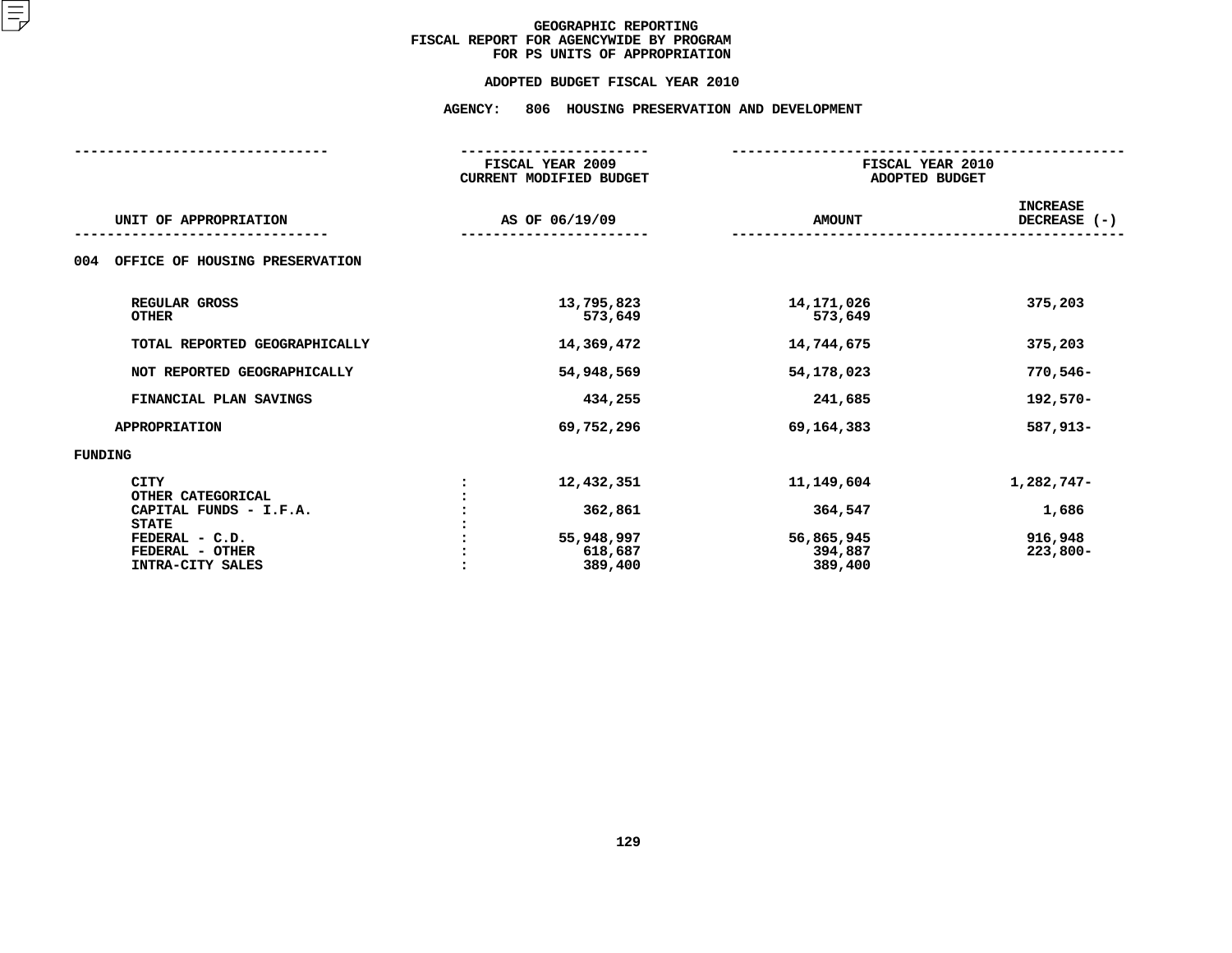#### **ADOPTED BUDGET FISCAL YEAR 2010**

| AS OF 06/19/09                                            | <b>AMOUNT</b>                                   | <b>INCREASE</b><br>DECREASE (-)                                |
|-----------------------------------------------------------|-------------------------------------------------|----------------------------------------------------------------|
|                                                           |                                                 |                                                                |
|                                                           |                                                 |                                                                |
|                                                           |                                                 |                                                                |
|                                                           |                                                 |                                                                |
| 39,935,833                                                | 37,476,982                                      | $2,458,851-$                                                   |
| 729,504                                                   | 1,120,830                                       | 391,326                                                        |
| 40,665,337                                                | 38,597,812                                      | 2,067,525-                                                     |
|                                                           |                                                 |                                                                |
| 6,250,097<br>96,069<br>11,951,650<br>786,191<br>5,781,466 | 5,966,727<br>12,218,423<br>786,191<br>7,227,107 | $283,370-$<br>96,069-<br>266,773<br>1,445,641<br>$3,400,500 -$ |
|                                                           | 15,799,864                                      | 12,399,364                                                     |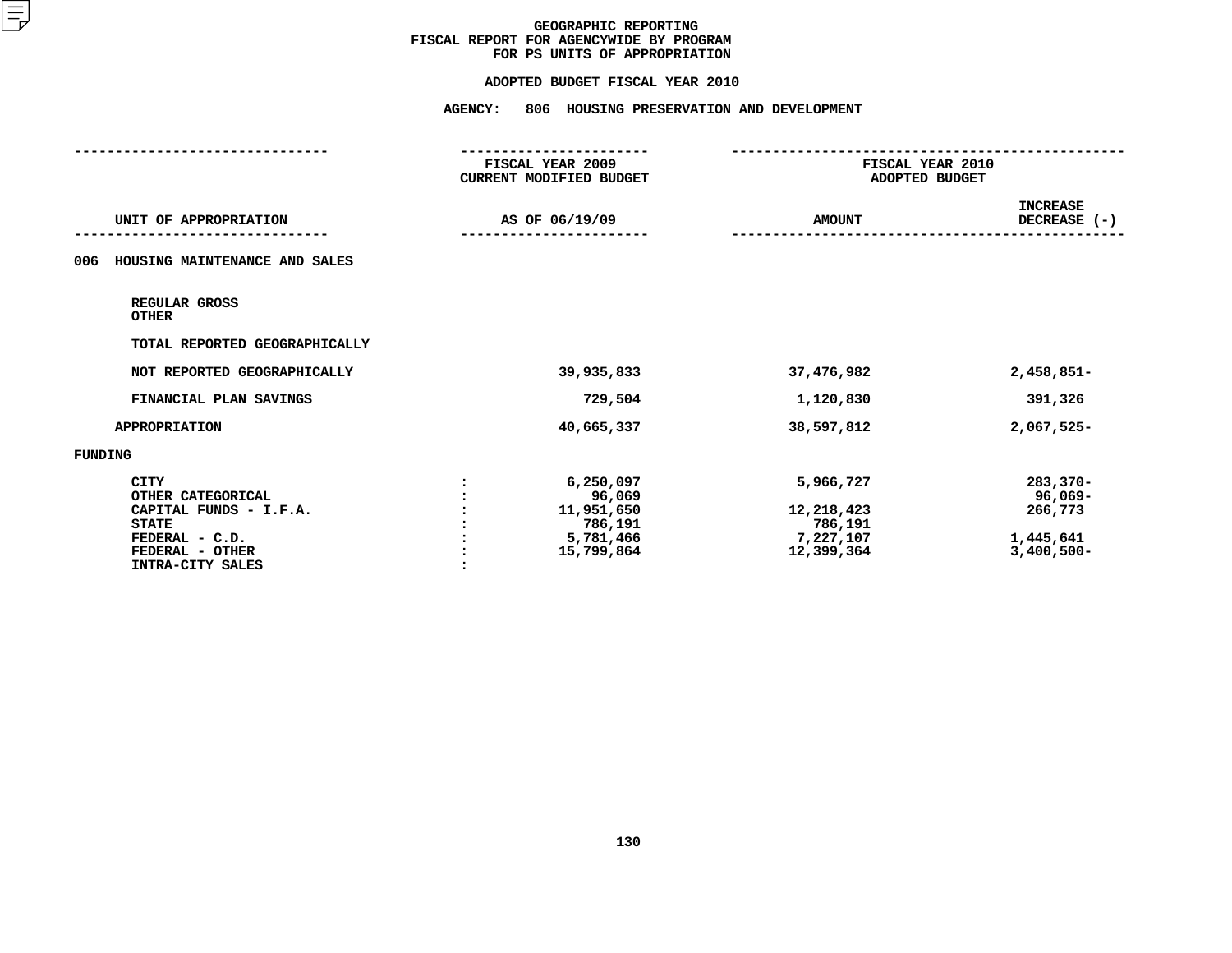|                                        | <b>AGENCY:</b> | 806 HOUSING PRESERVATION AND DEVELOPMENT    |               |                                    |  |  |
|----------------------------------------|----------------|---------------------------------------------|---------------|------------------------------------|--|--|
|                                        |                | FISCAL YEAR 2009<br>CURRENT MODIFIED BUDGET |               | FISCAL YEAR 2010<br>ADOPTED BUDGET |  |  |
| UNIT OF APPROPRIATION                  |                | AS OF 06/19/09                              | <b>AMOUNT</b> | <b>INCREASE</b><br>DECREASE (-)    |  |  |
| OFFICE OF ADMINISTRATION OTPS<br>008   |                |                                             |               |                                    |  |  |
| TOTAL REPORTED GEOGRAPHICALLY          |                |                                             |               |                                    |  |  |
| NOT REPORTED GEOGRAPHICALLY            |                | 44, 166, 219                                | 34,403,329    | $9,762,890 -$                      |  |  |
| FINANCIAL PLAN SAVINGS                 |                |                                             |               |                                    |  |  |
| <b>APPROPRIATION</b>                   |                | 44, 166, 219                                | 34,403,329    | 9,762,890-                         |  |  |
| <b>FUNDING</b>                         |                |                                             |               |                                    |  |  |
| <b>CITY</b>                            |                | 8,578,119                                   | 7,399,808     | 1,178,311-                         |  |  |
| OTHER CATEGORICAL                      |                | 559,833                                     | 368,663       | 191,170-                           |  |  |
| CAPITAL FUNDS - I.F.A.<br><b>STATE</b> |                | 58,045                                      |               | $58,045-$                          |  |  |
| FEDERAL - C.D.                         |                | 1,317,754                                   | 854,942       | 462,812-                           |  |  |
| FEDERAL - OTHER                        |                | 32,838,387                                  | 25,241,807    | 7,596,580-                         |  |  |
| INTRA-CITY SALES                       |                | 814,081                                     | 538,109       | 275,972-                           |  |  |
|                                        |                |                                             |               |                                    |  |  |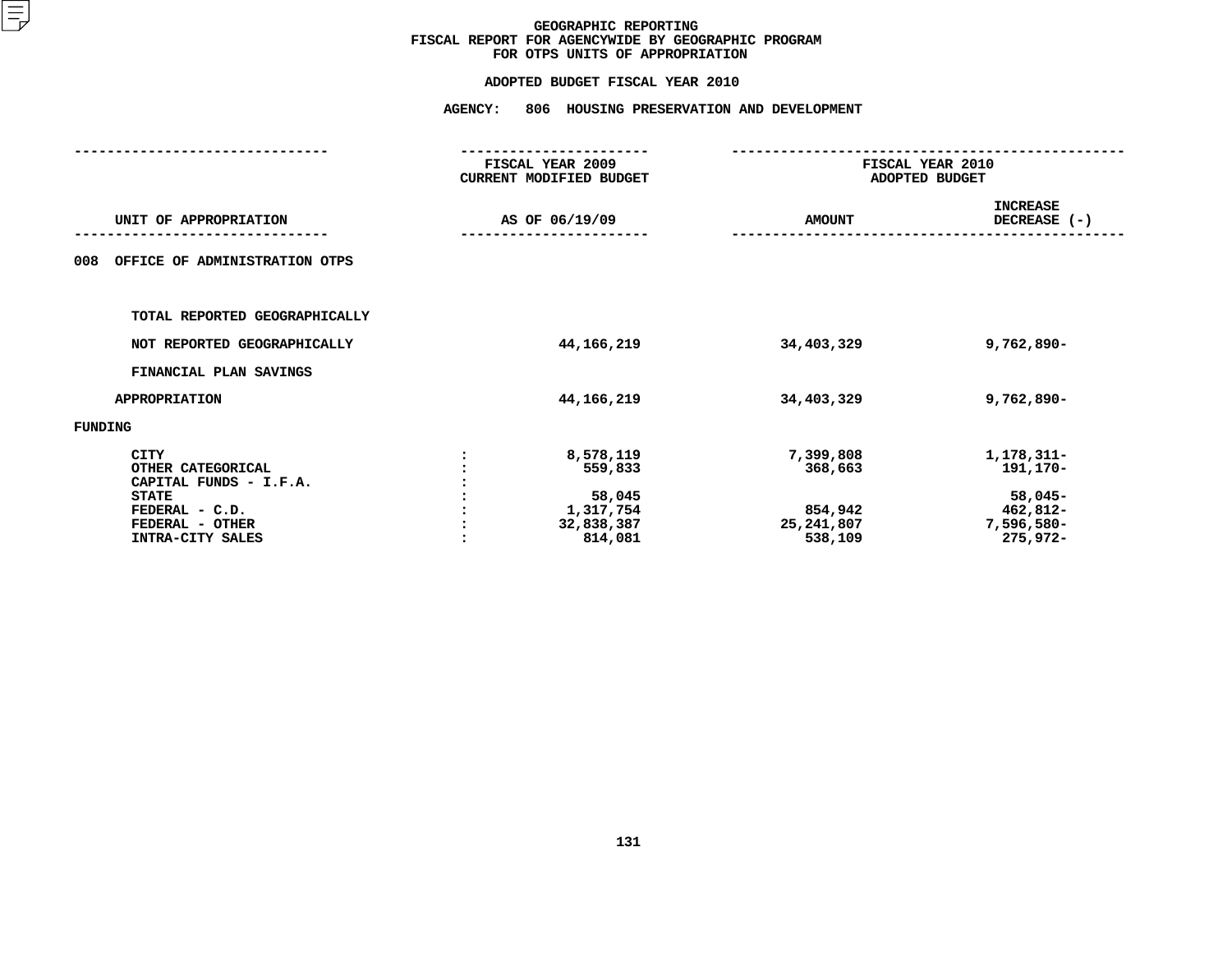|                                                                                                                                     | <b>AGENCY:</b> | 806 HOUSING PRESERVATION AND DEVELOPMENT            |                                                     |                                                      |  |  |
|-------------------------------------------------------------------------------------------------------------------------------------|----------------|-----------------------------------------------------|-----------------------------------------------------|------------------------------------------------------|--|--|
|                                                                                                                                     |                | FISCAL YEAR 2009<br>CURRENT MODIFIED BUDGET         |                                                     | FISCAL YEAR 2010<br>ADOPTED BUDGET                   |  |  |
| UNIT OF APPROPRIATION                                                                                                               |                | AS OF 06/19/09                                      | <b>AMOUNT</b>                                       | <b>INCREASE</b><br>DECREASE (-)                      |  |  |
| OFFICE OF DEVELOPMENT OTPS<br>009                                                                                                   |                |                                                     |                                                     |                                                      |  |  |
| TOTAL REPORTED GEOGRAPHICALLY                                                                                                       |                |                                                     |                                                     |                                                      |  |  |
| NOT REPORTED GEOGRAPHICALLY                                                                                                         |                | 372,691,434                                         | 250,589,671                                         | 122, 101, 763-                                       |  |  |
| FINANCIAL PLAN SAVINGS                                                                                                              |                |                                                     | 3,136,236                                           | 3,136,236                                            |  |  |
| <b>APPROPRIATION</b>                                                                                                                |                | 372,691,434                                         | 253,725,907                                         | 118,965,527-                                         |  |  |
| <b>FUNDING</b>                                                                                                                      |                |                                                     |                                                     |                                                      |  |  |
| <b>CITY</b><br>OTHER CATEGORICAL<br>CAPITAL FUNDS - I.F.A.<br><b>STATE</b><br>FEDERAL - C.D.<br>FEDERAL - OTHER<br>INTRA-CITY SALES |                | 8,811,439<br>22,668,339<br>2,651,097<br>338,560,559 | 11,029,211<br>6,000,000<br>2,235,470<br>234,461,226 | 2,217,772<br>16,668,339-<br>415,627-<br>104,099,333- |  |  |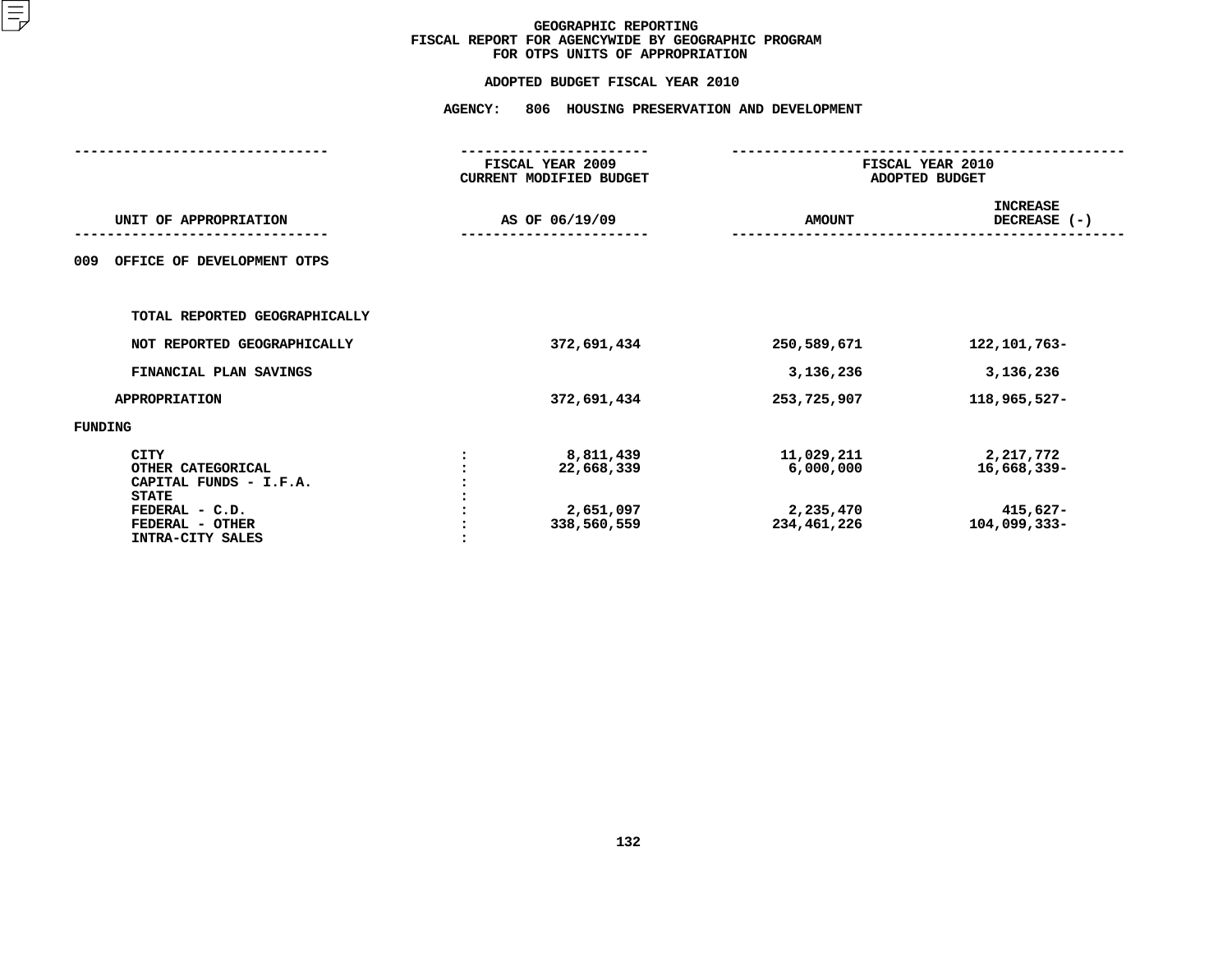|                                                                                                                                     | <b>AGENCY:</b><br>806 HOUSING PRESERVATION AND DEVELOPMENT |                                       |                                    |  |  |
|-------------------------------------------------------------------------------------------------------------------------------------|------------------------------------------------------------|---------------------------------------|------------------------------------|--|--|
|                                                                                                                                     | FISCAL YEAR 2009<br>CURRENT MODIFIED BUDGET                | FISCAL YEAR 2010<br>ADOPTED BUDGET    |                                    |  |  |
| UNIT OF APPROPRIATION                                                                                                               | AS OF 06/19/09                                             | <b>AMOUNT</b>                         | <b>INCREASE</b><br>DECREASE (-)    |  |  |
| HOUSING MANAGEMENT AND SALES<br>010                                                                                                 |                                                            |                                       |                                    |  |  |
| TOTAL REPORTED GEOGRAPHICALLY                                                                                                       |                                                            |                                       |                                    |  |  |
| NOT REPORTED GEOGRAPHICALLY                                                                                                         | 28,505,487                                                 | 59,690,207                            | 31,184,720                         |  |  |
| FINANCIAL PLAN SAVINGS                                                                                                              |                                                            | 1,089,847                             | 1,089,847                          |  |  |
| <b>APPROPRIATION</b>                                                                                                                | 28,505,487                                                 | 60,780,054                            | 32, 274, 567                       |  |  |
| FUNDING                                                                                                                             |                                                            |                                       |                                    |  |  |
| <b>CITY</b><br>OTHER CATEGORICAL<br>CAPITAL FUNDS - I.F.A.<br><b>STATE</b><br>FEDERAL - C.D.<br>FEDERAL - OTHER<br>INTRA-CITY SALES | 5,335,417<br>250,000<br>22,920,070                         | 5,705,455<br>26,965,459<br>28,109,140 | 370,038<br>26,715,459<br>5,189,070 |  |  |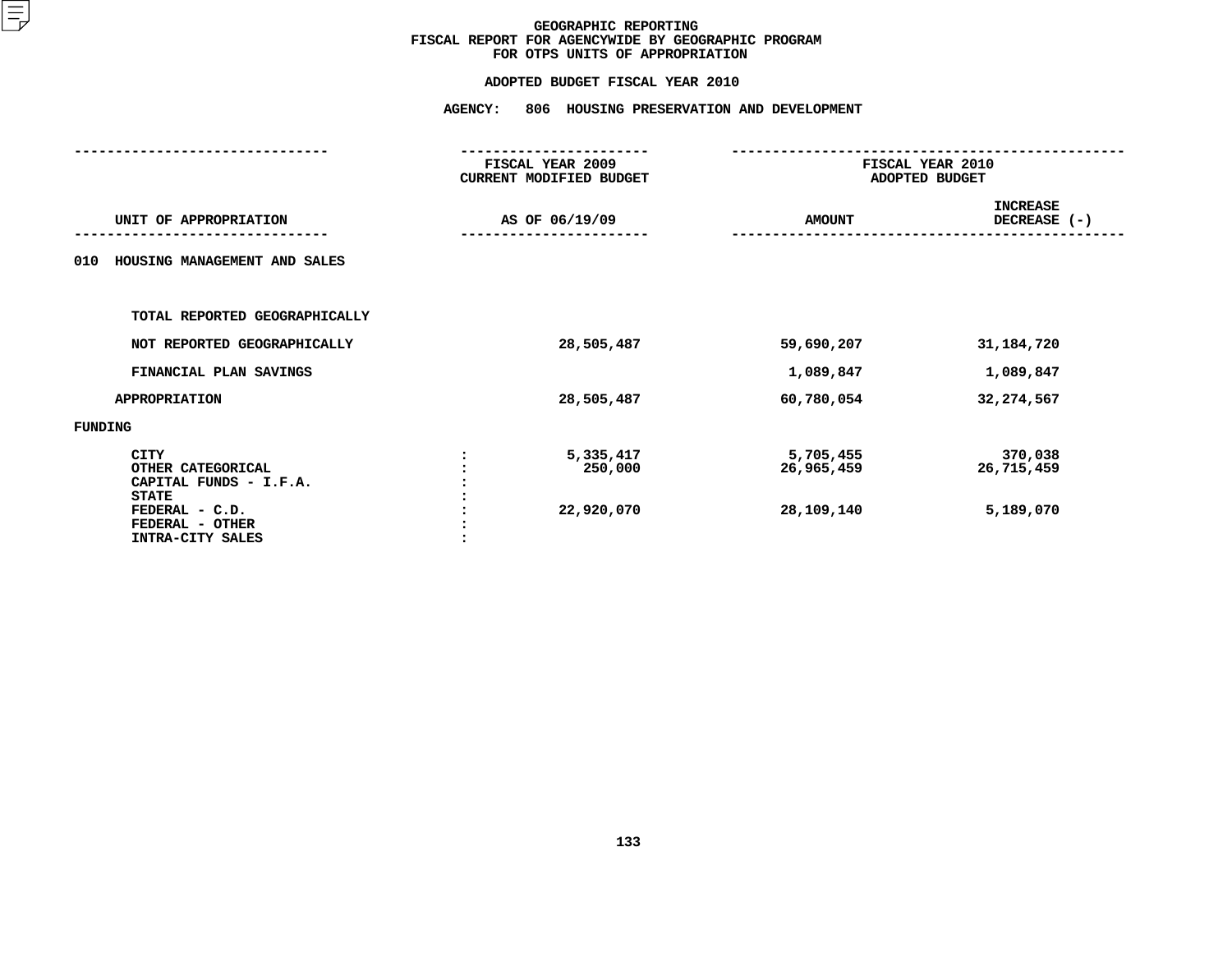|                                                                                                                                     | <b>AGENCY:</b> | 806 HOUSING PRESERVATION AND DEVELOPMENT                                   |                                                                |                                            |  |
|-------------------------------------------------------------------------------------------------------------------------------------|----------------|----------------------------------------------------------------------------|----------------------------------------------------------------|--------------------------------------------|--|
|                                                                                                                                     |                | FISCAL YEAR 2009<br><b>CURRENT MODIFIED BUDGET</b>                         | FISCAL YEAR 2010<br>ADOPTED BUDGET                             |                                            |  |
| UNIT OF APPROPRIATION                                                                                                               |                | AS OF 06/19/09                                                             | <b>AMOUNT</b>                                                  | <b>INCREASE</b><br>DECREASE (-)            |  |
| 011<br>OFFICE OF HOUSING PRESERVATION                                                                                               |                |                                                                            |                                                                |                                            |  |
| TOTAL REPORTED GEOGRAPHICALLY                                                                                                       |                |                                                                            |                                                                |                                            |  |
| NOT REPORTED GEOGRAPHICALLY                                                                                                         |                | 92,607,095                                                                 | 81,753,938                                                     | 10,853,157-                                |  |
| FINANCIAL PLAN SAVINGS                                                                                                              |                |                                                                            | 1,079,000                                                      | 1,079,000                                  |  |
| <b>APPROPRIATION</b>                                                                                                                |                | 92,607,095                                                                 | 82,832,938                                                     | $9,774,157-$                               |  |
| FUNDING                                                                                                                             |                |                                                                            |                                                                |                                            |  |
| <b>CITY</b><br>OTHER CATEGORICAL<br>CAPITAL FUNDS - I.F.A.<br><b>STATE</b><br>FEDERAL - C.D.<br>FEDERAL - OTHER<br>INTRA-CITY SALES |                | 12,632,602<br>1,000,000<br>1,181,661<br>76,165,335<br>1,104,233<br>523,264 | 9,231,405<br>1,000,000<br>1,181,661<br>70,315,639<br>1,104,233 | $3,401,197-$<br>5,849,696-<br>$523, 264 -$ |  |
|                                                                                                                                     |                |                                                                            |                                                                |                                            |  |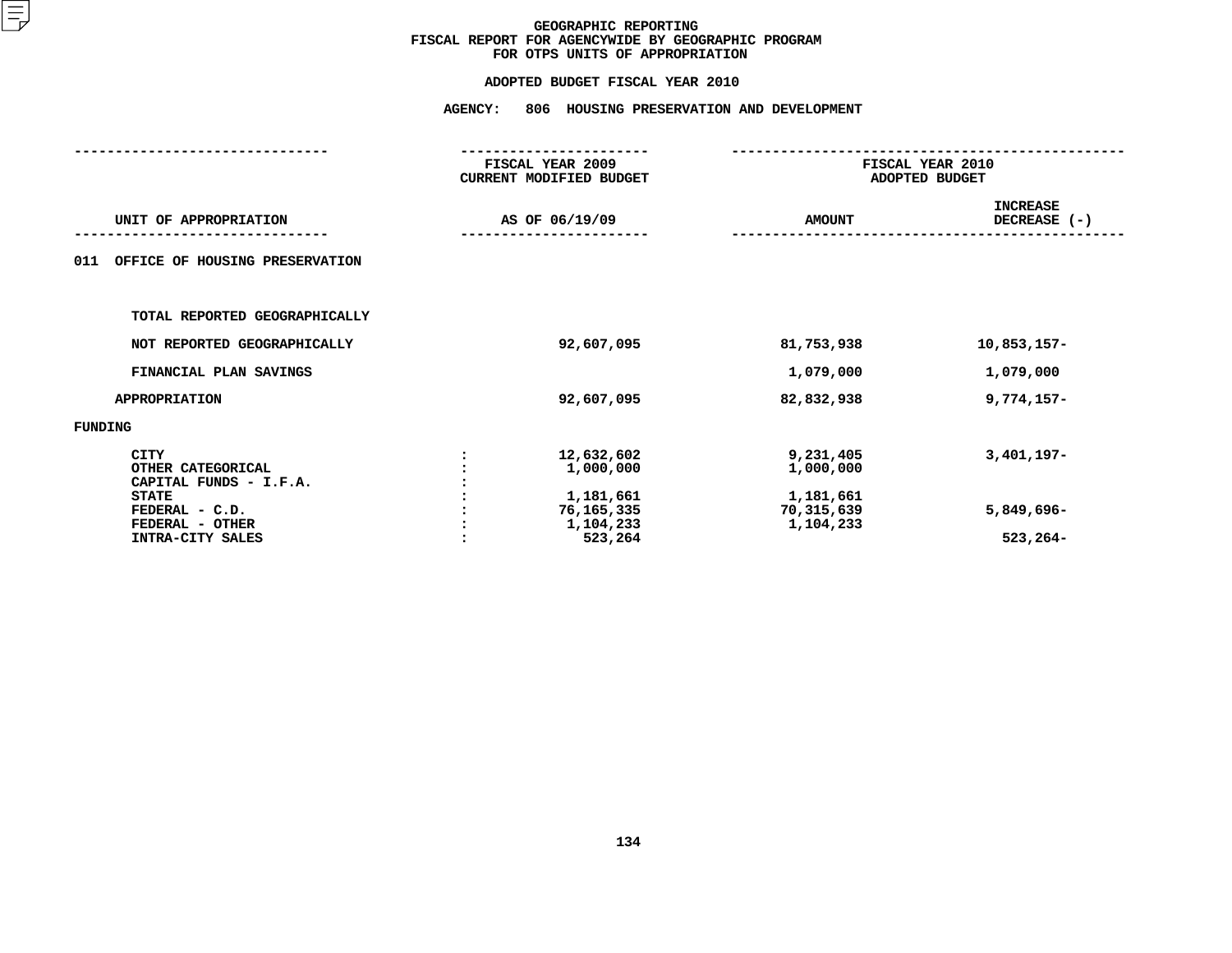## GEOGRAPHIC REPORTING<br>FISCAL REPORT AGENCYWIDE SUMMARY

## **FISCAL REPORT AGENCYWIDE SUMMARY ADOPTED BUDGET FISCAL YEAR <sup>2010</sup>**

#### **AGENCY: <sup>806</sup> HOUSING PRESERVATION AND DEVELOPMENT**

|                                                                                     | FISCAL YEAR 2009<br>CURRENT MODIFIED BUDGET | FISCAL YEAR 2010<br>ADOPTED BUDGET |                                   |  |  |
|-------------------------------------------------------------------------------------|---------------------------------------------|------------------------------------|-----------------------------------|--|--|
| UNIT OF APPROPRIATION                                                               | AS OF 06/19/09                              | <b>AMOUNT</b>                      | <b>INCREASE</b><br>DECREASE $(-)$ |  |  |
| PS APPROPRIATIONS                                                                   |                                             |                                    |                                   |  |  |
| REGULAR GROSS<br><b>OTHER</b>                                                       | 13,795,823<br>573,649                       | 14,171,026<br>573,649              | 375,203                           |  |  |
| TOTAL REPORTED GEOGRAPHICALLY<br>NOT REPORTED GEOGRAPHICALLY                        | 14,369,472<br>139,369,417                   | 14,744,675<br>134,048,649          | 375,203<br>5,320,768-             |  |  |
| OTPS APPROPRIATIONS<br>TOTAL REPORTED GEOGRAPHICALLY<br>NOT REPORTED GEOGRAPHICALLY | 537,970,235                                 | 426, 437, 145                      | 111,533,090-                      |  |  |
|                                                                                     |                                             |                                    |                                   |  |  |
| FINANCIAL PLAN SAVINGS<br><b>APPROPRIATIONS</b>                                     | 2,054,483<br>693,763,607                    | 7,400,812<br>582,631,281           | 5,346,329<br>111, 132, 326-       |  |  |
| FUNDING                                                                             |                                             |                                    |                                   |  |  |
| <b>CITY</b>                                                                         | 79,655,010                                  | 74,643,572                         | $5,011,438-$                      |  |  |
| OTHER CATEGORICAL                                                                   | 25,262,847                                  | 34,743,728                         | 9,480,881                         |  |  |
| CAPITAL FUNDS - I.F.A.                                                              | 16,214,256                                  | 16,546,031                         | 331,775                           |  |  |
| <b>STATE</b>                                                                        | 2,025,897                                   | 1,967,852                          | $58,045-$                         |  |  |
| FEDERAL - C.D.                                                                      | 171,047,251                                 | 172,732,201                        | 1,684,950                         |  |  |
| FEDERAL - OTHER                                                                     | 397,769,117                                 | 281,007,904                        | 116,761,213-                      |  |  |
| INTRA-CITY SALES                                                                    | 1,789,229                                   | 989,993                            | $799,236 -$                       |  |  |
|                                                                                     |                                             |                                    |                                   |  |  |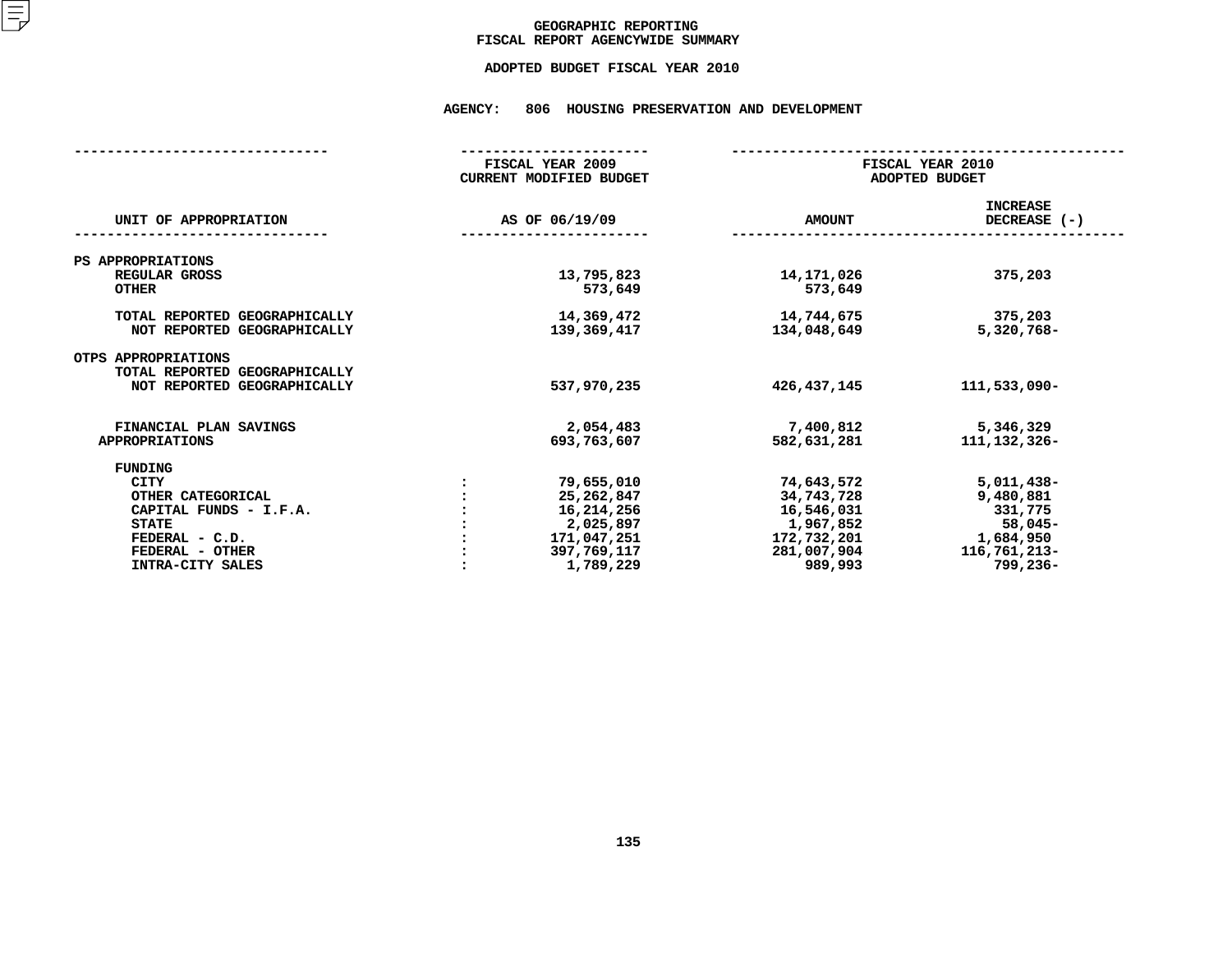**ADOPTED BUDGET FISCAL YEAR <sup>2010</sup>AGENCY <sup>810</sup> DEPARTMENT OF BUILDINGS**

**BOROUGH**

BRONX<br>PLAN EXAMINATION & INSPECTIONS **PROGRAM**

**PLAN EXAMINATION & INSPECTIONS**

|                                                                                   | FISCAL YEAR 2009<br>CURRENT MODIFIED BUDGET<br>AS OF 06/19/09 |                        | FISCAL YEAR 2010<br>ADOPTED BUDGET |                               |                             |
|-----------------------------------------------------------------------------------|---------------------------------------------------------------|------------------------|------------------------------------|-------------------------------|-----------------------------|
| LOCAL SERVICE DISTRICT                                                            | <b>AMOUNT</b>                                                 | FULL TIME<br>POSITIONS | <b>AMOUNT</b>                      | FULL TIME<br><b>POSITIONS</b> | INCREASE<br>$DECREASE(-)$   |
| BRONX PLAN EXAMINATION<br>BX CONSTRUCTION INSPECTION<br>BRONX PLUMBING INSPECTION | 936,899<br>688,197<br>244,271                                 | 17<br>6<br>4           | 961,449<br>440,804<br>247,530      | 12<br>7<br>4                  | 24,550<br>247,393-<br>3,259 |
| PROGRAM TOTAL:                                                                    | 1,869,367                                                     | 27                     | 1,649,783                          | 23                            | 219,584-                    |
| SUB BOROUGH TOTAL:                                                                | 1,869,367                                                     | 27                     | 1,649,783                          | 23                            | 219,584-                    |
| <b>BOROUGH TOTAL:</b>                                                             | 1,869,367                                                     | 27                     | 1,649,783                          | 23                            | 219,584-                    |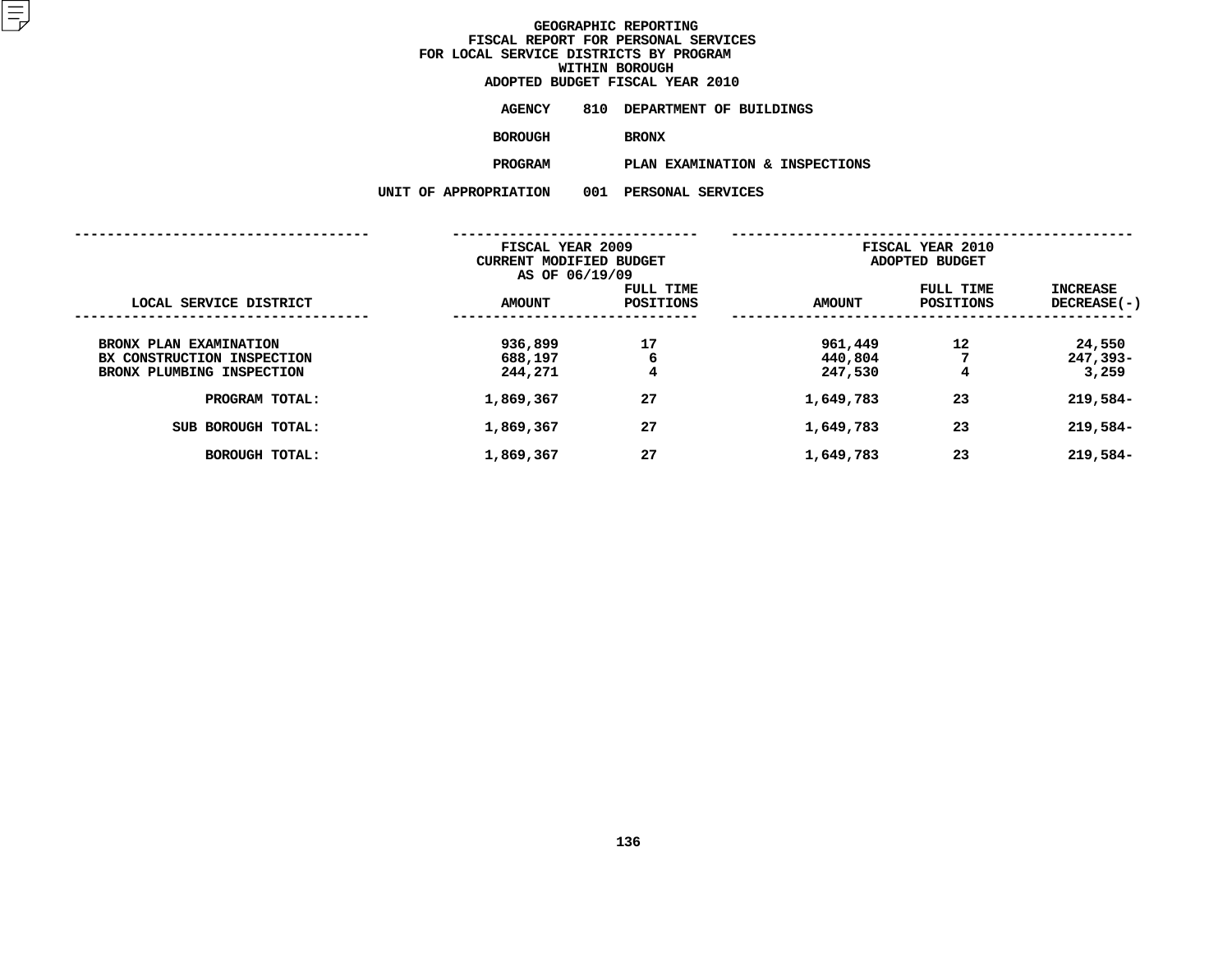# **ADOPTED BUDGET FISCAL YEAR <sup>2010</sup>**

| AGENCY  |                 | 810 DEPARTMENT OF BUILDINGS |  |  |
|---------|-----------------|-----------------------------|--|--|
| BOROUGH | <b>BROOKLYN</b> |                             |  |  |
| PROGRAM |                 | PLAN EXAMINATION & INSP     |  |  |

**PROGRAMPLAN EXAMINATION & INSPECTIONS**

|                                                                                      | FISCAL YEAR 2009<br>CURRENT MODIFIED BUDGET<br>AS OF 06/19/09 |                        | FISCAL YEAR 2010<br>ADOPTED BUDGET |                        |                           |
|--------------------------------------------------------------------------------------|---------------------------------------------------------------|------------------------|------------------------------------|------------------------|---------------------------|
| LOCAL SERVICE DISTRICT                                                               | <b>AMOUNT</b>                                                 | FULL TIME<br>POSITIONS | <b>AMOUNT</b>                      | FULL TIME<br>POSITIONS | INCREASE<br>DECREASE(-)   |
| BROOKLYN PLAN EXAMINATION<br>BK CONSTRUCTION INSPECTION<br>BROOK PLUMBING INSPECTION | 2,348,553<br>1,808,918<br>299,547                             | 36<br>29<br>5          | 2,404,261<br>1,835,302<br>305,514  | 35<br>31<br>5          | 55,708<br>26,384<br>5,967 |
| PROGRAM TOTAL:                                                                       | 4,457,018                                                     | 70                     | 4,545,077                          | 71                     | 88,059                    |
| SUB BOROUGH TOTAL:                                                                   | 4,457,018                                                     | 70                     | 4,545,077                          | 71                     | 88,059                    |
| <b>BOROUGH TOTAL:</b>                                                                | 4,457,018                                                     | 70                     | 4,545,077                          | 71                     | 88,059                    |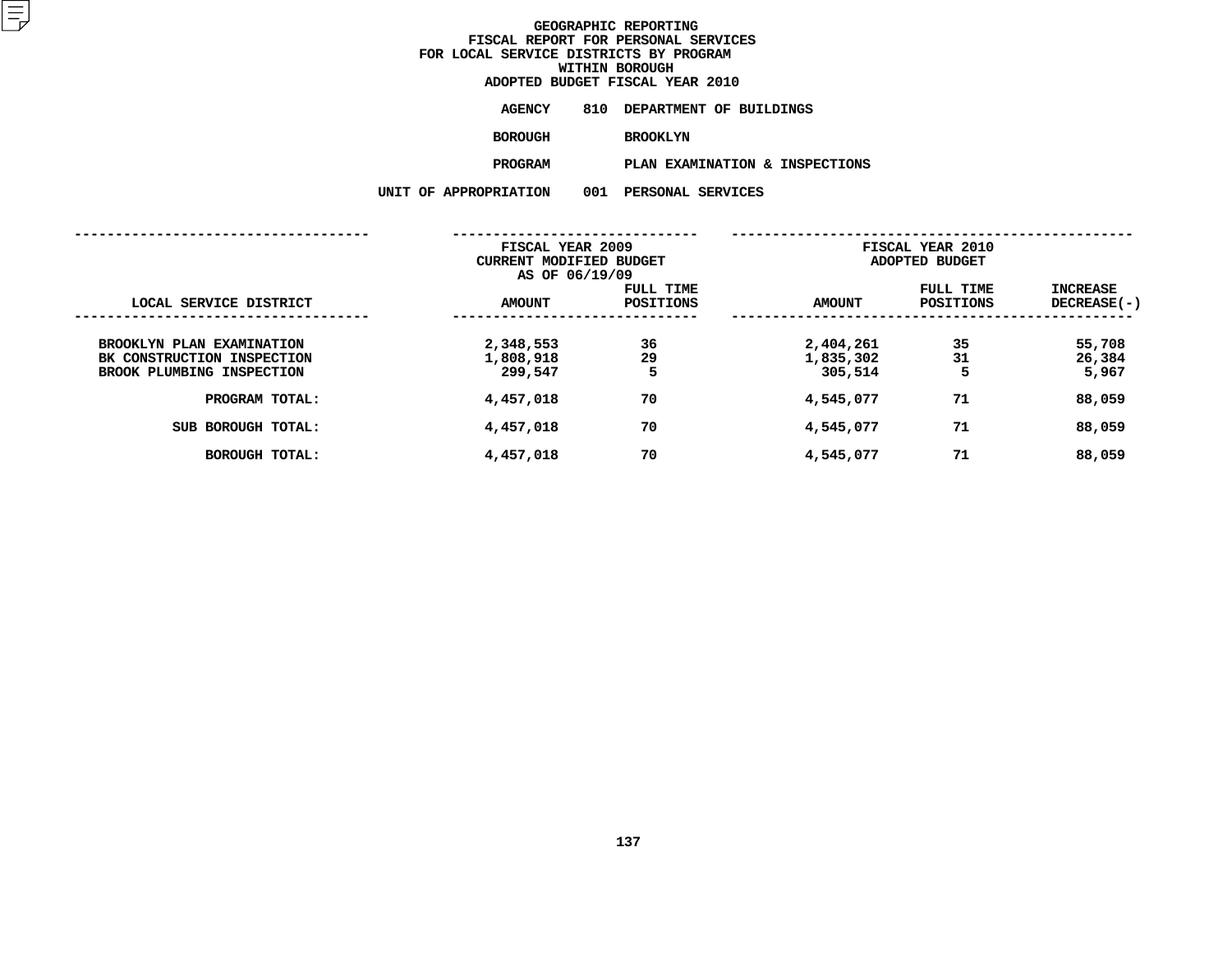**ADOPTED BUDGET FISCAL YEAR <sup>2010</sup>AGENCY <sup>810</sup> DEPARTMENT OF BUILDINGS**

**BOROUGH**

 **MANHATTAN PROGRAMPLAN EXAMINATION & INSPECTIONS**

|                                                                                     | FISCAL YEAR 2009<br>CURRENT MODIFIED BUDGET<br>AS OF 06/19/09 |                        | FISCAL YEAR 2010<br>ADOPTED BUDGET |                        |                                |
|-------------------------------------------------------------------------------------|---------------------------------------------------------------|------------------------|------------------------------------|------------------------|--------------------------------|
| LOCAL SERVICE DISTRICT                                                              | <b>AMOUNT</b>                                                 | FULL TIME<br>POSITIONS | <b>AMOUNT</b>                      | FULL TIME<br>POSITIONS | INCREASE<br><b>DECREASE(-)</b> |
| MANHATTAN PLAN EXAMINATION<br>MANH CONSTRUCT INSPECTION<br>MANH PLUMBING INSPECTION | 2,225,699<br>1,323,486<br>421,647                             | 36<br>17<br>7          | 2,289,895<br>1,432,817<br>430,621  | 31<br>17<br>7          | 64,196<br>109,331<br>8,974     |
| PROGRAM TOTAL:                                                                      | 3,970,832                                                     | 60                     | 4,153,333                          | 55                     | 182,501                        |
| SUB BOROUGH TOTAL:                                                                  | 3,970,832                                                     | 60                     | 4,153,333                          | 55                     | 182,501                        |
| <b>BOROUGH TOTAL:</b>                                                               | 3,970,832                                                     | 60                     | 4,153,333                          | 55                     | 182,501                        |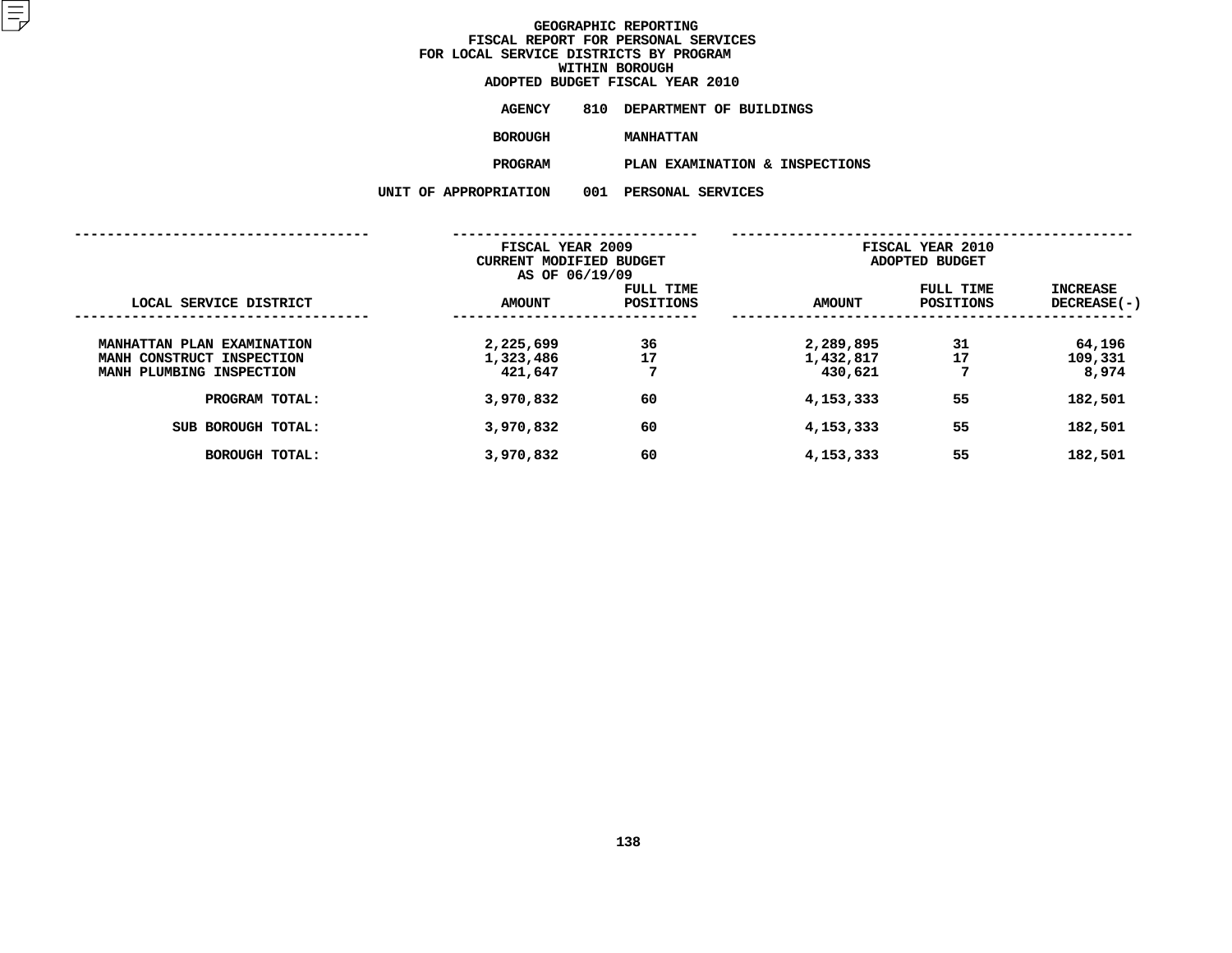**ADOPTED BUDGET FISCAL YEAR <sup>2010</sup>AGENCY <sup>810</sup> DEPARTMENT OF BUILDINGS**

**BOROUGH**

QUEENS<br>PLAN EXAMINATION & INSPECTIONS **PROGRAMPLAN EXAMINATION & INSPECTIONS**

|                                                                                                | FISCAL YEAR 2009<br>CURRENT MODIFIED BUDGET<br>AS OF 06/19/09 |                               | FISCAL YEAR 2010<br>ADOPTED BUDGET |                        |                                       |  |
|------------------------------------------------------------------------------------------------|---------------------------------------------------------------|-------------------------------|------------------------------------|------------------------|---------------------------------------|--|
| LOCAL SERVICE DISTRICT                                                                         | <b>AMOUNT</b>                                                 | FULL TIME<br><b>POSITIONS</b> | <b>AMOUNT</b>                      | FULL TIME<br>POSITIONS | <b>INCREASE</b><br><b>DECREASE(-)</b> |  |
| <b>QUEENS PLAN EXAMINATION</b><br>QUEENS CONSTRUCTION INSPECTION<br>QUEENS PLUMBING INSPECTION | 2,144,644<br>1,609,050<br>597,977                             | 34<br>27<br>10                | 2,205,464<br>1,641,228<br>606,209  | 33<br>27<br>10         | 60,820<br>32,178<br>8,232             |  |
| PROGRAM TOTAL:                                                                                 | 4,351,671                                                     | 71                            | 4,452,901                          | 70                     | 101,230                               |  |
| SUB BOROUGH TOTAL:                                                                             | 4,351,671                                                     | 71                            | 4,452,901                          | 70                     | 101,230                               |  |
| <b>BOROUGH TOTAL:</b>                                                                          | 4,351,671                                                     | 71                            | 4,452,901                          | 70                     | 101,230                               |  |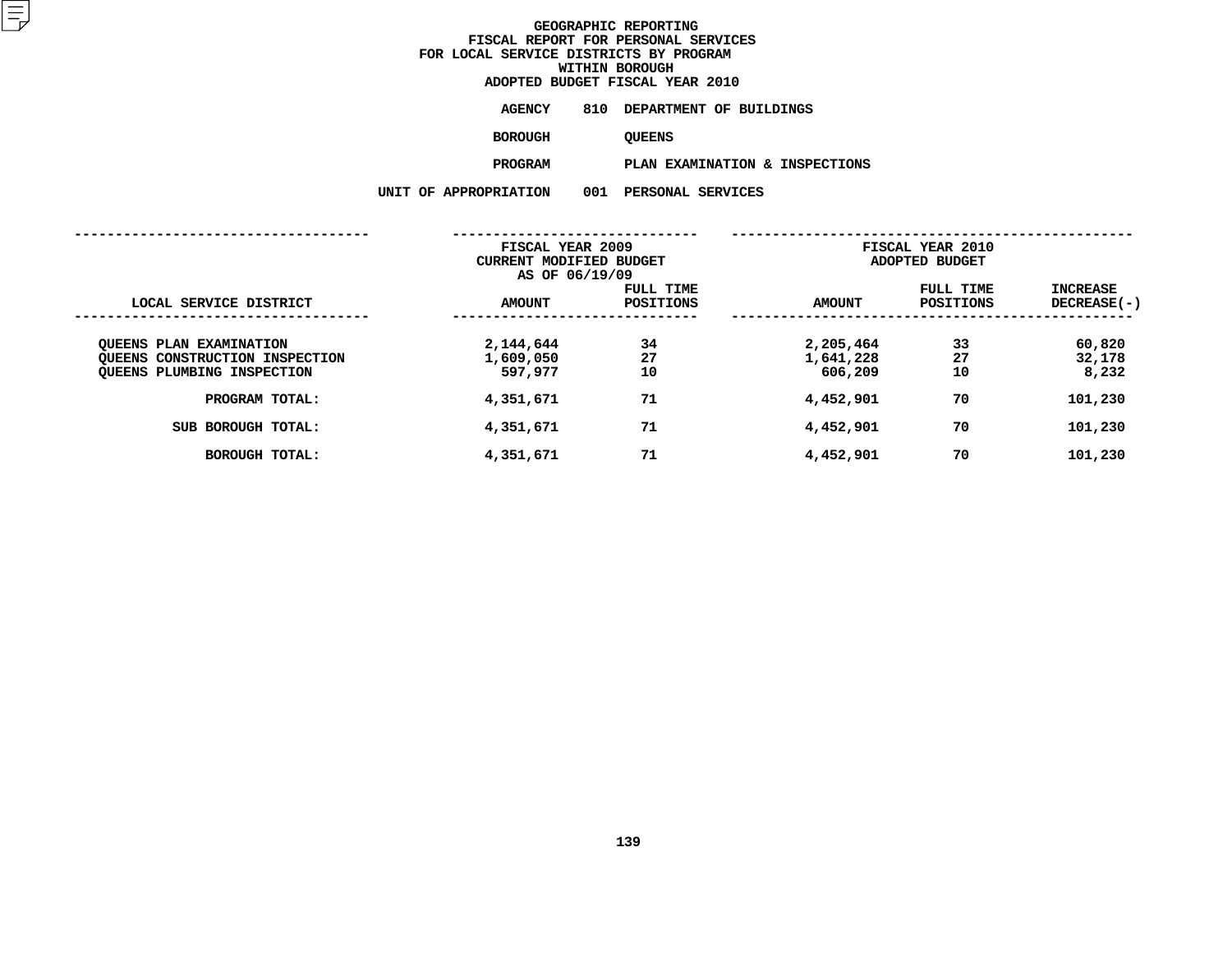| ADOPTED BUDGET FISCAL YEAR 2010 |                                |
|---------------------------------|--------------------------------|
| AGENCY                          | 810 DEPARTMENT OF BUILDINGS    |
| BOROUGH                         | STATEN ISLAND                  |
| <b>PROGRAM</b>                  | PLAN EXAMINATION & INSPECTIONS |
| <b>OPRIATION</b>                | 001 PERSONAL SERVICES          |

|                                                                | FISCAL YEAR 2009<br>CURRENT MODIFIED BUDGET<br>AS OF 06/19/09 |                        | FISCAL YEAR 2010<br>ADOPTED BUDGET |                               |                           |
|----------------------------------------------------------------|---------------------------------------------------------------|------------------------|------------------------------------|-------------------------------|---------------------------|
| LOCAL SERVICE DISTRICT                                         | <b>AMOUNT</b>                                                 | FULL TIME<br>POSITIONS | <b>AMOUNT</b>                      | FULL TIME<br><b>POSITIONS</b> | INCREASE<br>$DECREASE(-)$ |
| STATEN ISLAND PLAN EXAMINATION<br>STATEN ISLAND CONSTR INSPECT | 905,589<br>683,869                                            | 17<br>6                | 926,098<br>498,819                 | 17<br>6                       | 20,509<br>$185,050 -$     |
| STATEN ISLAND PLUMBING INSPECT                                 | 243,937                                                       | 5                      | 248,932                            | 5                             | 4,995                     |
| PROGRAM TOTAL:                                                 | 1,833,395                                                     | 28                     | 1,673,849                          | 28                            | 159,546-                  |
| SUB BOROUGH TOTAL:                                             | 1,833,395                                                     | 28                     | 1,673,849                          | 28                            | 159,546-                  |
| <b>BOROUGH TOTAL:</b>                                          | 1,833,395                                                     | 28                     | 1,673,849                          | 28                            | 159,546-                  |
|                                                                |                                                               |                        |                                    |                               |                           |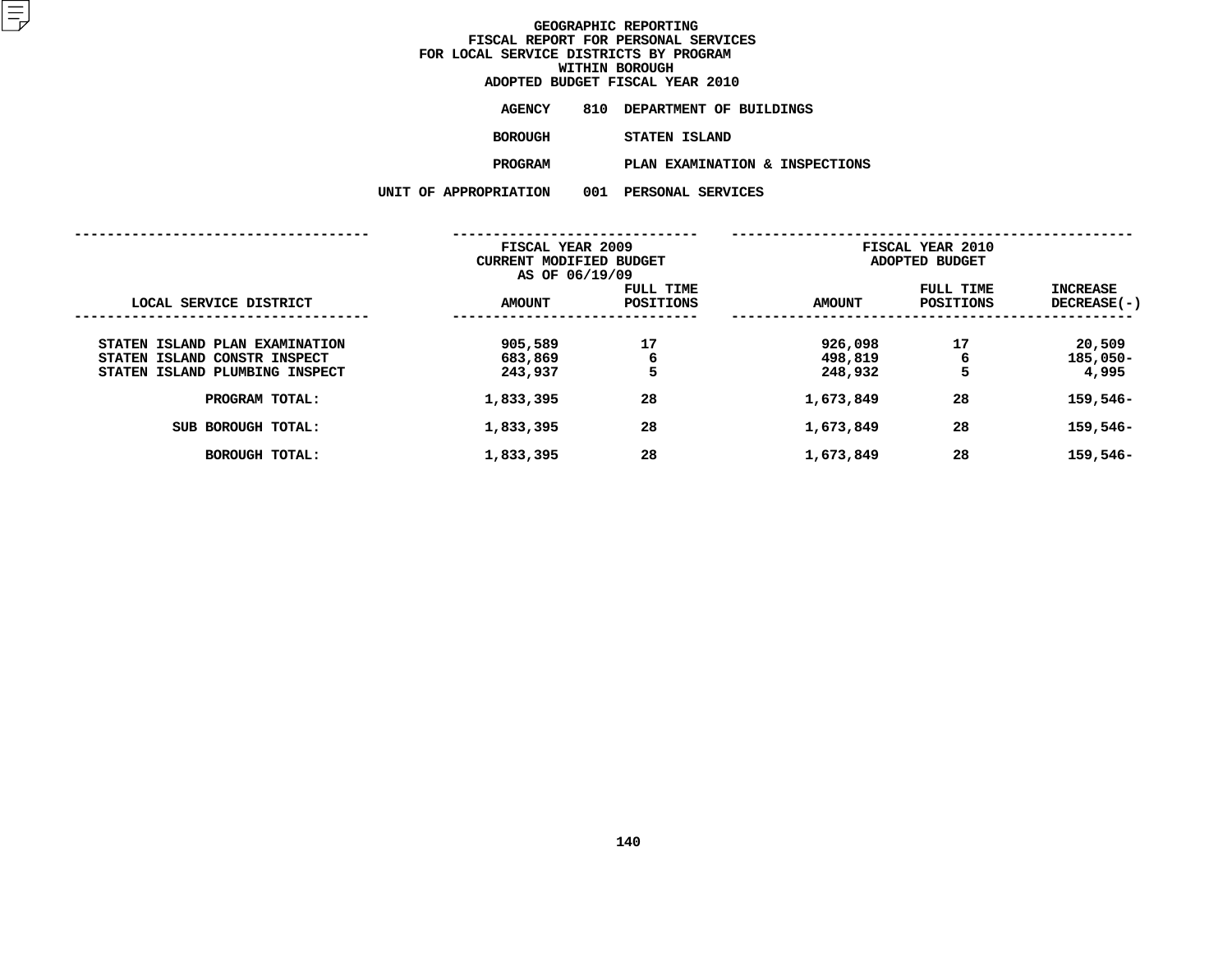## GEOGRAPHIC REPORTING<br>FISCAL REPORT FOR PERSONAL SERVICES<br>OCAL SERVICE DISTRICTS BY PROGRAM<br>WITHIN BOROUGH **FISCAL REPORT FOR PERSONAL SERVICES FOR LOCAL SERVICE DISTRICTS BY PROGRAM**

# **WITHIN BOROUGH**

# **ADOPTED BUDGET FISCAL YEAR <sup>2010</sup> AGENCY <sup>810</sup> DEPARTMENT OF BUILDINGS**

|                                                   | FISCAL YEAR 2009<br>CURRENT MODIFIED BUDGET<br>AS OF 06/19/09 |                        | FISCAL YEAR 2010<br>ADOPTED BUDGET |                        |                                |
|---------------------------------------------------|---------------------------------------------------------------|------------------------|------------------------------------|------------------------|--------------------------------|
| LOCAL SERVICE DISTRICT                            | <b>AMOUNT</b>                                                 | FULL TIME<br>POSITIONS | <b>AMOUNT</b>                      | FULL TIME<br>POSITIONS | <b>INCREASE</b><br>DECREASE(-) |
| <b>AGENCY TOTAL:</b><br>ALL PROGRAMS ALL BOROUGHS | 16,482,283                                                    | 256                    | 16,474,943                         | 247                    | $7,340-$                       |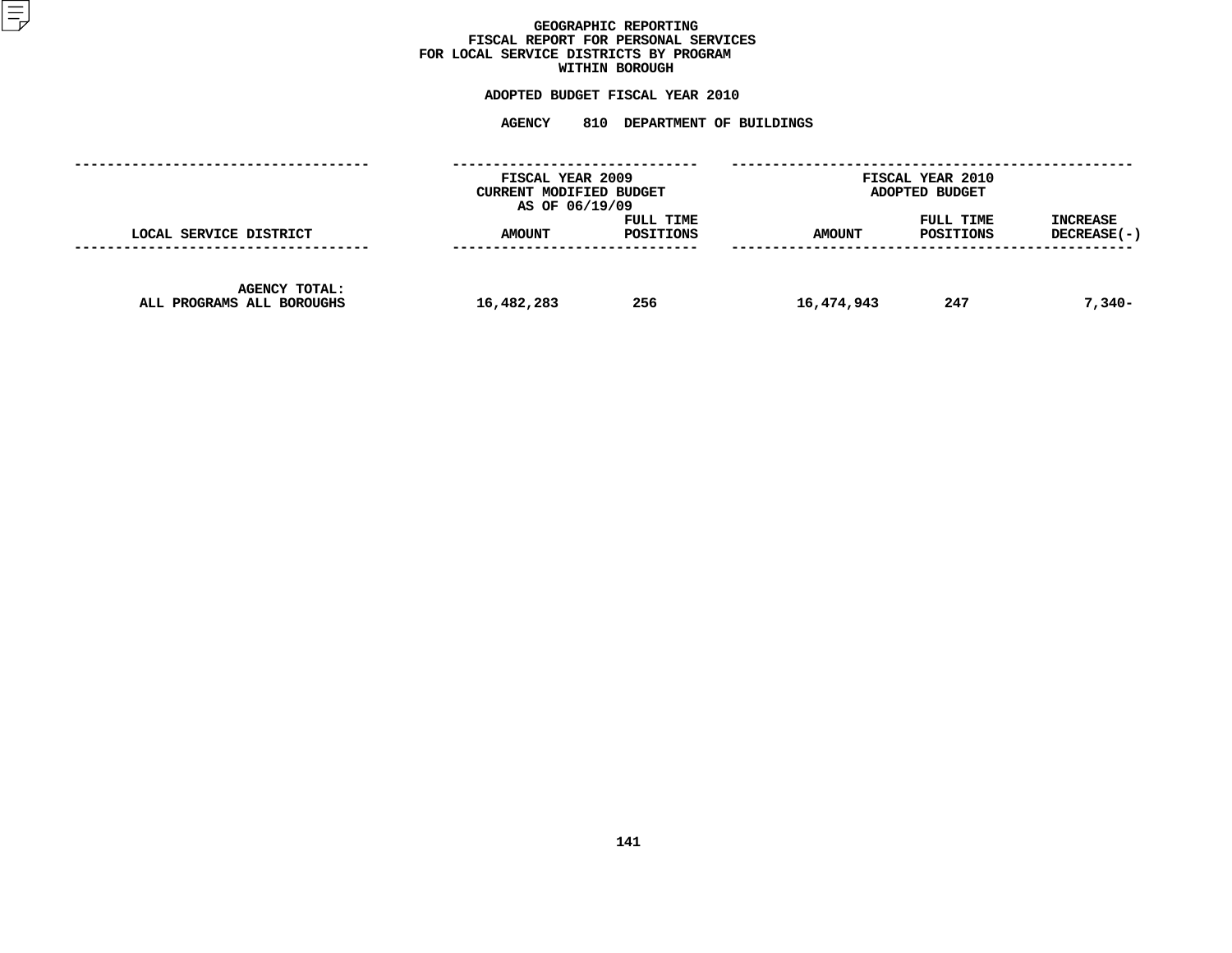#### **ADOPTED BUDGET FISCAL YEAR 2010**

# **ADOPTED BUDGET FISCAL YEAR <sup>2010</sup>AGENCY: <sup>810</sup> DEPARTMENT OF BUILDINGS**

|                                                                                                                                     | FISCAL YEAR 2009<br><b>CURRENT MODIFIED BUDGET</b> | FISCAL YEAR 2010<br>ADOPTED BUDGET |                                 |
|-------------------------------------------------------------------------------------------------------------------------------------|----------------------------------------------------|------------------------------------|---------------------------------|
| UNIT OF APPROPRIATION                                                                                                               | AS OF 06/19/09                                     | <b>AMOUNT</b>                      | <b>INCREASE</b><br>DECREASE (-) |
| PERSONAL SERVICES<br>001                                                                                                            |                                                    |                                    |                                 |
| REGULAR GROSS<br><b>OTHER</b>                                                                                                       | 15,877,216<br>605,067                              | 16,246,589<br>228,354              | 369,373<br>376,713-             |
| TOTAL REPORTED GEOGRAPHICALLY                                                                                                       | 16,482,283                                         | 16,474,943                         | $7,340-$                        |
| NOT REPORTED GEOGRAPHICALLY                                                                                                         | 66,275,457                                         | 67,905,287                         | 1,629,830                       |
| FINANCIAL PLAN SAVINGS                                                                                                              | 277,000-                                           | $395,540-$                         | $118,540-$                      |
| <b>APPROPRIATION</b>                                                                                                                | 82,480,740                                         | 83,984,690                         | 1,503,950                       |
| FUNDING                                                                                                                             |                                                    |                                    |                                 |
| <b>CITY</b><br>OTHER CATEGORICAL<br>CAPITAL FUNDS - I.F.A.<br><b>STATE</b><br>FEDERAL - C.D.<br>FEDERAL - OTHER<br>INTRA-CITY SALES | 82,480,740                                         | 83,984,690                         | 1,503,950                       |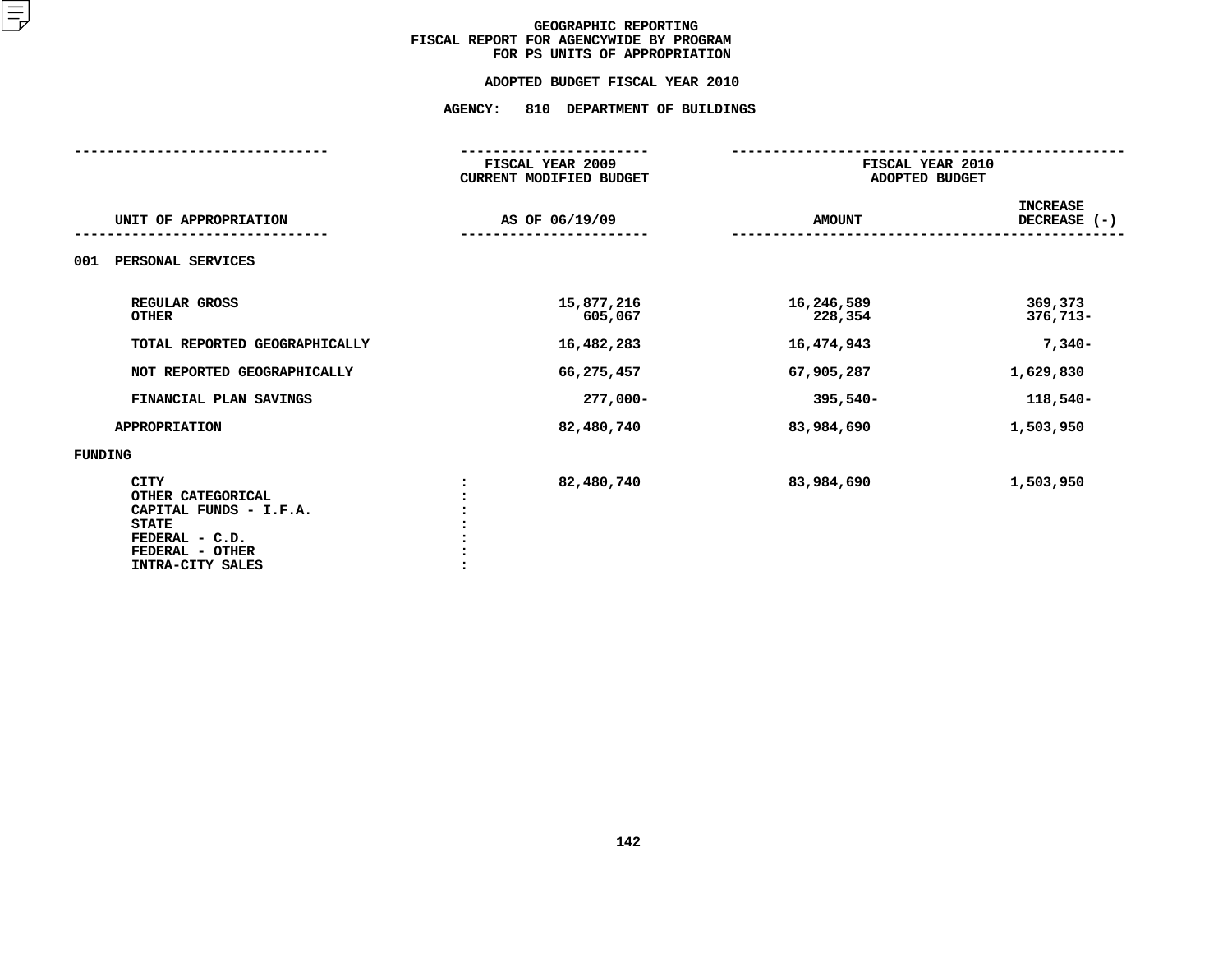# **ADOPTED BUDGET FISCAL YEAR <sup>2010</sup>AGENCY: <sup>810</sup> DEPARTMENT OF BUILDINGS**

| FISCAL YEAR 2009 |               | FISCAL YEAR 2010<br>ADOPTED BUDGET  |
|------------------|---------------|-------------------------------------|
| AS OF 06/19/09   | <b>AMOUNT</b> | <b>INCREASE</b><br>DECREASE (-)     |
|                  |               |                                     |
|                  |               |                                     |
| 28,924,725       | 19,859,755    | $9,064,970 -$                       |
|                  | 383,690-      | 70,450                              |
| 28,470,585       | 19,476,065    | 8,994,520-                          |
|                  |               |                                     |
| 28,469,833       | 19,476,065    | 8,993,768-                          |
| 752              |               | $752 -$                             |
|                  |               | CURRENT MODIFIED BUDGET<br>454,140- |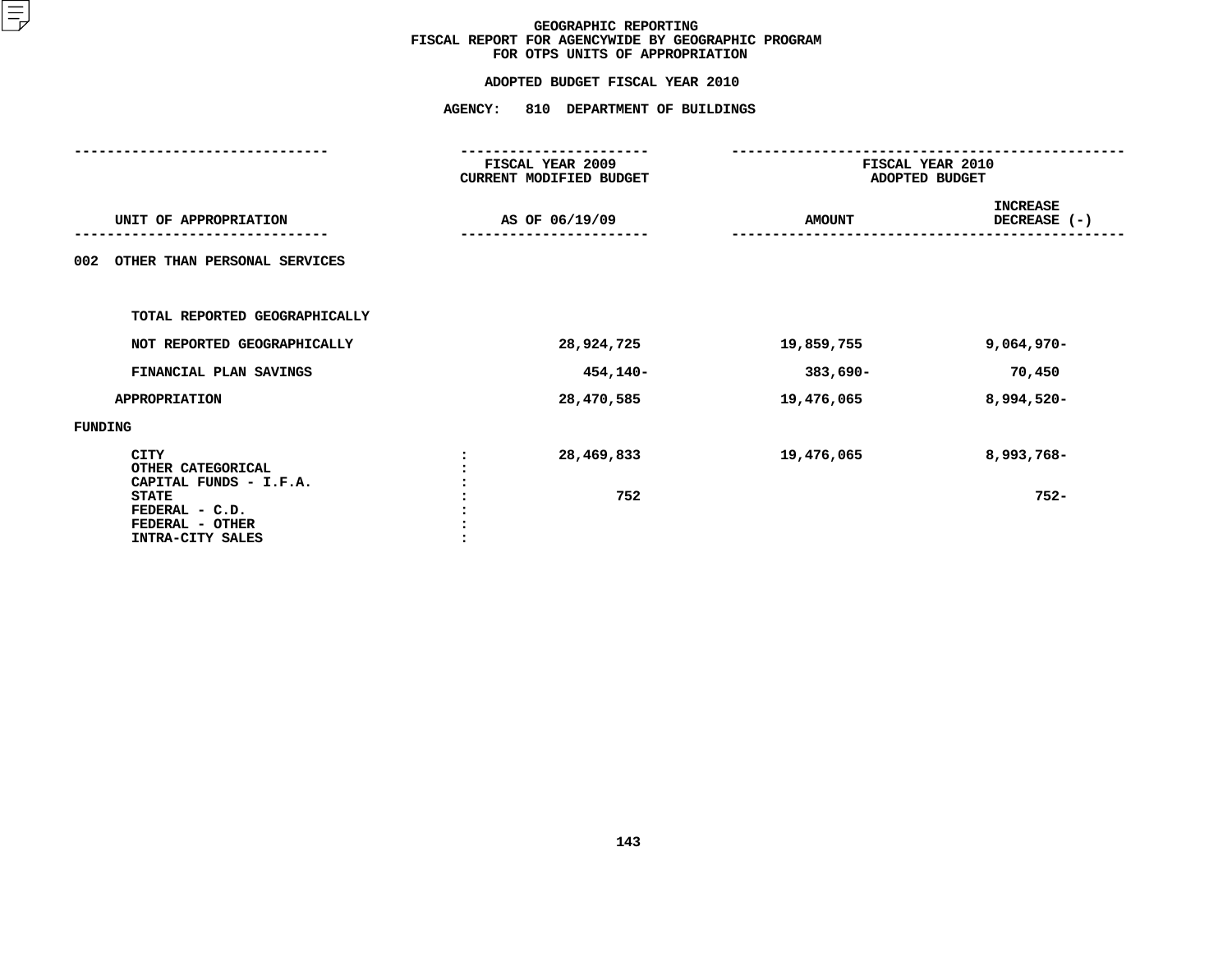## GEOGRAPHIC REPORTING<br>FISCAL REPORT AGENCYWIDE SUMMARY

# **FISCAL REPORT AGENCYWIDE SUMMARY ADOPTED BUDGET FISCAL YEAR <sup>2010</sup>**

#### **AGENCY: <sup>810</sup> DEPARTMENT OF BUILDINGS**

|                                                                                                                                                | FISCAL YEAR 2009<br><b>CURRENT MODIFIED BUDGET</b> | FISCAL YEAR 2010<br>ADOPTED BUDGET |                                 |
|------------------------------------------------------------------------------------------------------------------------------------------------|----------------------------------------------------|------------------------------------|---------------------------------|
| UNIT OF APPROPRIATION                                                                                                                          | AS OF 06/19/09                                     | <b>AMOUNT</b>                      | <b>INCREASE</b><br>DECREASE (-) |
| PS APPROPRIATIONS<br>REGULAR GROSS<br><b>OTHER</b>                                                                                             | 15,877,216<br>605,067                              | 16,246,589<br>228,354              | 369,373<br>376,713-             |
| TOTAL REPORTED GEOGRAPHICALLY<br>NOT REPORTED GEOGRAPHICALLY                                                                                   | 16,482,283<br>66,275,457                           | 16,474,943<br>67,905,287           | $7,340-$<br>1,629,830           |
| OTPS APPROPRIATIONS<br>TOTAL REPORTED GEOGRAPHICALLY<br>NOT REPORTED GEOGRAPHICALLY                                                            | 28,924,725                                         | 19,859,755                         | $9,064,970 -$                   |
| FINANCIAL PLAN SAVINGS<br><b>APPROPRIATIONS</b>                                                                                                | 731,140-<br>110,951,325                            | 779,230-<br>103,460,755            | 48,090-<br>$7,490,570-$         |
| FUNDING<br><b>CITY</b><br>OTHER CATEGORICAL<br>CAPITAL FUNDS - I.F.A.<br><b>STATE</b><br>FEDERAL - C.D.<br>FEDERAL - OTHER<br>INTRA-CITY SALES | 110,950,573<br>752                                 | 103,460,755                        | 7,489,818-<br>$752 -$           |
|                                                                                                                                                |                                                    |                                    |                                 |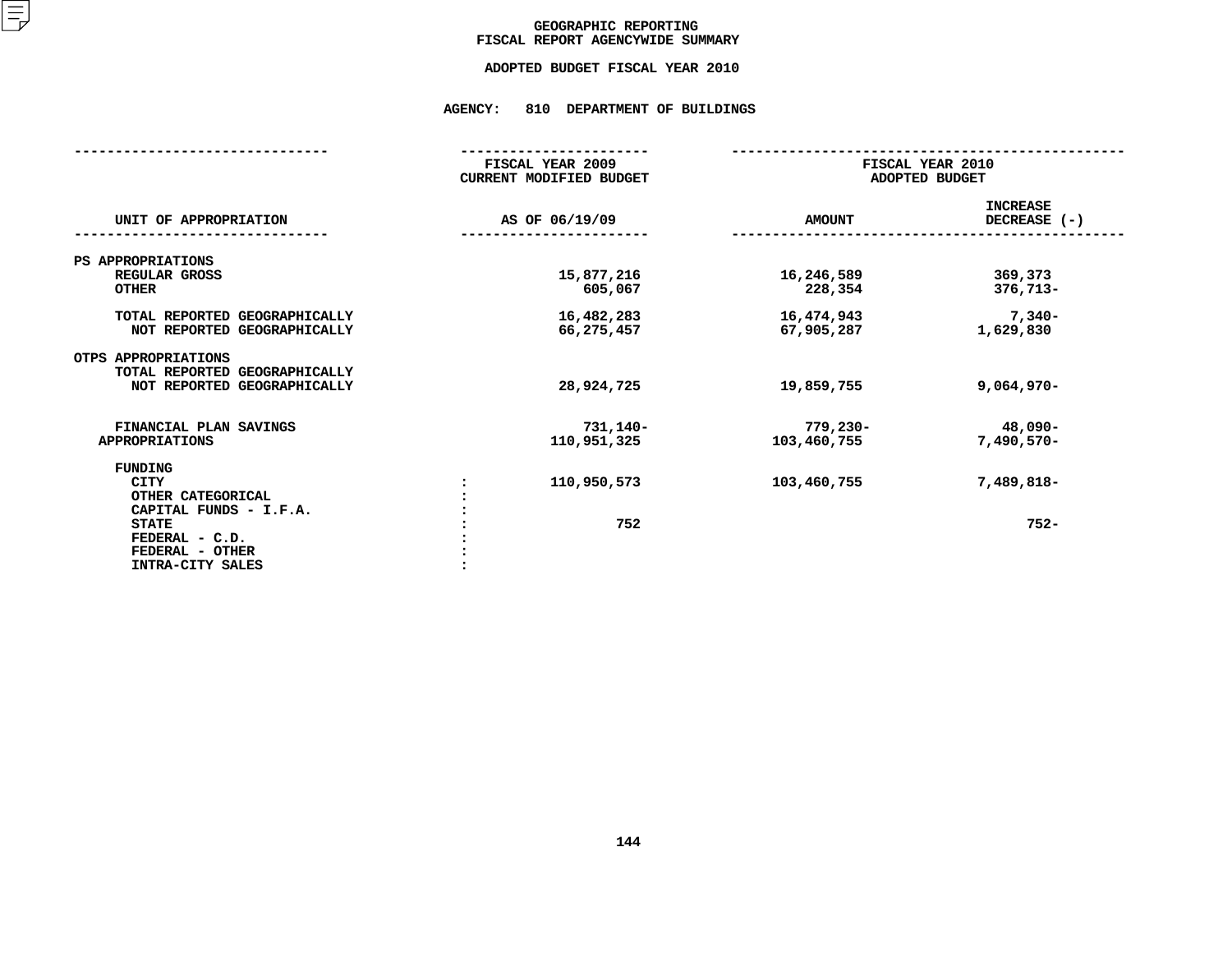**ADOPTED BUDGET FISCAL YEAR <sup>2010</sup>AGENCY <sup>816</sup> DEPARTMENT OF HEALTH AND MENTAL HYGIENE**

**BOROUGH**

BRONX<br>HEALTH RELATED SERVICES **PROGRAM**

 **HEALTH RELATED SERVICES UNIT OF APPROPRIATION <sup>102</sup> DISEASE CONTROL AND EPIDEMIOLOGY - PS**

|                                                         | FISCAL YEAR 2009<br><b>CURRENT MODIFIED BUDGET</b><br>AS OF 06/19/09 |                        |                      | <b>FISCAL YEAR 2010</b><br>ADOPTED BUDGET |                                  |  |
|---------------------------------------------------------|----------------------------------------------------------------------|------------------------|----------------------|-------------------------------------------|----------------------------------|--|
| LOCAL SERVICE DISTRICT                                  | <b>AMOUNT</b>                                                        | FULL TIME<br>POSITIONS | <b>AMOUNT</b>        | FULL TIME<br>POSITIONS                    | <b>INCREASE</b><br>$DECREASE(-)$ |  |
| BRONX STD<br>BRONX STD FED                              | 1,053,613<br>442,001                                                 | 10<br>10               | 1,353,613<br>385,641 | 10<br>10                                  | 300,000<br>$56,360 -$            |  |
| <b>BRONX TUBERCULOSIS</b><br>BRONX TUBERCULOSIS FEDERAL | 489,880<br>1,140,574                                                 | 9<br>20                | 489,880<br>1,236,962 | 9<br>25                                   | 96,388                           |  |
| PROGRAM TOTAL:                                          | 3,126,068                                                            | 49                     | 3,466,096            | 54                                        | 340,028                          |  |
|                                                         |                                                                      |                        |                      |                                           |                                  |  |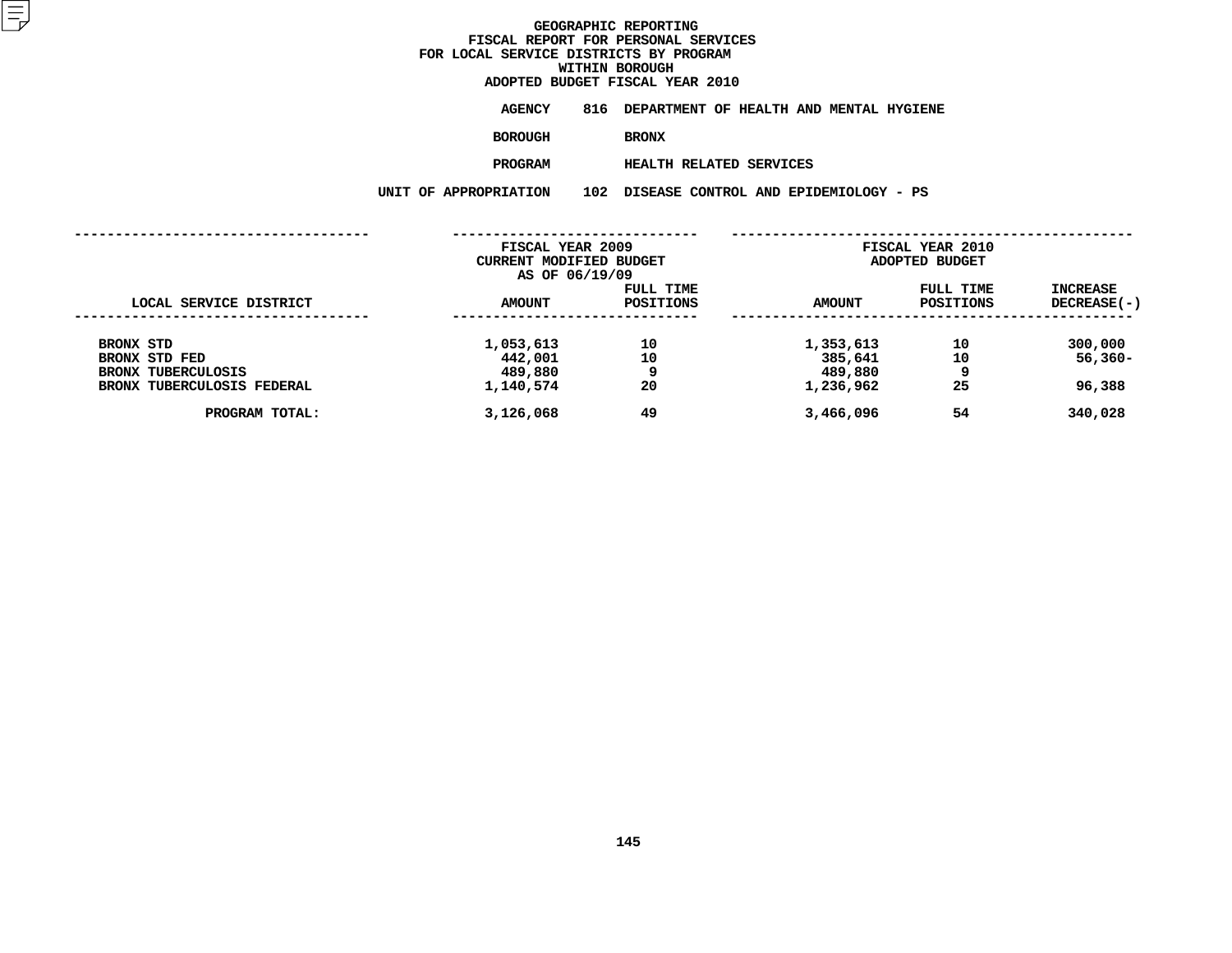**ADOPTED BUDGET FISCAL YEAR <sup>2010</sup>AGENCY <sup>816</sup> DEPARTMENT OF HEALTH AND MENTAL HYGIENE**

**BOROUGH**

 **BRONX PROGRAM**

 **RODENT CONTROL UNIT OF APPROPRIATION <sup>104</sup> ENVIRONMENTAL HEALTH - PS**

|                         | FISCAL YEAR 2009<br>CURRENT MODIFIED BUDGET<br>AS OF 06/19/09 |                        | <b>FISCAL YEAR 2010</b><br>ADOPTED BUDGET |                        |                                |
|-------------------------|---------------------------------------------------------------|------------------------|-------------------------------------------|------------------------|--------------------------------|
| LOCAL SERVICE DISTRICT  | <b>AMOUNT</b>                                                 | FULL TIME<br>POSITIONS | <b>AMOUNT</b>                             | FULL TIME<br>POSITIONS | <b>INCREASE</b><br>DECREASE(-) |
| BX RODENT CONTROL 50/50 | 119,813                                                       |                        | 119,813                                   |                        |                                |
| PROGRAM TOTAL:          | 119,813                                                       | 7                      | 119,813                                   | 7                      |                                |
|                         |                                                               |                        |                                           |                        |                                |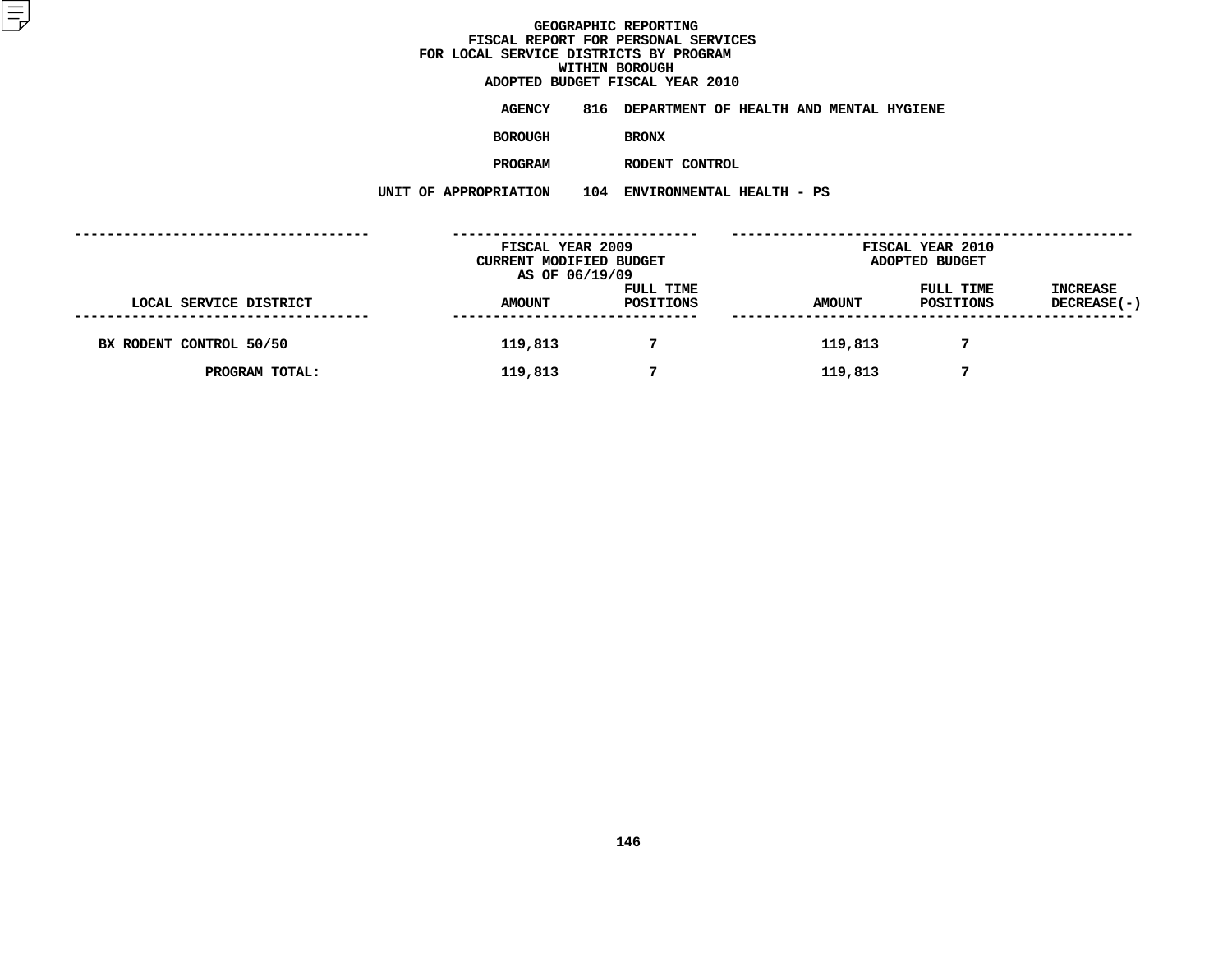**ADOPTED BUDGET FISCAL YEAR <sup>2010</sup>AGENCY <sup>816</sup> DEPARTMENT OF HEALTH AND MENTAL HYGIENE**

**BOROUGH**

 **BRONX PROGRAM**

 **SCHOOL CHILD HEALTH UNIT OF APPROPRIATION <sup>103</sup> HEALTH PROMOTION AND DISEASE PREVEN.- PS**

|                           | FISCAL YEAR 2009<br>CURRENT MODIFIED BUDGET<br>AS OF 06/19/09 |                        | FISCAL YEAR 2010<br>ADOPTED BUDGET |                        |                                       |
|---------------------------|---------------------------------------------------------------|------------------------|------------------------------------|------------------------|---------------------------------------|
| LOCAL SERVICE DISTRICT    | <b>AMOUNT</b><br>-----------------                            | FULL TIME<br>POSITIONS | <b>AMOUNT</b>                      | FULL TIME<br>POSITIONS | <b>INCREASE</b><br><b>DECREASE(-)</b> |
| BRONX SCHOOL CHILD HEALTH |                                                               |                        |                                    |                        |                                       |
| PROGRAM TOTAL:            |                                                               |                        |                                    |                        |                                       |
| SUB BOROUGH TOTAL:        | 3,245,881                                                     | 56                     | 3,585,909                          | 61                     | 340,028                               |
| BOROUGH TOTAL:            | 3,245,881                                                     | 56                     | 3,585,909                          | 61                     | 340,028                               |
|                           |                                                               |                        |                                    |                        |                                       |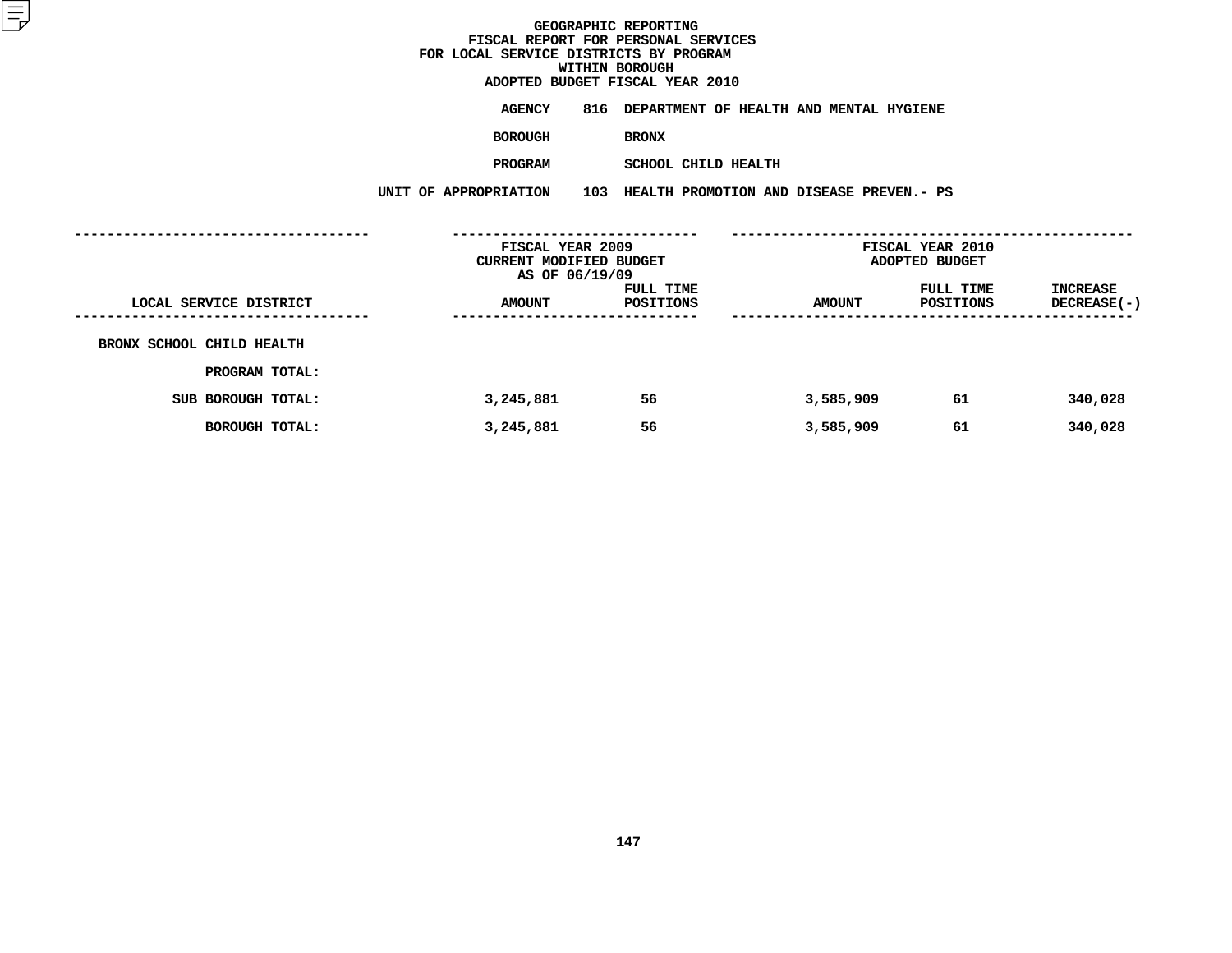**ADOPTED BUDGET FISCAL YEAR <sup>2010</sup>AGENCY <sup>816</sup> DEPARTMENT OF HEALTH AND MENTAL HYGIENE**

**BOROUGH**

 **BROOKLYN PROGRAM**

 **RODENT CONTROL UNIT OF APPROPRIATION <sup>104</sup> ENVIRONMENTAL HEALTH - PS**

|                         | FISCAL YEAR 2009<br>CURRENT MODIFIED BUDGET<br>AS OF 06/19/09 |                        | FISCAL YEAR 2010<br>ADOPTED BUDGET |                        |                         |
|-------------------------|---------------------------------------------------------------|------------------------|------------------------------------|------------------------|-------------------------|
| LOCAL SERVICE DISTRICT  | <b>AMOUNT</b>                                                 | FULL TIME<br>POSITIONS | <b>AMOUNT</b>                      | FULL TIME<br>POSITIONS | INCREASE<br>DECREASE(-) |
| BK RODENT CONTROL 50/50 | 156,091                                                       | 7                      | 156,091                            | 7                      |                         |
| PROGRAM TOTAL:          | 156,091                                                       | 7                      | 156,091                            | 7                      |                         |
| SUB BOROUGH TOTAL:      | 156,091                                                       | 7                      | 156,091                            | 7                      |                         |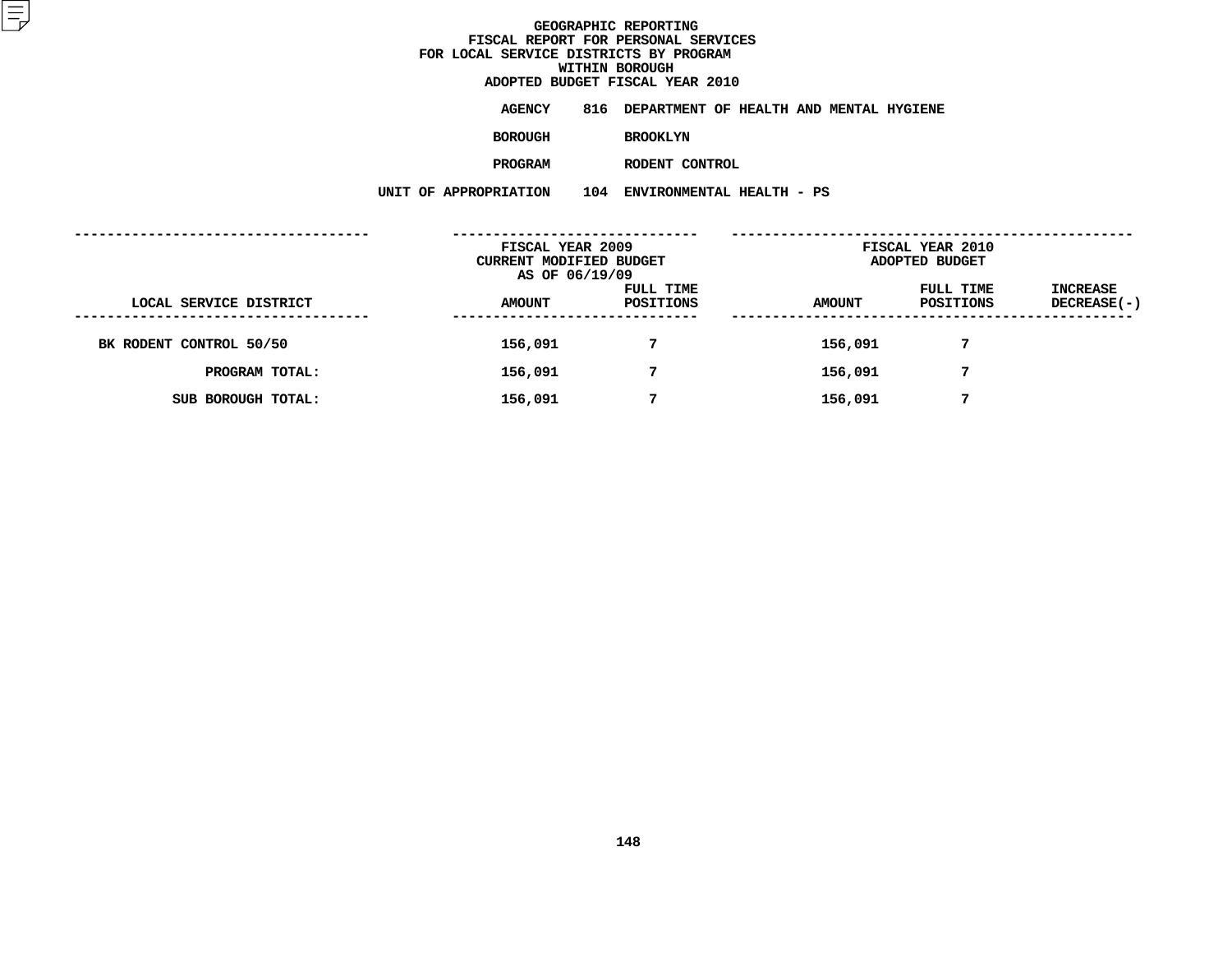|                         | ADOPTED BUDGET FISCAL YEAR 2010             |
|-------------------------|---------------------------------------------|
| AGENCY                  | 816 DEPARTMENT OF HEALTH AND MENTAL HYGIENE |
| <b>BOROUGH</b>          | BROOKLYN & STATEN ISLAND                    |
| <b>PROGRAM</b>          | <b>HEALTH RELATED SERVICES</b>              |
| <b>DF APPROPRIATION</b> | 102 DISEASE CONTROL AND EPIDEMIOLOGY - PS   |

**UNIT OF APPROPRIATION <sup>102</sup> DISEASE CONTROL AND EPIDEMIOLOGY - PS ------------------------------------ ------------------------------ ------------------------------------------------- FISCAL YEAR <sup>2009</sup> FISCAL YEAR <sup>2010</sup> CURRENT MODIFIED** BUDGET **ADOPTED** BUDGET<br> **ADOPTED** BUDGET<br> **ADOPTED** BUDGET<br> **ADOPTED** BUDGET<br> **ADOPTED** BUDGET<br> **ADOPTED** BUDGET **AS OF 06/19/09 FULL TIME FULL TIME INCREASE LOCAL SERVICE DISTRICT AMOUNT POSITIONS AMOUNT POSITIONS DECREASE(-) ------------------------------------ ------------------------------ ------------------------------------------------- Brooklyn - S.I. Tuberculosis 1,572,270 <sup>30</sup> 1,972,270 <sup>30</sup> 400,000 PROGRAM <b>TOTAL: 1,572,270 30 1,972,270 30 30 400,000**<br> **1,572,270 30 1,972,270 30 400,000 SUB BOROUGH TOTAL: 1,572,270 <sup>30</sup> 1,972,270 <sup>30</sup> 400,000**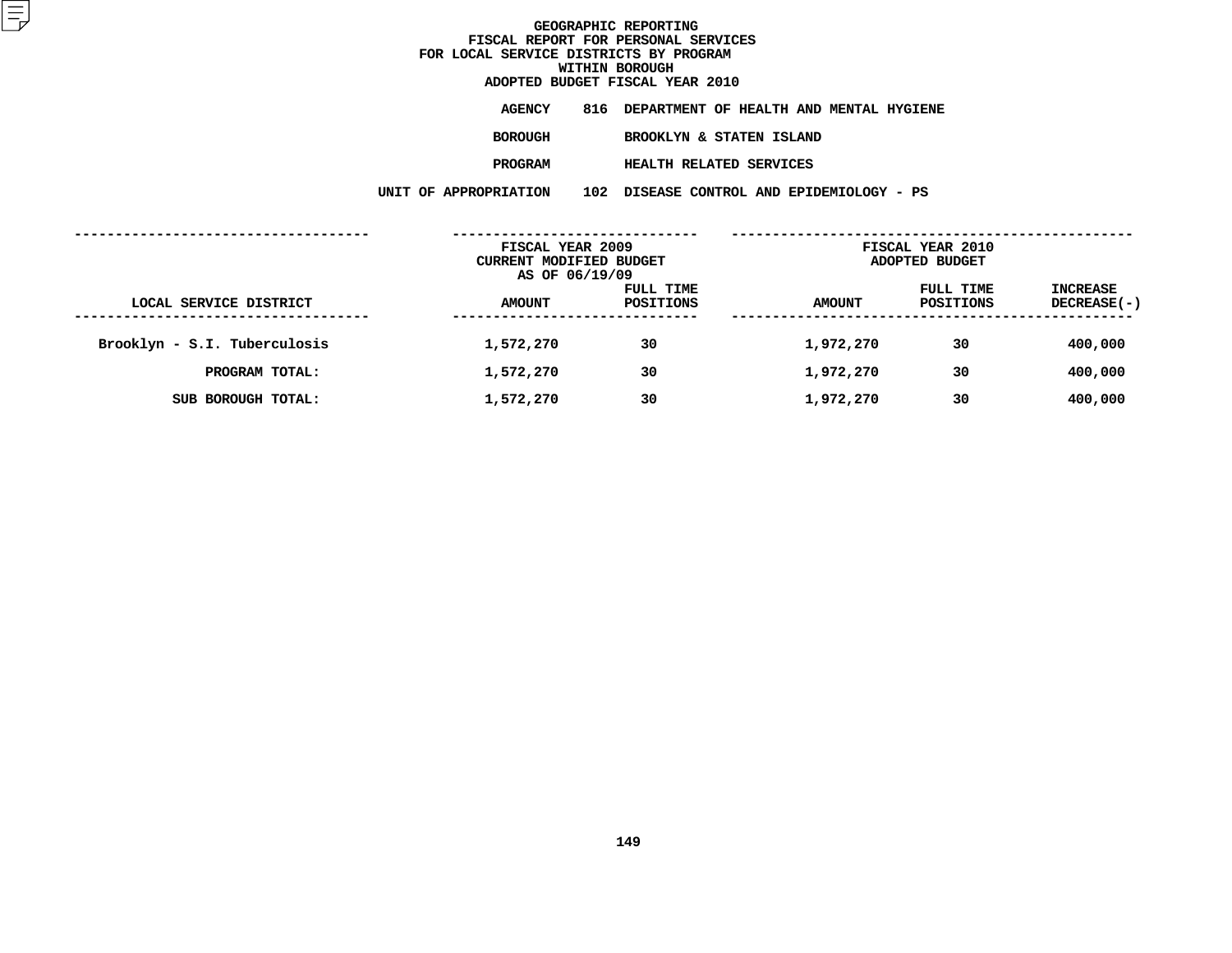**ADOPTED BUDGET FISCAL YEAR <sup>2010</sup>AGENCY <sup>816</sup> DEPARTMENT OF HEALTH AND MENTAL HYGIENE**

**BOROUGH**

 **BROOKLYN EAST PROGRAM**

 **HEALTH RELATED SERVICES UNIT OF APPROPRIATION <sup>102</sup> DISEASE CONTROL AND EPIDEMIOLOGY - PS**

|                                                               | FISCAL YEAR 2009<br><b>CURRENT MODIFIED BUDGET</b><br>AS OF 06/19/09 |                               | <b>FISCAL YEAR 2010</b><br>ADOPTED BUDGET |                        |                           |  |
|---------------------------------------------------------------|----------------------------------------------------------------------|-------------------------------|-------------------------------------------|------------------------|---------------------------|--|
| LOCAL SERVICE DISTRICT                                        | <b>AMOUNT</b>                                                        | <b>FULL TIME</b><br>POSITIONS | <b>AMOUNT</b>                             | FULL TIME<br>POSITIONS | INCREASE<br>$DECREASE(-)$ |  |
| <b>BROOKLYN EAST STD</b><br><b>BROOKLYN EAST TUBERCULOSIS</b> | 1,543,535                                                            |                               | 1,545,646                                 |                        | 2,111                     |  |
| BROOKLYN EAST TUBERCULOSIS FED                                |                                                                      |                               | 367,842                                   | 1                      | 367,842                   |  |
| PROGRAM TOTAL:                                                | 1,543,535                                                            |                               | 1,913,488                                 | 1                      | 369,953                   |  |
| SUB BOROUGH TOTAL:                                            | 1,543,535                                                            |                               | 1,913,488                                 | 1                      | 369,953                   |  |
|                                                               |                                                                      |                               |                                           |                        |                           |  |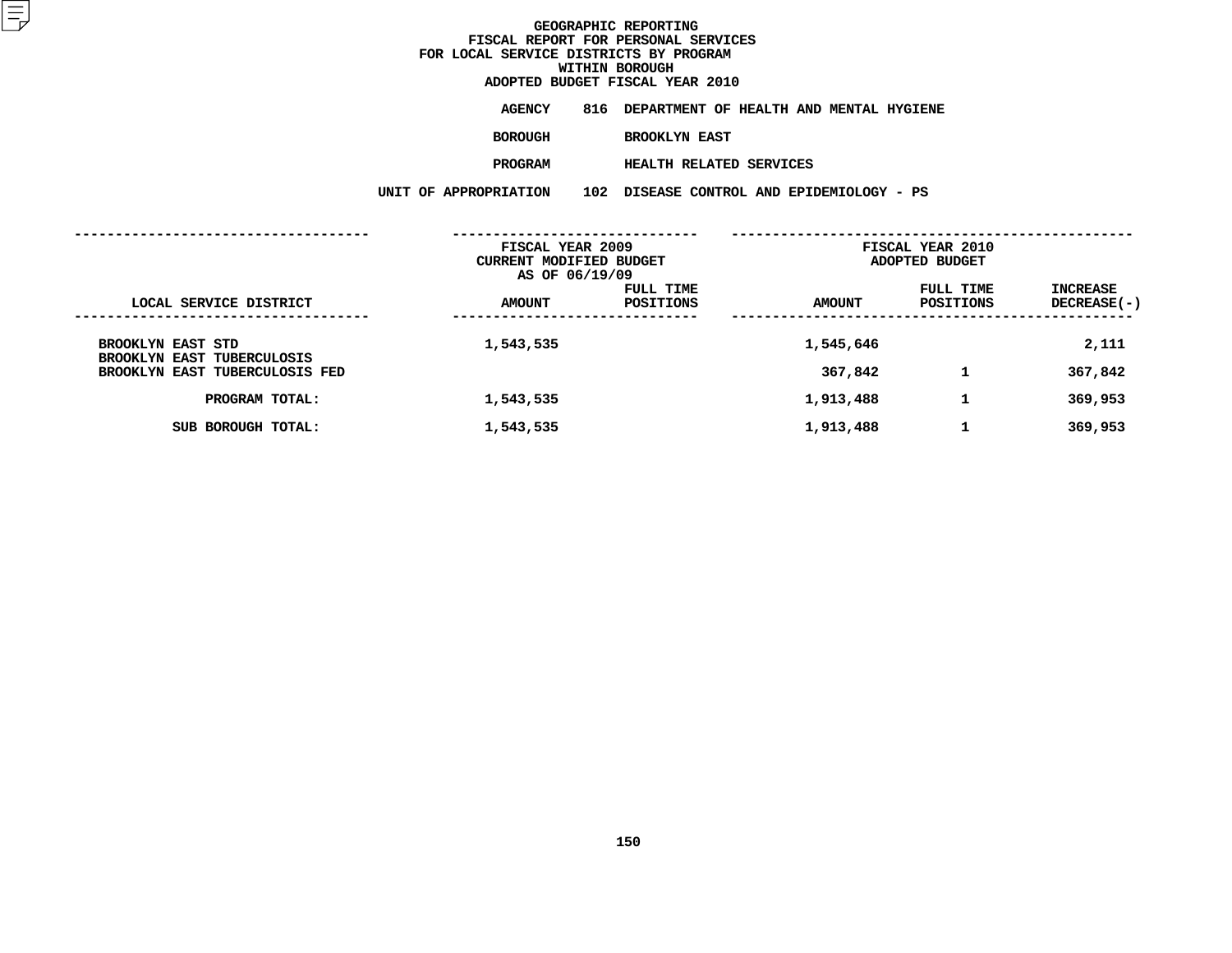| ADOPTED BUDGET FISCAL YEAR 2010 |                                             |
|---------------------------------|---------------------------------------------|
| AGENCY                          | 816 DEPARTMENT OF HEALTH AND MENTAL HYGIENE |
| <b>BOROUGH</b>                  | BROOKLYN WEST - STATEN ISLAND               |
| <b>PROGRAM</b>                  | HEALTH RELATED SERVICES                     |
| <b>PPROPRIATION</b>             | 102 DISEASE CONTROL AND EPIDEMIOLOGY - PS   |

**UNIT OF APPROPRIATION <sup>102</sup> DISEASE CONTROL AND EPIDEMIOLOGY - PS**

|                                                                 | FISCAL YEAR 2009<br>CURRENT MODIFIED BUDGET<br>AS OF 06/19/09 |                               | FISCAL YEAR 2010<br>ADOPTED BUDGET |                        |                         |
|-----------------------------------------------------------------|---------------------------------------------------------------|-------------------------------|------------------------------------|------------------------|-------------------------|
| LOCAL SERVICE DISTRICT                                          | AMOUNT                                                        | FULL TIME<br><b>POSITIONS</b> | <b>AMOUNT</b>                      | FULL TIME<br>POSITIONS | INCREASE<br>DECREASE(-) |
| BROOKLYN W.-STATEN ISLAND STD<br>BROOKLYN WEST-SI STD FED       | 2,111<br>631,564                                              | 11<br>9                       | 574,994                            | 11<br>16               | $2,111-$<br>$56,570-$   |
| BROOKLYN WEST-SI TUBERCULOSIS<br>BKLYN WEST-ST TUBERCULOSIS FED | 1,771,335                                                     | 31                            | 2,017,830                          | 39                     | 246,495                 |
| PROGRAM TOTAL:                                                  | 2,405,010                                                     | 51                            | 2,592,824                          | 66                     | 187,814                 |
| SUB BOROUGH TOTAL:                                              | 2,405,010                                                     | 51                            | 2,592,824                          | 66                     | 187,814                 |
| BOROUGH TOTAL:                                                  | 5,676,906                                                     | 88                            | 6,634,673                          | 104                    | 957,767                 |
|                                                                 |                                                               |                               |                                    |                        |                         |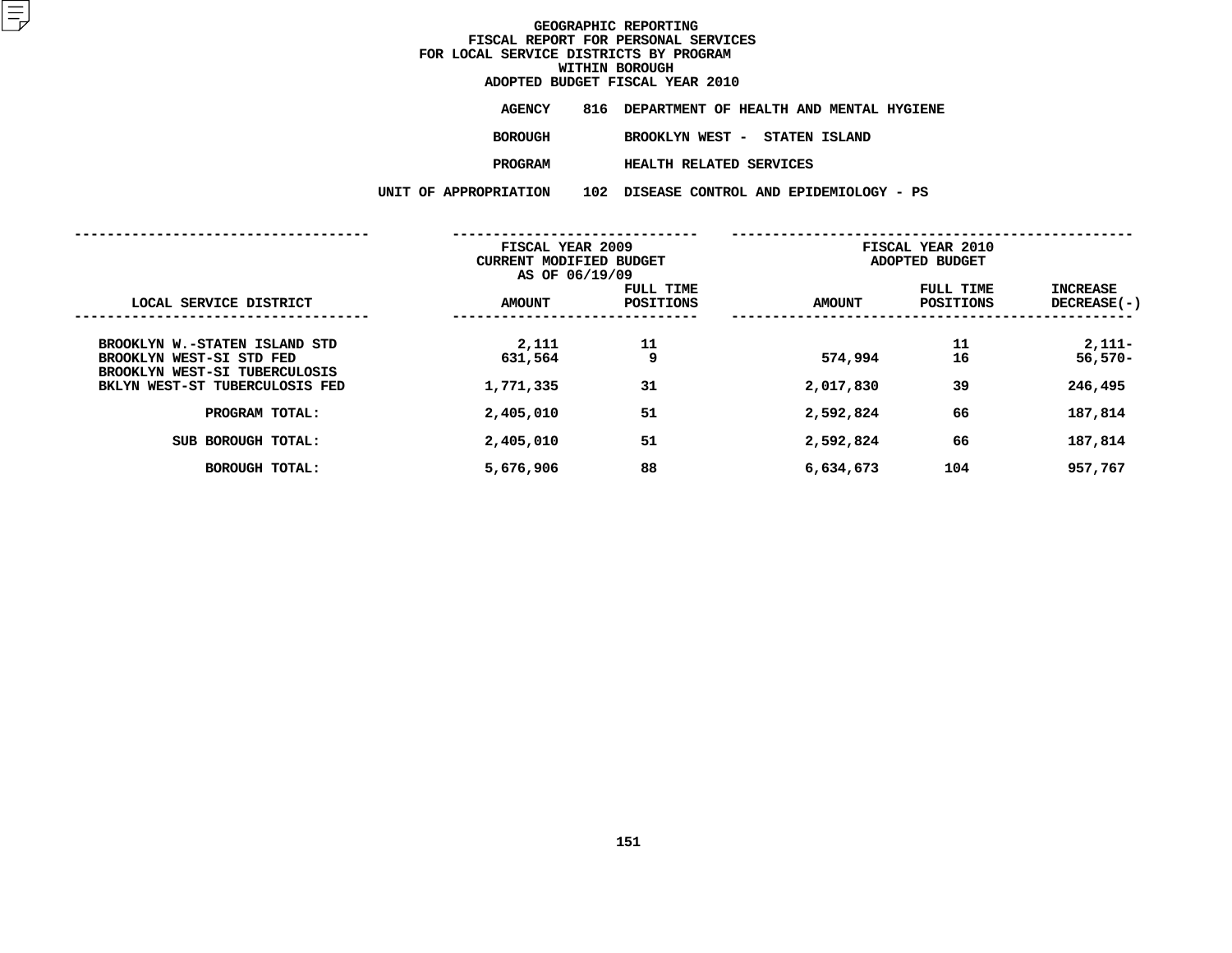# **ADOPTED BUDGET FISCAL YEAR <sup>2010</sup>**

**AGENCY <sup>816</sup> DEPARTMENT OF HEALTH AND MENTAL HYGIENE**

**BOROUGH**

MANHATTAN<br>HEALTH RELATED SERVICES **PROGRAM**

 **HEALTH RELATED SERVICES UNIT OF APPROPRIATION <sup>102</sup> DISEASE CONTROL AND EPIDEMIOLOGY - PS**

|                                           | FISCAL YEAR 2009<br>CURRENT MODIFIED BUDGET<br>AS OF 06/19/09 |                        | FISCAL YEAR 2010<br>ADOPTED BUDGET |                        |                           |
|-------------------------------------------|---------------------------------------------------------------|------------------------|------------------------------------|------------------------|---------------------------|
| LOCAL SERVICE DISTRICT                    | <b>AMOUNT</b>                                                 | FULL TIME<br>POSITIONS | <b>AMOUNT</b>                      | FULL TIME<br>POSITIONS | INCREASE<br>$DECREASE(-)$ |
| <b>MANHATTAN STD</b><br>MANHATTAN STD FED | 2,079,220<br>1,211,788                                        | 22<br>24               | 2,076,005<br>1,073,581             | 22<br>24               | $3,215-$<br>$138,207-$    |
| MANHATTAN TUBERCULOSIS                    | 1,309,663                                                     | 14                     | 1,709,663                          | 14                     | 400,000                   |
| MANHATTAN TUBERCULOSIS FEDERAL            | 1,370,466                                                     | 9                      | 1,922,204                          | 15                     | 551,738                   |
| PROGRAM TOTAL:                            | 5,971,137                                                     | 69                     | 6,781,453                          | 75                     | 810,316                   |
|                                           |                                                               |                        |                                    |                        |                           |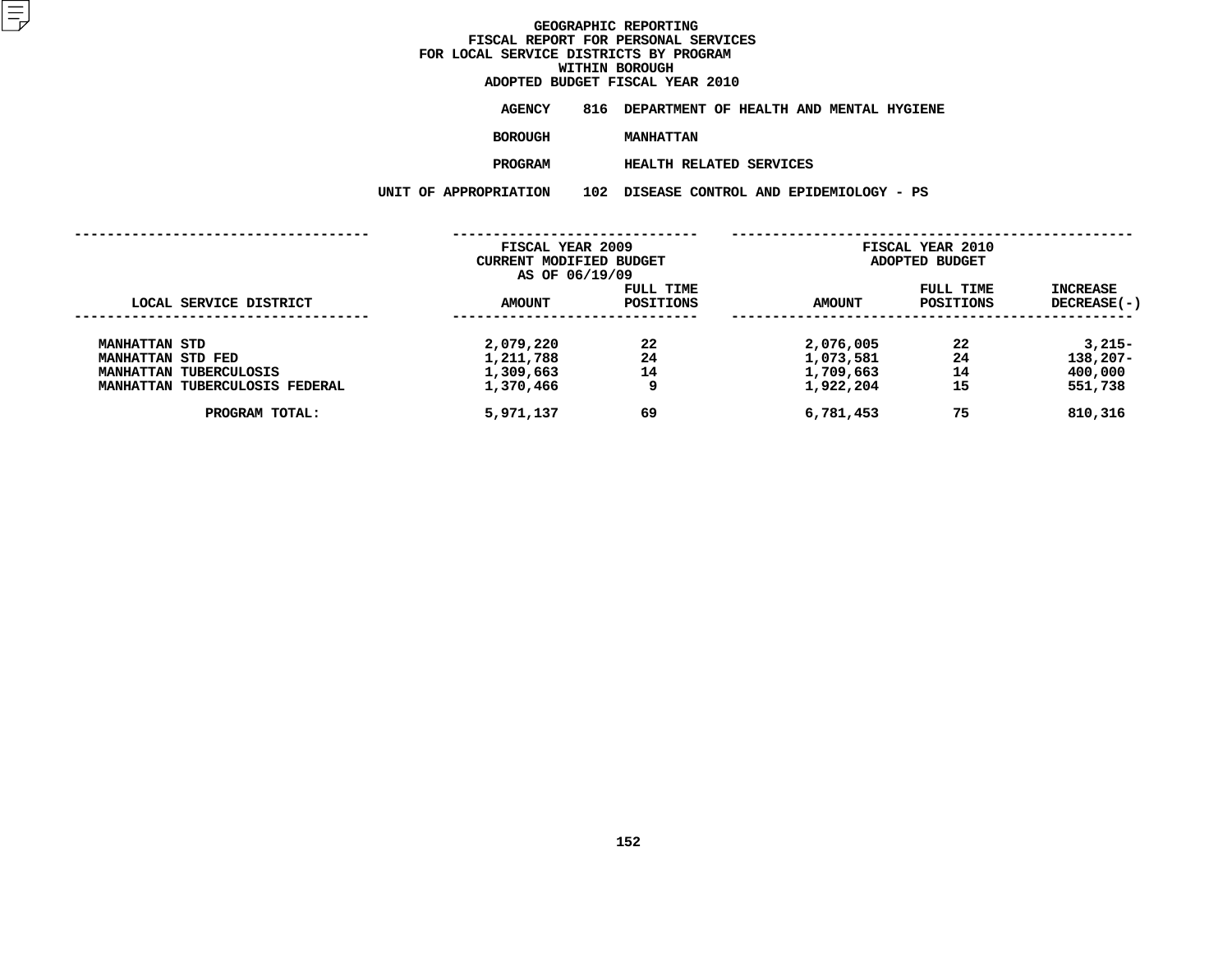**ADOPTED BUDGET FISCAL YEAR <sup>2010</sup>AGENCY <sup>816</sup> DEPARTMENT OF HEALTH AND MENTAL HYGIENE**

**BOROUGH**

 **MANHATTAN PROGRAM**

 **RODENT CONTROL UNIT OF APPROPRIATION <sup>104</sup> ENVIRONMENTAL HEALTH - PS**

|                         | FISCAL YEAR 2009<br><b>CURRENT MODIFIED BUDGET</b><br>AS OF 06/19/09 |                        | FISCAL YEAR 2010<br>ADOPTED BUDGET |                        |                                |
|-------------------------|----------------------------------------------------------------------|------------------------|------------------------------------|------------------------|--------------------------------|
| LOCAL SERVICE DISTRICT  | <b>AMOUNT</b>                                                        | FULL TIME<br>POSITIONS | <b>AMOUNT</b>                      | FULL TIME<br>POSITIONS | <b>INCREASE</b><br>DECREASE(-) |
| MN RODENT CONTROL 50/50 | 270,169                                                              | 10                     | 270,169                            | 10                     |                                |
| PROGRAM TOTAL:          | 270,169                                                              | 10                     | 270,169                            | 10                     |                                |
| SUB BOROUGH TOTAL:      | 6,241,306                                                            | 79                     | 7,051,622                          | 85                     | 810,316                        |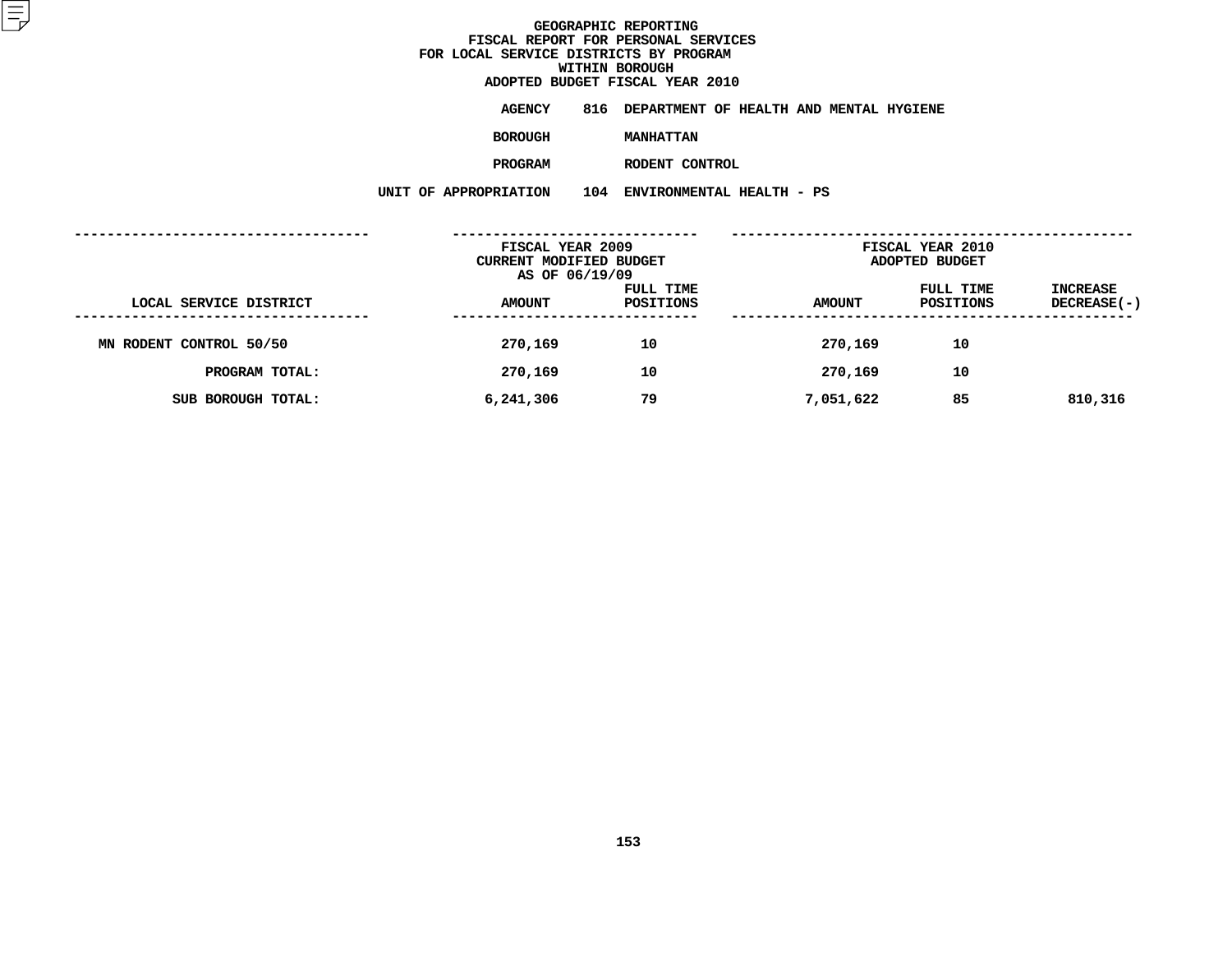|                                   | ADOPTED BUDGET FISCAL YEAR 2010             |
|-----------------------------------|---------------------------------------------|
| <b>AGENCY</b>                     | 816 DEPARTMENT OF HEALTH AND MENTAL HYGIENE |
| <b>BOROUGH</b>                    | MANHATTAN + SI COMBINED                     |
| <b>PROGRAM</b>                    | SCHOOL CHILD HEALTH                         |
| <b>IT OF APPROPRIATION</b><br>103 | HEALTH PROMOTION AND DISEASE PREVEN.- PS    |

|                               | UNIT OF APPROPRIATION |                                                               | 103 HEALTH PROMOTION AND DISEASE PREVEN.- PS |                                    |                                       |
|-------------------------------|-----------------------|---------------------------------------------------------------|----------------------------------------------|------------------------------------|---------------------------------------|
|                               |                       | FISCAL YEAR 2009<br>CURRENT MODIFIED BUDGET<br>AS OF 06/19/09 |                                              | FISCAL YEAR 2010<br>ADOPTED BUDGET |                                       |
| LOCAL SERVICE DISTRICT        | <b>AMOUNT</b>         | FULL TIME<br>POSITIONS                                        | <b>AMOUNT</b>                                | FULL TIME<br>POSITIONS             | <b>INCREASE</b><br><b>DECREASE(-)</b> |
| MANH + SI SCHOOL CHILD HEALTH |                       |                                                               |                                              |                                    |                                       |
| PROGRAM TOTAL:                |                       |                                                               |                                              |                                    |                                       |
| SUB BOROUGH TOTAL:            |                       |                                                               |                                              |                                    |                                       |
| <b>BOROUGH TOTAL:</b>         | 6,241,306             | 79                                                            | 7,051,622                                    | 85                                 | 810,316                               |
|                               |                       |                                                               |                                              |                                    |                                       |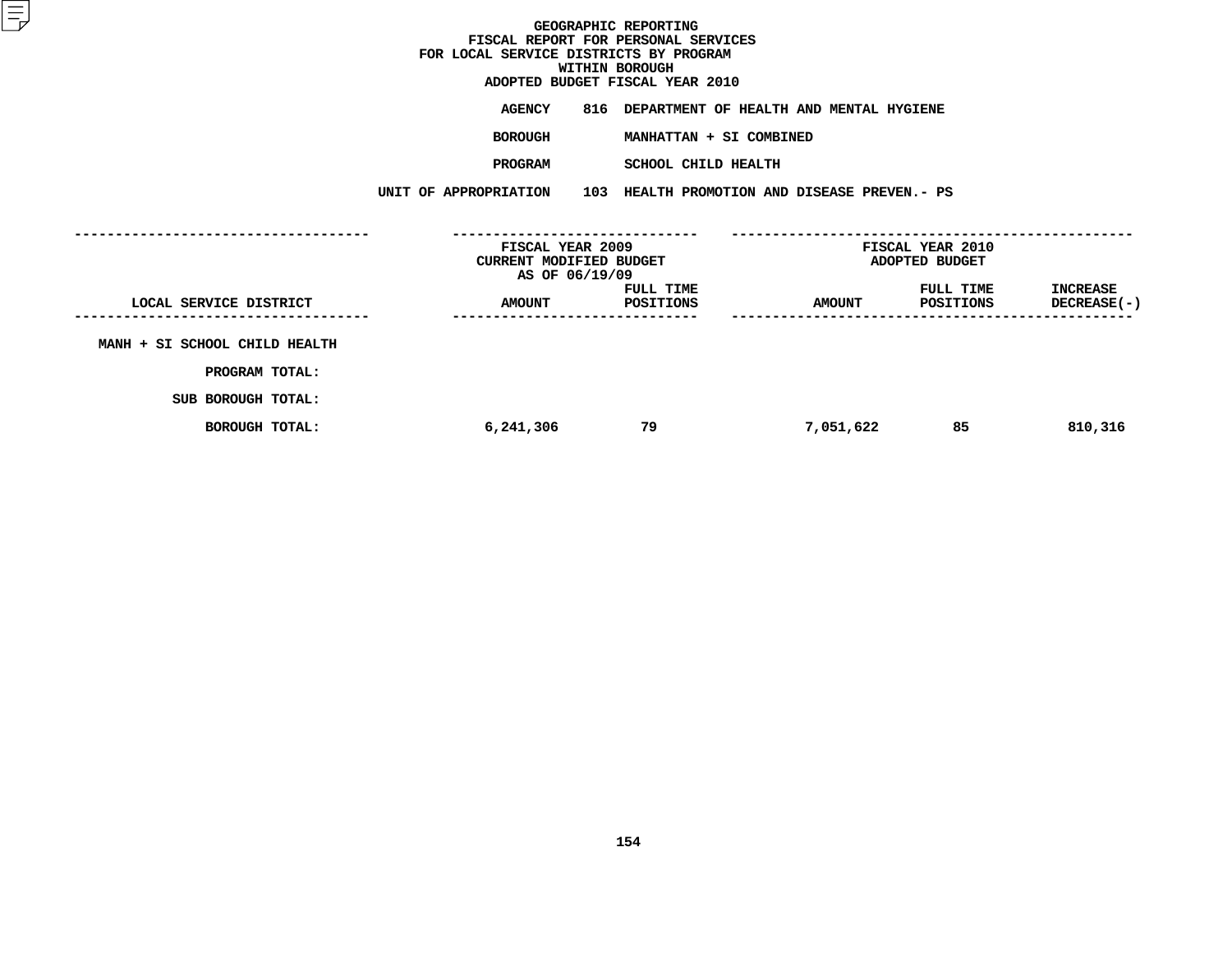# **ADOPTED BUDGET FISCAL YEAR <sup>2010</sup>AGENCY <sup>816</sup> DEPARTMENT OF HEALTH AND MENTAL HYGIENE**

**BOROUGH**

QUEENS<br>HEALTH RELATED SERVICES **PROGRAM**

 **HEALTH RELATED SERVICES UNIT OF APPROPRIATION <sup>102</sup> DISEASE CONTROL AND EPIDEMIOLOGY - PS**

|                                               | FISCAL YEAR 2009<br><b>CURRENT MODIFIED BUDGET</b><br>AS OF 06/19/09 |                               | FISCAL YEAR 2010<br>ADOPTED BUDGET |                        |                                  |
|-----------------------------------------------|----------------------------------------------------------------------|-------------------------------|------------------------------------|------------------------|----------------------------------|
| LOCAL SERVICE DISTRICT                        | <b>AMOUNT</b>                                                        | <b>FULL TIME</b><br>POSITIONS | <b>AMOUNT</b>                      | FULL TIME<br>POSITIONS | <b>INCREASE</b><br>$DECREASE(-)$ |
| <b>QUEENS STD</b><br>OUEENS STD FED           | 1,054,029<br>440,087                                                 | 13<br>9                       | 1,054,029<br>409,743               | 13                     | $30,344-$                        |
| <b>OUEENS TUBERCULOSIS</b>                    | 1,177,604                                                            | 12                            | 1,177,604                          | 12                     |                                  |
| QUEENS TUBERCULOSIS FEDERAL<br>PROGRAM TOTAL: | 1,386,205<br>4,057,925                                               | 31<br>65                      | 1,194,893<br>3,836,269             | 33<br>67               | 191,312-<br>$221,656 -$          |
|                                               |                                                                      |                               |                                    |                        |                                  |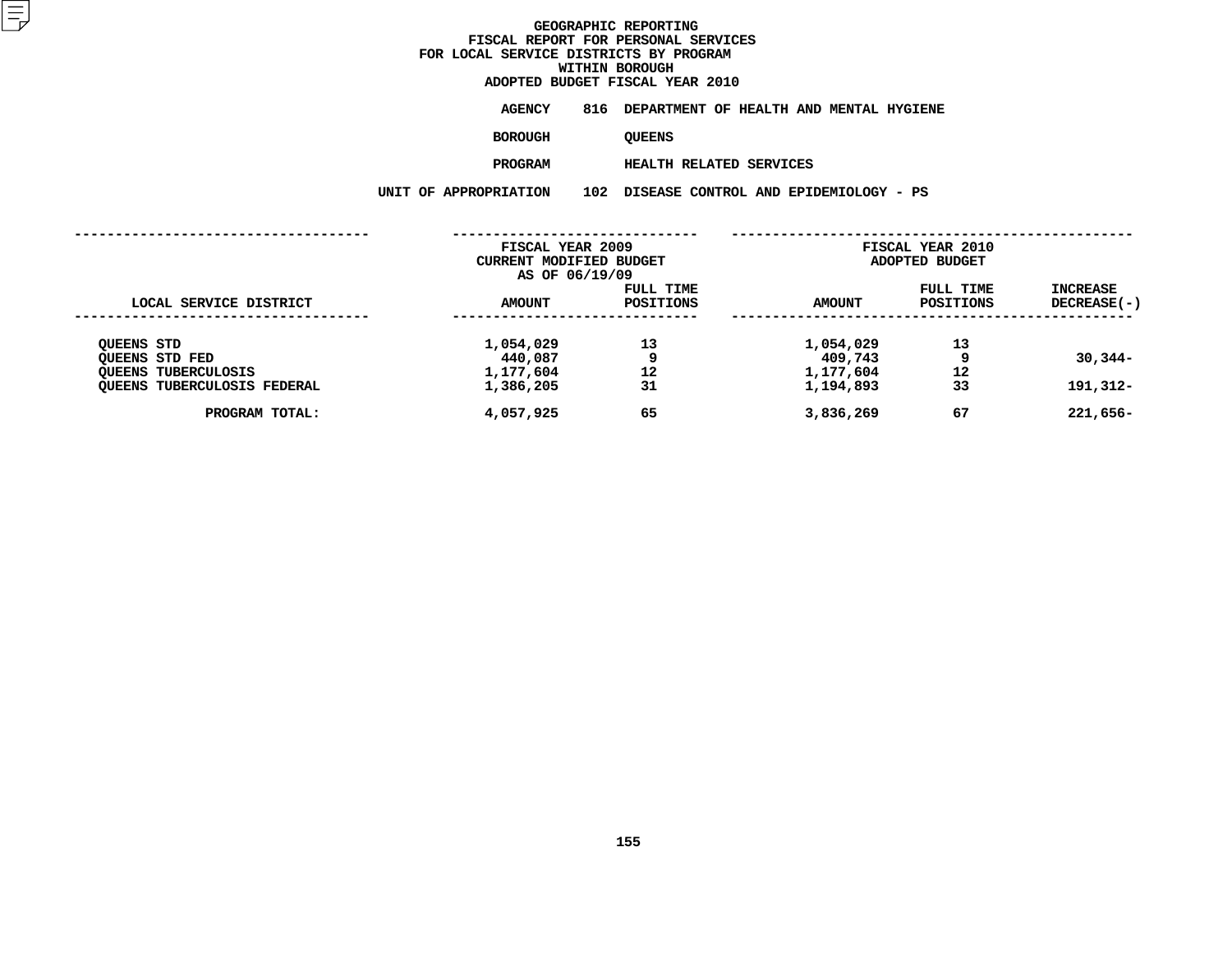**ADOPTED BUDGET FISCAL YEAR <sup>2010</sup>AGENCY <sup>816</sup> DEPARTMENT OF HEALTH AND MENTAL HYGIENE**

**BOROUGH**

QUEENS<br>RODENT CONTROL **PROGRAM**

 **RODENT CONTROL UNIT OF APPROPRIATION <sup>104</sup> ENVIRONMENTAL HEALTH - PS**

|                          | FISCAL YEAR 2009<br>CURRENT MODIFIED BUDGET<br>AS OF 06/19/09 |                        | <b>FISCAL YEAR 2010</b><br>ADOPTED BUDGET |                        |                                |  |
|--------------------------|---------------------------------------------------------------|------------------------|-------------------------------------------|------------------------|--------------------------------|--|
| LOCAL SERVICE DISTRICT   | <b>AMOUNT</b>                                                 | FULL TIME<br>POSITIONS | <b>AMOUNT</b>                             | FULL TIME<br>POSITIONS | <b>INCREASE</b><br>DECREASE(-) |  |
| ONS RODENT CONTROL 50/50 | 479,517                                                       | 11                     | 479,517                                   | 11                     |                                |  |
| PROGRAM TOTAL:           | 479,517                                                       | 11                     | 479,517                                   | 11                     |                                |  |
|                          |                                                               |                        |                                           |                        |                                |  |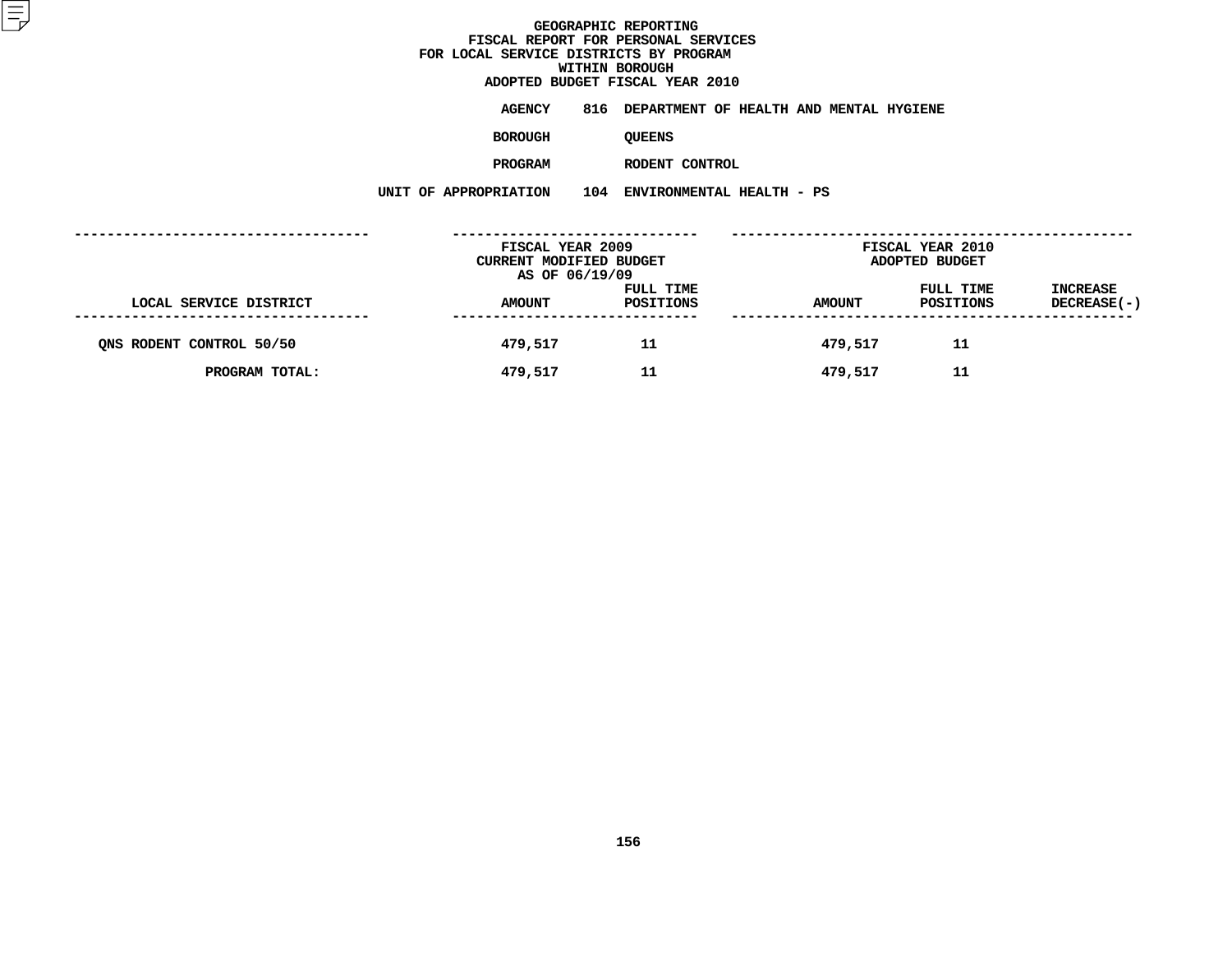**ADOPTED BUDGET FISCAL YEAR <sup>2010</sup>AGENCY <sup>816</sup> DEPARTMENT OF HEALTH AND MENTAL HYGIENE**

**BOROUGH**

QUEENS<br>SCHOOL CHILD HEALTH **PROGRAM**

 **SCHOOL CHILD HEALTH UNIT OF APPROPRIATION <sup>103</sup> HEALTH PROMOTION AND DISEASE PREVEN.- PS**

|                            | FISCAL YEAR 2009<br>CURRENT MODIFIED BUDGET<br>AS OF 06/19/09 |                        | FISCAL YEAR 2010<br>ADOPTED BUDGET |                        |                                |  |
|----------------------------|---------------------------------------------------------------|------------------------|------------------------------------|------------------------|--------------------------------|--|
| LOCAL SERVICE DISTRICT     | <b>AMOUNT</b>                                                 | FULL TIME<br>POSITIONS | <b>AMOUNT</b>                      | FULL TIME<br>POSITIONS | INCREASE<br><b>DECREASE(-)</b> |  |
| QUEENS SCHOOL CHILD HEALTH |                                                               |                        |                                    |                        |                                |  |
| PROGRAM TOTAL:             |                                                               |                        |                                    |                        |                                |  |
| SUB BOROUGH TOTAL:         | 4,537,442                                                     | 76                     | 4,315,786                          | 78                     | $221,656-$                     |  |
| BOROUGH TOTAL:             | 4,537,442                                                     | 76                     | 4,315,786                          | 78                     | $221,656-$                     |  |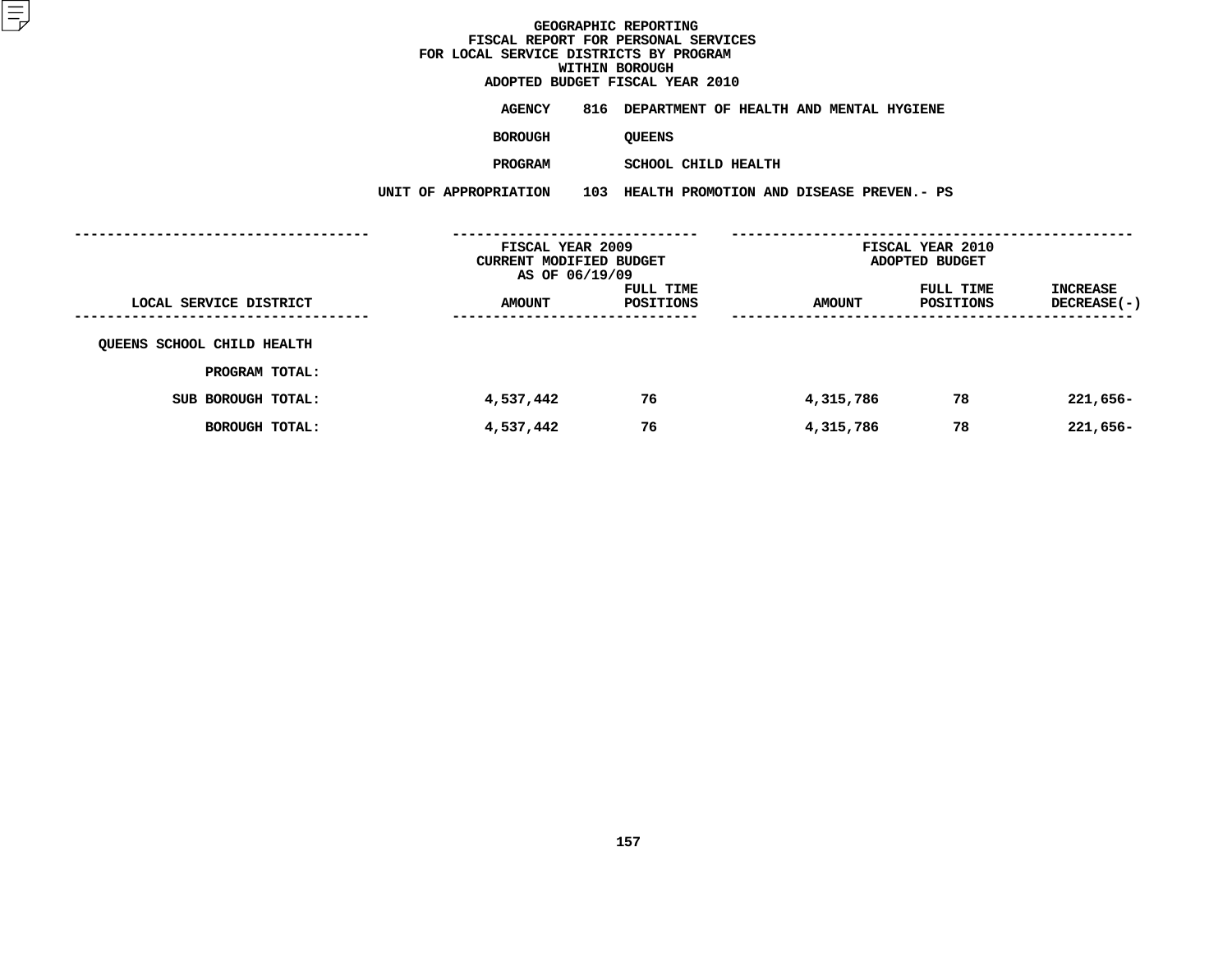## GEOGRAPHIC REPORTING<br>FISCAL REPORT FOR PERSONAL SERVICES<br>OCAL SERVICE DISTRICTS BY PROGRAM<br>WITHIN BOROUGH **FISCAL REPORT FOR PERSONAL SERVICES FOR LOCAL SERVICE DISTRICTS BY PROGRAM**

# **WITHIN BOROUGH**

# **ADOPTED BUDGET FISCAL YEAR <sup>2010</sup> AGENCY <sup>816</sup> DEPARTMENT OF HEALTH AND MENTAL HYGIENE**

| FISCAL YEAR 2009<br>CURRENT MODIFIED BUDGET<br>AS OF 06/19/09 |               |                        | <b>FISCAL YEAR 2010</b><br>ADOPTED BUDGET |                        |                                |
|---------------------------------------------------------------|---------------|------------------------|-------------------------------------------|------------------------|--------------------------------|
| LOCAL SERVICE DISTRICT                                        | <b>AMOUNT</b> | FULL TIME<br>POSITIONS | <b>AMOUNT</b>                             | FULL TIME<br>POSITIONS | <b>INCREASE</b><br>DECREASE(-) |
| <b>AGENCY TOTAL:</b><br>ALL PROGRAMS ALL BOROUGHS             | 19,701,535    | 299                    | 21,587,990                                | 328                    | 1,886,455                      |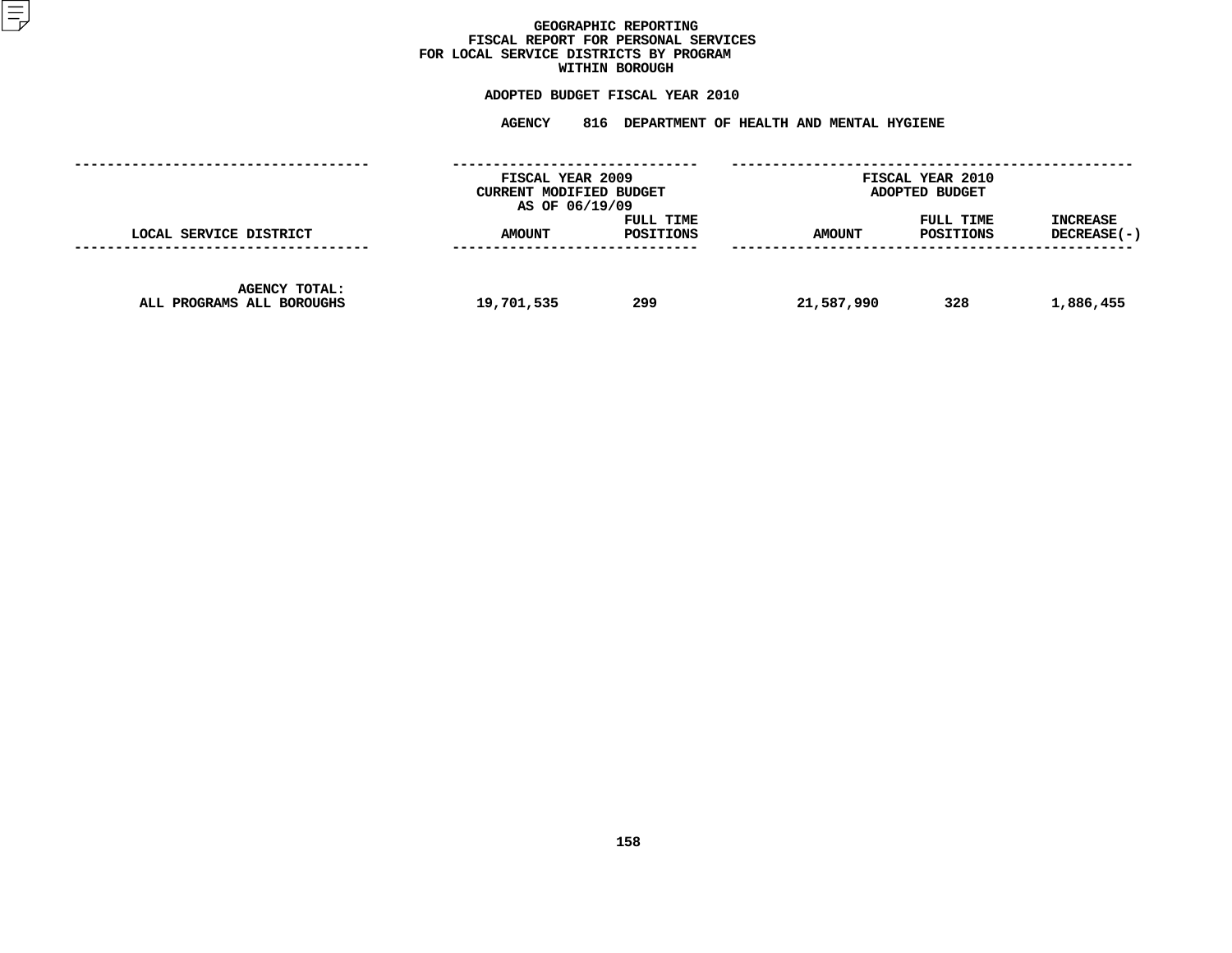#### **ADOPTED BUDGET FISCAL YEAR 2010**

|                                                          | . _ _ _ _ _ _ _ _ _ _ _ _ _ _ _ _ _ _<br>FISCAL YEAR 2009 | FISCAL YEAR 2010 |                                 |
|----------------------------------------------------------|-----------------------------------------------------------|------------------|---------------------------------|
|                                                          | CURRENT MODIFIED BUDGET                                   | ADOPTED BUDGET   |                                 |
| UNIT OF APPROPRIATION                                    | AS OF 06/19/09                                            | <b>AMOUNT</b>    | <b>INCREASE</b><br>DECREASE (-) |
| HEALTH ADMINSTRATION - PS<br>101                         |                                                           |                  |                                 |
| REGULAR GROSS<br><b>OTHER</b>                            |                                                           |                  |                                 |
| TOTAL REPORTED GEOGRAPHICALLY                            |                                                           |                  |                                 |
| NOT REPORTED GEOGRAPHICALLY                              | 41,589,154                                                | 34,798,752       | $6,790,402 -$                   |
| FINANCIAL PLAN SAVINGS                                   |                                                           |                  |                                 |
| <b>APPROPRIATION</b>                                     | 41,589,154                                                | 34,798,752       | $6,790,402 -$                   |
| <b>FUNDING</b>                                           |                                                           |                  |                                 |
| <b>CITY</b><br>OTHER CATEGORICAL                         | 22,695,718<br>37,493                                      | 21,565,263       | 1,130,455-<br>$37,493-$         |
| CAPITAL FUNDS - I.F.A.<br><b>STATE</b><br>FEDERAL - C.D. | 14,175,901                                                | 13,175,210       | 1,000,691-                      |
| FEDERAL - OTHER<br>INTRA-CITY SALES                      | 4,621,763<br>58,279                                       | 58,279           | 4,621,763-                      |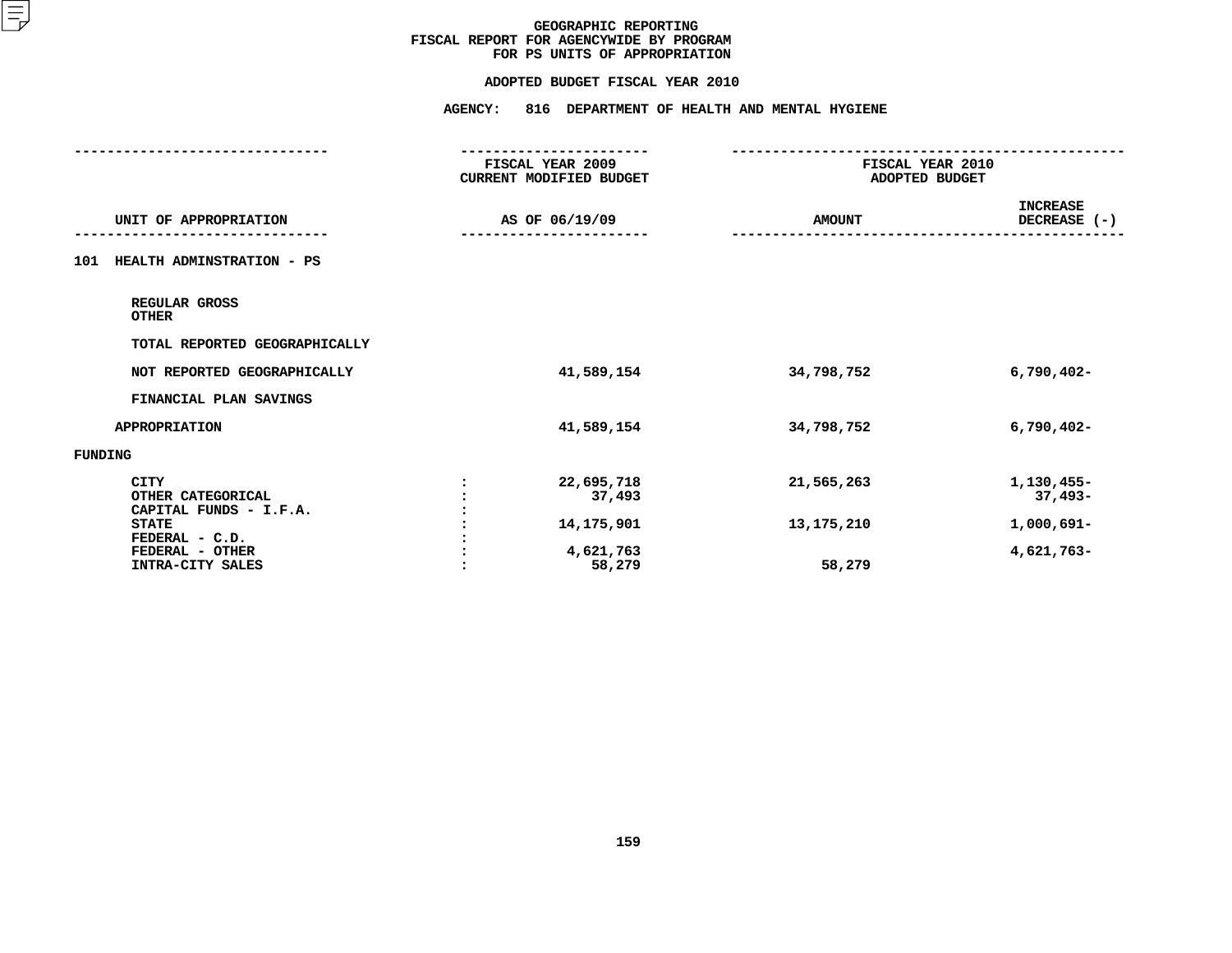#### **ADOPTED BUDGET FISCAL YEAR 2010**

# **ADOPTED BUDGET FISCAL YEAR <sup>2010</sup>AGENCY: <sup>816</sup> DEPARTMENT OF HEALTH AND MENTAL HYGIENE**

|                                              | FISCAL YEAR 2009 |                                | FISCAL YEAR 2010        |                                   |
|----------------------------------------------|------------------|--------------------------------|-------------------------|-----------------------------------|
|                                              |                  | <b>CURRENT MODIFIED BUDGET</b> | ADOPTED BUDGET          |                                   |
| UNIT OF APPROPRIATION                        |                  | AS OF 06/19/09                 | <b>AMOUNT</b>           | <b>INCREASE</b><br>DECREASE $(-)$ |
| DISEASE CONTROL AND EPIDEMIOLOGY - PS<br>102 |                  |                                |                         |                                   |
| REGULAR GROSS<br><b>OTHER</b>                |                  | 17,875,636<br>800,309          | 19,553,202<br>1,009,198 | 1,677,566<br>208,889              |
| TOTAL REPORTED GEOGRAPHICALLY                |                  | 18,675,945                     | 20,562,400              | 1,886,455                         |
| NOT REPORTED GEOGRAPHICALLY                  |                  | 87,489,884                     | 82,831,729              | 4,658,155-                        |
| FINANCIAL PLAN SAVINGS                       |                  |                                |                         |                                   |
| <b>APPROPRIATION</b>                         |                  | 106, 165, 829                  | 103,394,129             | 2,771,700-                        |
| FUNDING                                      |                  |                                |                         |                                   |
| <b>CITY</b>                                  |                  | 26,242,051                     | 33,896,108              | 7,654,057                         |
| OTHER CATEGORICAL                            |                  | 3,661,314                      | 3,291,780               | $369,534-$                        |
| CAPITAL FUNDS - I.F.A.                       |                  |                                |                         |                                   |
| <b>STATE</b>                                 |                  | 14,675,236                     | 15,529,967              | 854,731                           |
| FEDERAL - C.D.                               |                  |                                |                         |                                   |
| FEDERAL - OTHER                              |                  | 61,162,455                     | 50,201,621              | 10,960,834-                       |
| INTRA-CITY SALES                             |                  | 424,773                        | 474,653                 | 49,880                            |
|                                              |                  |                                |                         |                                   |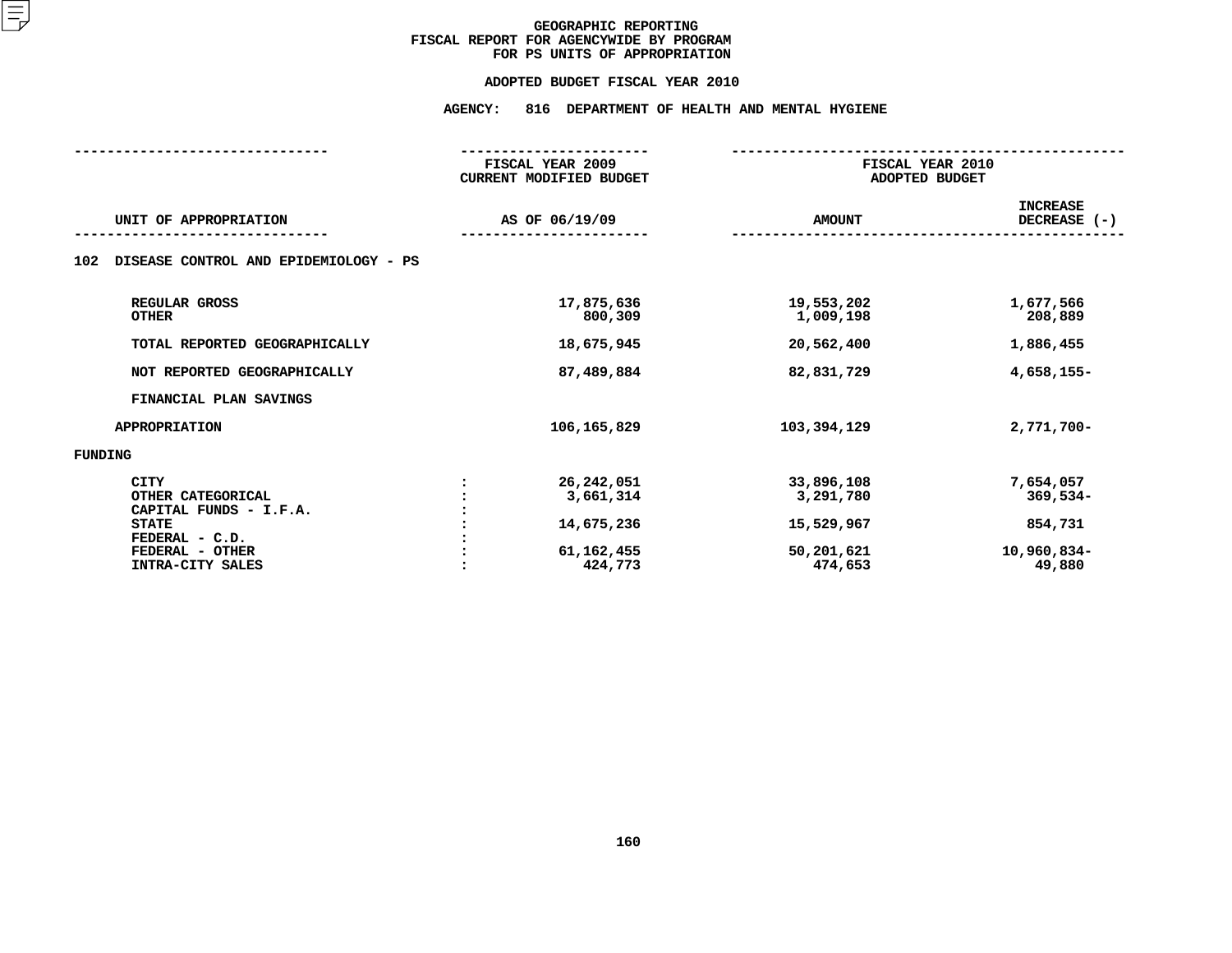#### **ADOPTED BUDGET FISCAL YEAR 2010**

|                                                          | FISCAL YEAR 2009        | FISCAL YEAR 2010        |                                 |
|----------------------------------------------------------|-------------------------|-------------------------|---------------------------------|
|                                                          | CURRENT MODIFIED BUDGET | ADOPTED BUDGET          |                                 |
| UNIT OF APPROPRIATION                                    | AS OF 06/19/09          | <b>AMOUNT</b>           | <b>INCREASE</b><br>DECREASE (-) |
| HEALTH PROMOTION AND DISEASE PREVEN.- PS<br>103          |                         |                         |                                 |
| REGULAR GROSS<br><b>OTHER</b>                            |                         |                         |                                 |
| TOTAL REPORTED GEOGRAPHICALLY                            |                         |                         |                                 |
| NOT REPORTED GEOGRAPHICALLY                              | 101,037,371             | 101, 197, 216           | 159,845                         |
| FINANCIAL PLAN SAVINGS                                   |                         |                         |                                 |
| <b>APPROPRIATION</b>                                     | 101,037,371             | 101,197,216             | 159,845                         |
| <b>FUNDING</b>                                           |                         |                         |                                 |
| <b>CITY</b><br>OTHER CATEGORICAL                         | 54,225,410<br>7,189,126 | 58,222,048<br>6,800,526 | 3,996,638<br>388,600-           |
| CAPITAL FUNDS - I.F.A.<br><b>STATE</b><br>FEDERAL - C.D. | 33,670,203              | 31,849,632              | 1,820,571-                      |
| FEDERAL - OTHER<br>INTRA-CITY SALES                      | 3,489,404<br>2,463,228  | 3,532,510<br>792,500    | 43,106<br>1,670,728-            |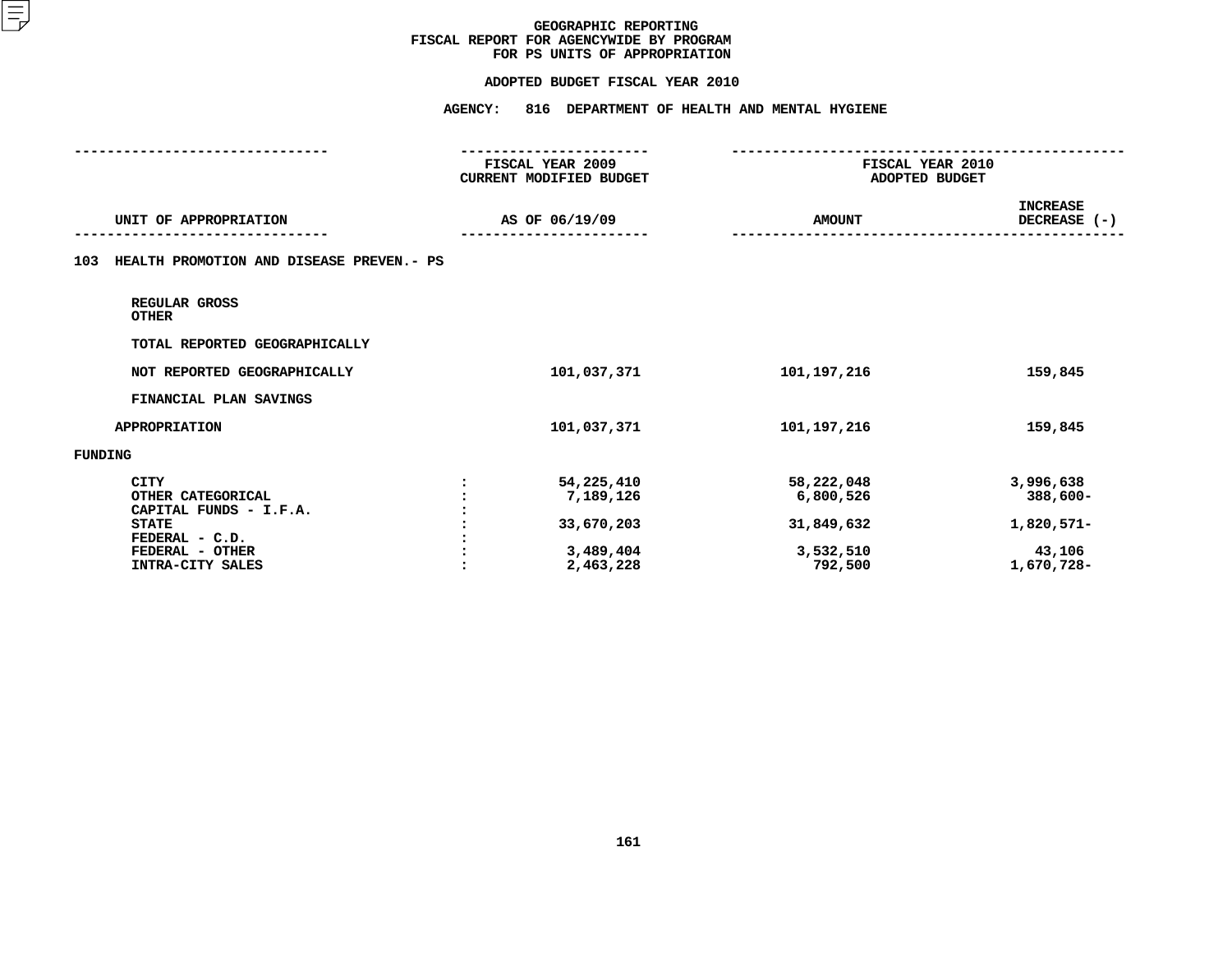#### **ADOPTED BUDGET FISCAL YEAR 2010**

# **ADOPTED BUDGET FISCAL YEAR <sup>2010</sup>AGENCY: <sup>816</sup> DEPARTMENT OF HEALTH AND MENTAL HYGIENE**

|                                                            | FISCAL YEAR 2009<br><b>CURRENT MODIFIED BUDGET</b> | FISCAL YEAR 2010<br>ADOPTED BUDGET |                                 |
|------------------------------------------------------------|----------------------------------------------------|------------------------------------|---------------------------------|
|                                                            |                                                    |                                    |                                 |
| UNIT OF APPROPRIATION                                      | AS OF 06/19/09                                     | <b>AMOUNT</b>                      | <b>INCREASE</b><br>DECREASE (-) |
| ENVIRONMENTAL HEALTH - PS<br>104                           |                                                    |                                    |                                 |
| REGULAR GROSS<br><b>OTHER</b>                              | 1,025,590                                          | 1,025,590                          |                                 |
| TOTAL REPORTED GEOGRAPHICALLY                              | 1,025,590                                          | 1,025,590                          |                                 |
| NOT REPORTED GEOGRAPHICALLY                                | 47,691,899                                         | 49,695,922                         | 2,004,023                       |
| FINANCIAL PLAN SAVINGS                                     |                                                    |                                    |                                 |
| <b>APPROPRIATION</b>                                       | 48,717,489                                         | 50,721,512                         | 2,004,023                       |
| <b>FUNDING</b>                                             |                                                    |                                    |                                 |
| <b>CITY</b><br>OTHER CATEGORICAL<br>CAPITAL FUNDS - I.F.A. | 36, 341, 542<br>298,576                            | 38,945,522<br>298,576              | 2,603,980                       |
| <b>STATE</b><br>FEDERAL - C.D.                             | 3,337,576                                          | 3,518,767                          | 181,191                         |
| FEDERAL - OTHER<br>INTRA-CITY SALES                        | 8,267,906<br>471,889                               | 7,710,865<br>247,782               | 557,041-<br>$224,107-$          |
|                                                            |                                                    |                                    |                                 |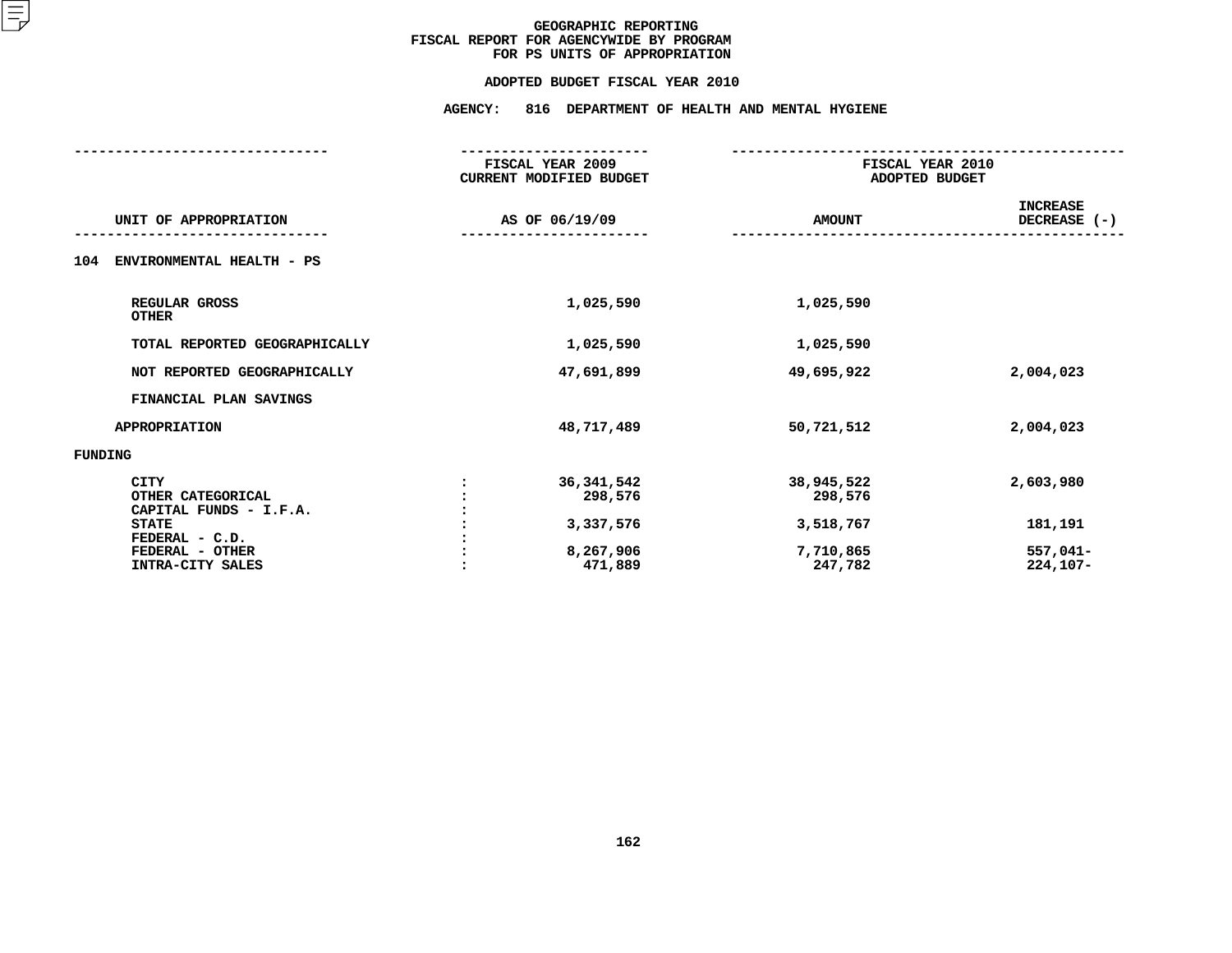#### **ADOPTED BUDGET FISCAL YEAR 2010**

|                                                            | <b>AGENCY:</b><br>816 DEPARTMENT OF HEALTH AND MENTAL HYGIENE    |               |                                    |  |
|------------------------------------------------------------|------------------------------------------------------------------|---------------|------------------------------------|--|
|                                                            | -----------------<br>FISCAL YEAR 2009<br>CURRENT MODIFIED BUDGET |               | FISCAL YEAR 2010<br>ADOPTED BUDGET |  |
| UNIT OF APPROPRIATION                                      | AS OF 06/19/09                                                   | <b>AMOUNT</b> | <b>INCREASE</b><br>DECREASE (-)    |  |
| OFFICE OF CHIEF MEDICAL EXAMINER - PS<br>106               |                                                                  |               |                                    |  |
| REGULAR GROSS<br><b>OTHER</b>                              |                                                                  |               |                                    |  |
| TOTAL REPORTED GEOGRAPHICALLY                              |                                                                  |               |                                    |  |
| NOT REPORTED GEOGRAPHICALLY                                | 47,121,542                                                       | 51,399,335    | 4,277,793                          |  |
| FINANCIAL PLAN SAVINGS                                     |                                                                  |               |                                    |  |
| <b>APPROPRIATION</b>                                       | 47,121,542                                                       | 51,399,335    | 4,277,793                          |  |
| FUNDING                                                    |                                                                  |               |                                    |  |
| <b>CITY</b><br>OTHER CATEGORICAL<br>CAPITAL FUNDS - I.F.A. | 31,070,444                                                       | 34,864,503    | 3,794,059                          |  |
| <b>STATE</b>                                               | 14,238,455                                                       | 16,534,832    | 2,296,377                          |  |
| FEDERAL - C.D.<br>FEDERAL - OTHER<br>INTRA-CITY SALES      | 1,537,143<br>275,500                                             |               | 1,537,143-<br>$275,500 -$          |  |
|                                                            |                                                                  |               |                                    |  |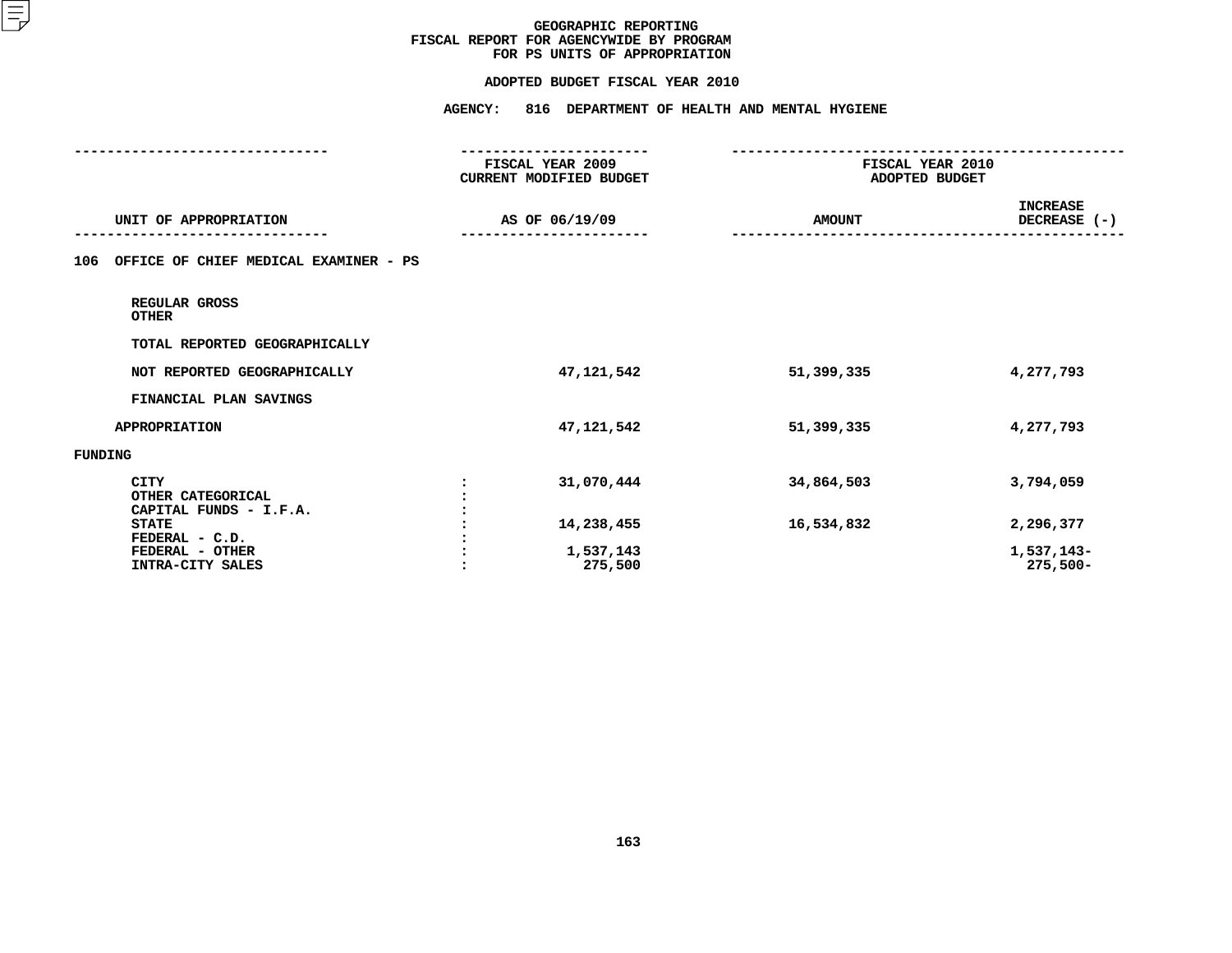#### **ADOPTED BUDGET FISCAL YEAR 2010**

|                                                            | <b>AGENCY:</b><br>816 DEPARTMENT OF HEALTH AND MENTAL HYGIENE<br>--------------- |                                    |                                 |
|------------------------------------------------------------|----------------------------------------------------------------------------------|------------------------------------|---------------------------------|
|                                                            | FISCAL YEAR 2009<br><b>CURRENT MODIFIED BUDGET</b>                               | FISCAL YEAR 2010<br>ADOPTED BUDGET |                                 |
| UNIT OF APPROPRIATION                                      | AS OF 06/19/09                                                                   | <b>AMOUNT</b>                      | <b>INCREASE</b><br>DECREASE (-) |
| HEALTH CARE ACCESS AND IMPROVEMENT - PS<br>107             |                                                                                  |                                    |                                 |
| REGULAR GROSS<br><b>OTHER</b>                              |                                                                                  |                                    |                                 |
| TOTAL REPORTED GEOGRAPHICALLY                              |                                                                                  |                                    |                                 |
| NOT REPORTED GEOGRAPHICALLY                                | 28,062,583                                                                       | 21,396,284                         | $6,666,299-$                    |
| FINANCIAL PLAN SAVINGS                                     |                                                                                  |                                    |                                 |
| <b>APPROPRIATION</b>                                       | 28,062,583                                                                       | 21,396,284                         | $6,666,299-$                    |
| FUNDING                                                    |                                                                                  |                                    |                                 |
| <b>CITY</b><br>OTHER CATEGORICAL<br>CAPITAL FUNDS - I.F.A. | 14,771,349<br>319,577                                                            | 12,635,037                         | 2,136,312-<br>$319,577-$        |
| <b>STATE</b>                                               | 9,051,810                                                                        | 6,887,775                          | 2,164,035-                      |
| FEDERAL - C.D.<br>FEDERAL - OTHER<br>INTRA-CITY SALES      | 2,809,973<br>1,109,874                                                           | 1,642,381<br>231,091               | 1,167,592-<br>878,783-          |
|                                                            |                                                                                  |                                    |                                 |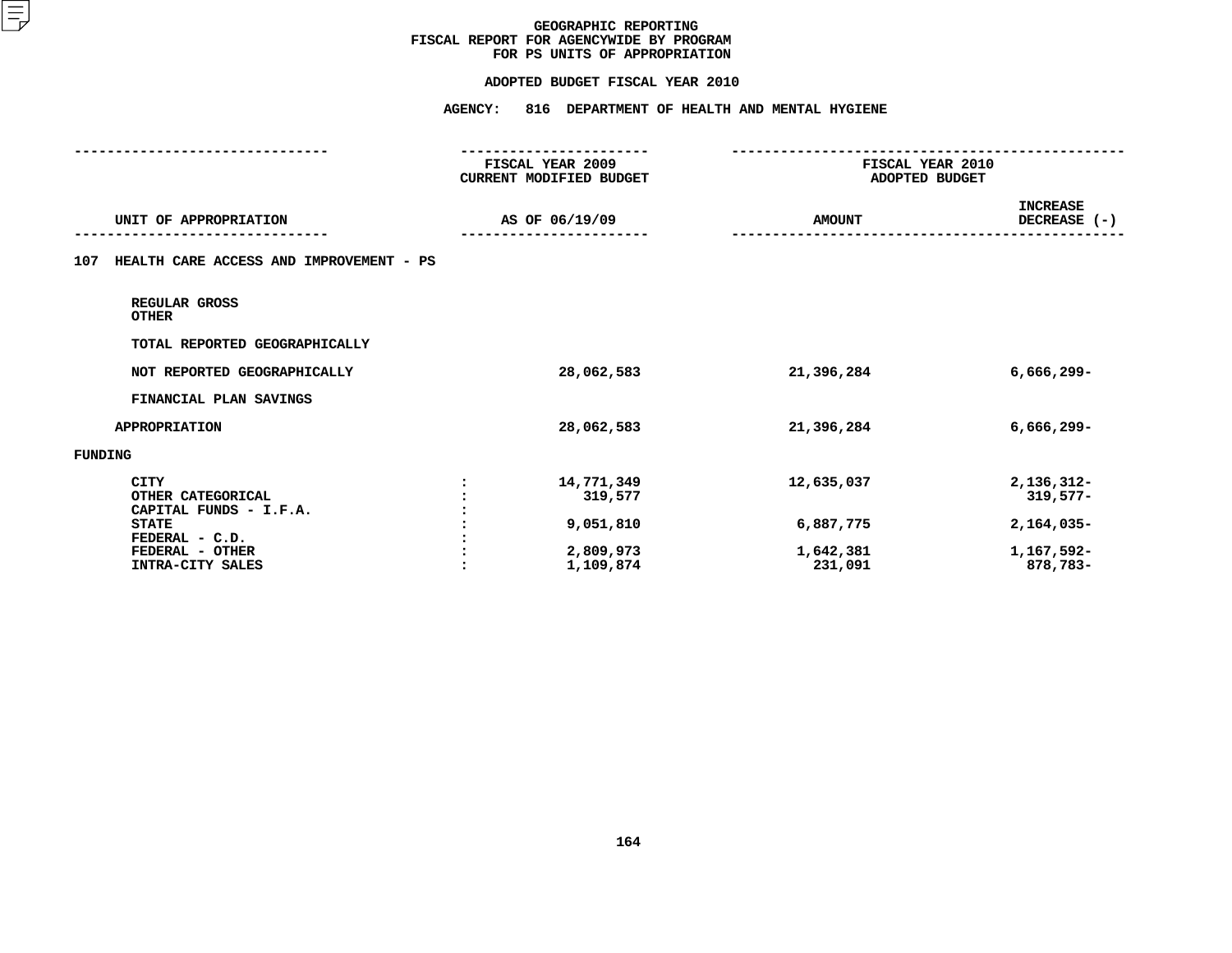#### **ADOPTED BUDGET FISCAL YEAR 2010**

**ADOPTED BUDGET FISCAL YEAR <sup>2010</sup>AGENCY: <sup>816</sup> DEPARTMENT OF HEALTH AND MENTAL HYGIENE**

|                                                                                                                                     | FISCAL YEAR 2009<br><b>CURRENT MODIFIED BUDGET</b> | FISCAL YEAR 2010<br>ADOPTED BUDGET                 |                                              |  |
|-------------------------------------------------------------------------------------------------------------------------------------|----------------------------------------------------|----------------------------------------------------|----------------------------------------------|--|
| UNIT OF APPROPRIATION                                                                                                               | AS OF 06/19/09                                     | <b>AMOUNT</b>                                      | <b>INCREASE</b><br>DECREASE (-)              |  |
| MENTAL HYGIENE MANAGEMENT SERVICES - PS<br>108                                                                                      |                                                    |                                                    |                                              |  |
| REGULAR GROSS<br><b>OTHER</b>                                                                                                       | 165,044                                            |                                                    | $165,044-$                                   |  |
| TOTAL REPORTED GEOGRAPHICALLY                                                                                                       | 165,044                                            |                                                    | $165,044-$                                   |  |
| NOT REPORTED GEOGRAPHICALLY                                                                                                         | 40,365,171                                         | 42,961,688                                         | 2,596,517                                    |  |
| FINANCIAL PLAN SAVINGS                                                                                                              |                                                    |                                                    |                                              |  |
| <b>APPROPRIATION</b>                                                                                                                | 40,530,215                                         | 42,961,688                                         | 2,431,473                                    |  |
| <b>FUNDING</b>                                                                                                                      |                                                    |                                                    |                                              |  |
| <b>CITY</b><br>OTHER CATEGORICAL<br>CAPITAL FUNDS - I.F.A.<br><b>STATE</b><br>FEDERAL - C.D.<br>FEDERAL - OTHER<br>INTRA-CITY SALES | 13,265,397<br>2,148,120<br>16,005,868<br>9,110,830 | 15,120,014<br>2,115,608<br>16,356,531<br>9,369,535 | 1,854,617<br>$32,512-$<br>350,663<br>258,705 |  |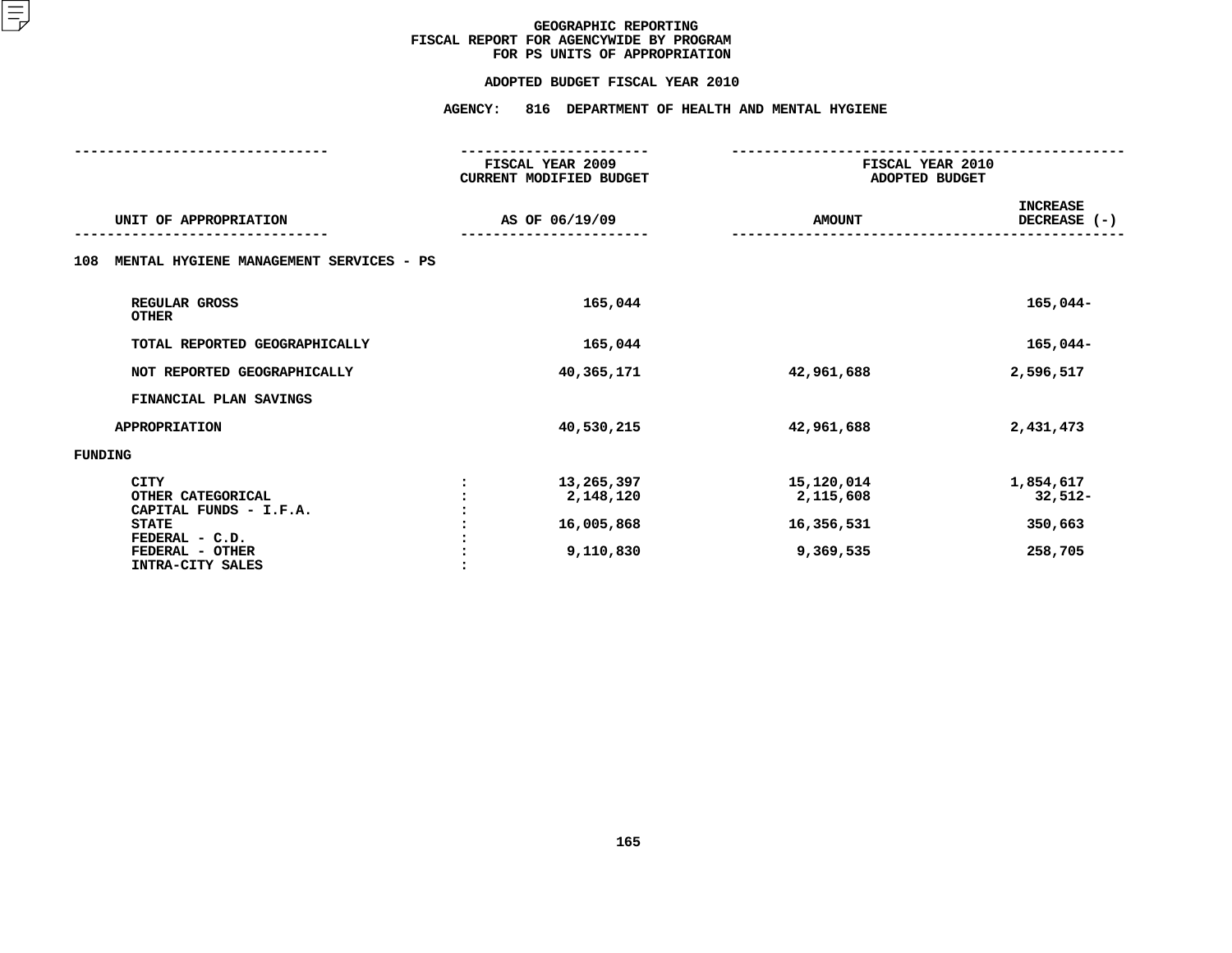|                                                                                                                                     | <b>AGENCY:</b> | 816 DEPARTMENT OF HEALTH AND MENTAL HYGIENE               |                                                |                                                      |  |  |
|-------------------------------------------------------------------------------------------------------------------------------------|----------------|-----------------------------------------------------------|------------------------------------------------|------------------------------------------------------|--|--|
|                                                                                                                                     |                | FISCAL YEAR 2009<br>CURRENT MODIFIED BUDGET               |                                                | FISCAL YEAR 2010<br>ADOPTED BUDGET                   |  |  |
| UNIT OF APPROPRIATION                                                                                                               |                | AS OF 06/19/09                                            | <b>AMOUNT</b>                                  | <b>INCREASE</b><br>DECREASE (-)                      |  |  |
| HEALTH ADMINSTRATION - OTPS<br>111                                                                                                  |                |                                                           |                                                |                                                      |  |  |
| TOTAL REPORTED GEOGRAPHICALLY                                                                                                       |                |                                                           |                                                |                                                      |  |  |
| NOT REPORTED GEOGRAPHICALLY                                                                                                         |                | 47,903,719                                                | 32,730,059                                     | 15,173,660-                                          |  |  |
| FINANCIAL PLAN SAVINGS                                                                                                              |                |                                                           | $308,739 -$                                    | $308,739-$                                           |  |  |
| <b>APPROPRIATION</b>                                                                                                                |                | 47,903,719                                                | 32,421,320                                     | 15,482,399-                                          |  |  |
| <b>FUNDING</b>                                                                                                                      |                |                                                           |                                                |                                                      |  |  |
| <b>CITY</b><br>OTHER CATEGORICAL<br>CAPITAL FUNDS - I.F.A.<br><b>STATE</b><br>FEDERAL - C.D.<br>FEDERAL - OTHER<br>INTRA-CITY SALES |                | 21,201,770<br>690,000<br>25,122,108<br>613,340<br>276,501 | 14,956,729<br>690,000<br>16,641,890<br>132,701 | $6,245,041-$<br>$8,480,218-$<br>613,340-<br>143,800- |  |  |
|                                                                                                                                     |                |                                                           |                                                |                                                      |  |  |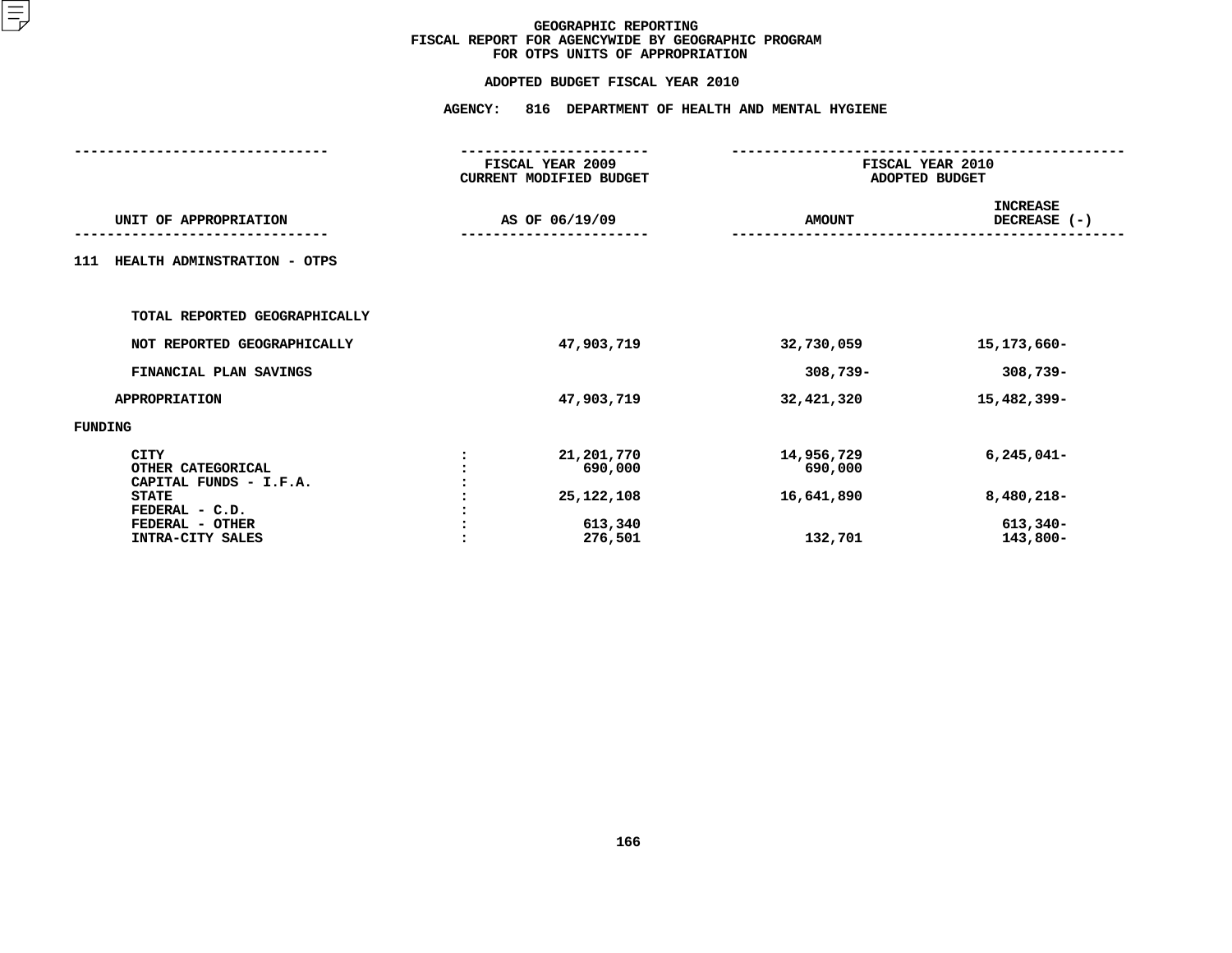|                                                    |                    | 816 DEPARTMENT OF HEALTH AND MENTAL HYGIENE                                             |                                                                   |  |
|----------------------------------------------------|--------------------|-----------------------------------------------------------------------------------------|-------------------------------------------------------------------|--|
| FISCAL YEAR 2009<br><b>CURRENT MODIFIED BUDGET</b> |                    | FISCAL YEAR 2010<br>ADOPTED BUDGET                                                      |                                                                   |  |
|                                                    |                    | <b>AMOUNT</b>                                                                           | <b>INCREASE</b><br>DECREASE (-)                                   |  |
|                                                    |                    |                                                                                         |                                                                   |  |
|                                                    |                    |                                                                                         |                                                                   |  |
|                                                    |                    | 193,090,991                                                                             | 53, 573, 450-                                                     |  |
|                                                    |                    |                                                                                         |                                                                   |  |
|                                                    |                    | 193,090,991                                                                             | 53, 573, 450-                                                     |  |
|                                                    |                    |                                                                                         |                                                                   |  |
|                                                    | 343,202<br>153,611 | 23,034,511<br>854,499<br>13, 162, 263<br>155,959,618<br>80,100                          | 4,534,161-<br>511,297<br>$2,127,699-$<br>47,349,376-<br>$73,511-$ |  |
|                                                    |                    | AS OF 06/19/09<br>246,664,441<br>246,664,441<br>27,568,672<br>15,289,962<br>203,308,994 |                                                                   |  |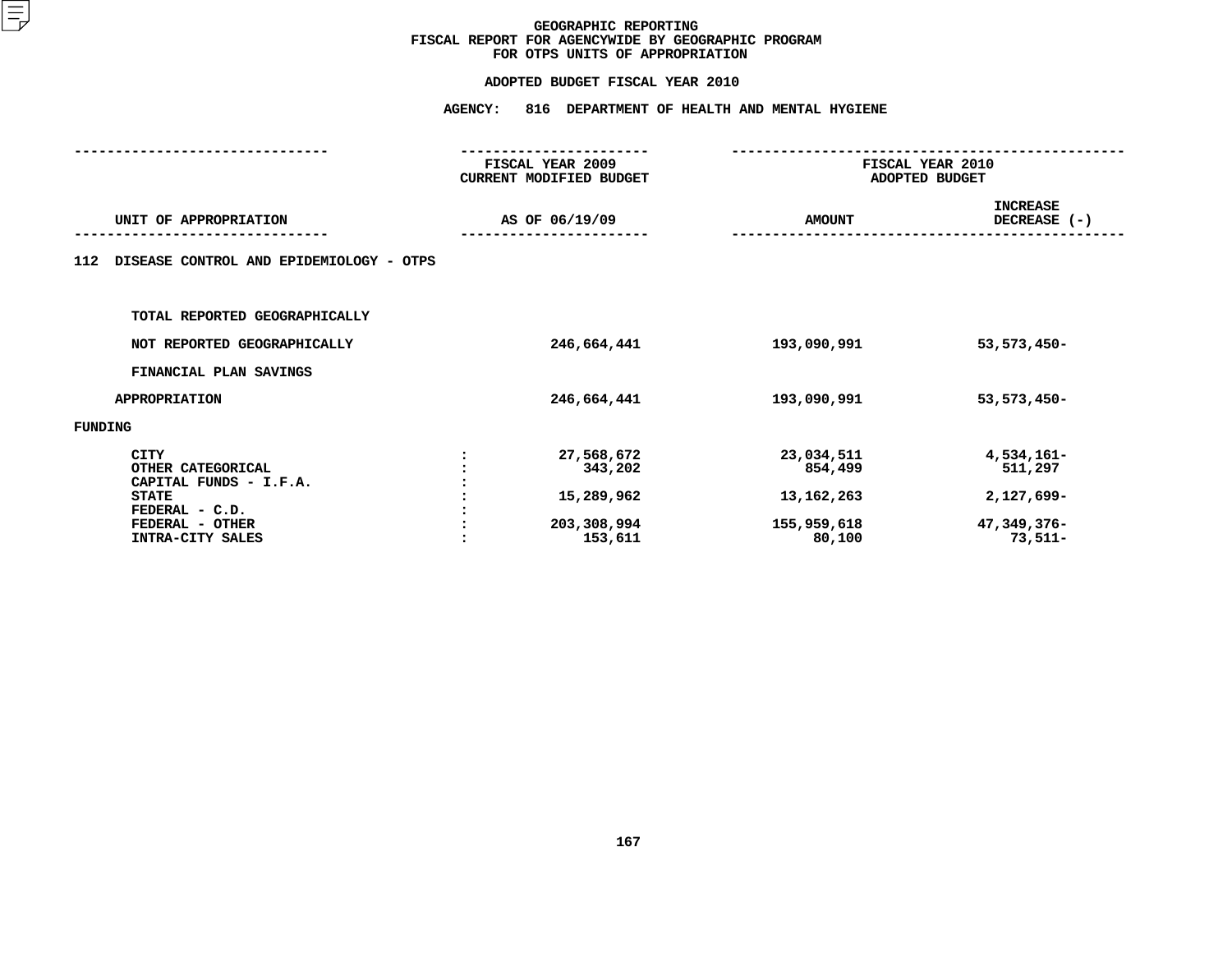|                                                                                              | <b>AGENCY:</b> |                                             | 816 DEPARTMENT OF HEALTH AND MENTAL HYGIENE |                                         |  |  |
|----------------------------------------------------------------------------------------------|----------------|---------------------------------------------|---------------------------------------------|-----------------------------------------|--|--|
|                                                                                              |                | FISCAL YEAR 2009<br>CURRENT MODIFIED BUDGET |                                             | FISCAL YEAR 2010<br>ADOPTED BUDGET      |  |  |
| UNIT OF APPROPRIATION                                                                        |                | AS OF 06/19/09                              | <b>AMOUNT</b>                               | <b>INCREASE</b><br>DECREASE (-)         |  |  |
| HEALTH PROMOTION AND DISEASE PREV.-OTPS<br>113                                               |                |                                             |                                             |                                         |  |  |
| TOTAL REPORTED GEOGRAPHICALLY                                                                |                |                                             |                                             |                                         |  |  |
| NOT REPORTED GEOGRAPHICALLY                                                                  |                | 76,440,202                                  | 64,885,025                                  | 11,555,177-                             |  |  |
| FINANCIAL PLAN SAVINGS                                                                       |                |                                             |                                             |                                         |  |  |
| <b>APPROPRIATION</b>                                                                         |                | 76,440,202                                  | 64,885,025                                  | 11,555,177-                             |  |  |
| FUNDING                                                                                      |                |                                             |                                             |                                         |  |  |
| <b>CITY</b><br>OTHER CATEGORICAL<br>CAPITAL FUNDS - I.F.A.<br><b>STATE</b><br>FEDERAL - C.D. |                | 38, 399, 449<br>732,487<br>24,947,927       | 32,955,849<br>24,537,111                    | $5,443,600 -$<br>$732,487-$<br>410,816- |  |  |
| FEDERAL - OTHER<br>INTRA-CITY SALES                                                          |                | 6,086,067<br>6,274,272                      | 7,172,065<br>220,000                        | 1,085,998<br>$6,054,272-$               |  |  |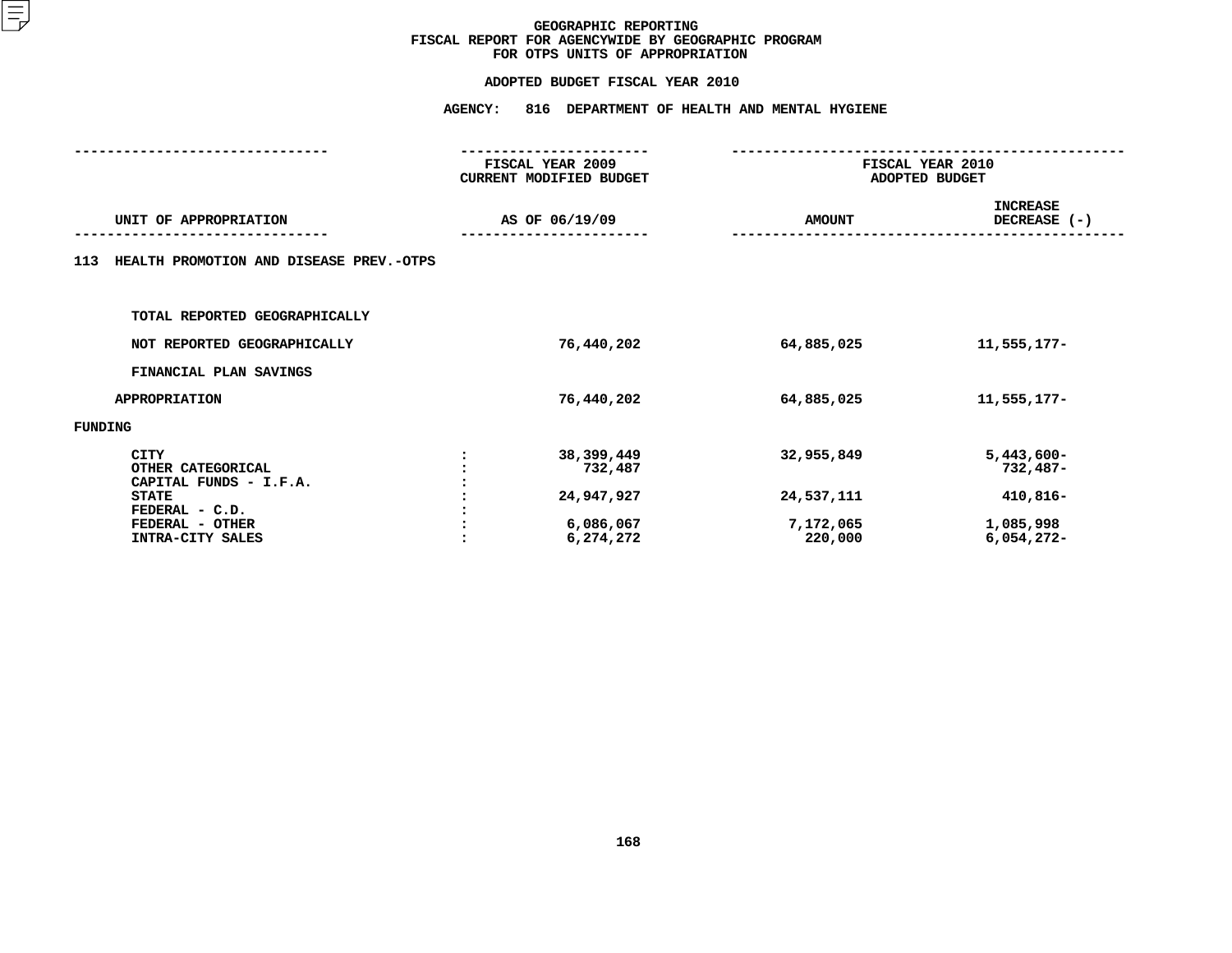|                        |                                                                            | FISCAL YEAR 2010<br>ADOPTED BUDGET |  |  |
|------------------------|----------------------------------------------------------------------------|------------------------------------|--|--|
|                        | <b>AMOUNT</b>                                                              | <b>INCREASE</b><br>DECREASE (-)    |  |  |
|                        |                                                                            |                                    |  |  |
|                        |                                                                            |                                    |  |  |
| 22,269,406             | 20,652,956                                                                 | $1,616,450-$                       |  |  |
|                        |                                                                            |                                    |  |  |
| 22,269,406             | 20,652,956                                                                 | 1,616,450-                         |  |  |
|                        |                                                                            |                                    |  |  |
| 15,421,572<br>812,000  | 15,617,113<br>812,000                                                      | 195,541                            |  |  |
| 1,504,576<br>1,600,099 | 673,134<br>21,468                                                          | 598,082<br>831,442-<br>1,578,631-  |  |  |
|                        | FISCAL YEAR 2009<br>CURRENT MODIFIED BUDGET<br>AS OF 06/19/09<br>2,931,159 | 3,529,241                          |  |  |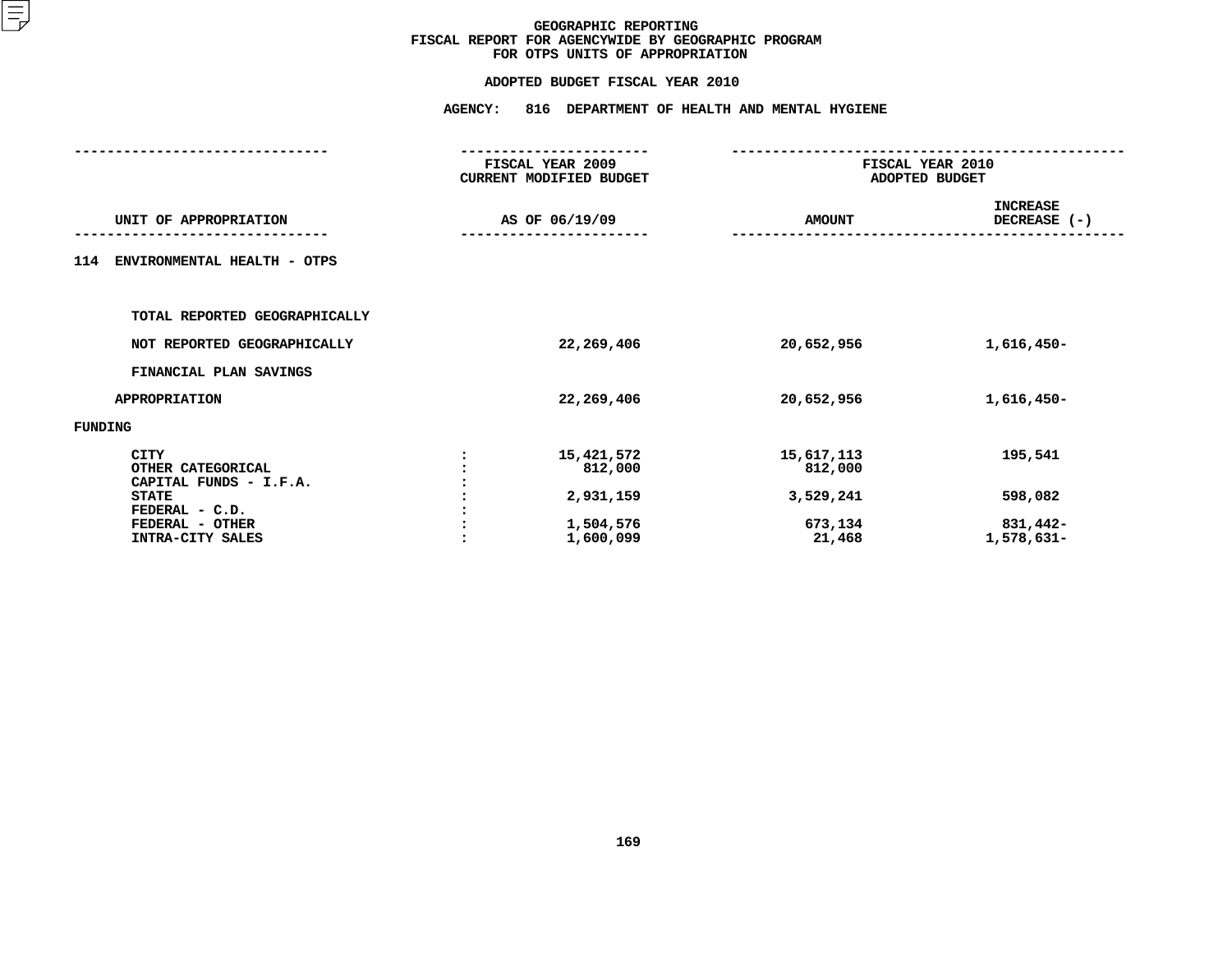|                                                            | <b>AGENCY:</b> | 816 DEPARTMENT OF HEALTH AND MENTAL HYGIENE |                |                                 |  |  |
|------------------------------------------------------------|----------------|---------------------------------------------|----------------|---------------------------------|--|--|
|                                                            |                | FISCAL YEAR 2009<br>CURRENT MODIFIED BUDGET | ADOPTED BUDGET | FISCAL YEAR 2010                |  |  |
|                                                            |                |                                             |                |                                 |  |  |
| UNIT OF APPROPRIATION                                      |                | AS OF 06/19/09                              | <b>AMOUNT</b>  | <b>INCREASE</b><br>DECREASE (-) |  |  |
| OFFICE OF CHIEF MEDICAL EXAMINER - OTPS<br>116             |                |                                             |                |                                 |  |  |
| TOTAL REPORTED GEOGRAPHICALLY                              |                |                                             |                |                                 |  |  |
| NOT REPORTED GEOGRAPHICALLY                                |                | 31,995,619                                  | 21,678,721     | 10,316,898-                     |  |  |
| FINANCIAL PLAN SAVINGS                                     |                |                                             |                |                                 |  |  |
| <b>APPROPRIATION</b>                                       |                | 31,995,619                                  | 21,678,721     | 10,316,898-                     |  |  |
| FUNDING                                                    |                |                                             |                |                                 |  |  |
| <b>CITY</b><br>OTHER CATEGORICAL<br>CAPITAL FUNDS - I.F.A. |                | 16,034,344                                  | 14,808,475     | 1,225,869-                      |  |  |
| <b>STATE</b><br>FEDERAL - C.D.                             |                | 7,037,999                                   | 6,870,246      | 167,753-                        |  |  |
| FEDERAL - OTHER<br>INTRA-CITY SALES                        |                | 8,228,776<br>694,500                        |                | 8,228,776-<br>694,500-          |  |  |
|                                                            |                |                                             |                |                                 |  |  |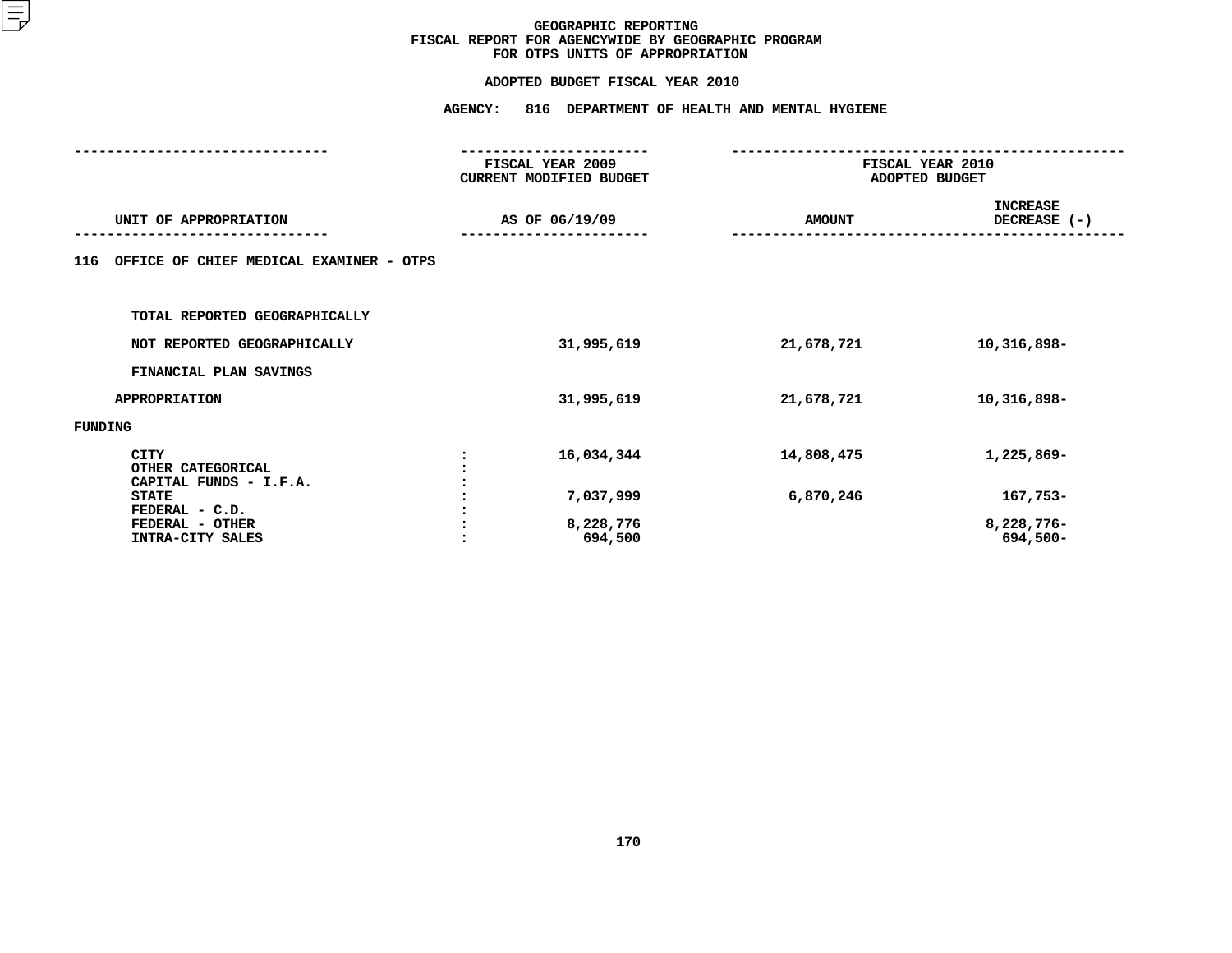| <b>AGENCY:</b><br>816 DEPARTMENT OF HEALTH AND MENTAL HYGIENE |                                                                |                                                   |                                                                    |  |  |
|---------------------------------------------------------------|----------------------------------------------------------------|---------------------------------------------------|--------------------------------------------------------------------|--|--|
| FISCAL YEAR 2009<br>CURRENT MODIFIED BUDGET                   |                                                                | FISCAL YEAR 2010<br>ADOPTED BUDGET                |                                                                    |  |  |
|                                                               |                                                                | <b>AMOUNT</b>                                     | <b>INCREASE</b><br>DECREASE (-)                                    |  |  |
|                                                               |                                                                |                                                   |                                                                    |  |  |
|                                                               |                                                                |                                                   |                                                                    |  |  |
|                                                               | 170,886,536                                                    | 167,345,413                                       | 3,541,123-                                                         |  |  |
|                                                               |                                                                |                                                   |                                                                    |  |  |
|                                                               | 170,886,536                                                    | 167, 345, 413                                     | 3,541,123-                                                         |  |  |
|                                                               |                                                                |                                                   |                                                                    |  |  |
|                                                               | 134,087,374<br>153,765<br>28,674,269<br>3,027,219<br>4,943,909 | 137,870,011<br>26,231,503<br>299,990<br>2,943,909 | 3,782,637<br>153,765-<br>2,442,766-<br>2,727,229-<br>$2,000,000 -$ |  |  |
|                                                               | HEALTH CARE ACCESS AND IMPROVEMENT- OTPS                       | AS OF 06/19/09                                    |                                                                    |  |  |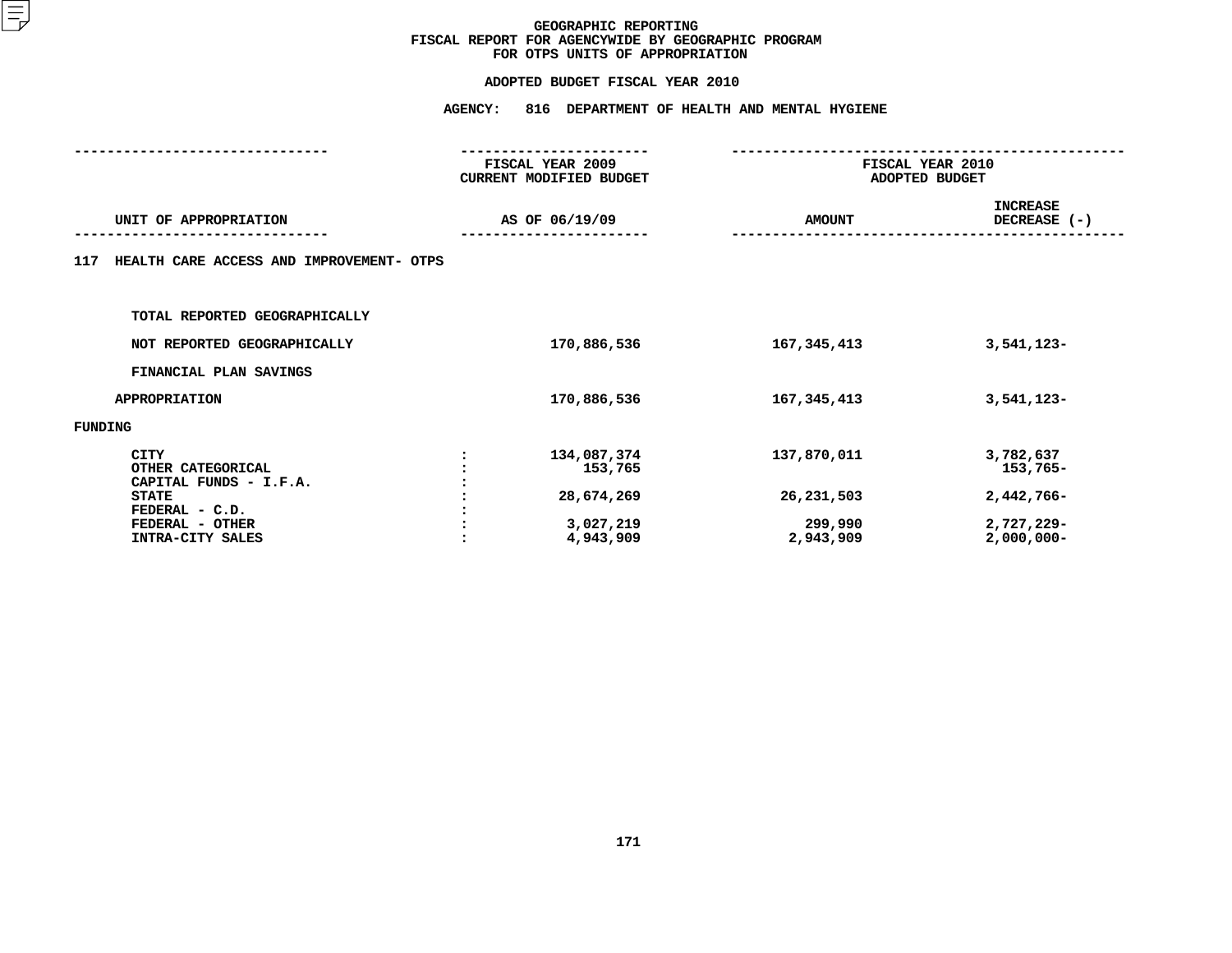|                                                            | <b>AGENCY:</b> | 816 DEPARTMENT OF HEALTH AND MENTAL HYGIENE |               |                                    |  |
|------------------------------------------------------------|----------------|---------------------------------------------|---------------|------------------------------------|--|
|                                                            |                | FISCAL YEAR 2009<br>CURRENT MODIFIED BUDGET |               | FISCAL YEAR 2010<br>ADOPTED BUDGET |  |
| UNIT OF APPROPRIATION                                      |                | AS OF 06/19/09                              | <b>AMOUNT</b> | <b>INCREASE</b><br>DECREASE (-)    |  |
| MENTAL HYGIENE MANAGEMENT SERVICES- OTPS<br>118            |                |                                             |               |                                    |  |
| TOTAL REPORTED GEOGRAPHICALLY                              |                |                                             |               |                                    |  |
| NOT REPORTED GEOGRAPHICALLY                                |                | 15,424,926                                  | 16,457,601    | 1,032,675                          |  |
| FINANCIAL PLAN SAVINGS                                     |                |                                             |               |                                    |  |
| <b>APPROPRIATION</b>                                       |                | 15,424,926                                  | 16,457,601    | 1,032,675                          |  |
| FUNDING                                                    |                |                                             |               |                                    |  |
| <b>CITY</b><br>OTHER CATEGORICAL<br>CAPITAL FUNDS - I.F.A. |                | 5,431,644                                   | 4,415,225     | 1,016,419-                         |  |
| <b>STATE</b>                                               |                | 2,824,773                                   | 2,999,086     | 174,313                            |  |
| FEDERAL - C.D.<br>FEDERAL - OTHER<br>INTRA-CITY SALES      |                | 7,168,509                                   | 9,043,290     | 1,874,781                          |  |
|                                                            |                |                                             |               |                                    |  |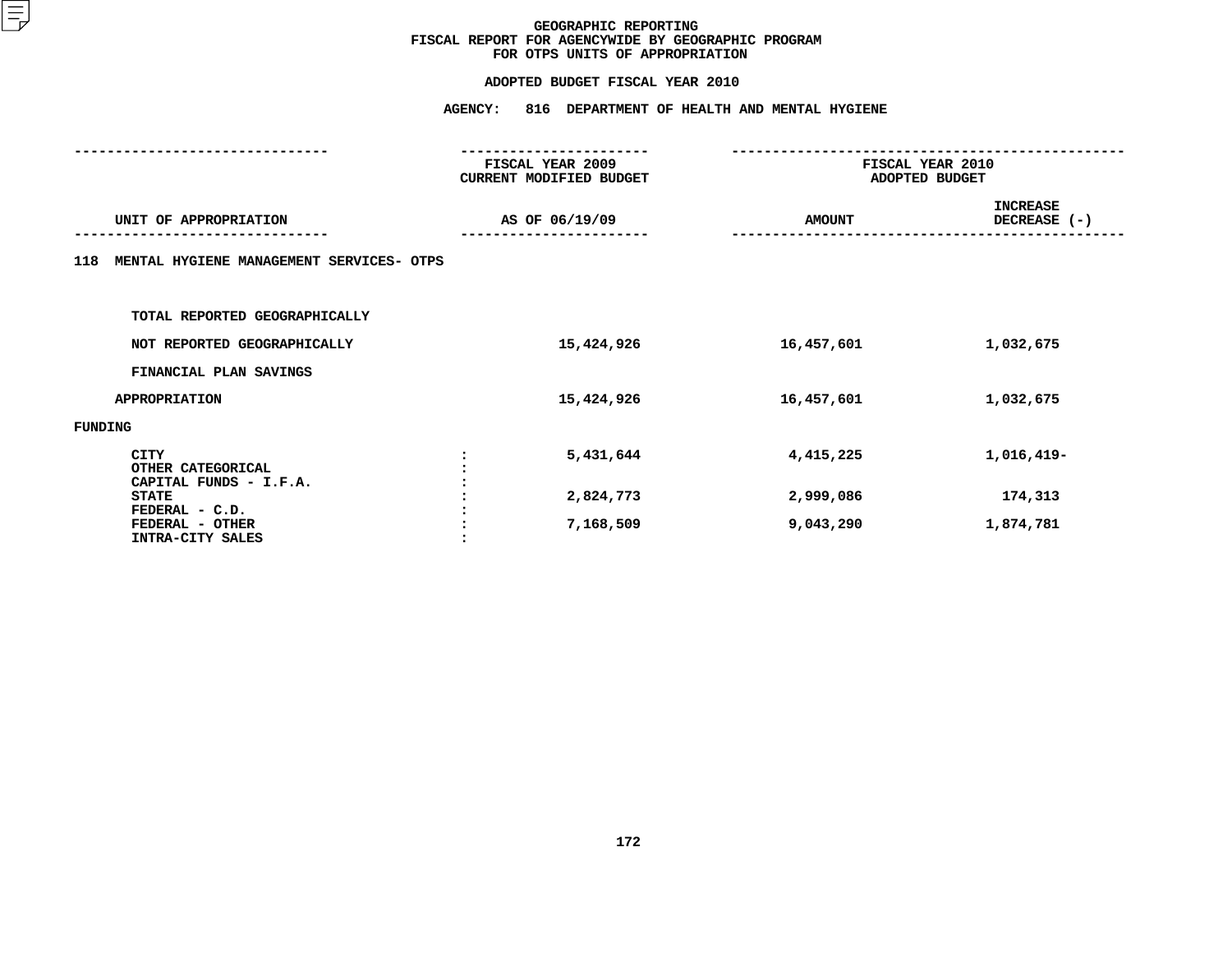#### **FOR OTPS UNITS OF APPROPRIATION**

# **ADOPTED BUDGET FISCAL YEAR <sup>2010</sup>AGENCY: <sup>816</sup> DEPARTMENT OF HEALTH AND MENTAL HYGIENE**

|                                                     | FISCAL YEAR 2009<br>CURRENT MODIFIED BUDGET |               | FISCAL YEAR 2010<br>ADOPTED BUDGET |  |  |
|-----------------------------------------------------|---------------------------------------------|---------------|------------------------------------|--|--|
| UNIT OF APPROPRIATION                               | AS OF 06/19/09                              | <b>AMOUNT</b> | <b>INCREASE</b><br>DECREASE (-)    |  |  |
| <b>MENTAL HEALTH</b><br>120                         |                                             |               |                                    |  |  |
| TOTAL REPORTED GEOGRAPHICALLY                       |                                             |               |                                    |  |  |
|                                                     | 197,248,393                                 | 187,800,369   | $9,448,024-$                       |  |  |
| NOT REPORTED GEOGRAPHICALLY                         | 6,746,255                                   | 6,429,700     | $316,555 -$                        |  |  |
| FINANCIAL PLAN SAVINGS                              |                                             |               |                                    |  |  |
| <b>APPROPRIATION</b>                                | 203,994,648                                 | 194,230,069   | $9,764,579-$                       |  |  |
| FUNDING                                             |                                             |               |                                    |  |  |
| CITY<br>OTHER CATEGORICAL<br>CAPITAL FUNDS - I.F.A. | 56,111,820                                  | 50,261,676    | $5,850,144-$                       |  |  |
| <b>STATE</b>                                        | 125,766,558                                 | 125,343,246   | 423,312-                           |  |  |
| FEDERAL - C.D.                                      | 553,000                                     |               | $553,000-$                         |  |  |
| FEDERAL - OTHER<br>INTRA-CITY SALES                 | 19,308,978<br>2,254,292                     | 18,625,147    | 683,831-<br>2,254,292-             |  |  |
|                                                     |                                             |               |                                    |  |  |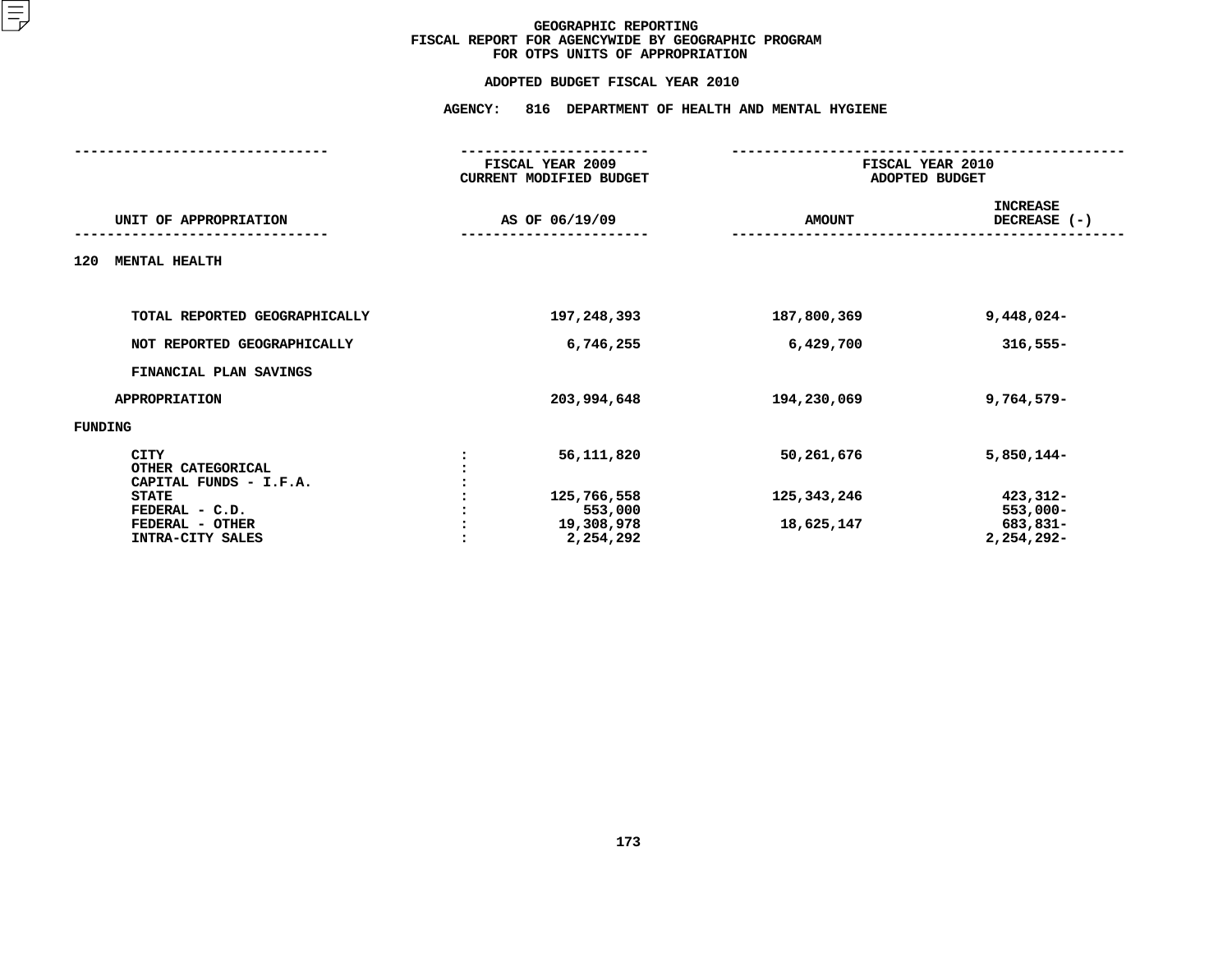# **ADOPTED BUDGET FISCAL YEAR <sup>2010</sup>AGENCY: <sup>816</sup> DEPARTMENT OF HEALTH AND MENTAL HYGIENE**

|                                                                                                                                     | FISCAL YEAR 2009<br>CURRENT MODIFIED BUDGET            | FISCAL YEAR 2010<br>ADOPTED BUDGET                     |                                                  |  |
|-------------------------------------------------------------------------------------------------------------------------------------|--------------------------------------------------------|--------------------------------------------------------|--------------------------------------------------|--|
| UNIT OF APPROPRIATION                                                                                                               | AS OF 06/19/09                                         | <b>AMOUNT</b>                                          | <b>INCREASE</b><br>DECREASE (-)                  |  |
| MENTAL RETARDATION AND DEVELOPMENTAL DIS<br>121                                                                                     |                                                        |                                                        |                                                  |  |
| TOTAL REPORTED GEOGRAPHICALLY                                                                                                       | 27,860,552                                             | 24,882,398                                             | 2,978,154-                                       |  |
| NOT REPORTED GEOGRAPHICALLY                                                                                                         | 443,829,506                                            | 447,770,351                                            | 3,940,845                                        |  |
| FINANCIAL PLAN SAVINGS                                                                                                              |                                                        |                                                        |                                                  |  |
| <b>APPROPRIATION</b>                                                                                                                | 471,690,058                                            | 472,652,749                                            | 962,691                                          |  |
| FUNDING                                                                                                                             |                                                        |                                                        |                                                  |  |
| <b>CITY</b><br>OTHER CATEGORICAL<br>CAPITAL FUNDS - I.F.A.<br><b>STATE</b><br>FEDERAL - C.D.<br>FEDERAL - OTHER<br>INTRA-CITY SALES | 113,722,437<br>232,739,516<br>123,332,270<br>1,895,835 | 113,265,717<br>236,075,144<br>121,303,568<br>2,008,320 | 456,720-<br>3,335,628<br>$2,028,702-$<br>112,485 |  |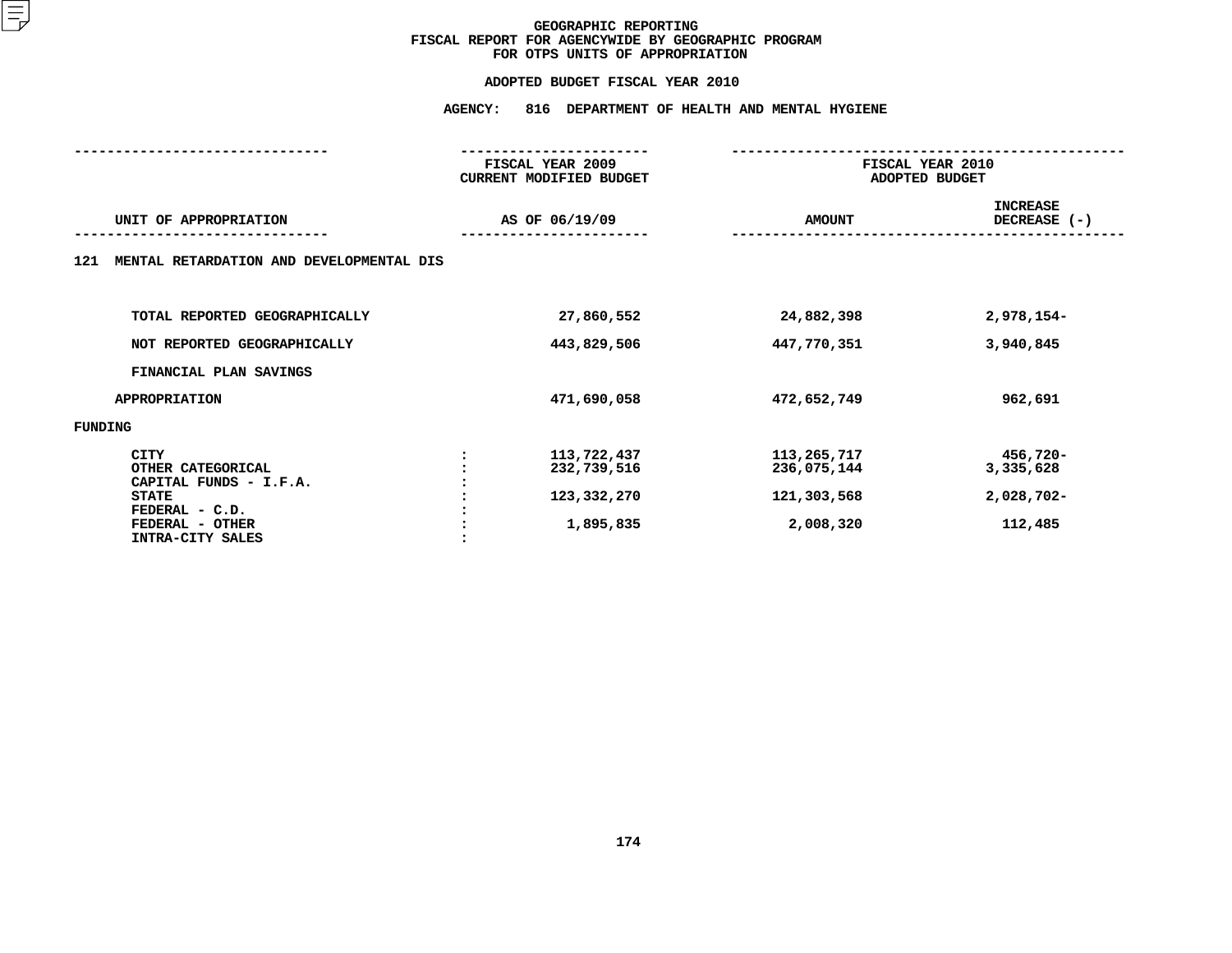|                                                                       | 816 DEPARTMENT OF HEALTH AND MENTAL HYGIENE |                                    |                                 |
|-----------------------------------------------------------------------|---------------------------------------------|------------------------------------|---------------------------------|
|                                                                       | FISCAL YEAR 2009<br>CURRENT MODIFIED BUDGET | FISCAL YEAR 2010<br>ADOPTED BUDGET |                                 |
| UNIT OF APPROPRIATION                                                 | AS OF 06/19/09                              | <b>AMOUNT</b>                      | <b>INCREASE</b><br>DECREASE (-) |
| CHEMICAL DEPENDENCY AND HEALTH PROMOTION<br>122                       |                                             |                                    |                                 |
| TOTAL REPORTED GEOGRAPHICALLY                                         | 57,102,989                                  | 57,314,455                         | 211,466                         |
| NOT REPORTED GEOGRAPHICALLY                                           | 592,000                                     | 565,000                            | $27,000-$                       |
| FINANCIAL PLAN SAVINGS                                                |                                             |                                    |                                 |
| <b>APPROPRIATION</b>                                                  | 57,694,989                                  | 57,879,455                         | 184,466                         |
| FUNDING                                                               |                                             |                                    |                                 |
| <b>CITY</b><br>OTHER CATEGORICAL<br>CAPITAL FUNDS - I.F.A.            | 23, 144, 194                                | 23,212,590                         | 68,396                          |
| <b>STATE</b><br>FEDERAL - C.D.<br>FEDERAL - OTHER<br>INTRA-CITY SALES | 34,550,795                                  | 34,666,865                         | 116,070                         |
|                                                                       |                                             |                                    |                                 |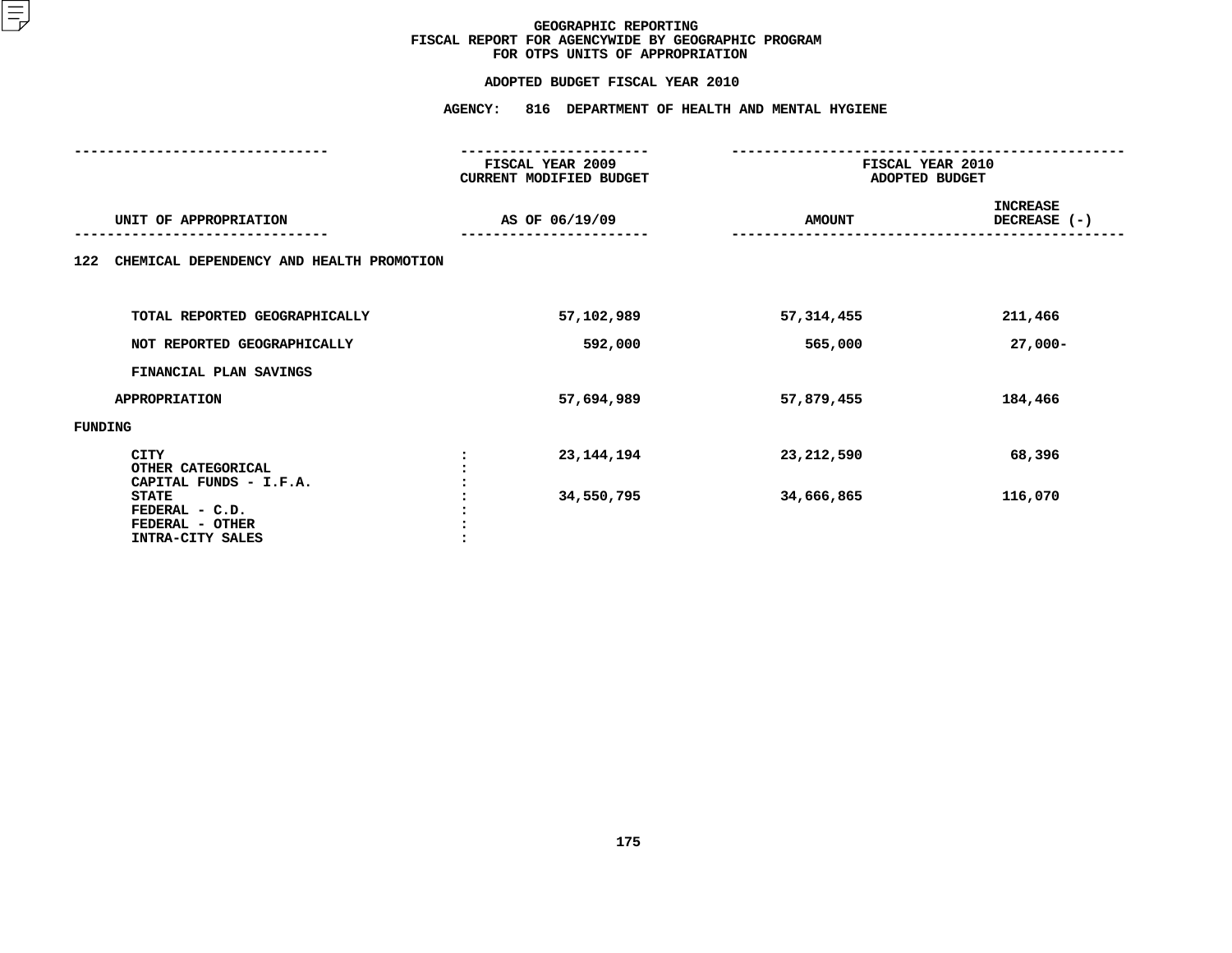## GEOGRAPHIC REPORTING<br>FISCAL REPORT AGENCYWIDE SUMMARY

# **FISCAL REPORT AGENCYWIDE SUMMARY ADOPTED BUDGET FISCAL YEAR <sup>2010</sup>**

#### **AGENCY: <sup>816</sup> DEPARTMENT OF HEALTH AND MENTAL HYGIENE**

|                                                                                     |  | FISCAL YEAR 2009<br>CURRENT MODIFIED BUDGET | FISCAL YEAR 2010<br>ADOPTED BUDGET |                                 |
|-------------------------------------------------------------------------------------|--|---------------------------------------------|------------------------------------|---------------------------------|
| UNIT OF APPROPRIATION                                                               |  | AS OF 06/19/09                              | <b>AMOUNT</b>                      | <b>INCREASE</b><br>DECREASE (-) |
| PS APPROPRIATIONS                                                                   |  |                                             |                                    |                                 |
| REGULAR GROSS<br><b>OTHER</b>                                                       |  | 19,066,270<br>800,309                       | 20,578,792<br>1,009,198            | 1,512,522<br>208,889            |
| TOTAL REPORTED GEOGRAPHICALLY<br>NOT REPORTED GEOGRAPHICALLY                        |  | 19,866,579<br>393, 357, 604                 | 21,587,990<br>384,280,926          | 1,721,411<br>9,076,678-         |
| OTPS APPROPRIATIONS<br>TOTAL REPORTED GEOGRAPHICALLY<br>NOT REPORTED GEOGRAPHICALLY |  | 282, 211, 934<br>1,062,752,610              | 269,997,222<br>971,605,817         | 12, 214, 712-<br>91, 146, 793-  |
| FINANCIAL PLAN SAVINGS<br><b>APPROPRIATIONS</b>                                     |  | 1,758,188,727                               | $308,739 -$<br>1,647,163,216       | $308,739 -$<br>111,025,511-     |
| FUNDING                                                                             |  |                                             |                                    |                                 |
| <b>CITY</b>                                                                         |  | 649,735,187                                 | 645,646,391                        | 4,088,796-                      |
| OTHER CATEGORICAL                                                                   |  | 249, 125, 176                               | 250,938,133                        | 1,812,957                       |
| CAPITAL FUNDS - I.F.A.                                                              |  |                                             |                                    |                                 |
| <b>STATE</b>                                                                        |  | 495,632,869                                 | 479,137,733                        | 16,495,136-                     |
| FEDERAL - C.D.                                                                      |  | 553,000                                     |                                    | $553,000 -$                     |
| FEDERAL - OTHER                                                                     |  | 342,141,768                                 | 266,238,476                        | 75,903,292-                     |
| <b>INTRA-CITY SALES</b>                                                             |  | 21,000,727                                  | 5,202,483                          | 15,798,244-                     |
|                                                                                     |  |                                             |                                    |                                 |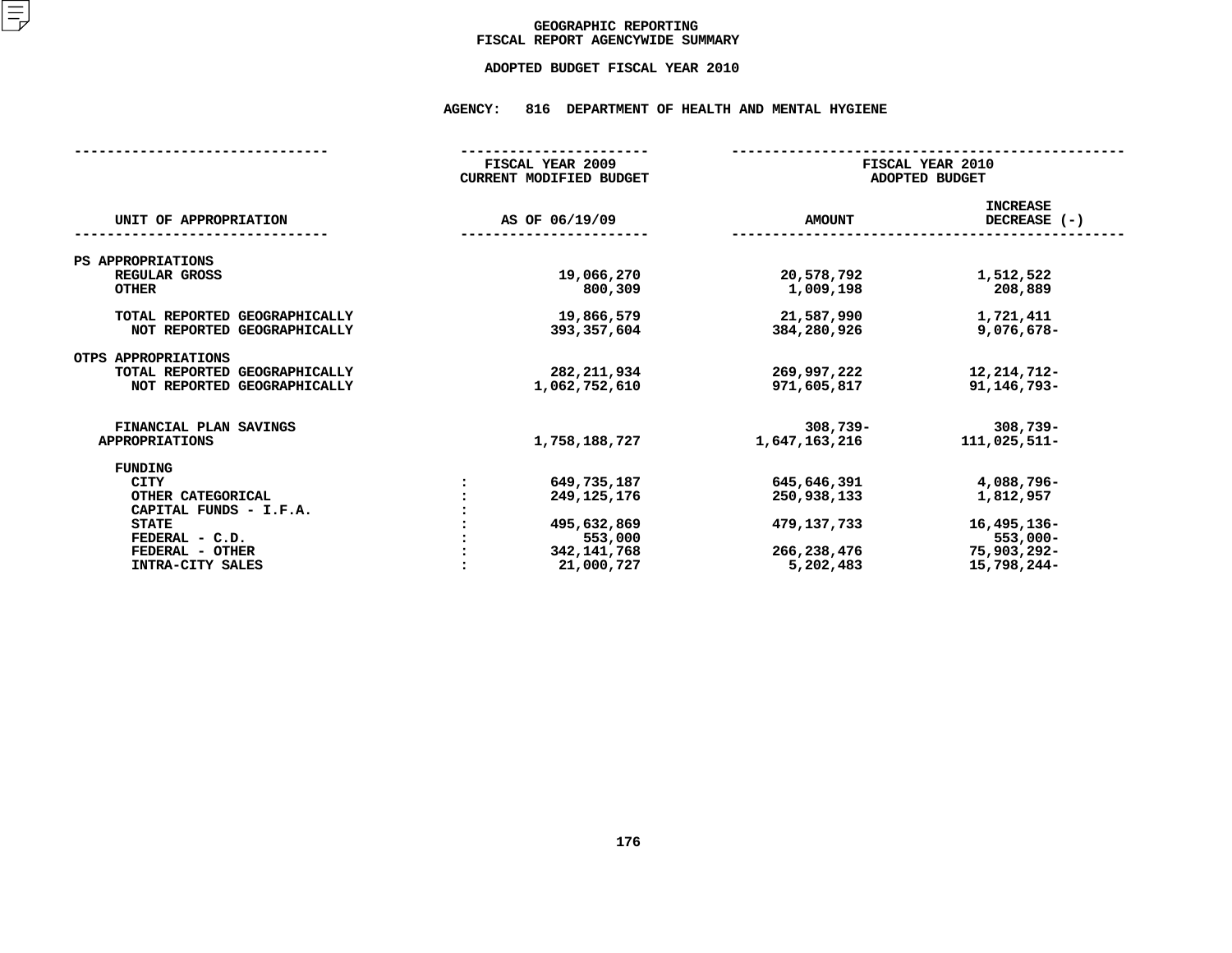**ADOPTED BUDGET FISCAL YEAR <sup>2010</sup>AGENCY <sup>826</sup> DEPARTMENT OF ENVIRONMENTAL PROTECT.**

**BOROUGH**

 **BRONX PROGRAM**

 **SEWER MAINTENANCE UNIT OF APPROPRIATION <sup>003</sup> WATER SUP. & WASTEWATER COLL**

|                               | FISCAL YEAR 2009        |           |               | <b>FISCAL YEAR 2010</b> |                 |
|-------------------------------|-------------------------|-----------|---------------|-------------------------|-----------------|
|                               | CURRENT MODIFIED BUDGET |           |               | ADOPTED BUDGET          |                 |
|                               | AS OF 06/19/09          |           |               |                         |                 |
|                               |                         | FULL TIME |               | FULL TIME               | <b>INCREASE</b> |
| LOCAL SERVICE DISTRICT        | <b>AMOUNT</b>           | POSITIONS | <b>AMOUNT</b> | POSITIONS               | DECREASE(-)     |
|                               |                         |           |               |                         |                 |
| BRONX SEWER MAINT YD BDS 1-12 | 1,497,095               | 22        | 1,556,003     | 22                      | 58,908          |
|                               |                         |           |               |                         |                 |
| PROGRAM TOTAL:                | 1,497,095               | 22        | 1,556,003     | 22                      | 58,908          |
|                               |                         |           |               |                         |                 |
|                               |                         |           |               |                         |                 |
|                               |                         |           |               |                         |                 |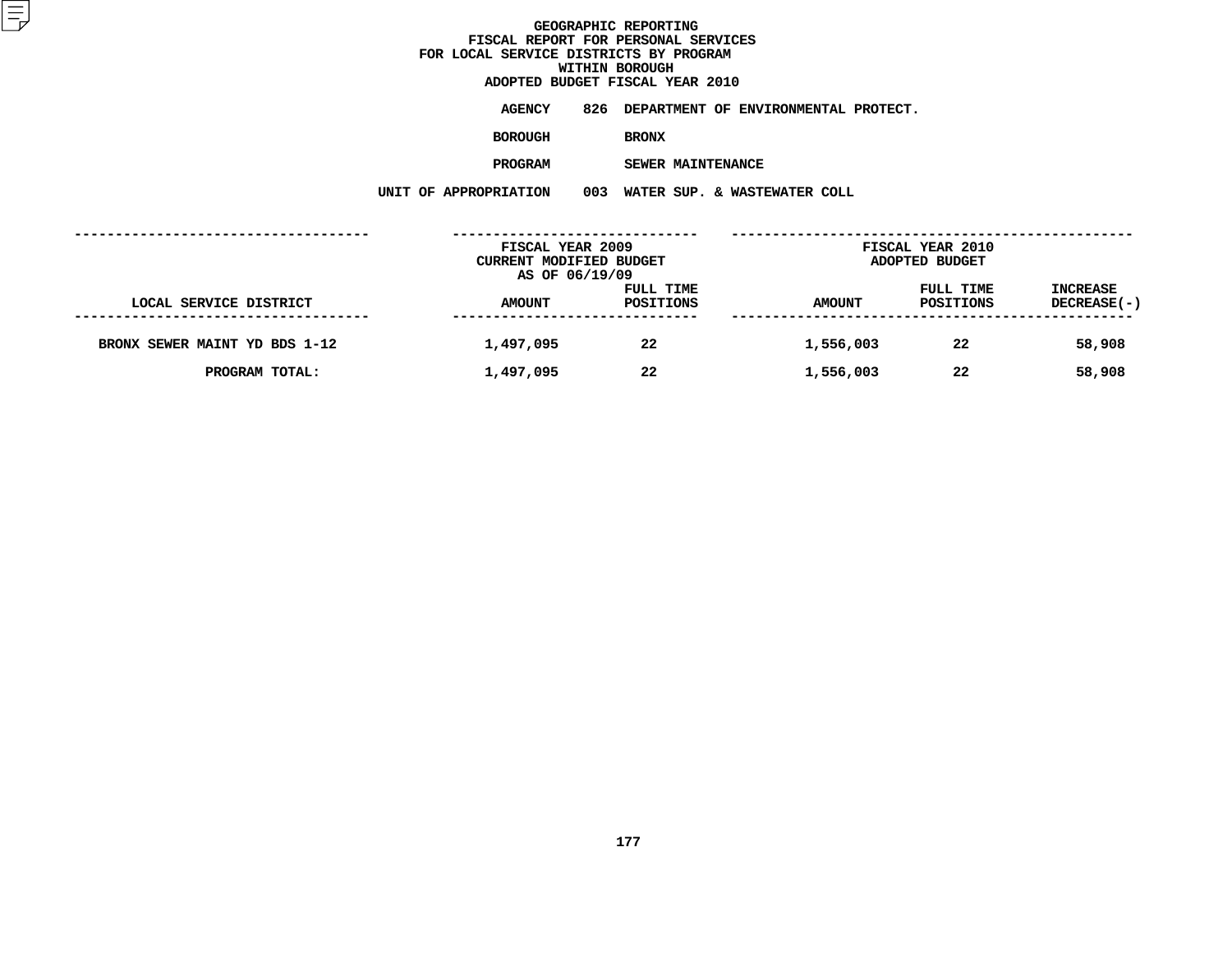**ADOPTED BUDGET FISCAL YEAR <sup>2010</sup>AGENCY <sup>826</sup> DEPARTMENT OF ENVIRONMENTAL PROTECT.**

**BOROUGH**

BRONX<br>WASTEWATER TREATMENT **PROGRAM**

 **WASTEWATER TREATMENT UNIT OF APPROPRIATION <sup>008</sup> WASTEWATER TREATMENT**

|                               | FISCAL YEAR 2009<br>CURRENT MODIFIED BUDGET |                        |               | <b>FISCAL YEAR 2010</b><br>ADOPTED BUDGET |                                |
|-------------------------------|---------------------------------------------|------------------------|---------------|-------------------------------------------|--------------------------------|
| LOCAL SERVICE DISTRICT        | AS OF 06/19/09<br><b>AMOUNT</b>             | FULL TIME<br>POSITIONS | <b>AMOUNT</b> | FULL TIME<br>POSITIONS                    | <b>INCREASE</b><br>DECREASE(-) |
| HUNTS PT WAT POLLUT CON PLANT | 5,843,547                                   | 107                    | 5,857,145     | 107                                       | 13,598                         |
| PROGRAM TOTAL:                | 5,843,547                                   | 107                    | 5,857,145     | 107                                       | 13,598                         |
|                               |                                             |                        |               |                                           |                                |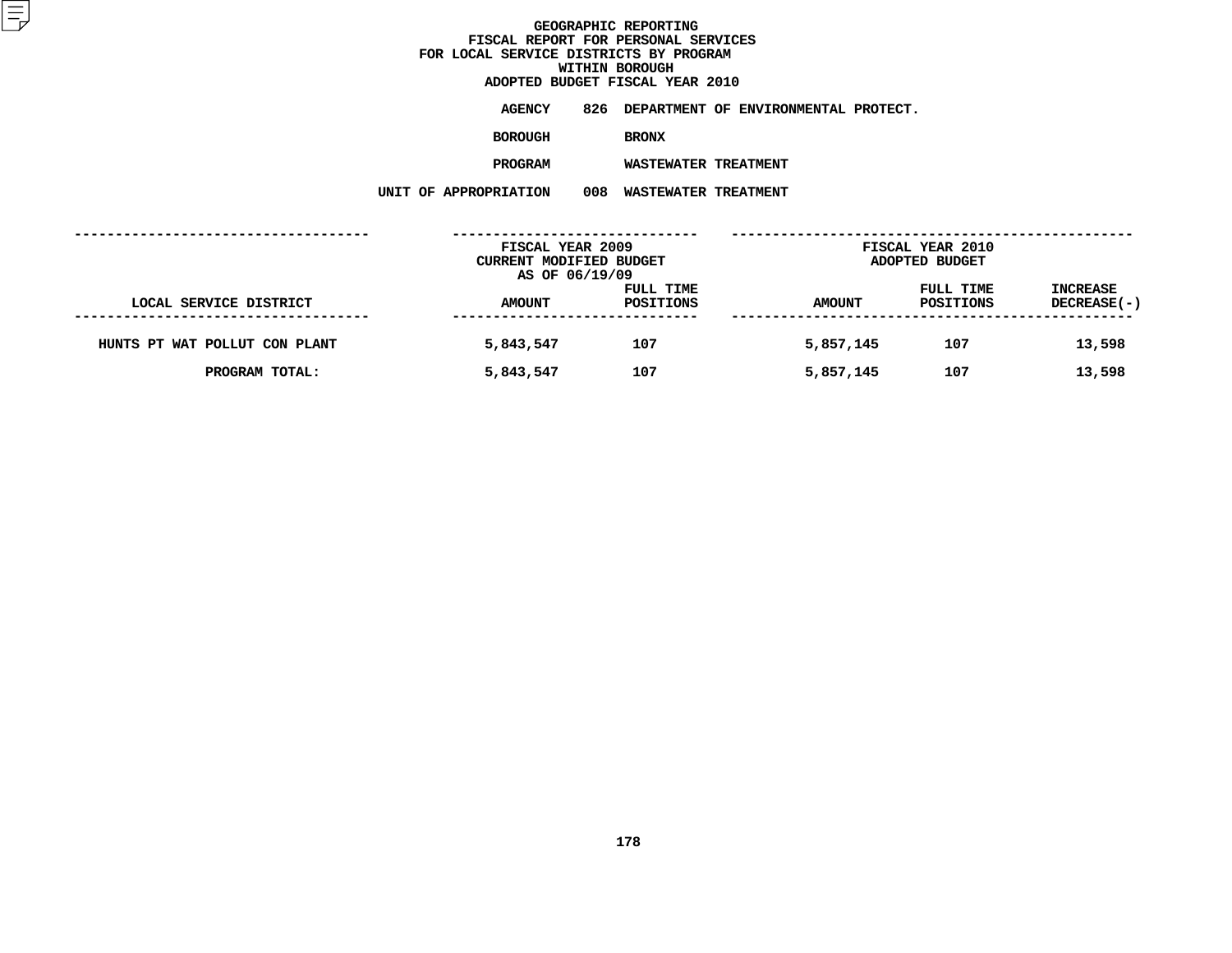**ADOPTED BUDGET FISCAL YEAR <sup>2010</sup>AGENCY <sup>826</sup> DEPARTMENT OF ENVIRONMENTAL PROTECT.**

**BOROUGH**

**BRONX**

**PROGRAM**

 **WATER SUPPLY UNIT OF APPROPRIATION <sup>003</sup> WATER SUP. & WASTEWATER COLL**

|                           | FISCAL YEAR 2009<br>CURRENT MODIFIED BUDGET<br>AS OF 06/19/09 |                        | FISCAL YEAR 2010<br>ADOPTED BUDGET |                        |                                |
|---------------------------|---------------------------------------------------------------|------------------------|------------------------------------|------------------------|--------------------------------|
| LOCAL SERVICE DISTRICT    | <b>AMOUNT</b>                                                 | FULL TIME<br>POSITIONS | <b>AMOUNT</b>                      | FULL TIME<br>POSITIONS | INCREASE<br><b>DECREASE(-)</b> |
| <b>BRONX WATER SUPPLY</b> | 3,480,485                                                     | 62                     | 3,665,592                          | 62                     | 185,107                        |
| PROGRAM TOTAL:            | 3,480,485                                                     | 62                     | 3,665,592                          | 62                     | 185,107                        |
| SUB BOROUGH TOTAL:        | 10,821,127                                                    | 191                    | 11,078,740                         | 191                    | 257,613                        |
| BOROUGH TOTAL:            | 10,821,127                                                    | 191                    | 11,078,740                         | 191                    | 257,613                        |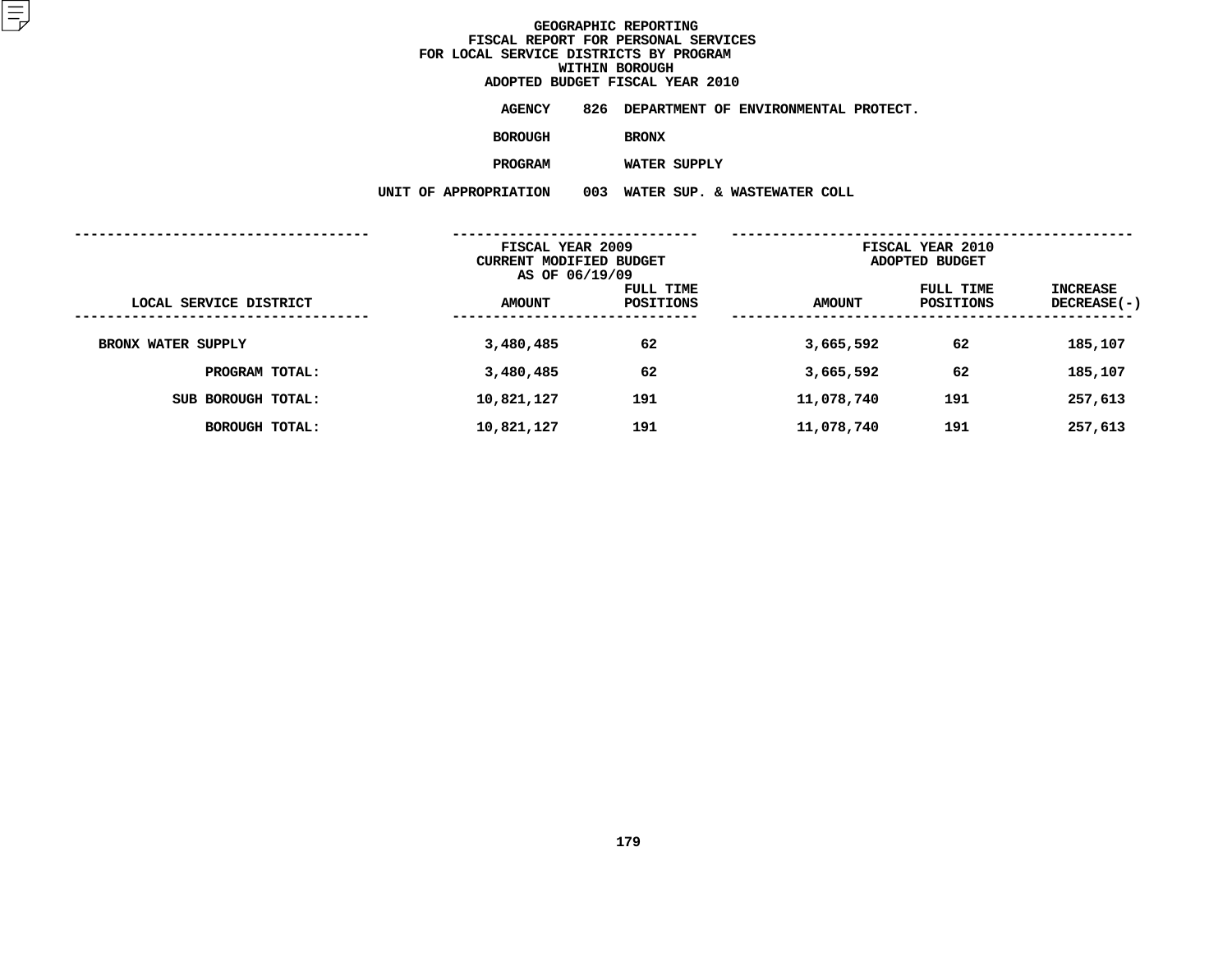# **ADOPTED BUDGET FISCAL YEAR <sup>2010</sup>**

**AGENCY <sup>826</sup> DEPARTMENT OF ENVIRONMENTAL PROTECT.**

**BOROUGH**

 **BROOKLYN PROGRAM**

 **SEWER MAINTENANCE UNIT OF APPROPRIATION <sup>003</sup> WATER SUP. & WASTEWATER COLL**

|                                                                    | FISCAL YEAR 2009        |           |                        | FISCAL YEAR 2010 |                  |  |
|--------------------------------------------------------------------|-------------------------|-----------|------------------------|------------------|------------------|--|
|                                                                    | CURRENT MODIFIED BUDGET |           |                        | ADOPTED BUDGET   |                  |  |
|                                                                    | AS OF 06/19/09          |           |                        |                  |                  |  |
|                                                                    |                         | FULL TIME |                        | FULL TIME        | <b>INCREASE</b>  |  |
| LOCAL SERVICE DISTRICT                                             | <b>AMOUNT</b>           | POSITIONS | <b>AMOUNT</b>          | POSITIONS        | DECREASE(-)      |  |
| BK SEWER MNT YD BOS1-4,6-10,17<br>BK SEWER MNT YD BDS 5, 11-16, 18 | 1,173,143<br>1,325,153  | 21<br>22  | 1,230,015<br>1,395,940 | 21<br>22         | 56,872<br>70,787 |  |
| PROGRAM TOTAL:                                                     | 2,498,296               | 43        | 2,625,955              | 43               | 127,659          |  |
|                                                                    |                         |           |                        |                  |                  |  |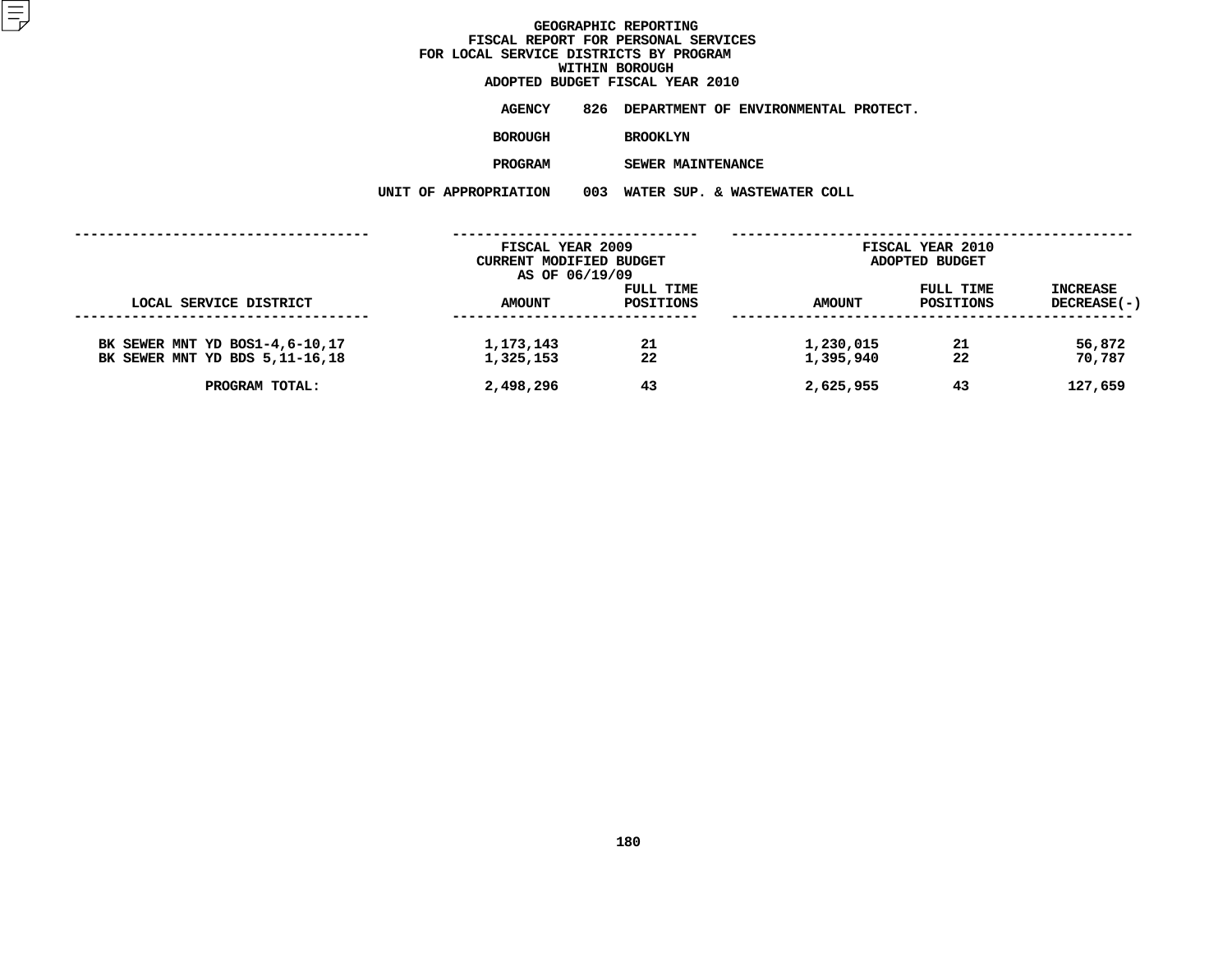**ADOPTED BUDGET FISCAL YEAR <sup>2010</sup>AGENCY <sup>826</sup> DEPARTMENT OF ENVIRONMENTAL PROTECT.**

**BOROUGH**

BROOKLYN<br>WASTEWATER TREATMENT **PROGRAM**

 **WASTEWATER TREATMENT UNIT OF APPROPRIATION <sup>008</sup> WASTEWATER TREATMENT**

|                                | FISCAL YEAR 2009<br><b>CURRENT MODIFIED BUDGET</b><br>AS OF 06/19/09 |                        | FISCAL YEAR 2010<br>ADOPTED BUDGET |                        |                                  |
|--------------------------------|----------------------------------------------------------------------|------------------------|------------------------------------|------------------------|----------------------------------|
| LOCAL SERVICE DISTRICT         | <b>AMOUNT</b>                                                        | FULL TIME<br>POSITIONS | <b>AMOUNT</b>                      | FULL TIME<br>POSITIONS | <b>INCREASE</b><br>$DECREASE(-)$ |
| CON ISL WAT POLLUT CON PLANT   | 4,117,554                                                            | 71                     | 4,133,335                          | 71                     | 15,781                           |
| OWLS HEAD WAT POLLUT CON PLANT | 3,925,028                                                            | 66                     | 3,945,190                          | 66                     | 20,162                           |
| NEWTOWN CREEK WA POLL CON PLAN | 5,088,063                                                            | 103                    | 5,100,119                          | 103                    | 12,056                           |
| 26 WARD WAT POLLUT CON PLANT   | 5,268,956                                                            | 95                     | 5,278,914                          | 95                     | 9,958                            |
| RED HOOK WAT POLL CON PLANT    | 3,371,890                                                            | 53                     | 3,379,255                          | 53                     | 7,365                            |
| PROGRAM TOTAL:                 | 21,771,491                                                           | 388                    | 21,836,813                         | 388                    | 65,322                           |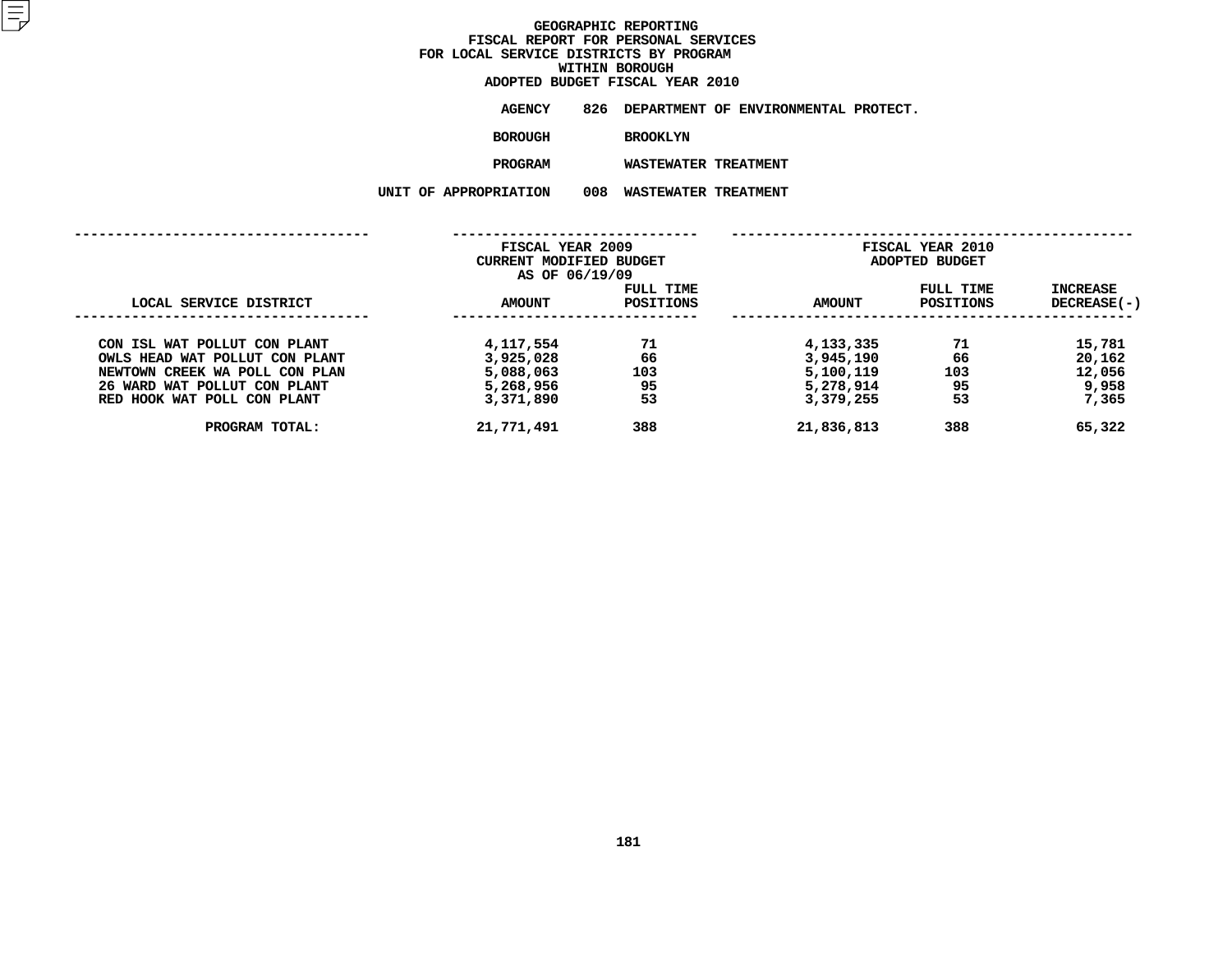**ADOPTED BUDGET FISCAL YEAR <sup>2010</sup>AGENCY <sup>826</sup> DEPARTMENT OF ENVIRONMENTAL PROTECT.**

**BOROUGH**

 **BROOKLYN PROGRAM**

 **WATER SUPPLY UNIT OF APPROPRIATION <sup>003</sup> WATER SUP. & WASTEWATER COLL**

|                        | FISCAL YEAR 2009<br><b>CURRENT MODIFIED BUDGET</b><br>AS OF 06/19/09 |                        | FISCAL YEAR 2010<br>ADOPTED BUDGET |                        |                                  |
|------------------------|----------------------------------------------------------------------|------------------------|------------------------------------|------------------------|----------------------------------|
| LOCAL SERVICE DISTRICT | <b>AMOUNT</b>                                                        | FULL TIME<br>POSITIONS | <b>AMOUNT</b>                      | FULL TIME<br>POSITIONS | <b>INCREASE</b><br>$DECREASE(-)$ |
| BROOKLYN WATER SUPPLY  | 10,956,618                                                           | 117                    | 11,797,439                         | 117                    | 840,821                          |
| PROGRAM TOTAL:         | 10,956,618                                                           | 117                    | 11,797,439                         | 117                    | 840,821                          |
| SUB BOROUGH TOTAL:     | 35,226,405                                                           | 548                    | 36,260,207                         | 548                    | 1,033,802                        |
| BOROUGH TOTAL:         | 35,226,405                                                           | 548                    | 36,260,207                         | 548                    | 1,033,802                        |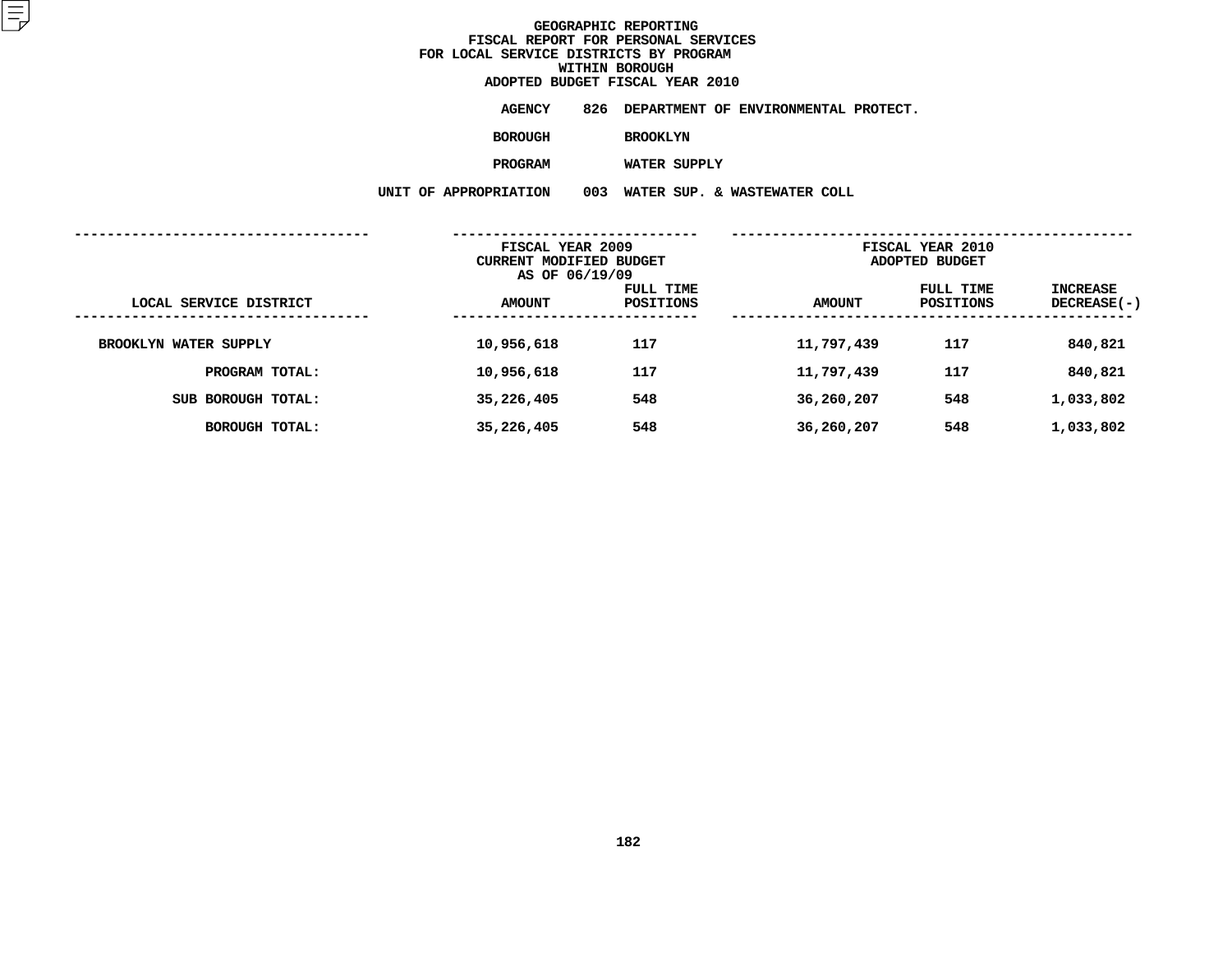**ADOPTED BUDGET FISCAL YEAR <sup>2010</sup>AGENCY <sup>826</sup> DEPARTMENT OF ENVIRONMENTAL PROTECT.**

**BOROUGH**

 **MANHATTAN PROGRAM**

**SEWER MAINTENANCE**

**UNIT OF APPROPRIATION <sup>003</sup> WATER SUP. & WASTEWATER COLL**

|                              | FISCAL YEAR 2009<br><b>CURRENT MODIFIED BUDGET</b><br>AS OF 06/19/09 |                        |               | FISCAL YEAR 2010<br>ADOPTED BUDGET |                         |  |
|------------------------------|----------------------------------------------------------------------|------------------------|---------------|------------------------------------|-------------------------|--|
| LOCAL SERVICE DISTRICT       | <b>AMOUNT</b>                                                        | FULL TIME<br>POSITIONS | <b>AMOUNT</b> | FULL TIME<br>POSITIONS             | INCREASE<br>DECREASE(-) |  |
| MANH SEWER MAINT YD BDS 1-12 | 1,194,834                                                            | 22                     | 933,011       | 17                                 | 261,823-                |  |
| PROGRAM TOTAL:               | 1,194,834                                                            | 22                     | 933,011       | 17                                 | 261,823-                |  |
|                              |                                                                      |                        |               |                                    |                         |  |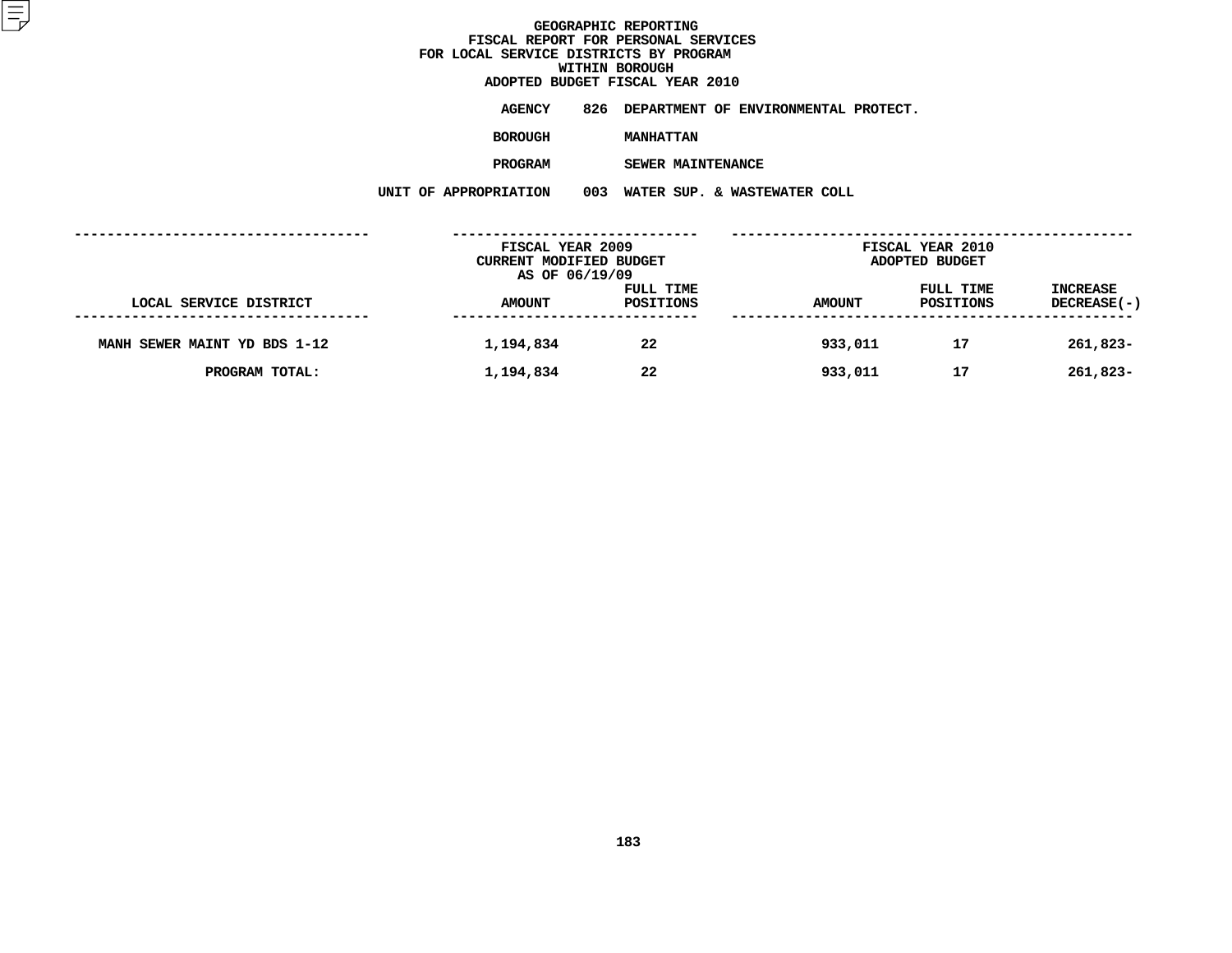**ADOPTED BUDGET FISCAL YEAR <sup>2010</sup>AGENCY <sup>826</sup> DEPARTMENT OF ENVIRONMENTAL PROTECT.**

**BOROUGH**

MANHATTAN<br>WASTEWATER TREATMENT **PROGRAMWASTEWATER TREATMENT**

**UNIT OF APPROPRIATION <sup>008</sup> WASTEWATER TREATMENT**

|                                                                 | FISCAL YEAR 2009<br>CURRENT MODIFIED BUDGET<br>AS OF 06/19/09 |                        |                        | FISCAL YEAR 2010<br>ADOPTED BUDGET |                                       |  |
|-----------------------------------------------------------------|---------------------------------------------------------------|------------------------|------------------------|------------------------------------|---------------------------------------|--|
| LOCAL SERVICE DISTRICT                                          | <b>AMOUNT</b>                                                 | FULL TIME<br>POSITIONS | <b>AMOUNT</b>          | FULL TIME<br>POSITIONS             | <b>INCREASE</b><br><b>DECREASE(-)</b> |  |
| WARDS ISL WAT POLL CONT PLANT<br>NORTH RIVER WAT POLL CON PLANT | 6,956,668<br>5,921,057                                        | 119<br>106             | 6,967,306<br>5,946,146 | 119<br>106                         | 10,638<br>25,089                      |  |
| PROGRAM TOTAL:                                                  | 12,877,725                                                    | 225                    | 12,913,452             | 225                                | 35,727                                |  |
|                                                                 |                                                               |                        |                        |                                    |                                       |  |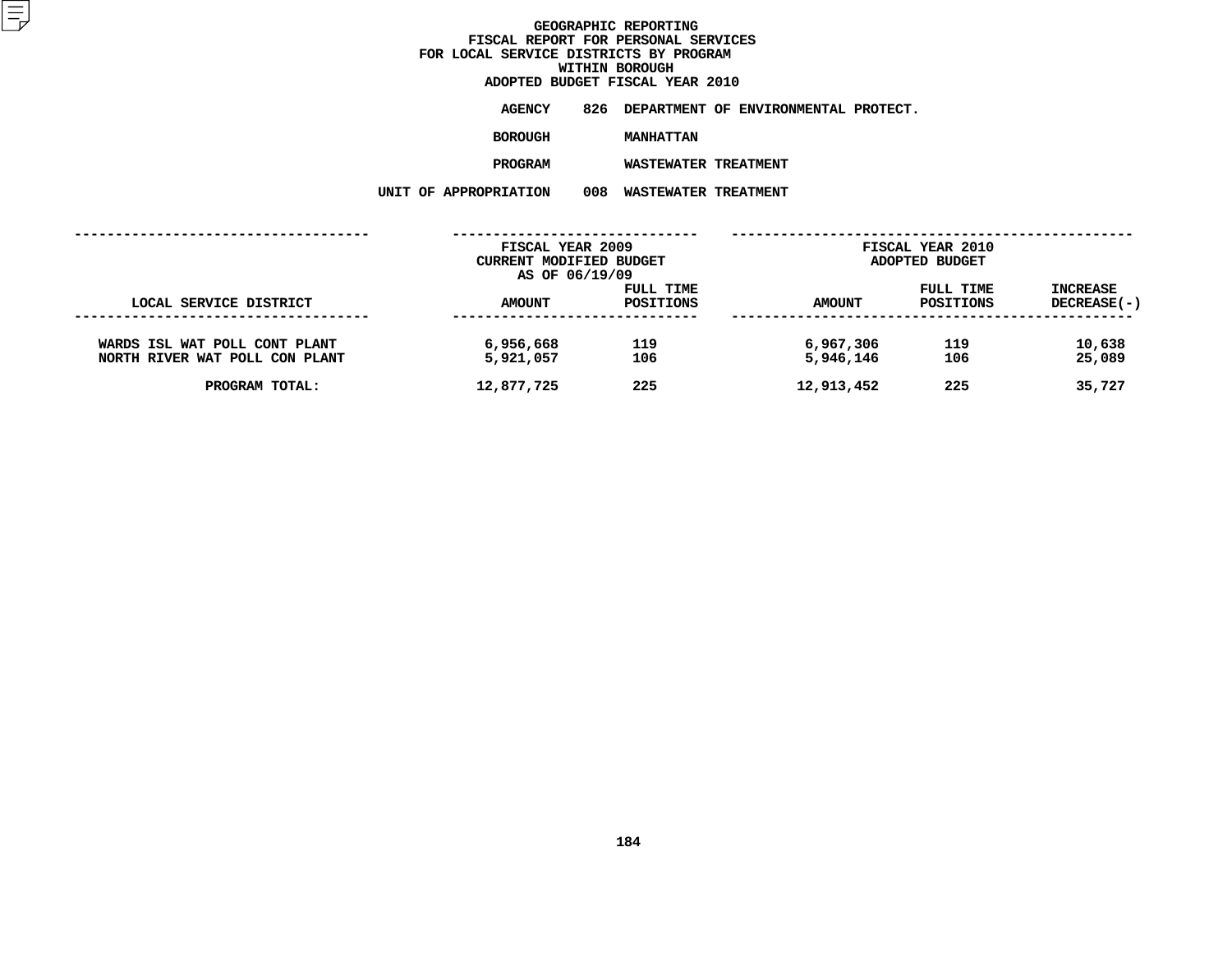**ADOPTED BUDGET FISCAL YEAR <sup>2010</sup>AGENCY <sup>826</sup> DEPARTMENT OF ENVIRONMENTAL PROTECT.**

**BOROUGH**

 **MANHATTAN PROGRAM**

 **WATER SUPPLY UNIT OF APPROPRIATION <sup>003</sup> WATER SUP. & WASTEWATER COLL**

|                        | FISCAL YEAR 2009<br>CURRENT MODIFIED BUDGET<br>AS OF 06/19/09 |                        | FISCAL YEAR 2010<br>ADOPTED BUDGET |                        |                                |
|------------------------|---------------------------------------------------------------|------------------------|------------------------------------|------------------------|--------------------------------|
| LOCAL SERVICE DISTRICT | <b>AMOUNT</b>                                                 | FULL TIME<br>POSITIONS | <b>AMOUNT</b>                      | FULL TIME<br>POSITIONS | INCREASE<br><b>DECREASE(-)</b> |
| MANHATTAN WATER SUPPLY | 9,599,150                                                     | 136                    | 9,984,524                          | 136                    | 385,374                        |
| PROGRAM TOTAL:         | 9,599,150                                                     | 136                    | 9,984,524                          | 136                    | 385,374                        |
| SUB BOROUGH TOTAL:     | 23,671,709                                                    | 383                    | 23,830,987                         | 378                    | 159,278                        |
| BOROUGH TOTAL:         | 23,671,709                                                    | 383                    | 23,830,987                         | 378                    | 159,278                        |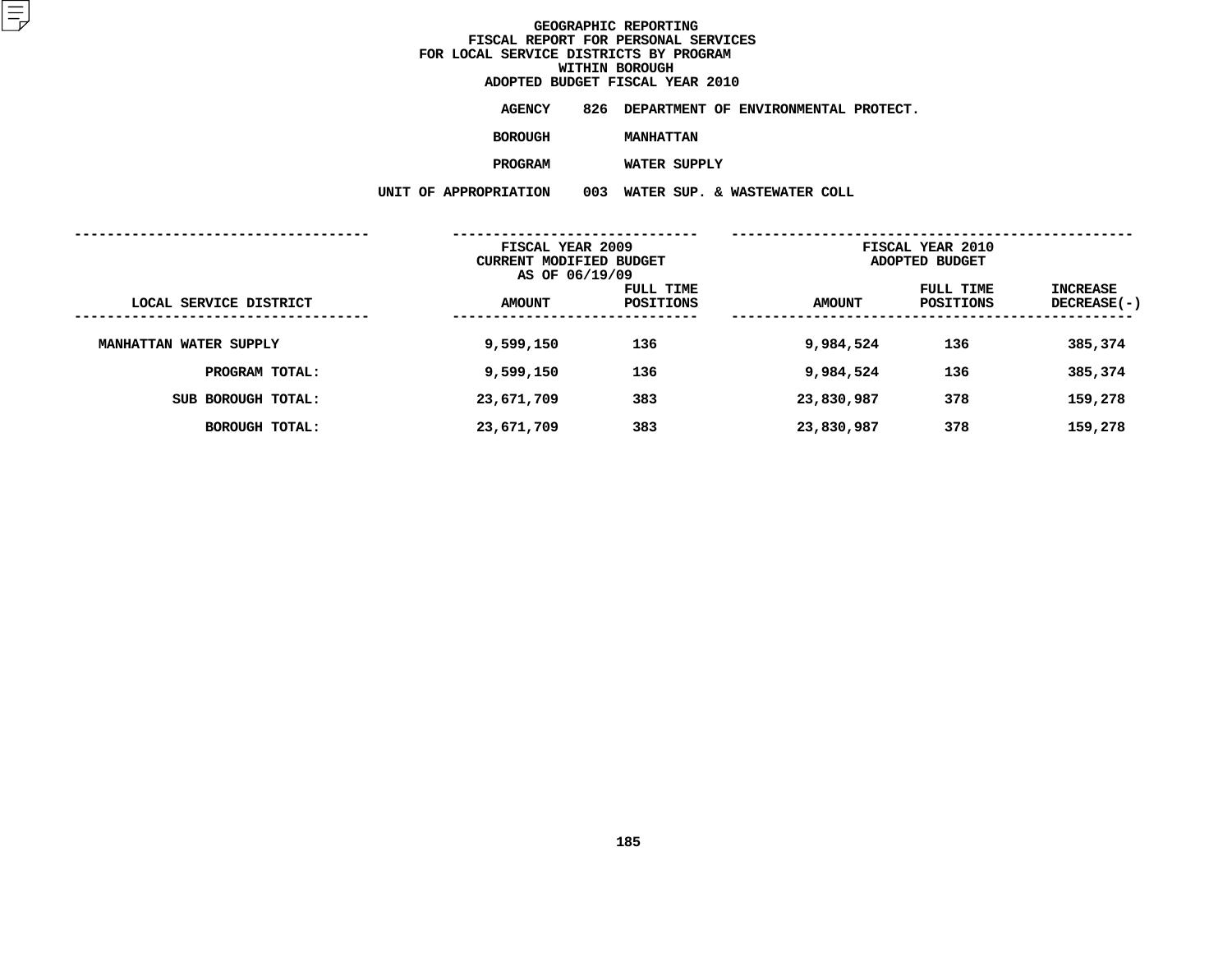**ADOPTED BUDGET FISCAL YEAR <sup>2010</sup>AGENCY <sup>826</sup> DEPARTMENT OF ENVIRONMENTAL PROTECT.**

**BOROUGH**

QUEENS<br>SEWER MAINTENANCE **PROGRAM**

 **SEWER MAINTENANCE UNIT OF APPROPRIATION <sup>003</sup> WATER SUP. & WASTEWATER COLL**

|                                                                 | FISCAL YEAR 2009<br>CURRENT MODIFIED BUDGET<br>AS OF 06/19/09 |                        |                        | FISCAL YEAR 2010<br><b>ADOPTED BUDGET</b> |                                |  |
|-----------------------------------------------------------------|---------------------------------------------------------------|------------------------|------------------------|-------------------------------------------|--------------------------------|--|
| LOCAL SERVICE DISTRICT                                          | <b>AMOUNT</b>                                                 | FULL TIME<br>POSITIONS | AMOUNT                 | FULL TIME<br>POSITIONS                    | <b>INCREASE</b><br>DECREASE(-) |  |
| ON SEWER MNT YD BDS 9,10,12-14<br>ONS SEWER MAINT YD BDS 1-8,11 | 2,110,210<br>1,809,008                                        | 33<br>25               | 1,688,674<br>1,881,216 | 26<br>25                                  | 421,536-<br>72,208             |  |
| PROGRAM TOTAL:                                                  | 3,919,218                                                     | 58                     | 3,569,890              | 51                                        | 349,328-                       |  |
|                                                                 |                                                               |                        |                        |                                           |                                |  |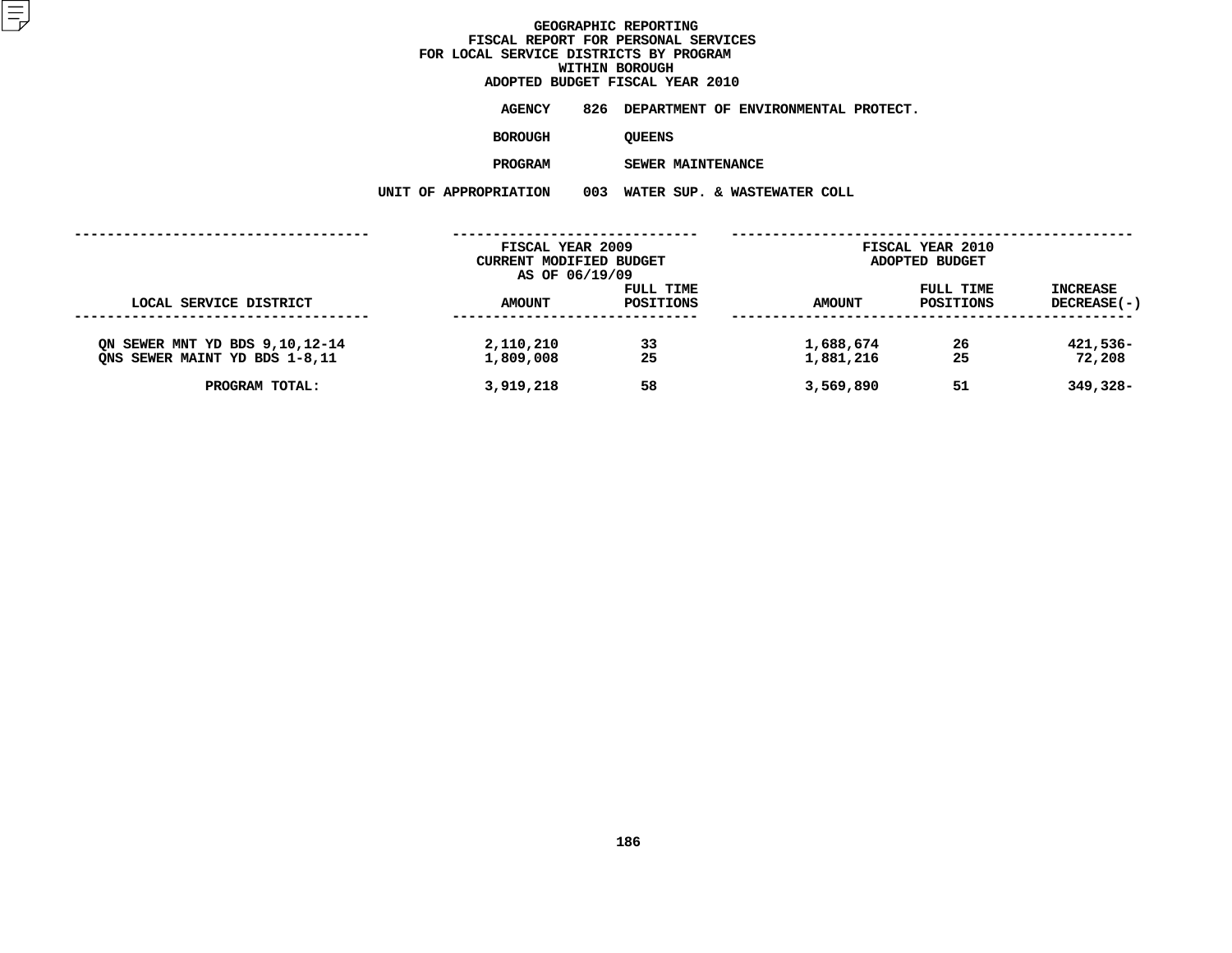# **ADOPTED BUDGET FISCAL YEAR <sup>2010</sup>**

**AGENCY <sup>826</sup> DEPARTMENT OF ENVIRONMENTAL PROTECT. BOROUGH**

QUEENS<br>WASTEWATER TREATMENT **PROGRAM**

 **WASTEWATER TREATMENT UNIT OF APPROPRIATION <sup>008</sup> WASTEWATER TREATMENT**

|                                                                 | FISCAL YEAR 2009<br>CURRENT MODIFIED BUDGET<br>AS OF 06/19/09 |                        | FISCAL YEAR 2010<br>ADOPTED BUDGET |                        |                           |
|-----------------------------------------------------------------|---------------------------------------------------------------|------------------------|------------------------------------|------------------------|---------------------------|
| LOCAL SERVICE DISTRICT                                          | <b>AMOUNT</b>                                                 | FULL TIME<br>POSITIONS | <b>AMOUNT</b>                      | FULL TIME<br>POSITIONS | INCREASE<br>$DECREASE(-)$ |
| BOWERY BAY WAT POLL CON PLANT<br>ROCKAWAY WAT POLLUT CONT PLANT | 4,476,502<br>2,510,959                                        | 88<br>41               | 4,485,757<br>2,518,310             | 88<br>41               | 9,255<br>7,351            |
| JAMAICA WAT POLLUT CONT PLANT<br>TOLLMAN ISL WAT POLL CON PLANT | 3,971,359<br>4,135,968                                        | 74<br>70               | 3,981,571<br>4,153,852             | 74<br>70               | 10,212<br>17,884          |
| PROGRAM TOTAL:                                                  | 15,094,788                                                    | 273                    | 15,139,490                         | 273                    | 44,702                    |
|                                                                 |                                                               |                        |                                    |                        |                           |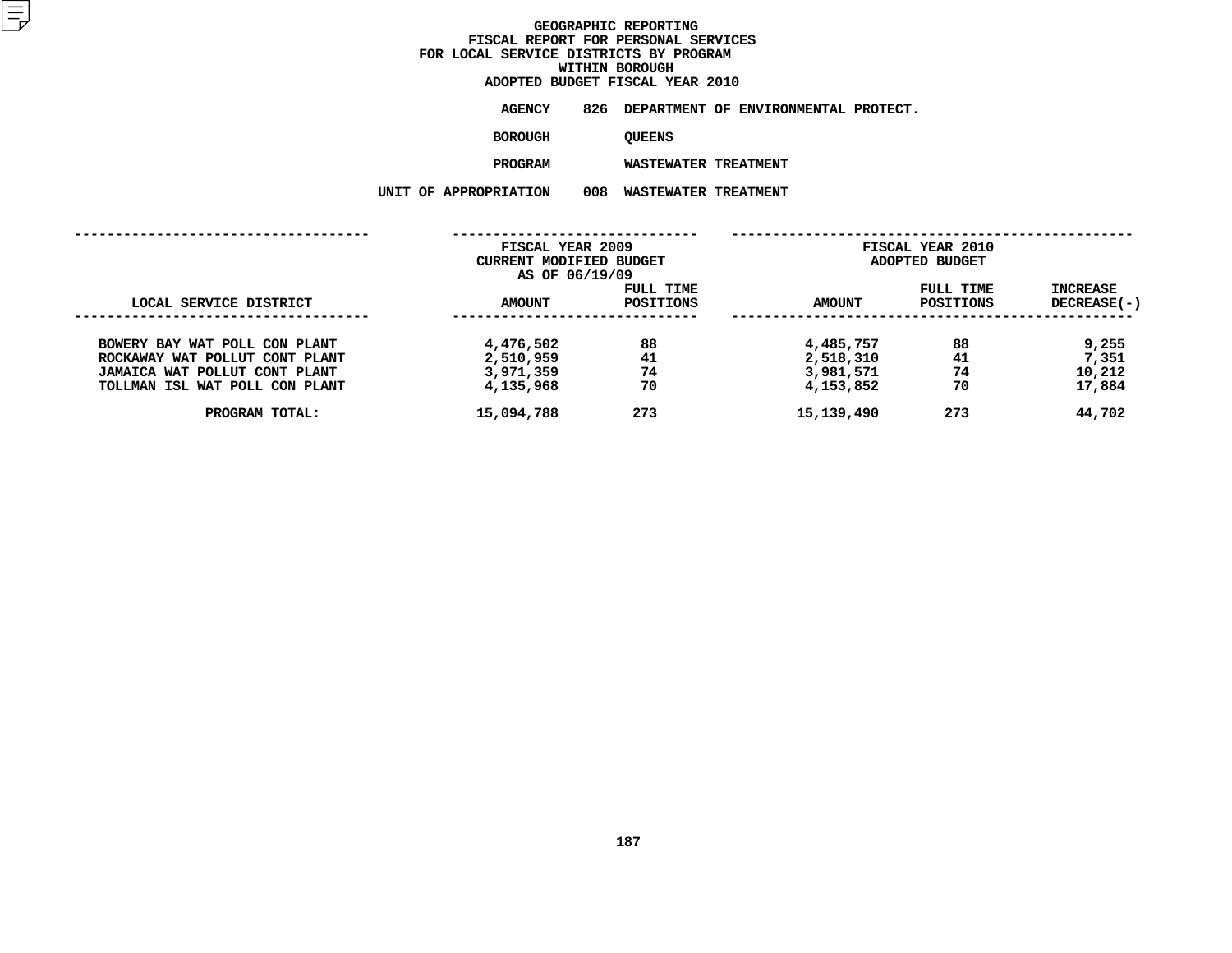**ADOPTED BUDGET FISCAL YEAR <sup>2010</sup>AGENCY <sup>826</sup> DEPARTMENT OF ENVIRONMENTAL PROTECT.**

**BOROUGH**

QUEENS<br>WATER SUPPLY

**PROGRAM**

 **WATER SUPPLY UNIT OF APPROPRIATION <sup>003</sup> WATER SUP. & WASTEWATER COLL**

|                            | FISCAL YEAR 2009<br>CURRENT MODIFIED BUDGET<br>AS OF 06/19/09 |                        | FISCAL YEAR 2010<br>ADOPTED BUDGET |                        |                                |
|----------------------------|---------------------------------------------------------------|------------------------|------------------------------------|------------------------|--------------------------------|
| LOCAL SERVICE DISTRICT     | <b>AMOUNT</b>                                                 | FULL TIME<br>POSITIONS | <b>AMOUNT</b>                      | FULL TIME<br>POSITIONS | <b>INCREASE</b><br>DECREASE(-) |
| <b>QUEENS WATER SUPPLY</b> | 2,021,601                                                     | 38                     | 2,118,517                          | 38                     | 96,916                         |
| PROGRAM TOTAL:             | 2,021,601                                                     | 38                     | 2,118,517                          | 38                     | 96,916                         |
| SUB BOROUGH TOTAL:         | 21,035,607                                                    | 369                    | 20,827,897                         | 362                    | $207,710-$                     |
| BOROUGH TOTAL:             | 21,035,607                                                    | 369                    | 20,827,897                         | 362                    | $207,710-$                     |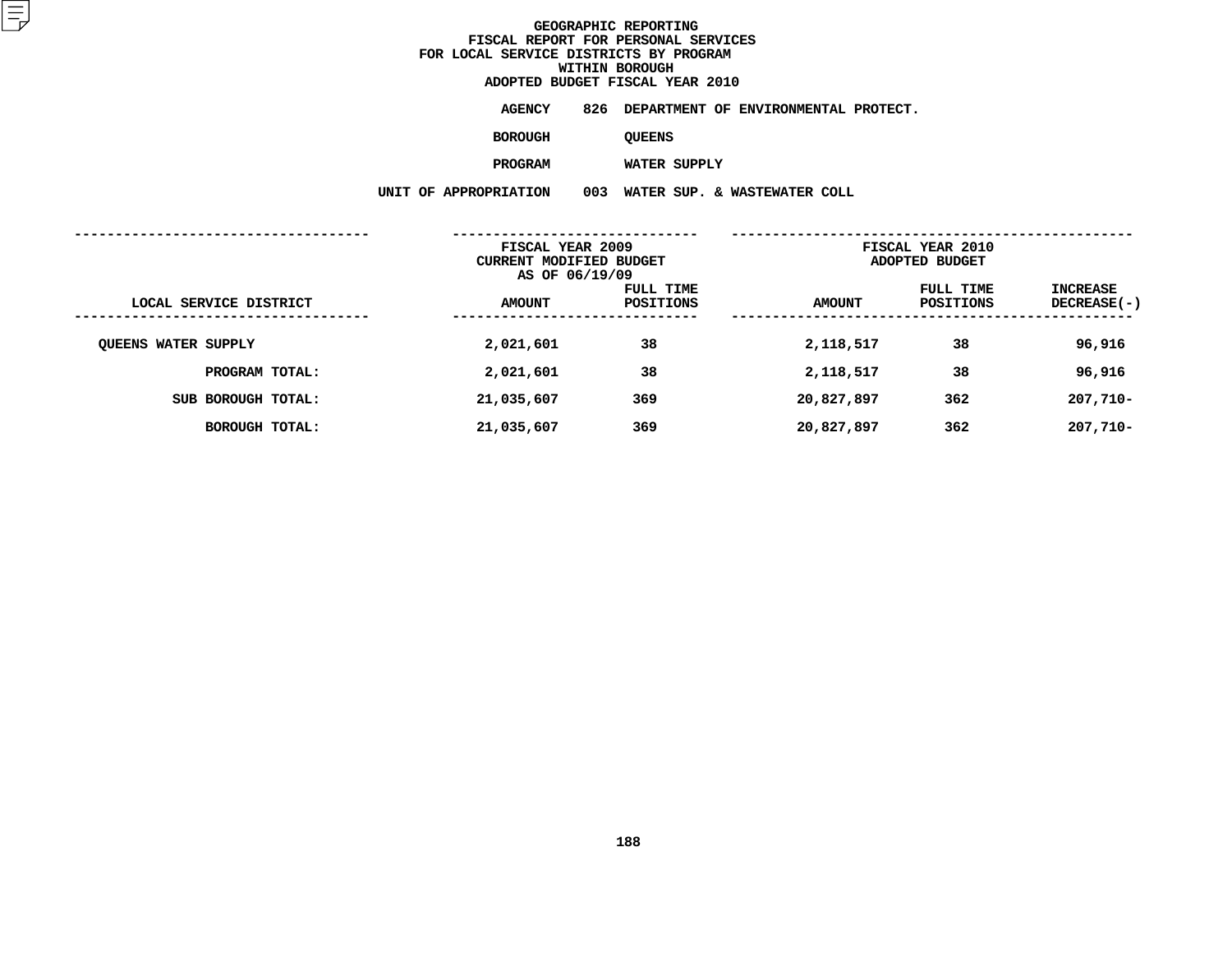**ADOPTED BUDGET FISCAL YEAR <sup>2010</sup>AGENCY <sup>826</sup> DEPARTMENT OF ENVIRONMENTAL PROTECT.**

**BOROUGH**

 **STATEN ISLAND PROGRAM**

 **SEWER MAINTENANCE UNIT OF APPROPRIATION <sup>003</sup> WATER SUP. & WASTEWATER COLL**

|                                | FISCAL YEAR 2009<br>CURRENT MODIFIED BUDGET |           |               | FISCAL YEAR 2010<br>ADOPTED BUDGET |                    |
|--------------------------------|---------------------------------------------|-----------|---------------|------------------------------------|--------------------|
|                                | AS OF 06/19/09                              |           |               |                                    |                    |
|                                |                                             | FULL TIME |               | FULL TIME                          | <b>INCREASE</b>    |
| LOCAL SERVICE DISTRICT         | <b>AMOUNT</b>                               | POSITIONS | <b>AMOUNT</b> | POSITIONS                          | <b>DECREASE(-)</b> |
|                                |                                             |           |               |                                    |                    |
| ST ISLAND SEWER MNT YD BDS 1-3 | 2,708,606                                   | 46        | 2,442,824     | 40                                 | 265,782-           |
| PROGRAM TOTAL:                 | 2,708,606                                   | 46        | 2,442,824     | 40                                 | 265,782-           |
|                                |                                             |           |               |                                    |                    |
|                                |                                             |           |               |                                    |                    |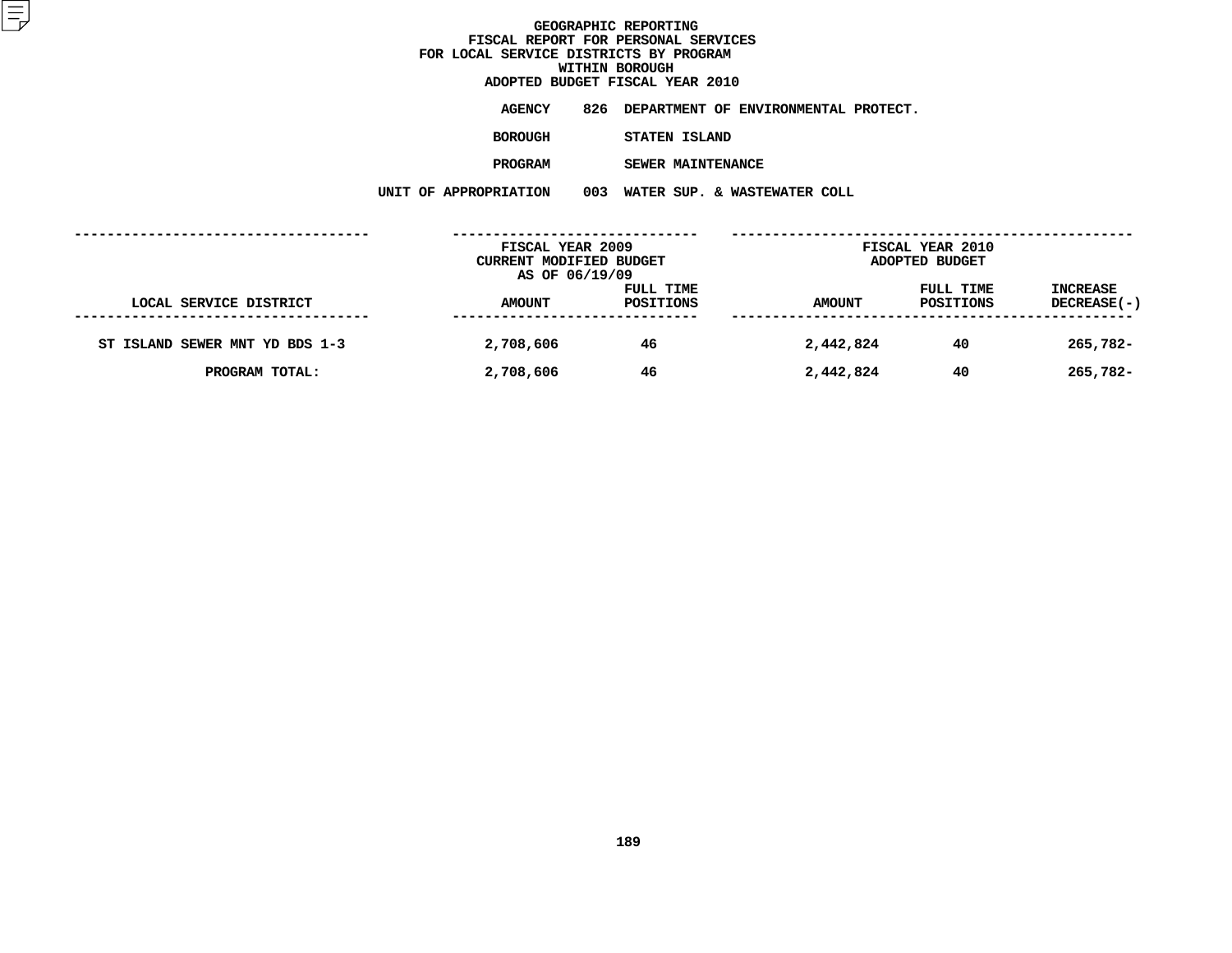**ADOPTED BUDGET FISCAL YEAR <sup>2010</sup>AGENCY <sup>826</sup> DEPARTMENT OF ENVIRONMENTAL PROTECT.**

**BOROUGH**

**STATEN ISLAND**

**PROGRAM**

 **WASTEWATER TREATMENT UNIT OF APPROPRIATION <sup>008</sup> WASTEWATER TREATMENT**

|                                                                 | FISCAL YEAR 2009<br>CURRENT MODIFIED BUDGET |                        |                        | FISCAL YEAR 2010<br>ADOPTED BUDGET |                                       |
|-----------------------------------------------------------------|---------------------------------------------|------------------------|------------------------|------------------------------------|---------------------------------------|
| LOCAL SERVICE DISTRICT                                          | AS OF 06/19/09<br><b>AMOUNT</b>             | FULL TIME<br>POSITIONS | <b>AMOUNT</b>          | FULL TIME<br>POSITIONS             | <b>INCREASE</b><br><b>DECREASE(-)</b> |
| OAKWOOD BEACH WAT POL CON PLAN<br>PORT RICH WAT POLL CONT PLANT | 3,589,667<br>2,694,097                      | 62<br>47               | 3,598,718<br>2,697,319 | 62<br>47                           | 9,051<br>3,222                        |
| PROGRAM TOTAL:                                                  | 6,283,764                                   | 109                    | 6,296,037              | 109                                | 12,273                                |
|                                                                 |                                             |                        |                        |                                    |                                       |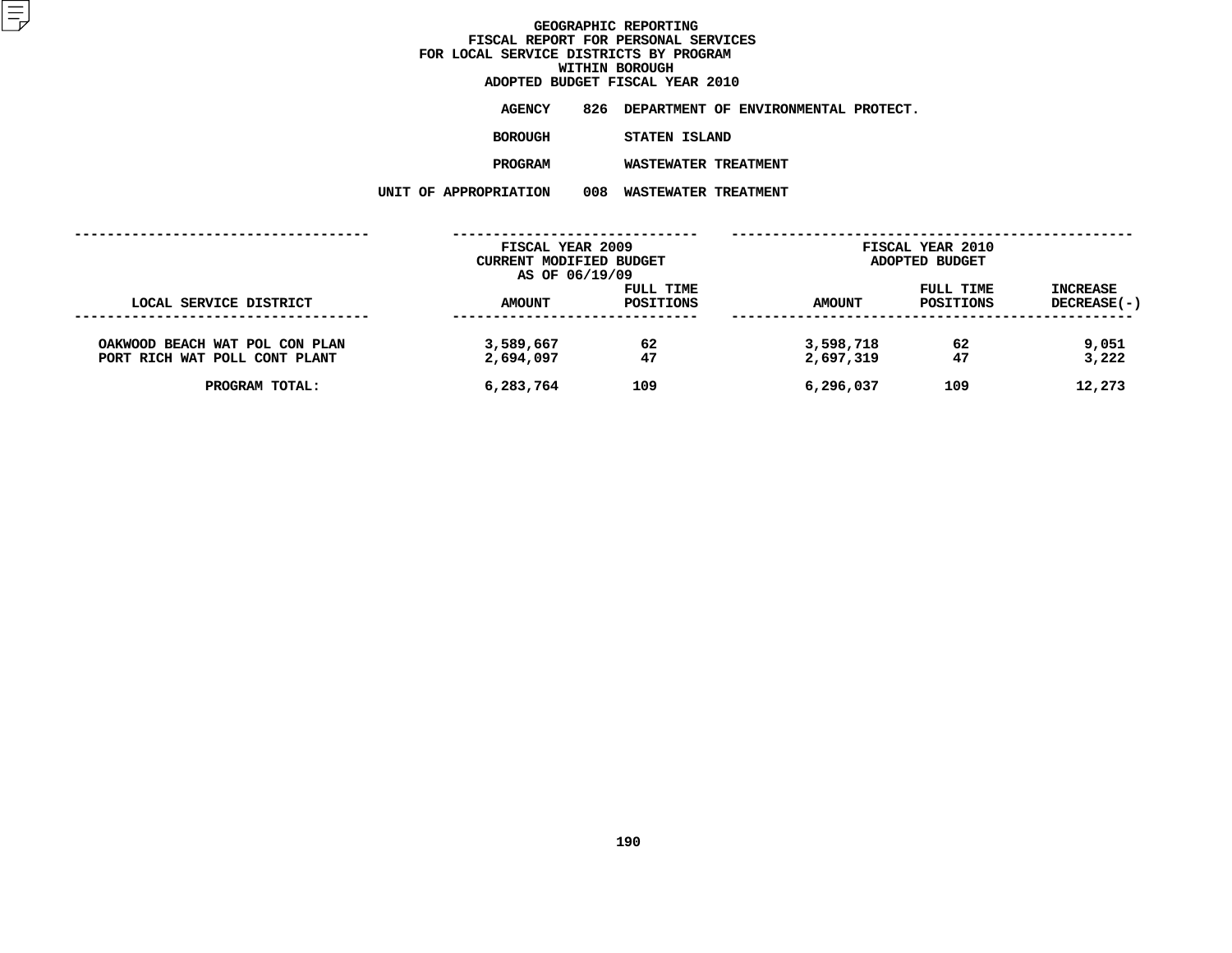**ADOPTED BUDGET FISCAL YEAR <sup>2010</sup>AGENCY <sup>826</sup> DEPARTMENT OF ENVIRONMENTAL PROTECT. BOROUGH STATEN ISLAND PROGRAMWATER SUPPLY**

**UNIT OF APPROPRIATION <sup>003</sup> WATER SUP. & WASTEWATER COLL**

|                            | FISCAL YEAR 2009<br>CURRENT MODIFIED BUDGET<br>AS OF 06/19/09 |                        | FISCAL YEAR 2010<br>ADOPTED BUDGET |                        |                                  |  |
|----------------------------|---------------------------------------------------------------|------------------------|------------------------------------|------------------------|----------------------------------|--|
| LOCAL SERVICE DISTRICT     | <b>AMOUNT</b>                                                 | FULL TIME<br>POSITIONS | <b>AMOUNT</b>                      | FULL TIME<br>POSITIONS | <b>INCREASE</b><br>$DECREASE(-)$ |  |
| STATEN ISLAND WATER SUPPLY | 1,071,177                                                     | 19                     | 1,122,641                          | 19                     | 51,464                           |  |
| PROGRAM TOTAL:             | 1,071,177                                                     | 19                     | 1,122,641                          | 19                     | 51,464                           |  |
| SUB BOROUGH TOTAL:         | 10,063,547                                                    | 174                    | 9,861,502                          | 168                    | $202,045-$                       |  |
| <b>BOROUGH TOTAL:</b>      | 10,063,547                                                    | 174                    | 9,861,502                          | 168                    | $202,045-$                       |  |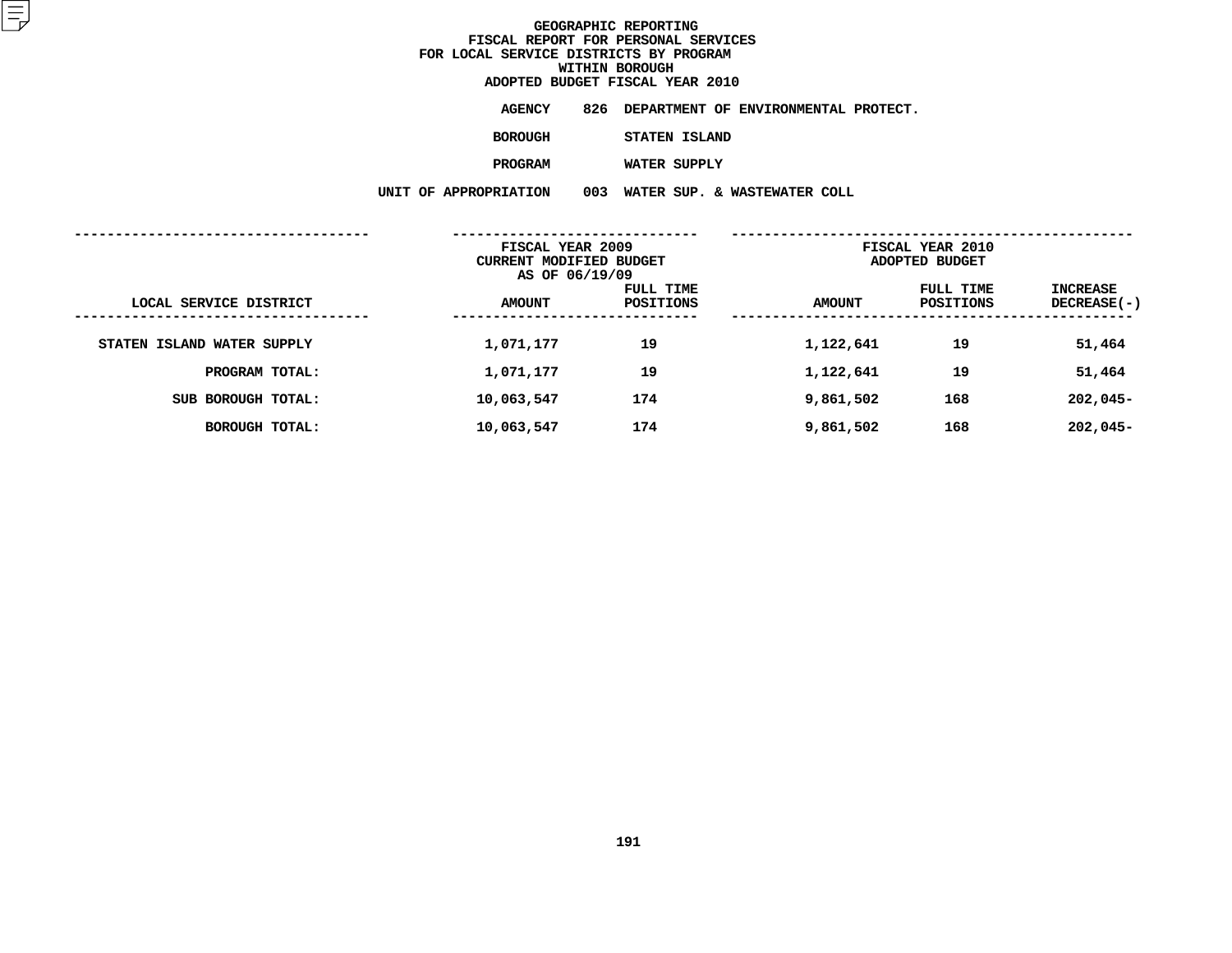### GEOGRAPHIC REPORTING<br>FISCAL REPORT FOR PERSONAL SERVICES<br>OCAL SERVICE DISTRICTS BY PROGRAM<br>WITHIN BOROUGH **FISCAL REPORT FOR PERSONAL SERVICES FOR LOCAL SERVICE DISTRICTS BY PROGRAM**

### **WITHIN BOROUGH**

**ADOPTED BUDGET FISCAL YEAR <sup>2010</sup> AGENCY <sup>826</sup> DEPARTMENT OF ENVIRONMENTAL PROTECT.**

|                                                   | FISCAL YEAR 2009<br>CURRENT MODIFIED BUDGET<br>AS OF 06/19/09 |                        |               | <b>FISCAL YEAR 2010</b><br>ADOPTED BUDGET |                                  |
|---------------------------------------------------|---------------------------------------------------------------|------------------------|---------------|-------------------------------------------|----------------------------------|
| LOCAL SERVICE DISTRICT                            | <b>AMOUNT</b>                                                 | FULL TIME<br>POSITIONS | <b>AMOUNT</b> | FULL TIME<br>POSITIONS                    | <b>INCREASE</b><br>$DECREASE(-)$ |
| <b>AGENCY TOTAL:</b><br>ALL PROGRAMS ALL BOROUGHS | 100,818,395                                                   | 1,665                  | 101,859,333   | 1,647                                     | 1,040,938                        |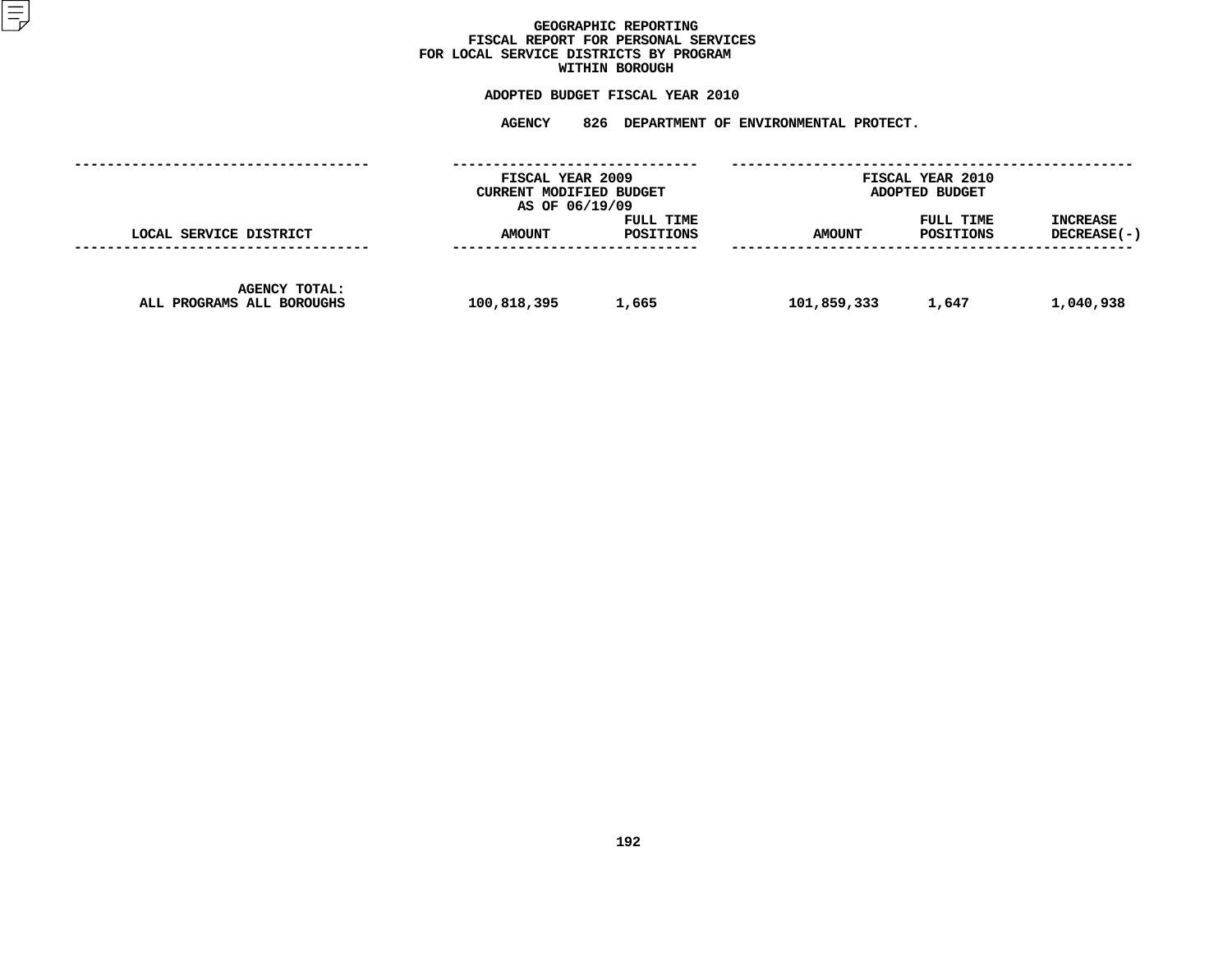#### **ADOPTED BUDGET FISCAL YEAR 2010**

|                                                                                                                      | <b>AGENCY:</b><br>826 DEPARTMENT OF ENVIRONMENTAL PROTECT.<br>---------------- |                                    |                                 |
|----------------------------------------------------------------------------------------------------------------------|--------------------------------------------------------------------------------|------------------------------------|---------------------------------|
|                                                                                                                      | FISCAL YEAR 2009<br><b>CURRENT MODIFIED BUDGET</b>                             | FISCAL YEAR 2010<br>ADOPTED BUDGET |                                 |
| UNIT OF APPROPRIATION                                                                                                | AS OF 06/19/09                                                                 | <b>AMOUNT</b>                      | <b>INCREASE</b><br>DECREASE (-) |
| <b>EXECUTIVE AND SUPPORT</b><br>001                                                                                  |                                                                                |                                    |                                 |
| REGULAR GROSS<br><b>OTHER</b>                                                                                        |                                                                                |                                    |                                 |
| TOTAL REPORTED GEOGRAPHICALLY                                                                                        |                                                                                |                                    |                                 |
| NOT REPORTED GEOGRAPHICALLY                                                                                          | 35,406,966                                                                     | 31,481,880                         | $3,925,086 -$                   |
| FINANCIAL PLAN SAVINGS                                                                                               | 2,667,515-                                                                     |                                    | 2,667,515                       |
| <b>APPROPRIATION</b>                                                                                                 | 32,739,451                                                                     | 31,481,880                         | 1,257,571-                      |
| <b>FUNDING</b>                                                                                                       |                                                                                |                                    |                                 |
| <b>CITY</b>                                                                                                          | 28,978,470                                                                     | 27,752,680                         | 1,225,790-                      |
| OTHER CATEGORICAL<br>CAPITAL FUNDS - I.F.A.<br><b>STATE</b><br>FEDERAL - C.D.<br>FEDERAL - OTHER<br>INTRA-CITY SALES | 3,760,981                                                                      | 3,729,200                          | $31,781-$                       |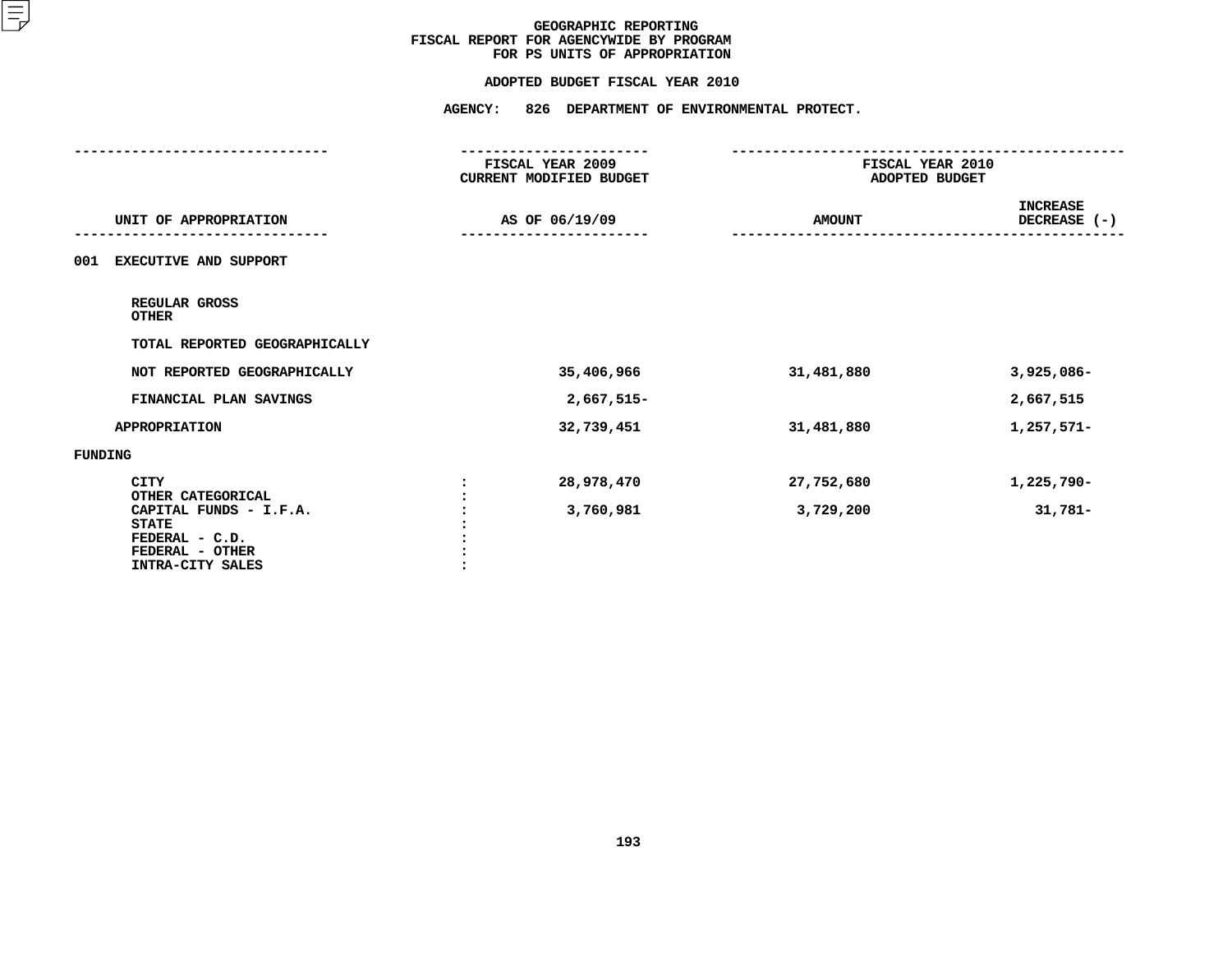#### **ADOPTED BUDGET FISCAL YEAR 2010**

|                                                                                                                                     | <b>AGENCY:</b><br>826 DEPARTMENT OF ENVIRONMENTAL PROTECT.               |                                                                |                                          |  |
|-------------------------------------------------------------------------------------------------------------------------------------|--------------------------------------------------------------------------|----------------------------------------------------------------|------------------------------------------|--|
|                                                                                                                                     | ------------------<br>FISCAL YEAR 2009<br><b>CURRENT MODIFIED BUDGET</b> | ------------------------<br>FISCAL YEAR 2010<br>ADOPTED BUDGET |                                          |  |
| UNIT OF APPROPRIATION                                                                                                               | AS OF 06/19/09                                                           | <b>AMOUNT</b>                                                  | <b>INCREASE</b><br>DECREASE (-)          |  |
| 002<br>ENVIRONMENTAL MANAGEMENT                                                                                                     |                                                                          |                                                                |                                          |  |
| REGULAR GROSS<br><b>OTHER</b>                                                                                                       |                                                                          |                                                                |                                          |  |
| TOTAL REPORTED GEOGRAPHICALLY                                                                                                       |                                                                          |                                                                |                                          |  |
| NOT REPORTED GEOGRAPHICALLY                                                                                                         | 20,724,058                                                               | 12,845,241                                                     | 7,878,817-                               |  |
| FINANCIAL PLAN SAVINGS                                                                                                              |                                                                          |                                                                |                                          |  |
| <b>APPROPRIATION</b>                                                                                                                | 20,724,058                                                               | 12,845,241                                                     | 7,878,817-                               |  |
| <b>FUNDING</b>                                                                                                                      |                                                                          |                                                                |                                          |  |
| <b>CITY</b><br>OTHER CATEGORICAL<br>CAPITAL FUNDS - I.F.A.<br><b>STATE</b><br>FEDERAL - C.D.<br>FEDERAL - OTHER<br>INTRA-CITY SALES | 17,103,581<br>3,184,625<br>435,852                                       | 12,336,099<br>123,290<br>385,852                               | 4,767,482-<br>$3,061,335-$<br>$50,000 -$ |  |
|                                                                                                                                     |                                                                          |                                                                |                                          |  |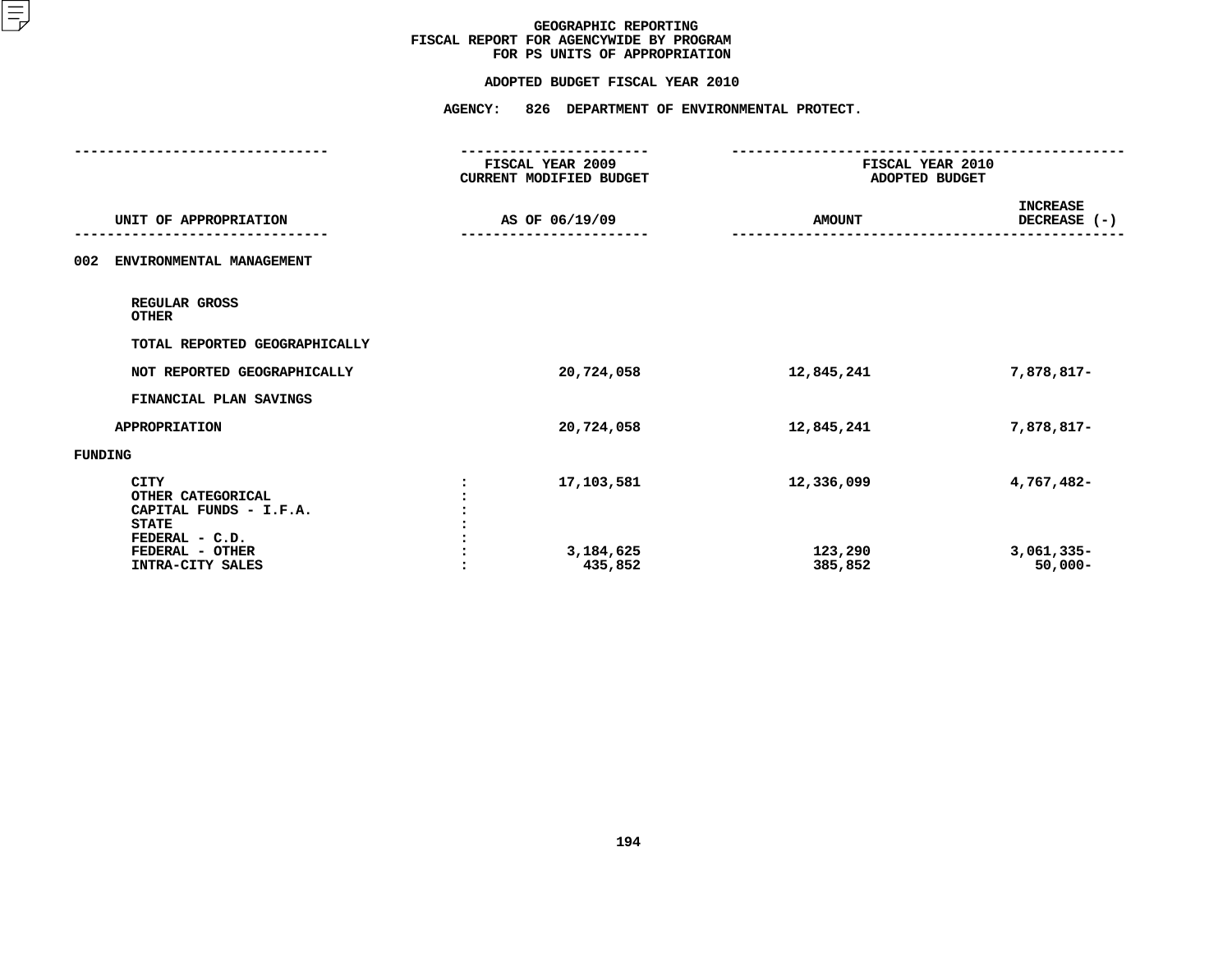#### **ADOPTED BUDGET FISCAL YEAR 2010**

### **ADOPTED BUDGET FISCAL YEAR <sup>2010</sup>AGENCY: <sup>826</sup> DEPARTMENT OF ENVIRONMENTAL PROTECT.**

|                                                       | FISCAL YEAR 2009<br><b>CURRENT MODIFIED BUDGET</b> |                         | FISCAL YEAR 2010<br>ADOPTED BUDGET |  |  |
|-------------------------------------------------------|----------------------------------------------------|-------------------------|------------------------------------|--|--|
| UNIT OF APPROPRIATION                                 | AS OF 06/19/09                                     | <b>AMOUNT</b>           | <b>INCREASE</b><br>DECREASE $(-)$  |  |  |
| WATER SUP. & WASTEWATER COLL<br>003                   |                                                    |                         |                                    |  |  |
| REGULAR GROSS<br><b>OTHER</b>                         | 36,996,776<br>1,950,304                            | 37,862,906<br>1,953,490 | 866,130<br>3,186                   |  |  |
| TOTAL REPORTED GEOGRAPHICALLY                         | 38,947,080                                         | 39,816,396              | 869,316                            |  |  |
| NOT REPORTED GEOGRAPHICALLY                           | 120,040,949                                        | 121,606,979             | 1,566,030                          |  |  |
| FINANCIAL PLAN SAVINGS                                |                                                    |                         |                                    |  |  |
| <b>APPROPRIATION</b>                                  | 158,988,029                                        | 161, 423, 375           | 2,435,346                          |  |  |
| <b>FUNDING</b>                                        |                                                    |                         |                                    |  |  |
| <b>CITY</b><br>OTHER CATEGORICAL                      | 143,883,880                                        | 146,421,743             | 2,537,863                          |  |  |
| CAPITAL FUNDS - I.F.A.<br><b>STATE</b>                | 14,682,935                                         | 15,001,632              | 318,697                            |  |  |
| FEDERAL - C.D.<br>FEDERAL - OTHER<br>INTRA-CITY SALES | 421,214                                            |                         | 421,214-                           |  |  |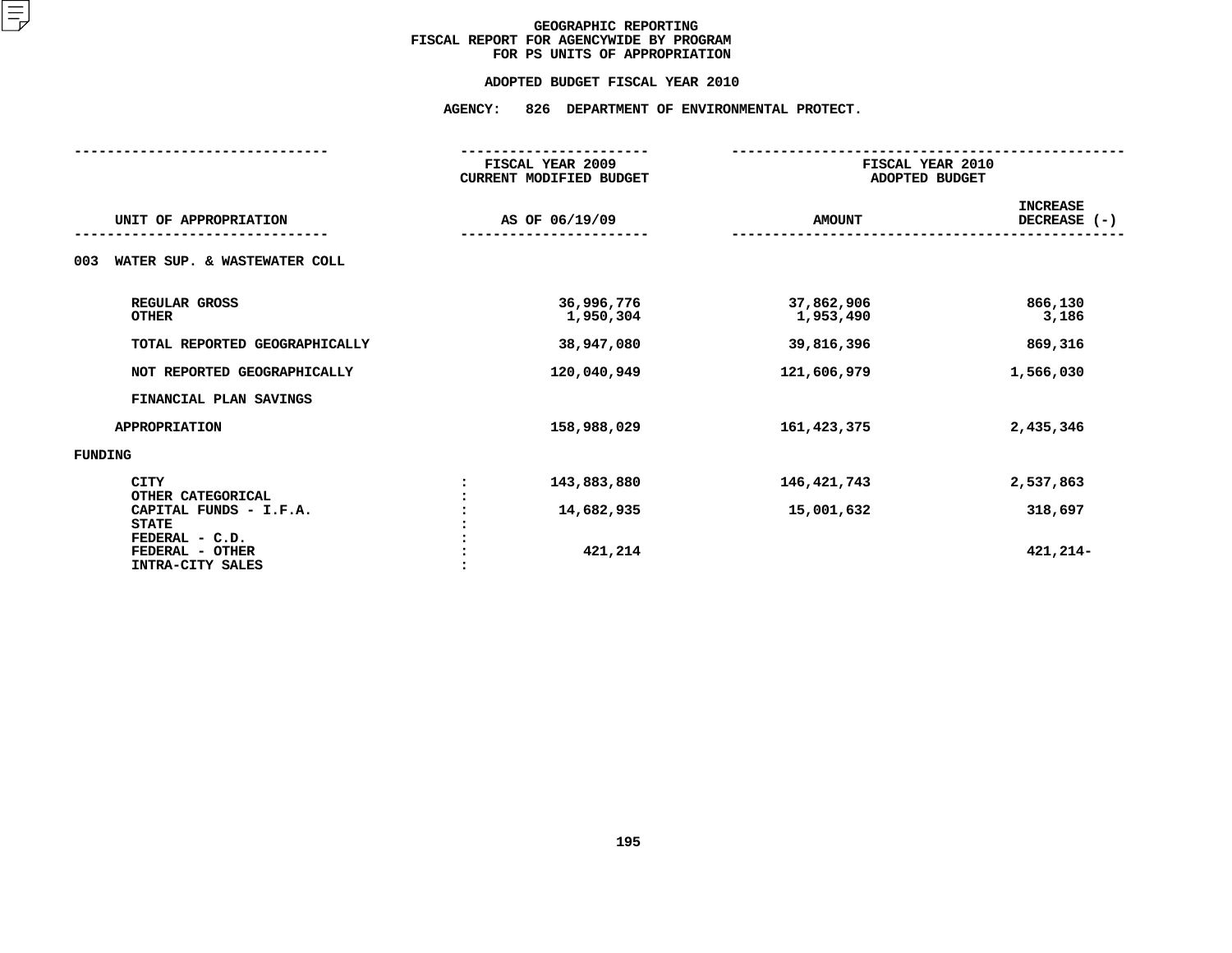#### **ADOPTED BUDGET FISCAL YEAR 2010**

|                                                                                                                      | ----------------<br>FISCAL YEAR 2009<br>CURRENT MODIFIED BUDGET | FISCAL YEAR 2010<br>ADOPTED BUDGET |                                 |  |
|----------------------------------------------------------------------------------------------------------------------|-----------------------------------------------------------------|------------------------------------|---------------------------------|--|
| UNIT OF APPROPRIATION                                                                                                | AS OF 06/19/09                                                  | <b>AMOUNT</b>                      | <b>INCREASE</b><br>DECREASE (-) |  |
| CENTRAL UTILITY<br>007                                                                                               |                                                                 |                                    |                                 |  |
| REGULAR GROSS<br><b>OTHER</b>                                                                                        |                                                                 |                                    |                                 |  |
| TOTAL REPORTED GEOGRAPHICALLY                                                                                        |                                                                 |                                    |                                 |  |
| NOT REPORTED GEOGRAPHICALLY                                                                                          | 67,837,787                                                      | 70,019,095                         | 2,181,308                       |  |
| FINANCIAL PLAN SAVINGS                                                                                               | 133,376-                                                        |                                    | 133,376                         |  |
| <b>APPROPRIATION</b>                                                                                                 | 67,704,411                                                      | 70,019,095                         | 2,314,684                       |  |
| <b>FUNDING</b>                                                                                                       |                                                                 |                                    |                                 |  |
| <b>CITY</b>                                                                                                          | 35,770,963                                                      | 36,689,392                         | 918,429                         |  |
| OTHER CATEGORICAL<br>CAPITAL FUNDS - I.F.A.<br><b>STATE</b><br>FEDERAL - C.D.<br>FEDERAL - OTHER<br>INTRA-CITY SALES | 31,933,448                                                      | 33, 329, 703                       | 1,396,255                       |  |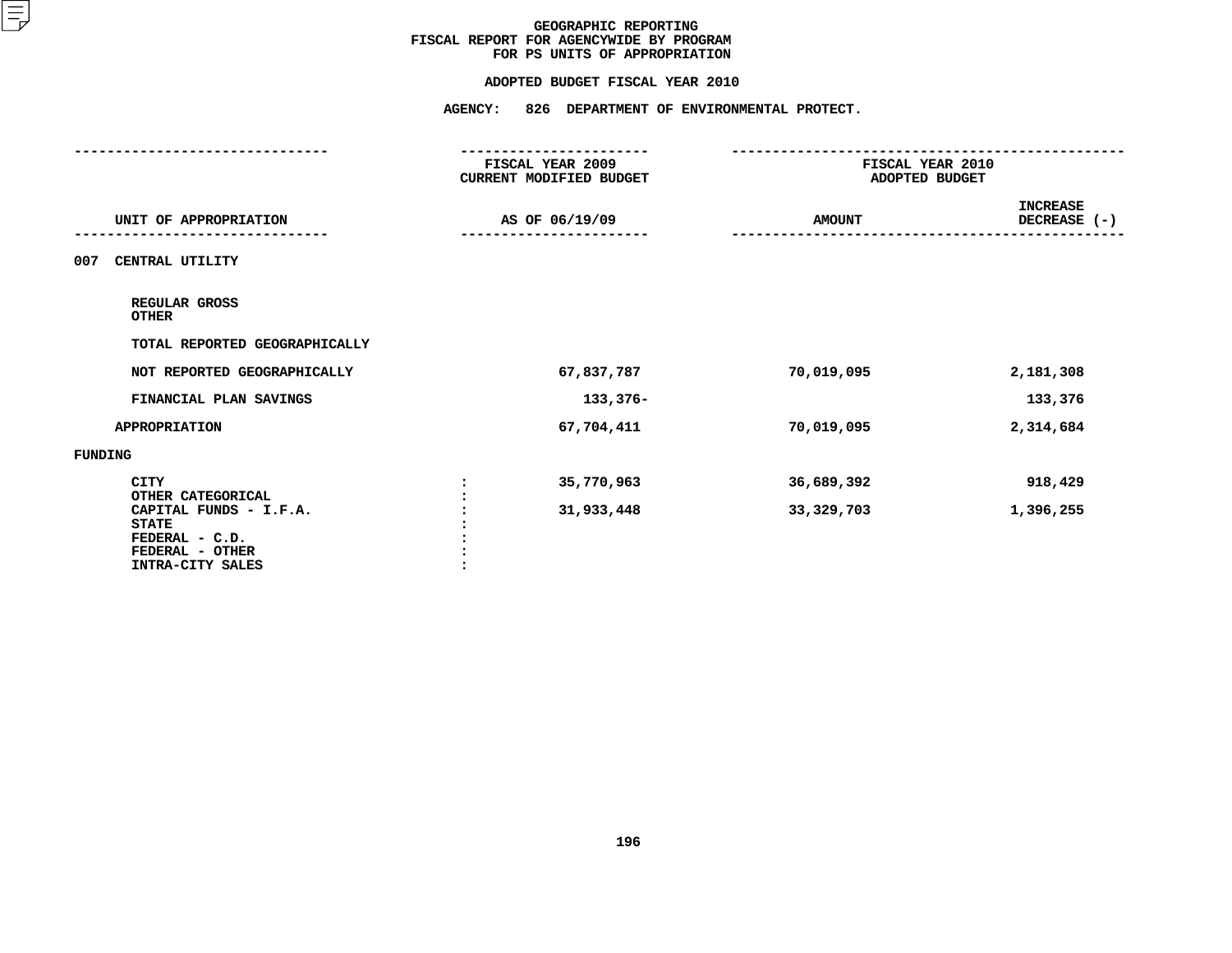#### **ADOPTED BUDGET FISCAL YEAR 2010**

### **ADOPTED BUDGET FISCAL YEAR <sup>2010</sup>AGENCY: <sup>826</sup> DEPARTMENT OF ENVIRONMENTAL PROTECT.**

|                                             | FISCAL YEAR 2009<br><b>CURRENT MODIFIED BUDGET</b> |               | FISCAL YEAR 2010<br>ADOPTED BUDGET |                                   |  |
|---------------------------------------------|----------------------------------------------------|---------------|------------------------------------|-----------------------------------|--|
|                                             |                                                    |               |                                    |                                   |  |
| UNIT OF APPROPRIATION                       | AS OF 06/19/09                                     | <b>AMOUNT</b> |                                    | <b>INCREASE</b><br>DECREASE $(-)$ |  |
|                                             |                                                    |               |                                    |                                   |  |
| <b>WASTEWATER TREATMENT</b><br>008          |                                                    |               |                                    |                                   |  |
| REGULAR GROSS                               | 57,693,621                                         | 57,862,697    |                                    | 169,076                           |  |
| <b>OTHER</b>                                | 4,177,694                                          | 4,180,240     |                                    | 2,546                             |  |
| TOTAL REPORTED GEOGRAPHICALLY               | 61,871,315                                         | 62,042,937    |                                    | 171,622                           |  |
| NOT REPORTED GEOGRAPHICALLY                 | 71,090,041                                         | 73,323,024    |                                    | 2,232,983                         |  |
| FINANCIAL PLAN SAVINGS                      | 2,935,000                                          | 2,225,000     |                                    | $710,000 -$                       |  |
| <b>APPROPRIATION</b>                        | 135,896,356                                        | 137,590,961   |                                    | 1,694,605                         |  |
| FUNDING                                     |                                                    |               |                                    |                                   |  |
| <b>CITY</b>                                 | 130,226,910                                        | 131,805,378   |                                    | 1,578,468                         |  |
| OTHER CATEGORICAL<br>CAPITAL FUNDS - I.F.A. | 5,669,446                                          | 5,785,583     |                                    | 116,137                           |  |
| <b>STATE</b>                                |                                                    |               |                                    |                                   |  |
| FEDERAL - C.D.                              |                                                    |               |                                    |                                   |  |
| FEDERAL - OTHER<br>INTRA-CITY SALES         |                                                    |               |                                    |                                   |  |
|                                             |                                                    |               |                                    |                                   |  |
|                                             |                                                    |               |                                    |                                   |  |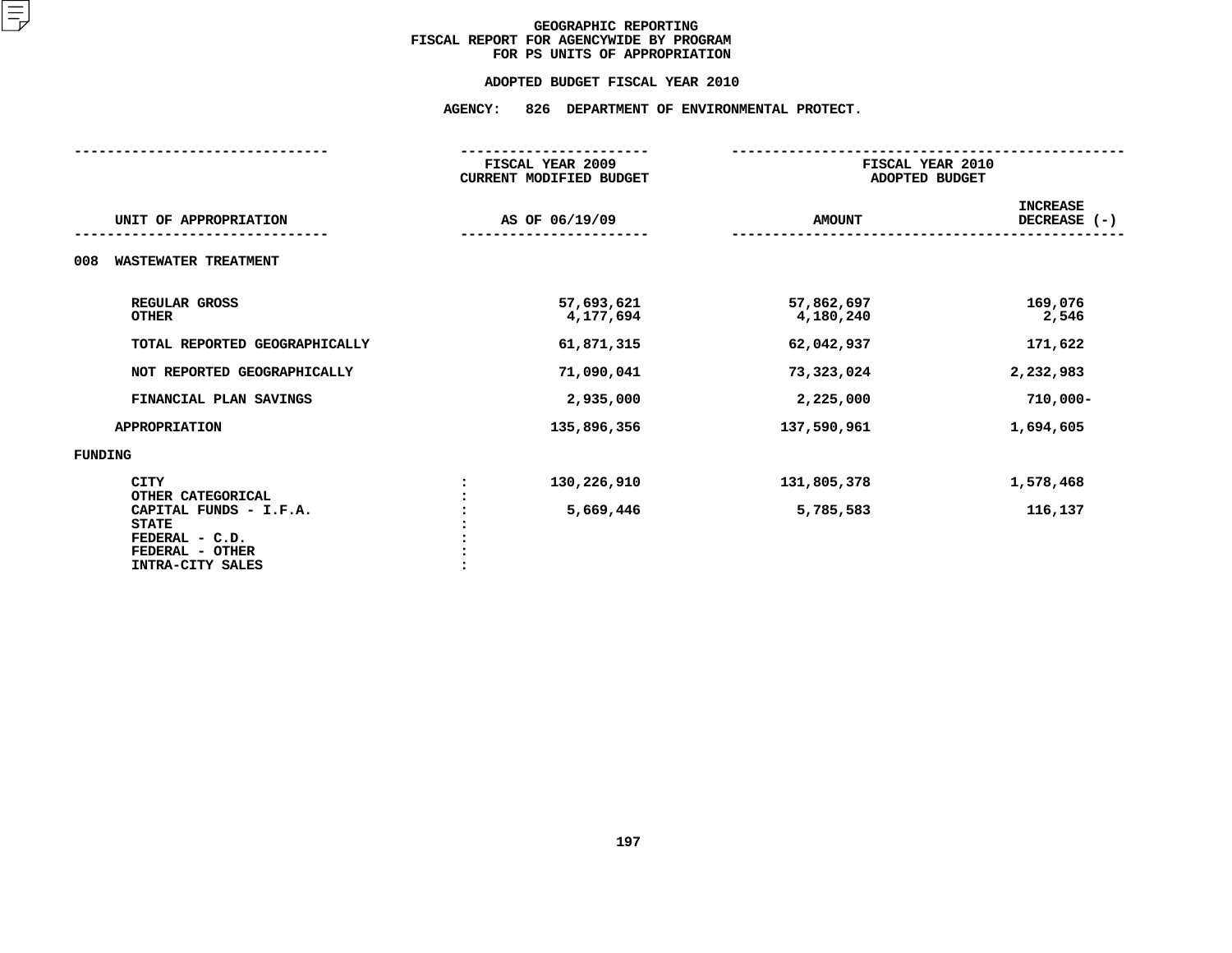|                                                            | <b>AGENCY:</b> |                                             | 826 DEPARTMENT OF ENVIRONMENTAL PROTECT. |                                    |  |  |
|------------------------------------------------------------|----------------|---------------------------------------------|------------------------------------------|------------------------------------|--|--|
|                                                            |                | FISCAL YEAR 2009<br>CURRENT MODIFIED BUDGET |                                          | FISCAL YEAR 2010<br>ADOPTED BUDGET |  |  |
| UNIT OF APPROPRIATION                                      |                | AS OF 06/19/09                              | <b>AMOUNT</b>                            | <b>INCREASE</b><br>DECREASE (-)    |  |  |
| UTILITY - OTPS<br>004                                      |                |                                             |                                          |                                    |  |  |
| TOTAL REPORTED GEOGRAPHICALLY                              |                |                                             |                                          |                                    |  |  |
| NOT REPORTED GEOGRAPHICALLY                                |                | 549,772,184                                 | 565,792,820                              | 16,020,636                         |  |  |
| FINANCIAL PLAN SAVINGS                                     |                |                                             | 1,634,358-                               | 1,634,358-                         |  |  |
| <b>APPROPRIATION</b>                                       |                | 549,772,184                                 | 564, 158, 462                            | 14,386,278                         |  |  |
| FUNDING                                                    |                |                                             |                                          |                                    |  |  |
| <b>CITY</b><br>OTHER CATEGORICAL<br>CAPITAL FUNDS - I.F.A. |                | 538,227,054                                 | 564,041,644                              | 25,814,590                         |  |  |
| <b>STATE</b>                                               |                | 69,297                                      |                                          | $69,297-$                          |  |  |
| FEDERAL - C.D.<br>FEDERAL - OTHER<br>INTRA-CITY SALES      |                | 11,451,833<br>24,000                        | 116,818                                  | 11,335,015-<br>$24,000-$           |  |  |
|                                                            |                |                                             |                                          |                                    |  |  |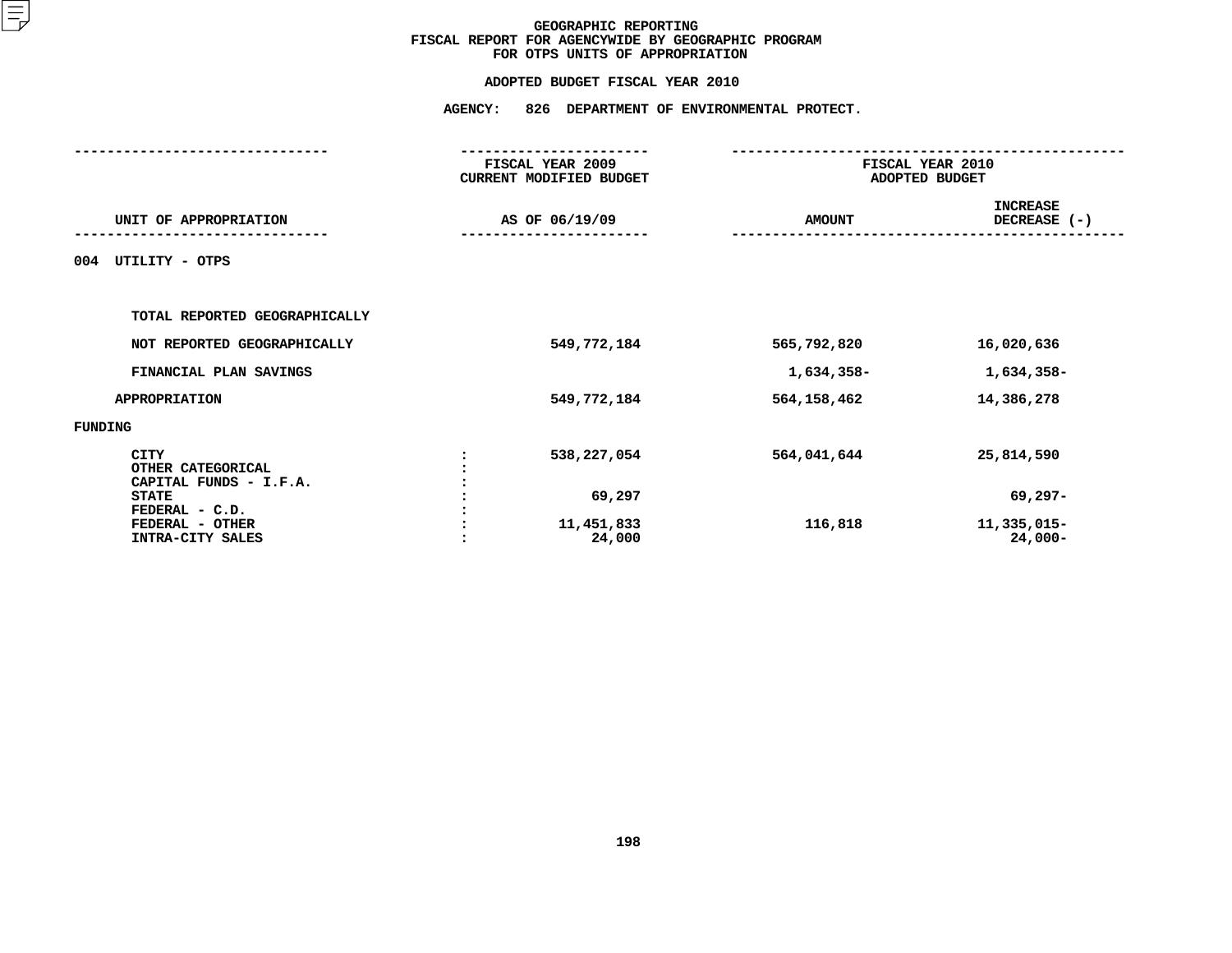|                                                                                              | <b>AGENCY:</b><br>826 DEPARTMENT OF ENVIRONMENTAL PROTECT. |               |                                    |  |  |
|----------------------------------------------------------------------------------------------|------------------------------------------------------------|---------------|------------------------------------|--|--|
|                                                                                              | FISCAL YEAR 2009<br>CURRENT MODIFIED BUDGET                |               | FISCAL YEAR 2010<br>ADOPTED BUDGET |  |  |
| UNIT OF APPROPRIATION                                                                        | AS OF 06/19/09                                             | <b>AMOUNT</b> | <b>INCREASE</b><br>DECREASE (-)    |  |  |
| ENVIRONMENTAL MANAGEMENT -OTPS<br>005                                                        |                                                            |               |                                    |  |  |
| TOTAL REPORTED GEOGRAPHICALLY                                                                |                                                            |               |                                    |  |  |
| NOT REPORTED GEOGRAPHICALLY                                                                  | 8,419,804                                                  | 4,254,227     | 4,165,577-                         |  |  |
| FINANCIAL PLAN SAVINGS                                                                       | $372,308-$                                                 | 2             | 372,310                            |  |  |
| <b>APPROPRIATION</b>                                                                         | 8,047,496                                                  | 4,254,229     | $3,793,267-$                       |  |  |
| <b>FUNDING</b>                                                                               |                                                            |               |                                    |  |  |
| <b>CITY</b><br>OTHER CATEGORICAL<br>CAPITAL FUNDS - I.F.A.<br><b>STATE</b><br>FEDERAL - C.D. | 5,368,759                                                  | 4,254,229     | 1,114,530-                         |  |  |
| FEDERAL - OTHER<br>INTRA-CITY SALES                                                          | 2,678,737                                                  |               | 2,678,737-                         |  |  |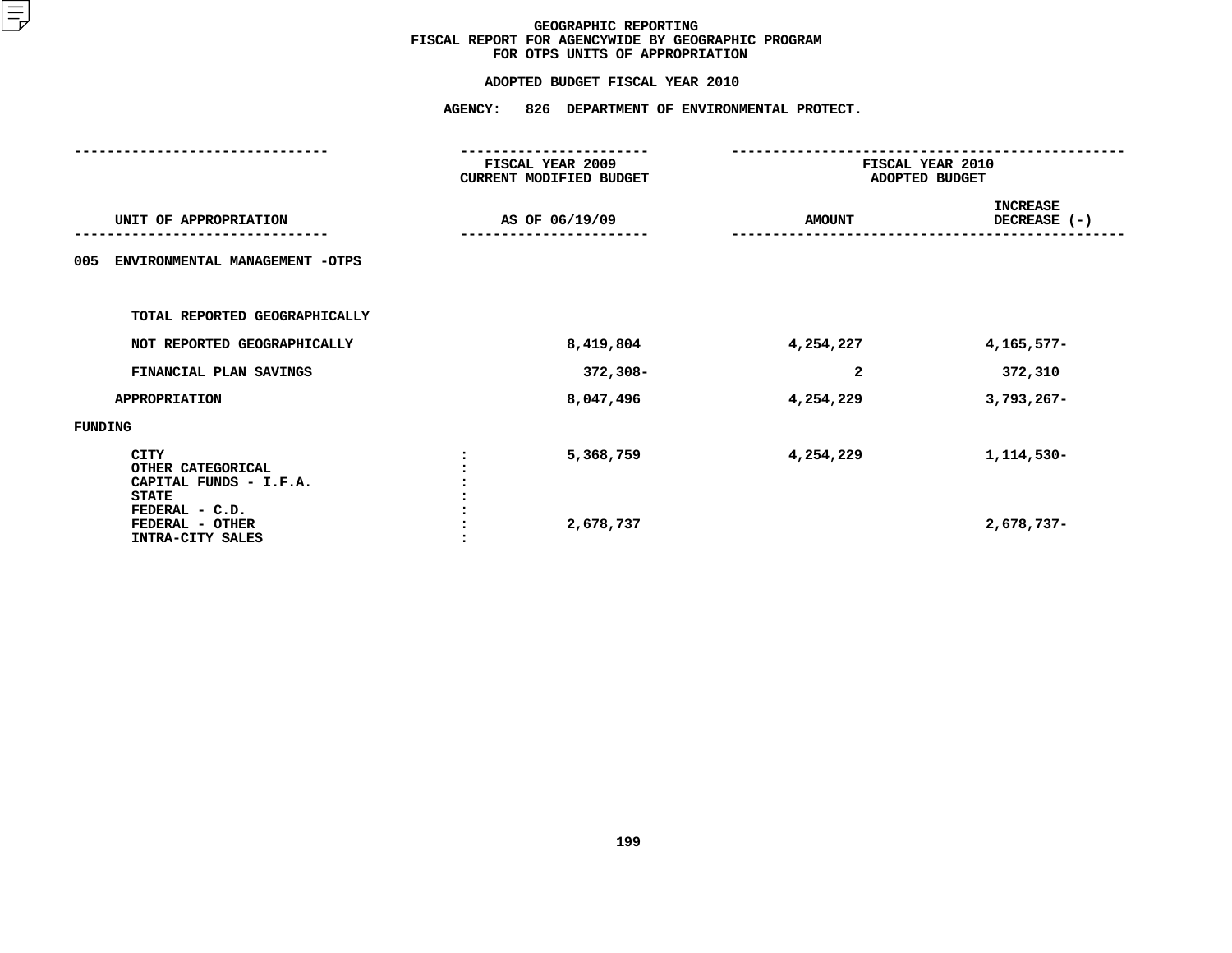|                                                                                                                                     | <b>AGENCY:</b><br>826 DEPARTMENT OF ENVIRONMENTAL PROTECT. |                       |                       |                                    |  |  |
|-------------------------------------------------------------------------------------------------------------------------------------|------------------------------------------------------------|-----------------------|-----------------------|------------------------------------|--|--|
|                                                                                                                                     | FISCAL YEAR 2009<br>CURRENT MODIFIED BUDGET                |                       |                       | FISCAL YEAR 2010<br>ADOPTED BUDGET |  |  |
| UNIT OF APPROPRIATION                                                                                                               |                                                            | AS OF 06/19/09        | <b>AMOUNT</b>         | <b>INCREASE</b><br>DECREASE (-)    |  |  |
| <b>EXECUTIVE &amp; SUPPORT-OTPS</b><br>006                                                                                          |                                                            |                       |                       |                                    |  |  |
| TOTAL REPORTED GEOGRAPHICALLY                                                                                                       |                                                            |                       |                       |                                    |  |  |
| NOT REPORTED GEOGRAPHICALLY                                                                                                         |                                                            | 45,837,731            | 44,718,544            | 1, 119, 187-                       |  |  |
| FINANCIAL PLAN SAVINGS                                                                                                              |                                                            |                       | 1,201,942-            | 1,201,942-                         |  |  |
| <b>APPROPRIATION</b>                                                                                                                |                                                            | 45,837,731            | 43,516,602            | 2,321,129-                         |  |  |
| FUNDING                                                                                                                             |                                                            |                       |                       |                                    |  |  |
| <b>CITY</b><br>OTHER CATEGORICAL<br>CAPITAL FUNDS - I.F.A.<br><b>STATE</b><br>FEDERAL - C.D.<br>FEDERAL - OTHER<br>INTRA-CITY SALES |                                                            | 45,095,406<br>742,325 | 42,767,829<br>748,773 | $2,327,577-$<br>6,448              |  |  |
|                                                                                                                                     |                                                            |                       |                       |                                    |  |  |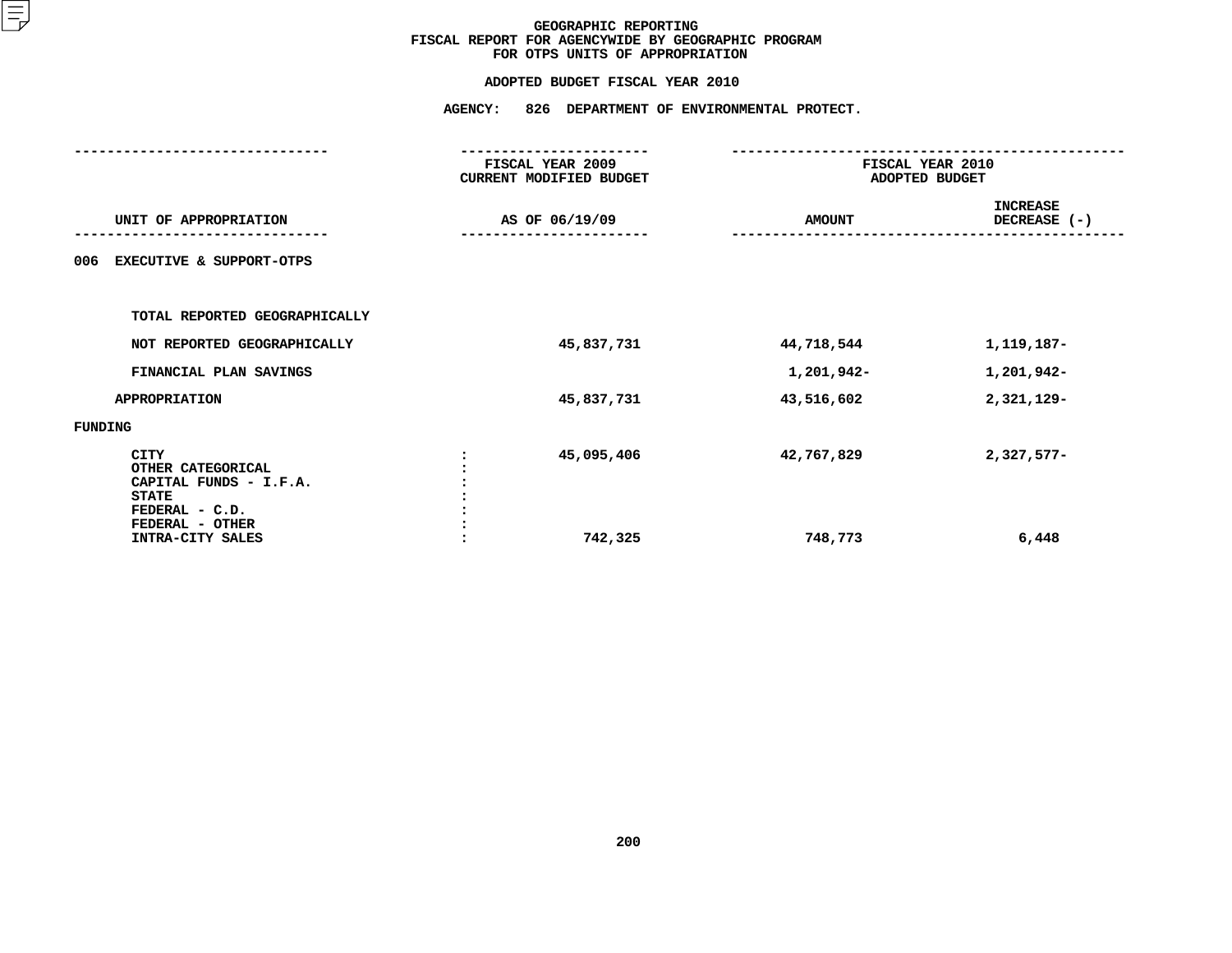### GEOGRAPHIC REPORTING<br>FISCAL REPORT AGENCYWIDE SUMMARY

### **FISCAL REPORT AGENCYWIDE SUMMARY ADOPTED BUDGET FISCAL YEAR <sup>2010</sup>**

#### **AGENCY: <sup>826</sup> DEPARTMENT OF ENVIRONMENTAL PROTECT.**

|                                                                                     | FISCAL YEAR 2009<br><b>CURRENT MODIFIED BUDGET</b> | FISCAL YEAR 2010<br>ADOPTED BUDGET |                                   |
|-------------------------------------------------------------------------------------|----------------------------------------------------|------------------------------------|-----------------------------------|
| UNIT OF APPROPRIATION                                                               | AS OF 06/19/09                                     | <b>AMOUNT</b>                      | <b>INCREASE</b><br>DECREASE $(-)$ |
| PS APPROPRIATIONS                                                                   |                                                    |                                    |                                   |
| REGULAR GROSS<br><b>OTHER</b>                                                       | 94,690,397<br>6,127,998                            | 95,725,603<br>6,133,730            | 1,035,206<br>5,732                |
| TOTAL REPORTED GEOGRAPHICALLY<br>NOT REPORTED GEOGRAPHICALLY                        | 100,818,395<br>315,099,801                         | 101,859,333<br>309,276,219         | 1,040,938<br>5,823,582-           |
| OTPS APPROPRIATIONS<br>TOTAL REPORTED GEOGRAPHICALLY<br>NOT REPORTED GEOGRAPHICALLY | 604,029,719                                        | 614,765,591                        | 10,735,872                        |
|                                                                                     |                                                    |                                    |                                   |
| FINANCIAL PLAN SAVINGS<br><b>APPROPRIATIONS</b>                                     | $238,199-$<br>1,019,709,716                        | 611,298-<br>1,025,289,845          | $373,099 -$<br>5,580,129          |
| <b>FUNDING</b>                                                                      |                                                    |                                    |                                   |
| <b>CITY</b><br>OTHER CATEGORICAL                                                    | 944,655,023                                        | 966,068,994                        | 21, 413, 971                      |
| CAPITAL FUNDS - I.F.A.<br><b>STATE</b>                                              | 56,046,810<br>69,297                               | 57,846,118                         | 1,799,308<br>69,297-              |
| FEDERAL - C.D.                                                                      |                                                    |                                    |                                   |
| FEDERAL - OTHER<br>INTRA-CITY SALES                                                 | 17,736,409<br>1,202,177                            | 240,108<br>1,134,625               | $17,496,301 -$<br>$67,552-$       |
|                                                                                     |                                                    |                                    |                                   |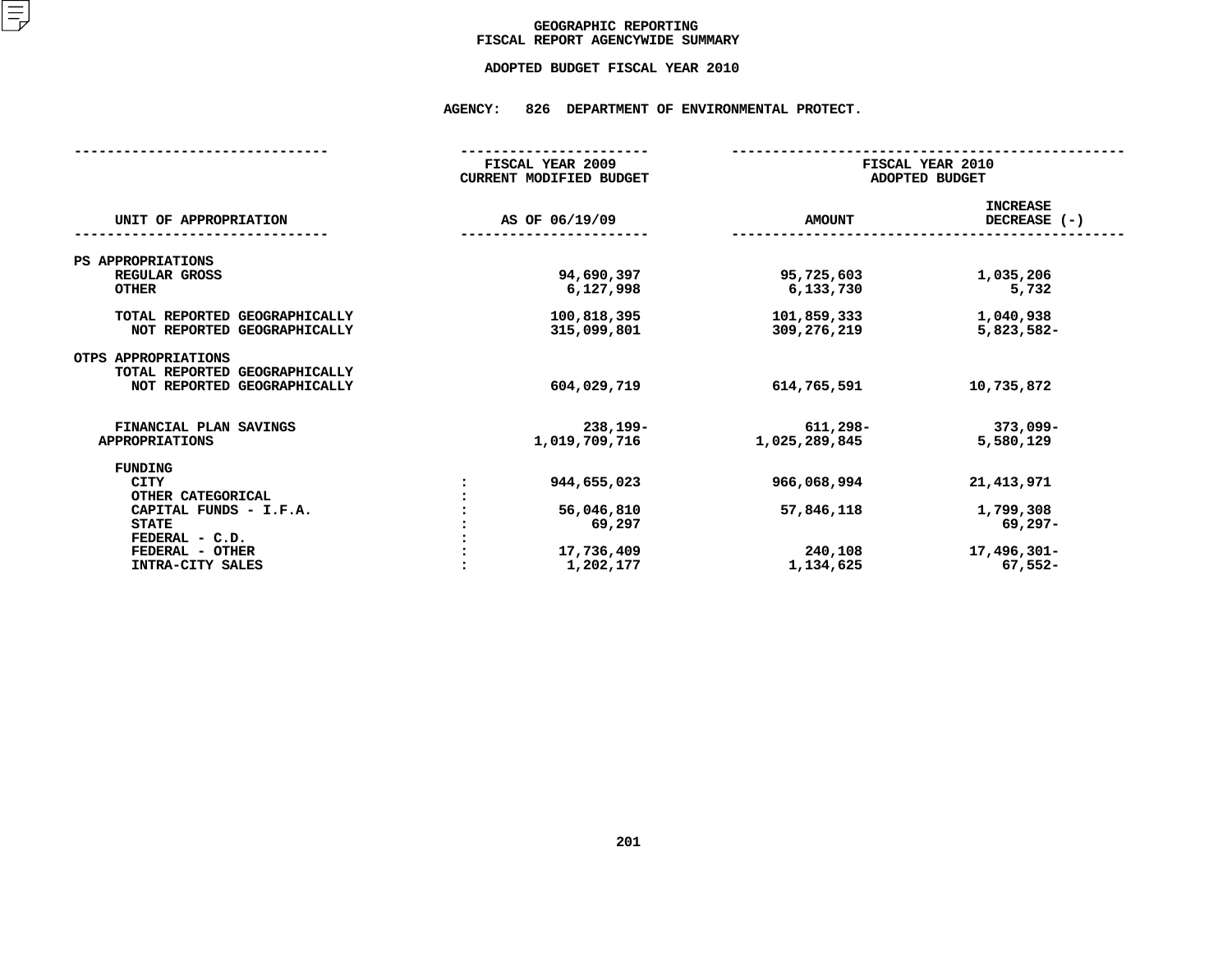|                | ADOPTED BUDGET FISCAL YEAR 2010 |
|----------------|---------------------------------|
| <b>AGENCY</b>  | 827 DEPARTMENT OF SANITATION    |
| <b>BOROUGH</b> | <b>BRONX</b>                    |
| <b>PROGRAM</b> | SANIT SERV DIST & MECH BI       |

**M**<br>**N** 102 CLEANING & COLLECTION<br>**N** 102 CLEANING & COLLECTION **UNIT OF APPROPRIATION <sup>102</sup> CLEANING & COLLECTION**

|                                              | FISCAL YEAR 2009        |           |               | FISCAL YEAR 2010 |             |
|----------------------------------------------|-------------------------|-----------|---------------|------------------|-------------|
|                                              | CURRENT MODIFIED BUDGET |           |               | ADOPTED BUDGET   |             |
|                                              | AS OF 06/19/09          |           |               |                  |             |
|                                              |                         | FULL TIME |               | FULL TIME        | INCREASE    |
| LOCAL SERVICE DISTRICT                       | <b>AMOUNT</b>           | POSITIONS | <b>AMOUNT</b> | <b>POSITIONS</b> | DECREASE(-) |
|                                              |                         |           |               |                  |             |
| <b>BRONX</b><br>1 SANITATION DISTRICT        | 3,043,736               | 55        | 3,229,707     | 55               | 185,971     |
| 2 SANITATION DISTRICT<br><b>BRONX</b>        | 2,618,441               | 49        | 2,778,426     | 49               | 159,985     |
| 3 SANITATION DISTRICT<br><b>BRONX</b>        | 1,466,356               | 28        | 1,536,251     | 28               | 69,895      |
| <b>BRONX</b><br>4 SANITATION DISTRICT        | 4,147,568               | 75        | 4,119,513     | 70               | $28,055-$   |
| 5 SANITATION DISTRICT<br><b>BRONX</b>        | 4,165,719               | 74        | 4,791,008     | 67               | 625,289     |
| <b>6 SANITATION DISTRICT</b><br><b>BRONX</b> | 3,806,869               | 73        | 3,852,581     | 69               | 45,712      |
| SANITATION DISTRICT<br><b>BRONX</b>          | 3,903,136               | 70        | 4,207,112     | 70               | 303,976     |
| 8 SANITATION DISTRICT<br><b>BRONX</b>        | 3,574,752               | 64        | 3,781,912     | 64               | 207,160     |
| <b>BRONX</b><br>SANITATION DISTRICT<br>9.    | 5,214,919               | 86        | 5,426,985     | 86               | 212,066     |
| SANITATION DISTRICT<br>BRONX 10              | 4,415,008               | 79        | 4,671,713     | 79               | 256,705     |
| BRONX 11 SANITATION DISTRICT                 | 4,353,579               | 73        | 4,619,581     | 73               | 266,002     |
| BRONX 12 SANITATION DISTRICT                 | 5,725,590               | 98        | 6,089,387     | 98               | 363,797     |
| PROGRAM TOTAL:                               | 46,435,673              | 824       | 49,104,176    | 808              | 2,668,503   |
|                                              |                         |           |               |                  |             |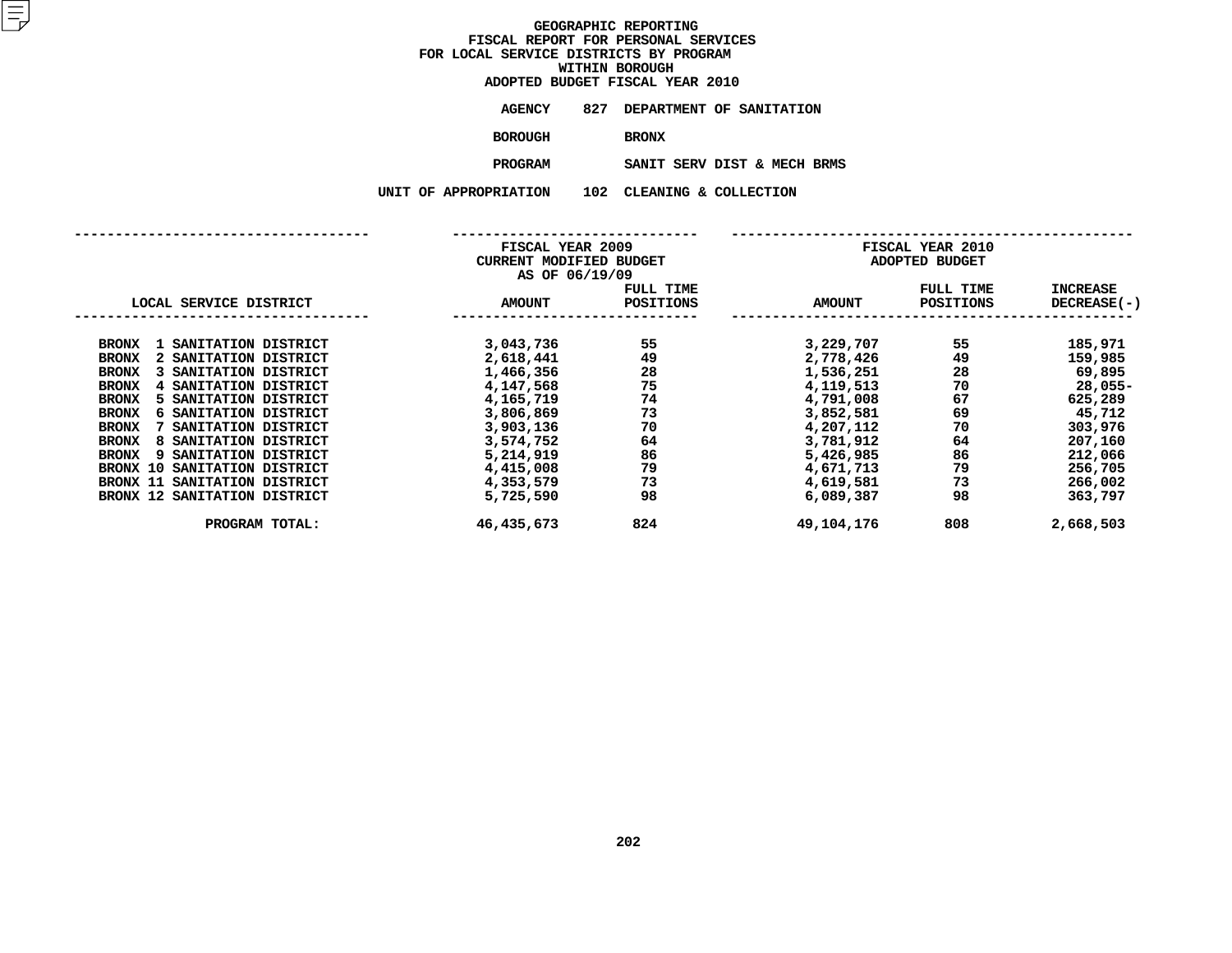**ADOPTED BUDGET FISCAL YEAR <sup>2010</sup>AGENCY <sup>827</sup> DEPARTMENT OF SANITATION**

**BOROUGH**

BRONX<br>SANITATION ENFORCEMENT **PROGRAM**

 **SANITATION ENFORCEMENT UNIT OF APPROPRIATION <sup>101</sup> EXECUTIVE ADMINISTRATIVE**

|                                                                                                                                                                                                                                                                                                                                                                                                                                                                 |  |               | FISCAL YEAR 2009<br><b>CURRENT MODIFIED BUDGET</b><br>AS OF 06/19/09 |               |                        | FISCAL YEAR 2010<br>ADOPTED BUDGET    |  |  |
|-----------------------------------------------------------------------------------------------------------------------------------------------------------------------------------------------------------------------------------------------------------------------------------------------------------------------------------------------------------------------------------------------------------------------------------------------------------------|--|---------------|----------------------------------------------------------------------|---------------|------------------------|---------------------------------------|--|--|
| LOCAL SERVICE DISTRICT                                                                                                                                                                                                                                                                                                                                                                                                                                          |  | <b>AMOUNT</b> | FULL TIME<br>POSITIONS                                               | <b>AMOUNT</b> | FULL TIME<br>POSITIONS | <b>INCREASE</b><br><b>DECREASE(-)</b> |  |  |
| 1 SANITATION ENFORCEMENT<br>вx<br>BX<br>2 SANITATION ENFORCEMENT<br>BX<br>3 SANITATION ENFORCEMENT<br>BX<br>SANITATION ENFORCEMENT<br>BX<br>5 SANITATION ENFORCEMENT<br>BX<br>SANITATION ENFORCEMENT<br>6.<br>BX<br>SANITATION ENFORCEMENT<br>BX<br>SANITATION ENFORCEMENT<br>8<br>BX<br>9 SANITATION ENFORCEMENT<br>SANITATION ENFORCEMENT<br>BX 10<br><b>11SANITATION ENFORCEMENT</b><br>BX<br>12 SANITATION ENFORCEMENT<br>BX<br>BX SANIT ENFORCEMENT AGENTS |  | 776,438       | 26                                                                   | 785,896       | 26                     | 9,458                                 |  |  |
| PROGRAM TOTAL:                                                                                                                                                                                                                                                                                                                                                                                                                                                  |  | 776,438       | 26                                                                   | 785,896       | 26                     | 9,458                                 |  |  |
| SUB BOROUGH TOTAL:                                                                                                                                                                                                                                                                                                                                                                                                                                              |  | 47,212,111    | 850                                                                  | 49,890,072    | 834                    | 2,677,961                             |  |  |
| <b>BOROUGH TOTAL:</b>                                                                                                                                                                                                                                                                                                                                                                                                                                           |  | 47,212,111    | 850                                                                  | 49,890,072    | 834                    | 2,677,961                             |  |  |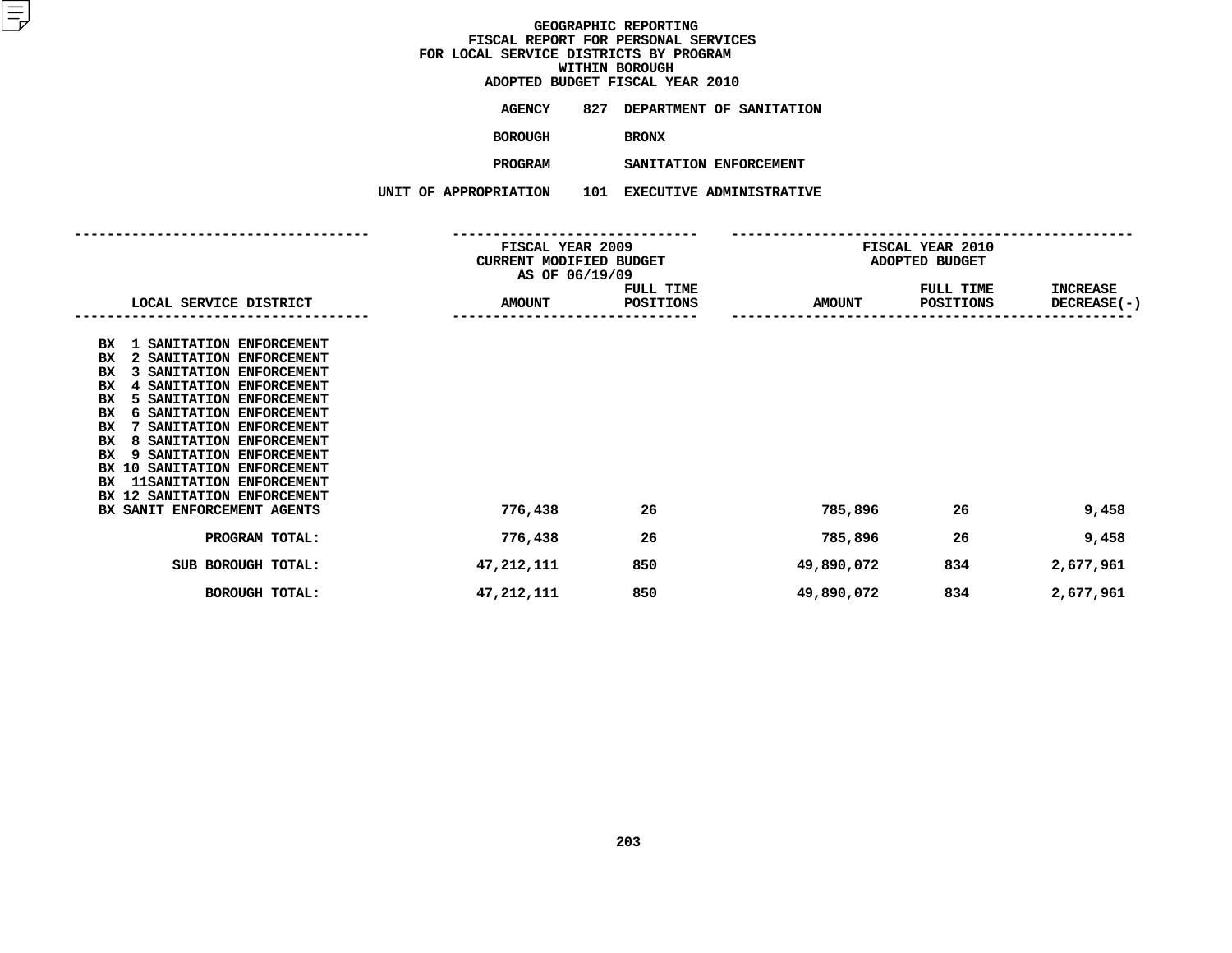**ADOPTED BUDGET FISCAL YEAR <sup>2010</sup>AGENCY <sup>827</sup> DEPARTMENT OF SANITATION BOROUGH**BROOKLYN<br>SANITATION ENFORCEMENT

**PROGRAM**

 **SANITATION ENFORCEMENT UNIT OF APPROPRIATION <sup>101</sup> EXECUTIVE ADMINISTRATIVE**

|                                            | FISCAL YEAR 2009<br><b>CURRENT MODIFIED BUDGET</b><br>AS OF 06/19/09 |                        | FISCAL YEAR 2010<br>ADOPTED BUDGET |                        |                                |
|--------------------------------------------|----------------------------------------------------------------------|------------------------|------------------------------------|------------------------|--------------------------------|
| LOCAL SERVICE DISTRICT<br>---------------- | <b>AMOUNT</b>                                                        | FULL TIME<br>POSITIONS | <b>AMOUNT</b>                      | FULL TIME<br>POSITIONS | <b>INCREASE</b><br>DECREASE(-) |
| BK SANIT ENFORCEMENT AGENTS                | 1,469,088                                                            | 51                     | 1,486,179                          | 51                     | 17,091                         |
| PROGRAM TOTAL:                             | 1,469,088                                                            | 51                     | 1,486,179                          | 51                     | 17,091                         |
| SUB BOROUGH TOTAL:                         | 1,469,088                                                            | 51                     | 1,486,179                          | 51                     | 17,091                         |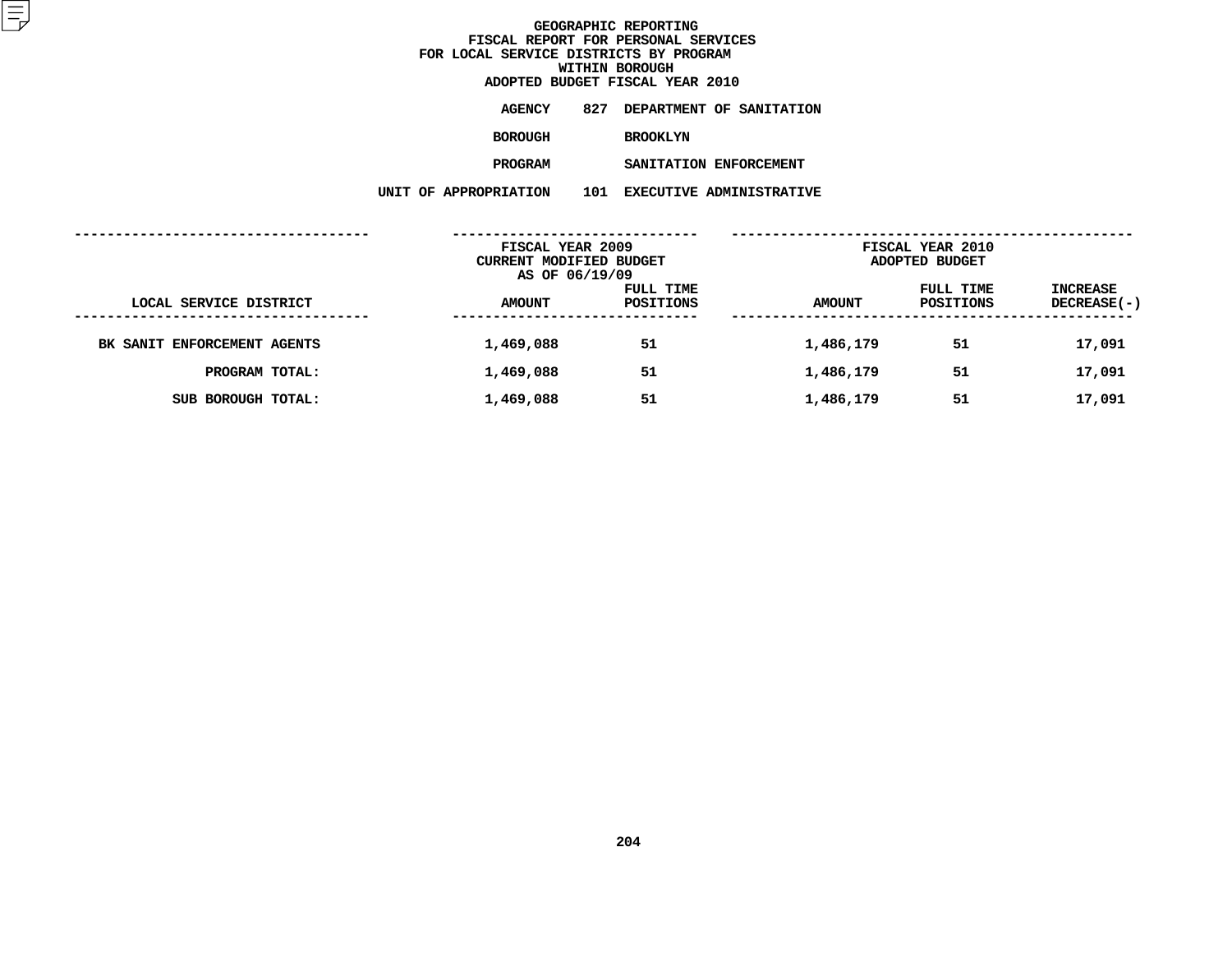|                   | ADOPTED BUDGET FISCAL YEAR 2010 |
|-------------------|---------------------------------|
| AGENCY            | 827 DEPARTMENT OF SANITATION    |
| BOROUGH           | <b>BROOKLYN NORTH</b>           |
| <b>PROGRAM</b>    | SANIT SERV DIST & MECH BRMS     |
| <b>ROPRIATION</b> | 102 CLEANING & COLLECTION       |

|                                | UNIT OF APPROPRIATION   | 102<br>CLEANING & COLLECTION |               |                  |                    |
|--------------------------------|-------------------------|------------------------------|---------------|------------------|--------------------|
|                                |                         |                              |               |                  |                    |
|                                | FISCAL YEAR 2009        |                              |               | FISCAL YEAR 2010 |                    |
|                                | CURRENT MODIFIED BUDGET |                              |               | ADOPTED BUDGET   |                    |
|                                | AS OF 06/19/09          |                              |               |                  |                    |
|                                |                         | FULL TIME                    |               | FULL TIME        | <b>INCREASE</b>    |
| LOCAL SERVICE DISTRICT         | <b>AMOUNT</b>           | <b>POSITIONS</b>             | <b>AMOUNT</b> | <b>POSITIONS</b> | <b>DECREASE(-)</b> |
|                                |                         |                              |               |                  |                    |
| BROOKLYN 1 SANITATION DISTRICT | 6,879,033               | 125                          | 7,210,478     | 122              | 331,445            |
| BROOKLYN 2 SANITATION DISTRICT | 4,967,660               | 89                           | 5,175,257     | 85               | 207,597            |
| BROOKLYN 3 SANITATION DISTRICT | 6,684,306               | 119                          | 6,948,833     | 118              | 264,527            |
| BROOKLYN 4 SANITATION DISTRICT | 5,969,771               | 106                          | 6,364,536     | 106              | 394,765            |
| BROOKLYN 5 SANITATION DISTRICT | 6,715,317               | 119                          | 7,119,409     | 116              | 404,092            |
| BROOKLYN 8 SANITATION DISTRICT | 5,270,530               | 95                           | 5,544,358     | 95               | 273,828            |
| PROGRAM TOTAL:                 | 36,486,617              | 653                          | 38,362,871    | 642              | 1,876,254          |
|                                |                         |                              |               |                  |                    |
|                                |                         |                              |               |                  |                    |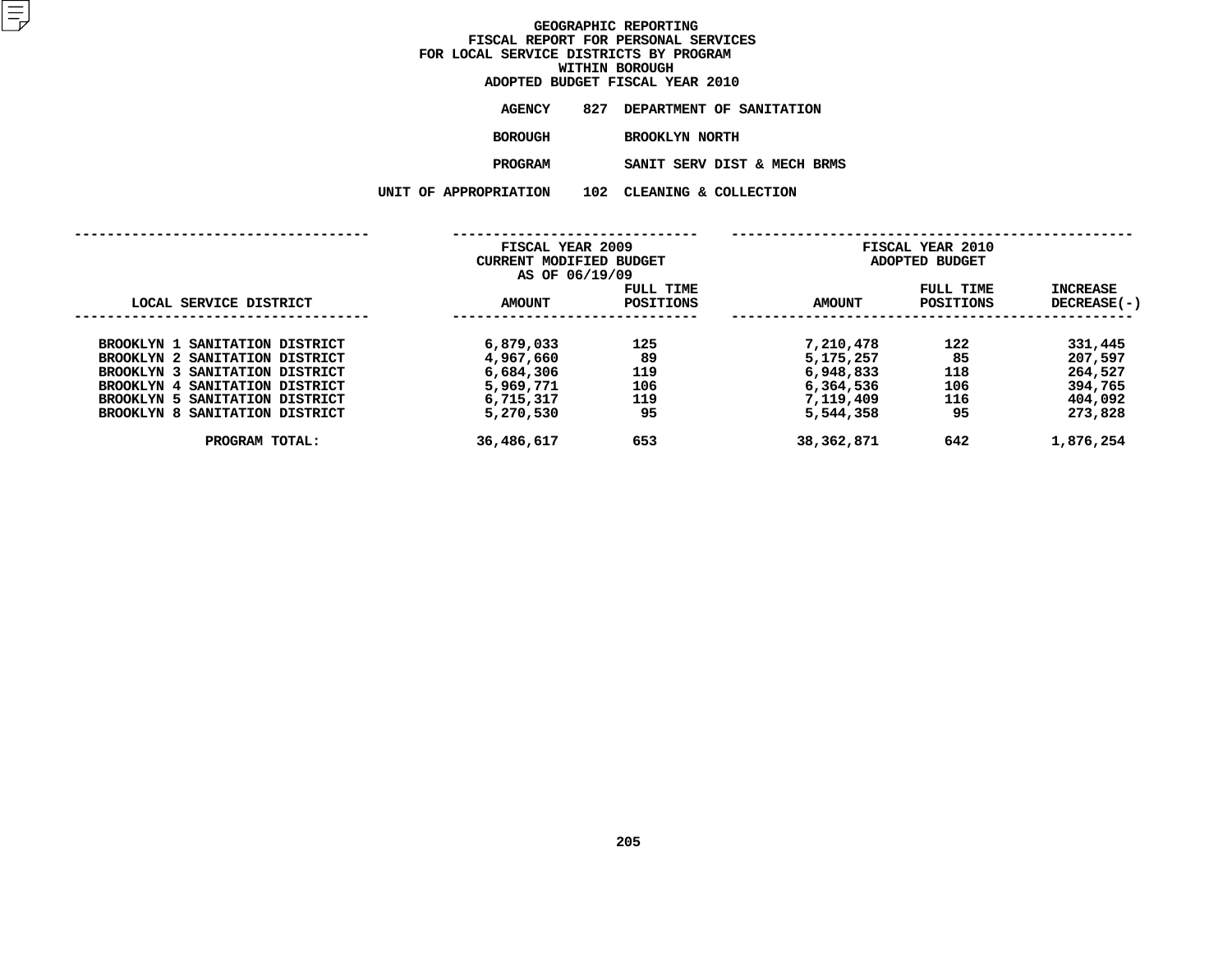**ADOPTED BUDGET FISCAL YEAR <sup>2010</sup>AGENCY <sup>827</sup> DEPARTMENT OF SANITATION**

**BOROUGH**

 **BROOKLYN NORTH PROGRAM**

 **SANITATION ENFORCEMENT UNIT OF APPROPRIATION <sup>101</sup> EXECUTIVE ADMINISTRATIVE**

|                                                                                                                                                                                        | FISCAL YEAR 2009<br>CURRENT MODIFIED BUDGET<br>AS OF 06/19/09 |                        | FISCAL YEAR 2010<br>ADOPTED BUDGET |                        |                                           |
|----------------------------------------------------------------------------------------------------------------------------------------------------------------------------------------|---------------------------------------------------------------|------------------------|------------------------------------|------------------------|-------------------------------------------|
| LOCAL SERVICE DISTRICT                                                                                                                                                                 | <b>AMOUNT</b>                                                 | FULL TIME<br>POSITIONS | <b>AMOUNT</b>                      | FULL TIME<br>POSITIONS | INCREASE<br>DECREASE(-)<br>-------------- |
| BK 1 SANITATION ENFORCEMENT<br>BK 2 SANITATION ENFORCEMENT<br>BK 3 SANITATION ENFORCEMENT<br>BK 4 SANITATION ENFORCEMENT<br>BK 5 SANITATION ENFORCEMENT<br>BK 8 SANITATION ENFORCEMENT |                                                               |                        |                                    |                        |                                           |
| PROGRAM TOTAL:                                                                                                                                                                         |                                                               |                        |                                    |                        |                                           |
| SUB BOROUGH TOTAL:                                                                                                                                                                     | 36,486,617                                                    | 653                    | 38,362,871                         | 642                    | 1,876,254                                 |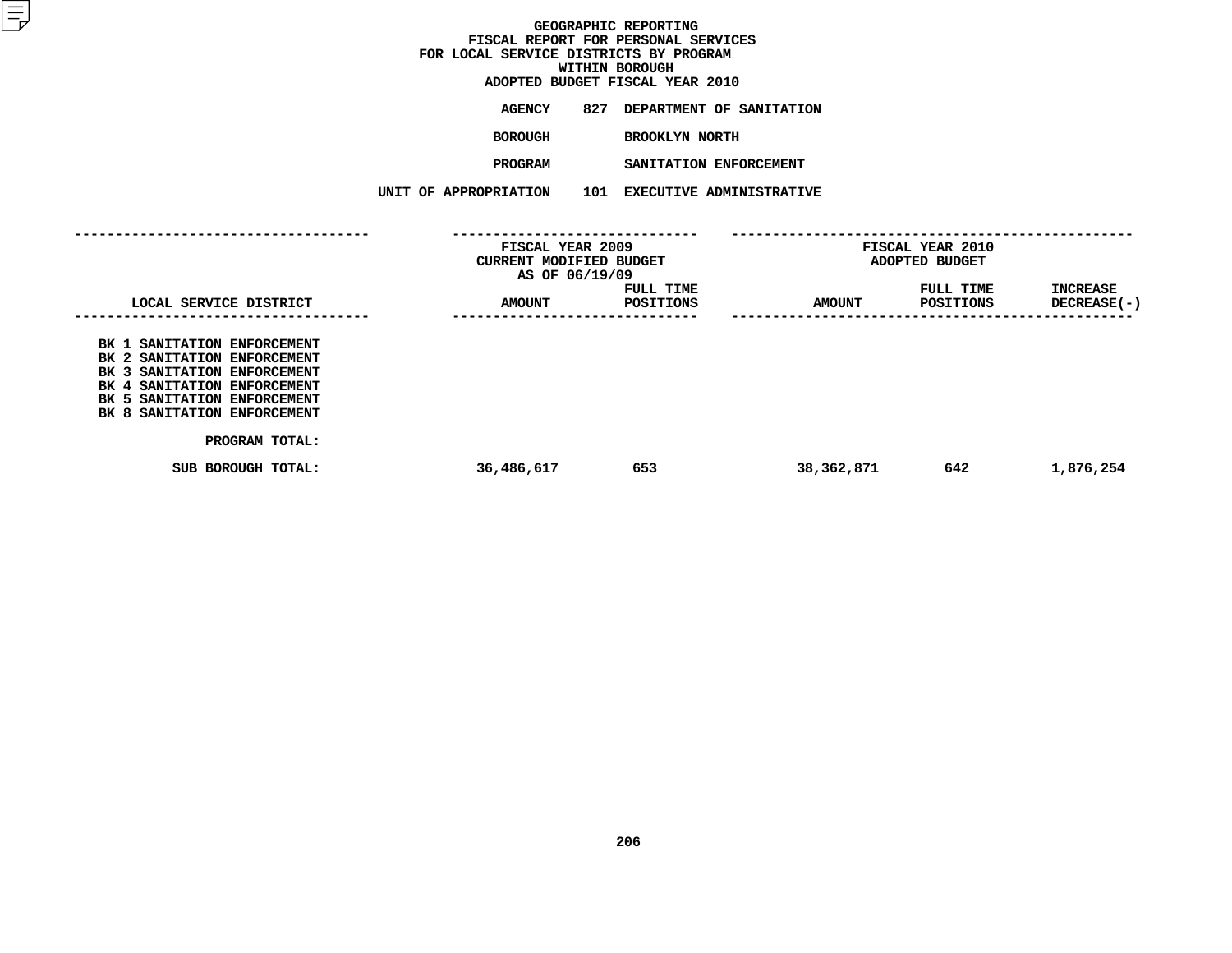|                    | ADOPTED BUDGET FISCAL YEAR 2010 |
|--------------------|---------------------------------|
| AGENCY             | 827 DEPARTMENT OF SANITATION    |
| <b>BOROUGH</b>     | BROOKLYN SOUTH                  |
| <b>PROGRAM</b>     | SANIT SERV DIST & MECH BRMS     |
| <b>PROPRIATION</b> | 102 CLEANING & COLLECTION       |

|                                | FISCAL YEAR 2009<br>CURRENT MODIFIED BUDGET<br>AS OF 06/19/09 |                        |               | FISCAL YEAR 2010<br>ADOPTED BUDGET                                                                                                                                                                                              |                                |
|--------------------------------|---------------------------------------------------------------|------------------------|---------------|---------------------------------------------------------------------------------------------------------------------------------------------------------------------------------------------------------------------------------|--------------------------------|
| LOCAL SERVICE DISTRICT         | <b>AMOUNT</b>                                                 | FULL TIME<br>POSITIONS | <b>AMOUNT</b> | FULL TIME<br>POSITIONS                                                                                                                                                                                                          | <b>INCREASE</b><br>DECREASE(-) |
| BROOKLYN 6 SANITATION DISTRICT | 5,472,089                                                     | 94                     | 5,653,562     |                                                                                                                                                                                                                                 | 181,473                        |
| BROOKLYN 7 SANITATION DISTRICT | 5,486,589                                                     | 96                     | 5,799,305     | 96 — 100 — 100 — 100 — 100 — 100 — 100 — 100 — 100 — 100 — 100 — 100 — 100 — 100 — 100 — 100 — 100 — 100 — 100 — 100 — 100 — 100 — 100 — 100 — 100 — 100 — 100 — 100 — 100 — 100 — 100 — 100 — 100 — 100 — 100 — 100 — 100 — 10 | 312,716                        |
| BROOKLYN 9 SANITATION DIST     | 4,697,900                                                     | 87 -                   | 4,979,789     | 87                                                                                                                                                                                                                              | 281,889                        |
| BKLYN 10 SANITATION DISTRICT   | 5,968,839                                                     | 104                    | 6,133,418     |                                                                                                                                                                                                                                 | 164,579                        |
| BKLYN 11 SANITATION DISTRICT   | 8,701,437                                                     | 153                    | 8,667,549     |                                                                                                                                                                                                                                 | $142$ 33,888-                  |
| BKLYN 12 SANITATION DISTRICT   | 8,141,910                                                     | 148                    | 7,990,477     | 138 200                                                                                                                                                                                                                         | 151,433-                       |
| BROOKLYN 13 SANITATION DIST    | 5,059,368                                                     | 93                     | 5,281,011     | 92                                                                                                                                                                                                                              | 221,643                        |
| BROOKLYN 14 SANITATION DIST    | 6,473,988                                                     | 117                    | 6,858,290     | 117                                                                                                                                                                                                                             | 384,302                        |
| BROOKLYN 15 SANITATION DIST    | 8,256,409                                                     | 141                    | 8,813,570     | 141                                                                                                                                                                                                                             | 557,161                        |
| BROOKLYN 16 SANITATION DIST    | 4,254,319                                                     | 85                     | 4,478,498     | 82                                                                                                                                                                                                                              | 224,179                        |
| BROOKLYN 17 SANITATION DIST    | 7,387,632                                                     | 129                    | 7,716,796     | 129                                                                                                                                                                                                                             | 329,164                        |
| BROOKLYN 18 SANITATION DIST    | 9,517,044                                                     | 163                    | 9,378,682     | 153                                                                                                                                                                                                                             | 138,362-                       |
| PROGRAM TOTAL:                 | 79,417,524                                                    | 1,410                  | 81,750,947    | 1,369                                                                                                                                                                                                                           | 2,333,423                      |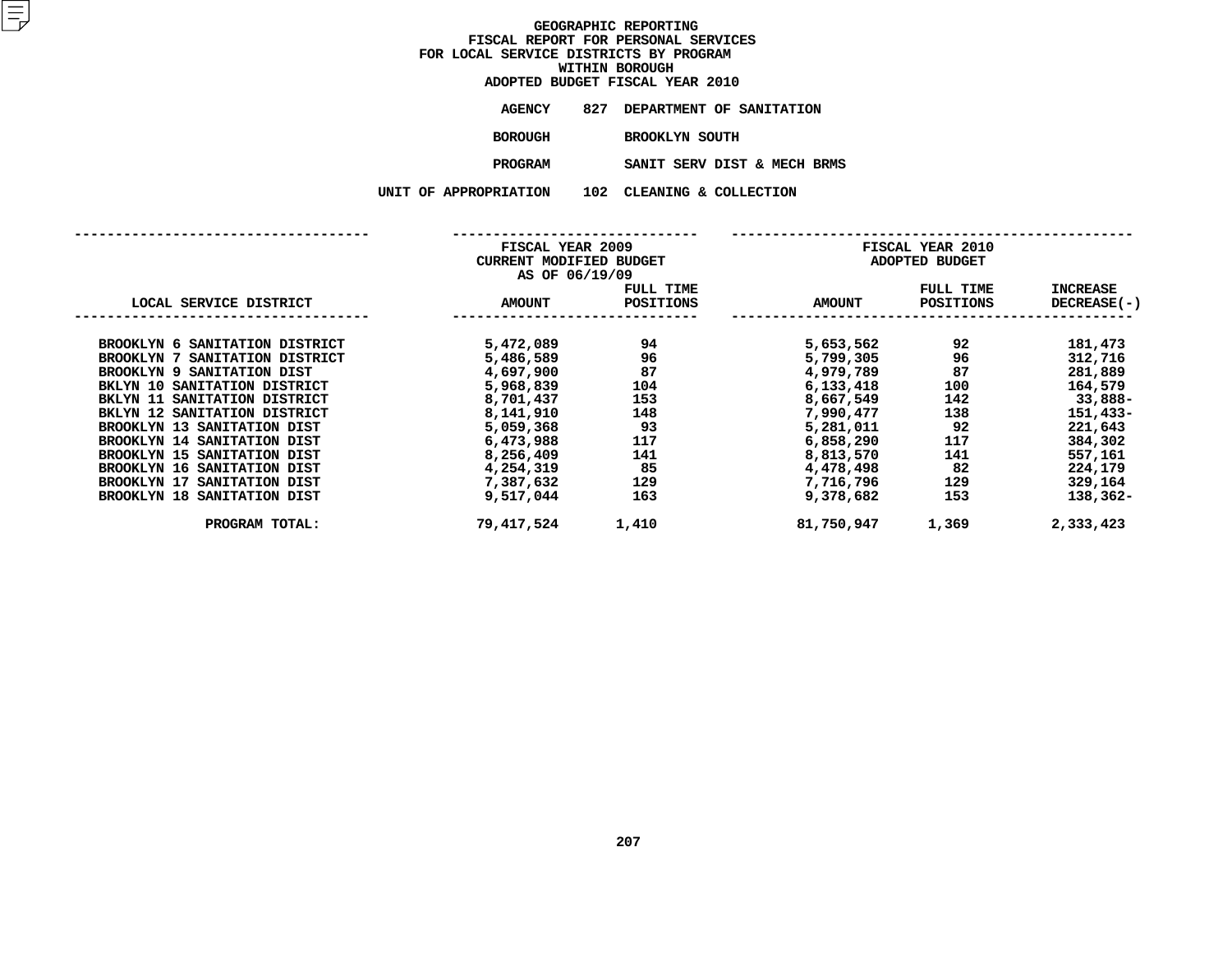|         | ADOPTED BUDGET FISCAL YEAR 2010 |
|---------|---------------------------------|
| AGENCY  | 827 DEPARTMENT OF SANITATION    |
| BOROUGH | BROOKLYN SOUTH                  |

**SANITATION ENFORCEMENT PROGRAM**

 **SANITATION ENFORCEMENT UNIT OF APPROPRIATION <sup>101</sup> EXECUTIVE ADMINISTRATIVE**

|                                                                                                                                                                                                                                                                                                                                                                                                             | FISCAL YEAR 2009<br>CURRENT MODIFIED BUDGET<br>AS OF 06/19/09 |                               | FISCAL YEAR 2010<br>ADOPTED BUDGET |                        |                                |
|-------------------------------------------------------------------------------------------------------------------------------------------------------------------------------------------------------------------------------------------------------------------------------------------------------------------------------------------------------------------------------------------------------------|---------------------------------------------------------------|-------------------------------|------------------------------------|------------------------|--------------------------------|
| LOCAL SERVICE DISTRICT                                                                                                                                                                                                                                                                                                                                                                                      | <b>AMOUNT</b>                                                 | FULL TIME<br><b>POSITIONS</b> | <b>AMOUNT</b>                      | FULL TIME<br>POSITIONS | INCREASE<br><b>DECREASE(-)</b> |
| BK 6 SANITATION ENFORCEMENT<br>BK 7 SANITATION ENFORCEMENT<br>BK 9 SANITATION ENFORCEMENT<br>BK 10 SANITATION ENFORCEMENT<br>BK 11 SANITATION ENFORCEMENT<br>BK 12 SANITATION ENFORCEMENT<br>BK 13 SANITATION ENFORCEMENT<br>BK 14 SANITATION ENFORCEMENT<br>BK 15 SANITATION ENFORCEMENT<br>BK 16 SANITATION ENFORCEMENT<br>BK 17 SANITATION ENFORCEMENT<br>BK 18 SANITATION ENFORCEMENT<br>PROGRAM TOTAL: |                                                               |                               |                                    |                        |                                |
| SUB BOROUGH TOTAL:                                                                                                                                                                                                                                                                                                                                                                                          | 79,417,524                                                    | 1,410                         | 81,750,947                         | 1,369                  | 2,333,423                      |
| <b>BOROUGH TOTAL:</b>                                                                                                                                                                                                                                                                                                                                                                                       | 117,373,229                                                   | 2,114                         | 121,599,997                        | 2,062                  | 4,226,768                      |
|                                                                                                                                                                                                                                                                                                                                                                                                             |                                                               |                               |                                    |                        |                                |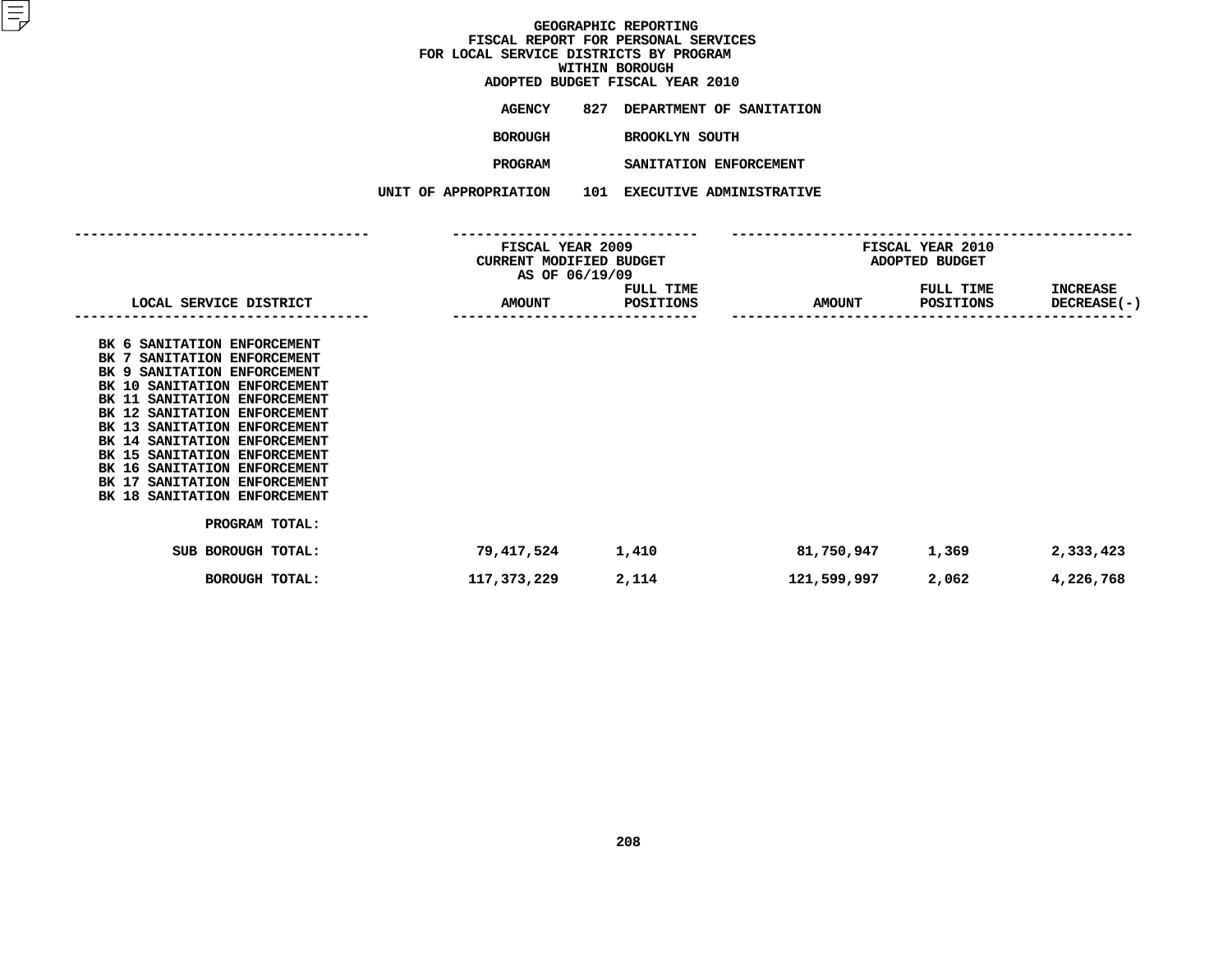| ADOPTED BUDGET FISCAL YEAR 2010 |                              |  |  |  |
|---------------------------------|------------------------------|--|--|--|
| AGENCY                          | 827 DEPARTMENT OF SANITATION |  |  |  |
| <b>BOROUGH</b>                  | <b>MANHATTAN</b>             |  |  |  |
| <b>DDAAD314</b>                 | aivem appur pram e voau p    |  |  |  |

SANIT SERV DIST & MECH BRMS **PROGRAMM**<br>**N** 102 CLEANING & COLLECTION<br>**N** 102 CLEANING & COLLECTION

**UNIT OF APPROPRIATION <sup>102</sup> CLEANING & COLLECTION**

|                                               | FISCAL YEAR 2009<br><b>CURRENT MODIFIED BUDGET</b> |           | FISCAL YEAR 2010<br>ADOPTED BUDGET<br>FULL TIME<br><b>INCREASE</b> |           |             |
|-----------------------------------------------|----------------------------------------------------|-----------|--------------------------------------------------------------------|-----------|-------------|
|                                               | AS OF 06/19/09                                     | FULL TIME |                                                                    |           |             |
| LOCAL SERVICE DISTRICT                        | <b>AMOUNT</b>                                      | POSITIONS | <b>AMOUNT</b>                                                      | POSITIONS | DECREASE(-) |
| <b>MANHATTAN</b><br>1 SANITATION DIST         | 3,644,258                                          | 63        | 3,642,317                                                          | 61        | 1,941–      |
| <b>MANHATTAN</b><br>2 SANITATION DIST         | 4,695,579                                          | 85        | 4,974,148                                                          | 85        | 278,569     |
| <b>MANHATTAN</b><br>3 SANITATION DIST         | 5,845,195                                          | 111       | 6,143,357                                                          | 108       | 298,162     |
| 4 SANITATION DIST<br><b>MANHATTAN</b>         | 4,931,183                                          | 91        | 5,231,390                                                          | 91        | 300,207     |
| <b>MANHATTAN</b><br>5 SANITATION DIST         | 4,187,200                                          | 74        | 4,357,019                                                          | 73        | 169,819     |
| <b>MANHATTAN</b><br><b>6 SANITATION DIST</b>  | 5,694,943                                          | 105       | 5,746,946                                                          | 98        | 52,003      |
| <b>MANHATTAN</b><br>7 SANITATION DIST         | 7,900,843                                          | 144       | 8,366,697                                                          | 144       | 465,854     |
| 8 SANITATION DIST<br><b>MANHATTAN</b>         | 8,958,778                                          | 158       | 8,851,627                                                          | 148       | 107,151-    |
| <b>MANHATTAN</b><br><b>9 SANITATION DIST</b>  | 3,957,323                                          | 68        | 4,180,135                                                          | 66        | 222,812     |
| <b>MANHATTAN 10</b><br>SANITATION DIST        | 4,408,601                                          | 80        | 4,380,072                                                          | 74        | 28,529-     |
| <b>MANHATTAN 11</b><br>SANITATION DIST        | 3,906,126                                          | 71        | 4,093,678                                                          | 70        | 187,552     |
| <b>MANHATTAN 12</b><br><b>SANITATION DIST</b> | 7,409,688                                          | 132       | 7,845,532                                                          | 132       | 435,844     |
| PROGRAM TOTAL:                                | 65,539,717                                         | 1,182     | 67,812,918                                                         | 1,150     | 2,273,201   |
|                                               |                                                    |           |                                                                    |           |             |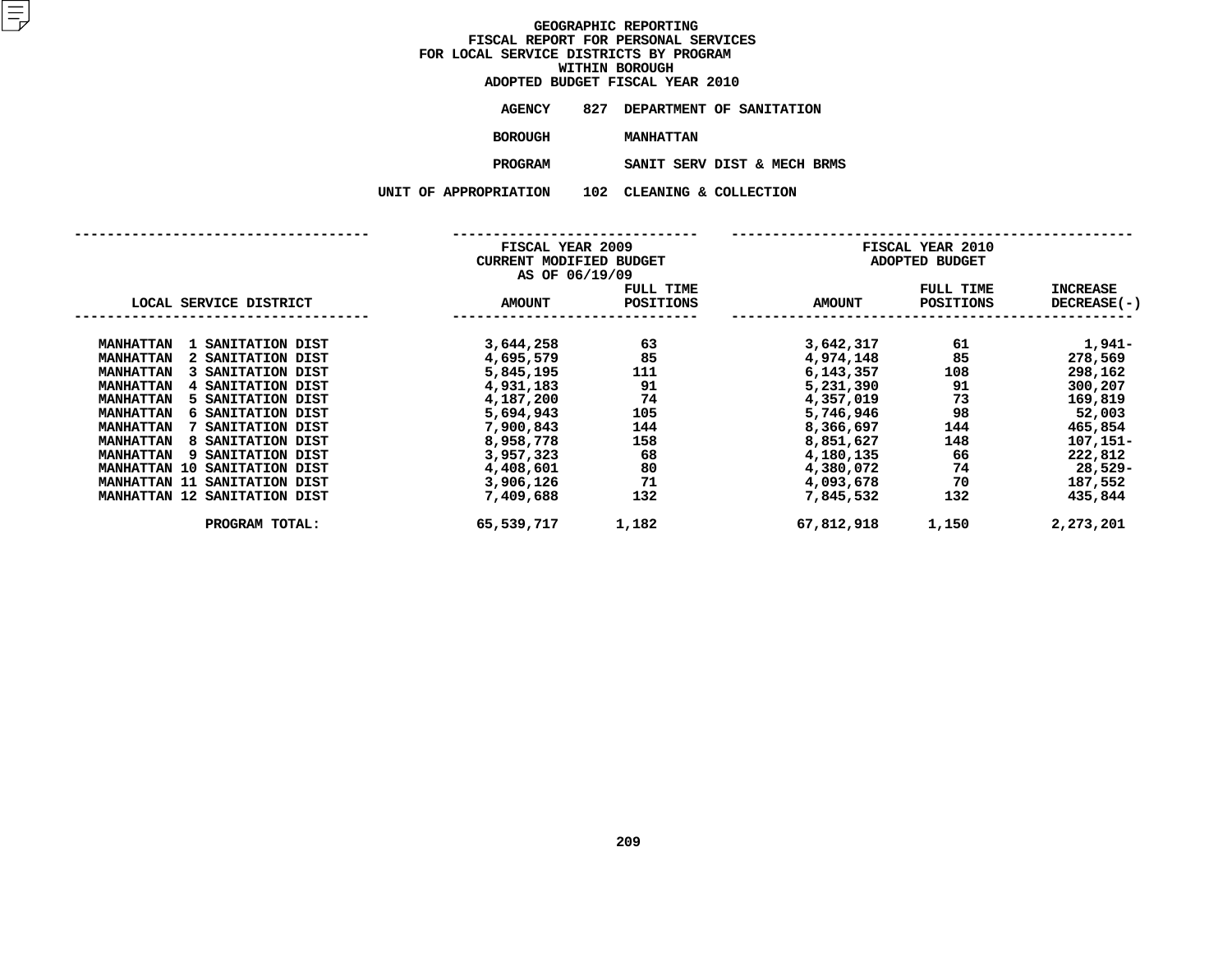# **ADOPTED BUDGET FISCAL YEAR <sup>2010</sup>**

**AGENCY <sup>827</sup> DEPARTMENT OF SANITATION**

**BOROUGH**

 **MANHATTAN PROGRAM**

 **SANITATION ENFORCEMENT UNIT OF APPROPRIATION <sup>101</sup> EXECUTIVE ADMINISTRATIVE**

| LOCAL SERVICE DISTRICT                                                                                                                                                                                                                                                                                                                                                                                                                                            | FISCAL YEAR 2009<br>CURRENT MODIFIED BUDGET<br>AS OF 06/19/09 | <b>FULL TIME</b><br>POSITIONS | FISCAL YEAR 2010<br>ADOPTED BUDGET<br><b>FULL TIME</b><br><b>INCREASE</b> |           |                    |
|-------------------------------------------------------------------------------------------------------------------------------------------------------------------------------------------------------------------------------------------------------------------------------------------------------------------------------------------------------------------------------------------------------------------------------------------------------------------|---------------------------------------------------------------|-------------------------------|---------------------------------------------------------------------------|-----------|--------------------|
|                                                                                                                                                                                                                                                                                                                                                                                                                                                                   | <b>AMOUNT</b>                                                 |                               | <b>AMOUNT</b>                                                             | POSITIONS | <b>DECREASE(-)</b> |
| 1 SANITATION ENFORCEMENT<br>ΜN<br>2 SANITATION ENFORCEMENT<br>MN<br>SANITATION ENFORCEMENT<br>ΜN<br>4 SANITATION ENFORCEMENT<br>ΜN<br>5 SANITATION ENFORCEMENT<br>ΜN<br>SANITATION ENFORCEMENT<br>ΜN<br>6<br>SANITATION ENFORCEMENT<br>MN<br>SANITATION ENFORCEMENT<br>MN<br>8<br>SANITATION ENFORCEMENT<br>ΜN<br>9<br>SANITATION ENFORCEMENT<br>ΜN<br>10<br>SANITATION ENFORCEMENT<br>11<br>MΝ<br>12 SANITATION ENFORCEMENT<br>ΜN<br>MN SANIT ENFORCEMENT AGENTS | 788,101                                                       | 28                            | 806,312                                                                   | 28        | 18,211             |
| PROGRAM TOTAL:                                                                                                                                                                                                                                                                                                                                                                                                                                                    | 788,101                                                       | 28                            | 806,312                                                                   | 28        | 18,211             |
| SUB BOROUGH TOTAL:                                                                                                                                                                                                                                                                                                                                                                                                                                                | 66,327,818                                                    | 1,210                         | 68,619,230                                                                | 1,178     | 2,291,412          |
| BOROUGH TOTAL:                                                                                                                                                                                                                                                                                                                                                                                                                                                    | 66,327,818                                                    | 1,210                         | 68,619,230                                                                | 1,178     | 2,291,412          |
|                                                                                                                                                                                                                                                                                                                                                                                                                                                                   |                                                               |                               |                                                                           |           |                    |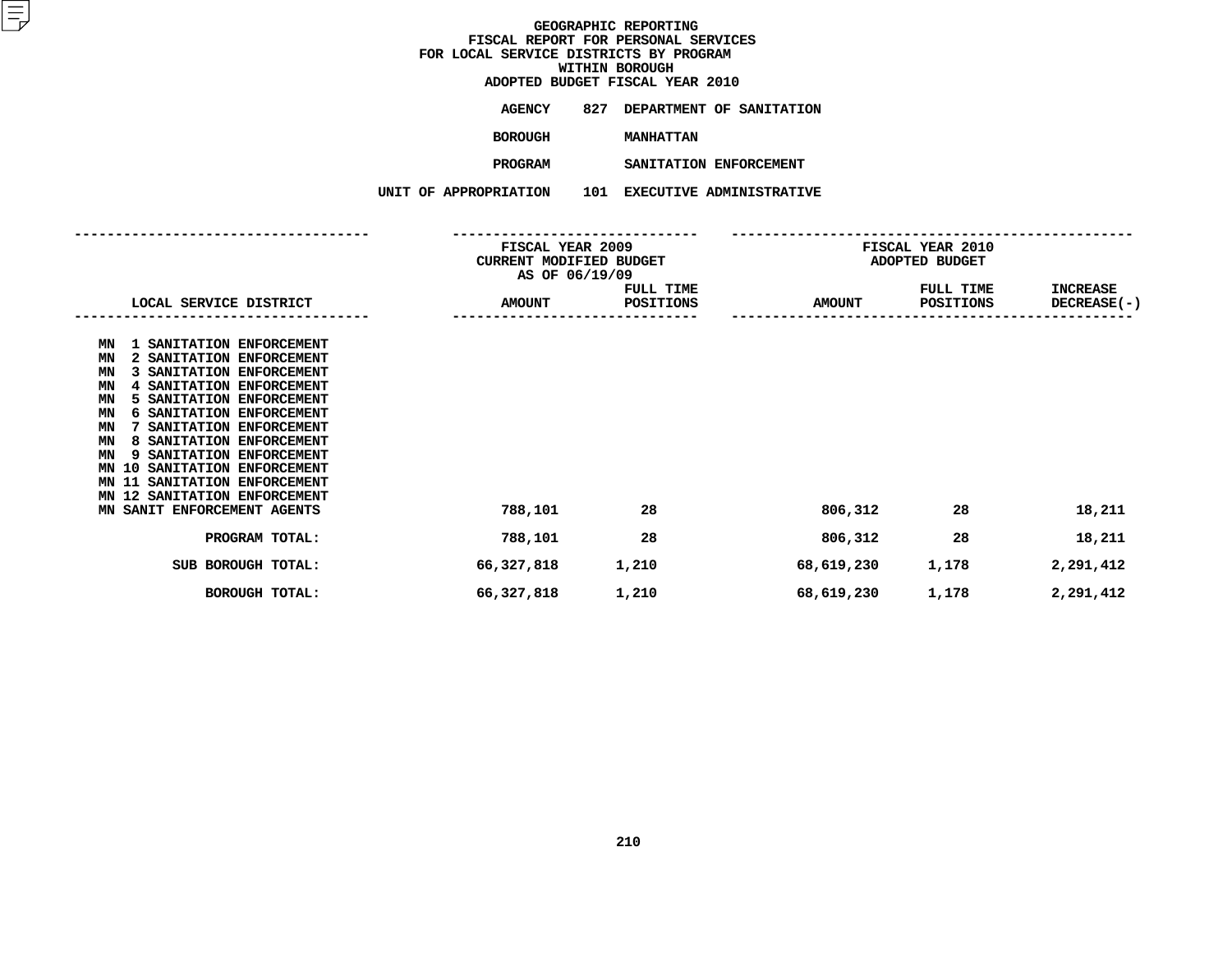**ADOPTED BUDGET FISCAL YEAR <sup>2010</sup>AGENCY <sup>827</sup> DEPARTMENT OF SANITATION**

**BOROUGH**

QUEENS<br>SANITATION ENFORCEMENT **PROGRAM**

**SANITATION ENFORCEMENT**

**UNIT OF APPROPRIATION <sup>101</sup> EXECUTIVE ADMINISTRATIVE**

|                              | FISCAL YEAR 2009<br>CURRENT MODIFIED BUDGET<br>AS OF 06/19/09 |                        | FISCAL YEAR 2010<br>ADOPTED BUDGET |                        |                         |
|------------------------------|---------------------------------------------------------------|------------------------|------------------------------------|------------------------|-------------------------|
| LOCAL SERVICE DISTRICT       | <b>AMOUNT</b>                                                 | FULL TIME<br>POSITIONS | <b>AMOUNT</b>                      | FULL TIME<br>POSITIONS | INCREASE<br>DECREASE(-) |
| ONS SANIT ENFORCEMENT AGENTS | 880,256                                                       | 30                     | 928,868                            | 30                     | 48,612                  |
| PROGRAM TOTAL:               | 880,256                                                       | 30                     | 928,868                            | 30                     | 48,612                  |
| SUB BOROUGH TOTAL:           | 880,256                                                       | 30                     | 928,868                            | 30                     | 48,612                  |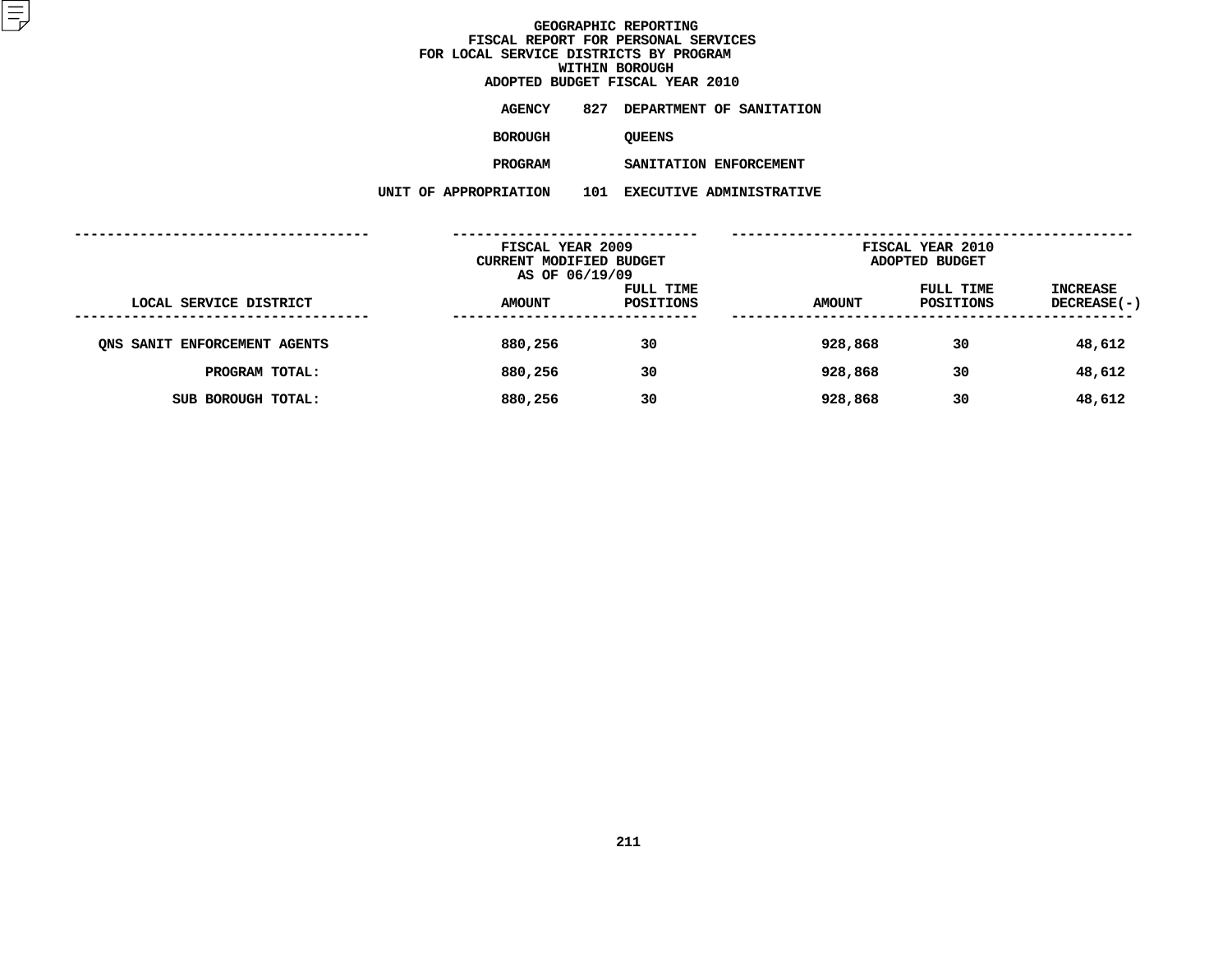|                    |     | ADOPTED BUDGET FISCAL YEAR 2010 |
|--------------------|-----|---------------------------------|
| AGENCY             |     | 827 DEPARTMENT OF SANITATION    |
| <b>BOROUGH</b>     |     | <b>OUEENS EAST</b>              |
| <b>PROGRAM</b>     |     | SANIT SERV DIST & MECH BRMS     |
| <b>PROPRIATION</b> | 102 | CLEANING & COLLECTION           |

**UNIT OF APPROPRIATION <sup>102</sup> CLEANING & COLLECTION**

|                                      | FISCAL YEAR 2009<br>CURRENT MODIFIED BUDGET<br>AS OF 06/19/09 |                               | <b>FISCAL YEAR 2010</b><br>ADOPTED BUDGET |                               |                         |
|--------------------------------------|---------------------------------------------------------------|-------------------------------|-------------------------------------------|-------------------------------|-------------------------|
| LOCAL SERVICE DISTRICT               | <b>AMOUNT</b>                                                 | FULL TIME<br><b>POSITIONS</b> | <b>AMOUNT</b>                             | FULL TIME<br><b>POSITIONS</b> | INCREASE<br>DECREASE(-) |
| SANITATION DISTRICT<br>OUEENS 7      | 10,461,973                                                    | 179                           | 10,429,782                                | 169                           | $32,191 -$              |
| QUEENS 8 SANITATION DISTRICT         | 7,423,539                                                     | 131                           | 7,739,753                                 | 131                           | 316,214                 |
| <b>QUEENS 10 SANITATION DISTRICT</b> | 7,197,232                                                     | 123                           | 7,586,322                                 | 122                           | 389,090                 |
| OUEENS 11 SANITATION DISTRICT        | 8,832,473                                                     | 149                           | 9,174,649                                 | 146                           | 342,176                 |
| <b>OUEENS 12 SANITATION DISTRICT</b> | 10,301,497                                                    | 186                           | 10,402,954                                | 176                           | 101,457                 |
| QUEENS 13 SANITATION DISTRICT        | 11,364,340                                                    | 193                           | 11,359,144                                | 183                           | $5,196-$                |
| <b>QUEENS 14 SANITATION DISTRICT</b> | 5,731,081                                                     | 97                            | 6,029,951                                 | 97                            | 298,870                 |
| PROGRAM TOTAL:                       | 61, 312, 135                                                  | 1,058                         | 62,722,555                                | 1,024                         | 1,410,420               |
|                                      |                                                               |                               |                                           |                               |                         |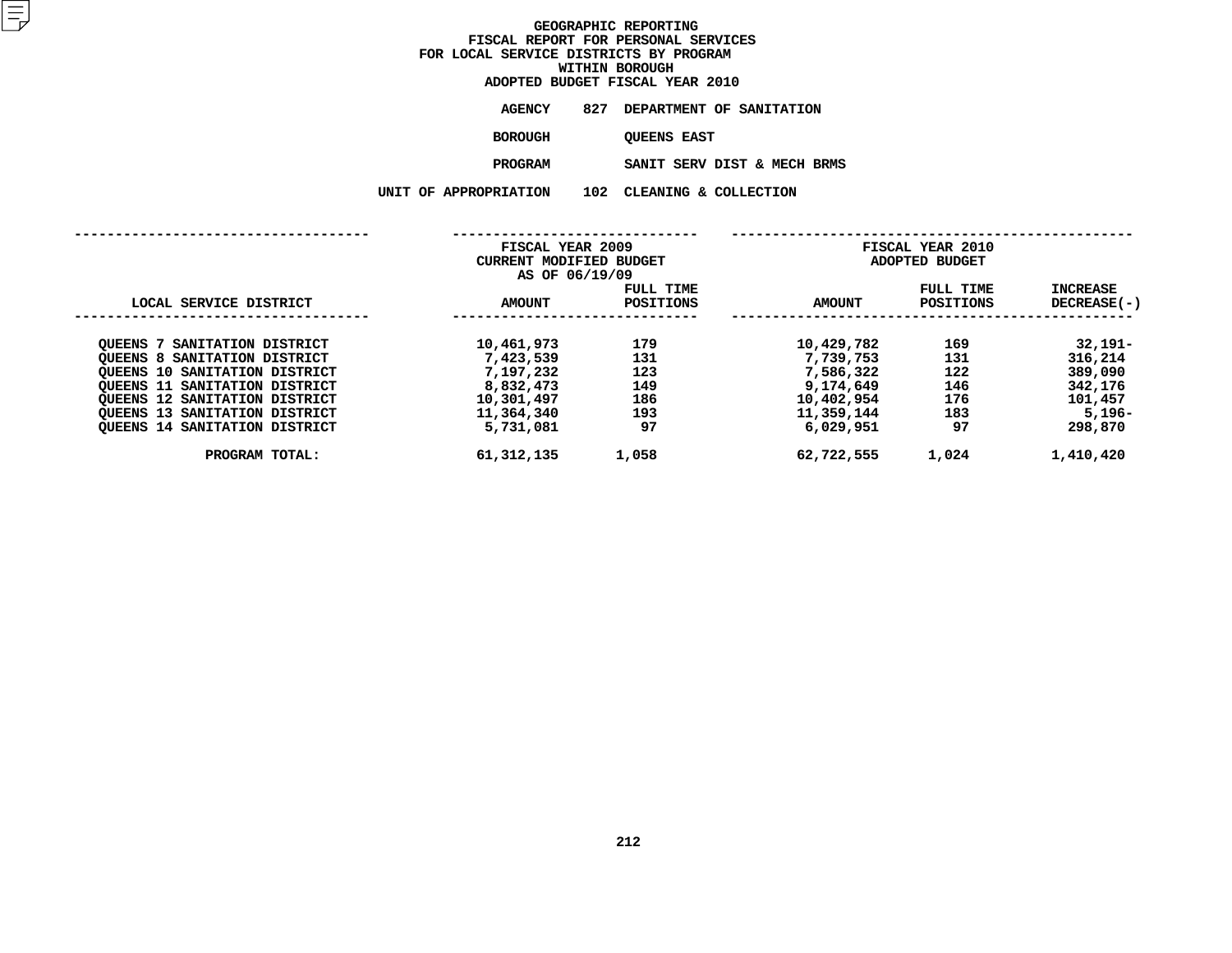# **ADOPTED BUDGET FISCAL YEAR <sup>2010</sup>**

| <b>AGENCY</b> | 827 | DEPARTMENT OF SANITATION |  |
|---------------|-----|--------------------------|--|
| BOROUGH       |     | <b>OUEENS EAST</b>       |  |

 **QUEENS EAST PROGRAM**

 **SANITATION ENFORCEMENT UNIT OF APPROPRIATION <sup>101</sup> EXECUTIVE ADMINISTRATIVE**

|                                                                                                                                                                                                                                   | FISCAL YEAR 2009<br>CURRENT MODIFIED BUDGET<br>AS OF 06/19/09 |                        | <b>FISCAL YEAR 2010</b><br>ADOPTED BUDGET |                               |                                  |
|-----------------------------------------------------------------------------------------------------------------------------------------------------------------------------------------------------------------------------------|---------------------------------------------------------------|------------------------|-------------------------------------------|-------------------------------|----------------------------------|
| LOCAL SERVICE DISTRICT                                                                                                                                                                                                            | <b>AMOUNT</b>                                                 | FULL TIME<br>POSITIONS | <b>AMOUNT</b>                             | FULL TIME<br><b>POSITIONS</b> | <b>INCREASE</b><br>$DECREASE(-)$ |
| ONS 7 SANITATION ENFORCEMENT<br>QNS 8 SANITATION ENFORCEMENT<br>ONS 10 SANITATION ENFORCEMENT<br>ONS 11 SANITATION ENFORCEMENT<br>ONS 12 SANITATION ENFORCEMENT<br>ONS 13 SANITATION ENFORCEMENT<br>ONS 14 SANITATION ENFORCEMENT |                                                               |                        |                                           |                               |                                  |
| PROGRAM TOTAL:<br>SUB BOROUGH TOTAL:                                                                                                                                                                                              | 61,312,135                                                    | 1,058                  | 62,722,555                                | 1,024                         | 1,410,420                        |
|                                                                                                                                                                                                                                   |                                                               |                        |                                           |                               |                                  |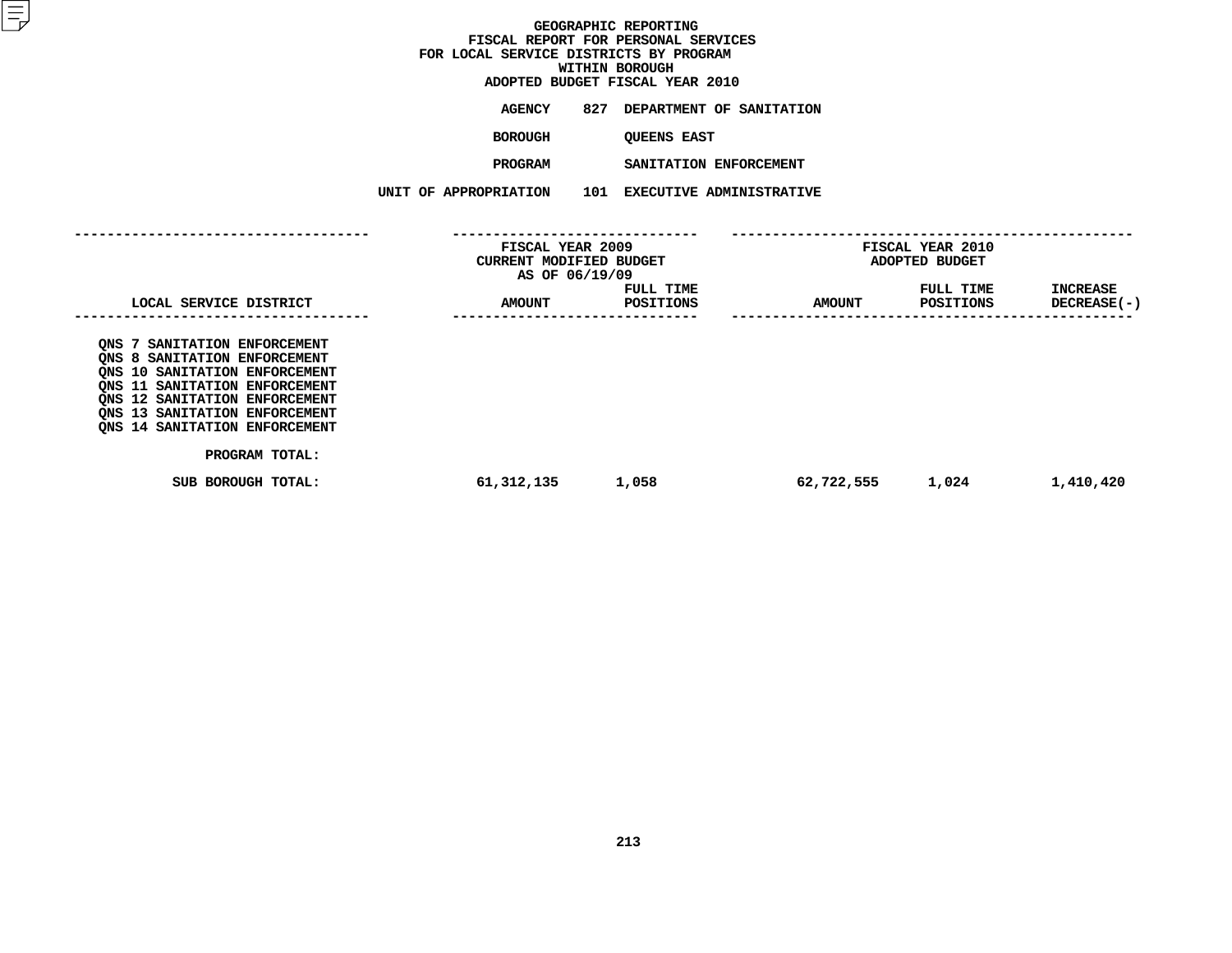| ADOPTED BUDGET FISCAL YEAR 2010 |     |                              |  |  |  |
|---------------------------------|-----|------------------------------|--|--|--|
| AGENCY                          |     | 827 DEPARTMENT OF SANITATION |  |  |  |
| BOROUGH                         |     | <b>OUEENS WEST</b>           |  |  |  |
| <b>PROGRAM</b>                  |     | SANIT SERV DIST & MECH BRMS  |  |  |  |
| <b>PROPRIATION</b>              | 102 | CLEANING & COLLECTION        |  |  |  |

**UNIT OF APPROPRIATION <sup>102</sup> CLEANING & COLLECTION**

|                                        | FISCAL YEAR 2009<br>CURRENT MODIFIED BUDGET<br>AS OF 06/19/09 |                               | FISCAL YEAR 2010<br>ADOPTED BUDGET |                               |                         |
|----------------------------------------|---------------------------------------------------------------|-------------------------------|------------------------------------|-------------------------------|-------------------------|
| LOCAL SERVICE DISTRICT                 | AMOUNT                                                        | FULL TIME<br><b>POSITIONS</b> | <b>AMOUNT</b>                      | FULL TIME<br><b>POSITIONS</b> | INCREASE<br>DECREASE(-) |
| <b>QUEENS 1 SANITATION DISTRICT</b>    | 8,857,112                                                     | 154                           | 8,720,698                          | 141                           | 136,414-                |
| <b>QUEENS 2 SANITATION DISTRICT</b>    | 5,374,824                                                     | 95                            | 5,703,223                          | 95                            | 328,399                 |
| OUEENS 3 SANITATION DISTRICT           | 5,500,083                                                     | 100                           | 5,836,135                          | 100                           | 336,052                 |
| SANITATION DISTRICT<br><b>OUEENS 4</b> | 5,426,977                                                     | 96                            | 5,689,773                          | 93                            | 262,796                 |
| OUEENS 5 SANITATION DISTRICT           | 7,442,832                                                     | 134                           | 7,897,585                          | 134                           | 454,753                 |
| OUEENS 6 SANITATION DISTRICT           | 4,640,037                                                     | 81                            | 4,939,568                          | 80                            | 299,531                 |
| OUEENS 9 SANITATION DISTRICT           | 7,031,147                                                     | 124                           | 7,480,756                          | 124                           | 449,609                 |
| PROGRAM TOTAL:                         | 44,273,012                                                    | 784                           | 46,267,738                         | 767                           | 1,994,726               |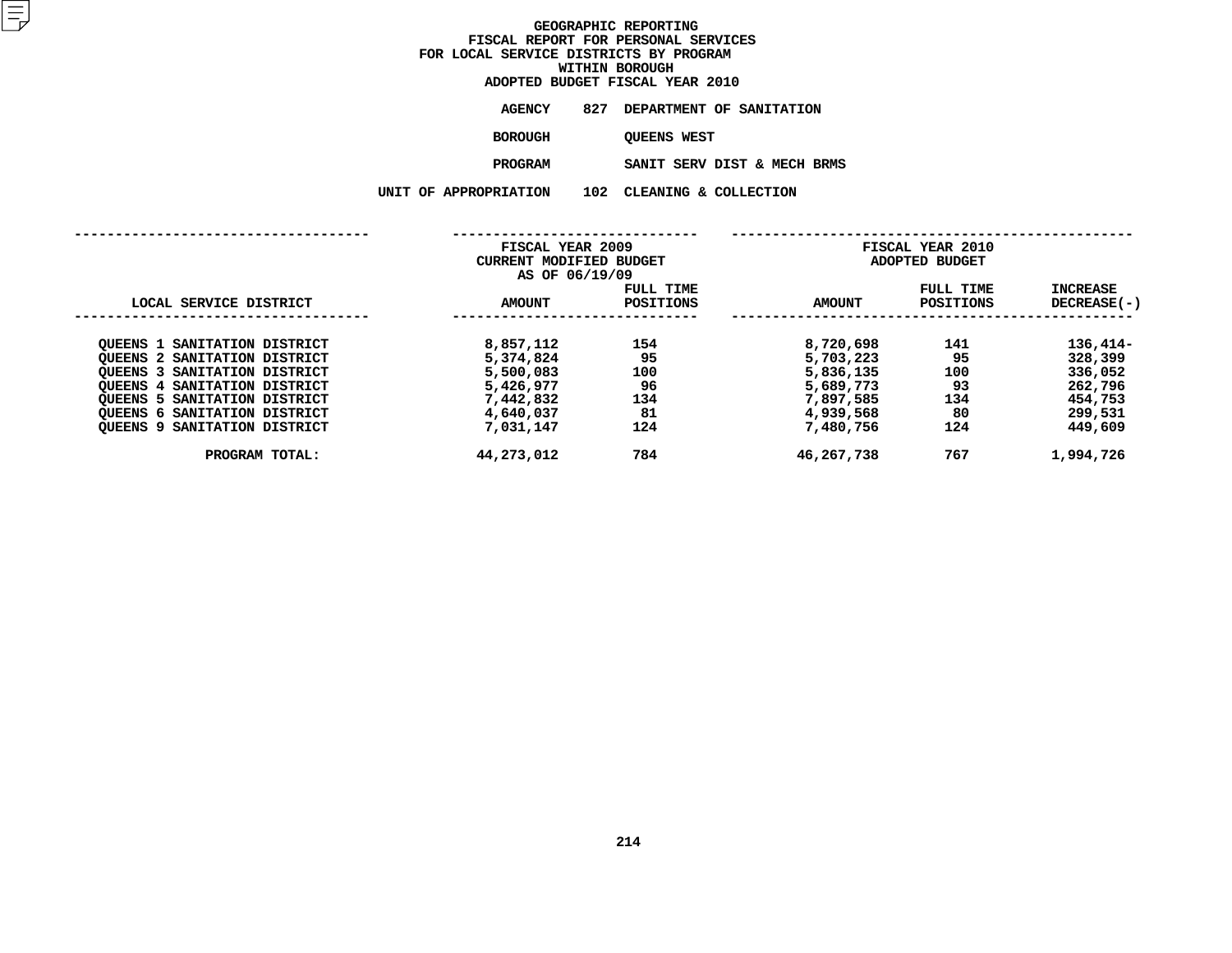# **ADOPTED BUDGET FISCAL YEAR <sup>2010</sup>**

**AGENCY <sup>827</sup> DEPARTMENT OF SANITATION**

**BOROUGH**

 **QUEENS WEST PROGRAM**

 **SANITATION ENFORCEMENT UNIT OF APPROPRIATION <sup>101</sup> EXECUTIVE ADMINISTRATIVE**

|                                                                                                                                                                                                                                                                                               | FISCAL YEAR 2009<br><b>CURRENT MODIFIED BUDGET</b><br>AS OF 06/19/09 |                               | FISCAL YEAR 2010<br>ADOPTED BUDGET |                               |                                |
|-----------------------------------------------------------------------------------------------------------------------------------------------------------------------------------------------------------------------------------------------------------------------------------------------|----------------------------------------------------------------------|-------------------------------|------------------------------------|-------------------------------|--------------------------------|
| LOCAL SERVICE DISTRICT                                                                                                                                                                                                                                                                        | <b>AMOUNT</b>                                                        | FULL TIME<br><b>POSITIONS</b> | <b>AMOUNT</b>                      | FULL TIME<br><b>POSITIONS</b> | <b>INCREASE</b><br>DECREASE(-) |
| ONS 1 SANITATION ENFORCEMENT<br>ONS 2 SANITATION ENFORCEMENT<br>ONS 3 SANITATION ENFORCEMENT<br>ONS 4 SANITATION ENFORCEMENT<br>ONS 5 SANITATION ENFORCEMENT<br>ONS 6 SANITATION ENFORCEMENT<br>ONS 9 SANITATION ENFORCEMENT<br>PROGRAM TOTAL:<br>SUB BOROUGH TOTAL:<br><b>BOROUGH TOTAL:</b> | 44,273,012<br>106,465,403                                            | 784<br>1,872                  | 46,267,738<br>109,919,161          | 767<br>1,821                  | 1,994,726<br>3,453,758         |
|                                                                                                                                                                                                                                                                                               |                                                                      |                               |                                    |                               |                                |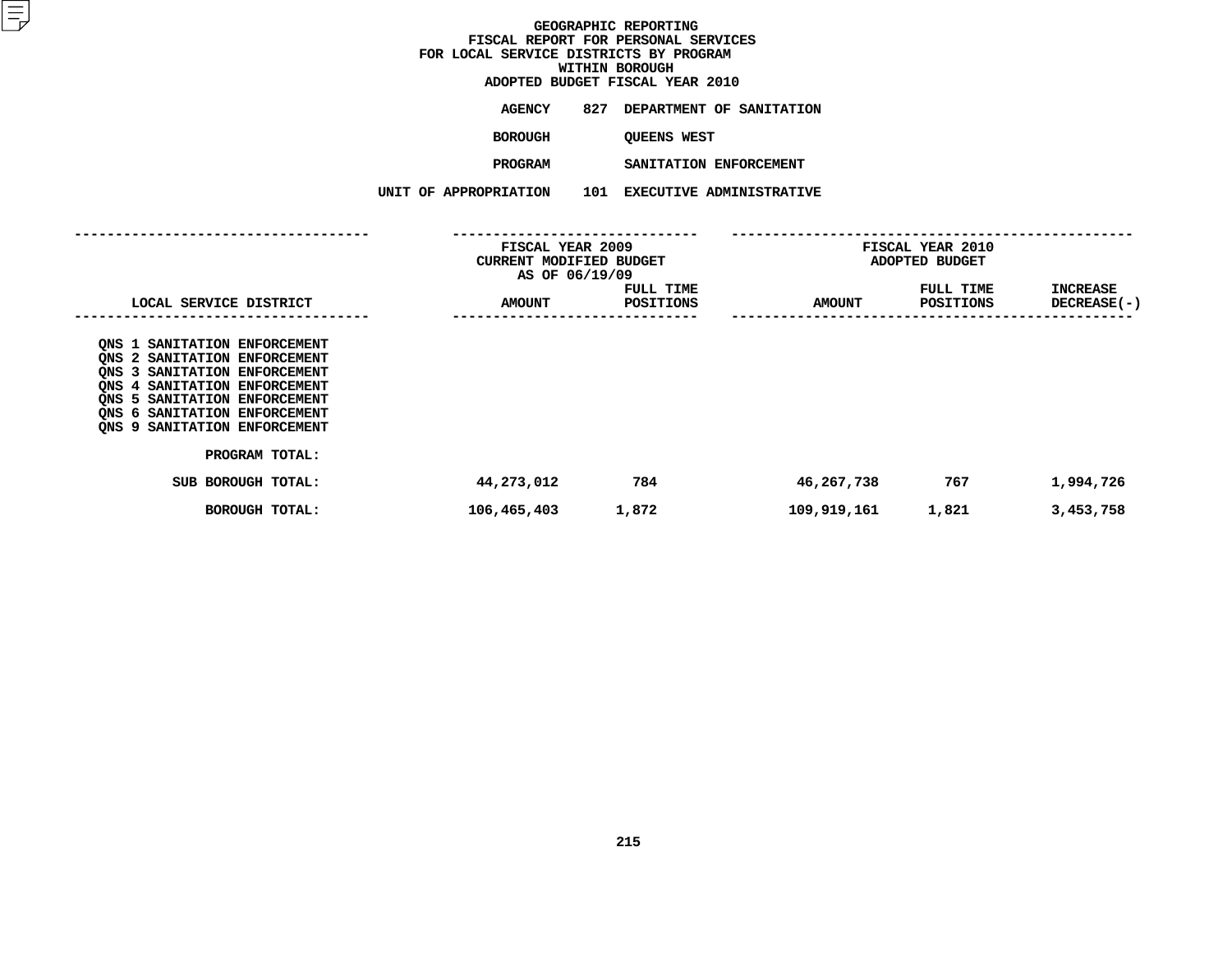| ADOPTED BUDGET FISCAL YEAR 2010 |                       |  |                              |  |  |
|---------------------------------|-----------------------|--|------------------------------|--|--|
|                                 | <b>AGENCY</b>         |  | 827 DEPARTMENT OF SANITATION |  |  |
|                                 | BOROUGH               |  | STATEN ISLAND                |  |  |
|                                 | <b>PROGRAM</b>        |  | SANIT SERV DIST & MECH BRMS  |  |  |
|                                 | UNIT OF APPROPRIATION |  | 102 CLEANING & COLLECTION    |  |  |
|                                 |                       |  |                              |  |  |

|                                                                                                    | FISCAL YEAR 2009<br>CURRENT MODIFIED BUDGET<br>AS OF 06/19/09 |                        | FISCAL YEAR 2010<br>ADOPTED BUDGET     |                        |                             |
|----------------------------------------------------------------------------------------------------|---------------------------------------------------------------|------------------------|----------------------------------------|------------------------|-----------------------------|
| LOCAL SERVICE DISTRICT                                                                             | <b>AMOUNT</b>                                                 | FULL TIME<br>POSITIONS | <b>AMOUNT</b>                          | FULL TIME<br>POSITIONS | INCREASE<br>DECREASE(-)     |
| STATEN ISLAND 1 SANITATION DIS<br>STATEN ISLAND 2 SANITATION DIS<br>STATEN ISLAND 3 SANITATION DIS | 11,413,876<br>10,484,497<br>11,134,738                        | 192<br>173<br>178      | 11,439,846<br>10,464,939<br>11,154,909 | 182<br>163<br>168      | 25,970<br>19,558-<br>20,171 |
| PROGRAM TOTAL:                                                                                     | 33,033,111                                                    | 543                    | 33,059,694                             | 513                    | 26,583                      |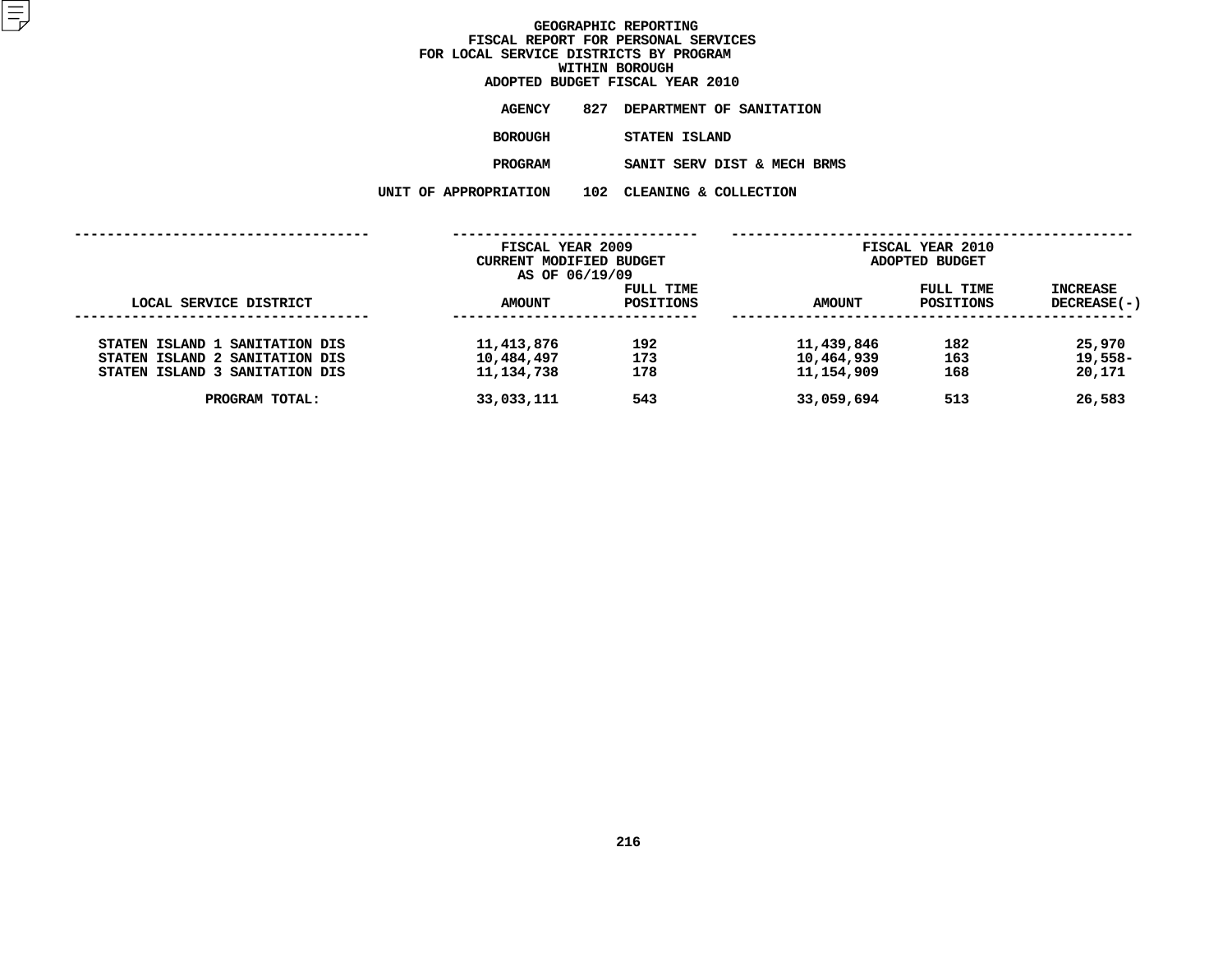| ADOPTED BUDGET FISCAL YEAR 2010 |                       |     |                                 |  |  |  |
|---------------------------------|-----------------------|-----|---------------------------------|--|--|--|
|                                 | AGENCY                | 827 | DEPARTMENT OF SANITATION        |  |  |  |
|                                 | <b>BOROUGH</b>        |     | STATEN ISLAND                   |  |  |  |
|                                 | <b>PROGRAM</b>        |     | SANITATION ENFORCEMENT          |  |  |  |
|                                 | UNIT OF APPROPRIATION | 101 | <b>EXECUTIVE ADMINISTRATIVE</b> |  |  |  |
|                                 |                       |     |                                 |  |  |  |

|                                                                                                                                  | FISCAL YEAR 2009<br>CURRENT MODIFIED BUDGET<br>AS OF 06/19/09 |                        | FISCAL YEAR 2010<br>ADOPTED BUDGET |                        |                                       |
|----------------------------------------------------------------------------------------------------------------------------------|---------------------------------------------------------------|------------------------|------------------------------------|------------------------|---------------------------------------|
| LOCAL SERVICE DISTRICT                                                                                                           | <b>AMOUNT</b>                                                 | FULL TIME<br>POSITIONS | <b>AMOUNT</b>                      | FULL TIME<br>POSITIONS | <b>INCREASE</b><br><b>DECREASE(-)</b> |
| S.I. 1 SANITATION ENFORCEMENT<br>S.I. 2 SANITATION ENFORCEMENT<br>S.I. 3 SANITATION ENFORCEMENT<br>S.I. SANIT ENFORCEMENT AGENTS | 150,917                                                       | 5                      | 147,381                            | 5                      | $3,536-$                              |
| PROGRAM TOTAL:                                                                                                                   | 150,917                                                       | 5                      | 147,381                            | 5                      | $3,536-$                              |
| SUB BOROUGH TOTAL:                                                                                                               | 33,184,028                                                    | 548                    | 33,207,075                         | 518                    | 23,047                                |
| <b>BOROUGH TOTAL:</b>                                                                                                            | 33,184,028                                                    | 548                    | 33,207,075                         | 518                    | 23,047                                |
|                                                                                                                                  |                                                               |                        |                                    |                        |                                       |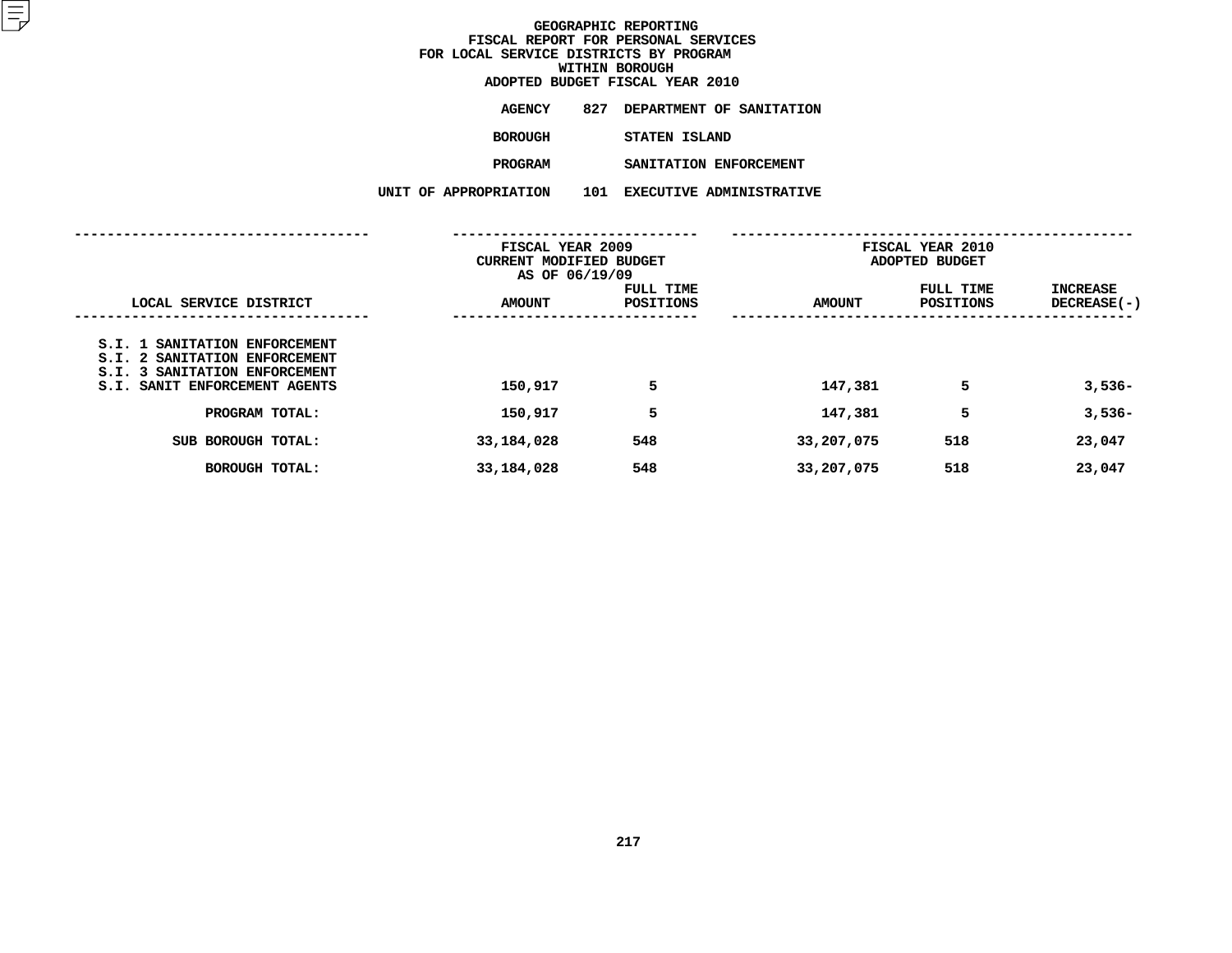### GEOGRAPHIC REPORTING<br>FISCAL REPORT FOR PERSONAL SERVICES<br>OCAL SERVICE DISTRICTS BY PROGRAM<br>WITHIN BOROUGH **FISCAL REPORT FOR PERSONAL SERVICES FOR LOCAL SERVICE DISTRICTS BY PROGRAM**

# **WITHIN BOROUGH**

|                                                   |               | FISCAL YEAR 2009<br>CURRENT MODIFIED BUDGET<br>AS OF 06/19/09 | FISCAL YEAR 2010<br>ADOPTED BUDGET |                        |                                  |  |
|---------------------------------------------------|---------------|---------------------------------------------------------------|------------------------------------|------------------------|----------------------------------|--|
| LOCAL SERVICE DISTRICT                            | <b>AMOUNT</b> | FULL TIME<br>POSITIONS                                        | <b>AMOUNT</b>                      | FULL TIME<br>POSITIONS | <b>INCREASE</b><br>$DECREASE(-)$ |  |
| <b>AGENCY TOTAL:</b><br>ALL PROGRAMS ALL BOROUGHS | 370,562,589   | 6,594                                                         | 383,235,535                        | 6,413                  | 12,672,946                       |  |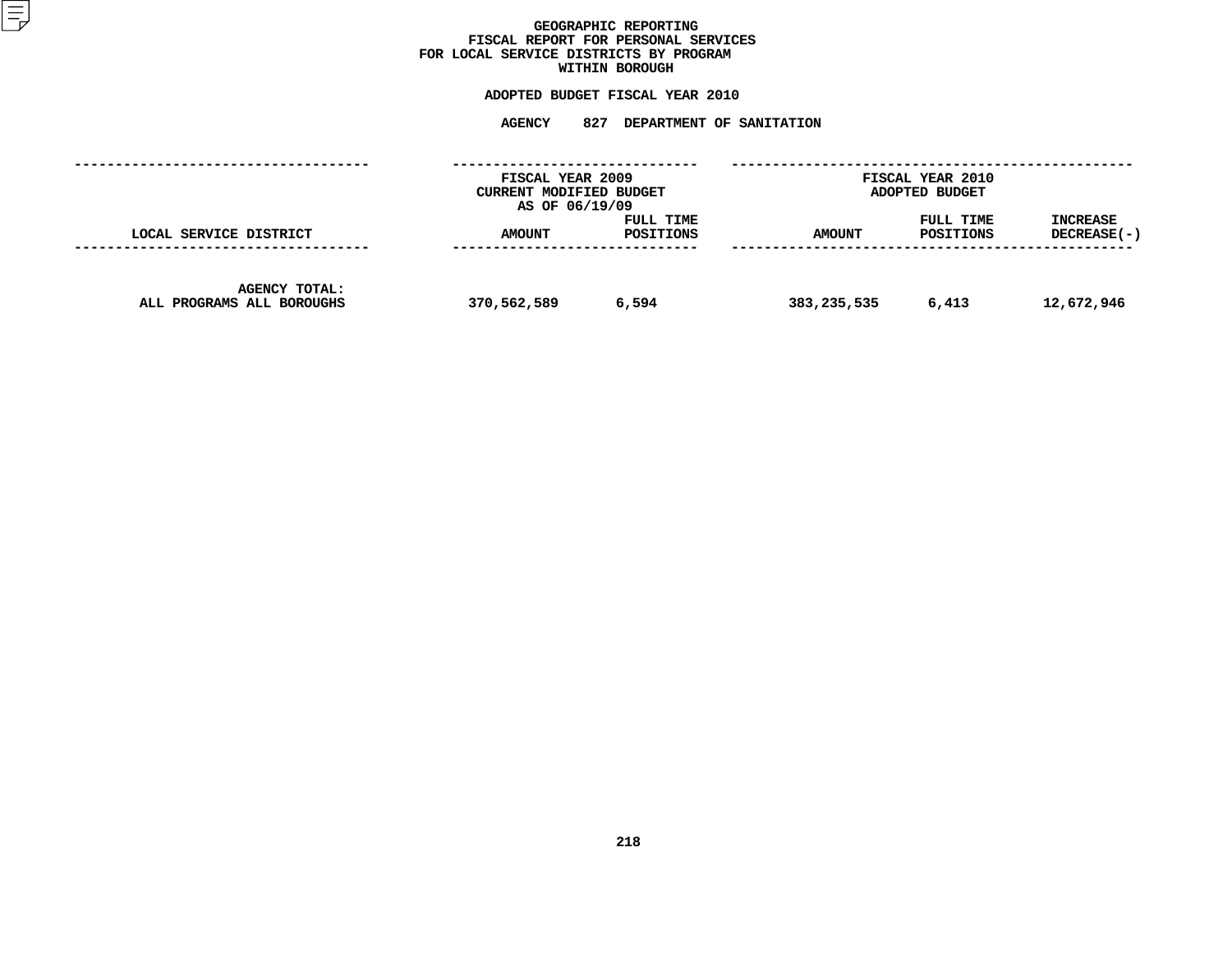#### **ADOPTED BUDGET FISCAL YEAR 2010**

|                                                   | FISCAL YEAR 2009<br><b>CURRENT MODIFIED BUDGET</b> |               | FISCAL YEAR 2010<br>ADOPTED BUDGET |
|---------------------------------------------------|----------------------------------------------------|---------------|------------------------------------|
| UNIT OF APPROPRIATION                             | AS OF 06/19/09                                     | <b>AMOUNT</b> | <b>INCREASE</b><br>DECREASE (-)    |
| EXECUTIVE ADMINISTRATIVE<br>101                   |                                                    |               |                                    |
| REGULAR GROSS<br><b>OTHER</b>                     | 4,064,800                                          | 4,154,636     | 89,836                             |
| TOTAL REPORTED GEOGRAPHICALLY                     | 4,064,800                                          | 4,154,636     | 89,836                             |
| NOT REPORTED GEOGRAPHICALLY                       | 58,981,463                                         | 59,882,767    | 901,304                            |
| FINANCIAL PLAN SAVINGS                            | 2,999,984-                                         | 677,191       | 3,677,175                          |
| <b>APPROPRIATION</b>                              | 60,046,279                                         | 64,714,594    | 4,668,315                          |
| FUNDING                                           |                                                    |               |                                    |
| <b>CITY</b><br>OTHER CATEGORICAL                  | 40,543,169                                         | 44,352,965    | 3,809,796                          |
| CAPITAL FUNDS - I.F.A.                            | 7,492,073                                          | 7,821,297     | 329,224                            |
| <b>STATE</b><br>FEDERAL - C.D.<br>FEDERAL - OTHER | 11,756,492                                         | 12,285,787    | 529,295                            |
| INTRA-CITY SALES                                  | 254,545                                            | 254,545       |                                    |
|                                                   |                                                    |               |                                    |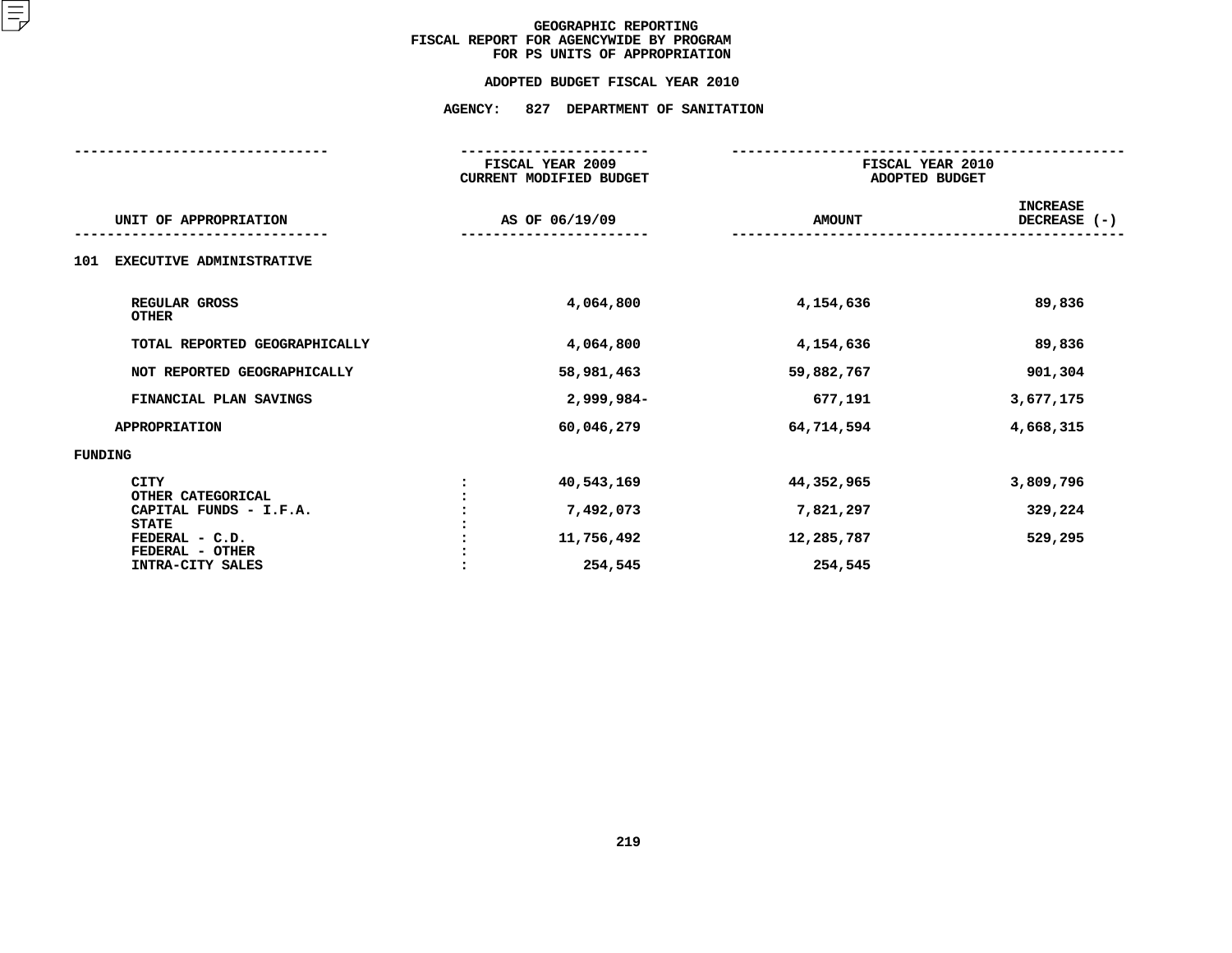#### **ADOPTED BUDGET FISCAL YEAR 2010**

|                                                                                                                                     | FISCAL YEAR 2009<br><b>CURRENT MODIFIED BUDGET</b> |                                     | FISCAL YEAR 2010<br>ADOPTED BUDGET |
|-------------------------------------------------------------------------------------------------------------------------------------|----------------------------------------------------|-------------------------------------|------------------------------------|
| UNIT OF APPROPRIATION                                                                                                               | AS OF 06/19/09                                     | <b>AMOUNT</b>                       | <b>INCREASE</b><br>DECREASE $(-)$  |
| CLEANING & COLLECTION<br>102                                                                                                        |                                                    |                                     |                                    |
| REGULAR GROSS<br><b>OTHER</b>                                                                                                       | 366, 497, 789                                      | 379,080,899                         | 12,583,110                         |
| TOTAL REPORTED GEOGRAPHICALLY                                                                                                       | 366,497,789                                        | 379,080,899                         | 12,583,110                         |
| NOT REPORTED GEOGRAPHICALLY                                                                                                         | 217,964,002                                        | 221,489,428                         | 3,525,426                          |
| FINANCIAL PLAN SAVINGS                                                                                                              | 12,579,657-                                        | 2,557,791-                          | 10,021,866                         |
| <b>APPROPRIATION</b>                                                                                                                | 571,882,134                                        | 598,012,536                         | 26,130,402                         |
| <b>FUNDING</b>                                                                                                                      |                                                    |                                     |                                    |
| <b>CITY</b><br>OTHER CATEGORICAL<br>CAPITAL FUNDS - I.F.A.<br><b>STATE</b><br>FEDERAL - C.D.<br>FEDERAL - OTHER<br>INTRA-CITY SALES | 569,555,194<br>1,019,841<br>1,307,099              | 595,920,798<br>750,000<br>1,341,738 | 26,365,604<br>269,841-<br>34,639   |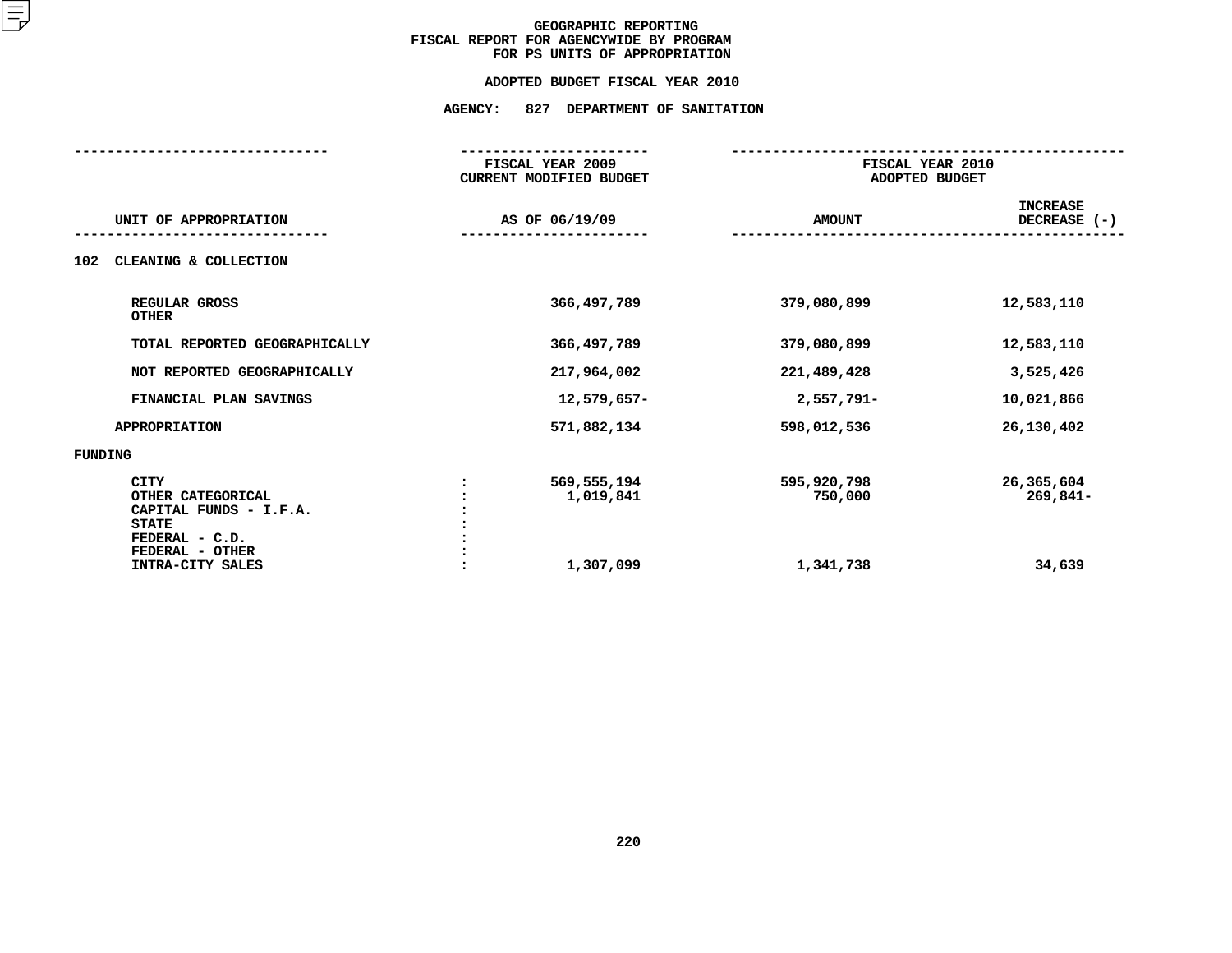#### **ADOPTED BUDGET FISCAL YEAR 2010**

|                                             | FISCAL YEAR 2009               | FISCAL YEAR 2010 |                    |
|---------------------------------------------|--------------------------------|------------------|--------------------|
|                                             | <b>CURRENT MODIFIED BUDGET</b> | ADOPTED BUDGET   |                    |
|                                             |                                |                  | <b>INCREASE</b>    |
| UNIT OF APPROPRIATION                       | AS OF 06/19/09                 | <b>AMOUNT</b>    | DECREASE (-)       |
|                                             |                                |                  |                    |
| <b>WASTE DISPOSAL</b><br>103                |                                |                  |                    |
|                                             |                                |                  |                    |
| REGULAR GROSS                               |                                |                  |                    |
| <b>OTHER</b>                                |                                |                  |                    |
| TOTAL REPORTED GEOGRAPHICALLY               |                                |                  |                    |
| NOT REPORTED GEOGRAPHICALLY                 | 17,995,529                     | 18,226,705       | 231,176            |
| FINANCIAL PLAN SAVINGS                      | 1,499,965-                     |                  | 1,922,012          |
|                                             |                                | 422,047          |                    |
| <b>APPROPRIATION</b>                        | 16,495,564                     | 18,648,752       | 2,153,188          |
| FUNDING                                     |                                |                  |                    |
|                                             |                                |                  |                    |
| <b>CITY</b>                                 | 16,338,045                     | 18,388,006       | 2,049,961          |
| OTHER CATEGORICAL<br>CAPITAL FUNDS - I.F.A. | 58,651<br>98,868               | 260,746          | 58,651-<br>161,878 |
| <b>STATE</b>                                |                                |                  |                    |
| FEDERAL - C.D.                              |                                |                  |                    |
| FEDERAL - OTHER                             |                                |                  |                    |
| <b>INTRA-CITY SALES</b>                     |                                |                  |                    |
|                                             |                                |                  |                    |
|                                             |                                |                  |                    |
|                                             |                                |                  |                    |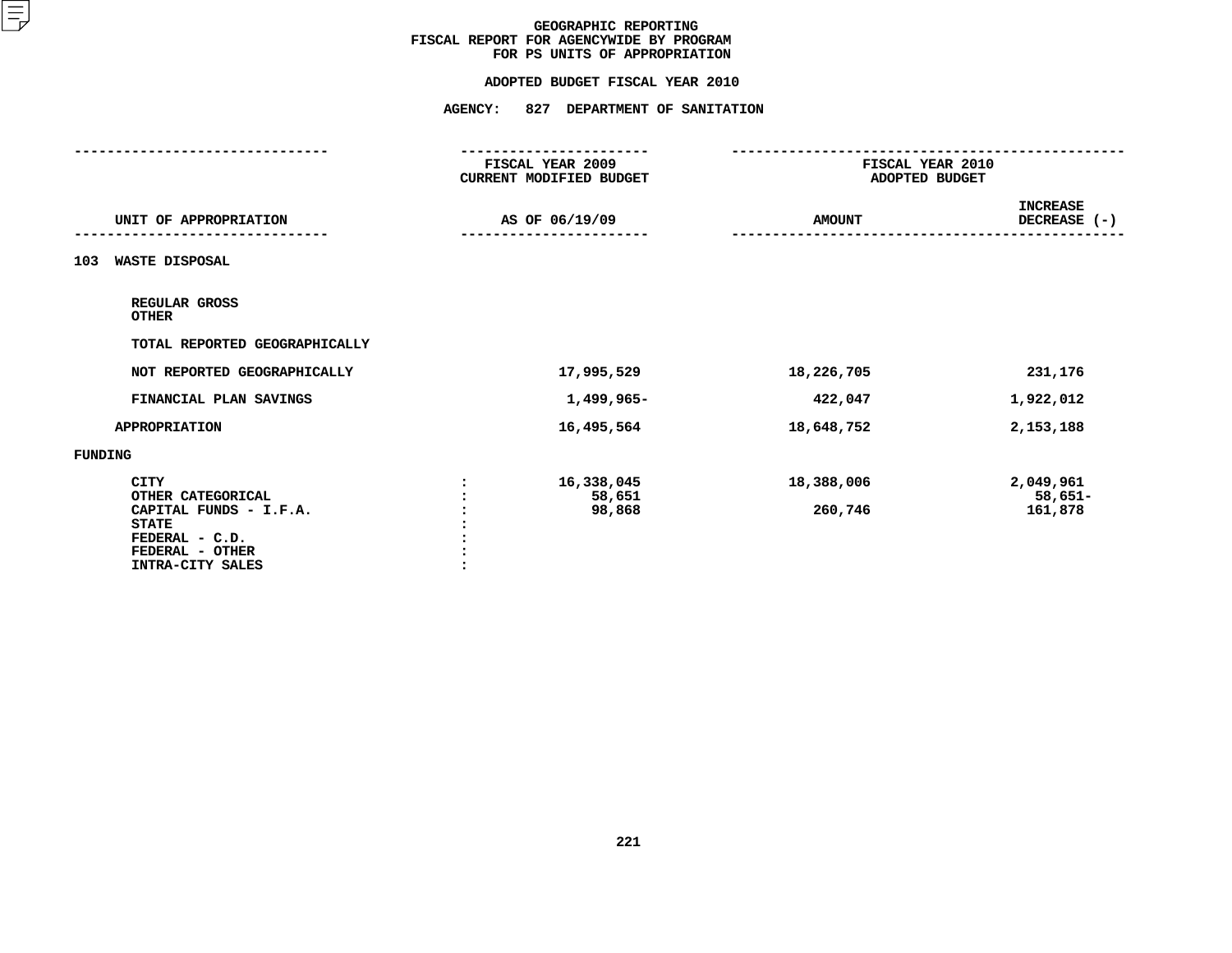#### **ADOPTED BUDGET FISCAL YEAR 2010**

|                                     | FISCAL YEAR 2009        | FISCAL YEAR 2010 |                 |
|-------------------------------------|-------------------------|------------------|-----------------|
|                                     | CURRENT MODIFIED BUDGET | ADOPTED BUDGET   |                 |
|                                     |                         |                  | <b>INCREASE</b> |
| UNIT OF APPROPRIATION               | AS OF 06/19/09          | <b>AMOUNT</b>    | DECREASE (-)    |
| <b>BUILDING MANAGEMENT</b><br>104   |                         |                  |                 |
| REGULAR GROSS<br><b>OTHER</b>       |                         |                  |                 |
| TOTAL REPORTED GEOGRAPHICALLY       |                         |                  |                 |
| NOT REPORTED GEOGRAPHICALLY         | 15,554,416              | 15,506,226       | 48,190-         |
| FINANCIAL PLAN SAVINGS              | 773,956                 |                  | 773,956-        |
| <b>APPROPRIATION</b>                | 16,328,372              | 15,506,226       | 822,146-        |
| FUNDING                             |                         |                  |                 |
| <b>CITY</b><br>OTHER CATEGORICAL    | 16,328,372              | 15,506,226       | 822,146-        |
| CAPITAL FUNDS - I.F.A.              |                         |                  |                 |
| <b>STATE</b>                        |                         |                  |                 |
| FEDERAL - C.D.                      |                         |                  |                 |
| FEDERAL - OTHER<br>INTRA-CITY SALES |                         |                  |                 |
|                                     |                         |                  |                 |
|                                     |                         |                  |                 |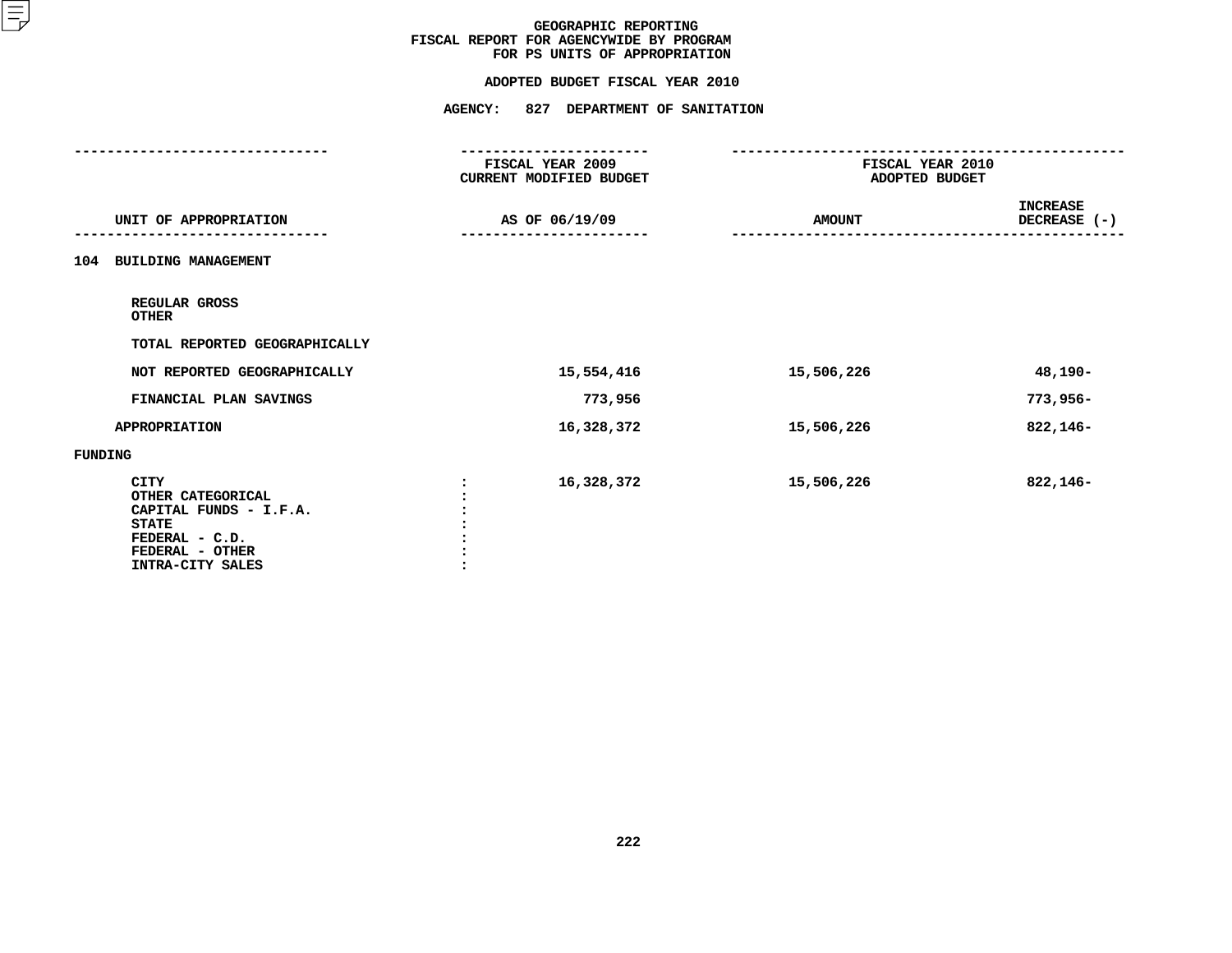#### **ADOPTED BUDGET FISCAL YEAR 2010**

# **ADOPTED BUDGET FISCAL YEAR <sup>2010</sup>**

|                                                             | <b>AGENCY:</b> | 827 DEPARTMENT OF SANITATION<br>---------------- |               |                                                      |  |
|-------------------------------------------------------------|----------------|--------------------------------------------------|---------------|------------------------------------------------------|--|
|                                                             |                | FISCAL YEAR 2009<br>CURRENT MODIFIED BUDGET      |               | --------------<br>FISCAL YEAR 2010<br>ADOPTED BUDGET |  |
| UNIT OF APPROPRIATION                                       |                | AS OF 06/19/09                                   | <b>AMOUNT</b> | <b>INCREASE</b><br>DECREASE (-)                      |  |
| BUREAU OF MOTOR EQUIP<br>105                                |                |                                                  |               |                                                      |  |
| REGULAR GROSS<br><b>OTHER</b>                               |                |                                                  |               |                                                      |  |
| TOTAL REPORTED GEOGRAPHICALLY                               |                |                                                  |               |                                                      |  |
| NOT REPORTED GEOGRAPHICALLY                                 |                | 57,338,018                                       | 57,808,535    | 470,517                                              |  |
| FINANCIAL PLAN SAVINGS                                      |                | 1,163,856                                        |               | 1,163,856-                                           |  |
| <b>APPROPRIATION</b>                                        |                | 58,501,874                                       | 57,808,535    | 693,339-                                             |  |
| <b>FUNDING</b>                                              |                |                                                  |               |                                                      |  |
| <b>CITY</b>                                                 |                | 57,442,249                                       | 56,753,496    | 688,753-                                             |  |
| OTHER CATEGORICAL<br>CAPITAL FUNDS - I.F.A.<br><b>STATE</b> |                | 113,242                                          | 118,656       | 5,414                                                |  |
| FEDERAL - C.D.                                              |                | 916,383                                          | 916,383       |                                                      |  |
| FEDERAL - OTHER<br>INTRA-CITY SALES                         |                | 30,000                                           | 20,000        | $10,000 -$                                           |  |
|                                                             |                |                                                  |               |                                                      |  |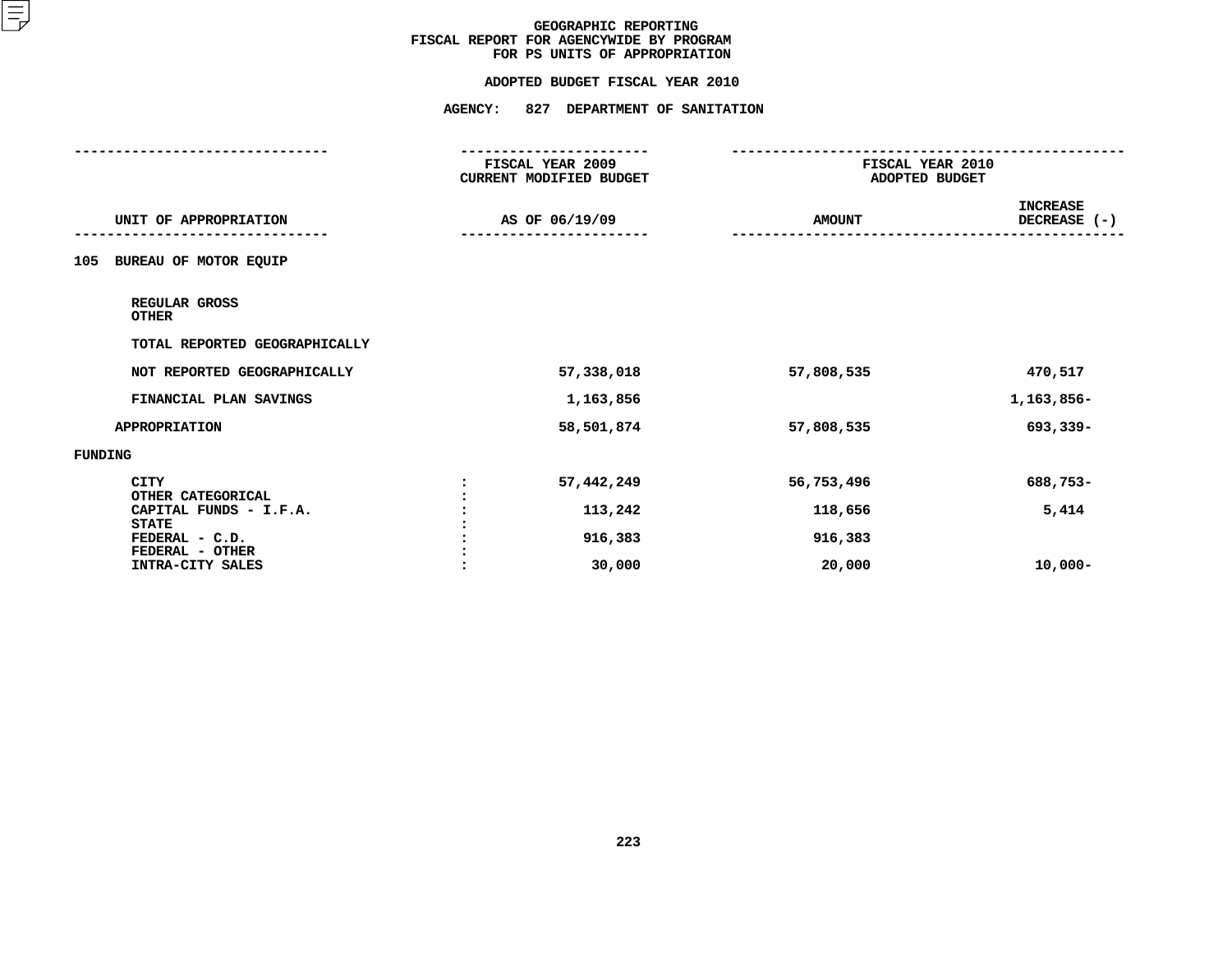#### **ADOPTED BUDGET FISCAL YEAR 2010**

|                                | FISCAL YEAR 2009<br>CURRENT MODIFIED BUDGET | FISCAL YEAR 2010<br>ADOPTED BUDGET |                                 |
|--------------------------------|---------------------------------------------|------------------------------------|---------------------------------|
|                                |                                             |                                    |                                 |
| UNIT OF APPROPRIATION          | AS OF 06/19/09                              | <b>AMOUNT</b>                      | <b>INCREASE</b><br>DECREASE (-) |
|                                |                                             |                                    |                                 |
| SNOW BUDGET-PS<br>107          |                                             |                                    |                                 |
| REGULAR GROSS<br><b>OTHER</b>  |                                             |                                    |                                 |
| TOTAL REPORTED GEOGRAPHICALLY  |                                             |                                    |                                 |
| NOT REPORTED GEOGRAPHICALLY    | 22,324,719                                  | 21,462,067                         | 862,652-                        |
| FINANCIAL PLAN SAVINGS         |                                             |                                    |                                 |
| <b>APPROPRIATION</b>           | 22,324,719                                  | 21,462,067                         | 862,652-                        |
| FUNDING                        |                                             |                                    |                                 |
| <b>CITY</b>                    | 22,324,719                                  | 21,462,067                         | 862,652-                        |
| OTHER CATEGORICAL              |                                             |                                    |                                 |
| CAPITAL FUNDS - I.F.A.         |                                             |                                    |                                 |
| <b>STATE</b><br>FEDERAL - C.D. |                                             |                                    |                                 |
| FEDERAL - OTHER                |                                             |                                    |                                 |
| INTRA-CITY SALES               |                                             |                                    |                                 |
|                                |                                             |                                    |                                 |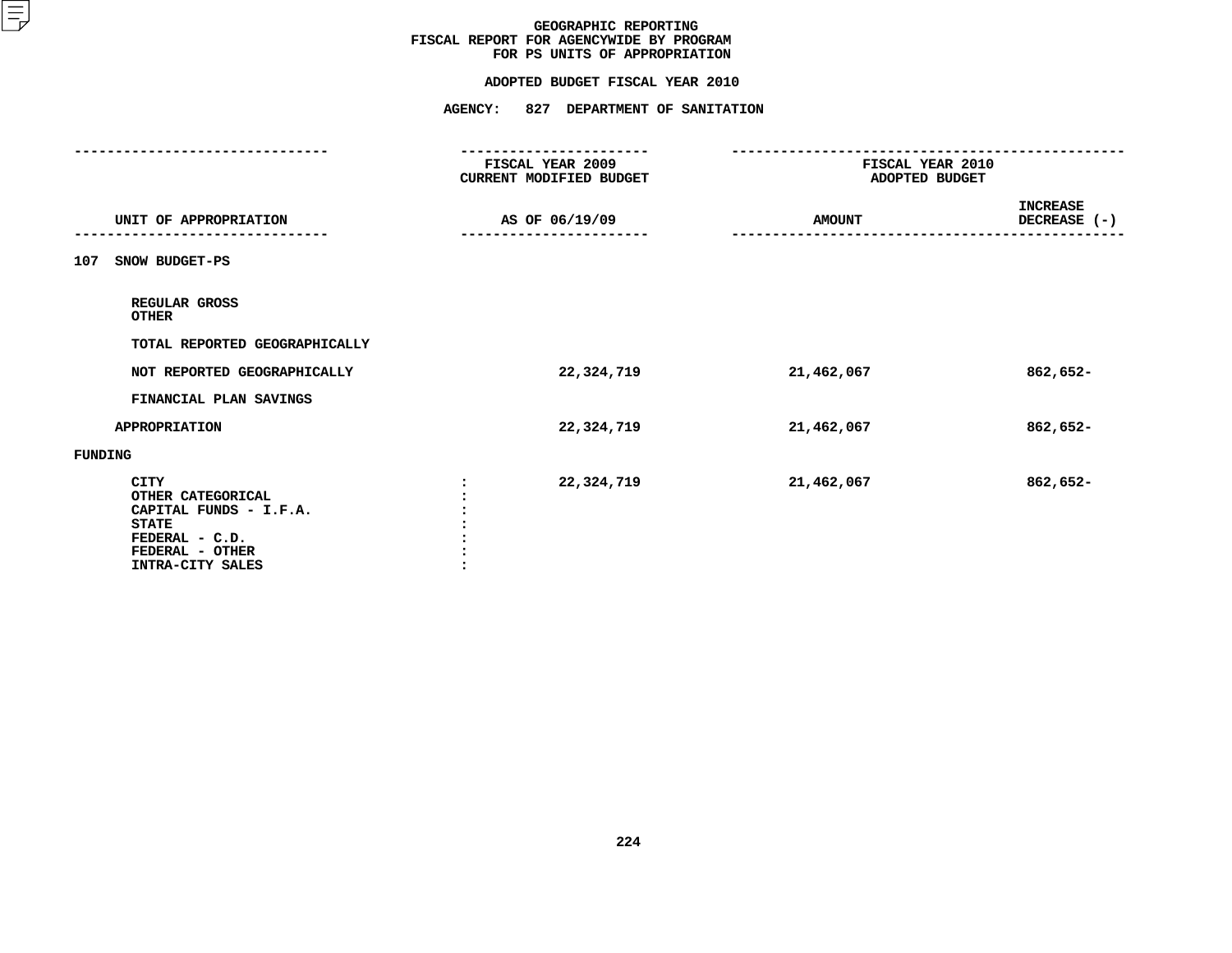| FISCAL YEAR 2009<br>CURRENT MODIFIED BUDGET<br>AS OF 06/19/09 |                                                                               | FISCAL YEAR 2010<br>ADOPTED BUDGET            |                                                                   |  |
|---------------------------------------------------------------|-------------------------------------------------------------------------------|-----------------------------------------------|-------------------------------------------------------------------|--|
|                                                               |                                                                               | <b>AMOUNT</b>                                 | <b>INCREASE</b><br>DECREASE (-)                                   |  |
|                                                               |                                                                               |                                               |                                                                   |  |
|                                                               |                                                                               |                                               |                                                                   |  |
|                                                               | 77,295,928                                                                    | 77,827,378                                    | 531,450                                                           |  |
|                                                               | $550,000 -$                                                                   |                                               | 550,000                                                           |  |
|                                                               | 76,745,928                                                                    | 77,827,378                                    | 1,081,450                                                         |  |
|                                                               |                                                                               |                                               |                                                                   |  |
|                                                               | 72,453,320<br>313,780<br>250,000<br>15,272<br>2,381,395<br>3,035<br>1,329,126 | 74,507,483<br>250,000<br>2,384,895<br>685,000 | 2,054,163<br>313,780-<br>15,272-<br>3,500<br>$3,035-$<br>644,126- |  |
|                                                               |                                                                               |                                               |                                                                   |  |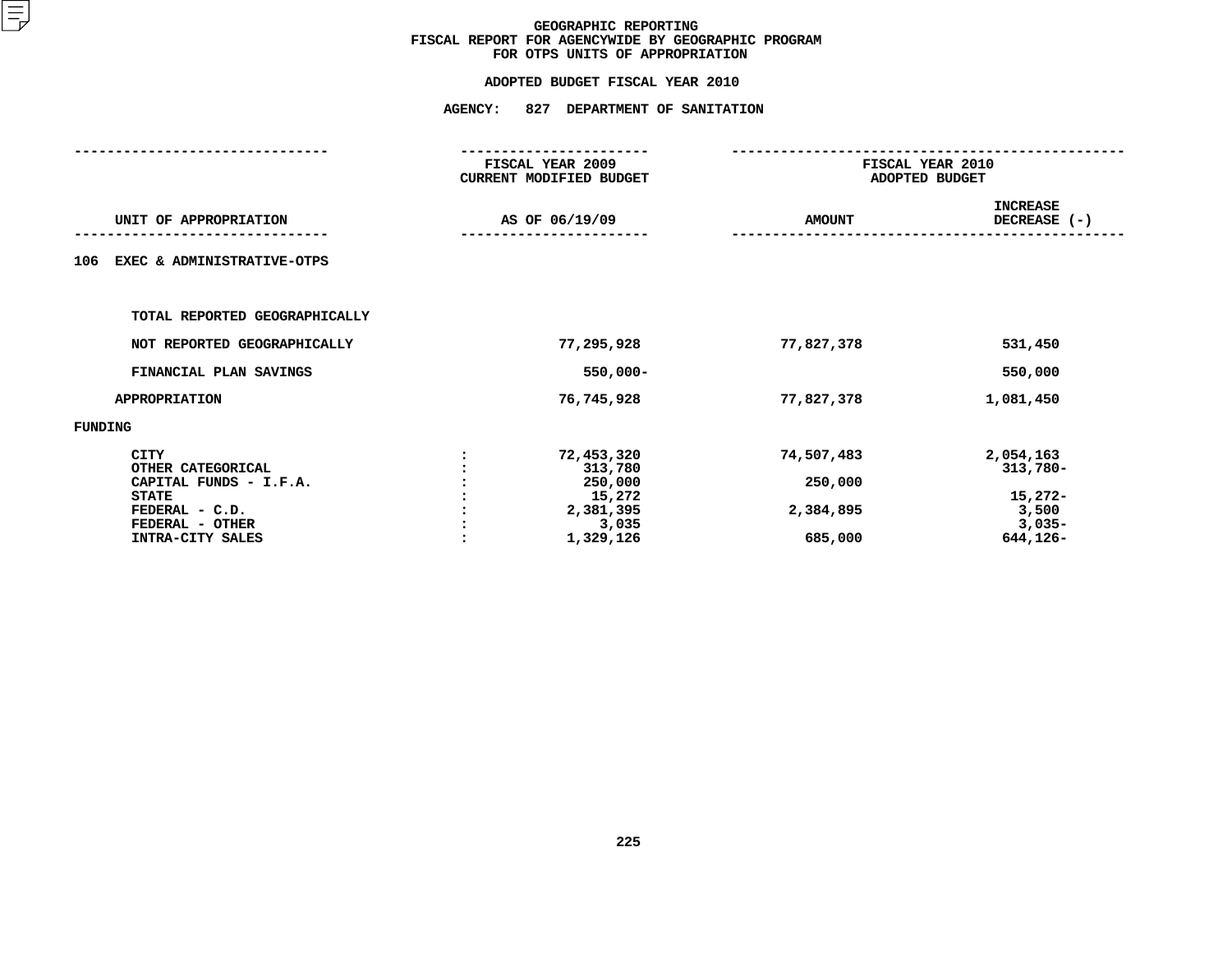| FISCAL YEAR 2009<br>CURRENT MODIFIED BUDGET<br>AS OF 06/19/09 |                                               | FISCAL YEAR 2010<br>ADOPTED BUDGET |                                        |  |
|---------------------------------------------------------------|-----------------------------------------------|------------------------------------|----------------------------------------|--|
|                                                               |                                               | <b>AMOUNT</b>                      | <b>INCREASE</b><br>DECREASE (-)        |  |
|                                                               |                                               |                                    |                                        |  |
|                                                               |                                               |                                    |                                        |  |
|                                                               | 29,947,970                                    | 30,307,566                         | 359,596                                |  |
|                                                               |                                               |                                    |                                        |  |
|                                                               | 29,947,970                                    | 30,307,566                         | 359,596                                |  |
|                                                               |                                               |                                    |                                        |  |
|                                                               | 21,371,164<br>296,347<br>8,000,000<br>280,459 | 30,027,107<br>280,459              | 8,655,943<br>296,347–<br>$8,000,000 -$ |  |
|                                                               |                                               |                                    |                                        |  |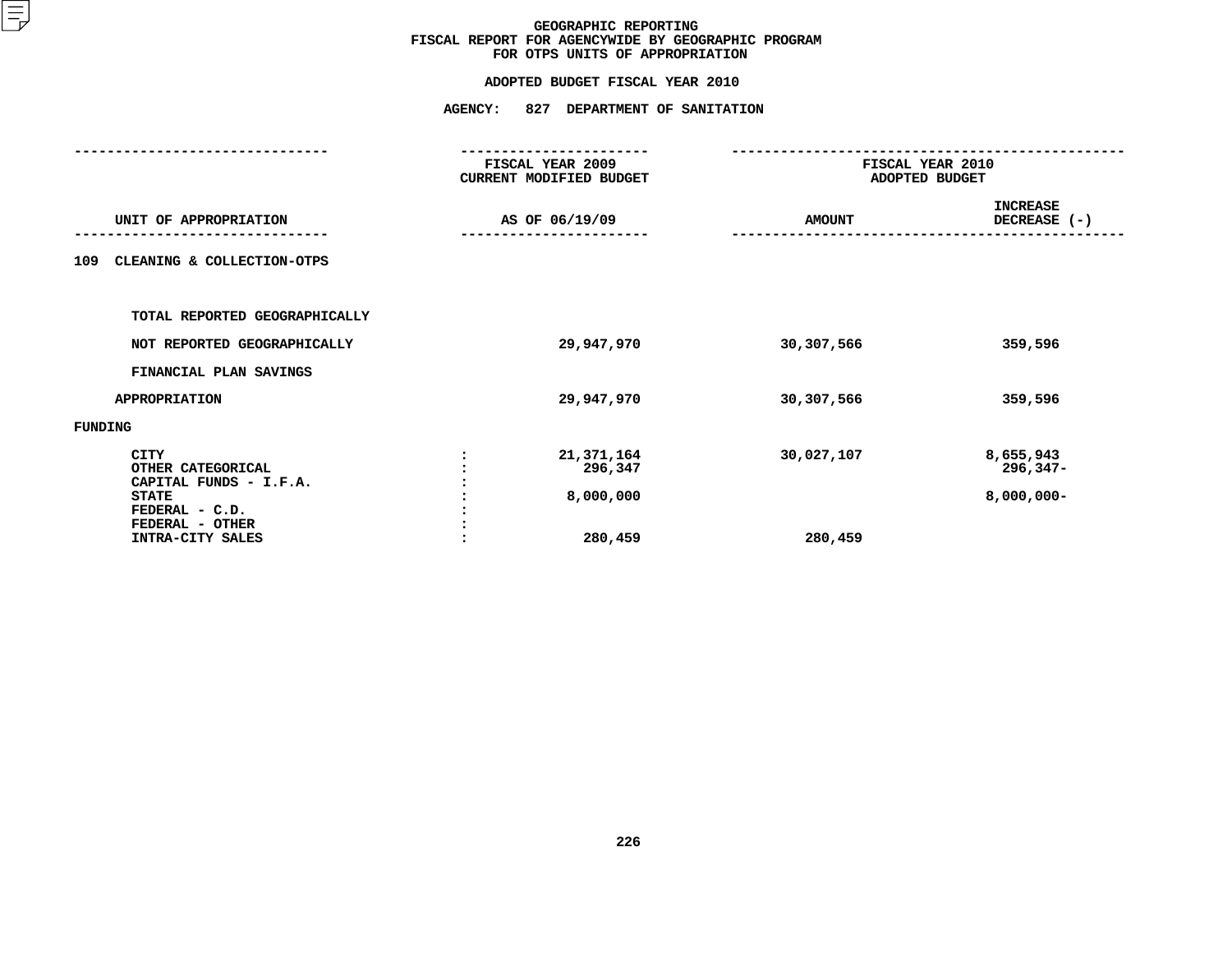|                                                                                                                                     | FISCAL YEAR 2009<br>CURRENT MODIFIED BUDGET |                            | FISCAL YEAR 2010<br>ADOPTED BUDGET |                                 |  |
|-------------------------------------------------------------------------------------------------------------------------------------|---------------------------------------------|----------------------------|------------------------------------|---------------------------------|--|
| UNIT OF APPROPRIATION                                                                                                               |                                             | AS OF 06/19/09             | <b>AMOUNT</b>                      | <b>INCREASE</b><br>DECREASE (-) |  |
| WASTE DISPOSAL-OTPS<br>110                                                                                                          |                                             |                            |                                    |                                 |  |
| TOTAL REPORTED GEOGRAPHICALLY                                                                                                       |                                             |                            |                                    |                                 |  |
| NOT REPORTED GEOGRAPHICALLY                                                                                                         |                                             | 365,423,833                | 379,108,119                        | 13,684,286                      |  |
| FINANCIAL PLAN SAVINGS                                                                                                              |                                             |                            |                                    |                                 |  |
| <b>APPROPRIATION</b>                                                                                                                |                                             | 365,423,833                | 379,108,119                        | 13,684,286                      |  |
| FUNDING                                                                                                                             |                                             |                            |                                    |                                 |  |
| <b>CITY</b><br>OTHER CATEGORICAL<br>CAPITAL FUNDS - I.F.A.<br><b>STATE</b><br>FEDERAL - C.D.<br>FEDERAL - OTHER<br>INTRA-CITY SALES |                                             | 364, 217, 102<br>1,206,731 | 379,108,119                        | 14,891,017<br>1,206,731-        |  |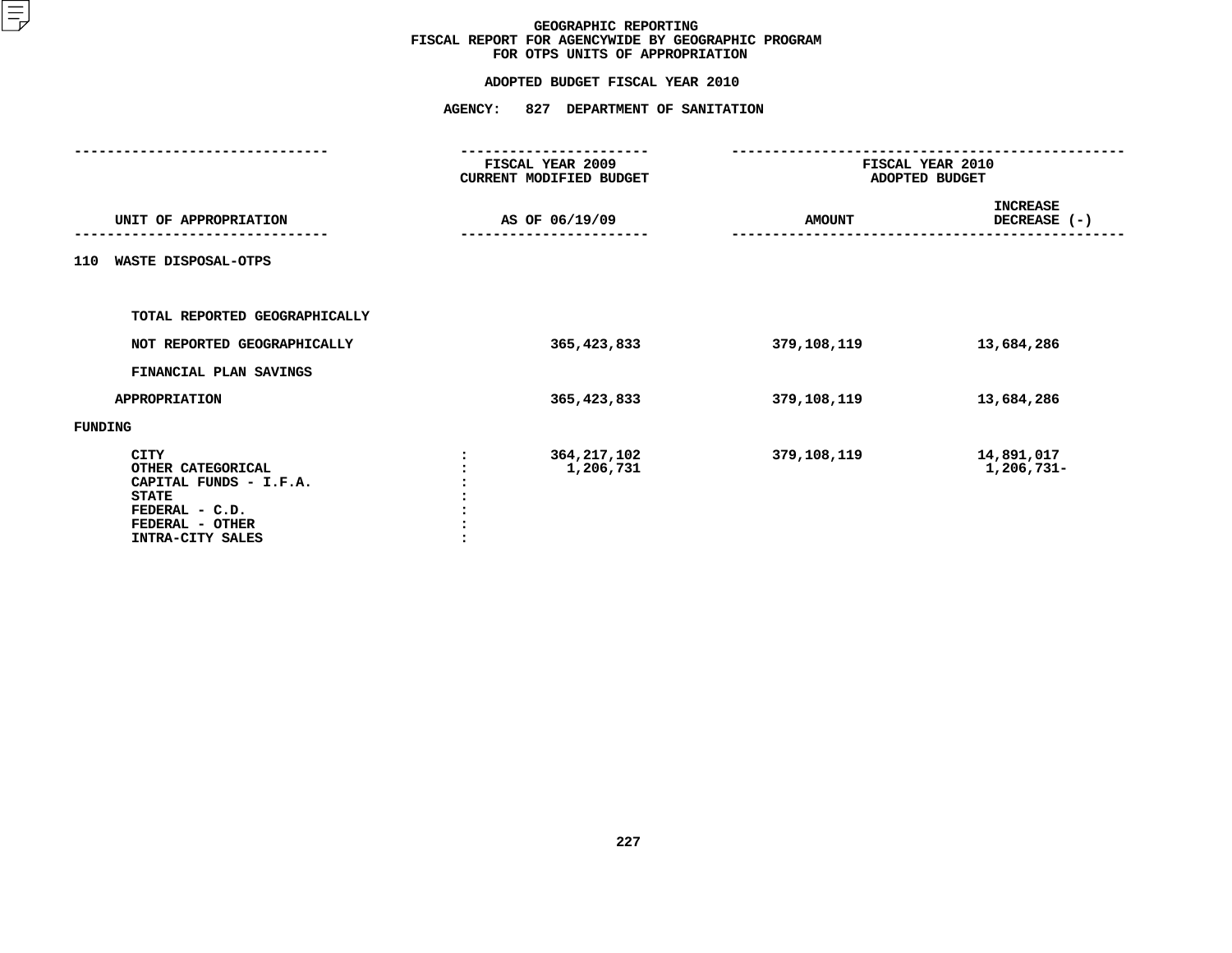|                                                                                                                                     | FISCAL YEAR 2009<br>CURRENT MODIFIED BUDGET | FISCAL YEAR 2010<br>ADOPTED BUDGET |                                 |  |
|-------------------------------------------------------------------------------------------------------------------------------------|---------------------------------------------|------------------------------------|---------------------------------|--|
| UNIT OF APPROPRIATION                                                                                                               | AS OF 06/19/09                              | <b>AMOUNT</b>                      | <b>INCREASE</b><br>DECREASE (-) |  |
| 111 BUILDING MANAGEMENT-OTPS                                                                                                        |                                             |                                    |                                 |  |
| TOTAL REPORTED GEOGRAPHICALLY                                                                                                       |                                             |                                    |                                 |  |
| NOT REPORTED GEOGRAPHICALLY                                                                                                         | 2,914,012                                   | 2,725,012                          | 189,000-                        |  |
| FINANCIAL PLAN SAVINGS                                                                                                              |                                             |                                    |                                 |  |
| <b>APPROPRIATION</b>                                                                                                                | 2,914,012                                   | 2,725,012                          | 189,000-                        |  |
| FUNDING                                                                                                                             |                                             |                                    |                                 |  |
| <b>CITY</b><br>OTHER CATEGORICAL<br>CAPITAL FUNDS - I.F.A.<br><b>STATE</b><br>FEDERAL - C.D.<br>FEDERAL - OTHER<br>INTRA-CITY SALES | 2,914,012                                   | 2,725,012                          | 189,000-                        |  |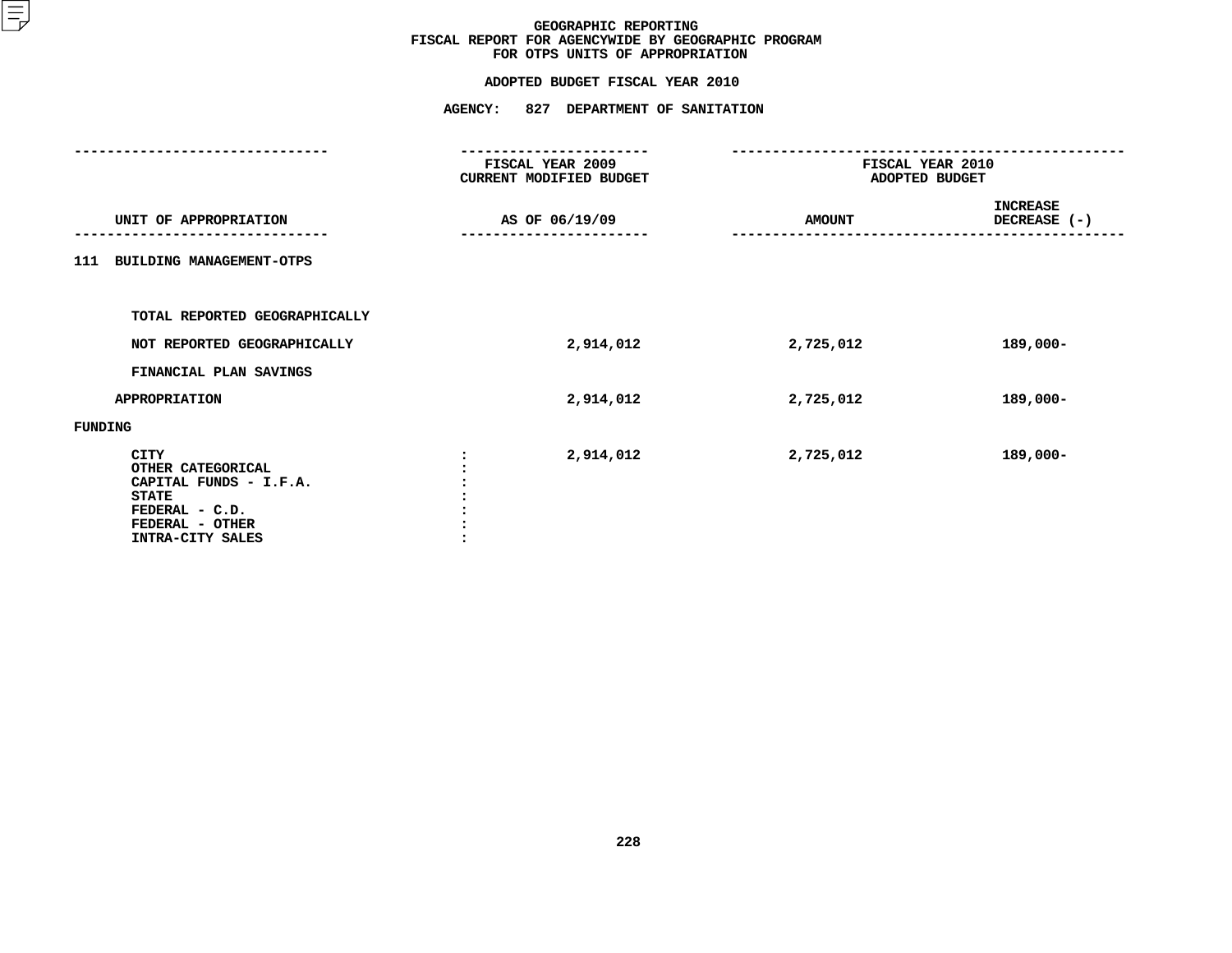|                                                                                                                                     | FISCAL YEAR 2009<br>CURRENT MODIFIED BUDGET |               | FISCAL YEAR 2010<br>ADOPTED BUDGET   |  |  |
|-------------------------------------------------------------------------------------------------------------------------------------|---------------------------------------------|---------------|--------------------------------------|--|--|
| UNIT OF APPROPRIATION                                                                                                               | AS OF 06/19/09                              | <b>AMOUNT</b> | <b>INCREASE</b><br>DECREASE (-)      |  |  |
| 112<br>MOTOR EQUIPMENT-OTPS                                                                                                         |                                             |               |                                      |  |  |
| TOTAL REPORTED GEOGRAPHICALLY                                                                                                       |                                             |               |                                      |  |  |
| NOT REPORTED GEOGRAPHICALLY                                                                                                         | 23,137,108                                  | 20,153,281    | 2,983,827-                           |  |  |
| FINANCIAL PLAN SAVINGS                                                                                                              |                                             |               |                                      |  |  |
| <b>APPROPRIATION</b>                                                                                                                | 23, 137, 108                                | 20, 153, 281  | 2,983,827-                           |  |  |
| FUNDING                                                                                                                             |                                             |               |                                      |  |  |
| <b>CITY</b><br>OTHER CATEGORICAL<br>CAPITAL FUNDS - I.F.A.<br><b>STATE</b><br>FEDERAL - C.D.<br>FEDERAL - OTHER<br>INTRA-CITY SALES | 21,336,031<br>3,546<br>1,797,531            | 20, 153, 281  | 1,182,750-<br>$3,546-$<br>1,797,531- |  |  |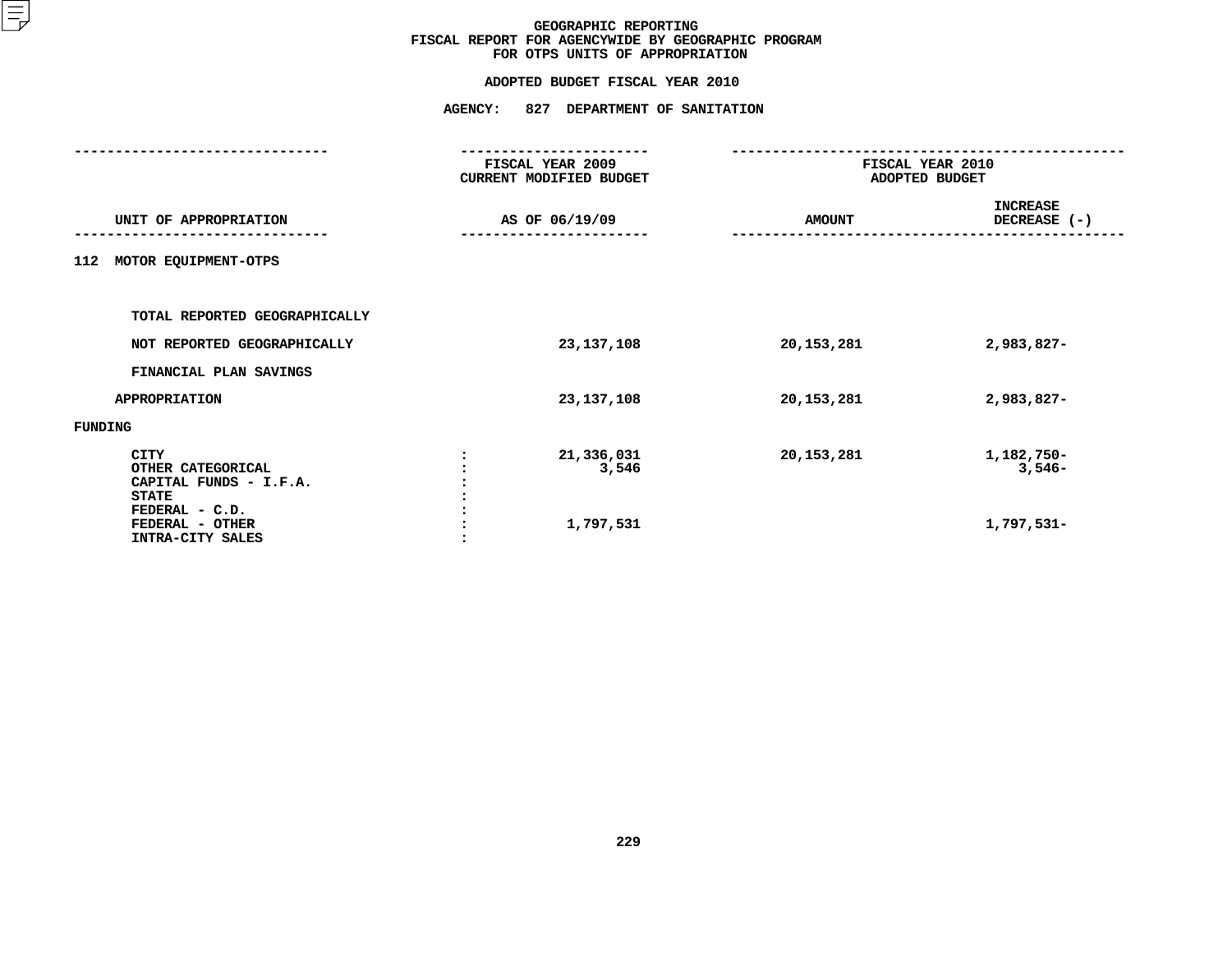|                                                                                                                                     | FISCAL YEAR 2009<br>CURRENT MODIFIED BUDGET |                         | FISCAL YEAR 2010<br>ADOPTED BUDGET |                                 |  |
|-------------------------------------------------------------------------------------------------------------------------------------|---------------------------------------------|-------------------------|------------------------------------|---------------------------------|--|
| UNIT OF APPROPRIATION                                                                                                               |                                             | AS OF 06/19/09          | <b>AMOUNT</b>                      | <b>INCREASE</b><br>DECREASE (-) |  |
| 113<br>SNOW-OTPS                                                                                                                    |                                             |                         |                                    |                                 |  |
| TOTAL REPORTED GEOGRAPHICALLY                                                                                                       |                                             |                         |                                    |                                 |  |
| NOT REPORTED GEOGRAPHICALLY                                                                                                         |                                             | 21,462,759              | 16,858,240                         | 4,604,519-                      |  |
| FINANCIAL PLAN SAVINGS                                                                                                              |                                             |                         |                                    |                                 |  |
| <b>APPROPRIATION</b>                                                                                                                |                                             | 21,462,759              | 16,858,240                         | 4,604,519-                      |  |
| FUNDING                                                                                                                             |                                             |                         |                                    |                                 |  |
| <b>CITY</b><br>OTHER CATEGORICAL<br>CAPITAL FUNDS - I.F.A.<br><b>STATE</b><br>FEDERAL - C.D.<br>FEDERAL - OTHER<br>INTRA-CITY SALES |                                             | 21, 312, 385<br>150,374 | 16,858,240                         | 4,454,145-<br>150,374-          |  |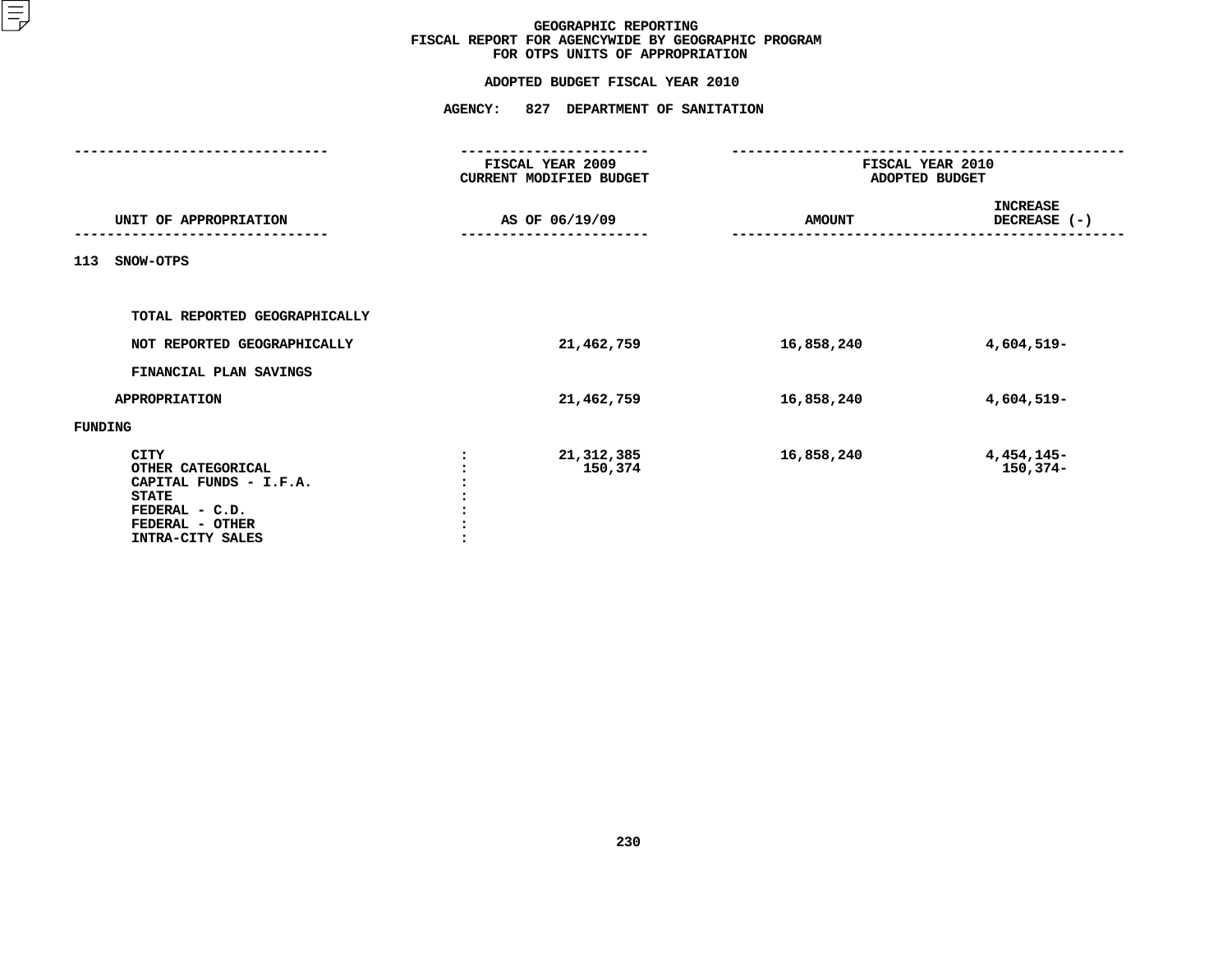### GEOGRAPHIC REPORTING<br>FISCAL REPORT AGENCYWIDE SUMMARY

# **FISCAL REPORT AGENCYWIDE SUMMARY ADOPTED BUDGET FISCAL YEAR <sup>2010</sup>**

#### **AGENCY: <sup>827</sup> DEPARTMENT OF SANITATION**

|                                                                                                                                                | FISCAL YEAR 2009<br><b>CURRENT MODIFIED BUDGET</b>                                           |                                                                  | FISCAL YEAR 2010<br>ADOPTED BUDGET                                                         |  |  |
|------------------------------------------------------------------------------------------------------------------------------------------------|----------------------------------------------------------------------------------------------|------------------------------------------------------------------|--------------------------------------------------------------------------------------------|--|--|
| UNIT OF APPROPRIATION                                                                                                                          | AS OF 06/19/09                                                                               | <b>AMOUNT</b>                                                    | <b>INCREASE</b><br>DECREASE (-)                                                            |  |  |
| PS APPROPRIATIONS<br>REGULAR GROSS<br><b>OTHER</b>                                                                                             | 370,562,589                                                                                  | 383, 235, 535                                                    | 12,672,946                                                                                 |  |  |
| TOTAL REPORTED GEOGRAPHICALLY<br>NOT REPORTED GEOGRAPHICALLY                                                                                   | 370,562,589<br>390,158,147                                                                   | 383,235,535<br>394,375,728                                       | 12,672,946<br>4,217,581                                                                    |  |  |
| OTPS APPROPRIATIONS<br>TOTAL REPORTED GEOGRAPHICALLY<br>NOT REPORTED GEOGRAPHICALLY                                                            | 520, 181, 610                                                                                | 526,979,596                                                      | 6,797,986                                                                                  |  |  |
| FINANCIAL PLAN SAVINGS<br><b>APPROPRIATIONS</b>                                                                                                | 15,691,794-<br>1,265,210,552                                                                 | 1,458,553-<br>1,303,132,306                                      | 14,233,241<br>37,921,754                                                                   |  |  |
| FUNDING<br><b>CITY</b><br>OTHER CATEGORICAL<br>CAPITAL FUNDS - I.F.A.<br><b>STATE</b><br>FEDERAL - C.D.<br>FEDERAL - OTHER<br>INTRA-CITY SALES | 1,226,135,762<br>3,049,270<br>7,954,183<br>8,015,272<br>15,054,270<br>1,800,566<br>3,201,229 | 1,275,762,800<br>750,000<br>8,450,699<br>15,587,065<br>2,581,742 | 49,627,038<br>$2,299,270-$<br>496,516<br>8,015,272-<br>532,795<br>1,800,566-<br>$619,487-$ |  |  |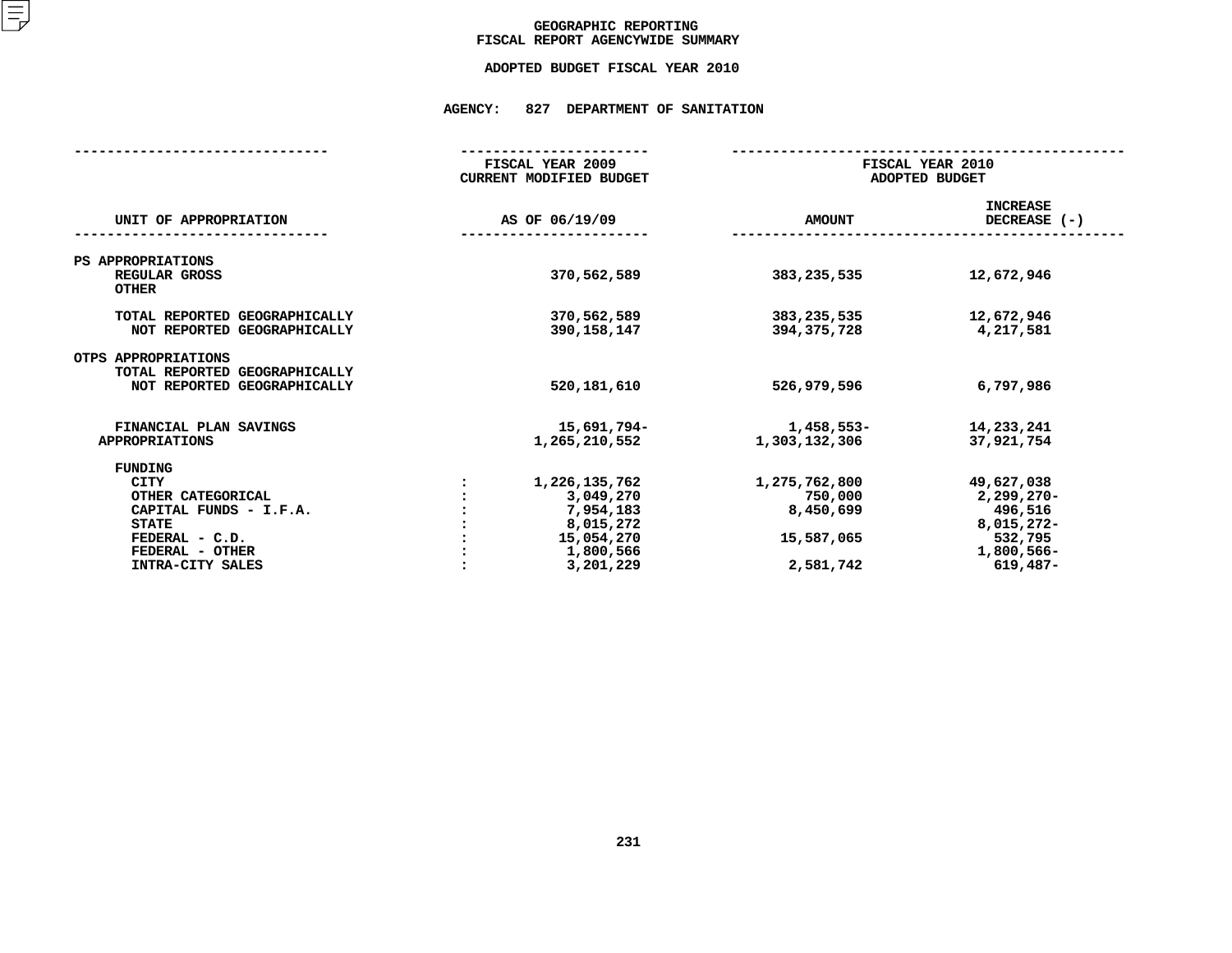|                | ADOPTED BUDGET FISCAL YEAR 2010  |
|----------------|----------------------------------|
| AGENCY         | 841 DEPARTMENT OF TRANSPORTATION |
| <b>BOROUGH</b> | <b>BRONX</b>                     |
| <b>PROGRAM</b> | <b>HIGHWAY OPERATIONS</b>        |

 **HIGHWAY OPERATIONS UNIT OF APPROPRIATION <sup>002</sup> HIGHWAY OPERATIONS**

|                             |               | FISCAL YEAR 2009<br>CURRENT MODIFIED BUDGET<br>AS OF 06/19/09 |               | FISCAL YEAR 2010<br>ADOPTED BUDGET |                                |
|-----------------------------|---------------|---------------------------------------------------------------|---------------|------------------------------------|--------------------------------|
| LOCAL SERVICE DISTRICT      | <b>AMOUNT</b> | FULL TIME<br>POSITIONS                                        | <b>AMOUNT</b> | FULL TIME<br>POSITIONS             | <b>INCREASE</b><br>DECREASE(-) |
| BRONX HWY + ST MAINT + OPER | 5,866,996     | 44                                                            | 5,964,002     | 44                                 | 97,006                         |
| PROGRAM TOTAL:              | 5,866,996     | 44                                                            | 5,964,002     | 44                                 | 97,006                         |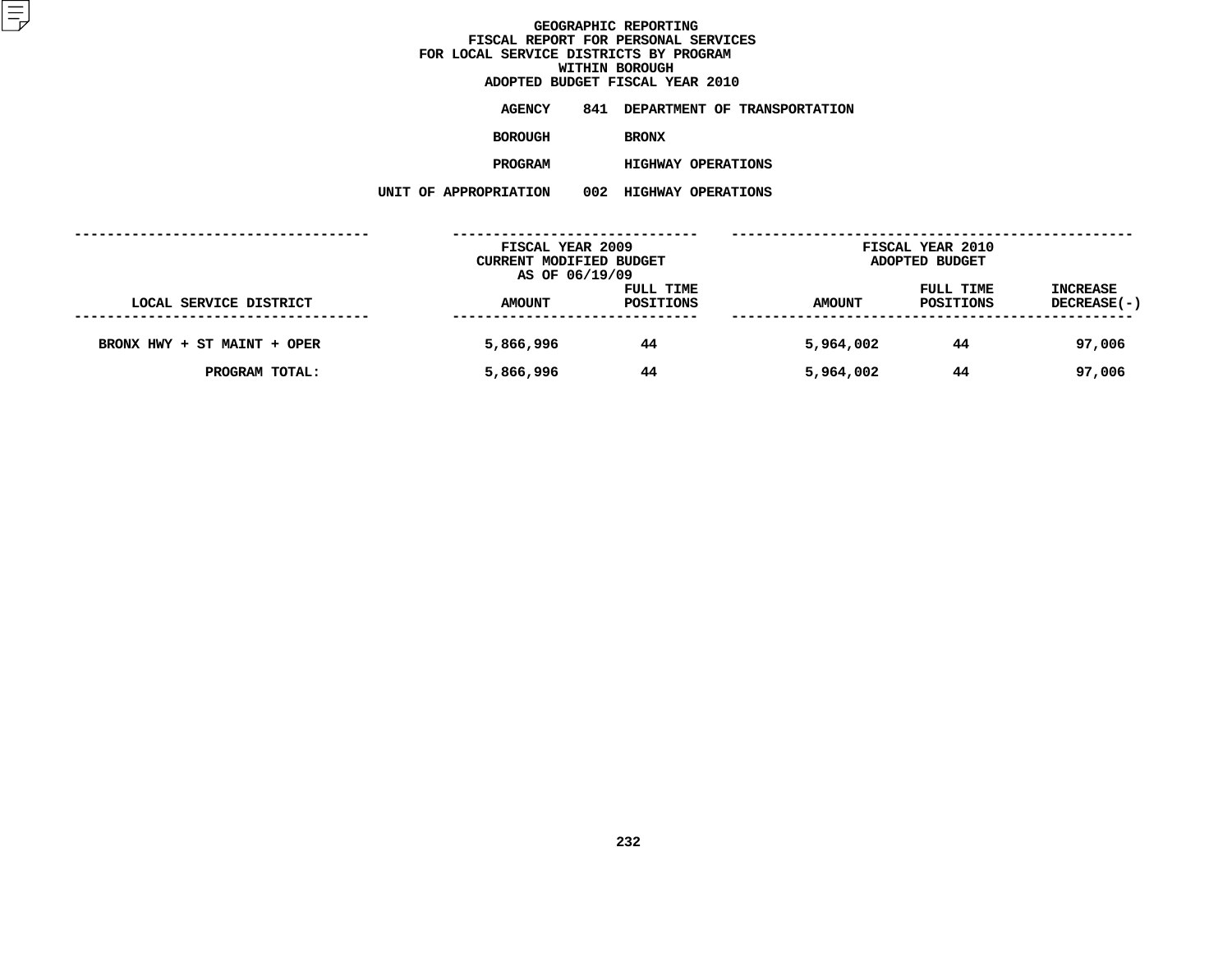|         | ADOPTED BUDGET FISCAL YEAR 2010 |                                  |
|---------|---------------------------------|----------------------------------|
| AGENCY  |                                 | 841 DEPARTMENT OF TRANSPORTATION |
| BOROUGH | <b>BRONX</b>                    |                                  |

QUALITY CONTROL & INSPECTION **PROGRAMQUALITY CONTROL & INSPECTION**

**UNIT OF APPROPRIATION <sup>002</sup> HIGHWAY OPERATIONS**

|                              | FISCAL YEAR 2009<br>CURRENT MODIFIED BUDGET<br>AS OF 06/19/09 |                        | FISCAL YEAR 2010<br>ADOPTED BUDGET |                        |                           |  |
|------------------------------|---------------------------------------------------------------|------------------------|------------------------------------|------------------------|---------------------------|--|
| LOCAL SERVICE DISTRICT       | <b>AMOUNT</b>                                                 | FULL TIME<br>POSITIONS | <b>AMOUNT</b>                      | FULL TIME<br>POSITIONS | INCREASE<br>$DECREASE(-)$ |  |
| BX QUALITY CONTROL & INSPECT | 676,979                                                       | 17                     | 677,137                            | 17                     | 158                       |  |
| PROGRAM TOTAL:               | 676,979                                                       | 17                     | 677,137                            | 17                     | 158                       |  |
| SUB BOROUGH TOTAL:           | 6,543,975                                                     | 61                     | 6,641,139                          | 61                     | 97,164                    |  |
| <b>BOROUGH TOTAL:</b>        | 6,543,975                                                     | 61                     | 6,641,139                          | 61                     | 97,164                    |  |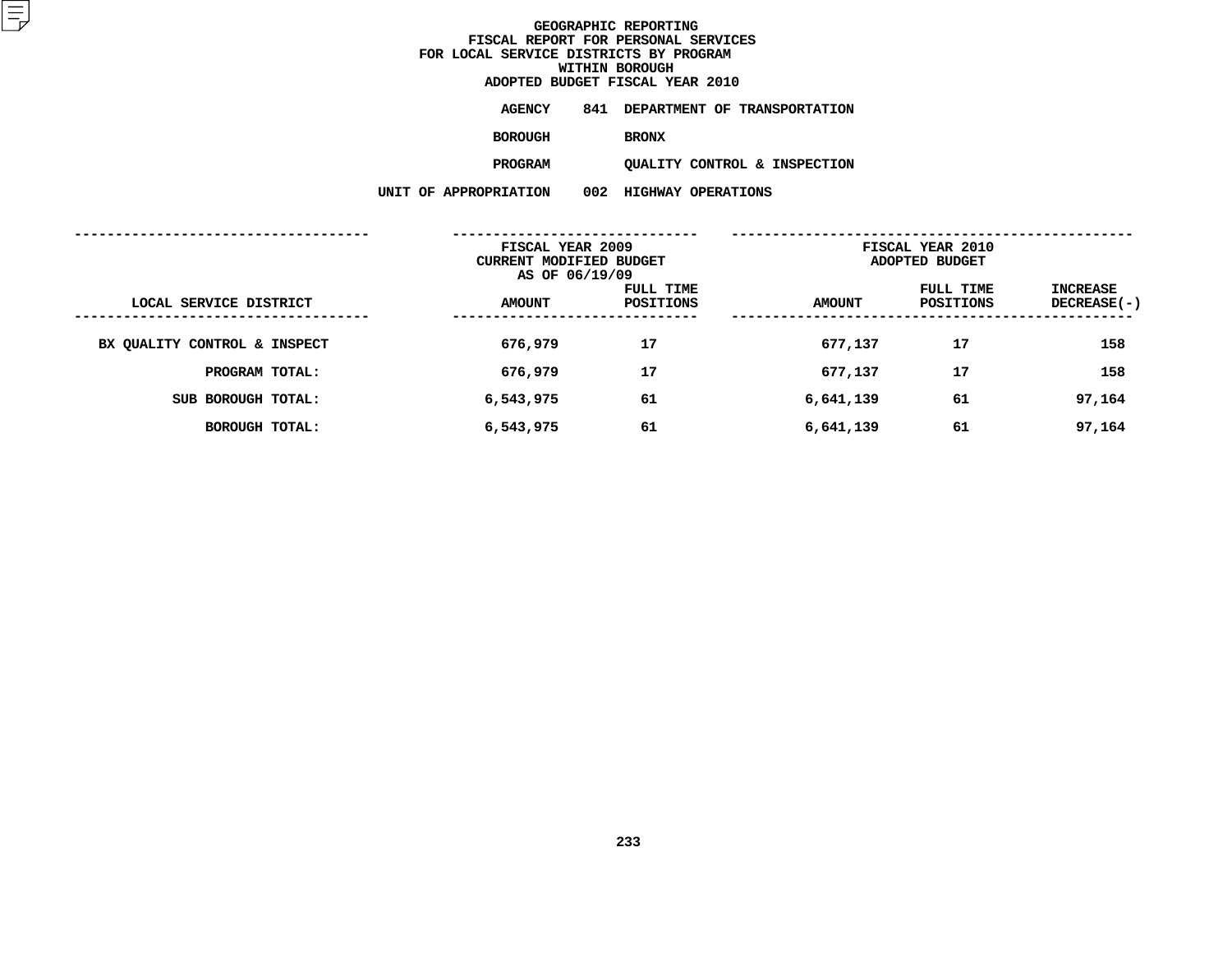|                   |      | ADOPTED BUDGET FISCAL YEAR 2010 |
|-------------------|------|---------------------------------|
| <b>AGENCY</b>     | 841  | DEPARTMENT OF TRANSPORTATION    |
| BOROUGH           |      | <b>BROOKLYN</b>                 |
| PROGRAM           |      | <b>HIGHWAY OPERATIONS</b>       |
| <b>ROPRIATION</b> | 002. | <b>HIGHWAY OPERATIONS</b>       |

|                             |  | UNIT OF APPROPRIATION                                         | 002                    | <b>HIGHWAY OPERATIONS</b> |                                    |                        |                                |
|-----------------------------|--|---------------------------------------------------------------|------------------------|---------------------------|------------------------------------|------------------------|--------------------------------|
|                             |  | FISCAL YEAR 2009<br>CURRENT MODIFIED BUDGET<br>AS OF 06/19/09 |                        |                           | FISCAL YEAR 2010<br>ADOPTED BUDGET |                        |                                |
| LOCAL SERVICE DISTRICT      |  | <b>AMOUNT</b>                                                 | FULL TIME<br>POSITIONS |                           | <b>AMOUNT</b>                      | FULL TIME<br>POSITIONS | <b>INCREASE</b><br>DECREASE(-) |
| BKLYN HWY + ST MAINT + OPER |  | 10,710,811                                                    | 157                    |                           | 11,449,274                         | 157                    | 738,463                        |
| PROGRAM TOTAL:              |  | 10,710,811                                                    | 157                    |                           | 11,449,274                         | 157                    | 738,463                        |
|                             |  |                                                               |                        |                           |                                    |                        |                                |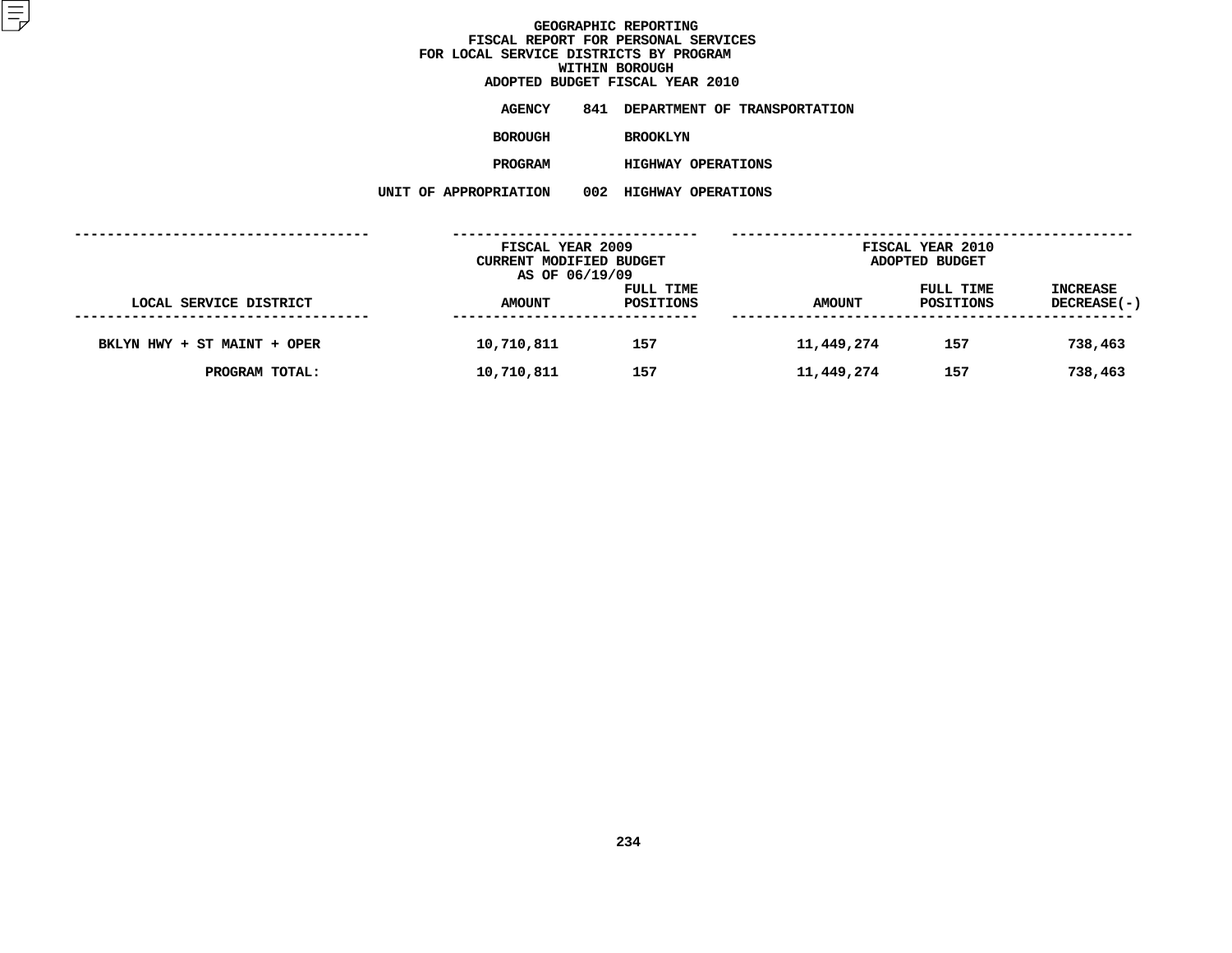| ADOPTED BUDGET FISCAL YEAR 2010 |                 |  |                                  |  |
|---------------------------------|-----------------|--|----------------------------------|--|
| AGENCY                          |                 |  | 841 DEPARTMENT OF TRANSPORTATION |  |
| BOROUGH                         | <b>BROOKLYN</b> |  |                                  |  |

QUALITY CONTROL & INSPECTION **PROGRAMQUALITY CONTROL & INSPECTION**

**UNIT OF APPROPRIATION <sup>002</sup> HIGHWAY OPERATIONS**

|                              | FISCAL YEAR 2009<br>CURRENT MODIFIED BUDGET<br>AS OF 06/19/09 |                               | FISCAL YEAR 2010<br>ADOPTED BUDGET |                        |                         |  |
|------------------------------|---------------------------------------------------------------|-------------------------------|------------------------------------|------------------------|-------------------------|--|
| LOCAL SERVICE DISTRICT       | <b>AMOUNT</b>                                                 | <b>FULL TIME</b><br>POSITIONS | <b>AMOUNT</b>                      | FULL TIME<br>POSITIONS | INCREASE<br>DECREASE(-) |  |
| BK QUALITY CONTROL & INSPECT | 1,003,255                                                     | 27                            | 1,003,413                          | 27                     | 158                     |  |
| PROGRAM TOTAL:               | 1,003,255                                                     | 27                            | 1,003,413                          | 27                     | 158                     |  |
| SUB BOROUGH TOTAL:           | 11,714,066                                                    | 184                           | 12,452,687                         | 184                    | 738,621                 |  |
| BOROUGH TOTAL:               | 11,714,066                                                    | 184                           | 12,452,687                         | 184                    | 738,621                 |  |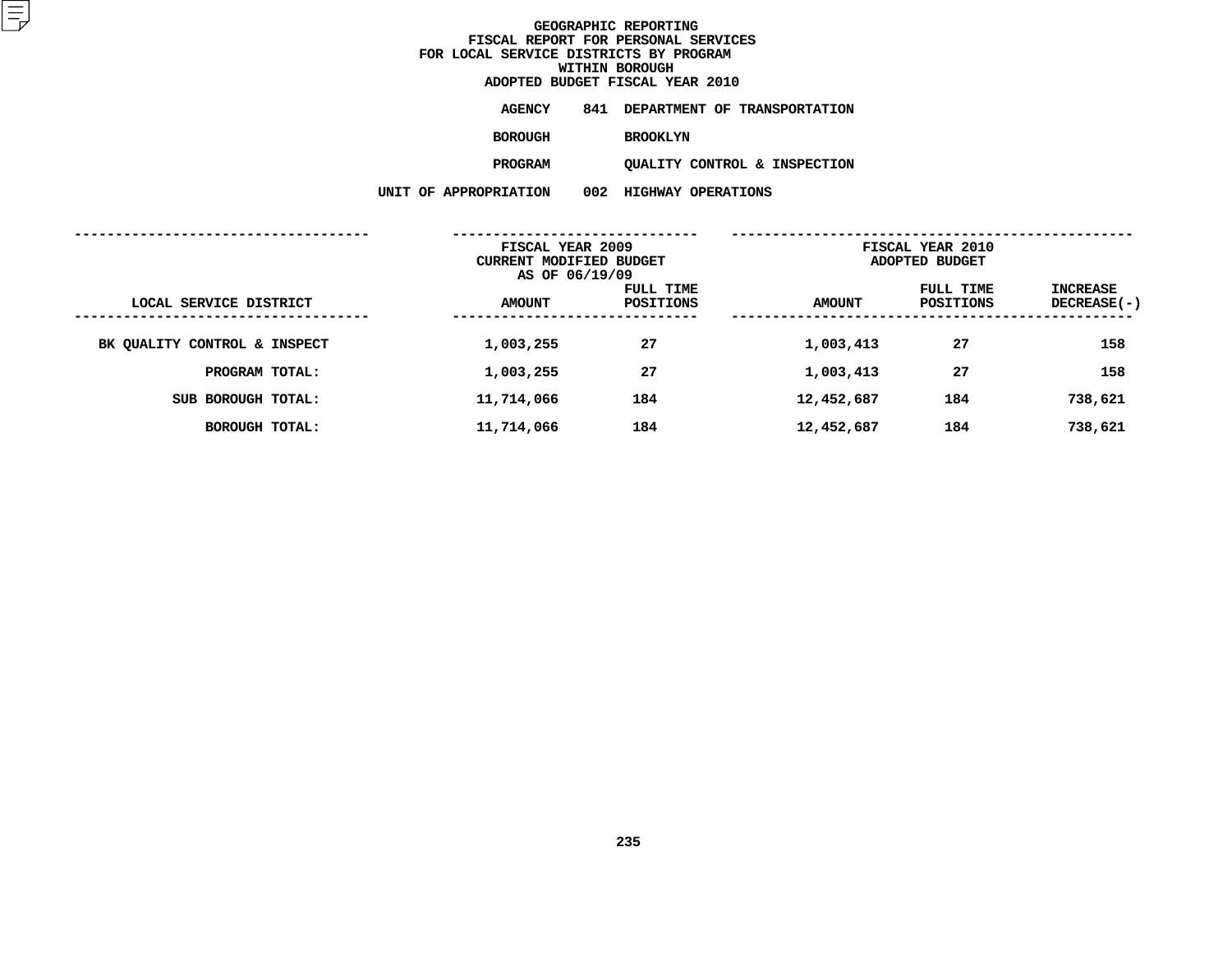|                | ADOPTED BUDGET FISCAL YEAR 2010  |
|----------------|----------------------------------|
| <b>AGENCY</b>  | 841 DEPARTMENT OF TRANSPORTATION |
| <b>BOROUGH</b> | <b>MANHATTAN</b>                 |
| <b>PROGRAM</b> | <b>HIGHWAY OPERATIONS</b>        |

 **HIGHWAY OPERATIONS UNIT OF APPROPRIATION <sup>002</sup> HIGHWAY OPERATIONS**

|                            | FISCAL YEAR 2009<br>CURRENT MODIFIED BUDGET<br>AS OF 06/19/09 |                        | <b>FISCAL YEAR 2010</b><br>ADOPTED BUDGET |                        |                                |
|----------------------------|---------------------------------------------------------------|------------------------|-------------------------------------------|------------------------|--------------------------------|
| LOCAL SERVICE DISTRICT     | <b>AMOUNT</b>                                                 | FULL TIME<br>POSITIONS | <b>AMOUNT</b>                             | FULL TIME<br>POSITIONS | <b>INCREASE</b><br>DECREASE(-) |
| MANH HWY + ST MAINT + OPER | 4,811,730                                                     | 73                     | 4,976,089                                 | 73                     | 164,359                        |
| PROGRAM TOTAL:             | 4,811,730                                                     | 73                     | 4,976,089                                 | 73                     | 164,359                        |
|                            |                                                               |                        |                                           |                        |                                |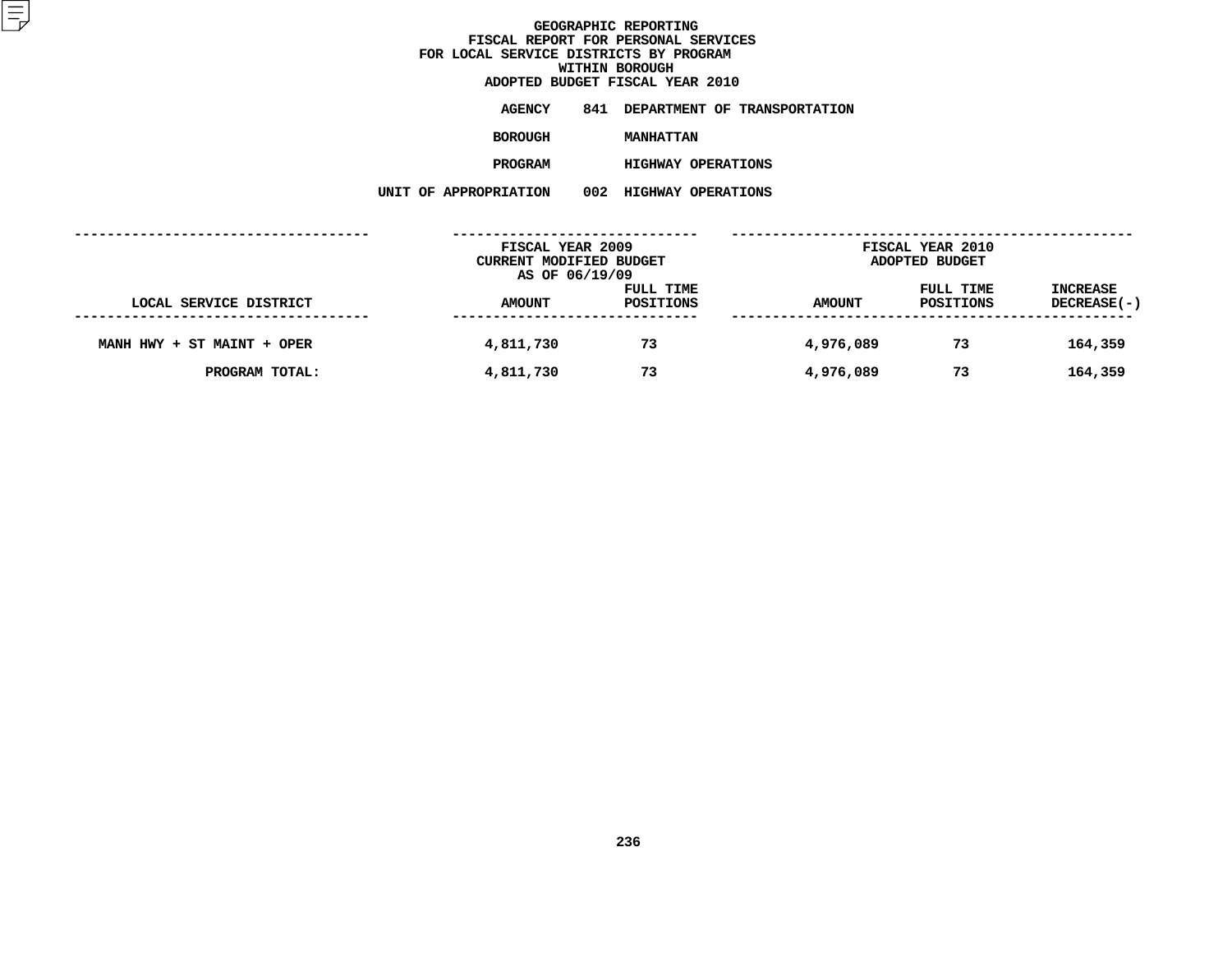|                | ADOPTED BUDGET FISCAL YEAR 2010  |
|----------------|----------------------------------|
| AGENCY         | 841 DEPARTMENT OF TRANSPORTATION |
| <b>BOROUGH</b> | <b>MANHATTAN</b>                 |
| <b>PROGRAM</b> | OUALITY CONTROL & INSPECTION     |

**UNIT OF APPROPRIATION <sup>002</sup> HIGHWAY OPERATIONS**

**QUALITY CONTROL & INSPECTION**

|                              | FISCAL YEAR 2009<br>CURRENT MODIFIED BUDGET<br>AS OF 06/19/09 |                        | FISCAL YEAR 2010<br>ADOPTED BUDGET |                        |                           |  |
|------------------------------|---------------------------------------------------------------|------------------------|------------------------------------|------------------------|---------------------------|--|
| LOCAL SERVICE DISTRICT       | <b>AMOUNT</b>                                                 | FULL TIME<br>POSITIONS | <b>AMOUNT</b>                      | FULL TIME<br>POSITIONS | INCREASE<br>$DECREASE(-)$ |  |
| MN QUALITY CONTROL & INSPECT | 780,727                                                       | 21                     | 780,885                            | 21                     | 158                       |  |
| PROGRAM TOTAL:               | 780,727                                                       | 21                     | 780,885                            | 21                     | 158                       |  |
| SUB BOROUGH TOTAL:           | 5,592,457                                                     | 94                     | 5,756,974                          | 94                     | 164,517                   |  |
| <b>BOROUGH TOTAL:</b>        | 5,592,457                                                     | 94                     | 5,756,974                          | 94                     | 164,517                   |  |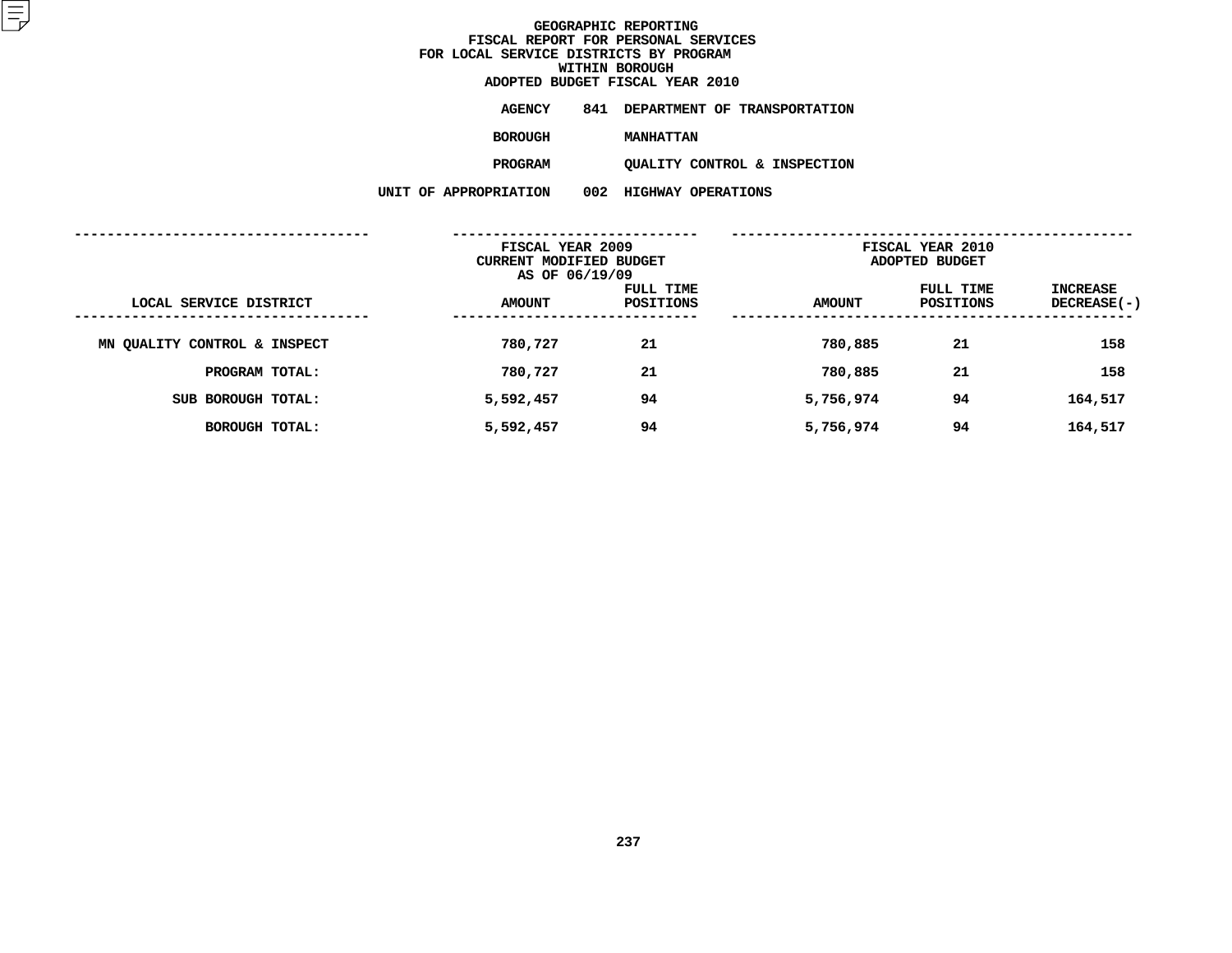|                  |      | ADOPTED BUDGET FISCAL YEAR 2010 |
|------------------|------|---------------------------------|
| AGENCY           | 841  | DEPARTMENT OF TRANSPORTATION    |
| <b>BOROUGH</b>   |      | <b>OUEENS</b>                   |
| <b>PROGRAM</b>   |      | <b>HIGHWAY OPERATIONS</b>       |
| <b>OPRIATION</b> | 002. | <b>HIGHWAY OPERATIONS</b>       |

**UNIT OF APPROPRIATION <sup>002</sup> HIGHWAY OPERATIONS**

|                              | FISCAL YEAR 2009<br><b>CURRENT MODIFIED BUDGET</b><br>AS OF 06/19/09 |                        |               | <b>FISCAL YEAR 2010</b><br>ADOPTED BUDGET |                                |
|------------------------------|----------------------------------------------------------------------|------------------------|---------------|-------------------------------------------|--------------------------------|
| LOCAL SERVICE DISTRICT       | <b>AMOUNT</b>                                                        | FULL TIME<br>POSITIONS | <b>AMOUNT</b> | FULL TIME<br>POSITIONS                    | <b>INCREASE</b><br>DECREASE(-) |
| QUEENS HWY + ST MAINT + OPER | 19,012,780                                                           | 131                    | 19,267,349    | 131                                       | 254,569                        |
| PROGRAM TOTAL:               | 19,012,780                                                           | 131                    | 19,267,349    | 131                                       | 254,569                        |
|                              |                                                                      |                        |               |                                           |                                |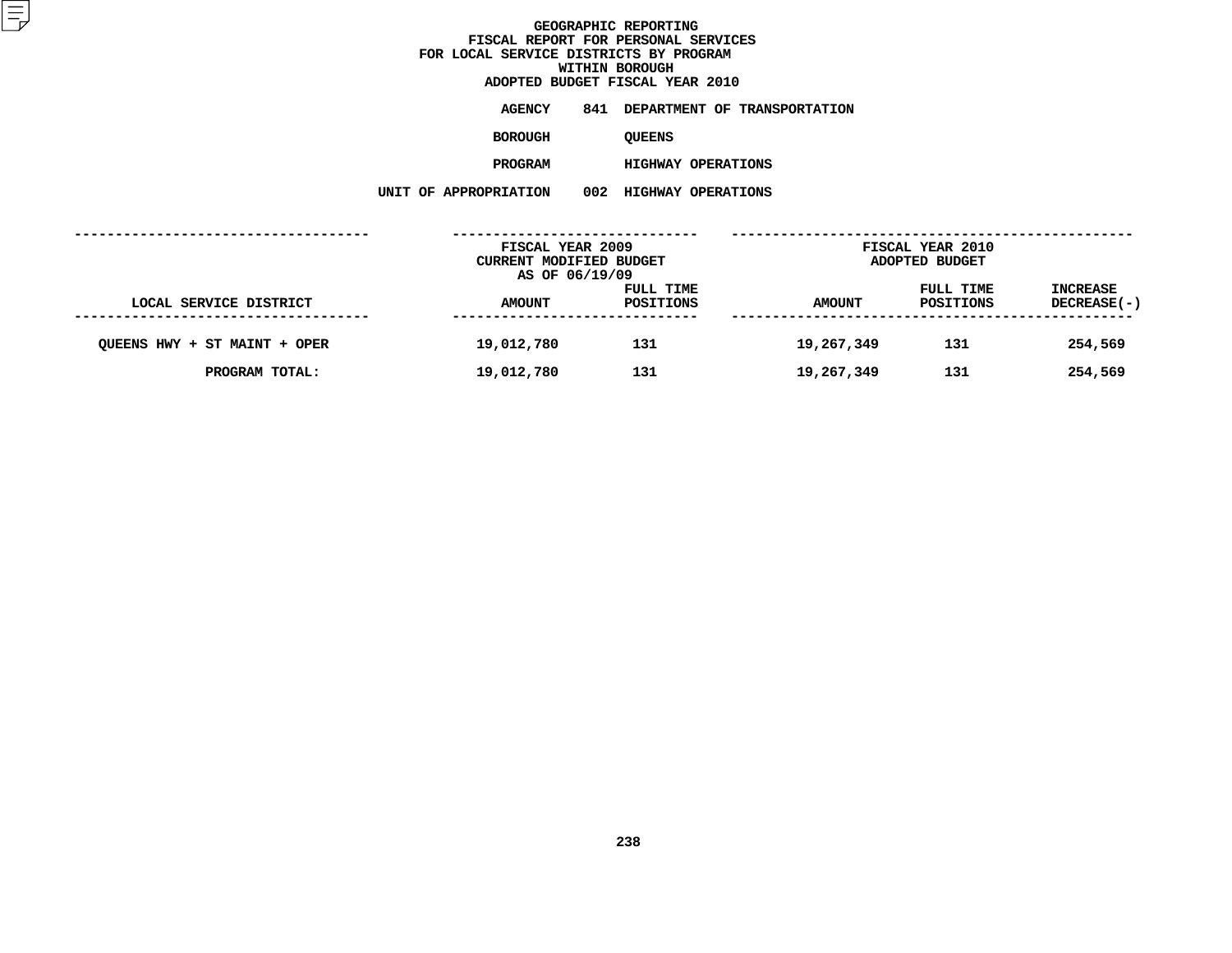|                | ADOPTED BUDGET FISCAL YEAR 2010 |                                  |
|----------------|---------------------------------|----------------------------------|
| AGENCY         |                                 | 841 DEPARTMENT OF TRANSPORTATION |
| <b>BOROUGH</b> | <b>OUEENS</b>                   |                                  |

QUALITY CONTROL & INSPECTION **PROGRAMQUALITY CONTROL & INSPECTION**

**UNIT OF APPROPRIATION <sup>002</sup> HIGHWAY OPERATIONS**

|                               | FISCAL YEAR 2009<br><b>CURRENT MODIFIED BUDGET</b><br>AS OF 06/19/09 |                        | FISCAL YEAR 2010<br>ADOPTED BUDGET |                        |                         |
|-------------------------------|----------------------------------------------------------------------|------------------------|------------------------------------|------------------------|-------------------------|
| LOCAL SERVICE DISTRICT        | <b>AMOUNT</b>                                                        | FULL TIME<br>POSITIONS | <b>AMOUNT</b>                      | FULL TIME<br>POSITIONS | INCREASE<br>DECREASE(-) |
| ONS QUALITY CONTROL & INSPECT | 811,538                                                              | 19                     | 811,696                            | 19                     | 158                     |
| PROGRAM TOTAL:                | 811,538                                                              | 19                     | 811,696                            | 19                     | 158                     |
| SUB BOROUGH TOTAL:            | 19,824,318                                                           | 150                    | 20,079,045                         | 150                    | 254,727                 |
| BOROUGH TOTAL:                | 19,824,318                                                           | 150                    | 20,079,045                         | 150                    | 254,727                 |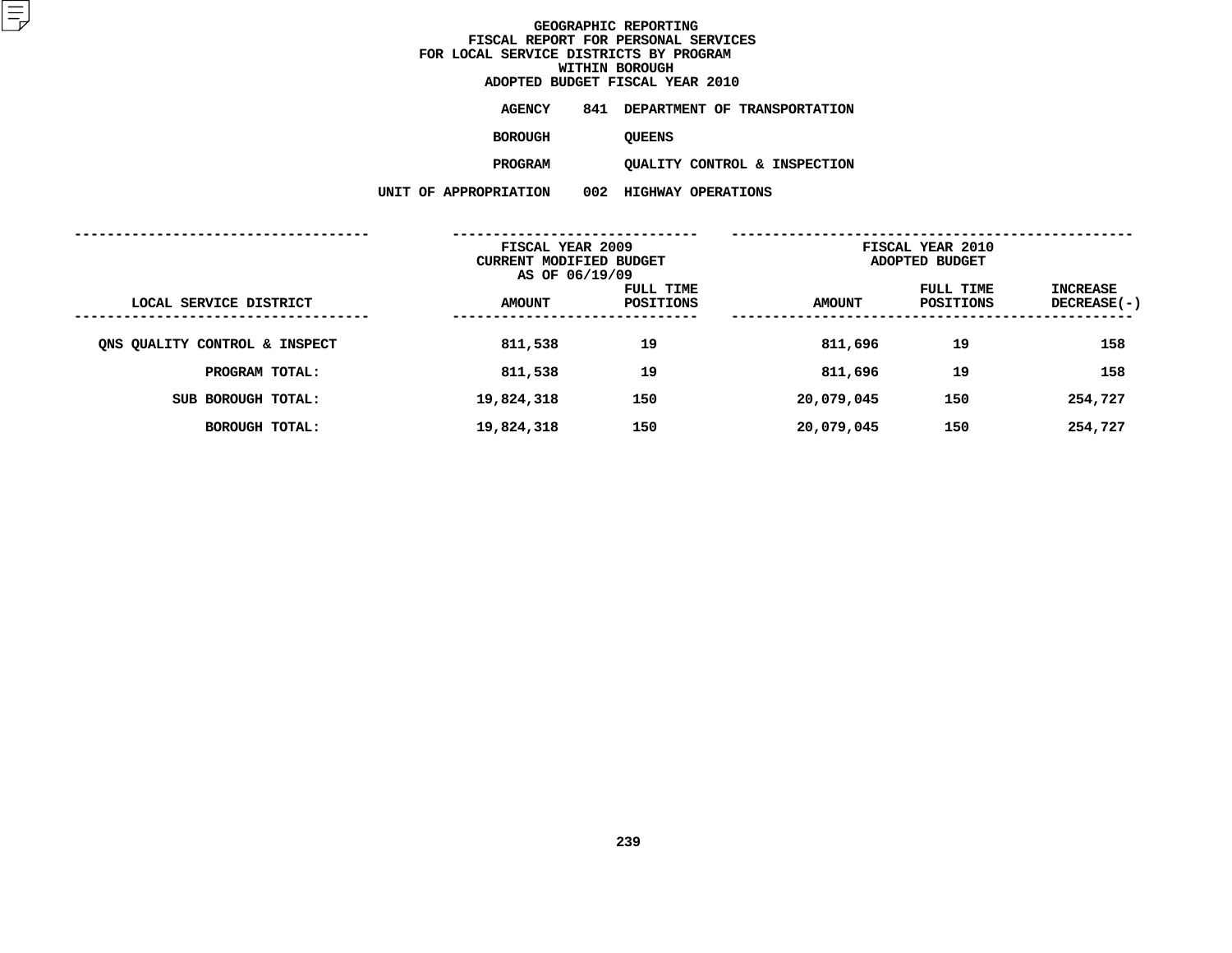#### **GEOGRAPHIC REPORTINGFISCAL REPORT FOR PERSONAL SERVICES<br>CAL SERVICE DISTRICTS BY PROGRAM<br>WITHIN BOROUGH FOR LOCAL SERVICE DISTRICTS BY PROGRAMWITHIN BOROUGH**

|                       |     | ADOPTED BUDGET FISCAL YEAR 2010 |
|-----------------------|-----|---------------------------------|
| AGENCY                | 841 | DEPARTMENT OF TRANSPORTATION    |
| <b>BOROUGH</b>        |     | STATEN ISLAND                   |
| <b>PROGRAM</b>        |     | <b>HIGHWAY OPERATIONS</b>       |
| UNIT OF APPROPRIATION |     | 002 HIGHWAY OPERATIONS          |
|                       |     |                                 |

|                            | FISCAL YEAR 2009<br><b>CURRENT MODIFIED BUDGET</b> |                  |               | FISCAL YEAR 2010<br>ADOPTED BUDGET |                    |  |  |
|----------------------------|----------------------------------------------------|------------------|---------------|------------------------------------|--------------------|--|--|
|                            | AS OF 06/19/09                                     |                  |               |                                    |                    |  |  |
|                            |                                                    | FULL TIME        |               | FULL TIME                          | <b>INCREASE</b>    |  |  |
| LOCAL SERVICE DISTRICT     | <b>AMOUNT</b>                                      | <b>POSITIONS</b> | <b>AMOUNT</b> | POSITIONS                          | <b>DECREASE(-)</b> |  |  |
| S.I. HWY + ST MAINT + OPER | 4,398,474                                          | 57               | 4,555,631     | 57                                 | 157,157            |  |  |
| PROGRAM TOTAL:             | 4,398,474                                          | 57               | 4,555,631     | 57                                 | 157,157            |  |  |
|                            |                                                    |                  |               |                                    |                    |  |  |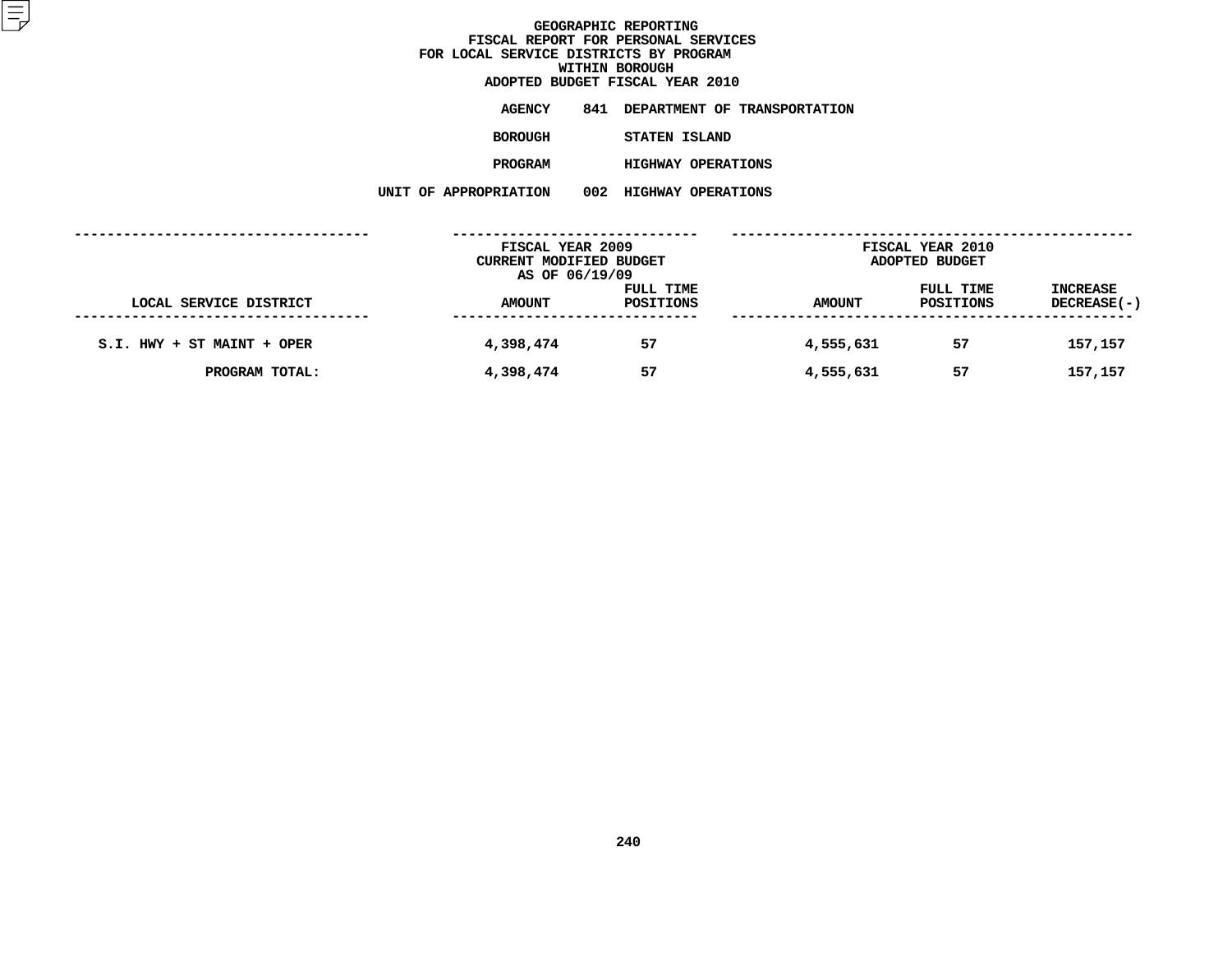|                       | ADOPTED BUDGET FISCAL YEAR 2010  |
|-----------------------|----------------------------------|
| <b>AGENCY</b>         | 841 DEPARTMENT OF TRANSPORTATION |
| <b>BOROUGH</b>        | STATEN ISLAND                    |
| <b>PROGRAM</b>        | OUALITY CONTROL & INSPECTION     |
| UNIT OF APPROPRIATION | 002 HIGHWAY OPERATIONS           |
|                       |                                  |

|                              | FISCAL YEAR 2009<br>CURRENT MODIFIED BUDGET<br>AS OF 06/19/09 |                        | FISCAL YEAR 2010<br>ADOPTED BUDGET |                        |                           |
|------------------------------|---------------------------------------------------------------|------------------------|------------------------------------|------------------------|---------------------------|
| LOCAL SERVICE DISTRICT       | <b>AMOUNT</b>                                                 | FULL TIME<br>POSITIONS | <b>AMOUNT</b>                      | FULL TIME<br>POSITIONS | INCREASE<br>$DECREASE(-)$ |
| SI QUALITY CONTROL & INSPECT | 746,185                                                       | 18                     | 746,185                            | 18                     |                           |
| PROGRAM TOTAL:               | 746,185                                                       | 18                     | 746,185                            | 18                     |                           |
| SUB BOROUGH TOTAL:           | 5,144,659                                                     | 75                     | 5,301,816                          | 75                     | 157,157                   |
| BOROUGH TOTAL:               | 5,144,659                                                     | 75                     | 5,301,816                          | 75                     | 157,157                   |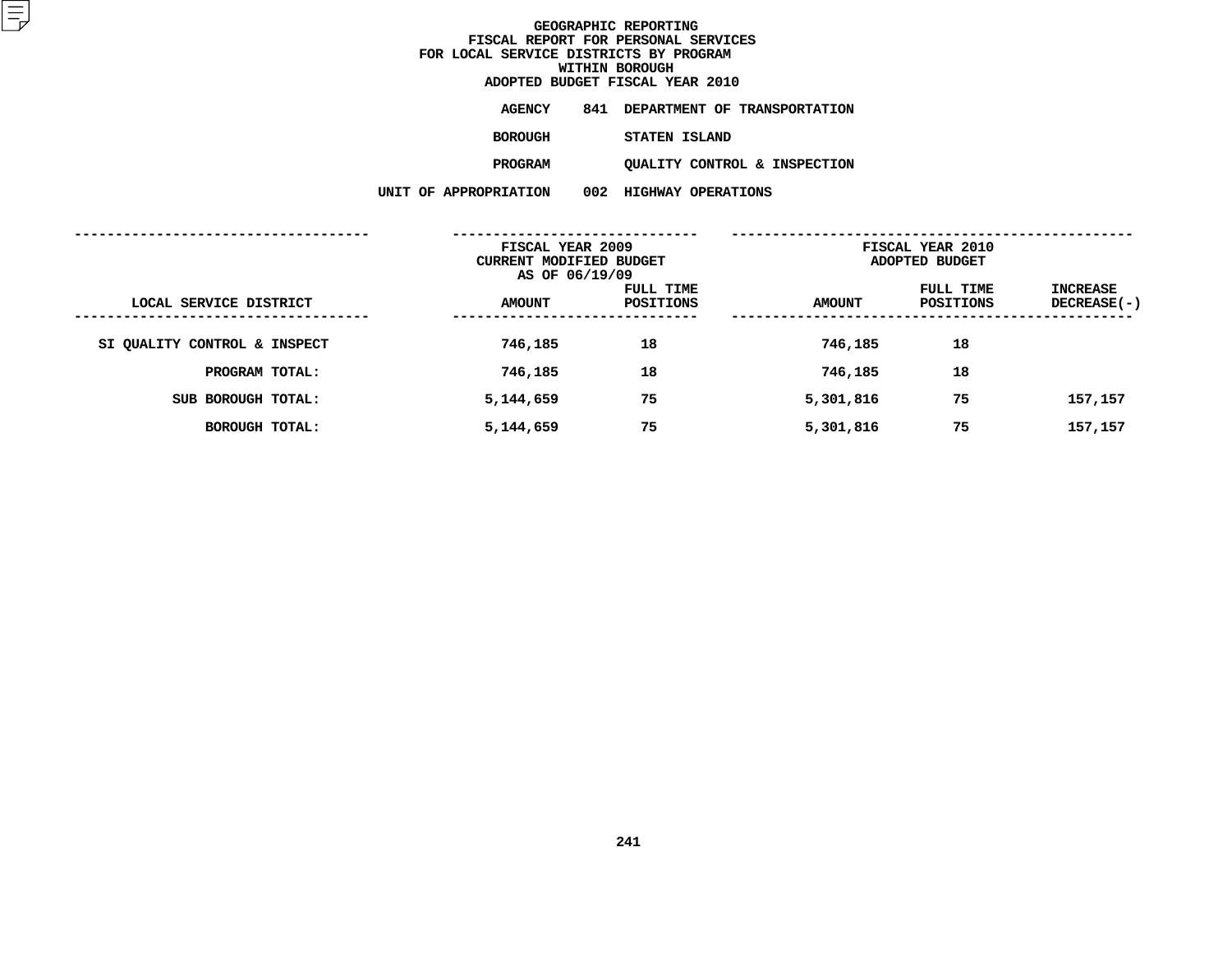### GEOGRAPHIC REPORTING<br>FISCAL REPORT FOR PERSONAL SERVICES<br>OCAL SERVICE DISTRICTS BY PROGRAM<br>WITHIN BOROUGH **FISCAL REPORT FOR PERSONAL SERVICES FOR LOCAL SERVICE DISTRICTS BY PROGRAM**

# **WITHIN BOROUGH ADOPTED BUDGET FISCAL YEAR <sup>2010</sup>**

# **AGENCY <sup>841</sup> DEPARTMENT OF TRANSPORTATION**

|                                                   |               | FISCAL YEAR 2009<br><b>CURRENT MODIFIED BUDGET</b><br>AS OF 06/19/09 |               | FISCAL YEAR 2010<br>ADOPTED BUDGET |                                  |  |
|---------------------------------------------------|---------------|----------------------------------------------------------------------|---------------|------------------------------------|----------------------------------|--|
| LOCAL SERVICE DISTRICT                            | <b>AMOUNT</b> | FULL TIME<br>POSITIONS                                               | <b>AMOUNT</b> | FULL TIME<br>POSITIONS             | <b>INCREASE</b><br>$DECREASE(-)$ |  |
| <b>AGENCY TOTAL:</b><br>ALL PROGRAMS ALL BOROUGHS | 48,819,475    | 564                                                                  | 50,231,661    | 564                                | 1,412,186                        |  |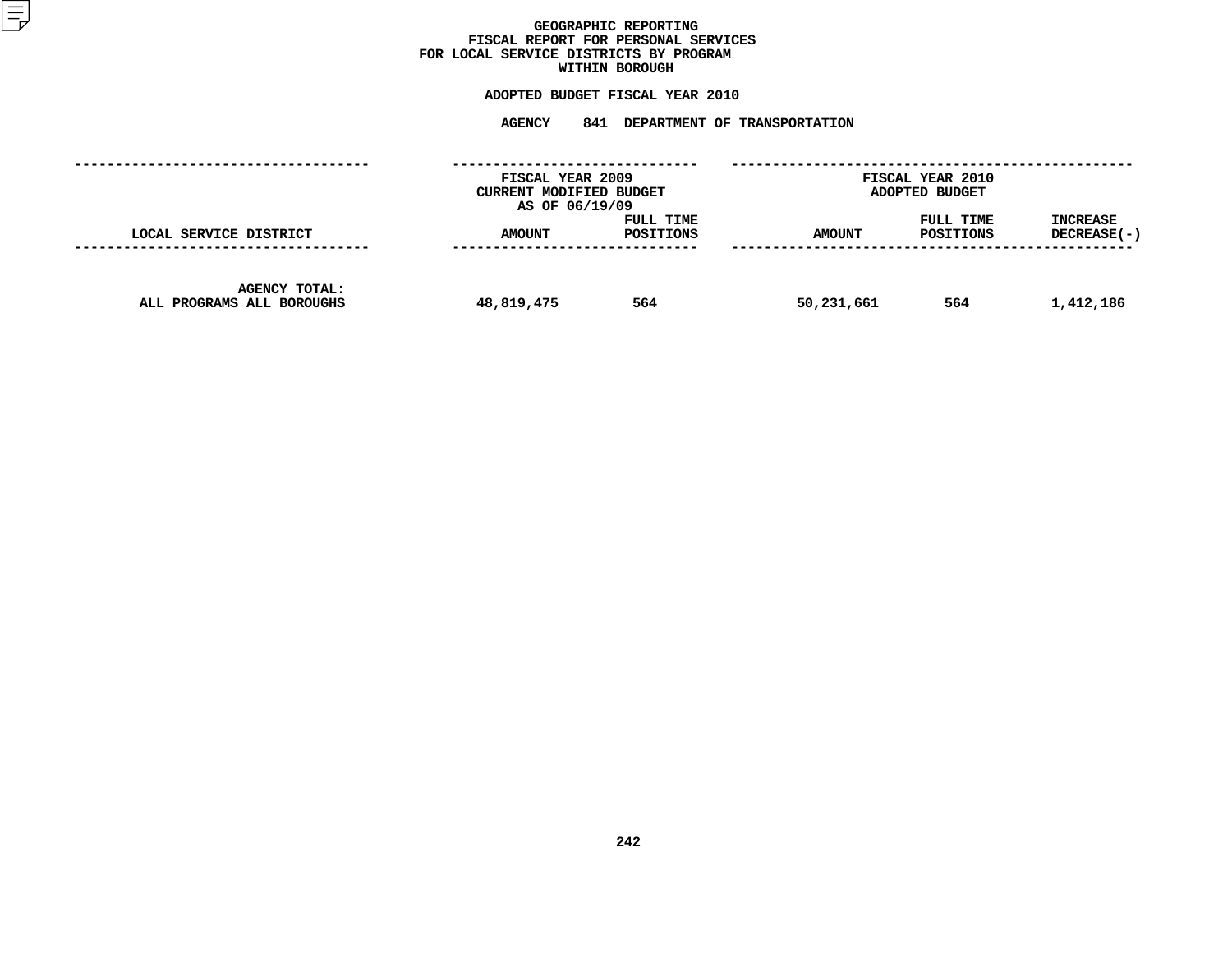#### **ADOPTED BUDGET FISCAL YEAR 2010**

|                                  | FISCAL YEAR 2009<br><b>CURRENT MODIFIED BUDGET</b> |               | FISCAL YEAR 2010<br>ADOPTED BUDGET |  |  |
|----------------------------------|----------------------------------------------------|---------------|------------------------------------|--|--|
| UNIT OF APPROPRIATION            | AS OF 06/19/09                                     | <b>AMOUNT</b> | <b>INCREASE</b><br>DECREASE (-)    |  |  |
| EXEC ADM & PLANN MGT.<br>001     |                                                    |               |                                    |  |  |
| REGULAR GROSS<br><b>OTHER</b>    |                                                    |               |                                    |  |  |
| TOTAL REPORTED GEOGRAPHICALLY    |                                                    |               |                                    |  |  |
| NOT REPORTED GEOGRAPHICALLY      | 44,962,354                                         | 37,631,143    | 7,331,211-                         |  |  |
| FINANCIAL PLAN SAVINGS           |                                                    |               |                                    |  |  |
| <b>APPROPRIATION</b>             | 44,962,354                                         | 37,631,143    | 7,331,211-                         |  |  |
| FUNDING                          |                                                    |               |                                    |  |  |
| <b>CITY</b><br>OTHER CATEGORICAL | 31,592,022                                         | 32,566,685    | 974,663                            |  |  |
| CAPITAL FUNDS - I.F.A.           | 3,974,651                                          | 4,037,858     | 63,207                             |  |  |
| <b>STATE</b>                     | 5,173,411                                          | 800,000       | $4,373,411-$                       |  |  |
| FEDERAL - C.D.                   |                                                    |               |                                    |  |  |
| FEDERAL - OTHER                  | 4,173,270                                          | 177,600       | $3,995,670 -$                      |  |  |
| INTRA-CITY SALES                 | 49,000                                             | 49,000        |                                    |  |  |
|                                  |                                                    |               |                                    |  |  |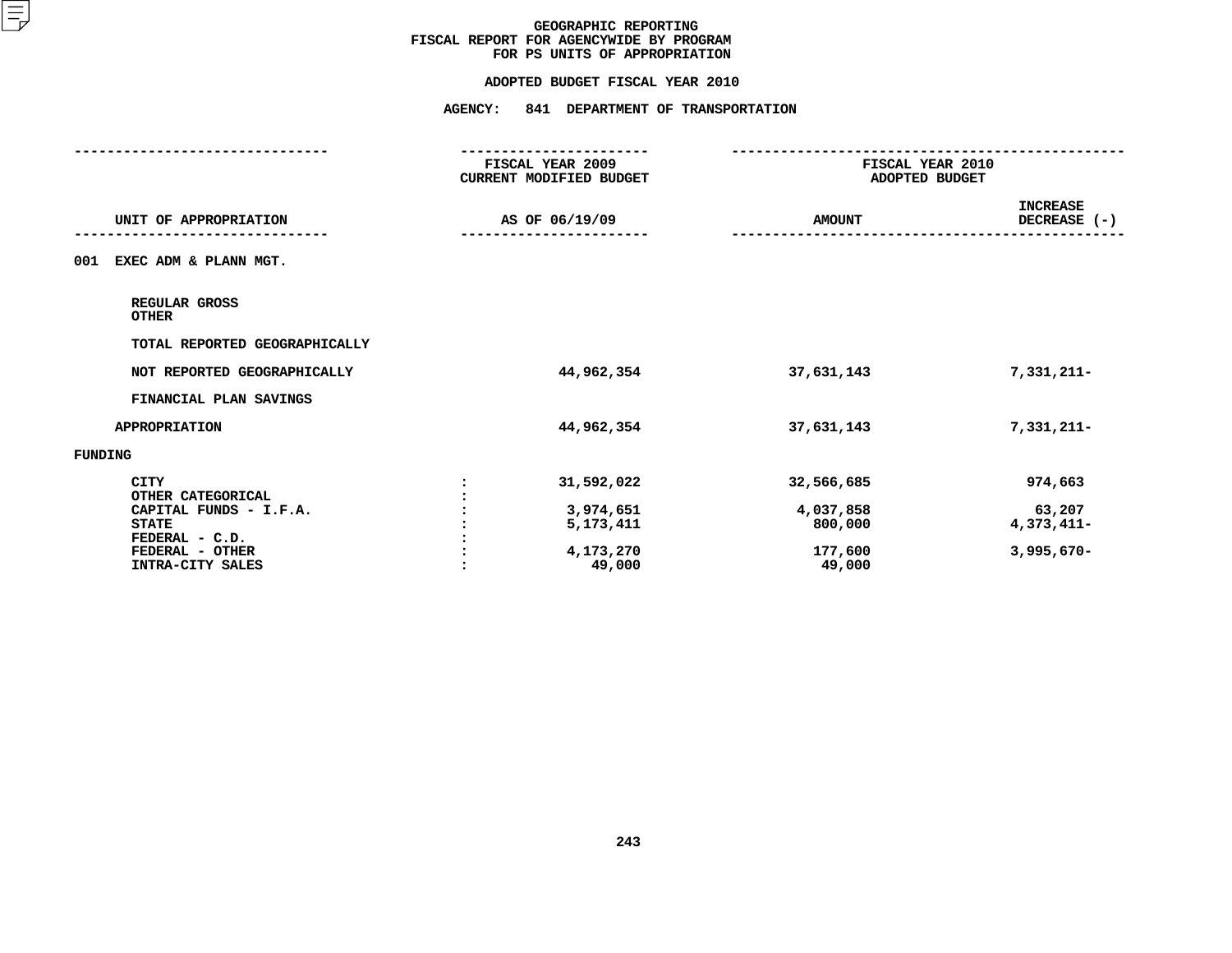#### **ADOPTED BUDGET FISCAL YEAR 2010**

|                                     | FISCAL YEAR 2009<br><b>CURRENT MODIFIED BUDGET</b> |                         | FISCAL YEAR 2010<br>ADOPTED BUDGET |  |  |
|-------------------------------------|----------------------------------------------------|-------------------------|------------------------------------|--|--|
| UNIT OF APPROPRIATION               | AS OF 06/19/09                                     | <b>AMOUNT</b>           | <b>INCREASE</b><br>DECREASE (-)    |  |  |
| HIGHWAY OPERATIONS<br>002           |                                                    |                         |                                    |  |  |
| REGULAR GROSS<br><b>OTHER</b>       | 41,533,679<br>7,285,796                            | 42,726,883<br>7,504,778 | 1,193,204<br>218,982               |  |  |
| TOTAL REPORTED GEOGRAPHICALLY       | 48,819,475                                         | 50,231,661              | 1,412,186                          |  |  |
| NOT REPORTED GEOGRAPHICALLY         | 65,283,241                                         | 57, 411, 123            | 7,872,118-                         |  |  |
| FINANCIAL PLAN SAVINGS              |                                                    |                         |                                    |  |  |
| <b>APPROPRIATION</b>                | 114, 102, 716                                      | 107,642,784             | $6,459,932 -$                      |  |  |
| FUNDING                             |                                                    |                         |                                    |  |  |
| <b>CITY</b><br>OTHER CATEGORICAL    | 41, 113, 971<br>$\ddot{\phantom{a}}$               | 41,792,320              | 678,349                            |  |  |
| CAPITAL FUNDS - I.F.A.              | 55,730,814                                         | 57,983,504              | 2,252,690                          |  |  |
| <b>STATE</b>                        | 17, 174, 139                                       | 7,866,960               | $9,307,179-$                       |  |  |
| FEDERAL - C.D.                      |                                                    |                         |                                    |  |  |
| FEDERAL - OTHER<br>INTRA-CITY SALES | 83,792                                             |                         | 83,792-                            |  |  |
|                                     |                                                    |                         |                                    |  |  |
|                                     |                                                    |                         |                                    |  |  |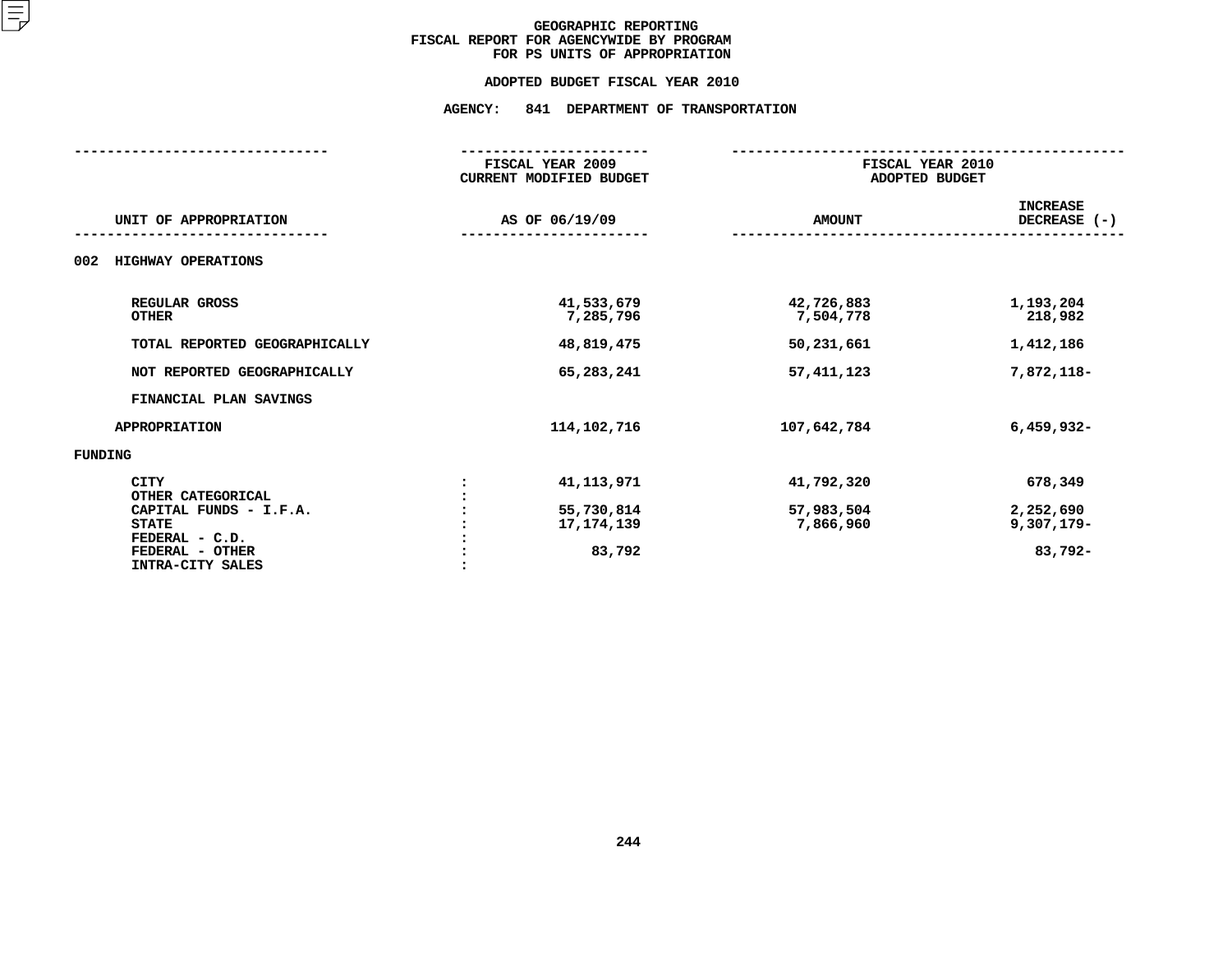#### **ADOPTED BUDGET FISCAL YEAR 2010**

|                               | FISCAL YEAR 2009               | FISCAL YEAR 2010 |                 |
|-------------------------------|--------------------------------|------------------|-----------------|
|                               | <b>CURRENT MODIFIED BUDGET</b> | ADOPTED BUDGET   |                 |
|                               |                                |                  | <b>INCREASE</b> |
| UNIT OF APPROPRIATION         | AS OF 06/19/09                 | <b>AMOUNT</b>    | DECREASE (-)    |
|                               |                                |                  |                 |
| TRANSIT OPERATIONS<br>003     |                                |                  |                 |
|                               |                                |                  |                 |
| REGULAR GROSS<br><b>OTHER</b> |                                |                  |                 |
| TOTAL REPORTED GEOGRAPHICALLY |                                |                  |                 |
|                               |                                |                  |                 |
| NOT REPORTED GEOGRAPHICALLY   | 58, 125, 415                   | 57,991,653       | 133,762-        |
| FINANCIAL PLAN SAVINGS        |                                |                  |                 |
| <b>APPROPRIATION</b>          | 58,125,415                     | 57,991,653       | 133,762-        |
| FUNDING                       |                                |                  |                 |
| <b>CITY</b>                   | 22,284,687                     | 14,424,659       | 7,860,028-      |
| OTHER CATEGORICAL             |                                |                  |                 |
| CAPITAL FUNDS - I.F.A.        | 1,965,457                      | 2,000,647        | 35,190          |
| <b>STATE</b>                  | 29,811,575                     | 29,873,575       | 62,000          |
| FEDERAL - C.D.                |                                |                  |                 |
| FEDERAL - OTHER               | 3,388,696                      | 11,017,772       | 7,629,076       |
| INTRA-CITY SALES              | 675,000                        | 675,000          |                 |
|                               |                                |                  |                 |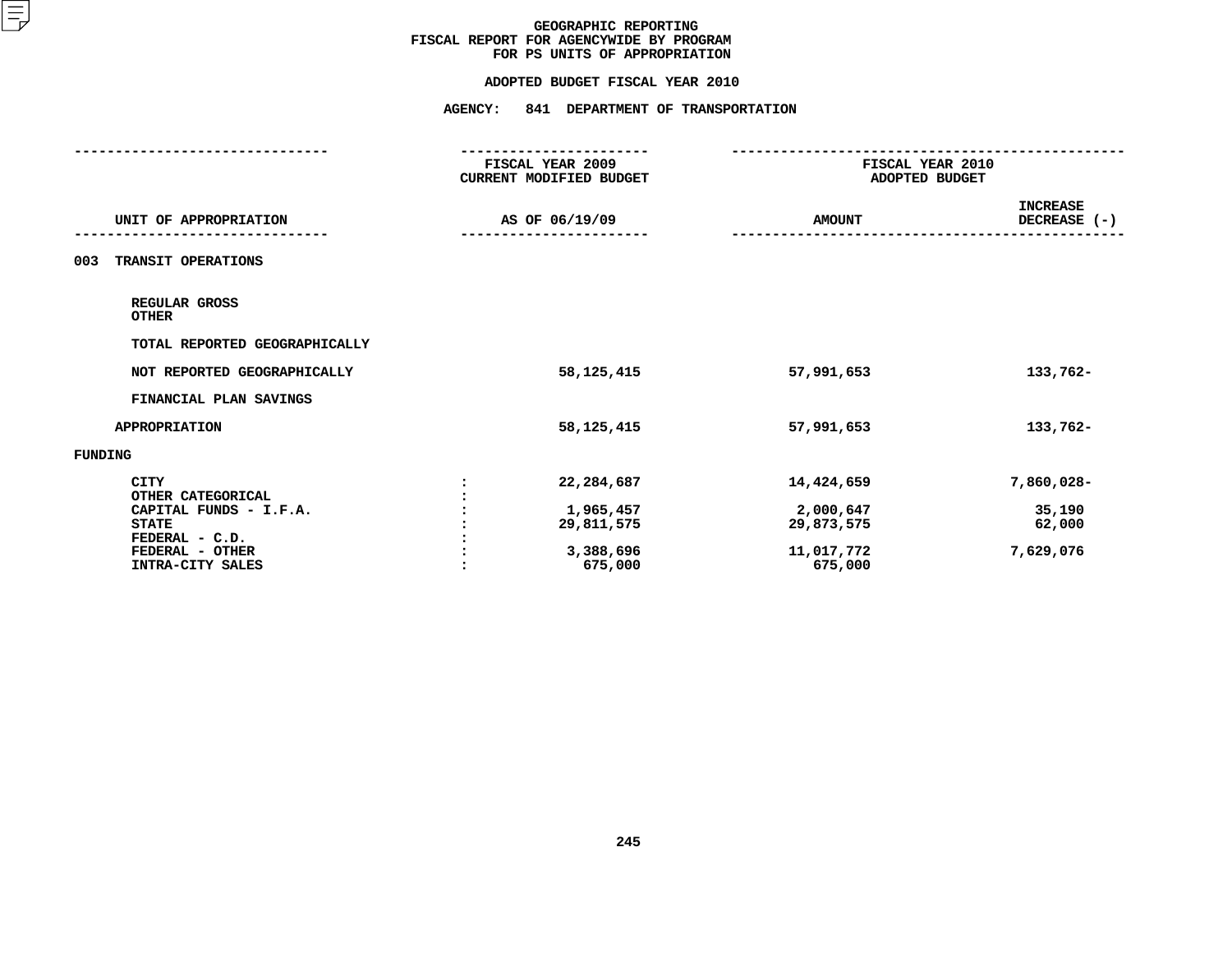# **ADOPTED BUDGET FISCAL YEAR <sup>2010</sup>**

|                                                                                                                                     | FISCAL YEAR 2009<br>CURRENT MODIFIED BUDGET                       | FISCAL YEAR 2010<br>ADOPTED BUDGET                 |                                                             |
|-------------------------------------------------------------------------------------------------------------------------------------|-------------------------------------------------------------------|----------------------------------------------------|-------------------------------------------------------------|
| UNIT OF APPROPRIATION                                                                                                               | AS OF 06/19/09                                                    | <b>AMOUNT</b>                                      | <b>INCREASE</b><br>DECREASE (-)                             |
| TRAFFIC OPERATIONS<br>004                                                                                                           |                                                                   |                                                    |                                                             |
| REGULAR GROSS<br><b>OTHER</b>                                                                                                       |                                                                   |                                                    |                                                             |
| TOTAL REPORTED GEOGRAPHICALLY                                                                                                       |                                                                   |                                                    |                                                             |
| NOT REPORTED GEOGRAPHICALLY                                                                                                         | 85,900,285                                                        | 69,030,533                                         | 16,869,752-                                                 |
| FINANCIAL PLAN SAVINGS                                                                                                              | 5,981                                                             |                                                    | $5,981-$                                                    |
| <b>APPROPRIATION</b>                                                                                                                | 85,906,266                                                        | 69,030,533                                         | 16,875,733-                                                 |
| <b>FUNDING</b>                                                                                                                      |                                                                   |                                                    |                                                             |
| <b>CITY</b><br>OTHER CATEGORICAL<br>CAPITAL FUNDS - I.F.A.<br><b>STATE</b><br>FEDERAL - C.D.<br>FEDERAL - OTHER<br>INTRA-CITY SALES | 50,460,611<br>1,020,212<br>12,360,821<br>10,671,859<br>11,392,763 | 50,510,368<br>12,633,503<br>1,825,730<br>4,060,932 | 49,757<br>1,020,212-<br>272,682<br>8,846,129-<br>7,331,831- |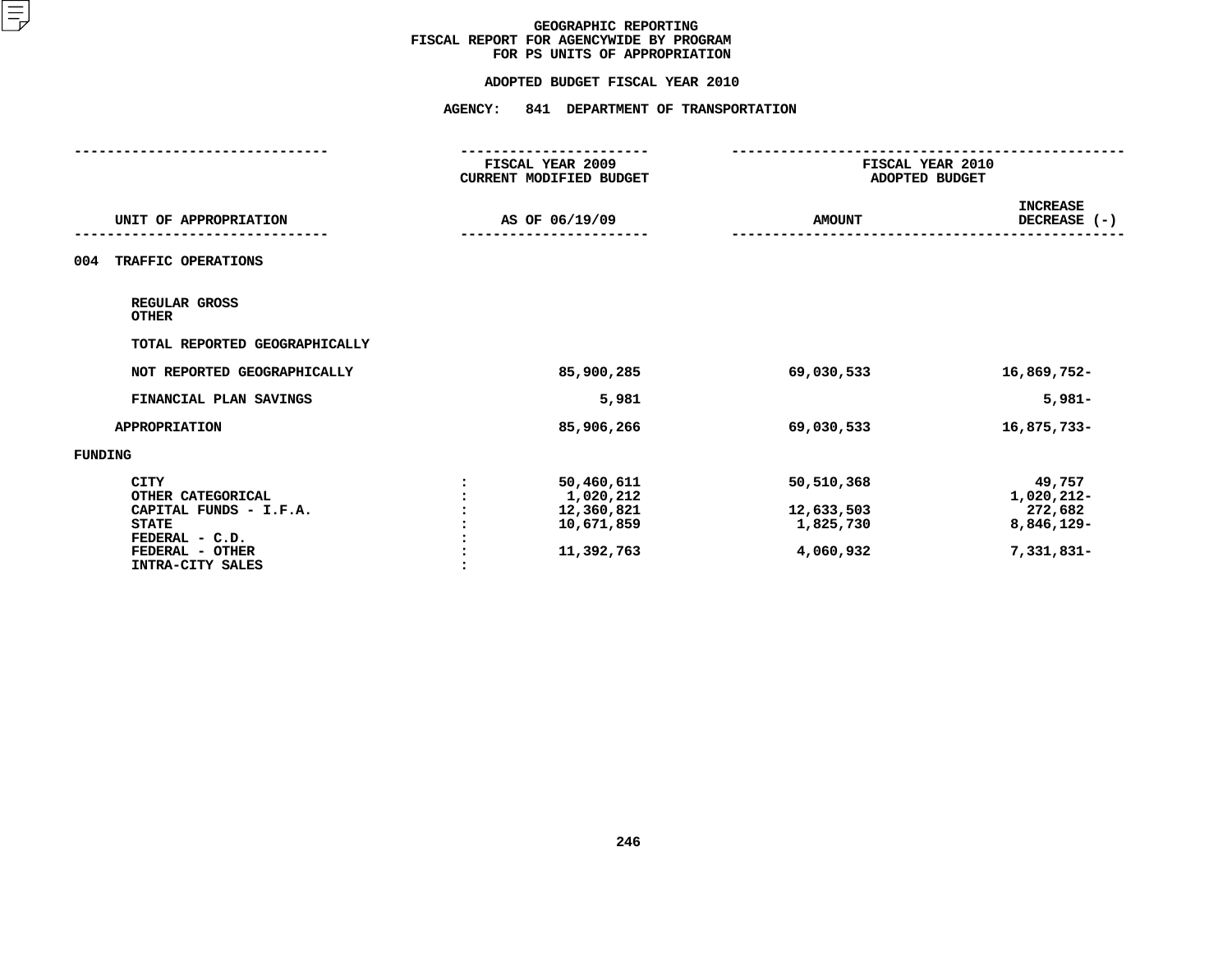#### **ADOPTED BUDGET FISCAL YEAR 2010**

|                                 | FISCAL YEAR 2009<br><b>CURRENT MODIFIED BUDGET</b> |                | FISCAL YEAR 2010<br>ADOPTED BUDGET |                 |
|---------------------------------|----------------------------------------------------|----------------|------------------------------------|-----------------|
|                                 |                                                    |                |                                    |                 |
|                                 |                                                    |                |                                    | <b>INCREASE</b> |
| UNIT OF APPROPRIATION           |                                                    | AS OF 06/19/09 | <b>AMOUNT</b>                      | DECREASE (-)    |
|                                 |                                                    |                |                                    |                 |
| <b>BUREAU OF BRIDGES</b><br>006 |                                                    |                |                                    |                 |
| REGULAR GROSS<br><b>OTHER</b>   |                                                    |                |                                    |                 |
| TOTAL REPORTED GEOGRAPHICALLY   |                                                    |                |                                    |                 |
| NOT REPORTED GEOGRAPHICALLY     |                                                    | 65,708,961     | 62,796,025                         | 2,912,936-      |
| FINANCIAL PLAN SAVINGS          |                                                    |                |                                    |                 |
| <b>APPROPRIATION</b>            |                                                    | 65,708,961     | 62,796,025                         | 2,912,936-      |
| FUNDING                         |                                                    |                |                                    |                 |
| <b>CITY</b>                     |                                                    | 41,088,243     | 40,870,096                         | $218, 147 -$    |
| OTHER CATEGORICAL               |                                                    | 218,400        |                                    | $218,400-$      |
| CAPITAL FUNDS - I.F.A.          |                                                    | 19,298,574     | 19,713,912                         | 415,338         |
| <b>STATE</b>                    |                                                    | 770,022        | 1,946,944                          | 1,176,922       |
| FEDERAL - C.D.                  |                                                    |                |                                    |                 |
| FEDERAL - OTHER                 |                                                    | 4,068,649      |                                    | 4,068,649-      |
| INTRA-CITY SALES                |                                                    | 265,073        | 265,073                            |                 |
|                                 |                                                    |                |                                    |                 |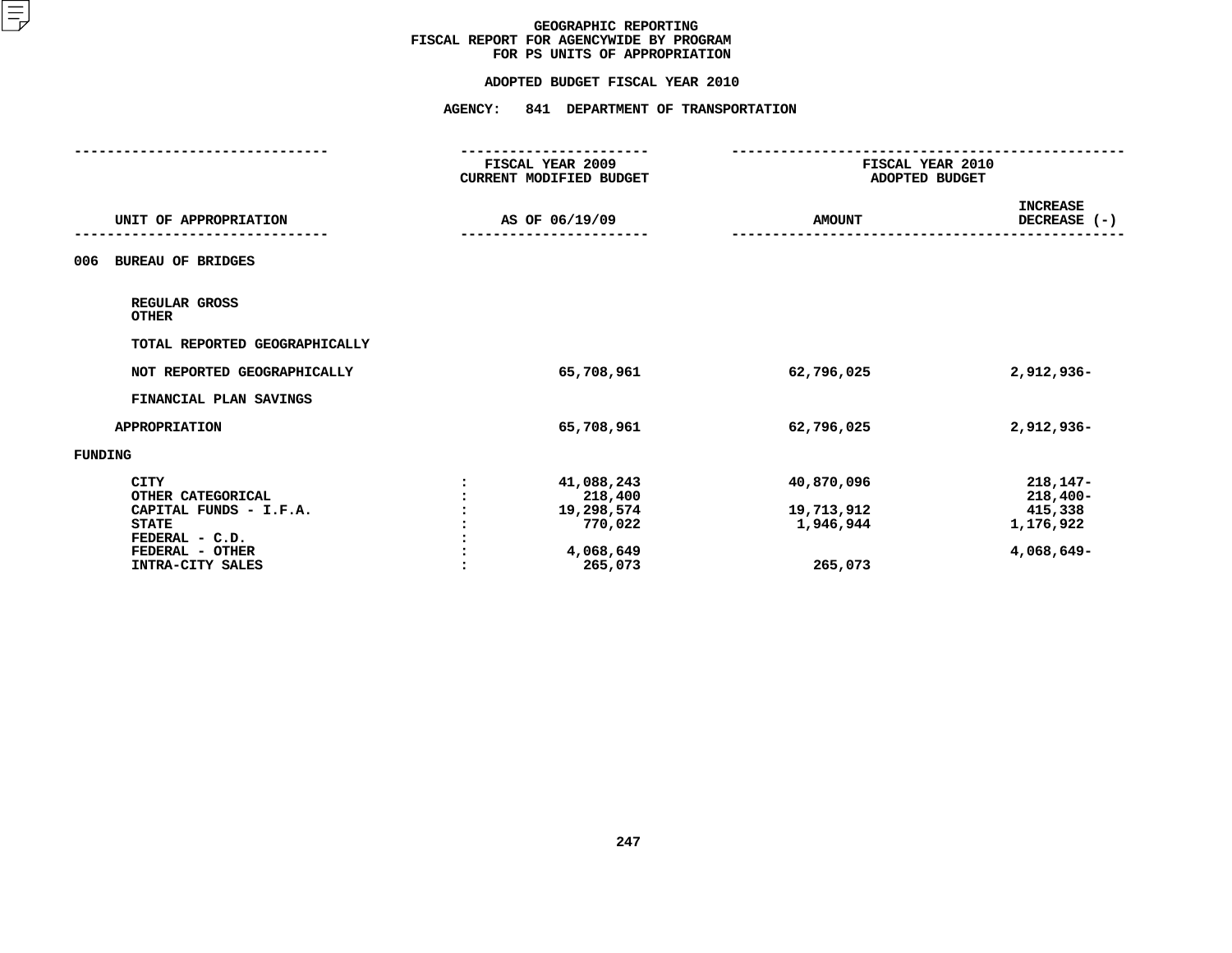|                                                                                                                                     | FISCAL YEAR 2009<br>CURRENT MODIFIED BUDGET                | FISCAL YEAR 2010<br>ADOPTED BUDGET           |                                            |
|-------------------------------------------------------------------------------------------------------------------------------------|------------------------------------------------------------|----------------------------------------------|--------------------------------------------|
| UNIT OF APPROPRIATION                                                                                                               | AS OF 06/19/09                                             | <b>AMOUNT</b>                                | <b>INCREASE</b><br>DECREASE (-)            |
| <b>BUREAU OF BRIDGES - OTPS</b><br>007                                                                                              |                                                            |                                              |                                            |
| TOTAL REPORTED GEOGRAPHICALLY                                                                                                       |                                                            |                                              |                                            |
| NOT REPORTED GEOGRAPHICALLY                                                                                                         | 28,493,766                                                 | 12,007,592                                   | 16,486,174-                                |
| FINANCIAL PLAN SAVINGS                                                                                                              | 1,750,000-                                                 |                                              | 1,750,000                                  |
| <b>APPROPRIATION</b>                                                                                                                | 26,743,766                                                 | 12,007,592                                   | 14,736,174-                                |
| FUNDING                                                                                                                             |                                                            |                                              |                                            |
| <b>CITY</b><br>OTHER CATEGORICAL<br>CAPITAL FUNDS - I.F.A.<br><b>STATE</b><br>FEDERAL - C.D.<br>FEDERAL - OTHER<br>INTRA-CITY SALES | 10,453,884<br>370,025<br>3,030,000<br>12,869,857<br>20,000 | 10,117,567<br>370,025<br>1,500,000<br>20,000 | $336,317-$<br>$1,530,000 -$<br>12,869,857- |
|                                                                                                                                     |                                                            |                                              |                                            |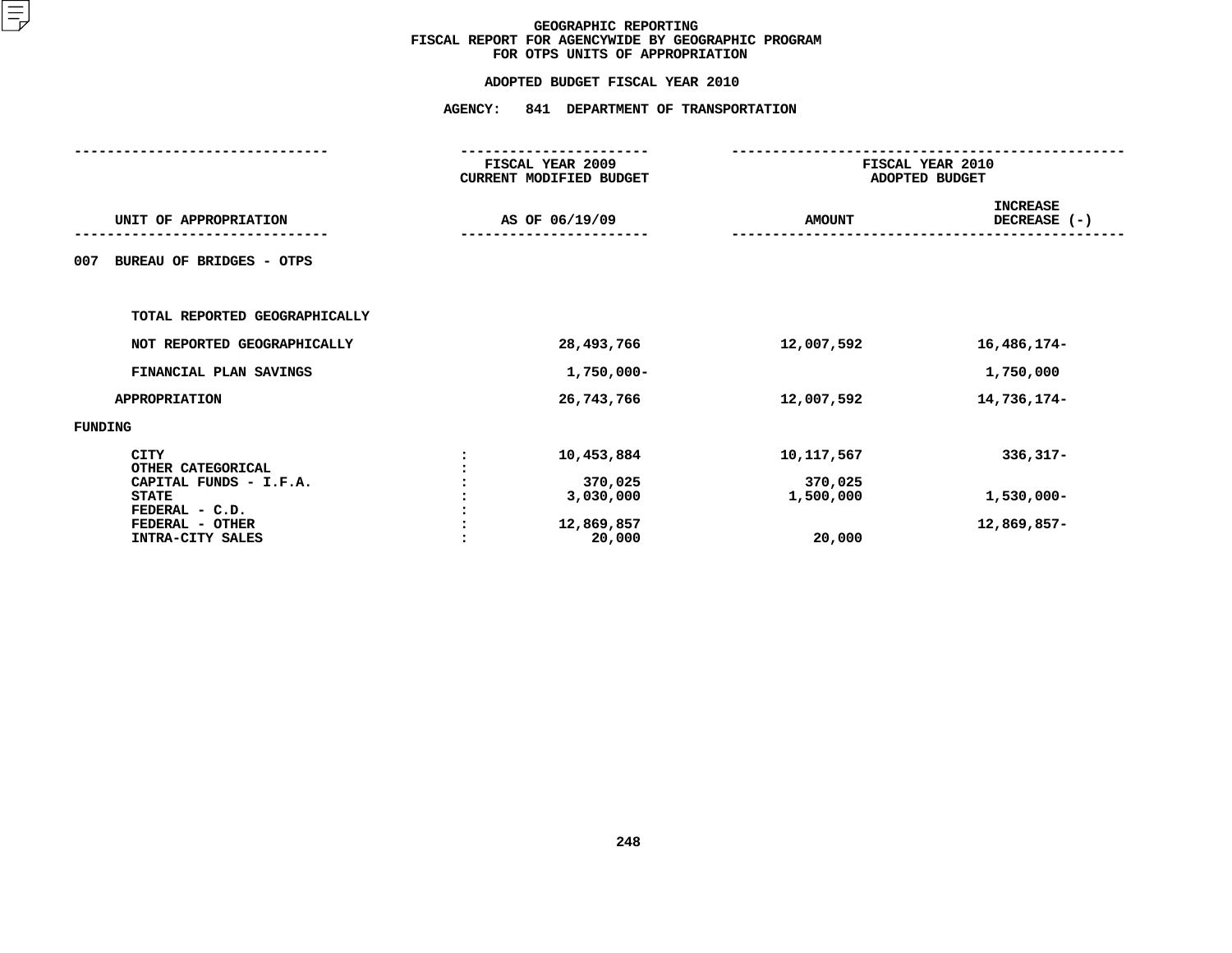# **ADOPTED BUDGET FISCAL YEAR <sup>2010</sup>AGENCY: <sup>841</sup> DEPARTMENT OF TRANSPORTATION**

|                                                            | FISCAL YEAR 2009<br>CURRENT MODIFIED BUDGET | FISCAL YEAR 2010<br>ADOPTED BUDGET |                                 |
|------------------------------------------------------------|---------------------------------------------|------------------------------------|---------------------------------|
| UNIT OF APPROPRIATION                                      | AS OF 06/19/09                              | <b>AMOUNT</b>                      | <b>INCREASE</b><br>DECREASE (-) |
| 011<br>OTPS-EXEC AND ADMINISTRATION                        |                                             |                                    |                                 |
| TOTAL REPORTED GEOGRAPHICALLY                              |                                             |                                    |                                 |
| NOT REPORTED GEOGRAPHICALLY                                | 48,764,677                                  | 35,640,638                         | 13, 124, 039-                   |
| FINANCIAL PLAN SAVINGS                                     | 1,785,811-                                  |                                    | 1,785,811                       |
| <b>APPROPRIATION</b>                                       | 46,978,866                                  | 35,640,638                         | 11,338,228-                     |
| FUNDING                                                    |                                             |                                    |                                 |
| <b>CITY</b><br>OTHER CATEGORICAL<br>CAPITAL FUNDS - I.F.A. | 45,765,055                                  | 35,640,638                         | 10, 124, 417-                   |
| <b>STATE</b>                                               | 473,841                                     |                                    | 473,841-                        |
| FEDERAL - C.D.<br>FEDERAL - OTHER<br>INTRA-CITY SALES      | 739,970                                     |                                    | 739,970-                        |
|                                                            |                                             |                                    |                                 |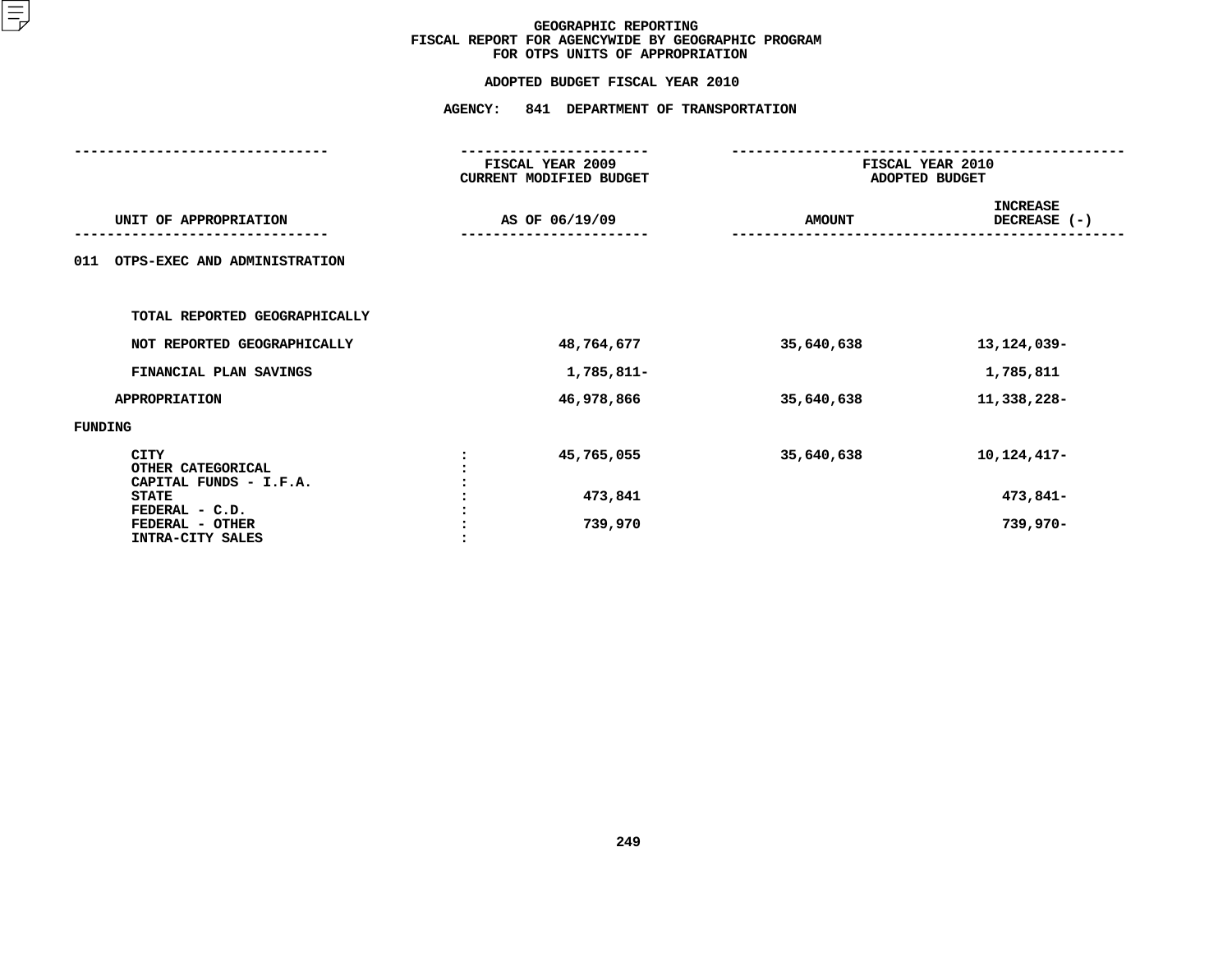# **ADOPTED BUDGET FISCAL YEAR <sup>2010</sup>AGENCY: <sup>841</sup> DEPARTMENT OF TRANSPORTATION**

|                                                                                                                                     | FISCAL YEAR 2009<br>CURRENT MODIFIED BUDGET   | FISCAL YEAR 2010<br>ADOPTED BUDGET |                                                   |
|-------------------------------------------------------------------------------------------------------------------------------------|-----------------------------------------------|------------------------------------|---------------------------------------------------|
| UNIT OF APPROPRIATION                                                                                                               | AS OF 06/19/09                                | <b>AMOUNT</b>                      | <b>INCREASE</b><br>DECREASE (-)                   |
| 012<br>OTPS-HIGHWAY OPERATIONS                                                                                                      |                                               |                                    |                                                   |
| TOTAL REPORTED GEOGRAPHICALLY                                                                                                       |                                               |                                    |                                                   |
| NOT REPORTED GEOGRAPHICALLY                                                                                                         | 97,622,542                                    | 89,547,401                         | 8,075,141-                                        |
| FINANCIAL PLAN SAVINGS                                                                                                              | $6,660,150 -$                                 |                                    | 6,660,150                                         |
| <b>APPROPRIATION</b>                                                                                                                | 90,962,392                                    | 89,547,401                         | 1,414,991-                                        |
| FUNDING                                                                                                                             |                                               |                                    |                                                   |
| <b>CITY</b><br>OTHER CATEGORICAL<br>CAPITAL FUNDS - I.F.A.<br><b>STATE</b><br>FEDERAL - C.D.<br>FEDERAL - OTHER<br>INTRA-CITY SALES | 8,900,533<br>79,075,792<br>2,984,567<br>1,500 | 7,183,273<br>82,364,128            | 1,717,260-<br>3,288,336<br>2,984,567-<br>$1,500-$ |
|                                                                                                                                     |                                               |                                    |                                                   |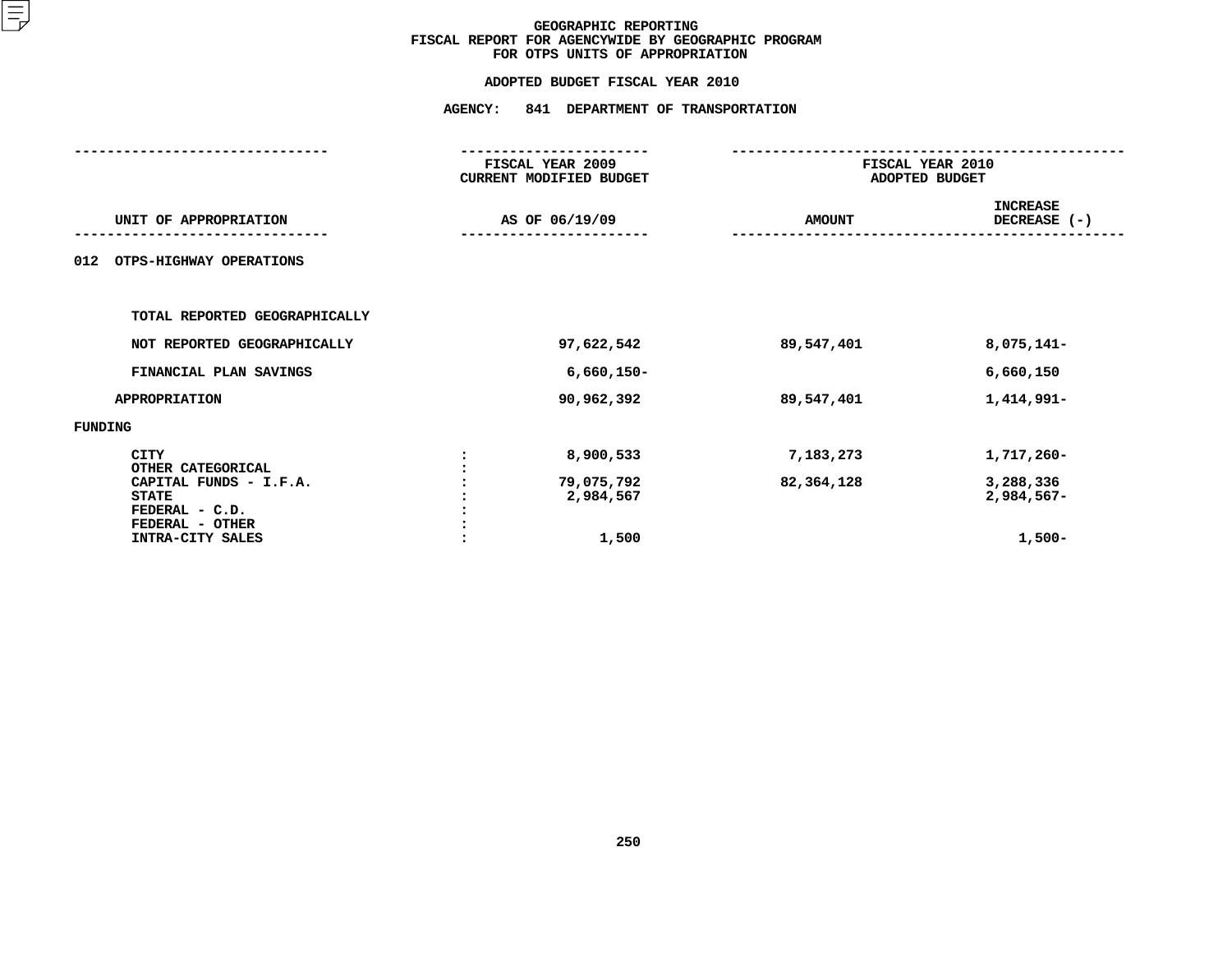# **ADOPTED BUDGET FISCAL YEAR <sup>2010</sup>AGENCY: <sup>841</sup> DEPARTMENT OF TRANSPORTATION**

|                                                                                       | FISCAL YEAR 2009<br>CURRENT MODIFIED BUDGET | FISCAL YEAR 2010<br>ADOPTED BUDGET |                                 |  |  |
|---------------------------------------------------------------------------------------|---------------------------------------------|------------------------------------|---------------------------------|--|--|
| UNIT OF APPROPRIATION                                                                 | AS OF 06/19/09                              | <b>AMOUNT</b>                      | <b>INCREASE</b><br>DECREASE (-) |  |  |
| OTPS-TRANSIT OPERATIONS<br>013                                                        |                                             |                                    |                                 |  |  |
| TOTAL REPORTED GEOGRAPHICALLY                                                         |                                             |                                    |                                 |  |  |
| NOT REPORTED GEOGRAPHICALLY                                                           | 43,065,546                                  | 39,584,394                         | 3,481,152-                      |  |  |
| FINANCIAL PLAN SAVINGS                                                                | $2,425,000 -$                               |                                    | 2,425,000                       |  |  |
| <b>APPROPRIATION</b>                                                                  | 40,640,546                                  | 39,584,394                         | 1,056,152-                      |  |  |
| FUNDING                                                                               |                                             |                                    |                                 |  |  |
| CITY<br>OTHER CATEGORICAL<br>CAPITAL FUNDS - I.F.A.<br><b>STATE</b><br>FEDERAL - C.D. | 27,586,103                                  | 29,848,394                         | 2,262,291                       |  |  |
| FEDERAL - OTHER<br>INTRA-CITY SALES                                                   | 12,654,443<br>400,000                       | 9,336,000<br>400,000               | $3,318,443-$                    |  |  |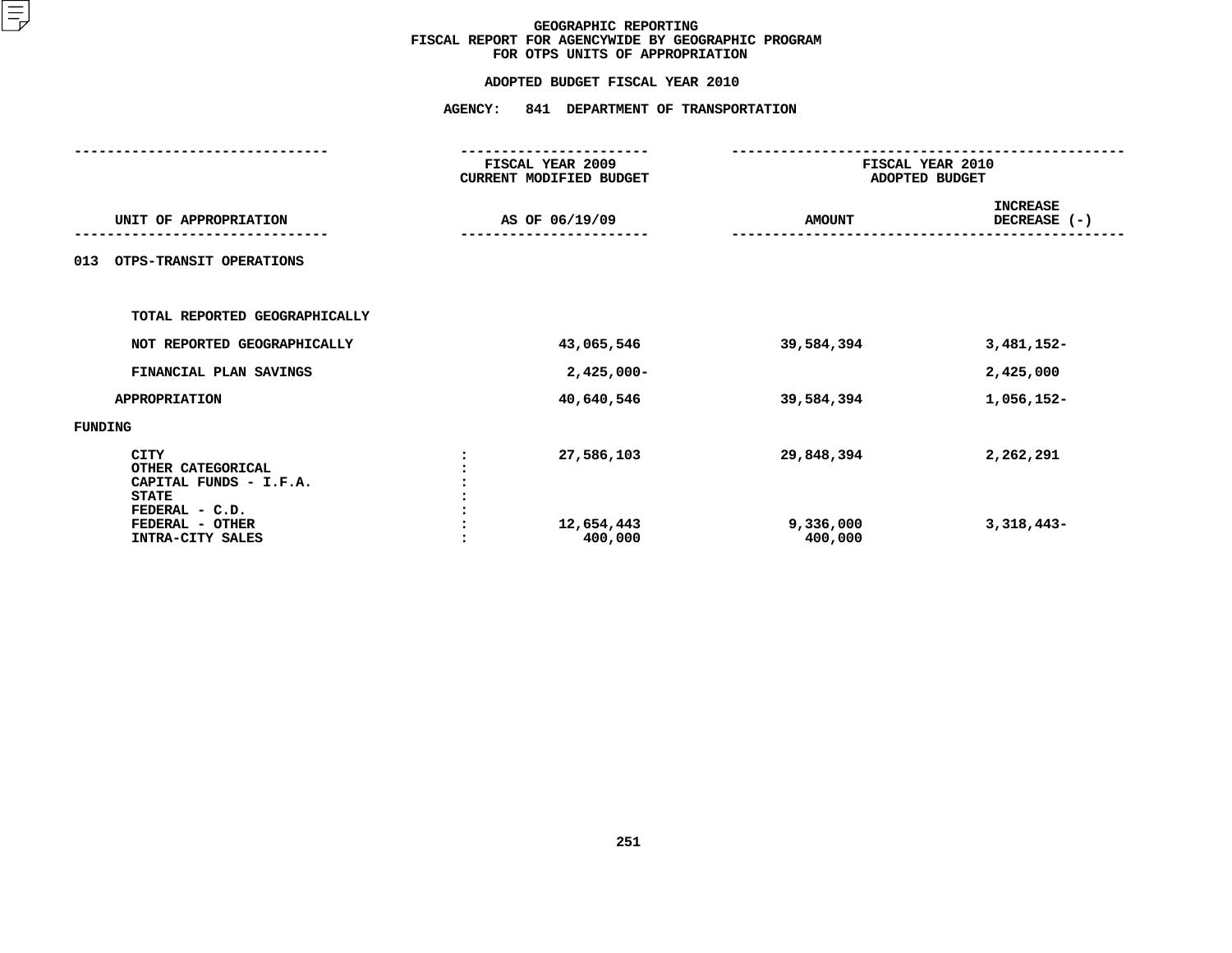# **ADOPTED BUDGET FISCAL YEAR <sup>2010</sup>**

|                                                                                                                                     | FISCAL YEAR 2009                                                        |                                                             | FISCAL YEAR 2010                                                                 |  |  |
|-------------------------------------------------------------------------------------------------------------------------------------|-------------------------------------------------------------------------|-------------------------------------------------------------|----------------------------------------------------------------------------------|--|--|
|                                                                                                                                     | CURRENT MODIFIED BUDGET                                                 |                                                             | ADOPTED BUDGET                                                                   |  |  |
| UNIT OF APPROPRIATION                                                                                                               | AS OF 06/19/09                                                          | <b>AMOUNT</b>                                               | <b>INCREASE</b><br>DECREASE (-)                                                  |  |  |
| OTPS-TRAFFIC OPERATIONS<br>014                                                                                                      |                                                                         |                                                             |                                                                                  |  |  |
| TOTAL REPORTED GEOGRAPHICALLY                                                                                                       |                                                                         |                                                             |                                                                                  |  |  |
| NOT REPORTED GEOGRAPHICALLY                                                                                                         | 245,642,869                                                             | 229,987,709                                                 | 15,655,160-                                                                      |  |  |
| FINANCIAL PLAN SAVINGS                                                                                                              | 9,817,754-                                                              | 7,418,844-                                                  | 2,398,910                                                                        |  |  |
| <b>APPROPRIATION</b>                                                                                                                | 235,825,115                                                             | 222,568,865                                                 | 13,256,250-                                                                      |  |  |
| <b>FUNDING</b>                                                                                                                      |                                                                         |                                                             |                                                                                  |  |  |
| <b>CITY</b><br>OTHER CATEGORICAL<br>CAPITAL FUNDS - I.F.A.<br><b>STATE</b><br>FEDERAL - C.D.<br>FEDERAL - OTHER<br>INTRA-CITY SALES | 181,221,380<br>496,821<br>334,250<br>10,621,211<br>43,109,353<br>42,100 | 200,586,415<br>32,750<br>1,460,000<br>534,000<br>19,955,700 | 19,365,035<br>464,071-<br>1,125,750<br>10,087,211-<br>23, 153, 653-<br>$42,100-$ |  |  |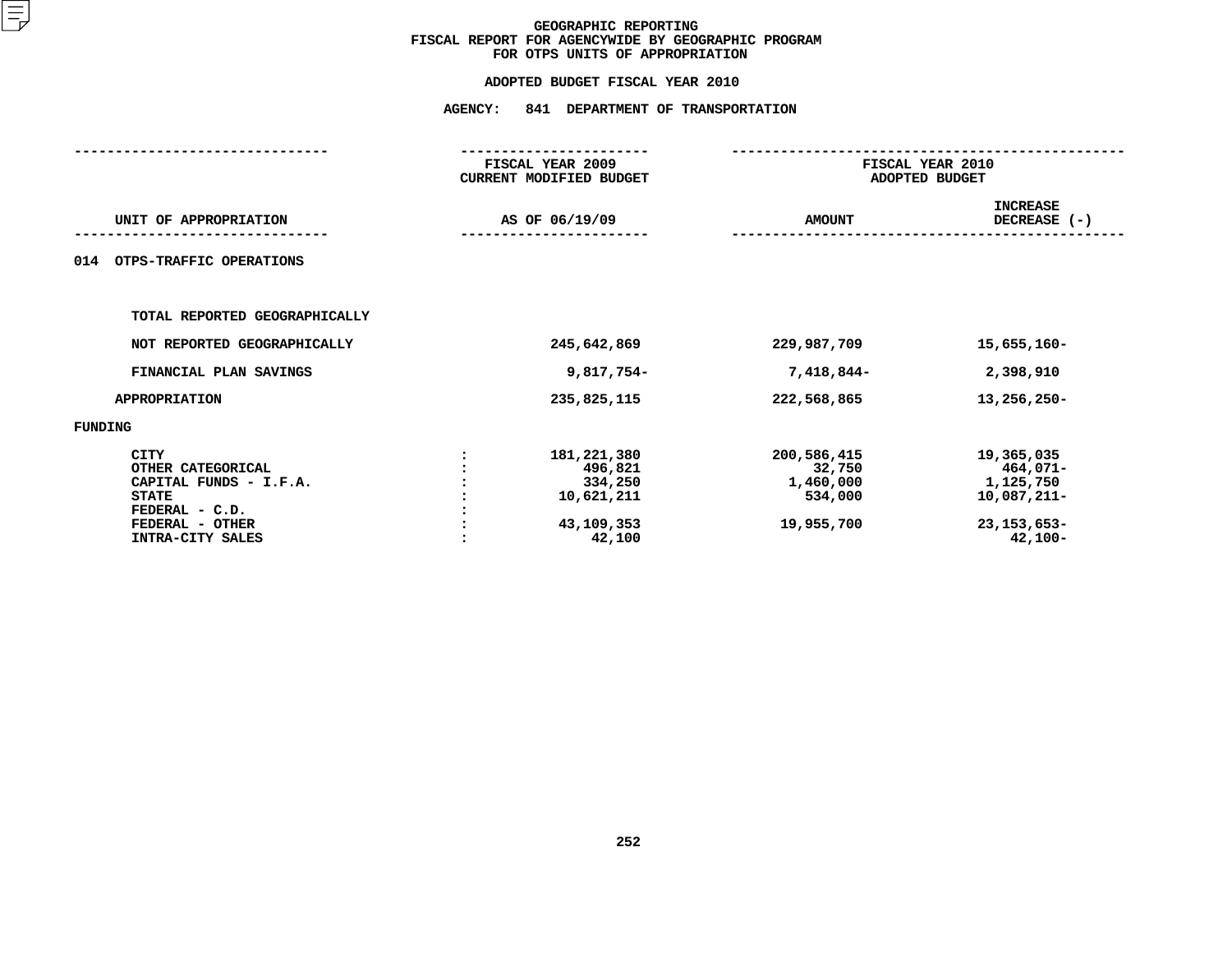## GEOGRAPHIC REPORTING<br>FISCAL REPORT AGENCYWIDE SUMMARY

# **FISCAL REPORT AGENCYWIDE SUMMARY ADOPTED BUDGET FISCAL YEAR <sup>2010</sup>**

#### **AGENCY: <sup>841</sup> DEPARTMENT OF TRANSPORTATION**

|                                                              | FISCAL YEAR 2009<br><b>CURRENT MODIFIED BUDGET</b> | FISCAL YEAR 2010<br>ADOPTED BUDGET |                                 |  |  |
|--------------------------------------------------------------|----------------------------------------------------|------------------------------------|---------------------------------|--|--|
| UNIT OF APPROPRIATION                                        | AS OF 06/19/09                                     | <b>AMOUNT</b>                      | <b>INCREASE</b><br>DECREASE (-) |  |  |
| PS APPROPRIATIONS                                            |                                                    |                                    |                                 |  |  |
| REGULAR GROSS<br><b>OTHER</b>                                | 41,533,679<br>7,285,796                            | 42,726,883<br>7,504,778            | 1,193,204<br>218,982            |  |  |
| TOTAL REPORTED GEOGRAPHICALLY<br>NOT REPORTED GEOGRAPHICALLY | 48,819,475<br>319,980,256                          | 50,231,661<br>284,860,477          | 1,412,186<br>35, 119, 779-      |  |  |
| OTPS APPROPRIATIONS<br>TOTAL REPORTED GEOGRAPHICALLY         |                                                    |                                    |                                 |  |  |
| NOT REPORTED GEOGRAPHICALLY                                  | 463,589,400                                        | 406,767,734                        | 56,821,666-                     |  |  |
| FINANCIAL PLAN SAVINGS<br><b>APPROPRIATIONS</b>              | 22,432,734-<br>809,956,397                         | 7,418,844-<br>734,441,028          | 15,013,890<br>75,515,369-       |  |  |
|                                                              |                                                    |                                    |                                 |  |  |
| FUNDING                                                      |                                                    |                                    |                                 |  |  |
| <b>CITY</b>                                                  | 460,466,489                                        | 463,540,415                        | 3,073,926                       |  |  |
| OTHER CATEGORICAL                                            | 1,735,433                                          | 32,750                             | 1,702,683-                      |  |  |
| CAPITAL FUNDS - I.F.A.                                       | 173,110,384                                        | 180,563,577                        | 7,453,193                       |  |  |
| <b>STATE</b>                                                 | 80,710,625                                         | 44,347,209                         | $36,363,416-$                   |  |  |
| FEDERAL - C.D.                                               |                                                    |                                    |                                 |  |  |
| FEDERAL - OTHER                                              | 92,480,793                                         | 44,548,004                         | 47,932,789-                     |  |  |
| INTRA-CITY SALES                                             | 1,452,673                                          | 1,409,073                          | $43,600 -$                      |  |  |
|                                                              |                                                    |                                    |                                 |  |  |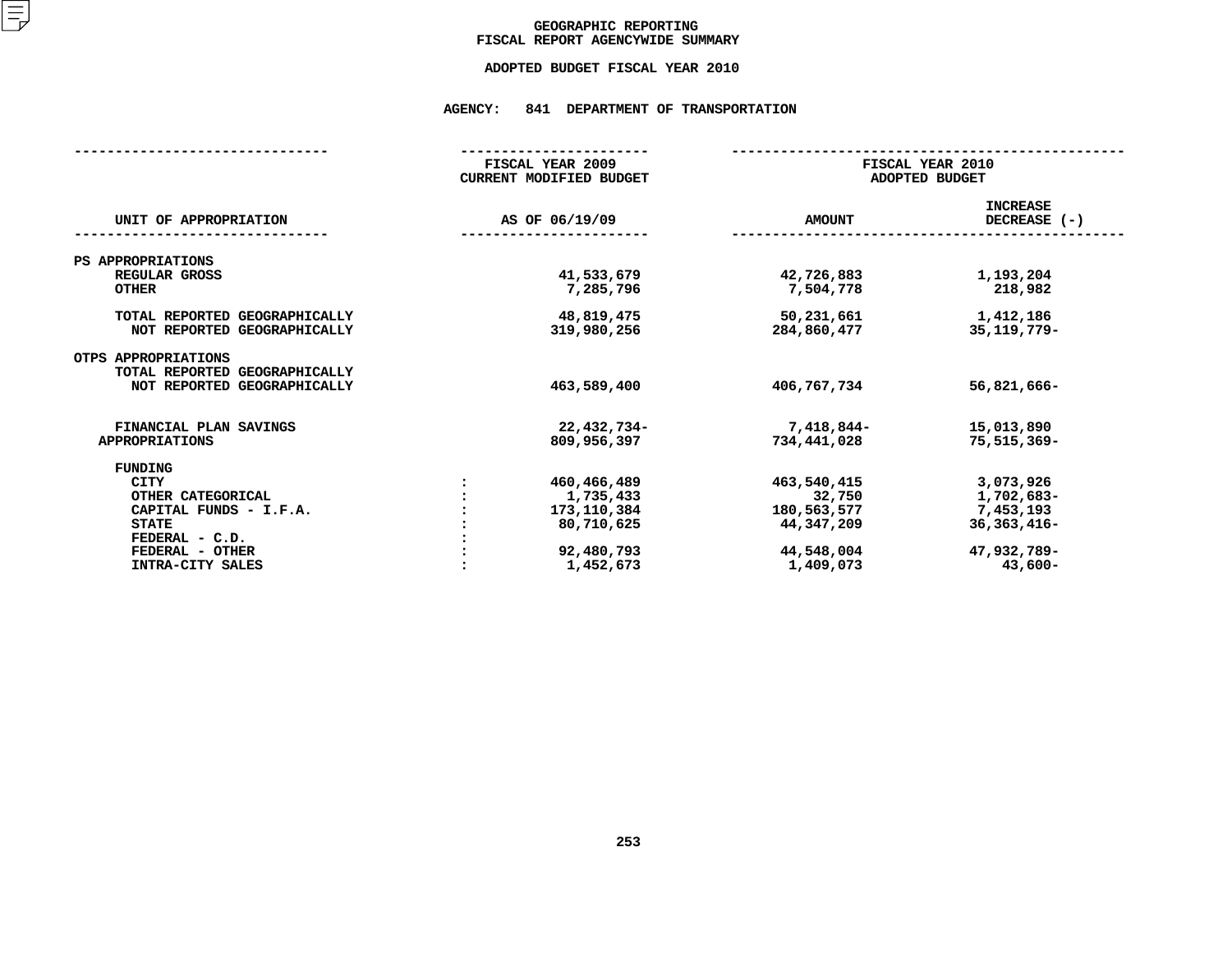**ADOPTED BUDGET FISCAL YEAR <sup>2010</sup>AGENCY <sup>846</sup> DEPARTMENT OF PARKS AND RECREATION**

**BOROUGH**

BRONX<br>FACILITY REPAIR SHOPS **PROGRAM**

 **FACILITY REPAIR SHOPS UNIT OF APPROPRIATION <sup>002</sup> MAINTENANCE & OPERATIONS**

|                            | FISCAL YEAR 2009<br>CURRENT MODIFIED BUDGET |                        |               | <b>FISCAL YEAR 2010</b><br>ADOPTED BUDGET |                                |
|----------------------------|---------------------------------------------|------------------------|---------------|-------------------------------------------|--------------------------------|
| LOCAL SERVICE DISTRICT     | AS OF 06/19/09<br><b>AMOUNT</b>             | FULL TIME<br>POSITIONS | <b>AMOUNT</b> | FULL TIME<br>POSITIONS                    | <b>INCREASE</b><br>DECREASE(-) |
| BX FACILITY REPAIR SHOP/TS | 1,476,724                                   | 20                     | 1,497,660     | 20                                        | 20,936                         |
| PROGRAM TOTAL:             | 1,476,724                                   | 20                     | 1,497,660     | 20                                        | 20,936                         |
|                            |                                             |                        |               |                                           |                                |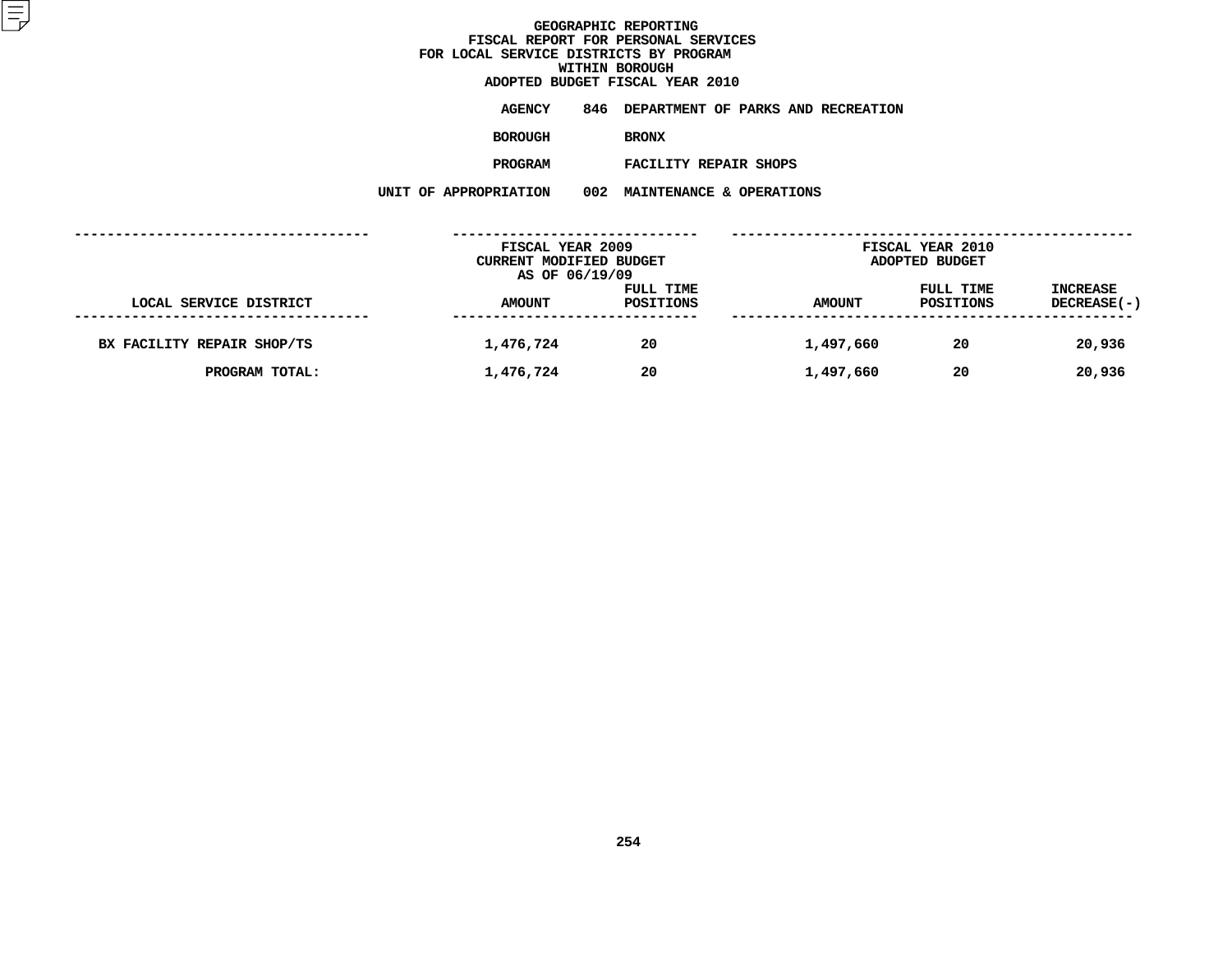**ADOPTED BUDGET FISCAL YEAR <sup>2010</sup>AGENCY <sup>846</sup> DEPARTMENT OF PARKS AND RECREATION**

**BOROUGH**

BRONX<br>FORESTRY/HORTICULTURE **PROGRAM**

**M** FORESTRY/HORTICULTURE<br>N 002 MAINTENANCE & OPERATI **UNIT OF APPROPRIATION <sup>002</sup> MAINTENANCE & OPERATIONS**

|                             | FISCAL YEAR 2009<br>CURRENT MODIFIED BUDGET<br>AS OF 06/19/09 |                        | <b>FISCAL YEAR 2010</b><br>ADOPTED BUDGET |                        |                                |
|-----------------------------|---------------------------------------------------------------|------------------------|-------------------------------------------|------------------------|--------------------------------|
| LOCAL SERVICE DISTRICT      | <b>AMOUNT</b>                                                 | FULL TIME<br>POSITIONS | <b>AMOUNT</b>                             | FULL TIME<br>POSITIONS | <b>INCREASE</b><br>DECREASE(-) |
| BRONX HORTICULTURE/FORESTRY | 734,541                                                       | 13                     | 757,389                                   | 13                     | 22,848                         |
| PROGRAM TOTAL:              | 734,541                                                       | 13                     | 757,389                                   | 13                     | 22,848                         |
|                             |                                                               |                        |                                           |                        |                                |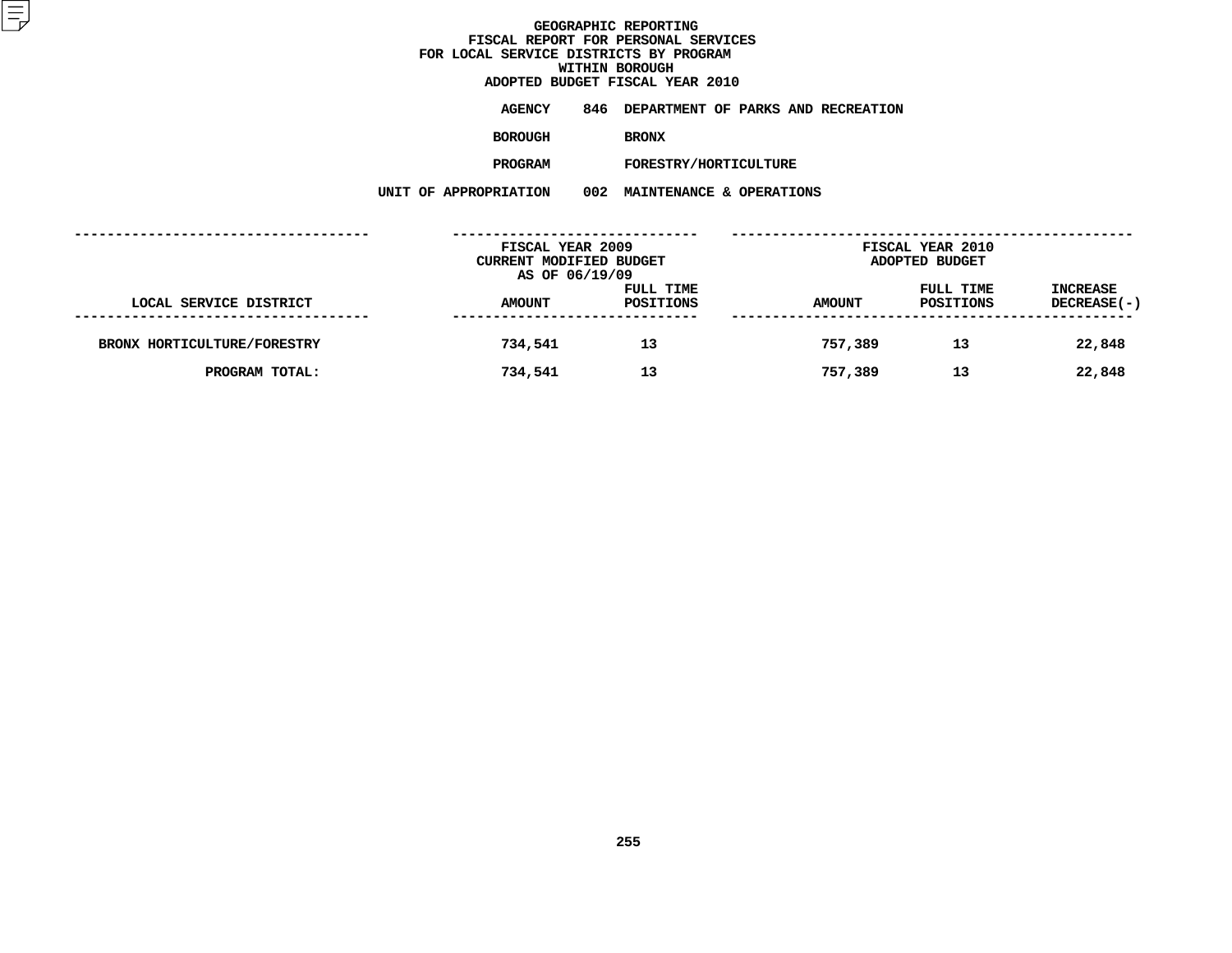**ADOPTED BUDGET FISCAL YEAR <sup>2010</sup>AGENCY <sup>846</sup> DEPARTMENT OF PARKS AND RECREATION**

**BOROUGH**

BRONX<br>PARKS & PLAYGROUND MAINTENANCE **PROGRAM**

 **PARKS & PLAYGROUND MAINTENANCE UNIT OF APPROPRIATION <sup>002</sup> MAINTENANCE & OPERATIONS**

|                               | FISCAL YEAR 2009<br><b>CURRENT MODIFIED BUDGET</b><br>AS OF 06/19/09 |                        | <b>FISCAL YEAR 2010</b><br>ADOPTED BUDGET |                        |                                |  |
|-------------------------------|----------------------------------------------------------------------|------------------------|-------------------------------------------|------------------------|--------------------------------|--|
| LOCAL SERVICE DISTRICT        | <b>AMOUNT</b>                                                        | FULL TIME<br>POSITIONS | <b>AMOUNT</b>                             | FULL TIME<br>POSITIONS | <b>INCREASE</b><br>DECREASE(-) |  |
| BRONX PARKS & PLAYGDS. MAINT. | 17,486,642                                                           | 278                    | 15,766,621                                | 252                    | 1,720,021-                     |  |
| PROGRAM TOTAL:                | 17,486,642                                                           | 278                    | 15,766,621                                | 252                    | 1,720,021-                     |  |
|                               |                                                                      |                        |                                           |                        |                                |  |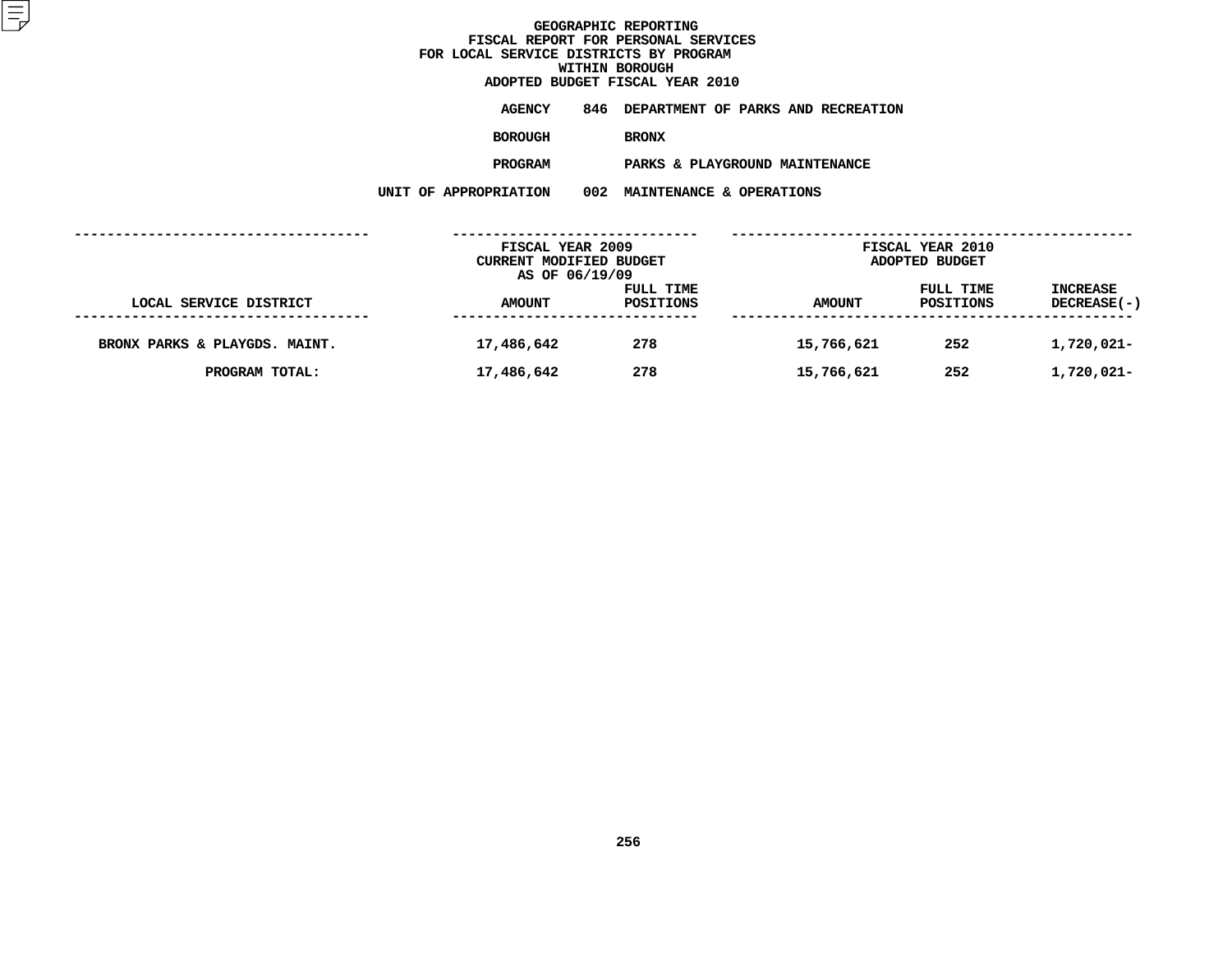**ADOPTED BUDGET FISCAL YEAR <sup>2010</sup>AGENCY <sup>846</sup> DEPARTMENT OF PARKS AND RECREATION**

**BOROUGH**

BRONX<br>RECREATION SERVICES **PROGRAM**

**M** RECREATION SERVICES<br>N 004 RECREATION SERVICES **UNIT OF APPROPRIATION <sup>004</sup> RECREATION SERVICES**

|                            | FISCAL YEAR 2009<br>CURRENT MODIFIED BUDGET |           | <b>FISCAL YEAR 2010</b><br>ADOPTED BUDGET |           |                 |
|----------------------------|---------------------------------------------|-----------|-------------------------------------------|-----------|-----------------|
|                            | AS OF 06/19/09                              | FULL TIME |                                           | FULL TIME | <b>INCREASE</b> |
| LOCAL SERVICE DISTRICT     | <b>AMOUNT</b>                               | POSITIONS | <b>AMOUNT</b>                             | POSITIONS | DECREASE(-)     |
| BRONX BORO-WIDE RECREATION | 1,985,518                                   | 36        | 1,943,243                                 | 33        | $42,275-$       |
|                            |                                             |           |                                           |           |                 |
| PROGRAM TOTAL:             | 1,985,518                                   | 36        | 1,943,243                                 | 33        | $42,275-$       |
|                            |                                             |           |                                           |           |                 |
|                            |                                             |           |                                           |           |                 |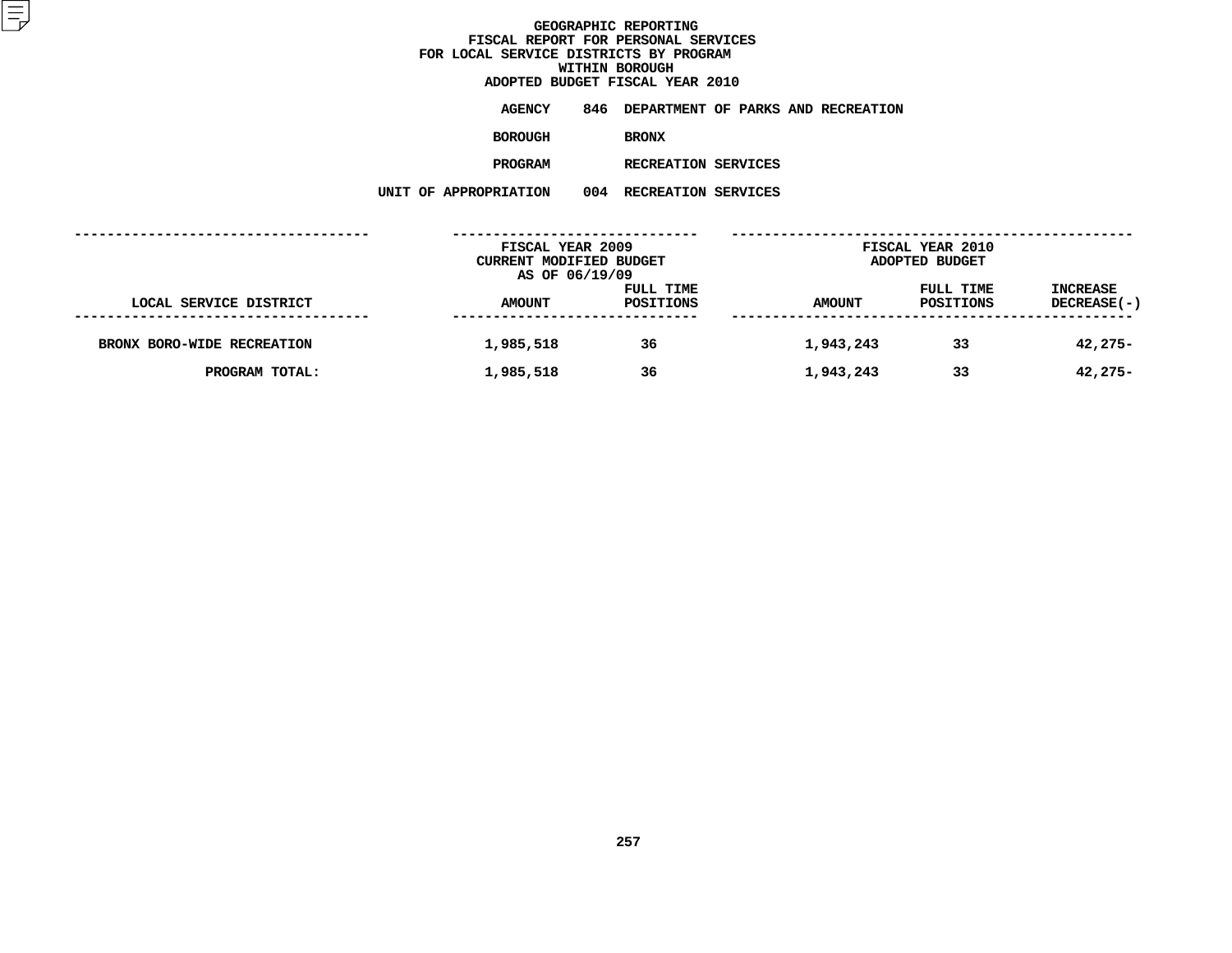**ADOPTED BUDGET FISCAL YEAR <sup>2010</sup>AGENCY <sup>846</sup> DEPARTMENT OF PARKS AND RECREATION**

**BOROUGH**

BRONX<br>VEHICLE REPAIR SHOPS **PROGRAM**

 **VEHICLE REPAIR SHOPS UNIT OF APPROPRIATION <sup>002</sup> MAINTENANCE & OPERATIONS**

| FISCAL YEAR 2009<br>CURRENT MODIFIED BUDGET<br>AS OF 06/19/09 |               |                        | FISCAL YEAR 2010<br>ADOPTED BUDGET |                               |                                |
|---------------------------------------------------------------|---------------|------------------------|------------------------------------|-------------------------------|--------------------------------|
| LOCAL SERVICE DISTRICT                                        | <b>AMOUNT</b> | FULL TIME<br>POSITIONS | <b>AMOUNT</b>                      | FULL TIME<br><b>POSITIONS</b> | INCREASE<br><b>DECREASE(-)</b> |
| BRONX VEHICLE REPAIR SHOP/TS                                  | 73,638        | 1                      | 76,377                             |                               | 2,739                          |
| PROGRAM TOTAL:                                                | 73,638        | 1                      | 76,377                             | 1                             | 2,739                          |
| SUB BOROUGH TOTAL:                                            | 21,757,063    | 348                    | 20,041,290                         | 319                           | 1,715,773-                     |
| <b>BOROUGH TOTAL:</b>                                         | 21,757,063    | 348                    | 20,041,290                         | 319                           | 1,715,773-                     |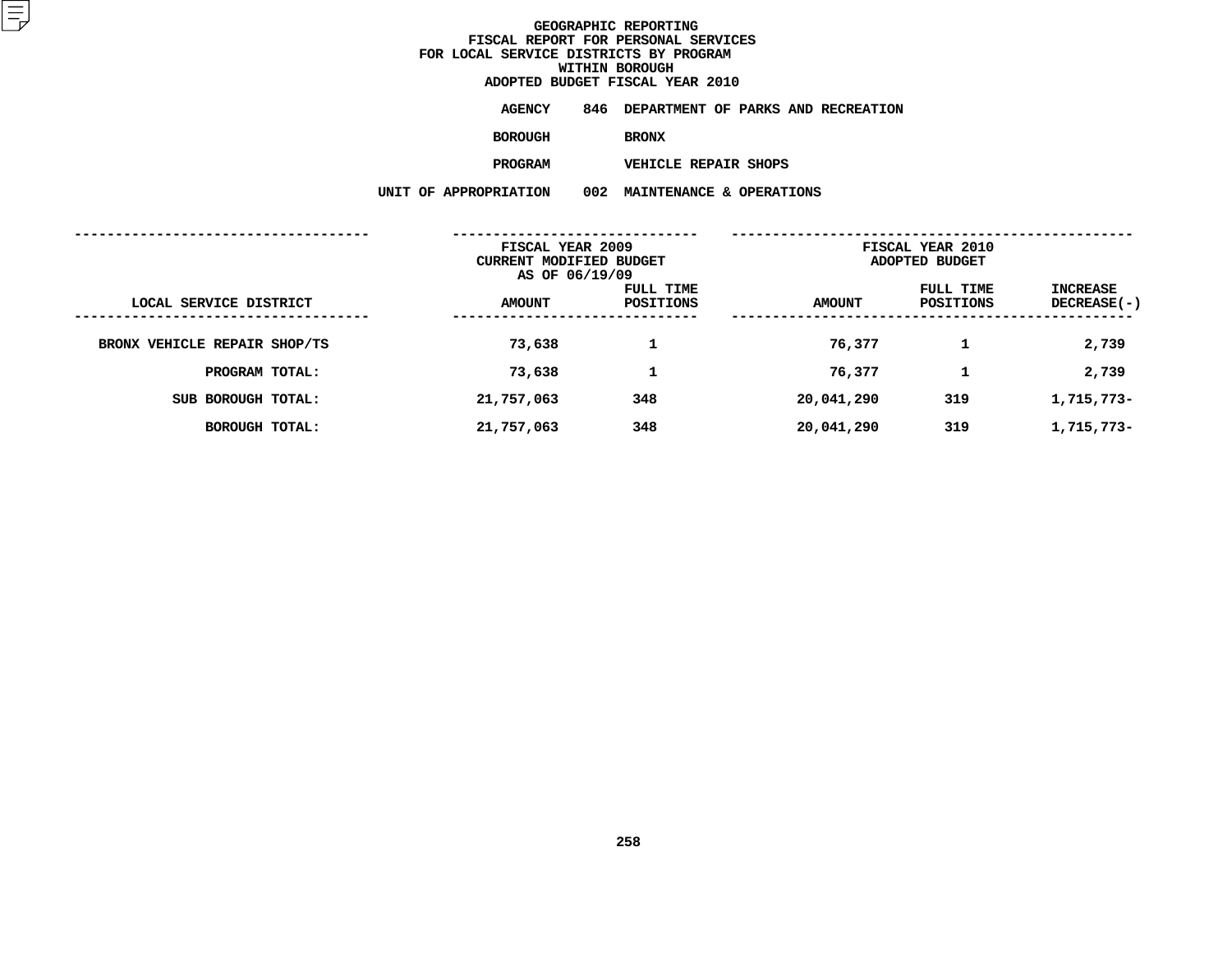**ADOPTED BUDGET FISCAL YEAR <sup>2010</sup>AGENCY <sup>846</sup> DEPARTMENT OF PARKS AND RECREATION**

**BOROUGH**

BROOKLYN<br>FACILITY REPAIR SHOPS **PROGRAM**

 **FACILITY REPAIR SHOPS UNIT OF APPROPRIATION <sup>002</sup> MAINTENANCE & OPERATIONS**

|                               | FISCAL YEAR 2009<br>CURRENT MODIFIED BUDGET<br>AS OF 06/19/09 |                        | <b>FISCAL YEAR 2010</b><br>ADOPTED BUDGET |                        |                                |
|-------------------------------|---------------------------------------------------------------|------------------------|-------------------------------------------|------------------------|--------------------------------|
| LOCAL SERVICE DISTRICT        | <b>AMOUNT</b>                                                 | FULL TIME<br>POSITIONS | <b>AMOUNT</b>                             | FULL TIME<br>POSITIONS | <b>INCREASE</b><br>DECREASE(-) |
| BROOK FACILITY REPAIR SHOP/TS | 2,386,280                                                     | 33                     | 2,410,363                                 | 33                     | 24,083                         |
| PROGRAM TOTAL:                | 2,386,280                                                     | 33                     | 2,410,363                                 | 33                     | 24,083                         |
|                               |                                                               |                        |                                           |                        |                                |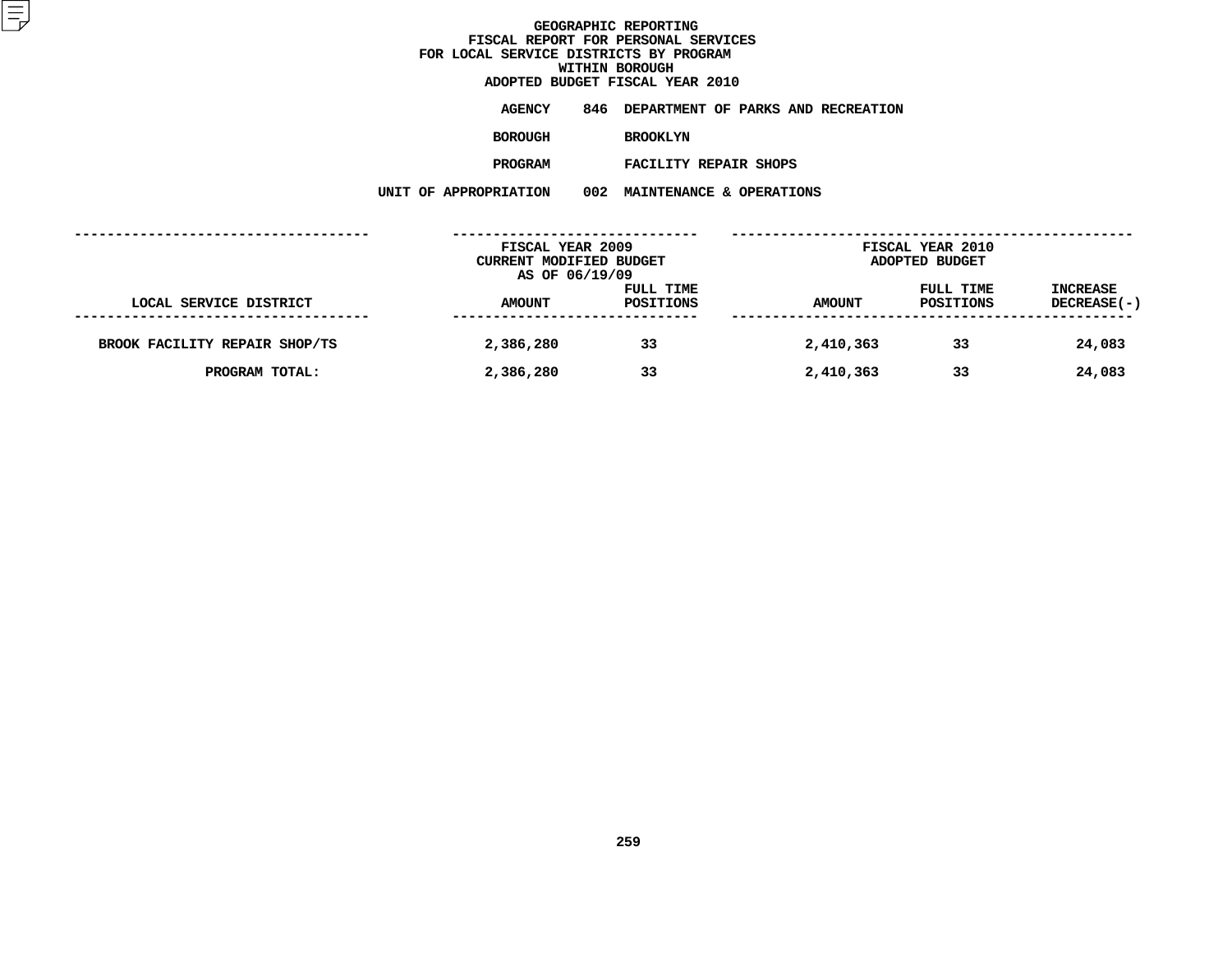**ADOPTED BUDGET FISCAL YEAR <sup>2010</sup>AGENCY <sup>846</sup> DEPARTMENT OF PARKS AND RECREATION**

**BOROUGH**

BROOKLYN<br>FORESTRY/HORTICULTURE **PROGRAM**

**M** FORESTRY/HORTICULTURE<br>N 002 MAINTENANCE & OPERATI **UNIT OF APPROPRIATION <sup>002</sup> MAINTENANCE & OPERATIONS**

|                             | FISCAL YEAR 2009<br>CURRENT MODIFIED BUDGET |                        | <b>FISCAL YEAR 2010</b><br>ADOPTED BUDGET |                        |                                       |
|-----------------------------|---------------------------------------------|------------------------|-------------------------------------------|------------------------|---------------------------------------|
|                             | AS OF 06/19/09                              |                        |                                           |                        |                                       |
| LOCAL SERVICE DISTRICT      | <b>AMOUNT</b>                               | FULL TIME<br>POSITIONS | <b>AMOUNT</b>                             | FULL TIME<br>POSITIONS | <b>INCREASE</b><br><b>DECREASE(-)</b> |
|                             |                                             |                        |                                           |                        |                                       |
| BROOK HORTICULTURE/FORESTRY | 828,845                                     | 16                     | 857,659                                   | 16                     | 28,814                                |
| PROGRAM TOTAL:              | 828,845                                     | 16                     | 857,659                                   | 16                     | 28,814                                |
|                             |                                             |                        |                                           |                        |                                       |
|                             |                                             |                        |                                           |                        |                                       |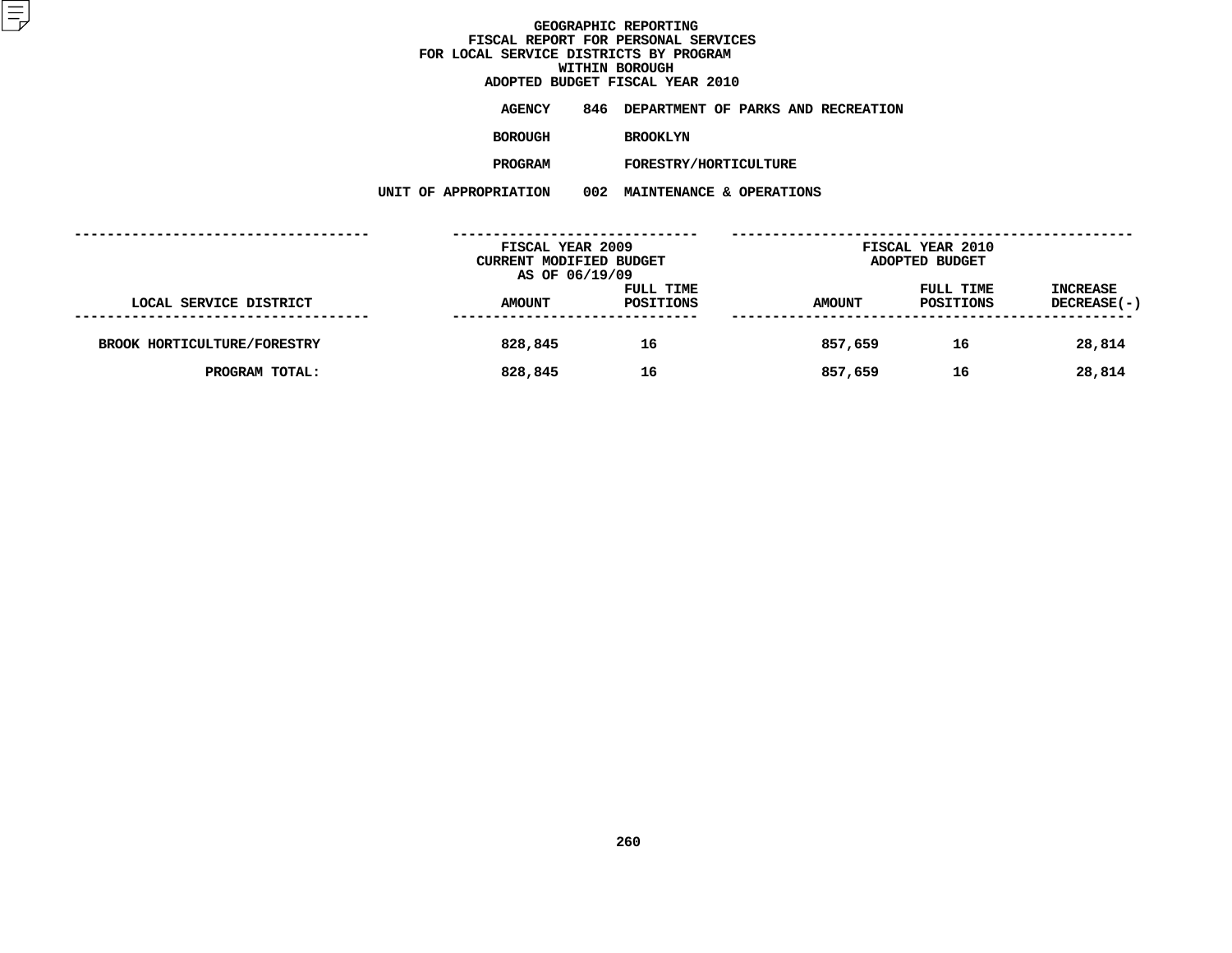**ADOPTED BUDGET FISCAL YEAR <sup>2010</sup>AGENCY <sup>846</sup> DEPARTMENT OF PARKS AND RECREATION**

**BOROUGH**

BROOKLYN<br>PARKS & PLAYGROUND MAINTENANCE **PROGRAM**

 **PARKS & PLAYGROUND MAINTENANCE UNIT OF APPROPRIATION <sup>002</sup> MAINTENANCE & OPERATIONS**

|                                | FISCAL YEAR 2009<br>CURRENT MODIFIED BUDGET<br>AS OF 06/19/09 |                               | FISCAL YEAR 2010<br>ADOPTED BUDGET |                        |                                |
|--------------------------------|---------------------------------------------------------------|-------------------------------|------------------------------------|------------------------|--------------------------------|
| LOCAL SERVICE DISTRICT         | <b>AMOUNT</b>                                                 | FULL TIME<br><b>POSITIONS</b> | <b>AMOUNT</b>                      | FULL TIME<br>POSITIONS | <b>INCREASE</b><br>DECREASE(-) |
| BKLYN. PARKS & PLAYGDS. MAINT. | 22,454,021                                                    | 315                           | 20,793,498                         | 285                    | 1,660,523-                     |
| PROGRAM TOTAL:                 | 22,454,021                                                    | 315                           | 20,793,498                         | 285                    | 1,660,523-                     |
|                                |                                                               |                               |                                    |                        |                                |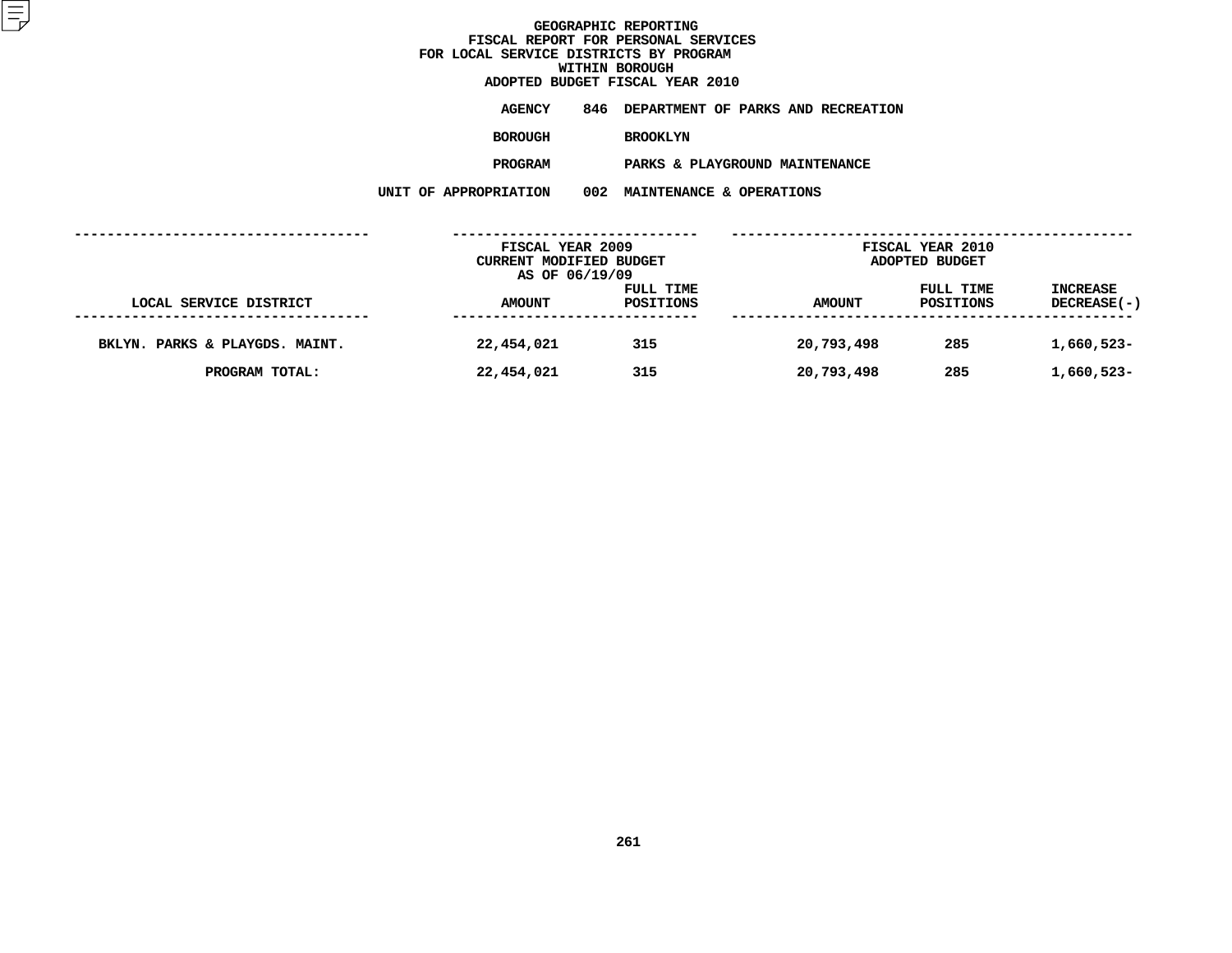**ADOPTED BUDGET FISCAL YEAR <sup>2010</sup>AGENCY <sup>846</sup> DEPARTMENT OF PARKS AND RECREATION**

**BOROUGH**

BROOKLYN<br>RECREATION SERVICES **PROGRAM**

**M** RECREATION SERVICES<br>N 004 RECREATION SERVICES **UNIT OF APPROPRIATION <sup>004</sup> RECREATION SERVICES**

|                               | FISCAL YEAR 2009<br>CURRENT MODIFIED BUDGET<br>AS OF 06/19/09 |                        | FISCAL YEAR 2010<br>ADOPTED BUDGET |                        |                         |
|-------------------------------|---------------------------------------------------------------|------------------------|------------------------------------|------------------------|-------------------------|
| LOCAL SERVICE DISTRICT        | <b>AMOUNT</b>                                                 | FULL TIME<br>POSITIONS | <b>AMOUNT</b>                      | FULL TIME<br>POSITIONS | INCREASE<br>DECREASE(-) |
| BROOKLYN BORO-WIDE RECREATION | 3,237,470                                                     | 68                     | 3,174,773                          | 63                     | 62,697-                 |
| PROGRAM TOTAL:                | 3,237,470                                                     | 68                     | 3,174,773                          | 63                     | 62,697-                 |
|                               |                                                               |                        |                                    |                        |                         |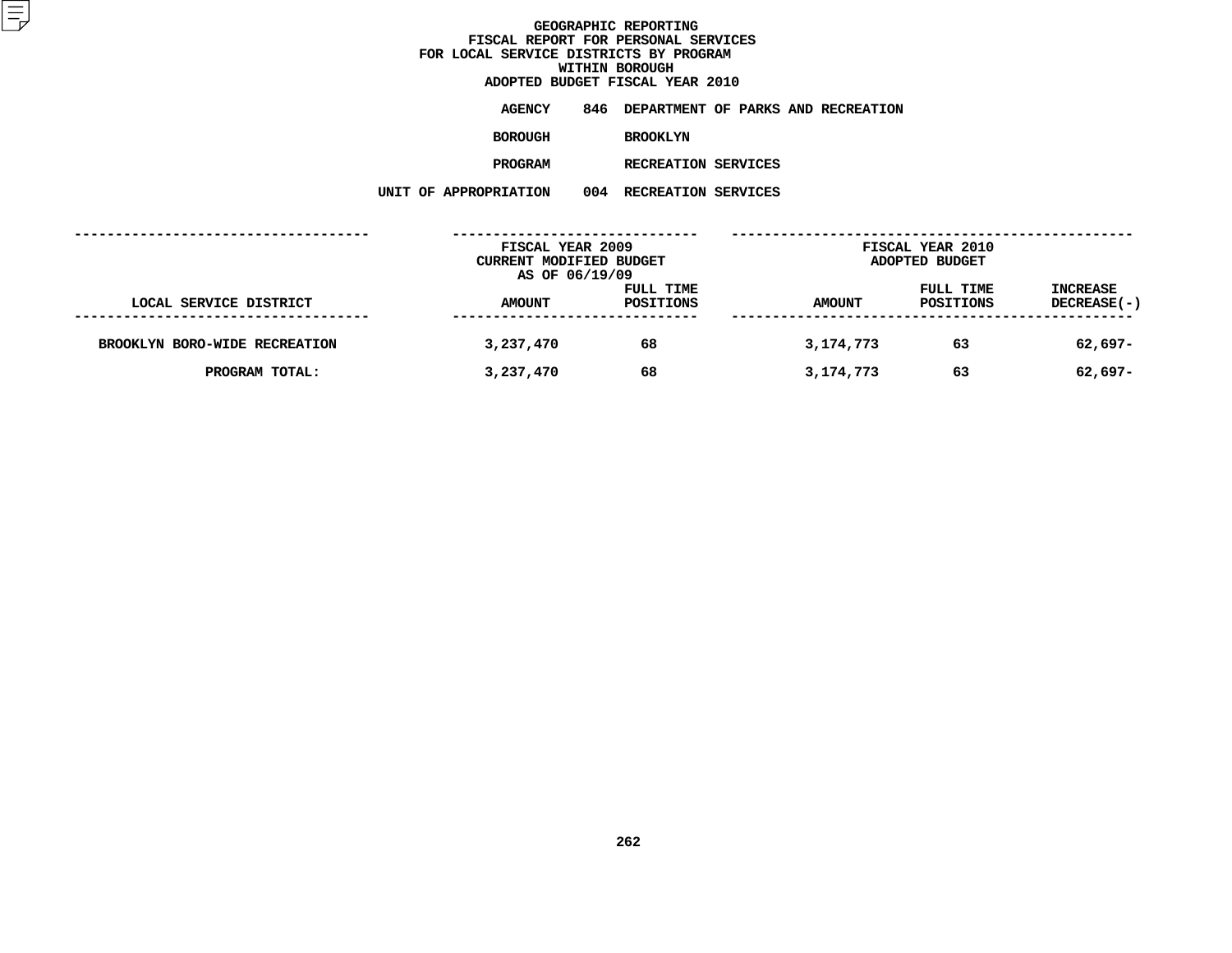**ADOPTED BUDGET FISCAL YEAR <sup>2010</sup>AGENCY <sup>846</sup> DEPARTMENT OF PARKS AND RECREATION**

**BOROUGH**

BROOKLYN<br>VEHICLE REPAIR SHOPS

**PROGRAM**

 **VEHICLE REPAIR SHOPS UNIT OF APPROPRIATION <sup>002</sup> MAINTENANCE & OPERATIONS**

|                              | FISCAL YEAR 2009<br>CURRENT MODIFIED BUDGET<br>AS OF 06/19/09 |                        | FISCAL YEAR 2010<br>ADOPTED BUDGET |                        |                                |
|------------------------------|---------------------------------------------------------------|------------------------|------------------------------------|------------------------|--------------------------------|
| LOCAL SERVICE DISTRICT       | <b>AMOUNT</b>                                                 | FULL TIME<br>POSITIONS | <b>AMOUNT</b>                      | FULL TIME<br>POSITIONS | INCREASE<br><b>DECREASE(-)</b> |
| BROOK VEHICLE REPAIR SHOP/TS |                                                               |                        |                                    |                        |                                |
| PROGRAM TOTAL:               |                                                               |                        |                                    |                        |                                |
| SUB BOROUGH TOTAL:           | 28,906,616                                                    | 432                    | 27,236,293                         | 397                    | 1,670,323-                     |
| BOROUGH TOTAL:               | 28,906,616                                                    | 432                    | 27,236,293                         | 397                    | 1,670,323-                     |
|                              |                                                               |                        |                                    |                        |                                |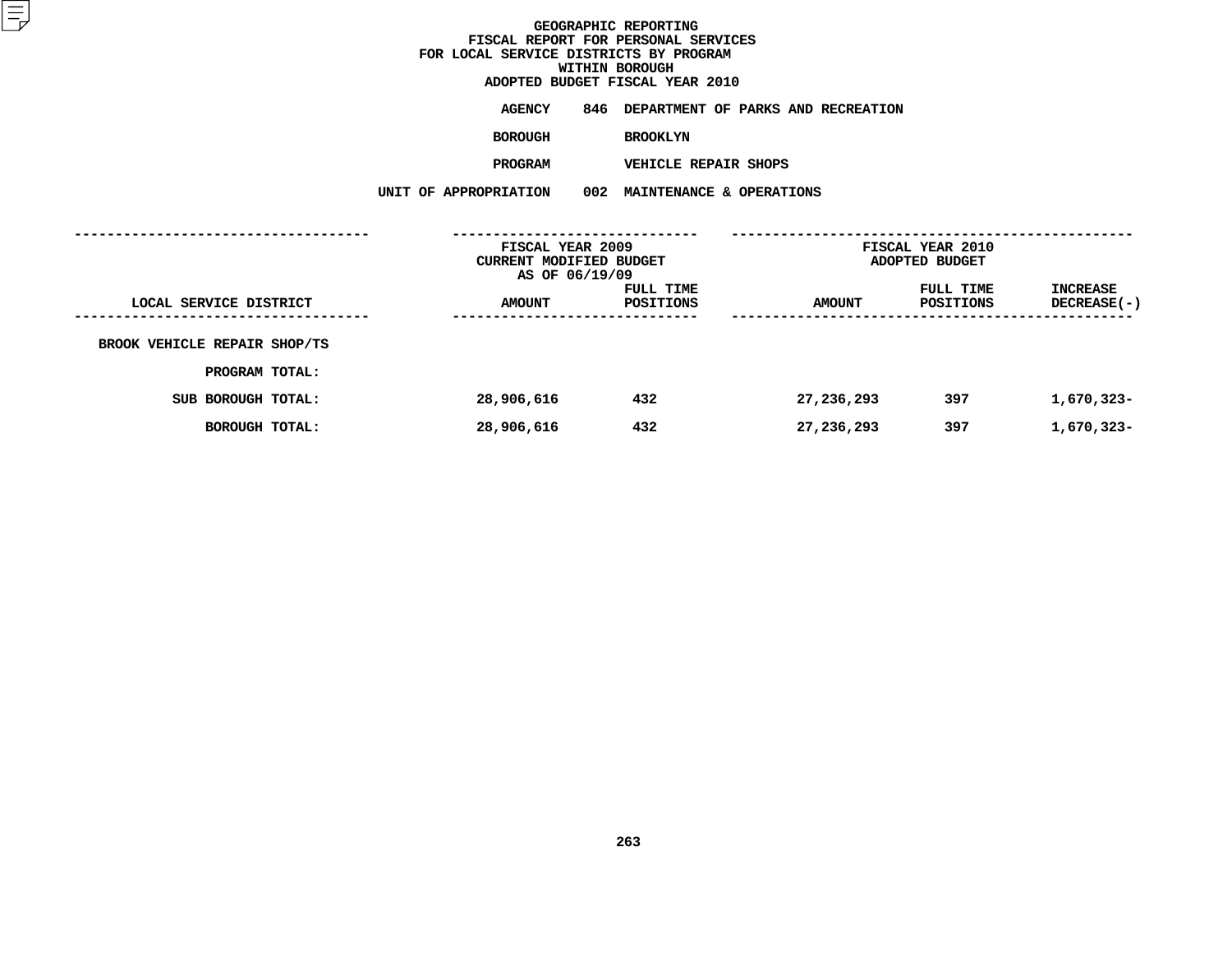**ADOPTED BUDGET FISCAL YEAR <sup>2010</sup>AGENCY <sup>846</sup> DEPARTMENT OF PARKS AND RECREATION**

**BOROUGH**

 **MANHATTAN PROGRAM**

 **FACILITY REPAIR SHOPS UNIT OF APPROPRIATION <sup>002</sup> MAINTENANCE & OPERATIONS**

|                              | FISCAL YEAR 2009<br>CURRENT MODIFIED BUDGET |                        |               | <b>FISCAL YEAR 2010</b><br>ADOPTED BUDGET |                                |
|------------------------------|---------------------------------------------|------------------------|---------------|-------------------------------------------|--------------------------------|
| LOCAL SERVICE DISTRICT       | AS OF 06/19/09<br><b>AMOUNT</b>             | FULL TIME<br>POSITIONS | <b>AMOUNT</b> | FULL TIME<br>POSITIONS                    | <b>INCREASE</b><br>DECREASE(-) |
| MANH FACILITY REPAIR SHOP/TS | 1,751,817                                   | 23                     | 1,781,597     | 23                                        | 29,780                         |
| PROGRAM TOTAL:               | 1,751,817                                   | 23                     | 1,781,597     | 23                                        | 29,780                         |
|                              |                                             |                        |               |                                           |                                |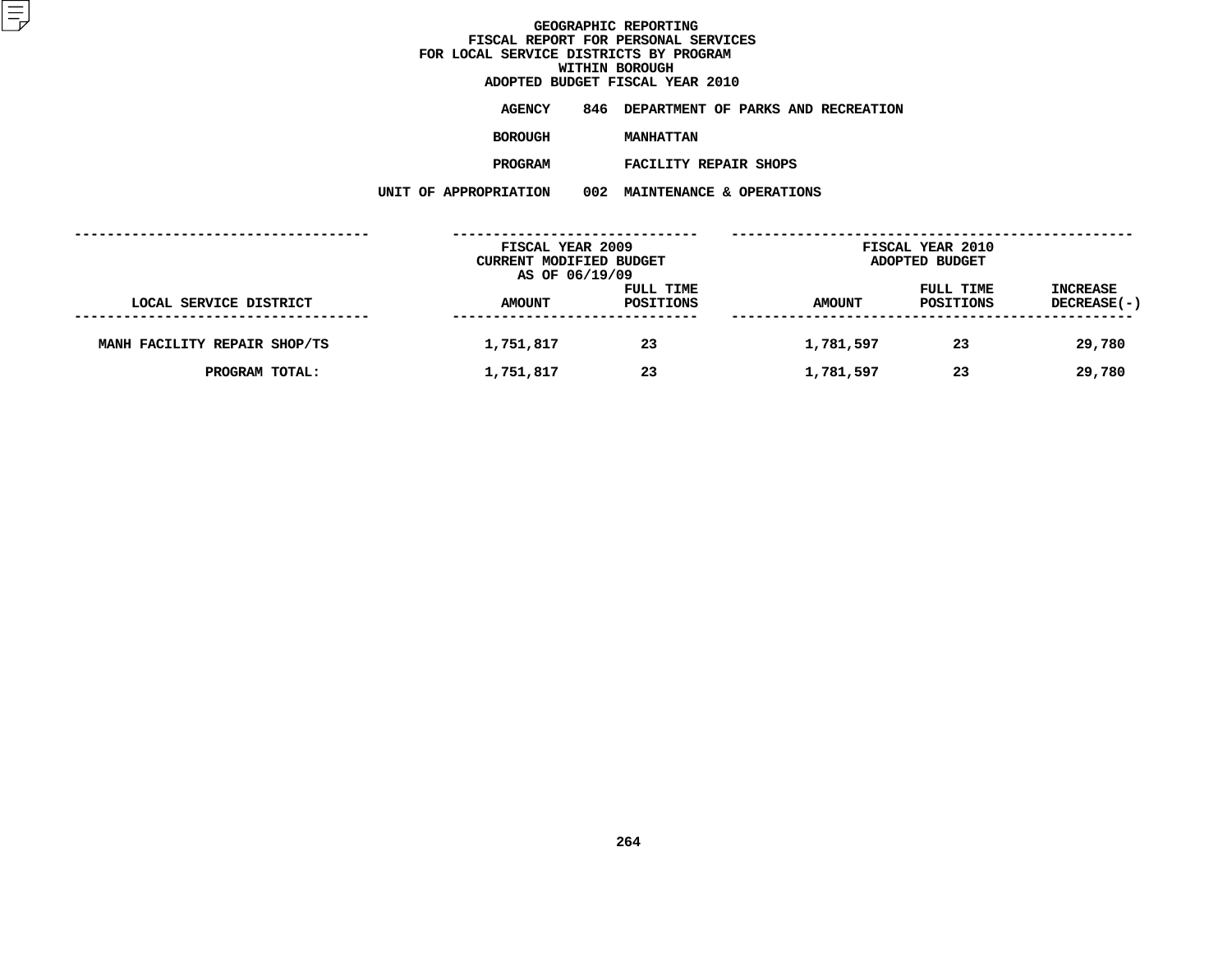**ADOPTED BUDGET FISCAL YEAR <sup>2010</sup>AGENCY <sup>846</sup> DEPARTMENT OF PARKS AND RECREATION**

**BOROUGH**

MANHATTAN<br>FORESTRY/HORTICULTURE **PROGRAM**

**M** FORESTRY/HORTICULTURE<br>N 002 MAINTENANCE & OPERATI **UNIT OF APPROPRIATION <sup>002</sup> MAINTENANCE & OPERATIONS**

|                            | FISCAL YEAR 2009<br>CURRENT MODIFIED BUDGET |                        |               | <b>FISCAL YEAR 2010</b><br>ADOPTED BUDGET |                                |  |
|----------------------------|---------------------------------------------|------------------------|---------------|-------------------------------------------|--------------------------------|--|
| LOCAL SERVICE DISTRICT     | AS OF 06/19/09<br><b>AMOUNT</b>             | FULL TIME<br>POSITIONS | <b>AMOUNT</b> | FULL TIME<br>POSITIONS                    | <b>INCREASE</b><br>DECREASE(-) |  |
| MANH HORTICULTURE/FORESTRY | 668,447                                     | 14                     | 688,890       | 14                                        | 20,443                         |  |
| PROGRAM TOTAL:             | 668,447                                     | 14                     | 688,890       | 14                                        | 20,443                         |  |
|                            |                                             |                        |               |                                           |                                |  |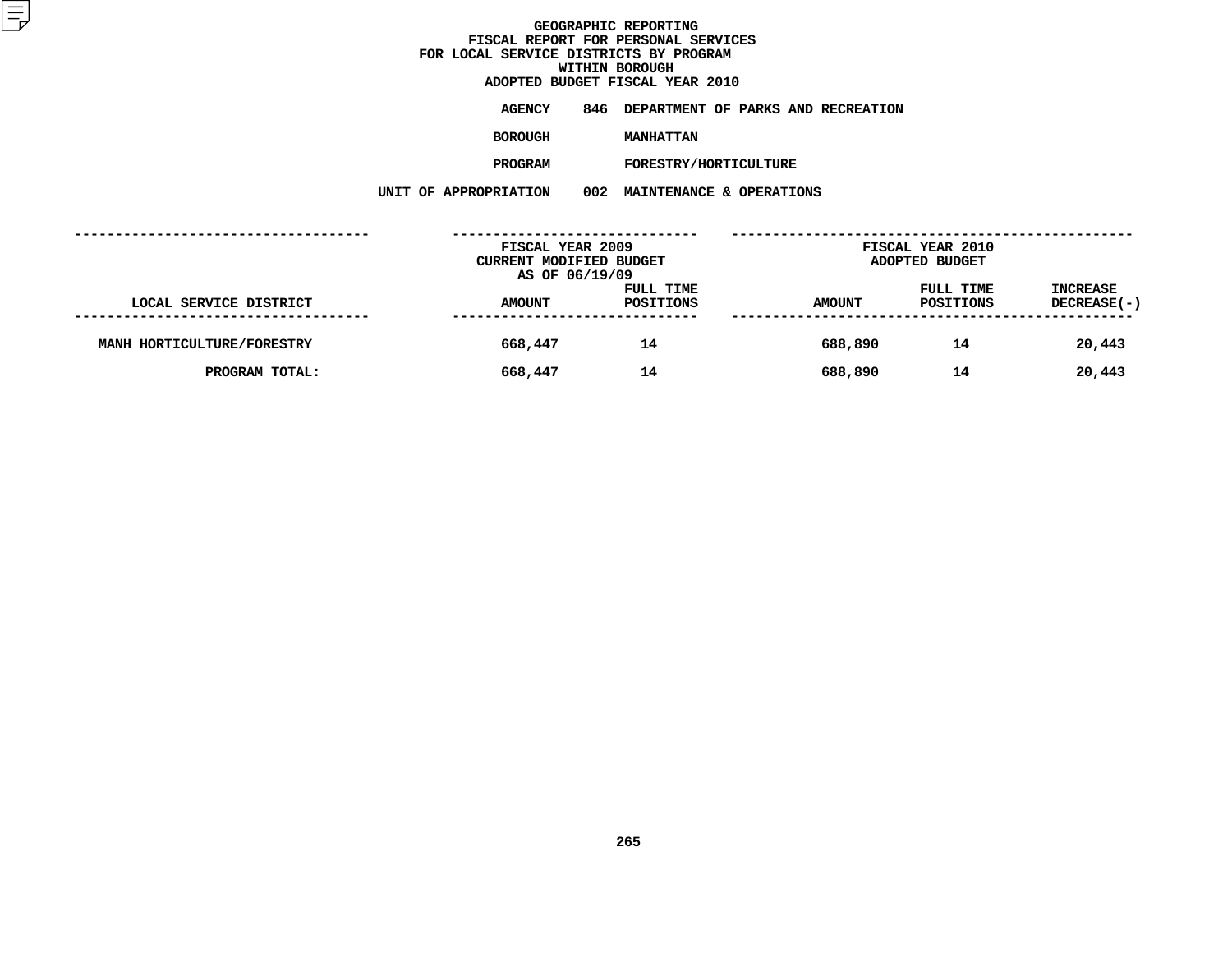**ADOPTED BUDGET FISCAL YEAR <sup>2010</sup>AGENCY <sup>846</sup> DEPARTMENT OF PARKS AND RECREATION**

**BOROUGH**

**MANHATTAN<br>PARKS & PLAYGROUND MAINTENANCE PROGRAM**

 **PARKS & PLAYGROUND MAINTENANCE UNIT OF APPROPRIATION <sup>002</sup> MAINTENANCE & OPERATIONS**

| LOCAL SERVICE DISTRICT        | FISCAL YEAR 2009<br>CURRENT MODIFIED BUDGET<br>AS OF 06/19/09 |                        | <b>FISCAL YEAR 2010</b><br>ADOPTED BUDGET |                        |                                       |
|-------------------------------|---------------------------------------------------------------|------------------------|-------------------------------------------|------------------------|---------------------------------------|
|                               | <b>AMOUNT</b>                                                 | FULL TIME<br>POSITIONS | <b>AMOUNT</b>                             | FULL TIME<br>POSITIONS | <b>INCREASE</b><br><b>DECREASE(-)</b> |
| MANH. PARKS & PLAYGDS. MAINT. | 22,969,388                                                    | 341                    | 21,019,897                                | 298                    | 1,949,491-                            |
| PROGRAM TOTAL:                | 22,969,388                                                    | 341                    | 21,019,897                                | 298                    | 1,949,491-                            |
|                               |                                                               |                        |                                           |                        |                                       |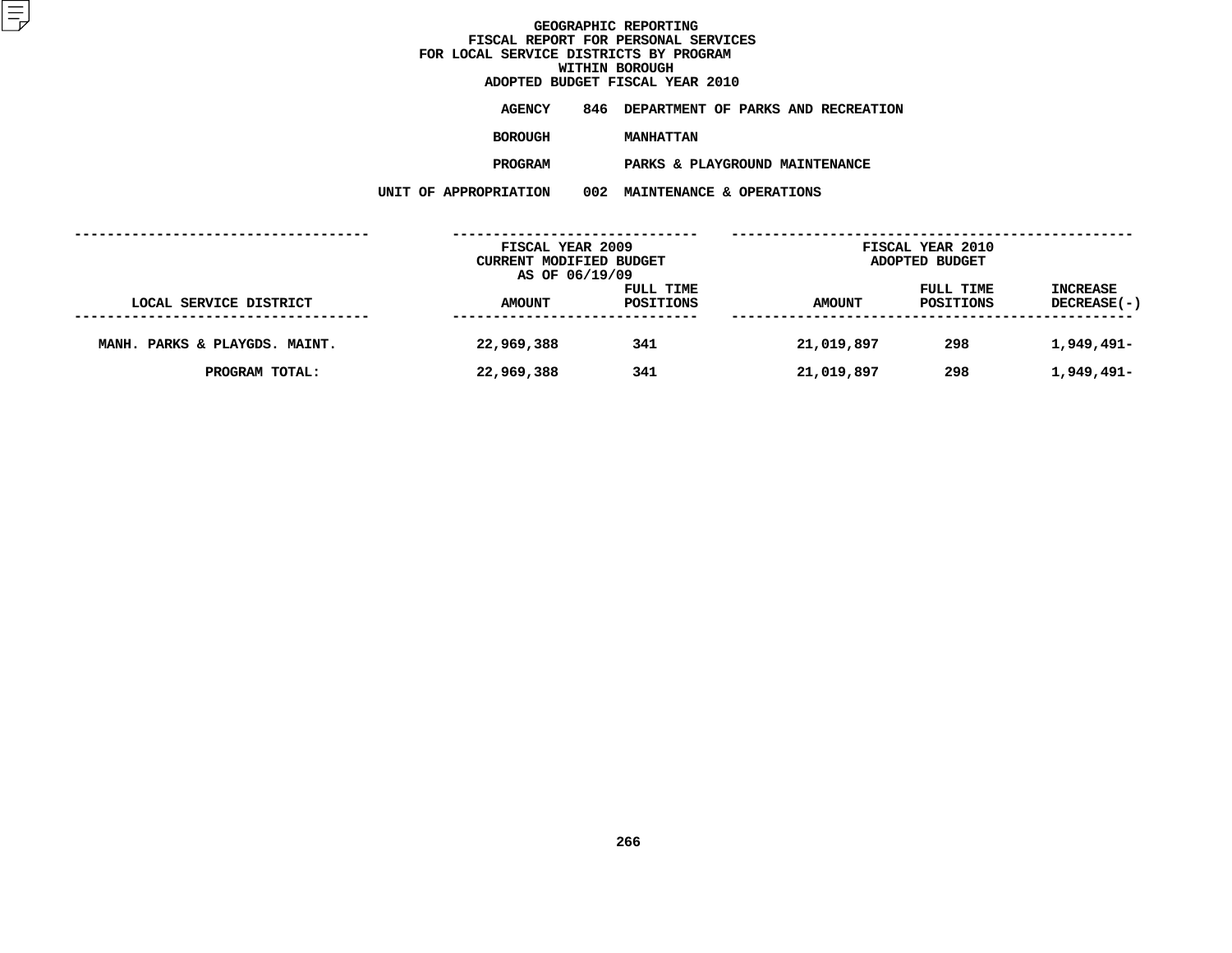**ADOPTED BUDGET FISCAL YEAR <sup>2010</sup>AGENCY <sup>846</sup> DEPARTMENT OF PARKS AND RECREATION**

**BOROUGH**

 **MANHATTAN PROGRAM**

**M** RECREATION SERVICES<br>N 004 RECREATION SERVICES **UNIT OF APPROPRIATION <sup>004</sup> RECREATION SERVICES**

|                                |               | FISCAL YEAR 2009<br>CURRENT MODIFIED BUDGET<br>AS OF 06/19/09 |               | FISCAL YEAR 2010<br>ADOPTED BUDGET |                           |  |
|--------------------------------|---------------|---------------------------------------------------------------|---------------|------------------------------------|---------------------------|--|
| LOCAL SERVICE DISTRICT         | <b>AMOUNT</b> | FULL TIME<br>POSITIONS                                        | <b>AMOUNT</b> | FULL TIME<br>POSITIONS             | INCREASE<br>$DECREASE(-)$ |  |
| MANHATTAN BORO-WIDE RECREATION | 4,557,453     | 96                                                            | 4,480,481     | 88                                 | 76,972-                   |  |
| PROGRAM TOTAL:                 | 4,557,453     | 96                                                            | 4,480,481     | 88                                 | 76,972-                   |  |
| SUB BOROUGH TOTAL:             | 29,947,105    | 474                                                           | 27,970,865    | 423                                | 1,976,240-                |  |
| BOROUGH TOTAL:                 | 29,947,105    | 474                                                           | 27,970,865    | 423                                | 1,976,240-                |  |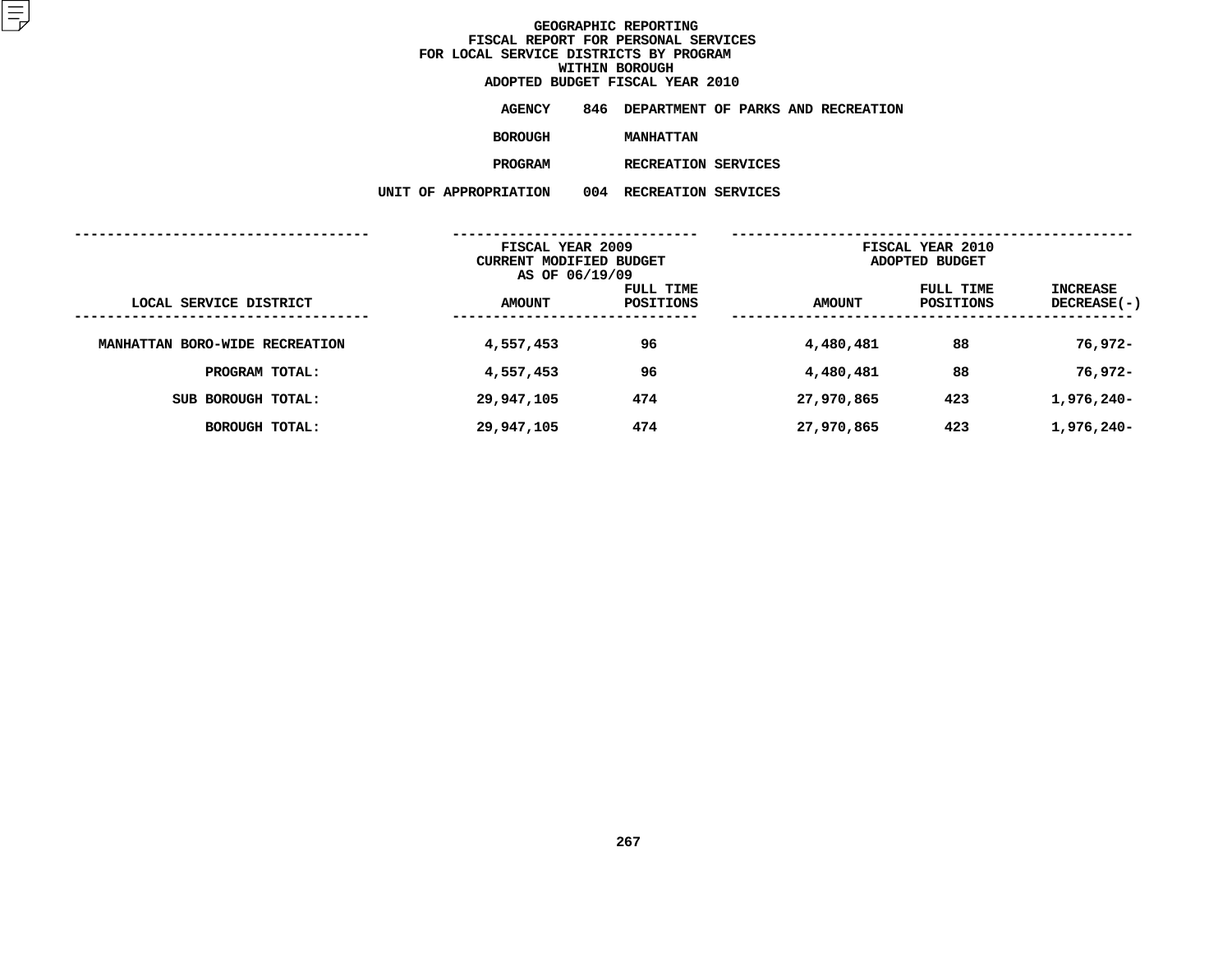**ADOPTED BUDGET FISCAL YEAR <sup>2010</sup>AGENCY <sup>846</sup> DEPARTMENT OF PARKS AND RECREATION**

**BOROUGH**

QUEENS<br>FACILITY REPAIR SHOPS

**PROGRAM**

 **FACILITY REPAIR SHOPS UNIT OF APPROPRIATION <sup>002</sup> MAINTENANCE & OPERATIONS**

|                                |               | FISCAL YEAR 2009<br>CURRENT MODIFIED BUDGET<br>AS OF 06/19/09 |               | <b>FISCAL YEAR 2010</b><br>ADOPTED BUDGET |                         |
|--------------------------------|---------------|---------------------------------------------------------------|---------------|-------------------------------------------|-------------------------|
| LOCAL SERVICE DISTRICT         | <b>AMOUNT</b> | FULL TIME<br>POSITIONS                                        | <b>AMOUNT</b> | FULL TIME<br>POSITIONS                    | INCREASE<br>DECREASE(-) |
| QUEENS FACILITY REPAIR SHOP/TS | 1,723,557     | 23                                                            | 1,743,073     | 23                                        | 19,516                  |
| PROGRAM TOTAL:                 | 1,723,557     | 23                                                            | 1,743,073     | 23                                        | 19,516                  |
|                                |               |                                                               |               |                                           |                         |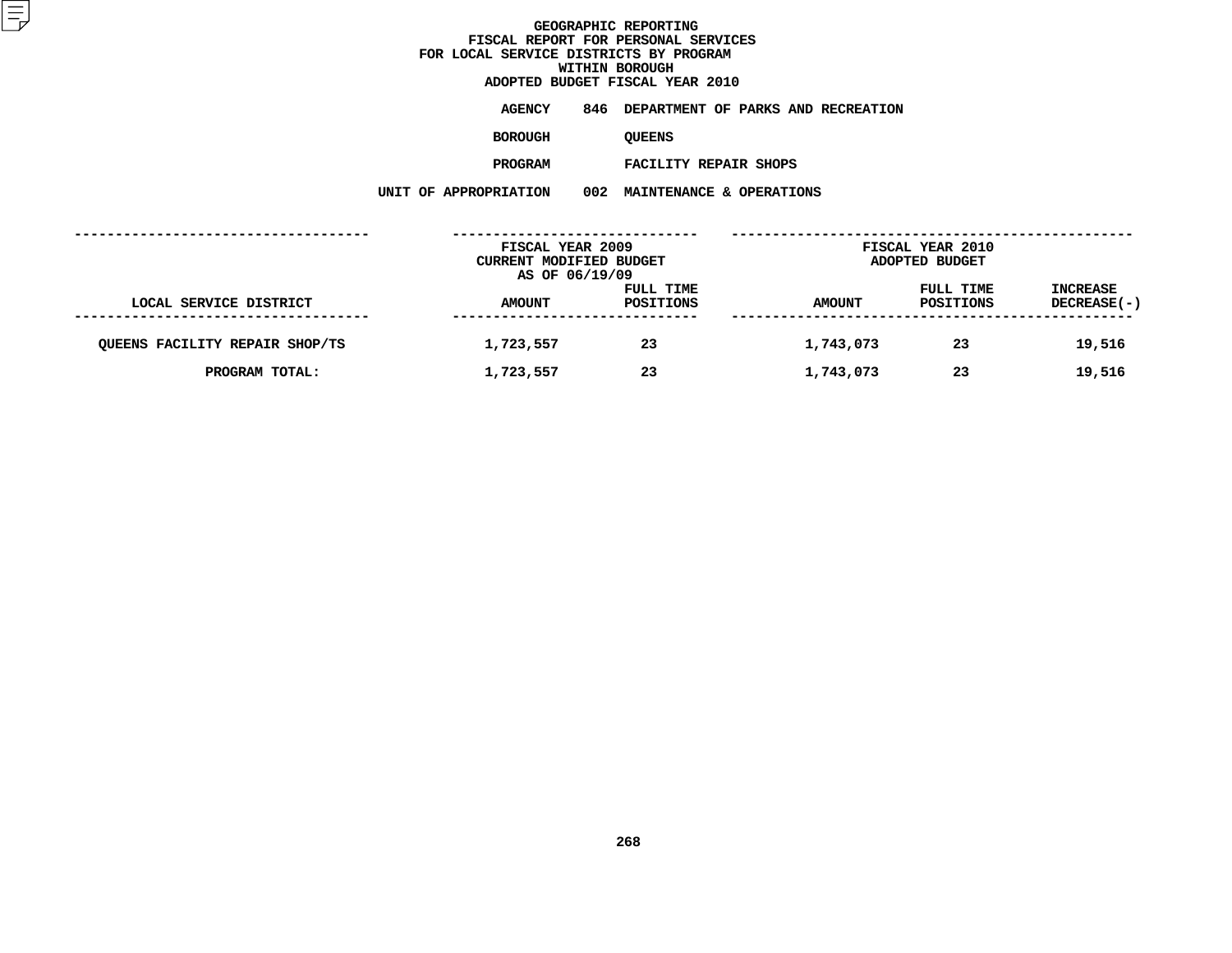**ADOPTED BUDGET FISCAL YEAR <sup>2010</sup>AGENCY <sup>846</sup> DEPARTMENT OF PARKS AND RECREATION**

**BOROUGH**

QUEENS<br>FORESTRY/HORTICULTURE **PROGRAM**

**M** FORESTRY/HORTICULTURE<br>N 002 MAINTENANCE & OPERATI **UNIT OF APPROPRIATION <sup>002</sup> MAINTENANCE & OPERATIONS**

|                                     | FISCAL YEAR 2009<br>CURRENT MODIFIED BUDGET<br>AS OF 06/19/09 |                               | FISCAL YEAR 2010<br>ADOPTED BUDGET |                        |                                |
|-------------------------------------|---------------------------------------------------------------|-------------------------------|------------------------------------|------------------------|--------------------------------|
| LOCAL SERVICE DISTRICT              | <b>AMOUNT</b>                                                 | FULL TIME<br><b>POSITIONS</b> | <b>AMOUNT</b>                      | FULL TIME<br>POSITIONS | <b>INCREASE</b><br>DECREASE(-) |
| <b>QUEENS HORTICULTURE/FORESTRY</b> | 2,664,944                                                     | 50                            | 2,742,762                          | 50                     | 77,818                         |
| PROGRAM TOTAL:                      | 2,664,944                                                     | 50                            | 2,742,762                          | 50                     | 77,818                         |
|                                     |                                                               |                               |                                    |                        |                                |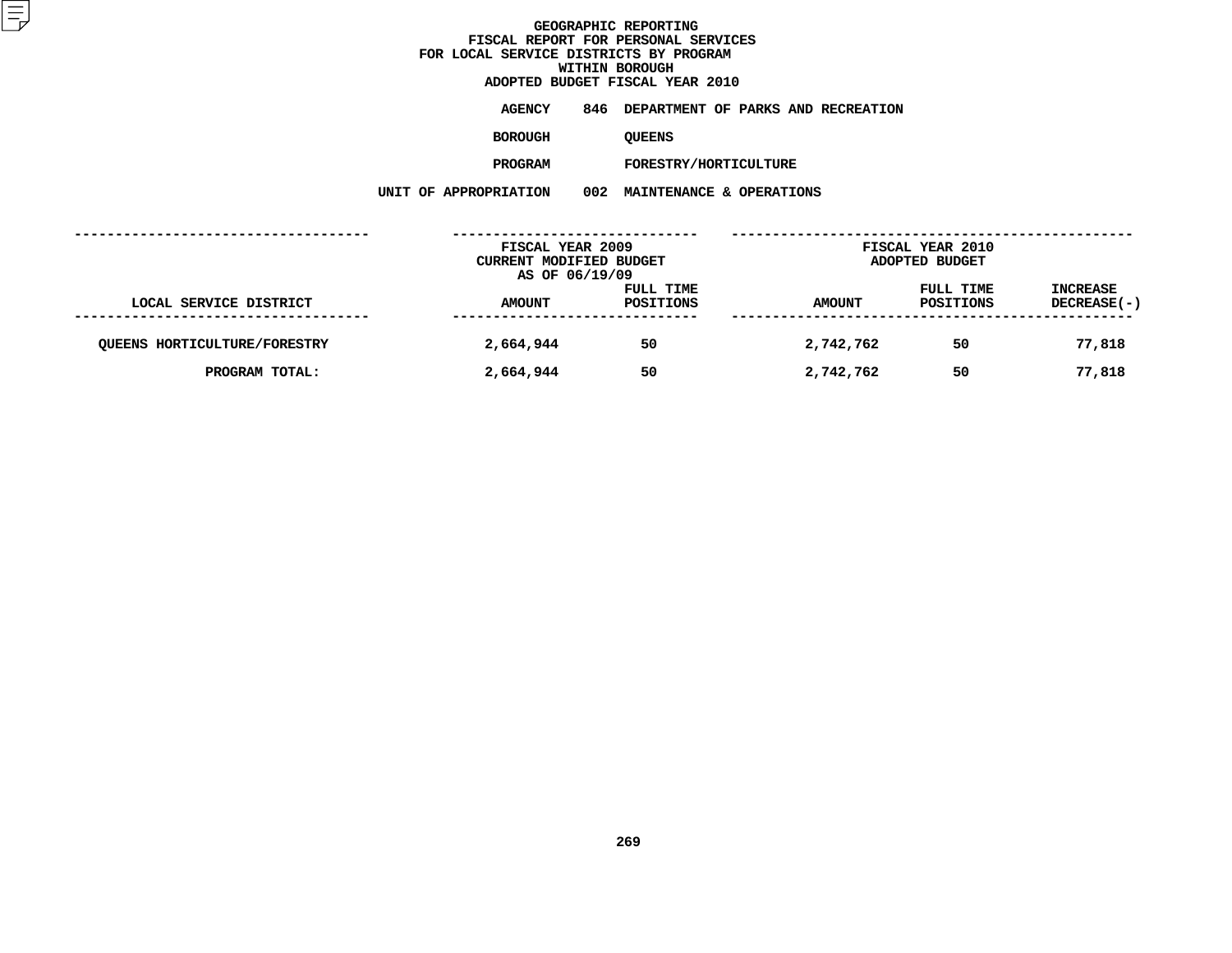**ADOPTED BUDGET FISCAL YEAR <sup>2010</sup>AGENCY <sup>846</sup> DEPARTMENT OF PARKS AND RECREATION**

**BOROUGH**

QUEENS<br>PARKS & PLAYGROUND MAINTENANCE **PROGRAM**

 **PARKS & PLAYGROUND MAINTENANCE UNIT OF APPROPRIATION <sup>002</sup> MAINTENANCE & OPERATIONS**

|                                | FISCAL YEAR 2009<br><b>CURRENT MODIFIED BUDGET</b><br>AS OF 06/19/09 |                        | <b>FISCAL YEAR 2010</b><br>ADOPTED BUDGET |                        |                                |  |
|--------------------------------|----------------------------------------------------------------------|------------------------|-------------------------------------------|------------------------|--------------------------------|--|
| LOCAL SERVICE DISTRICT         | <b>AMOUNT</b>                                                        | FULL TIME<br>POSITIONS | <b>AMOUNT</b>                             | FULL TIME<br>POSITIONS | <b>INCREASE</b><br>DECREASE(-) |  |
| QUEENS PARKS & PLAYGDS. MAINT. | 23,787,023                                                           | 300                    | 22,082,483                                | 271                    | 1,704,540-                     |  |
| PROGRAM TOTAL:                 | 23,787,023                                                           | 300                    | 22,082,483                                | 271                    | 1,704,540-                     |  |
|                                |                                                                      |                        |                                           |                        |                                |  |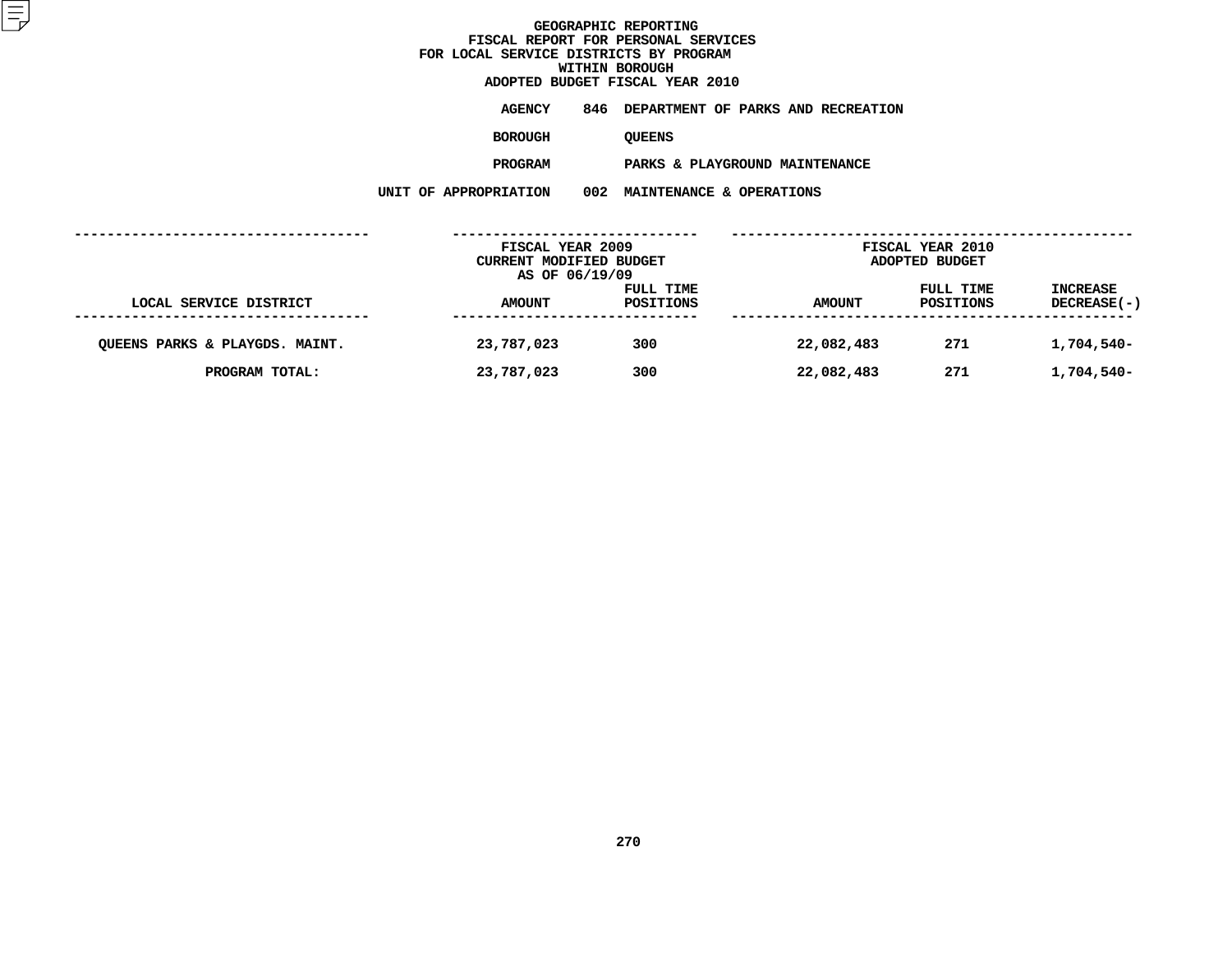**ADOPTED BUDGET FISCAL YEAR <sup>2010</sup>AGENCY <sup>846</sup> DEPARTMENT OF PARKS AND RECREATION**

**BOROUGH**

QUEENS<br>RECREATION SERVICES **PROGRAM**

**M** RECREATION SERVICES<br>N 004 RECREATION SERVICES **UNIT OF APPROPRIATION <sup>004</sup> RECREATION SERVICES**

|                                    | FISCAL YEAR 2009<br>CURRENT MODIFIED BUDGET |                        |               | FISCAL YEAR 2010<br>ADOPTED BUDGET |                         |
|------------------------------------|---------------------------------------------|------------------------|---------------|------------------------------------|-------------------------|
|                                    | AS OF 06/19/09                              |                        |               |                                    |                         |
| LOCAL SERVICE DISTRICT             | <b>AMOUNT</b>                               | FULL TIME<br>POSITIONS | <b>AMOUNT</b> | FULL TIME<br>POSITIONS             | INCREASE<br>DECREASE(-) |
|                                    |                                             |                        |               |                                    |                         |
| <b>QUEENS BORO-WIDE RECREATION</b> | 2,109,486                                   | 48                     | 2,070,014     | 45                                 | $39,472-$               |
| PROGRAM TOTAL:                     | 2,109,486                                   | 48                     | 2,070,014     | 45                                 | $39,472-$               |
|                                    |                                             |                        |               |                                    |                         |
|                                    |                                             |                        |               |                                    |                         |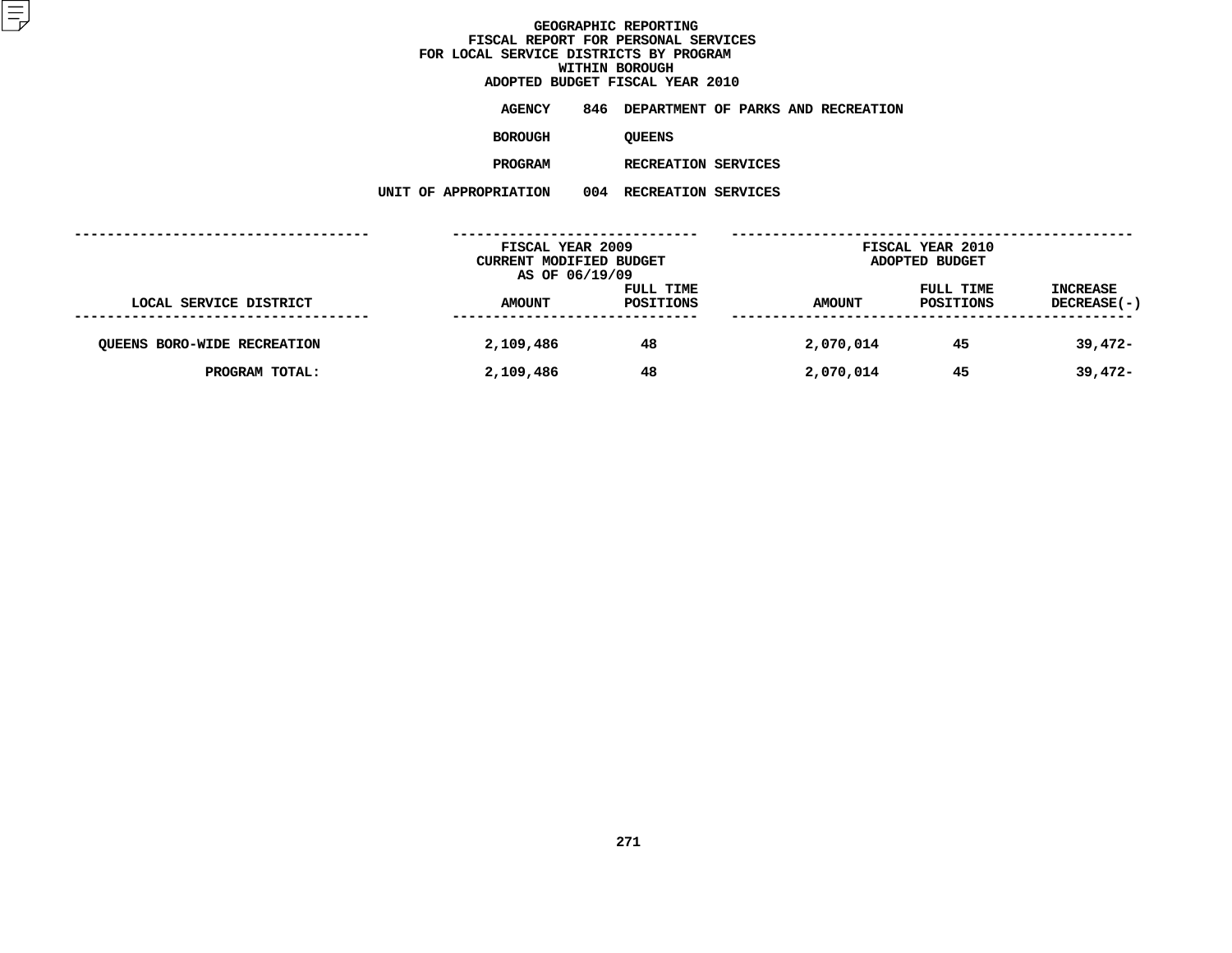**ADOPTED BUDGET FISCAL YEAR <sup>2010</sup>AGENCY <sup>846</sup> DEPARTMENT OF PARKS AND RECREATION**

**BOROUGH**

QUEENS<br>VEHICLE REPAIR SHOPS **PROGRAM**

 **VEHICLE REPAIR SHOPS UNIT OF APPROPRIATION <sup>002</sup> MAINTENANCE & OPERATIONS**

|                               | FISCAL YEAR 2009<br>CURRENT MODIFIED BUDGET<br>AS OF 06/19/09 |                        | FISCAL YEAR 2010<br>ADOPTED BUDGET |                        |                                |
|-------------------------------|---------------------------------------------------------------|------------------------|------------------------------------|------------------------|--------------------------------|
| LOCAL SERVICE DISTRICT        | <b>AMOUNT</b>                                                 | FULL TIME<br>POSITIONS | <b>AMOUNT</b>                      | FULL TIME<br>POSITIONS | INCREASE<br><b>DECREASE(-)</b> |
| QUEENS VEHICLE REPAIR SHOP/TS | 981,578                                                       | 14                     | 1,018,592                          | 14                     | 37,014                         |
| PROGRAM TOTAL:                | 981,578                                                       | 14                     | 1,018,592                          | 14                     | 37,014                         |
| SUB BOROUGH TOTAL:            | 31,266,588                                                    | 435                    | 29,656,924                         | 403                    | 1,609,664-                     |
| <b>BOROUGH TOTAL:</b>         | 31,266,588                                                    | 435                    | 29,656,924                         | 403                    | 1,609,664-                     |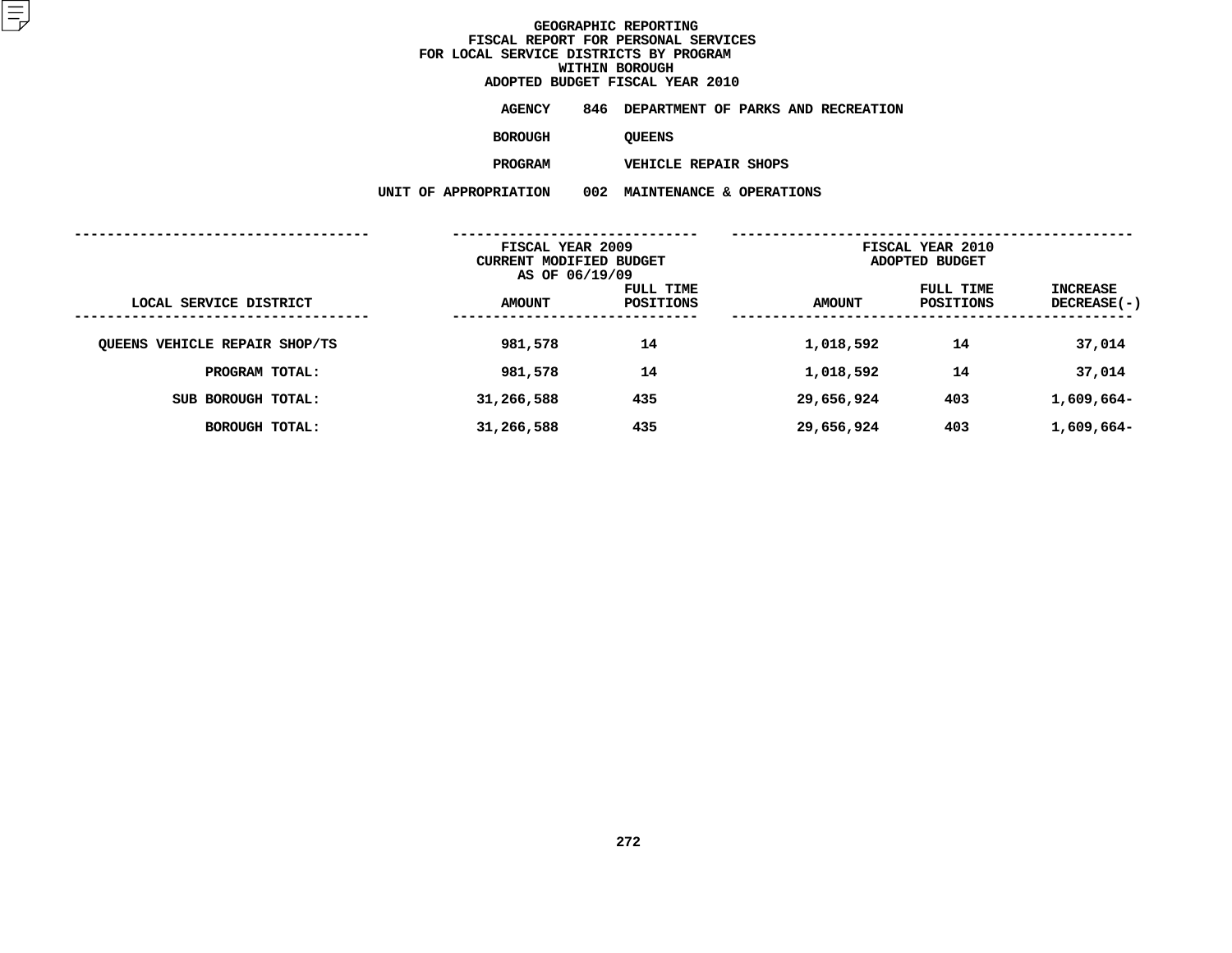**ADOPTED BUDGET FISCAL YEAR <sup>2010</sup>AGENCY <sup>846</sup> DEPARTMENT OF PARKS AND RECREATION**

**BOROUGH**

 **STATEN ISLAND PROGRAM**

**FACILITY REPAIR SHOPS**

**UNIT OF APPROPRIATION <sup>002</sup> MAINTENANCE & OPERATIONS**

|                            | FISCAL YEAR 2009        |           |               | <b>FISCAL YEAR 2010</b> |             |
|----------------------------|-------------------------|-----------|---------------|-------------------------|-------------|
|                            | CURRENT MODIFIED BUDGET |           |               | ADOPTED BUDGET          |             |
|                            | AS OF 06/19/09          |           |               |                         |             |
|                            |                         | FULL TIME |               | FULL TIME               | INCREASE    |
| LOCAL SERVICE DISTRICT     | <b>AMOUNT</b>           | POSITIONS | <b>AMOUNT</b> | POSITIONS               | DECREASE(-) |
|                            |                         |           |               |                         |             |
| ST ISLD FAC REPAIR SHOP/TS | 976,294                 | 12        | 990,024       | 12                      | 13,730      |
|                            |                         |           |               |                         |             |
| PROGRAM TOTAL:             | 976,294                 | 12        | 990,024       | 12                      | 13,730      |
|                            |                         |           |               |                         |             |
|                            |                         |           |               |                         |             |
|                            |                         |           |               |                         |             |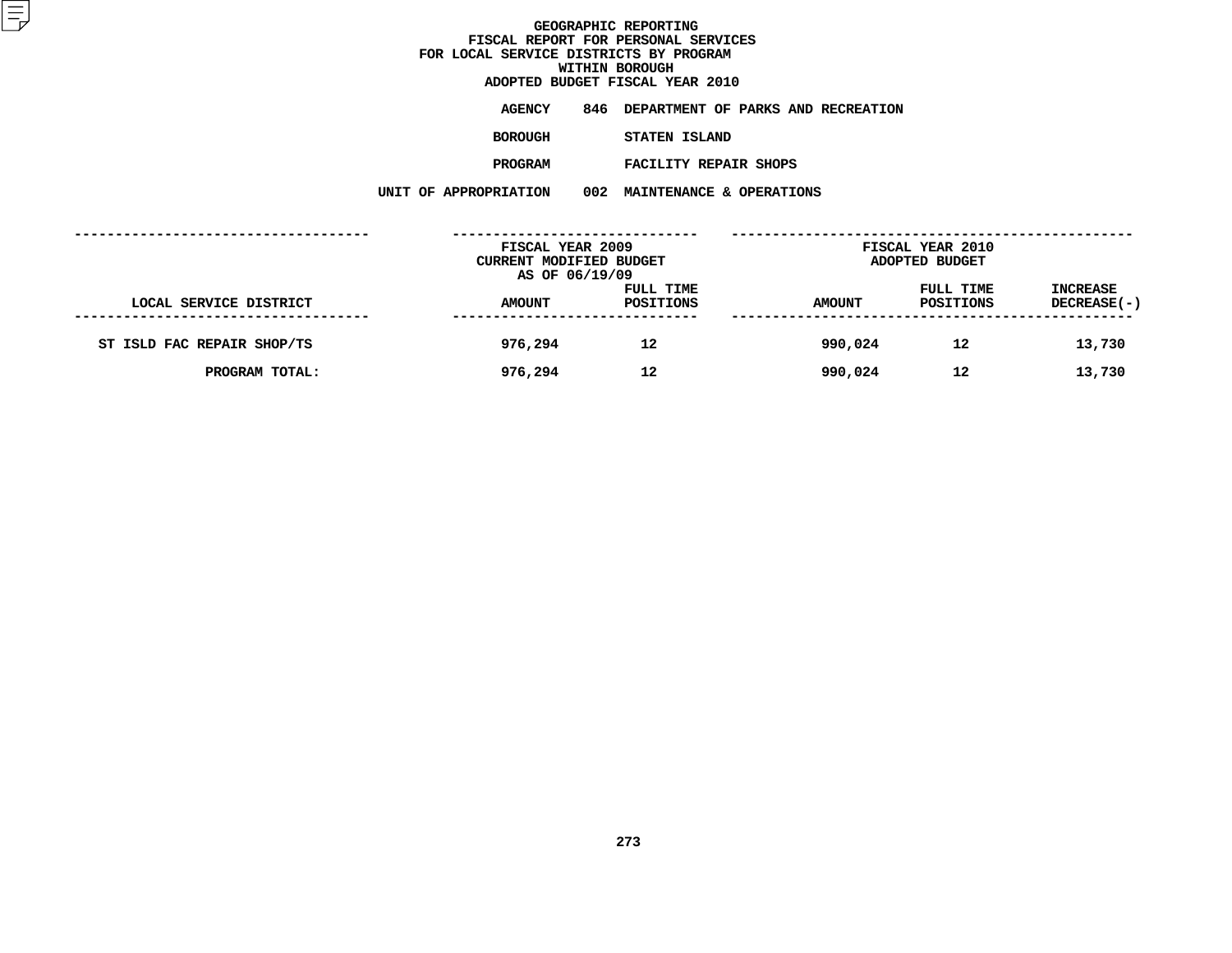**ADOPTED BUDGET FISCAL YEAR <sup>2010</sup>AGENCY <sup>846</sup> DEPARTMENT OF PARKS AND RECREATION**

**BOROUGH**

 **STATEN ISLAND PROGRAM**

**M** FORESTRY/HORTICULTURE<br>N 002 MAINTENANCE & OPERATI **UNIT OF APPROPRIATION <sup>002</sup> MAINTENANCE & OPERATIONS**

|                              | FISCAL YEAR 2009                          |           |               | <b>FISCAL YEAR 2010</b> |                 |
|------------------------------|-------------------------------------------|-----------|---------------|-------------------------|-----------------|
|                              | CURRENT MODIFIED BUDGET<br>AS OF 06/19/09 |           |               | ADOPTED BUDGET          |                 |
|                              |                                           | FULL TIME |               | FULL TIME               | <b>INCREASE</b> |
| LOCAL SERVICE DISTRICT       | <b>AMOUNT</b>                             | POSITIONS | <b>AMOUNT</b> | POSITIONS               | DECREASE(-)     |
|                              |                                           |           |               |                         |                 |
| ST ISL HORTICULTURE/FORESTRY | 1,008,742                                 | 18        | 1,037,200     | 18                      | 28,458          |
| PROGRAM TOTAL:               | 1,008,742                                 | 18        | 1,037,200     | 18                      | 28,458          |
|                              |                                           |           |               |                         |                 |
|                              |                                           |           |               |                         |                 |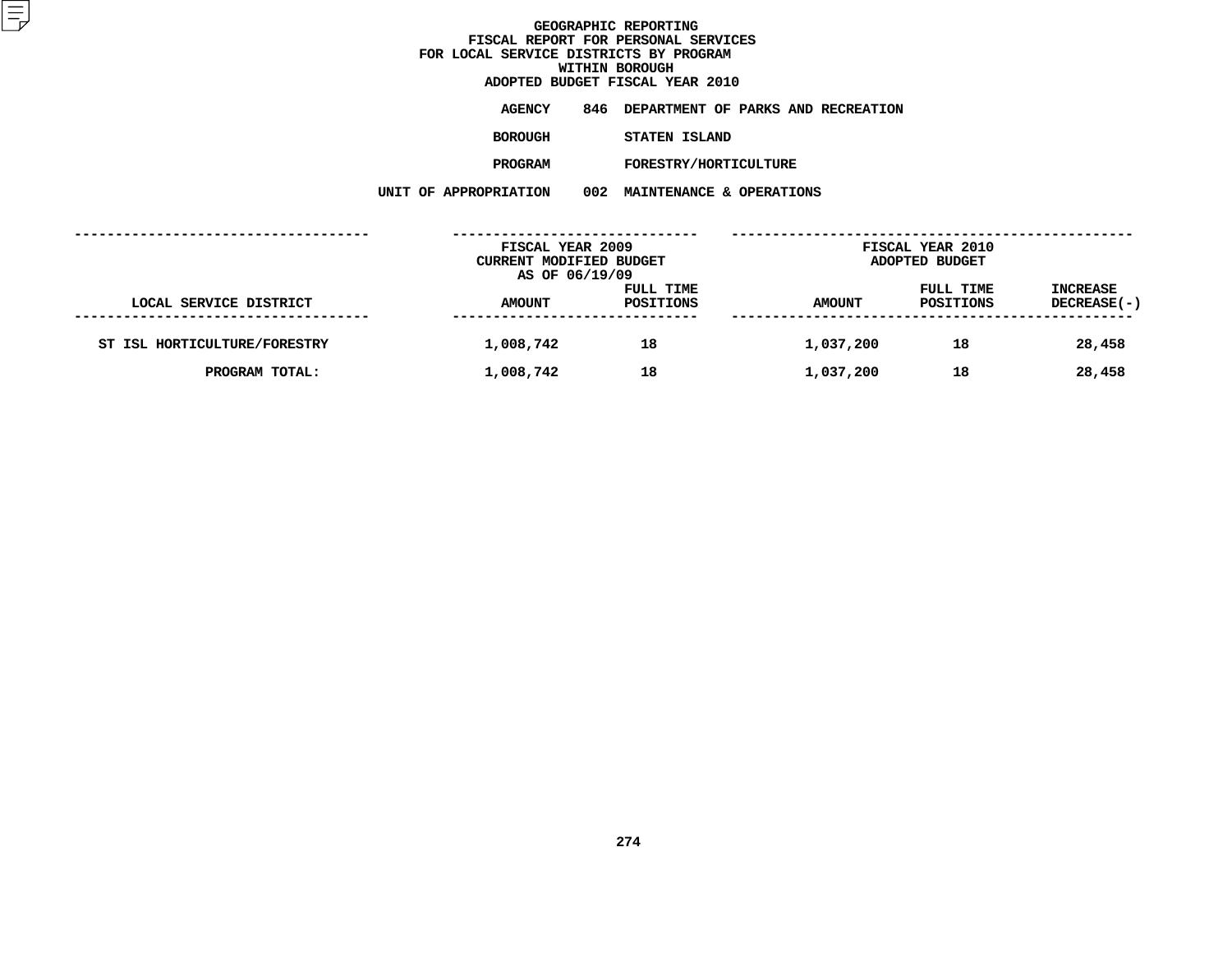|         | ADOPTED BUDGET FISCAL YEAR 2010        |
|---------|----------------------------------------|
| AGENCY  | 846 DEPARTMENT OF PARKS AND RECREATION |
| BOROUGH | STATEN ISLAND                          |
| PROGRAM | PARKS & PLAYGROUND MAINTENANCE         |

 **PARKS & PLAYGROUND MAINTENANCE UNIT OF APPROPRIATION <sup>002</sup> MAINTENANCE & OPERATIONS**

|                               | FISCAL YEAR 2009        |           |               | <b>FISCAL YEAR 2010</b> |                 |
|-------------------------------|-------------------------|-----------|---------------|-------------------------|-----------------|
|                               | CURRENT MODIFIED BUDGET |           |               | ADOPTED BUDGET          |                 |
|                               | AS OF 06/19/09          |           |               |                         |                 |
|                               |                         | FULL TIME |               | FULL TIME               | <b>INCREASE</b> |
| LOCAL SERVICE DISTRICT        | <b>AMOUNT</b>           | POSITIONS | <b>AMOUNT</b> | POSITIONS               | DECREASE(-)     |
|                               |                         |           |               |                         |                 |
| S. I. PARKS & PLAYGDS. MAINT. | 9,257,237               | 138       | 8,631,308     | 124                     | 625,929-        |
|                               |                         |           |               |                         |                 |
| PROGRAM TOTAL:                | 9,257,237               | 138       | 8,631,308     | 124                     | 625,929-        |
|                               |                         |           |               |                         |                 |
|                               |                         |           |               |                         |                 |
|                               |                         |           |               |                         |                 |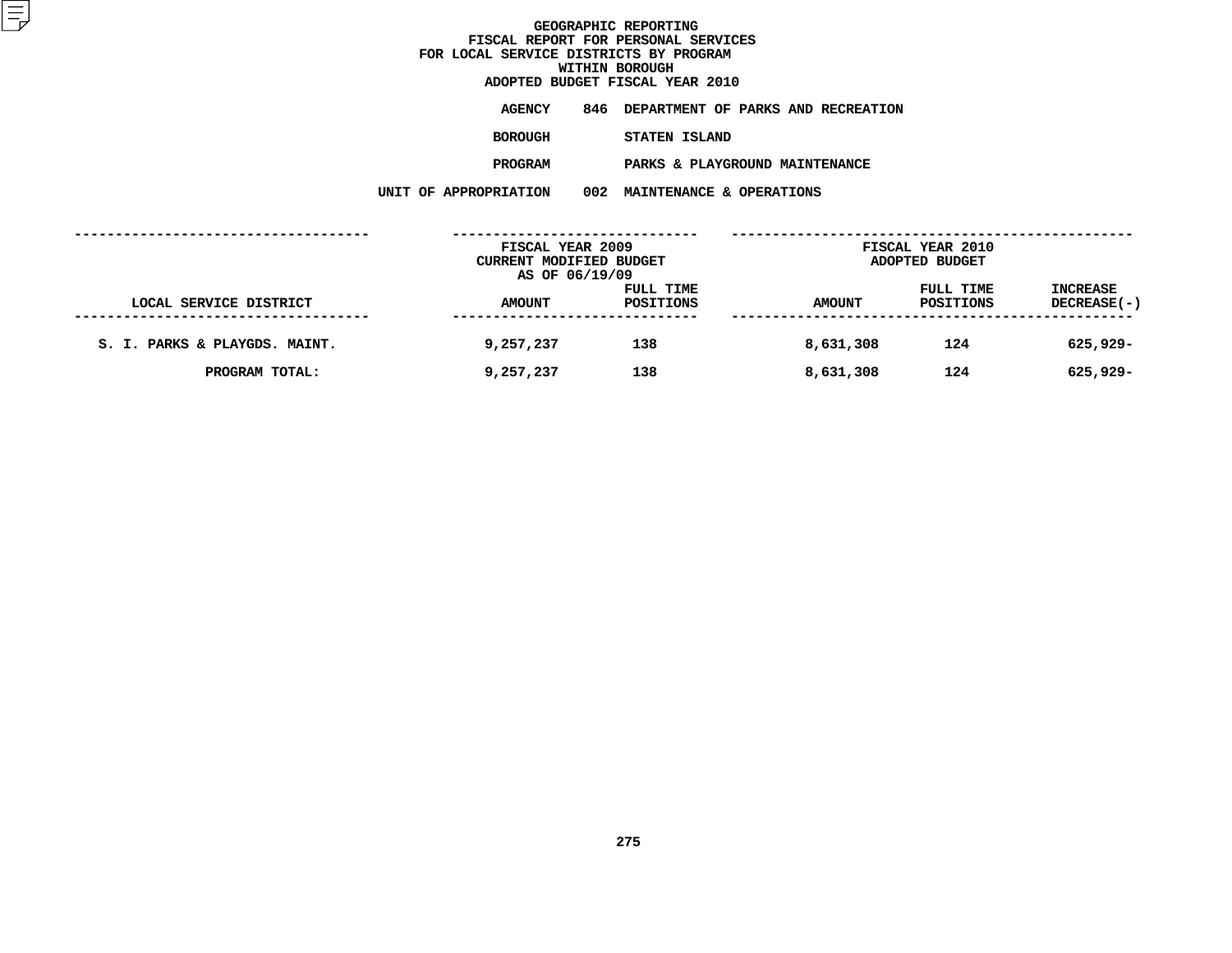|                      | ADOPTED BUDGET FISCAL YEAR 2010        |
|----------------------|----------------------------------------|
| AGENCY               | 846 DEPARTMENT OF PARKS AND RECREATION |
| <b>BOROUGH</b>       | STATEN ISLAND                          |
| <b>PROGRAM</b>       | RECREATION SERVICES                    |
| <b>APPROPRIATION</b> | 004 RECREATION SERVICES                |

**UNIT OF APPROPRIATION <sup>004</sup> RECREATION SERVICES**

|                           | FISCAL YEAR 2009<br>CURRENT MODIFIED BUDGET<br>AS OF 06/19/09 |                        | <b>FISCAL YEAR 2010</b><br>ADOPTED BUDGET |                        |                                |  |
|---------------------------|---------------------------------------------------------------|------------------------|-------------------------------------------|------------------------|--------------------------------|--|
| LOCAL SERVICE DISTRICT    | <b>AMOUNT</b>                                                 | FULL TIME<br>POSITIONS | <b>AMOUNT</b>                             | FULL TIME<br>POSITIONS | <b>INCREASE</b><br>DECREASE(-) |  |
| S.I. BORO-WIDE RECREATION | 1,097,517                                                     | 26                     | 1,061,616                                 | 24                     | $35,901 -$                     |  |
| PROGRAM TOTAL:            | 1,097,517                                                     | 26                     | 1,061,616                                 | 24                     | $35,901 -$                     |  |
|                           |                                                               |                        |                                           |                        |                                |  |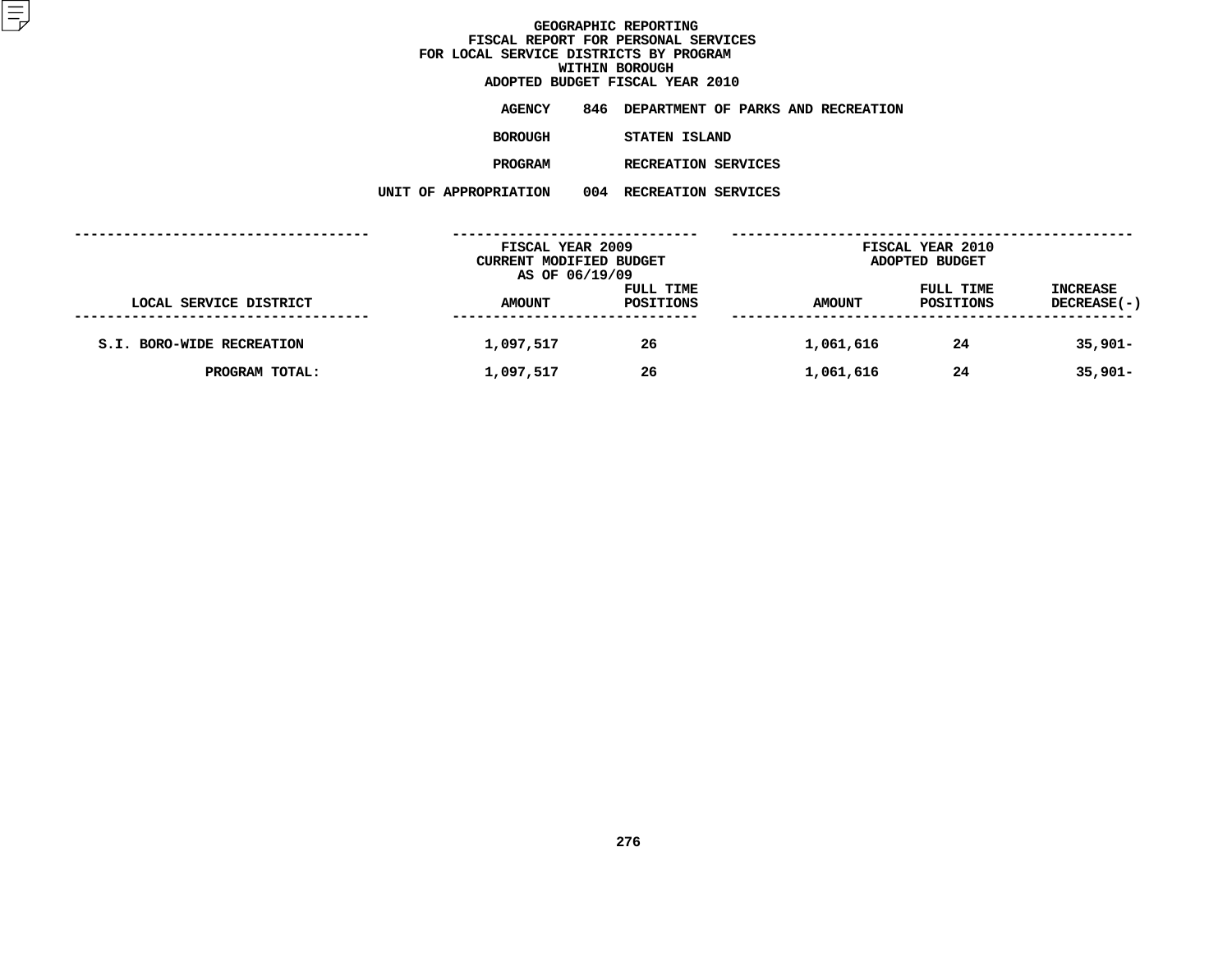|                | ADOPTED BUDGET FISCAL YEAR 2010        |
|----------------|----------------------------------------|
| AGENCY         | 846 DEPARTMENT OF PARKS AND RECREATION |
| <b>BOROUGH</b> | STATEN ISLAND                          |
| <b>PROGRAM</b> | <b>VEHICLE REPAIR SHOPS</b>            |

 **VEHICLE REPAIR SHOPS UNIT OF APPROPRIATION <sup>002</sup> MAINTENANCE & OPERATIONS**

|                                | FISCAL YEAR 2009<br>CURRENT MODIFIED BUDGET<br>AS OF 06/19/09 |                        | FISCAL YEAR 2010<br>ADOPTED BUDGET |                        |                         |
|--------------------------------|---------------------------------------------------------------|------------------------|------------------------------------|------------------------|-------------------------|
| LOCAL SERVICE DISTRICT         | <b>AMOUNT</b>                                                 | FULL TIME<br>POSITIONS | <b>AMOUNT</b>                      | FULL TIME<br>POSITIONS | INCREASE<br>DECREASE(-) |
| ST ISLD VEHICLE REPAIR SHOP/TS | 281,157                                                       | 5                      | 289,233                            | 5                      | 8,076                   |
| PROGRAM TOTAL:                 | 281,157                                                       | 5                      | 289,233                            | 5                      | 8,076                   |
| SUB BOROUGH TOTAL:             | 12,620,947                                                    | 199                    | 12,009,381                         | 183                    | 611,566-                |
| <b>BOROUGH TOTAL:</b>          | 12,620,947                                                    | 199                    | 12,009,381                         | 183                    | 611,566-                |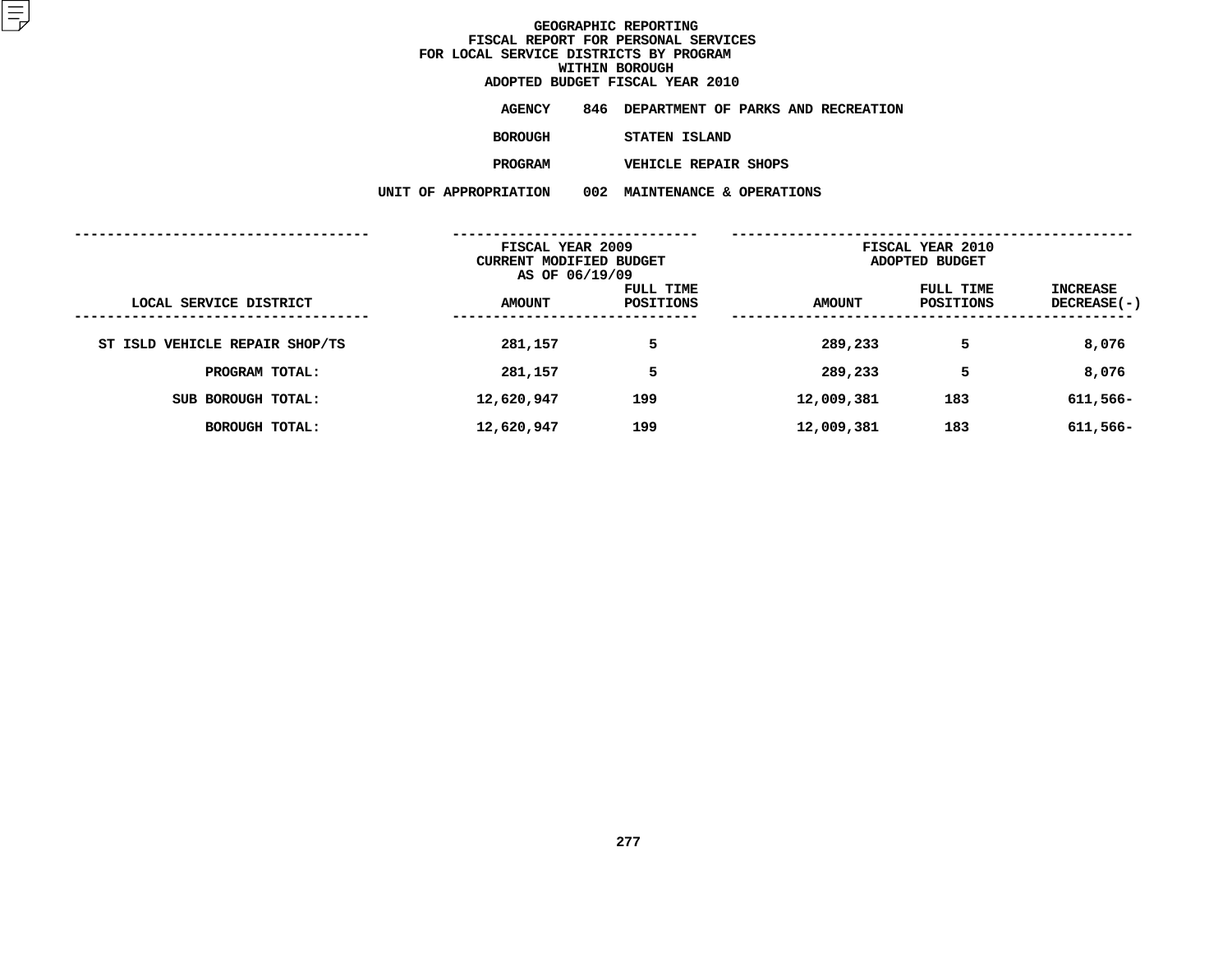### GEOGRAPHIC REPORTING<br>FISCAL REPORT FOR PERSONAL SERVICES<br>OCAL SERVICE DISTRICTS BY PROGRAM<br>WITHIN BOROUGH **FISCAL REPORT FOR PERSONAL SERVICES FOR LOCAL SERVICE DISTRICTS BY PROGRAM**

# **WITHIN BOROUGH ADOPTED BUDGET FISCAL YEAR <sup>2010</sup>**

# **AGENCY <sup>846</sup> DEPARTMENT OF PARKS AND RECREATION**

|                                                   | FISCAL YEAR 2009<br>CURRENT MODIFIED BUDGET<br>AS OF 06/19/09 |                        |               | <b>FISCAL YEAR 2010</b><br>ADOPTED BUDGET |                                  |
|---------------------------------------------------|---------------------------------------------------------------|------------------------|---------------|-------------------------------------------|----------------------------------|
| LOCAL SERVICE DISTRICT                            | <b>AMOUNT</b>                                                 | FULL TIME<br>POSITIONS | <b>AMOUNT</b> | FULL TIME<br>POSITIONS                    | <b>INCREASE</b><br>$DECREASE(-)$ |
| <b>AGENCY TOTAL:</b><br>ALL PROGRAMS ALL BOROUGHS | 124,498,319                                                   | 1,888                  | 116,914,753   | 1,725                                     | 7,583,566-                       |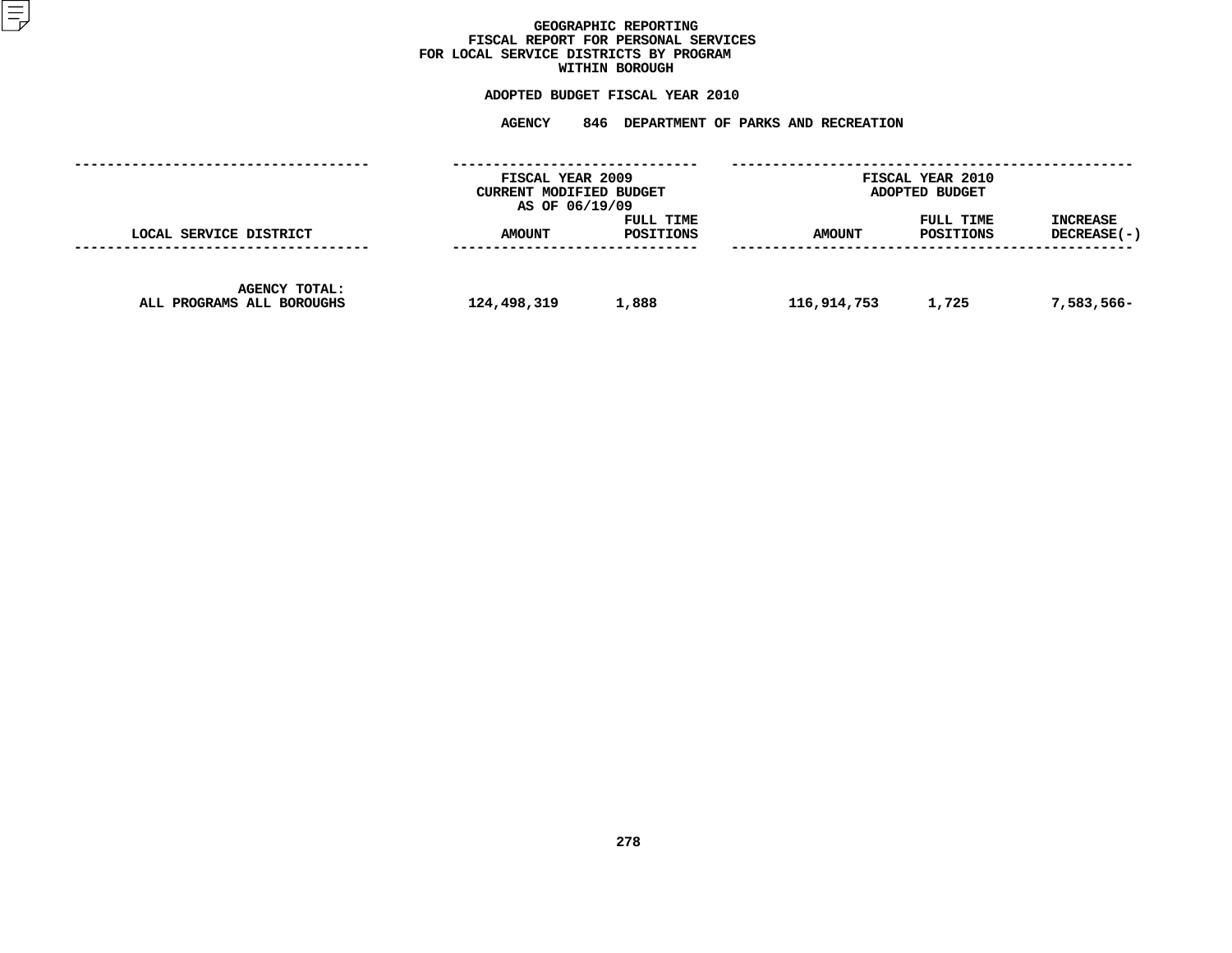#### **ADOPTED BUDGET FISCAL YEAR 2010**

# **ADOPTED BUDGET FISCAL YEAR <sup>2010</sup>**

|                                                                                                                                     | <b>AGENCY:</b><br>846 DEPARTMENT OF PARKS AND RECREATION          |                                                                 |                                 |  |
|-------------------------------------------------------------------------------------------------------------------------------------|-------------------------------------------------------------------|-----------------------------------------------------------------|---------------------------------|--|
|                                                                                                                                     | ------------------<br>FISCAL YEAR 2009<br>CURRENT MODIFIED BUDGET | -------------------------<br>FISCAL YEAR 2010<br>ADOPTED BUDGET |                                 |  |
| UNIT OF APPROPRIATION                                                                                                               | AS OF 06/19/09                                                    | <b>AMOUNT</b>                                                   | <b>INCREASE</b><br>DECREASE (-) |  |
| EXEC MGMT & ADMIN<br>001                                                                                                            |                                                                   |                                                                 |                                 |  |
| REGULAR GROSS<br><b>OTHER</b>                                                                                                       |                                                                   |                                                                 |                                 |  |
| TOTAL REPORTED GEOGRAPHICALLY                                                                                                       |                                                                   |                                                                 |                                 |  |
| NOT REPORTED GEOGRAPHICALLY                                                                                                         | 7,278,131                                                         | 7,069,747                                                       | $208,384-$                      |  |
| FINANCIAL PLAN SAVINGS                                                                                                              |                                                                   |                                                                 |                                 |  |
| <b>APPROPRIATION</b>                                                                                                                | 7,278,131                                                         | 7,069,747                                                       | $208,384-$                      |  |
| <b>FUNDING</b>                                                                                                                      |                                                                   |                                                                 |                                 |  |
| <b>CITY</b><br>OTHER CATEGORICAL<br>CAPITAL FUNDS - I.F.A.<br><b>STATE</b><br>FEDERAL - C.D.<br>FEDERAL - OTHER<br>INTRA-CITY SALES | 6,580,709<br>697,422                                              | 6,366,258<br>703,489                                            | $214,451-$<br>6,067             |  |
|                                                                                                                                     |                                                                   |                                                                 |                                 |  |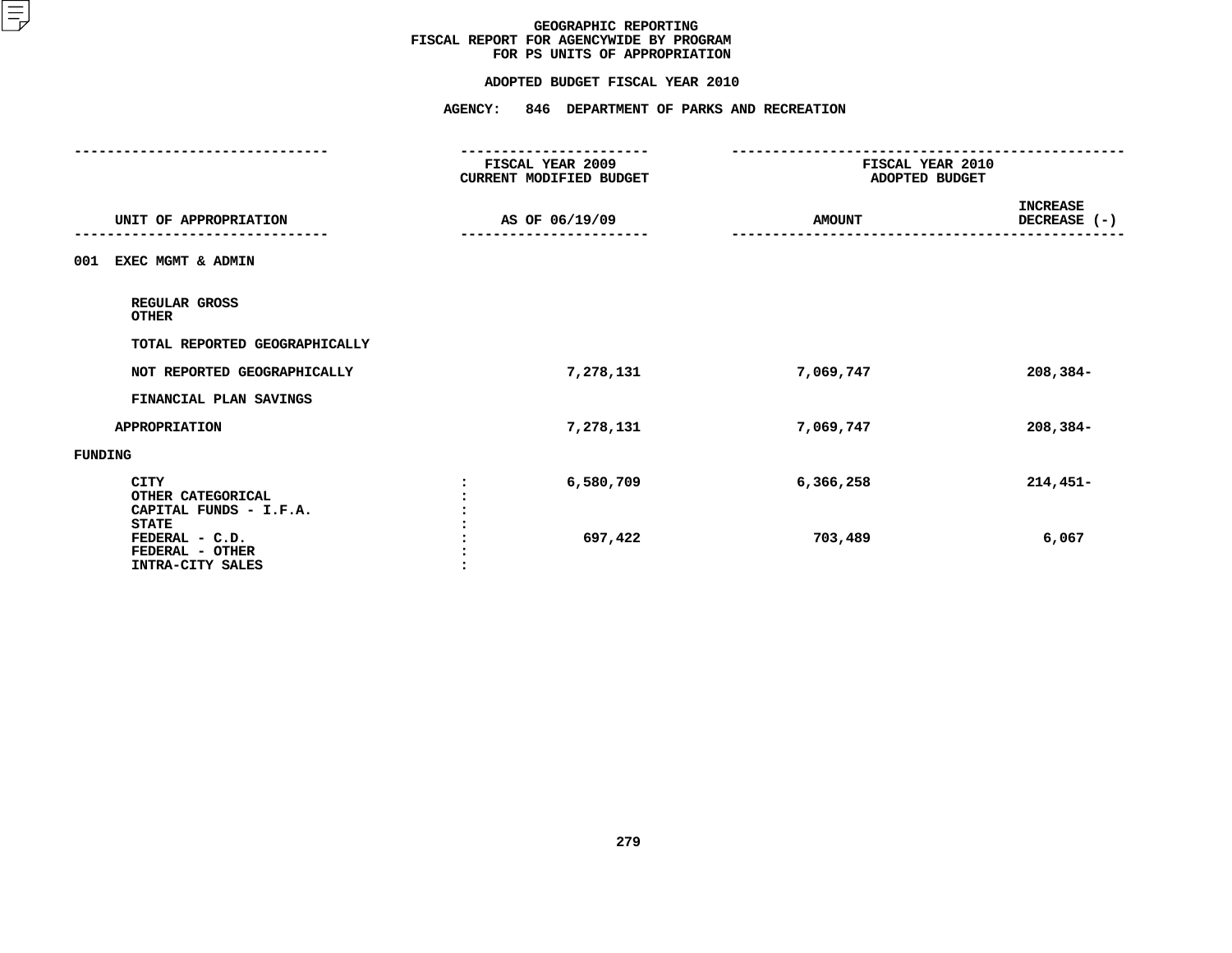# **ADOPTED BUDGET FISCAL YEAR <sup>2010</sup>AGENCY: <sup>846</sup> DEPARTMENT OF PARKS AND RECREATION**

|                                                                                                                                     | FISCAL YEAR 2009<br><b>CURRENT MODIFIED BUDGET</b>                           | FISCAL YEAR 2010<br>ADOPTED BUDGET                |                                                                            |  |
|-------------------------------------------------------------------------------------------------------------------------------------|------------------------------------------------------------------------------|---------------------------------------------------|----------------------------------------------------------------------------|--|
| UNIT OF APPROPRIATION                                                                                                               | AS OF 06/19/09                                                               | <b>AMOUNT</b>                                     | <b>INCREASE</b><br>DECREASE (-)                                            |  |
| 002<br>MAINTENANCE & OPERATIONS                                                                                                     |                                                                              |                                                   |                                                                            |  |
| REGULAR GROSS<br><b>OTHER</b>                                                                                                       | 100,450,809<br>11,060,066                                                    | 93,678,459<br>10,506,167                          | $6,772,350 -$<br>553,899-                                                  |  |
| TOTAL REPORTED GEOGRAPHICALLY                                                                                                       | 111,510,875                                                                  | 104,184,626                                       | 7,326,249-                                                                 |  |
| NOT REPORTED GEOGRAPHICALLY                                                                                                         | 121,790,865                                                                  | 111,730,411                                       | 10,060,454-                                                                |  |
| FINANCIAL PLAN SAVINGS                                                                                                              | 1,000,000                                                                    |                                                   | $1,000,000 -$                                                              |  |
| <b>APPROPRIATION</b>                                                                                                                | 234,301,740                                                                  | 215,915,037                                       | 18,386,703-                                                                |  |
| <b>FUNDING</b>                                                                                                                      |                                                                              |                                                   |                                                                            |  |
| <b>CITY</b><br>OTHER CATEGORICAL<br>CAPITAL FUNDS - I.F.A.<br><b>STATE</b><br>FEDERAL - C.D.<br>FEDERAL - OTHER<br>INTRA-CITY SALES | 174,523,339<br>8,405,451<br>1,633,109<br>1,413,142<br>13,210<br>48, 313, 489 | 164,292,713<br>939,000<br>1,583,613<br>49,099,711 | 10,230,626-<br>7,466,451-<br>1,633,109-<br>170,471<br>$13,210-$<br>786,222 |  |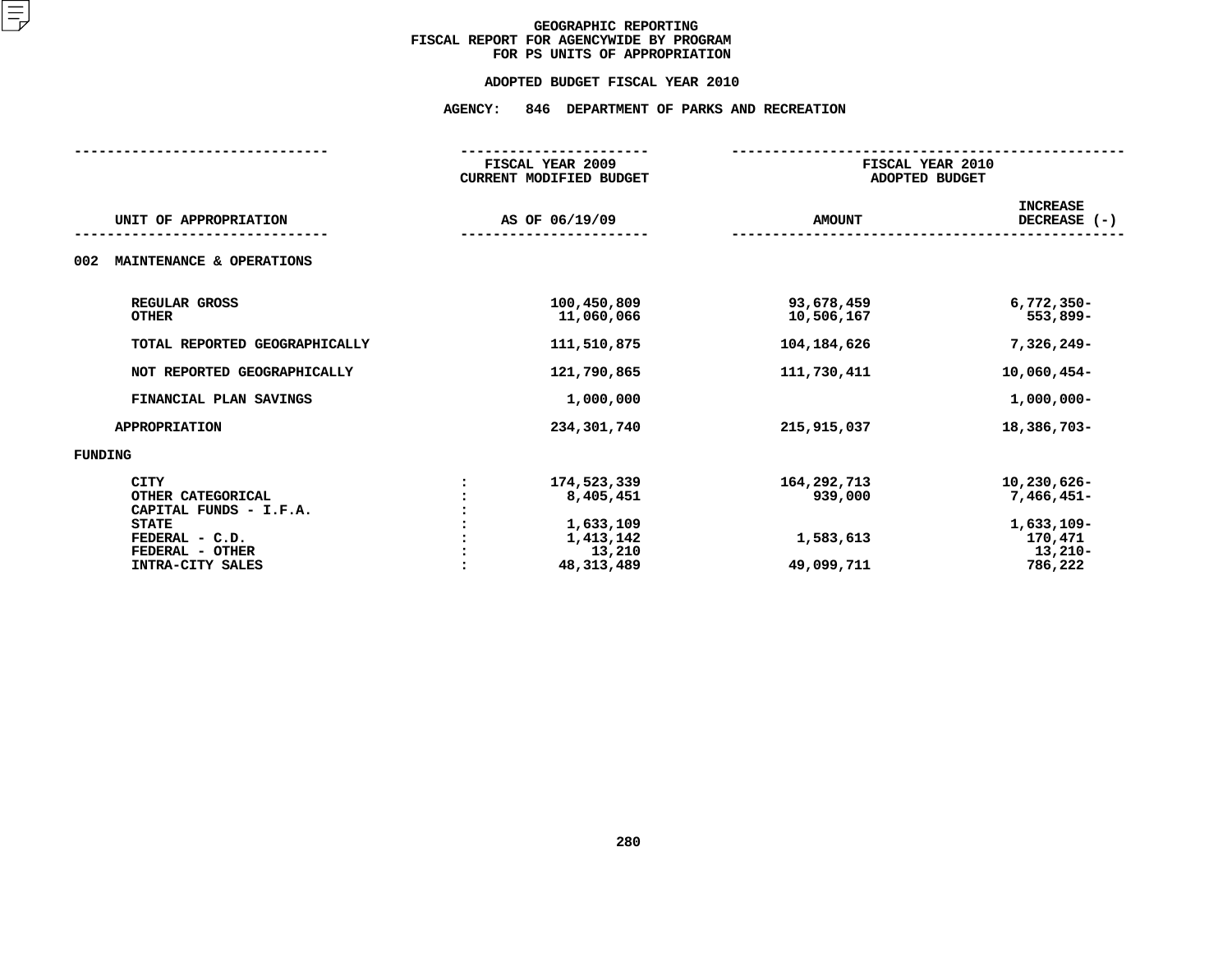#### **ADOPTED BUDGET FISCAL YEAR 2010**

# **ADOPTED BUDGET FISCAL YEAR <sup>2010</sup>**

|                                                                                                                                     | <b>AGENCY:</b><br>846 DEPARTMENT OF PARKS AND RECREATION                |                                    |                                 |  |
|-------------------------------------------------------------------------------------------------------------------------------------|-------------------------------------------------------------------------|------------------------------------|---------------------------------|--|
|                                                                                                                                     | -----------------<br>FISCAL YEAR 2009<br><b>CURRENT MODIFIED BUDGET</b> | FISCAL YEAR 2010<br>ADOPTED BUDGET |                                 |  |
| UNIT OF APPROPRIATION                                                                                                               | AS OF 06/19/09                                                          | <b>AMOUNT</b>                      | <b>INCREASE</b><br>DECREASE (-) |  |
| DESIGN & ENGINEERING<br>003                                                                                                         |                                                                         |                                    |                                 |  |
| REGULAR GROSS<br><b>OTHER</b>                                                                                                       |                                                                         |                                    |                                 |  |
| TOTAL REPORTED GEOGRAPHICALLY                                                                                                       |                                                                         |                                    |                                 |  |
| NOT REPORTED GEOGRAPHICALLY                                                                                                         | 27,910,982                                                              | 28,597,032                         | 686,050                         |  |
| FINANCIAL PLAN SAVINGS                                                                                                              | 1,079,000                                                               |                                    | 1,079,000-                      |  |
| <b>APPROPRIATION</b>                                                                                                                | 28,989,982                                                              | 28,597,032                         | 392,950-                        |  |
| <b>FUNDING</b>                                                                                                                      |                                                                         |                                    |                                 |  |
| <b>CITY</b><br>OTHER CATEGORICAL<br>CAPITAL FUNDS - I.F.A.<br><b>STATE</b><br>FEDERAL - C.D.<br>FEDERAL - OTHER<br>INTRA-CITY SALES | 28,989,982                                                              | 28,597,032                         | $392,950 -$                     |  |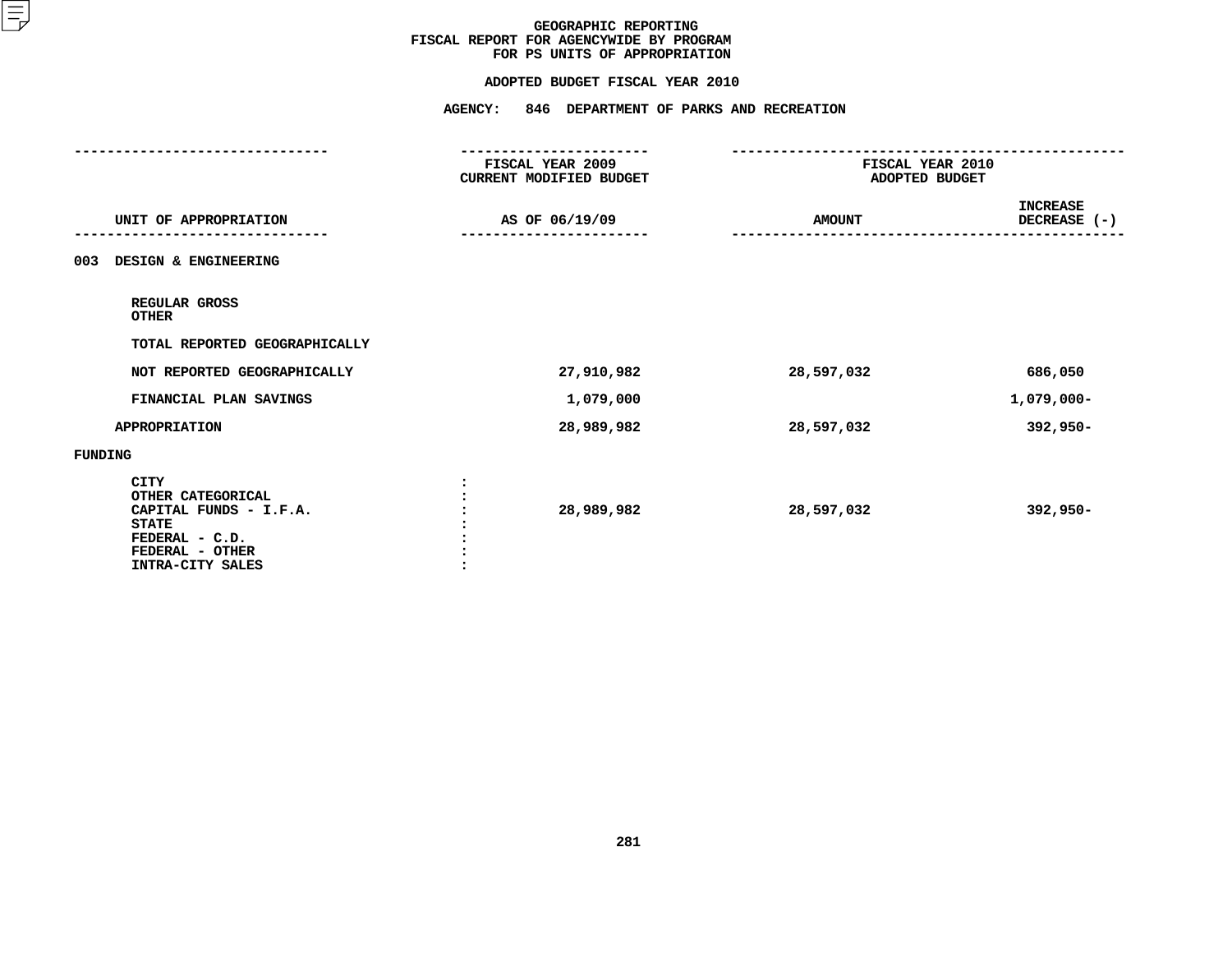#### **ADOPTED BUDGET FISCAL YEAR 2010**

# **ADOPTED BUDGET FISCAL YEAR <sup>2010</sup>AGENCY: <sup>846</sup> DEPARTMENT OF PARKS AND RECREATION**

| UNIT OF APPROPRIATION                                                                                                               | FISCAL YEAR 2009<br><b>CURRENT MODIFIED BUDGET</b> |                       | FISCAL YEAR 2010<br>ADOPTED BUDGET             |  |
|-------------------------------------------------------------------------------------------------------------------------------------|----------------------------------------------------|-----------------------|------------------------------------------------|--|
|                                                                                                                                     | AS OF 06/19/09                                     | <b>AMOUNT</b>         | <b>INCREASE</b><br>DECREASE (-)                |  |
| RECREATION SERVICES<br>004                                                                                                          |                                                    |                       |                                                |  |
| REGULAR GROSS<br><b>OTHER</b>                                                                                                       | 12,035,445<br>951,999                              | 11,831,657<br>898,470 | 203,788-<br>$53,529-$                          |  |
| TOTAL REPORTED GEOGRAPHICALLY                                                                                                       | 12,987,444                                         | 12,730,127            | $257, 317 -$                                   |  |
| NOT REPORTED GEOGRAPHICALLY                                                                                                         | 8,831,542                                          | 7,675,540             | 1,156,002-                                     |  |
| FINANCIAL PLAN SAVINGS                                                                                                              |                                                    |                       |                                                |  |
| <b>APPROPRIATION</b>                                                                                                                | 21,818,986                                         | 20,405,667            | 1,413,319-                                     |  |
| FUNDING                                                                                                                             |                                                    |                       |                                                |  |
| <b>CITY</b><br>OTHER CATEGORICAL<br>CAPITAL FUNDS - I.F.A.<br><b>STATE</b><br>FEDERAL - C.D.<br>FEDERAL - OTHER<br>INTRA-CITY SALES | 20,692,364<br>562,383<br>190,559<br>373,680        | 20,405,667            | 286,697-<br>$562,383-$<br>190,559-<br>373,680- |  |
|                                                                                                                                     |                                                    |                       |                                                |  |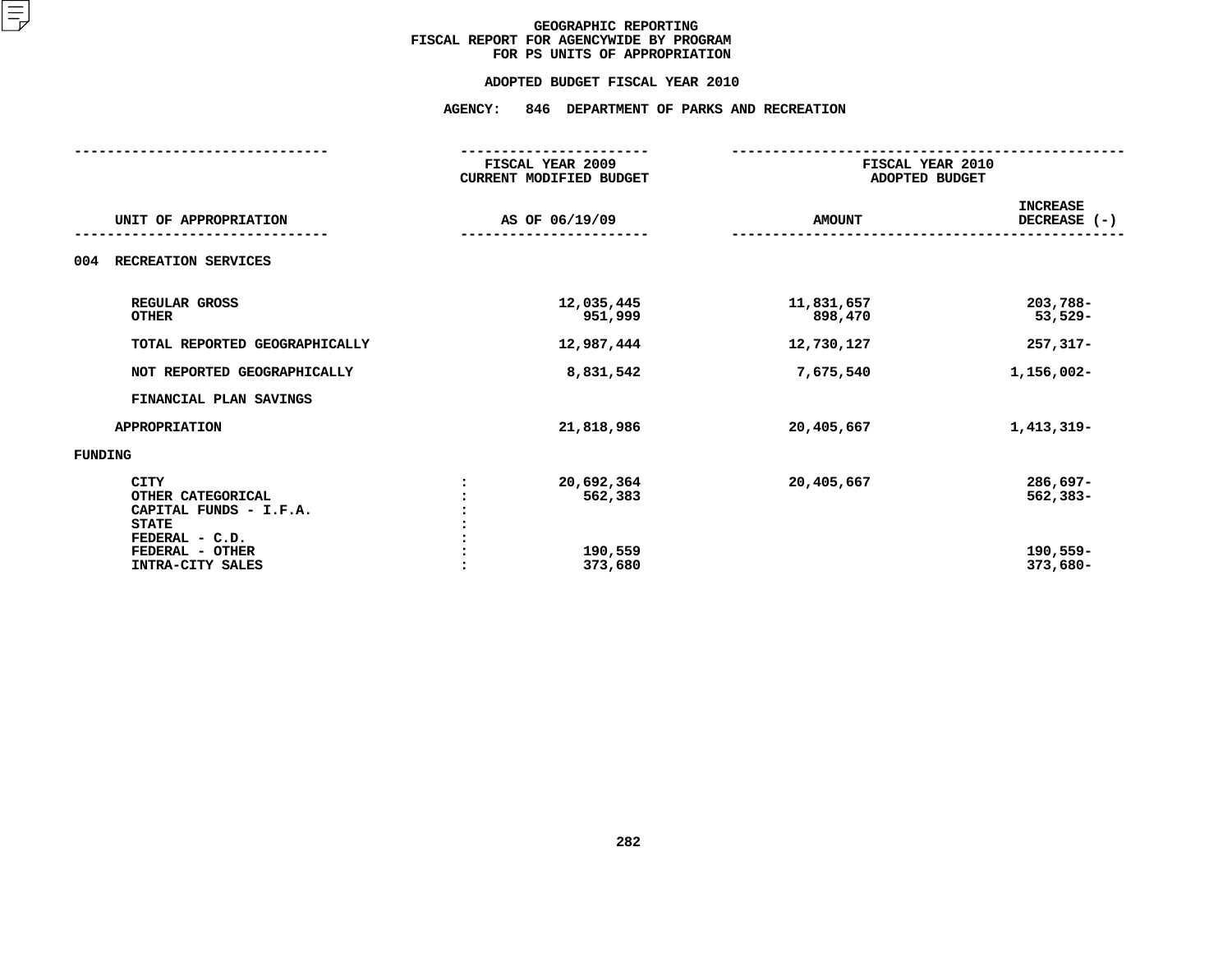# **ADOPTED BUDGET FISCAL YEAR <sup>2010</sup>**

| <b>AGENCY:</b><br>846 DEPARTMENT OF PARKS AND RECREATION |                                                                            |  |  |
|----------------------------------------------------------|----------------------------------------------------------------------------|--|--|
| CURRENT MODIFIED BUDGET                                  | FISCAL YEAR 2010<br>ADOPTED BUDGET                                         |  |  |
| <b>AMOUNT</b>                                            | <b>INCREASE</b><br>DECREASE (-)                                            |  |  |
|                                                          |                                                                            |  |  |
|                                                          |                                                                            |  |  |
| 48,521,838                                               | 13,857,889-                                                                |  |  |
|                                                          |                                                                            |  |  |
| 48,521,838                                               | 13,857,889-                                                                |  |  |
|                                                          |                                                                            |  |  |
| 41,648,321<br>1,463,000<br>643,324<br>4,767,193          | $9,202,368-$<br>1,454,339-<br>2,329,994-<br>470,899-<br>423,891-<br>23,602 |  |  |
| 62,379,727<br>2,329,994                                  |                                                                            |  |  |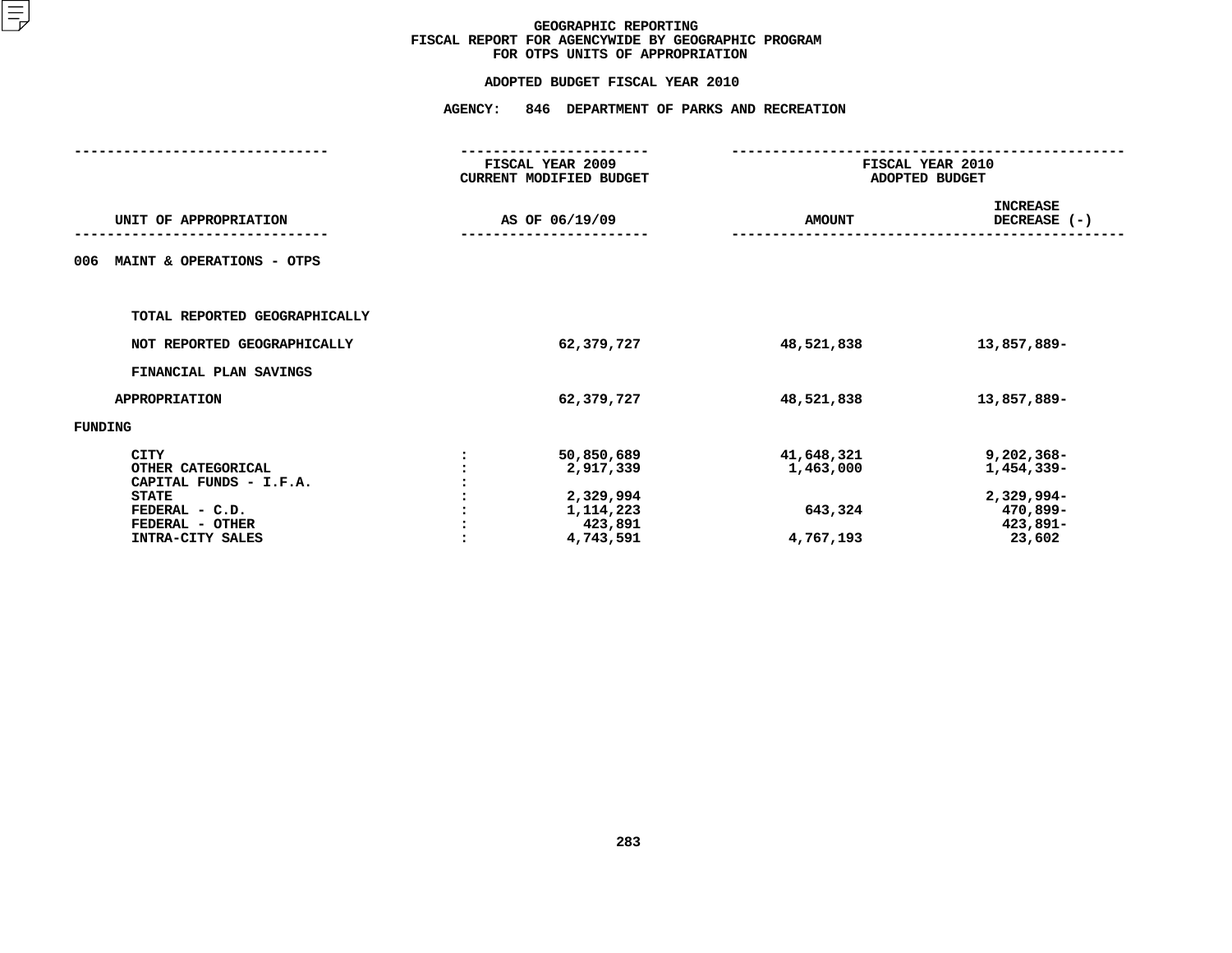# **ADOPTED BUDGET FISCAL YEAR <sup>2010</sup>**

| <b>AGENCY:</b><br>846 DEPARTMENT OF PARKS AND RECREATION |                                 |                                    |                                    |  |
|----------------------------------------------------------|---------------------------------|------------------------------------|------------------------------------|--|
| FISCAL YEAR 2009<br>CURRENT MODIFIED BUDGET              |                                 | FISCAL YEAR 2010<br>ADOPTED BUDGET |                                    |  |
|                                                          |                                 | <b>AMOUNT</b>                      | <b>INCREASE</b><br>DECREASE (-)    |  |
|                                                          |                                 |                                    |                                    |  |
|                                                          |                                 |                                    |                                    |  |
|                                                          | 25,814,879                      | 24,876,581                         | 938,298-                           |  |
|                                                          |                                 |                                    |                                    |  |
|                                                          | 25,814,879                      | 24,876,581                         | 938,298-                           |  |
|                                                          |                                 |                                    |                                    |  |
|                                                          | 25,503,694<br>286,808<br>24,377 | 24,876,581                         | 627, 113-<br>286,808-<br>$24,377-$ |  |
|                                                          |                                 | AS OF 06/19/09                     |                                    |  |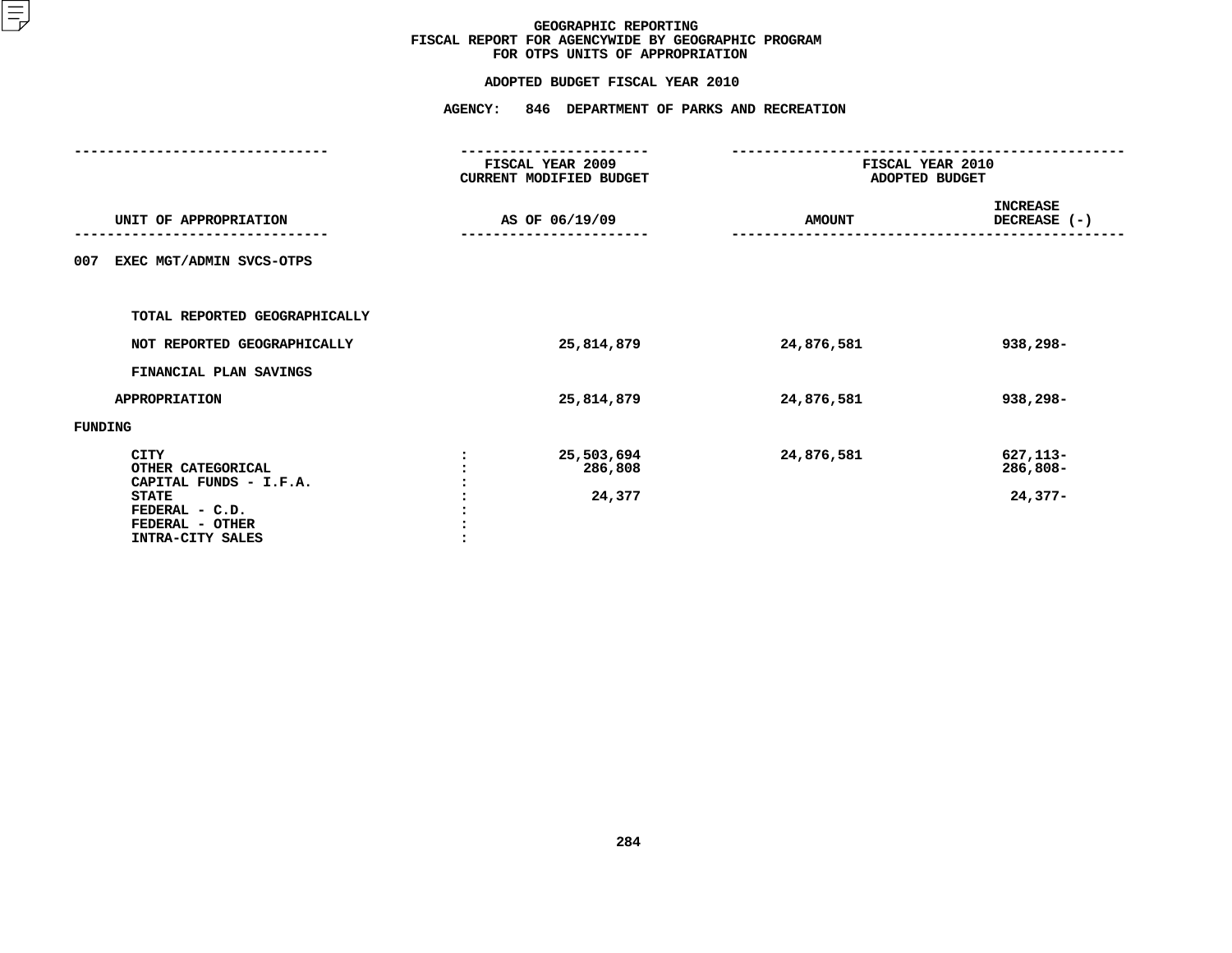### **GEOGRAPHIC REPORTINGFISCAL REPORT FOR AGENCYWIDE BY GEOGRAPHIC PROGRAM FOR OTPS UNITS OF APPROPRIATION**

# **ADOPTED BUDGET FISCAL YEAR <sup>2010</sup>**

|                                                                                                                 | <b>AGENCY:</b><br>846 DEPARTMENT OF PARKS AND RECREATION |                                             |                                    |                                  |  |
|-----------------------------------------------------------------------------------------------------------------|----------------------------------------------------------|---------------------------------------------|------------------------------------|----------------------------------|--|
|                                                                                                                 |                                                          | FISCAL YEAR 2009<br>CURRENT MODIFIED BUDGET | FISCAL YEAR 2010<br>ADOPTED BUDGET |                                  |  |
| UNIT OF APPROPRIATION                                                                                           |                                                          | AS OF 06/19/09                              | <b>AMOUNT</b>                      | <b>INCREASE</b><br>DECREASE (-)  |  |
| RECREATION SERVICES-OTPS<br>009                                                                                 |                                                          |                                             |                                    |                                  |  |
| TOTAL REPORTED GEOGRAPHICALLY                                                                                   |                                                          |                                             |                                    |                                  |  |
| NOT REPORTED GEOGRAPHICALLY                                                                                     |                                                          | 1,632,787                                   | 1,275,344                          | $357,443-$                       |  |
| FINANCIAL PLAN SAVINGS                                                                                          |                                                          |                                             |                                    |                                  |  |
| <b>APPROPRIATION</b>                                                                                            |                                                          | 1,632,787                                   | 1,275,344                          | $357,443-$                       |  |
| FUNDING                                                                                                         |                                                          |                                             |                                    |                                  |  |
| <b>CITY</b><br>OTHER CATEGORICAL<br>CAPITAL FUNDS - I.F.A.<br><b>STATE</b><br>FEDERAL - C.D.<br>FEDERAL - OTHER |                                                          | 1,275,344<br>110,048<br>5,500<br>197,270    | 1,275,344                          | 110,048-<br>$5,500-$<br>197,270- |  |
| INTRA-CITY SALES                                                                                                |                                                          | 44,625                                      |                                    | 44,625-                          |  |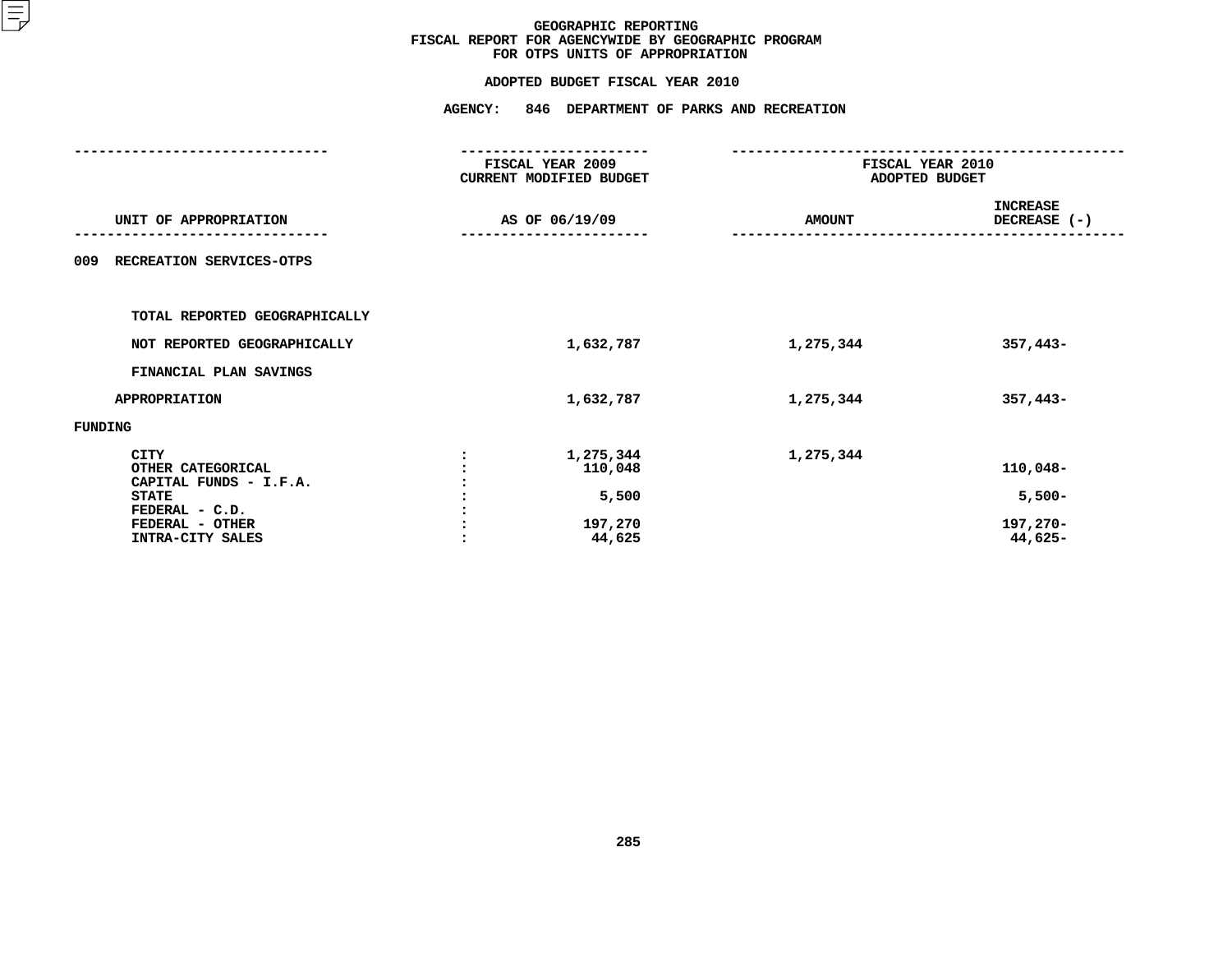### **GEOGRAPHIC REPORTINGFISCAL REPORT FOR AGENCYWIDE BY GEOGRAPHIC PROGRAM FOR OTPS UNITS OF APPROPRIATION**

# **ADOPTED BUDGET FISCAL YEAR <sup>2010</sup>**

|                                                                                                                                     | <b>AGENCY:</b><br>846 DEPARTMENT OF PARKS AND RECREATION |                                    |                                 |  |  |
|-------------------------------------------------------------------------------------------------------------------------------------|----------------------------------------------------------|------------------------------------|---------------------------------|--|--|
|                                                                                                                                     | FISCAL YEAR 2009<br>CURRENT MODIFIED BUDGET              | FISCAL YEAR 2010<br>ADOPTED BUDGET |                                 |  |  |
| UNIT OF APPROPRIATION                                                                                                               | AS OF 06/19/09                                           | <b>AMOUNT</b>                      | <b>INCREASE</b><br>DECREASE (-) |  |  |
| 010<br>DESIGN & ENGINEERING-OTPS                                                                                                    |                                                          |                                    |                                 |  |  |
| TOTAL REPORTED GEOGRAPHICALLY                                                                                                       |                                                          |                                    |                                 |  |  |
| NOT REPORTED GEOGRAPHICALLY                                                                                                         | 1,160,378                                                | 1,660,378                          | 500,000                         |  |  |
| FINANCIAL PLAN SAVINGS                                                                                                              |                                                          |                                    |                                 |  |  |
| <b>APPROPRIATION</b>                                                                                                                | 1,160,378                                                | 1,660,378                          | 500,000                         |  |  |
| FUNDING                                                                                                                             |                                                          |                                    |                                 |  |  |
| <b>CITY</b><br>OTHER CATEGORICAL<br>CAPITAL FUNDS - I.F.A.<br><b>STATE</b><br>FEDERAL - C.D.<br>FEDERAL - OTHER<br>INTRA-CITY SALES | 1,160,378                                                | 1,160,378<br>500,000               | 500,000                         |  |  |